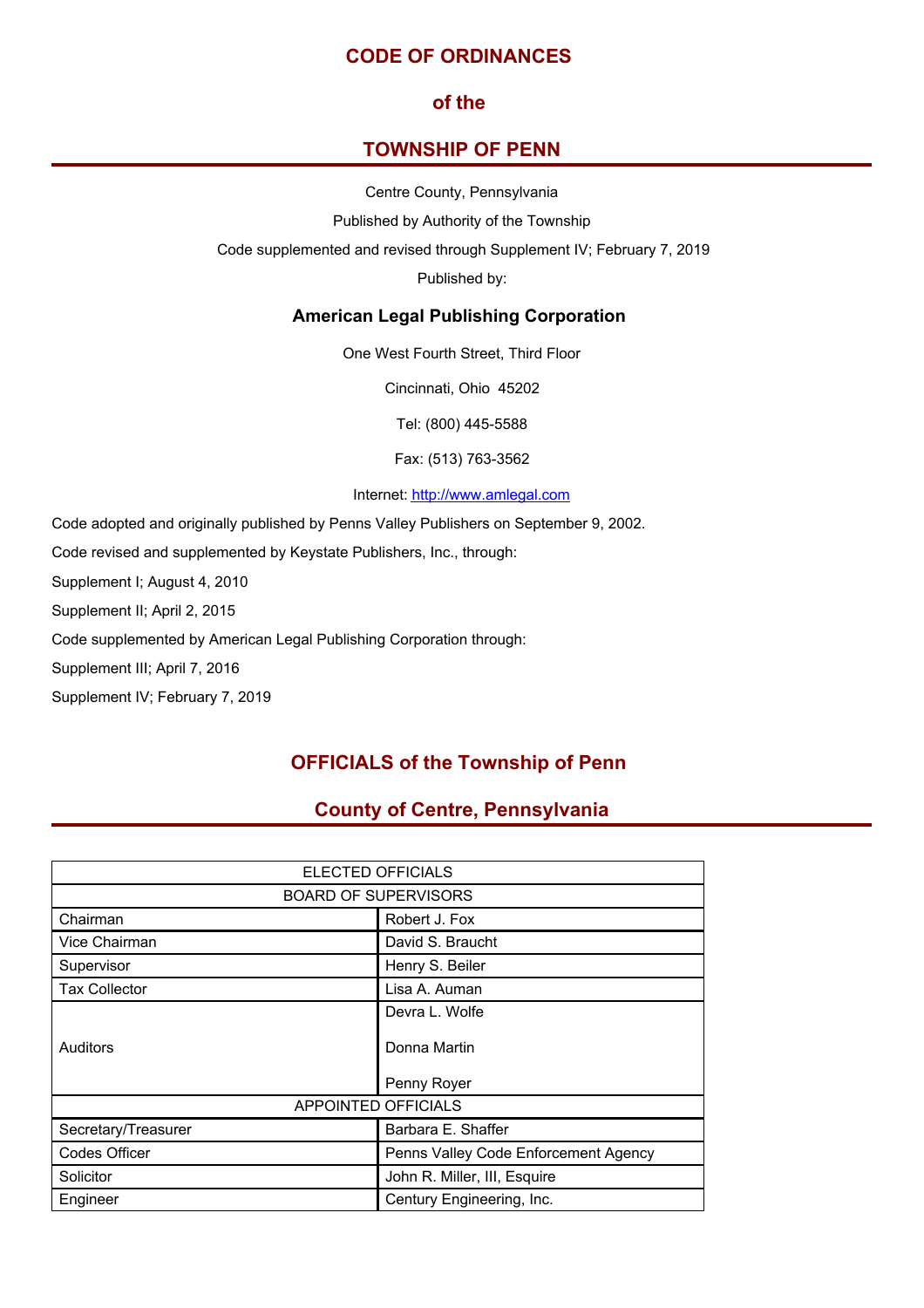| <b>SUBJECT</b>                                                                                                                                                                                     |             | <b>FEE</b>                                                                                                                          |
|----------------------------------------------------------------------------------------------------------------------------------------------------------------------------------------------------|-------------|-------------------------------------------------------------------------------------------------------------------------------------|
| BUILDING PERMIT (Chapter 4, §102; Chapter 8, §210)                                                                                                                                                 |             |                                                                                                                                     |
| <b>Building Permit Fees</b>                                                                                                                                                                        |             |                                                                                                                                     |
| Residential/open space                                                                                                                                                                             | Current     | \$50.00 plus \$.05 per square<br>foot                                                                                               |
|                                                                                                                                                                                                    | Anticipated | \$200.00 plus \$.05 per square<br>foot (contingent upon<br>municipality adopting Uniform<br>Construction Code (PA Act<br>45)        |
| Agricultural                                                                                                                                                                                       | Current     | \$50.00 plus \$.05 per square<br>foot (may vary dependent on<br>zoning)                                                             |
|                                                                                                                                                                                                    | Anticipated | \$200.00 plus \$.05 per square<br>foot (contingent upon<br>municipality adopting Uniform<br>Construction Code (PA Act<br>45)        |
| Commercial                                                                                                                                                                                         | Current     | \$50.00 plus \$.15 per square<br>foot                                                                                               |
|                                                                                                                                                                                                    | Anticipated | \$200.00 plus \$.15 per square<br>foot (contingent upon<br>municipality adopting Uniform<br><b>Construction Code (PA Act</b><br>45) |
|                                                                                                                                                                                                    | Current     | \$50.00 plus \$.15 per square<br>foot                                                                                               |
| Industrial                                                                                                                                                                                         | Anticipated | \$200.00 plus \$.15 per square<br>foot (contingent upon<br>municipality adopting Uniform<br><b>Construction Code (PA Act</b><br>45) |
| <b>Permit Extension Fee</b>                                                                                                                                                                        |             | \$25.00                                                                                                                             |
| <b>Failure to Acquire Permit</b>                                                                                                                                                                   |             | to be determined at next<br>Agency meeting (1/15/04)                                                                                |
| Road Occupancy                                                                                                                                                                                     |             | to be determined at next<br>Agency meeting (1/15/04)                                                                                |
| Logging Permit                                                                                                                                                                                     |             | \$50.00 plus \$1500.00 bond                                                                                                         |
| Sign Permit                                                                                                                                                                                        |             | \$25.00                                                                                                                             |
| [Res. 2004-06]                                                                                                                                                                                     |             |                                                                                                                                     |
| JUNKYARDS (Chapter 13, §§106, 109)                                                                                                                                                                 |             |                                                                                                                                     |
| License Fee                                                                                                                                                                                        |             |                                                                                                                                     |
| Less than 15,000 square feet                                                                                                                                                                       |             |                                                                                                                                     |
| More than 15,000 square feet but<br>less than 40,000 square feet                                                                                                                                   |             |                                                                                                                                     |
| More than 40,000 square feet                                                                                                                                                                       |             |                                                                                                                                     |
| The fee to be paid by an applicant to<br>engage in the business of a junk dealer or<br>maintain a junkyard for the initial issuance<br>and for each annual renewal of a license.<br>[Res. 2010-04] |             | \$50.00                                                                                                                             |
| <b>Transfer Fee</b>                                                                                                                                                                                |             | \$10.00                                                                                                                             |
| <b>SEWERS</b>                                                                                                                                                                                      |             |                                                                                                                                     |
| Application Fee (Chapter 18, §204)                                                                                                                                                                 |             | \$175.00                                                                                                                            |
| 2015 Sewage Enforcement Officer Fee<br>Schedule                                                                                                                                                    |             |                                                                                                                                     |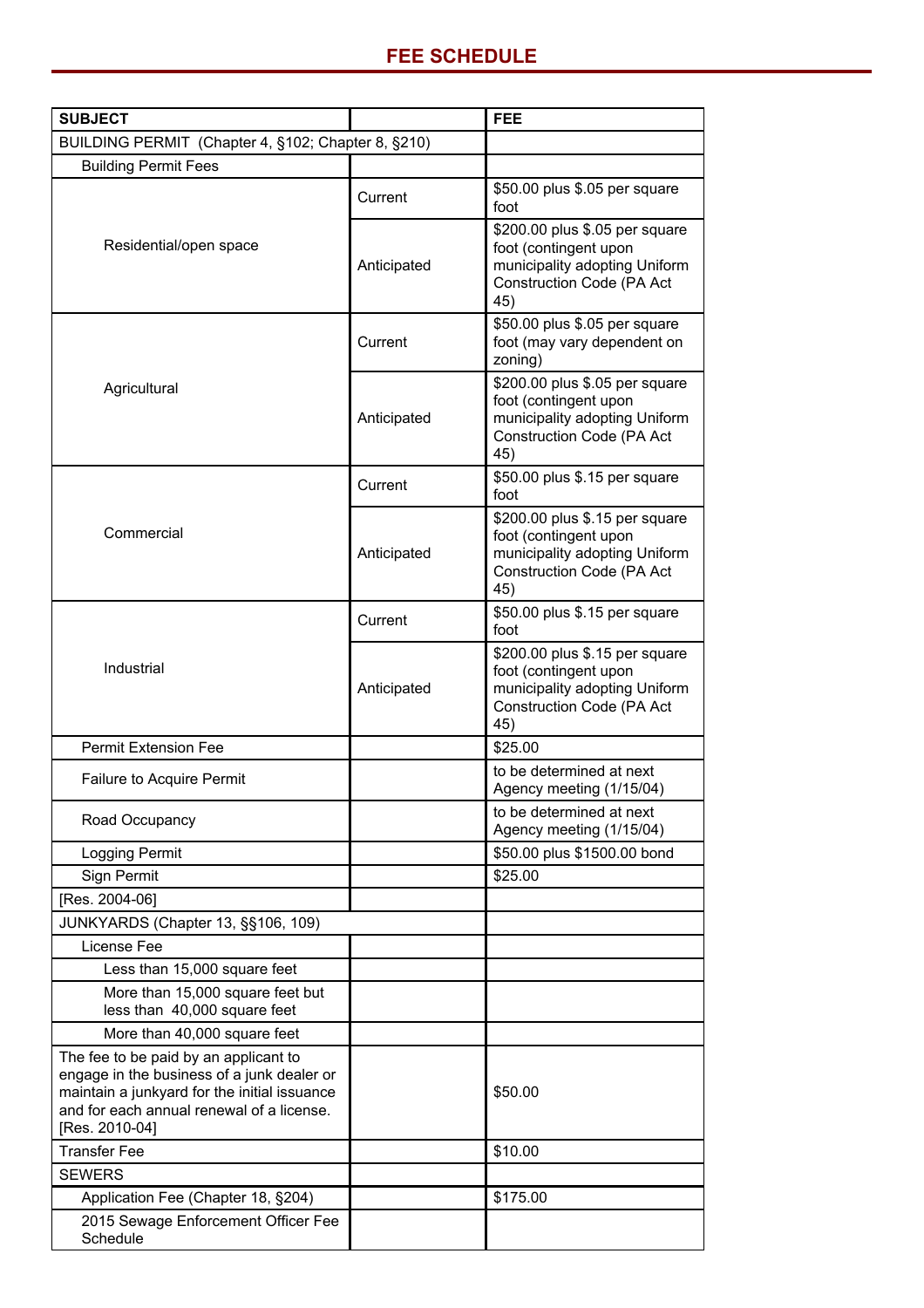| All application fees paid in advance to municipality prior to scheduling work.                                                                                                                                                                                                                                                                                                                                                                                                    |                |                                           |  |
|-----------------------------------------------------------------------------------------------------------------------------------------------------------------------------------------------------------------------------------------------------------------------------------------------------------------------------------------------------------------------------------------------------------------------------------------------------------------------------------|----------------|-------------------------------------------|--|
| Permit Application Activities (DEP<br>Reimbursable)                                                                                                                                                                                                                                                                                                                                                                                                                               | <b>SEO Fee</b> | <b>Application Fee</b>                    |  |
| Conventional systems (approved or<br>denied)                                                                                                                                                                                                                                                                                                                                                                                                                                      | \$575.00       | \$575.00                                  |  |
| Alternate systems (non-drip, IRSIS<br>AB or Eljen)                                                                                                                                                                                                                                                                                                                                                                                                                                | \$575.00       | \$575.00                                  |  |
| Replacement/repair to existing<br>system                                                                                                                                                                                                                                                                                                                                                                                                                                          | \$575.00       | \$575.00                                  |  |
| Repairs to existing system (no<br>probe or perc required)                                                                                                                                                                                                                                                                                                                                                                                                                         | \$275.00       | \$275.00                                  |  |
| Septic tank replacement                                                                                                                                                                                                                                                                                                                                                                                                                                                           | \$275.00       | \$275.00                                  |  |
| Holding tank/privy structure                                                                                                                                                                                                                                                                                                                                                                                                                                                      | \$375.00       | \$375.00                                  |  |
| Inspections (plus mileage)                                                                                                                                                                                                                                                                                                                                                                                                                                                        | \$130.00       | \$130.00                                  |  |
| Permit reissue or transfer                                                                                                                                                                                                                                                                                                                                                                                                                                                        | \$125.00       | \$125.00                                  |  |
| Minor modification permits                                                                                                                                                                                                                                                                                                                                                                                                                                                        | \$125.00       | \$125.00                                  |  |
| Drip irrigation applications                                                                                                                                                                                                                                                                                                                                                                                                                                                      | \$675.00       | \$675.00                                  |  |
| Drips, IRSIS AB & Eljen<br>applications                                                                                                                                                                                                                                                                                                                                                                                                                                           | \$675.00       | \$675.00                                  |  |
| All fees are plus mileage not to exceed approved State rate. All applications are subject<br>inspection fees.                                                                                                                                                                                                                                                                                                                                                                     |                |                                           |  |
| Land Development Activities Non-Reimbursable (All fees paid by Developer)                                                                                                                                                                                                                                                                                                                                                                                                         |                |                                           |  |
| Residential:                                                                                                                                                                                                                                                                                                                                                                                                                                                                      |                |                                           |  |
| Site evaluation and soil probes (4 per lot)**                                                                                                                                                                                                                                                                                                                                                                                                                                     |                | \$200.00 per lot (\$45/probe<br>over 4)   |  |
| Percolation tests (max. 8 hole set)**                                                                                                                                                                                                                                                                                                                                                                                                                                             |                | \$300.00 per lot (no<br>replacement area) |  |
| Replacement area perc testing                                                                                                                                                                                                                                                                                                                                                                                                                                                     |                | \$200.00 per perc test.                   |  |
| Planning module review                                                                                                                                                                                                                                                                                                                                                                                                                                                            |                |                                           |  |
| Subsequent reviews, planning related meetings, and certain "general" activities requested by<br>the local agency, or services not set forth in the fee schedule will be provided at the rate of<br>\$55.00 per hour. All fees are plus mileage not to exceed the approved State rate.<br>All application fees are subject to a fee surcharge to the applicant if the amount of work<br>exceeds that normally required to complete the services requested. Such surcharges will be |                |                                           |  |
| charged in accordance with the hourly rate schedule.<br>** Site evaluation, soil testing, perc testing and support work of nonresidential subdivisions<br>will be charged on an equivalent dwelling unit basis in accordance with the 2015 SEO Fee<br>Schedule.                                                                                                                                                                                                                   |                |                                           |  |
| Nonresidential:                                                                                                                                                                                                                                                                                                                                                                                                                                                                   |                |                                           |  |
| The application fee for nonresidential land development will be determined by the<br>proposed sewage flow based on an equivalent dwelling unit of 400 gallons per day equals<br>one lot. This fee will be paid in advance of the scheduling of work. Said fee will be used<br>as escrow against charges to be incurred. Applicant will receive a monthly billing of cost<br>incurred and account balance.                                                                         |                |                                           |  |
| Should costs exceed the application fee, the applicant will be surcharged monthly for all<br>costs in accordance with the rate schedule.                                                                                                                                                                                                                                                                                                                                          |                |                                           |  |
| <b>Enforcement Activities and General Municipal Consultation</b>                                                                                                                                                                                                                                                                                                                                                                                                                  |                |                                           |  |
| These activities include, but are not limited to, malfunction complaints, permit revocation,<br>meetings, hearings, research. general consultation, and other associated activities<br>necessary to carry out the enforcement or implementation of the sewage facilities<br>program for the local agency.                                                                                                                                                                         |                |                                           |  |
| Activities and services in this category will be compensated in accordance with the hourly<br>rate schedule.                                                                                                                                                                                                                                                                                                                                                                      |                |                                           |  |
| HOURLY RATE SCHEDULE                                                                                                                                                                                                                                                                                                                                                                                                                                                              |                |                                           |  |
| Certified S.E.O.                                                                                                                                                                                                                                                                                                                                                                                                                                                                  |                | \$55.00 per hour                          |  |
| Administrative Assistant                                                                                                                                                                                                                                                                                                                                                                                                                                                          |                | \$55.00 per hour                          |  |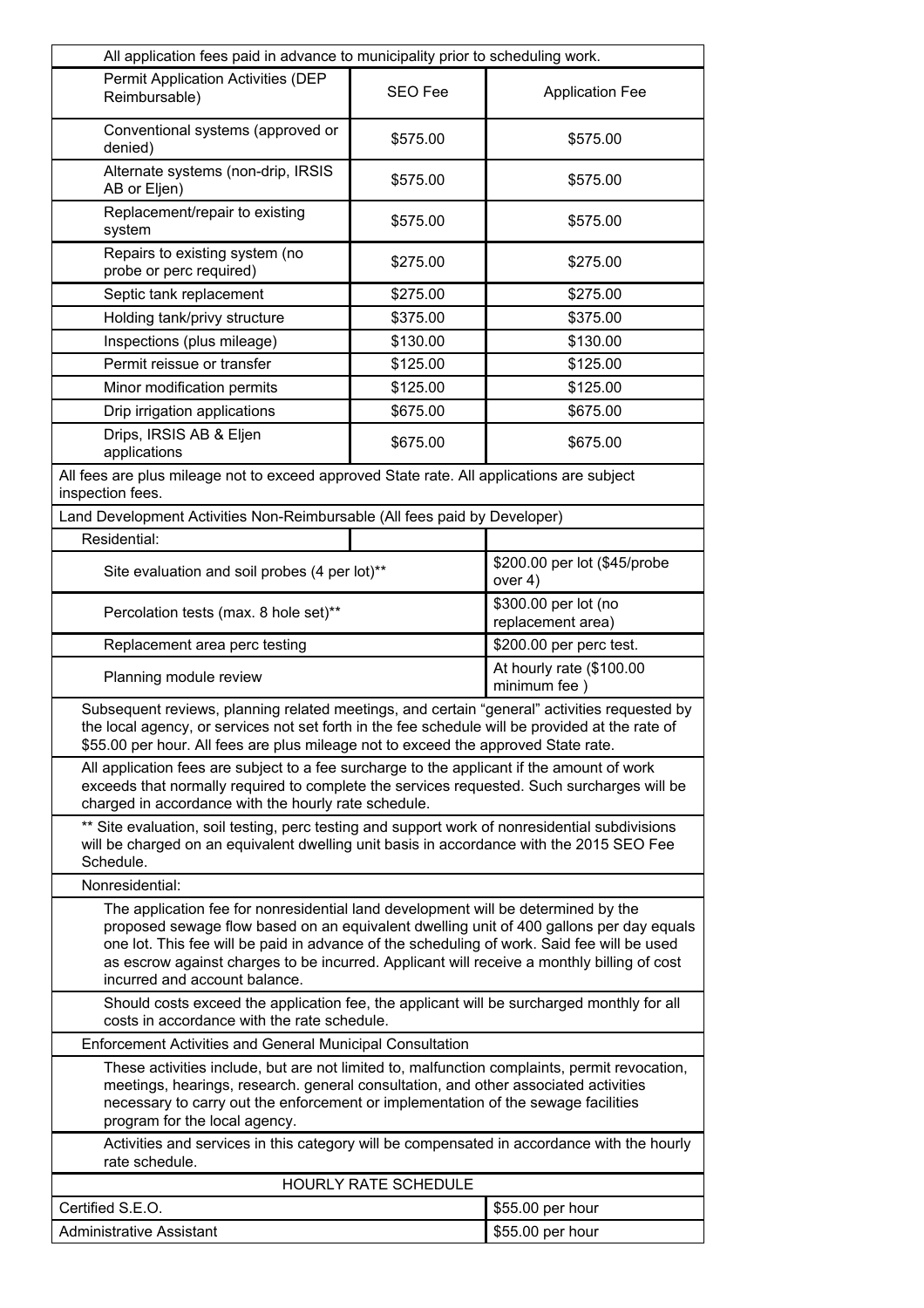| Percolation Technician                                                                                                                                                                                                                                            |                                | \$35.00 per hour       |  |
|-------------------------------------------------------------------------------------------------------------------------------------------------------------------------------------------------------------------------------------------------------------------|--------------------------------|------------------------|--|
| Clerical/Secretarial                                                                                                                                                                                                                                              |                                | \$30.00 per hour       |  |
| Mileage: Current approved State Rate                                                                                                                                                                                                                              |                                | \$0.56.5 per mile      |  |
| Copies/Postage/Prints/etc., charged at actual cost plus any<br>applicable time charges.                                                                                                                                                                           |                                |                        |  |
| Preparation of perc holes (digging per set of six) plus mileage                                                                                                                                                                                                   |                                | \$150.00               |  |
| Supply water per set of six perc holes plus mileage                                                                                                                                                                                                               |                                | \$140.00               |  |
| Conduct pre-soak (per set of six) plus mileage                                                                                                                                                                                                                    |                                | \$75.00                |  |
| SYSTEM INSPECTION/MONITORING FEES SCHEDULE                                                                                                                                                                                                                        |                                |                        |  |
| 1. Four quarterly inspections during first year or operation,<br>\$400.00 per year, payable at first quarterly inspection (plus<br>mileage).                                                                                                                      |                                | SEO Fee: \$400.00      |  |
| Two semi-annual inspections in subsequent years,<br>2.<br>\$200.00 payable at first semi-annual inspection (plus mileage).                                                                                                                                        |                                | SEO Fee: \$200.00      |  |
| Additional inspections as deemed necessary by SEO,<br>3.<br>\$120.00 payable at time of each inspection (plus inspection).                                                                                                                                        |                                | SEO Fee: \$130.00      |  |
| Permitee to pay all lab fees. Additional work not covered in the application fees will be<br>4.<br>charged in accordance with the hourly rate schedule and surcharged to the applicant by the<br>municipality.                                                    |                                |                        |  |
| Pre-operational inspections (plus mileage).<br>5.                                                                                                                                                                                                                 |                                | \$130.00/inspection    |  |
|                                                                                                                                                                                                                                                                   | <b>ON-LOT MANAGEMENT</b>       |                        |  |
| All inspections, and other services relating to any phase of implementation or enforcement<br>1.<br>of the on-lot management program shall be completed at the scheduled hourly rate plus<br>mileage.                                                             |                                |                        |  |
|                                                                                                                                                                                                                                                                   | <b>OTHER PERMIT ACTIVITIES</b> |                        |  |
|                                                                                                                                                                                                                                                                   | <b>SEO Fee</b>                 | <b>Application Fee</b> |  |
| 1. Re-issuance of expired permits or<br>permit transfers which require no changes.                                                                                                                                                                                | \$125.00                       | \$125.00               |  |
| 2. Re-issue of expired permits or permit<br>transfers that require design changes or<br>modifications, and no site testing.                                                                                                                                       | \$275.00                       | \$275.00               |  |
| 3 Permit revocations.                                                                                                                                                                                                                                             |                                | \$275.00 (Minimum)     |  |
| 4. General consultation, malfunction investigations, hearings, or any activities not specified will<br>be charged at applicable hourly rates plus mileage.                                                                                                        |                                |                        |  |
|                                                                                                                                                                                                                                                                   | <b>DESIGN SERVICE</b>          |                        |  |
| General consultation, system design or any activities not specified will be charged at applicable<br>hourly rate for SEO, or clerical/secretarial plus postage, copies and mileage at the prevailing<br>State rate. Said invoice will be payable to the Township. |                                |                        |  |
| [Res. 2015-01]                                                                                                                                                                                                                                                    |                                |                        |  |
| SOLID WASTE (Chapter 20, §103)                                                                                                                                                                                                                                    |                                |                        |  |
| <b>Collectors License</b>                                                                                                                                                                                                                                         |                                | \$25.00                |  |
| <b>WATER</b>                                                                                                                                                                                                                                                      |                                |                        |  |
| Rates                                                                                                                                                                                                                                                             |                                |                        |  |
| Domestic                                                                                                                                                                                                                                                          |                                | Per Year               |  |
| Dwelling House (where more than one family lives in the<br>same house, using separate or the same sanitary<br>facilities, the same rate shall be charge for each family)                                                                                          |                                | \$264.00               |  |
| Commercial                                                                                                                                                                                                                                                        |                                |                        |  |
| Heavy commercial establishments                                                                                                                                                                                                                                   |                                | \$429.00               |  |
| Stores and other light commercial establishments                                                                                                                                                                                                                  |                                | \$330.00               |  |
| Churches                                                                                                                                                                                                                                                          |                                | \$132.00               |  |
| Farms                                                                                                                                                                                                                                                             |                                |                        |  |
| Farms with dwelling                                                                                                                                                                                                                                               |                                | \$413.00               |  |
| Farms without dwelling                                                                                                                                                                                                                                            |                                | \$165.00               |  |
| Field taps for watering stock                                                                                                                                                                                                                                     |                                | \$55.00                |  |
| The above stated water rates are the annual rates to be billed on a quarterly basis.                                                                                                                                                                              |                                |                        |  |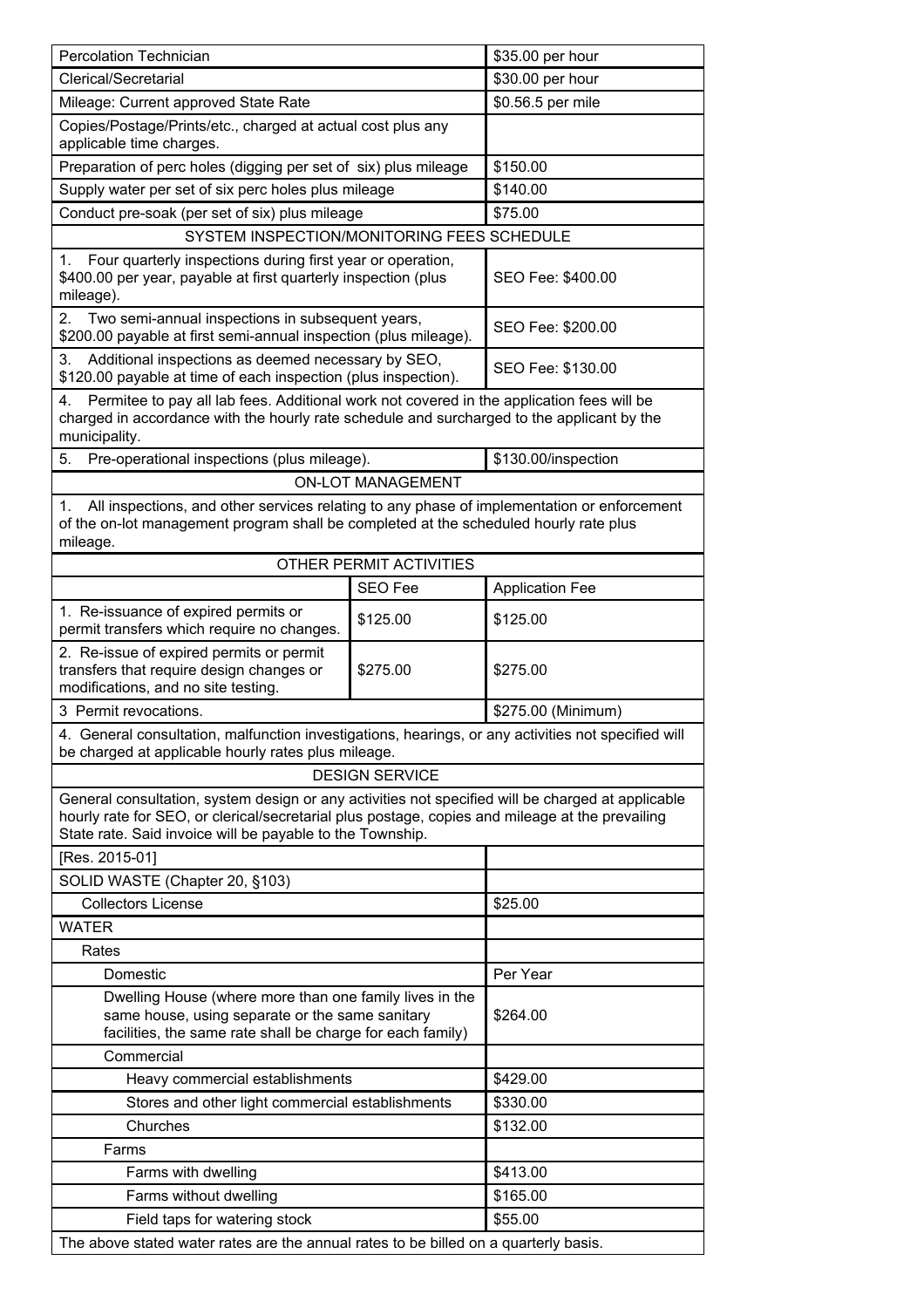| [Res. 2014-06]                                                                                                                                                                                                                                                                                                     |  |          |  |  |
|--------------------------------------------------------------------------------------------------------------------------------------------------------------------------------------------------------------------------------------------------------------------------------------------------------------------|--|----------|--|--|
| Service; Discontinuance and Restoration                                                                                                                                                                                                                                                                            |  |          |  |  |
| In the event the owner of an improved property (owner)<br>requests the Township to discontinue water service to an<br>improved property and said request is approved by the<br>Township, when service is discontinued the owner shall pay<br>a turnoff fee prior to the time discontinuance of service is<br>made. |  | \$150.00 |  |  |
| When water service is restored to an improved property<br>from which water service had previously been discontinued,<br>the owner shall pay a turn on fee prior to the time<br>restoration of service is made.                                                                                                     |  | \$150.00 |  |  |
| [Res. 20007-10]                                                                                                                                                                                                                                                                                                    |  |          |  |  |
| Tapping Fee for New Connections to the Penn Township Public<br><b>Water Distribution System</b>                                                                                                                                                                                                                    |  |          |  |  |
| The fee to be paid by an applicant for a new connection to<br>the Township's water system is hereby established to be<br>paid by the applicant to the Township at the time written<br>application for water service is submitted to the Township.                                                                  |  | \$500.00 |  |  |
| [Res. 2008-02]                                                                                                                                                                                                                                                                                                     |  |          |  |  |

(Res. 9/5/2002; as amended by Res. 2003-01, 1/6/2003; by Res. 2004-02, 1/5/2004; by Res. 200406, 3/4/2004; by Res. 2005-01, 1/3/2005; by Res. 2006-11, 1/3/2006; by Res. 2007-02, 1/2/2007; by Res. 2007-10, 12/6/2007, §§1, 2; by Res. 2008-01, 1/7/2008; by Res. 2008-02, 4/3/2008; by Res. 2009-01, 1/5/2009; by Res. 2010-01, 1/4/2010; by Res. 2010-04, 8/4/2010; by Res. 2011-02, 1/3/2011; by Res. 2012-01, 1/3/2012; §§1, 2; by Res. 2012-03, 1/3/2012; by Res. 2013-01, 1/7/2013; by Res. 2013-02B, 5/2/2013; by Res. 2014-01, 1/6/2014; by Res. 2014-06, 11/6/2014, §§1, 2; and by Res. 2015- 01, 1/5/2015)

# **CHAPTER 1**

# **ADMINISTRATION AND GOVERNMENT**

# *PART 1*

# *BOARD OF SUPERVISORS COMPENSATION*

- § 101. Annual Compensation
- § 102. Statutory Limit
- § 103. Monthly Installments

# *PART 2*

# *PLANNING COMMISSIONS*

## **A. Township Planning Commission**

§ 201. Creation of Commission

## **B. Penns Valley Regional Planning Commission**

- § 211. Creation, Membership, and Terms
- § 212. Purpose
- § 213. Powers and Duties
- § 214. Withdrawal
- § 215. Dispute Resolution

## *PART 3*

# *RULES GOVERNING THE FUNCTIONING OF THE BOARD OF SUPERVISORS*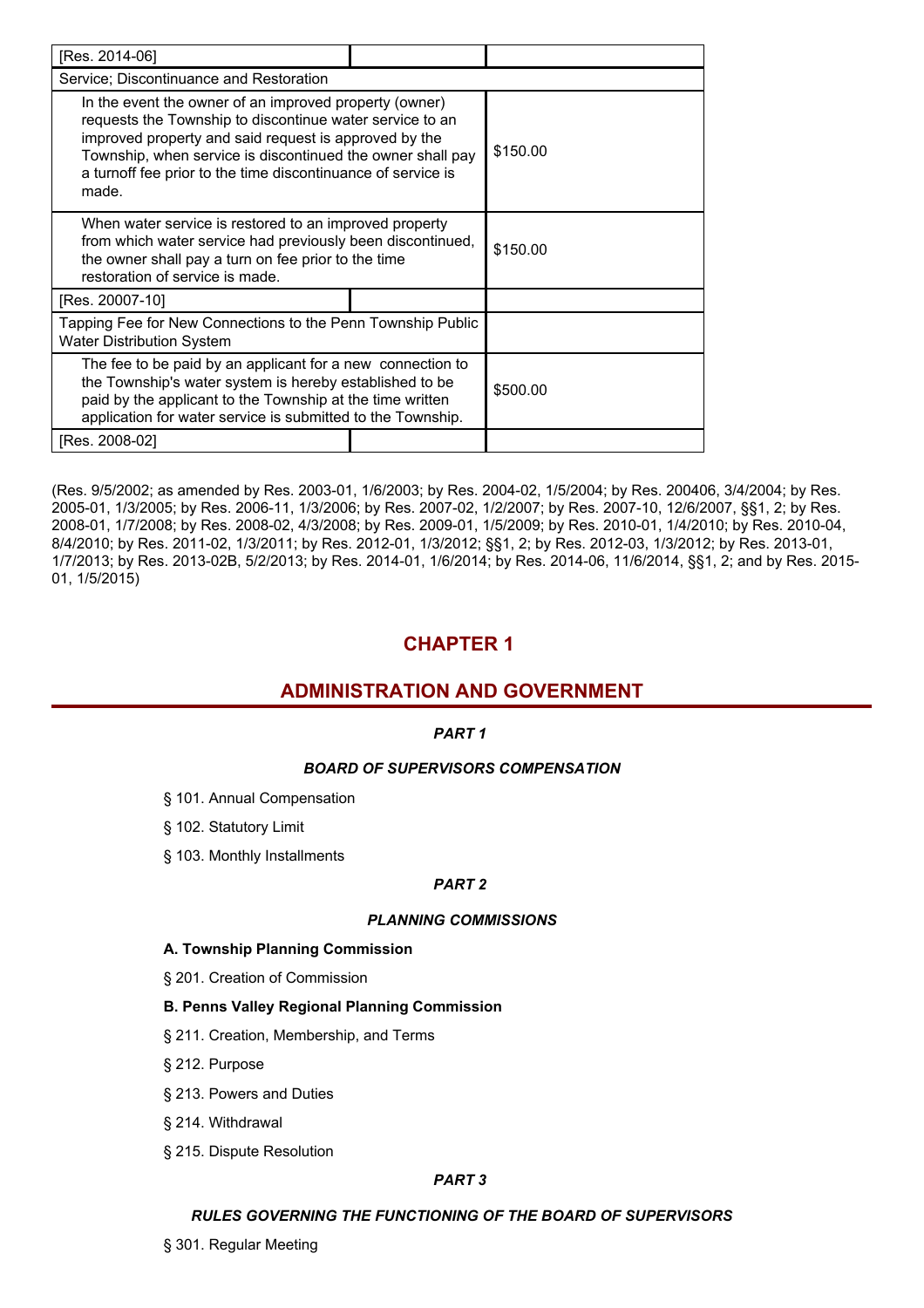- § 302. Quorum
- § 303. Special Meetings
- § 304. Sunshine Law
- § 305. Adjourned Meetings
- § 306. Agenda; Absence of Secretary
- § 307. Observers
- § 308. Standard Order of Business; Agenda
- § 309. Decorum and Rules of Order
- § 310. Amendments

#### *PART 4*

#### *NONPOLICE EMPLOYEES PENSION PLAN*

- § 401. Establishment of Plan
- § 402. Eligibility
- § 403. Benefits
- § 404. Vesting
- § 405. Life Annuity
- § 406. Pennsylvania Municipalities Pension Trust

## *PART 5*

#### *FIRE INSURANCE PROCEEDS*

- § 501. Compliance
- § 502. Designated Officer
- § 503. Duties of Insurance Companies, Associations and Exchanges
- § 504. Certification
- § 505. Payment of Claim
- § 506. Proceeds to Be Escrowed
- § 507. Use of Escrow Proceeds
- § 508. Fee and Further Procedures by Resolution
- § 509. Violation and Penalties

## *PART 6*

## *RIGHT-TO-KNOW POLICY FOR PUBLIC RECORDS*

- § 601. Introduction
- § 602. Access and Procedure
- § 603. Township's Response
- § 604. Appeal of Township's Determination
- § 605. Retention of Records

# **PART 1**

## **BOARD OF SUPERVISORS COMPENSATION**

## **§ 101. ANNUAL COMPENSATION.**

Each Supervisor of Penn Township taking office or appointed to office on or after January 1, 2005, shall receive compensation as a Supervisor in the annual amount of \$1,875.

(Ord. 54, 12/26/1995, § 1; as amended by Ord. 71, 12/2/2004, § 1)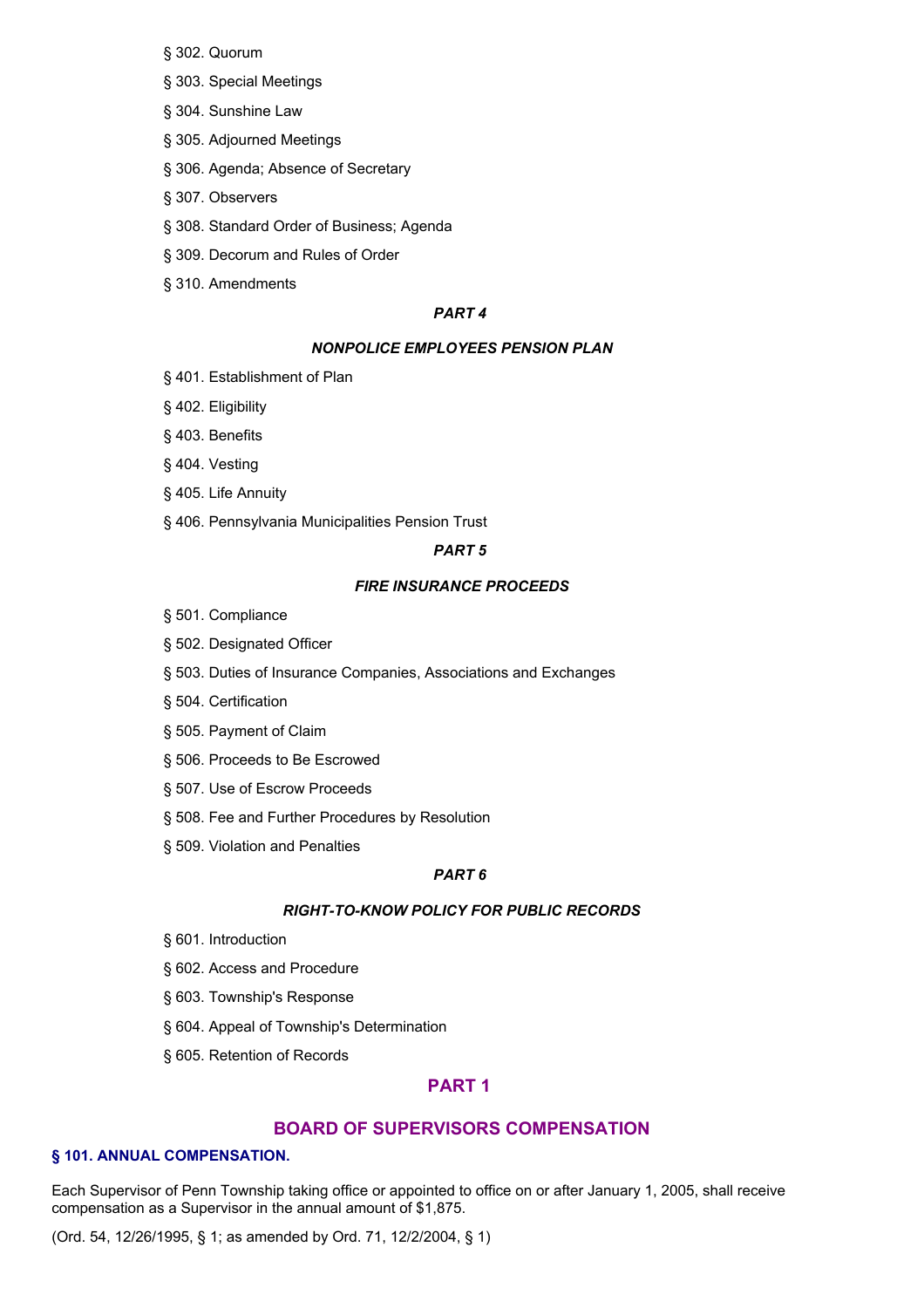## **§ 102. STATUTORY LIMIT.**

No Supervisor shall receive annual compensation under this Part in excess of the annual statutory limit set by the General Assembly in Act 60 of 1995, 53 P.S. § 65515, for supervisors within the appropriate population category, which is \$1,875 per year.

(Ord. 54, 12/26/1995, § 2)

## **§ 103. MONTHLY INSTALLMENTS.**

The compensation authorized under this Part shall be paid in monthly installments of \$156.25 each.

(Ord. 54, 12/26/1995, § 3; as amended by Ord. 71, 12/2/2004, § 2)

## **A. TOWNSHIP PLANNING COMMISSION.**

## **§ 201. CREATION OF COMMISSION.**

1. A Township Planning Commission to be composed of five members, appointed as provided by law (53 P.S. § 10202), is hereby created in and for the Township of Penn. The Planning Commission shall perform all duties and may exercise all powers conferred by law upon township planning agencies; provided, the Planning Commission previously created in and for the said Township shall constitute the tenure of any of the members thereof, but any and all vacancies in the said Commission, hereafter occurring, shall be filled in the manner and for the term provided in the law governing Township planning commissions in effect at the time of the happening of the said vacancy.

2. The Planning Commission shall meet monthly upon proper notice as required by the laws of the Commonwealth of Pennsylvania.

(Ord. 8, 8/7/1967; as revised by Ord. 66, 9/5/2002, § 1)

## **B. PENNS VALLEY REGIONAL PLANNING COMMISSION.**

## **§ 211. CREATION, MEMBERSHIP, AND TERMS.**

The Township of Penn hereby joins with the municipalities of Centre Hall Borough, Gregg Township, Haines Township, Miles Township, Millheim Borough, Penn Township, and Potter Township to create the Penns Valley Regional Planning Commission as per the guidelines set forth under Article XI of the Pennsylvania Municipalities Planning Code, 15th Edition of Act 247 as amended January 2001, 53 P.S. § 11001 et seq. Each participating municipality shall appoint two members. The term of each member shall be 2 years.

(Ord. 69, 11/6/2003, § 1)

## **§ 212. PURPOSE.**

The seven municipalities of the Penns Valley Area have come to recognize that the issues associated with growth and development, such as, but not limited to, traffic congestion, air and water pollution, and loss of open space, are too large for any one municipality to deal with. They further recognize that current growth, and anticipated growth, if not properly managed will lead to the diminution of the region's quality of life. They are concerned that current zoning requirements which call for each and every municipality to provide for a full range of uses, regardless of historic development patterns, is inefficient and potentially destructive to the region's economic and social structure. To this end, the seven municipalities of the Penns Valley Area hereby embark on a course of action to implement multi-municipal planning. The Township of Penn empowers the Penns Valley Regional Planning Commission to undertake the development of a Multi-Municipal Comprehensive Plan that shall encompass the seven municipalities of the Penns Valley Area.

(Ord. 69, 11/6/2003, § 2)

## **§ 213. POWERS AND DUTIES.**

The Penns Valley Regional Planning Commission shall have the responsibility to prepare a Multi-Municipal Comprehensive Plan for the seven participating municipalities of the Penns Valley Area. To this end, the powers and duties of the Commission are as follows:

A. To prepare a Multi-Municipal Comprehensive Plan pursuant to Article XI of the Pennsylvania Municipalities Planning Code, 53 P.S. § 11001 et seq.

B. That in the preparation of the Multi-Municipal Comprehensive Plan, the members of the Commission shall represent the interest of their respective municipalities, and may cast one vote per municipality on all matters that require action.

C. The recommendation of the Commission shall be advisory only.

D. The municipalities may extend the power and duties of the Regional Planning Commission by resolution of all participating municipalities.

E. The Commission shall be guided by the By-Laws of the Penns Valley Regional Planning Commission, "Attachment  $#1." 1$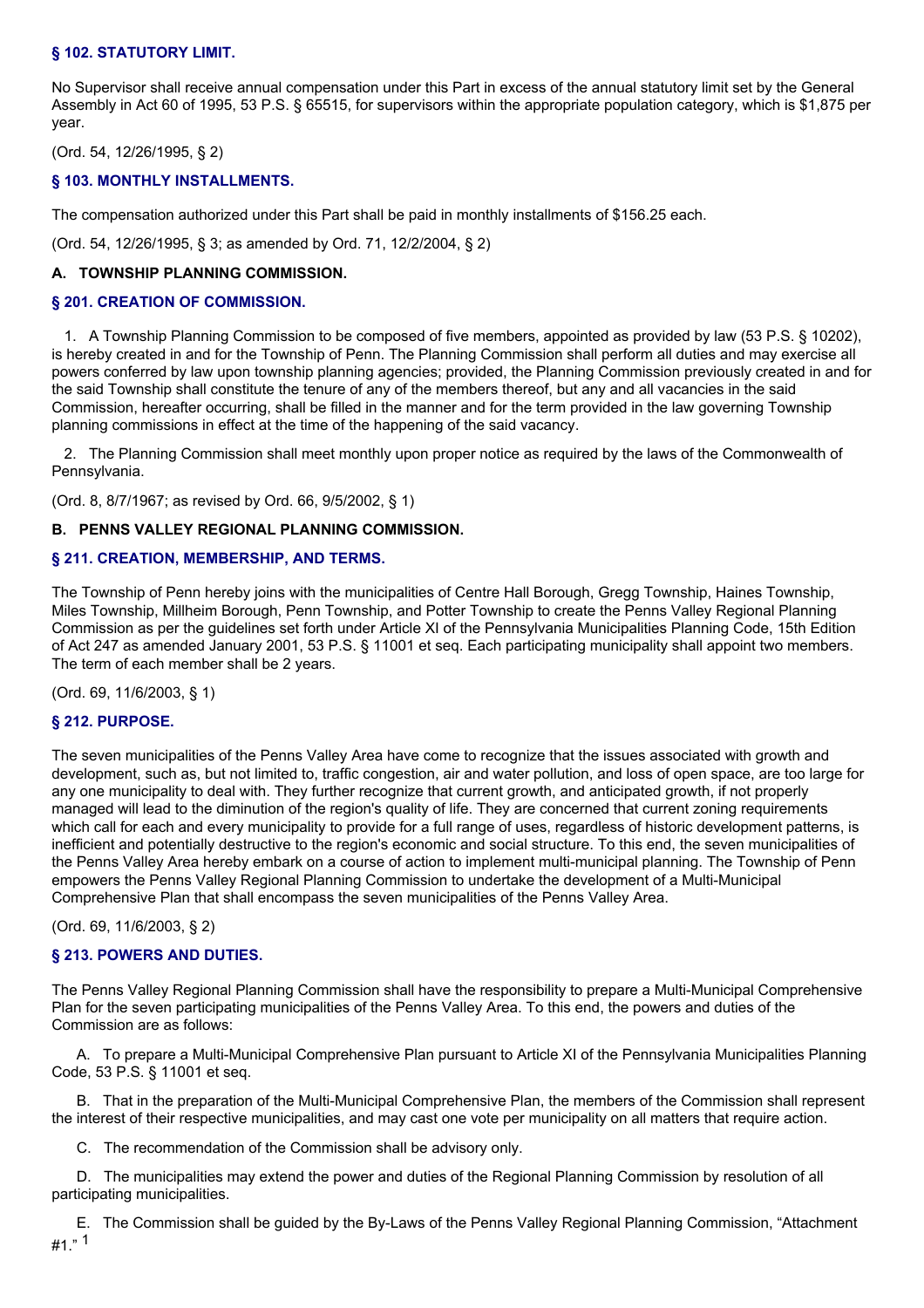(Ord. 69, 11/6/2003, § 3)

<sup>1</sup> Editor's Note: The By-Laws of the Penns Valley Regional Planning Commission, "Attachment #1," is on file and available for inspection in the Township office.

## **§ 214. WITHDRAWAL.**

Any participating municipality may withdraw from the Penns Valley Regional Planning Commission after 6 months formal notice. Formal notice must be submitted in writing with the consent of the respective governing body authorizing withdrawal from the Regional Planning Commission. Upon receiving notice that a municipality wishes to withdraw from the Regional Planning Commission, the governing bodies of the remaining municipalities shall promptly schedule a meeting to consider whether the remaining municipalities wish to continue with the Regional Planning Commission. Municipalities who choose to withdraw shall still be responsible for their share of costs for the 6-month formal notice period.

(Ord. 69, 11/6/2003, § 4)

## **§ 215. DISPUTE RESOLUTION.**

In instances where a dispute arises between two or more municipalities as to the contents of the multi-municipal comprehensive plan or the interpretation of this Part, the Regional Planning Commission may retain the services of the Centre County Planning Office or any other organization that specializes in mediation. The parties involved in the dispute shall be responsible for any costs incurred for mediation.

(Ord. 69, 11/6/2003, § 5)

# **PART 2**

# **PLANNING COMMISSIONS**

# **PART 3**

# **RULES GOVERNING THE FUNCTIONING OF THE BOARD OF SUPERVISORS**

#### **§ 301. REGULAR MEETING.**

A regular meeting schedule shall be established at the annual organization meeting. It shall be published in a local newspaper generally circulating in the Township of Penn and copies shall be available at the Township office. All meetings should be held at a place specified at the organization meeting. Residents wanting to discuss an issue should put it in writing and submit it to the Secretary, prior to the regularly scheduled meeting, so it can be placed on the agenda.

(Res. 96-7, 6/6/1996, § 1)

## **§ 302. QUORUM.**

Any and all municipal business may be transacted at meetings only when a majority of the membership of the Board, commission or committee is present at the meeting.

(Res. 96-7, 6/6/1996, § 2)

## **§ 303. SPECIAL MEETINGS.**

Special meetings may be called by one Supervisor or the Secretary for the purpose of conducting business. They must contact the Secretary prior to the meeting with information on time, date, etc., so the meeting may be advertised.

(Res. 96-7, 6/6/1996, § 3)

#### **§ 304. SUNSHINE LAW.**

Public notice of meetings shall conform with requirements of Act 175 of 1974, the Open Meetings Act, known as the "Sunshine Law."

(Res. 96-7, 6/6/1996, § 4)

## **§ 305. ADJOURNED MEETINGS.**

If a majority of those present vote affirmatively, the meeting may be adjourned from time to time to another specific date and hour. If no date or time is specified, it shall be considered that the adjournment is to the date and time of the next regularly scheduled meeting.

(Res. 96-7, 6/6/1996, § 5)

#### **§ 306. AGENDA; ABSENCE OF SECRETARY.**

The Secretary shall maintain (as part of the minutes) an agenda of the matters and business taken up by a majority of the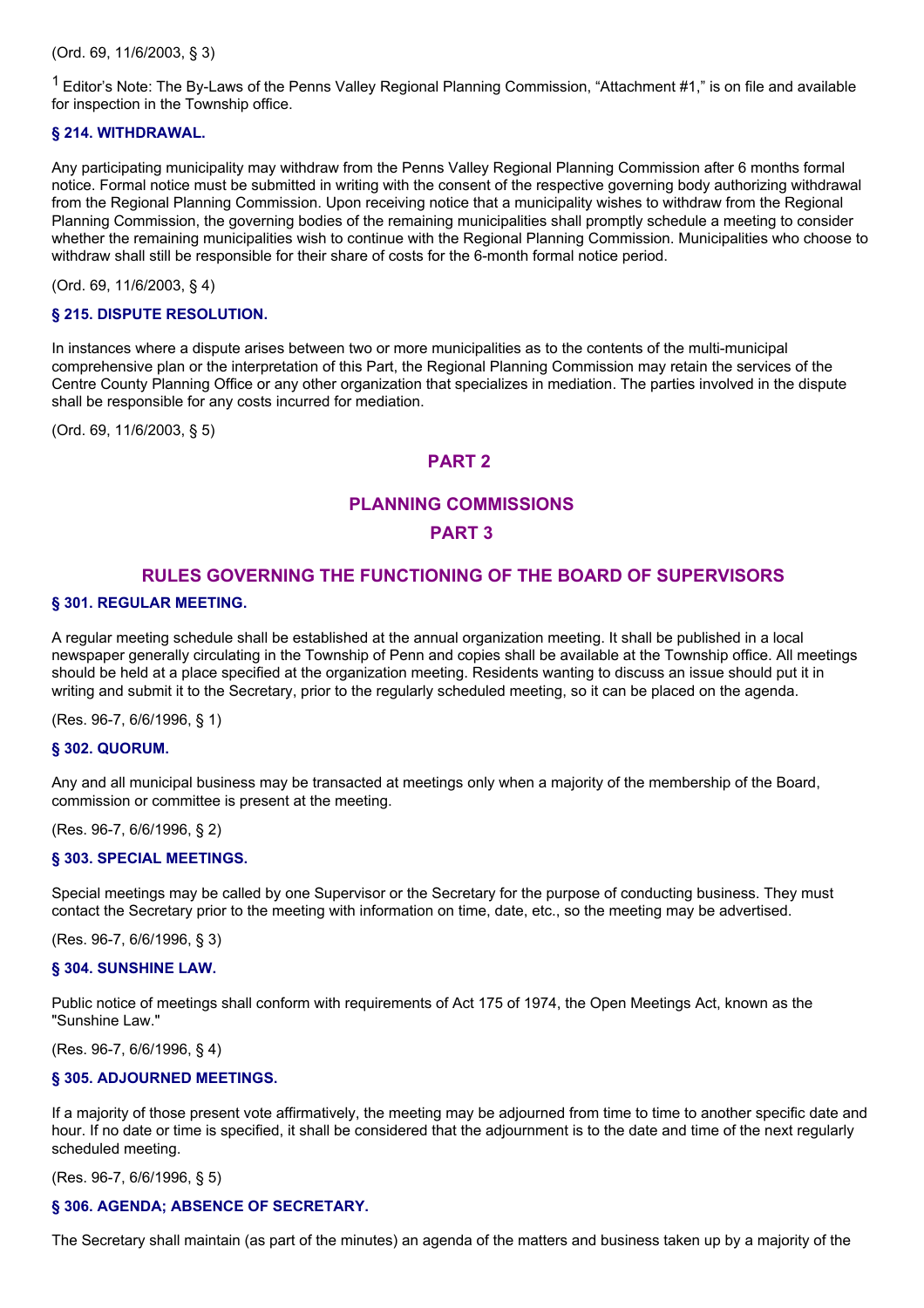members and not concluded. The standard agenda, together with the unfinished business, shall be maintained and presented at each meeting. Any new business matter may be added to the agenda. In the absence of the Secretary, the Chairman of the Board shall appoint a substitute Secretary

(Res. 96-7, 6/6/1996, § 6)

# **§ 307. OBSERVERS.**

The residents, voters and general public are encouraged to attend all public meetings of Penn Township. Observers may not participate in the debate, deliberation nor decision making of the meeting unless recognized by the Chairman. They may be heard at the appropriate places on the agenda and at other times when permitted by a majority of voting members.

(Res. 96-7, 6/6/1996, § 7)

## **§ 308. STANDARD ORDER OF BUSINESS; AGENDA.**

1. Meeting business shall be conducted in the order shown by the agenda, as presented by the Secretary, with revisions approved by a majority. The normal agenda will be as follows:

A. Call to order.

B. Pledge of Allegiance.

C. Public Participation. Public comment at regular or special meetings shall be governed by the following rules and regulations:

- (1) A period of public comment shall be held at each meeting.
- (2) The Chairman of the Board shall preside over the public comment period and may, within his discretion:
	- (a) Recognize individuals wishing to offer comment.
	- (b) Require identification of such persons.
	- (c) Allocate available time among individuals wishing to comment.

(d) Rule out of order scandalous, impertinent or redundant comment or any comment the discernible purpose of which is to disrupt or prevent the conduct of the business of the meeting.

(3) The time allocated for the public comment period at each meeting shall be 3 minutes.

(4) If there is not enough time for public comment at a meeting, the Board of Supervisors, at its discretion, may defer the public comment period to a meeting held before the next regular or special meeting, or until the next regular or special meeting.

[Ord. 66]

- D. Approval of minutes (copies submitted to Supervisors prior to meeting).
- E. Financial report.
- F. Plan reviews.
- G. Scheduled speakers.
- H. Unfinished business.
- I New business.

J. Citizen's agenda items (if arranged with the Secretary 4 days before the meeting day). Limited to 3 minutes each, and a total of lid hour. The times may be changed at any time by a majority of the members of the Board. [A.O.]

- K. Correspondence.
- L. Items not on agenda.
- M. Bill approval.
- N. Adjournment.

(Res. 96-7, 6/6/1996, § 8; as amended by Ord. 66, 9/5/2002, § 1)

# **§ 309. DECORUM AND RULES OF ORDER.**

1. The Chairman of the Board of Supervisors shall preserve order and decorum, decide all questions of order and conduct the meeting. The Chairman of the Board may invoke and apply such portions of Robert's Rules of Order for parliamentary proceedings as needed to dispense with all business fairly and expeditiously. In the absence of the Chairman, and if there is no quorum, the remaining members may elect a chair pro tem.

2. All person shall abide by the Customary Rules of Order and Conduct of Meetings, copies of which shall be displayed in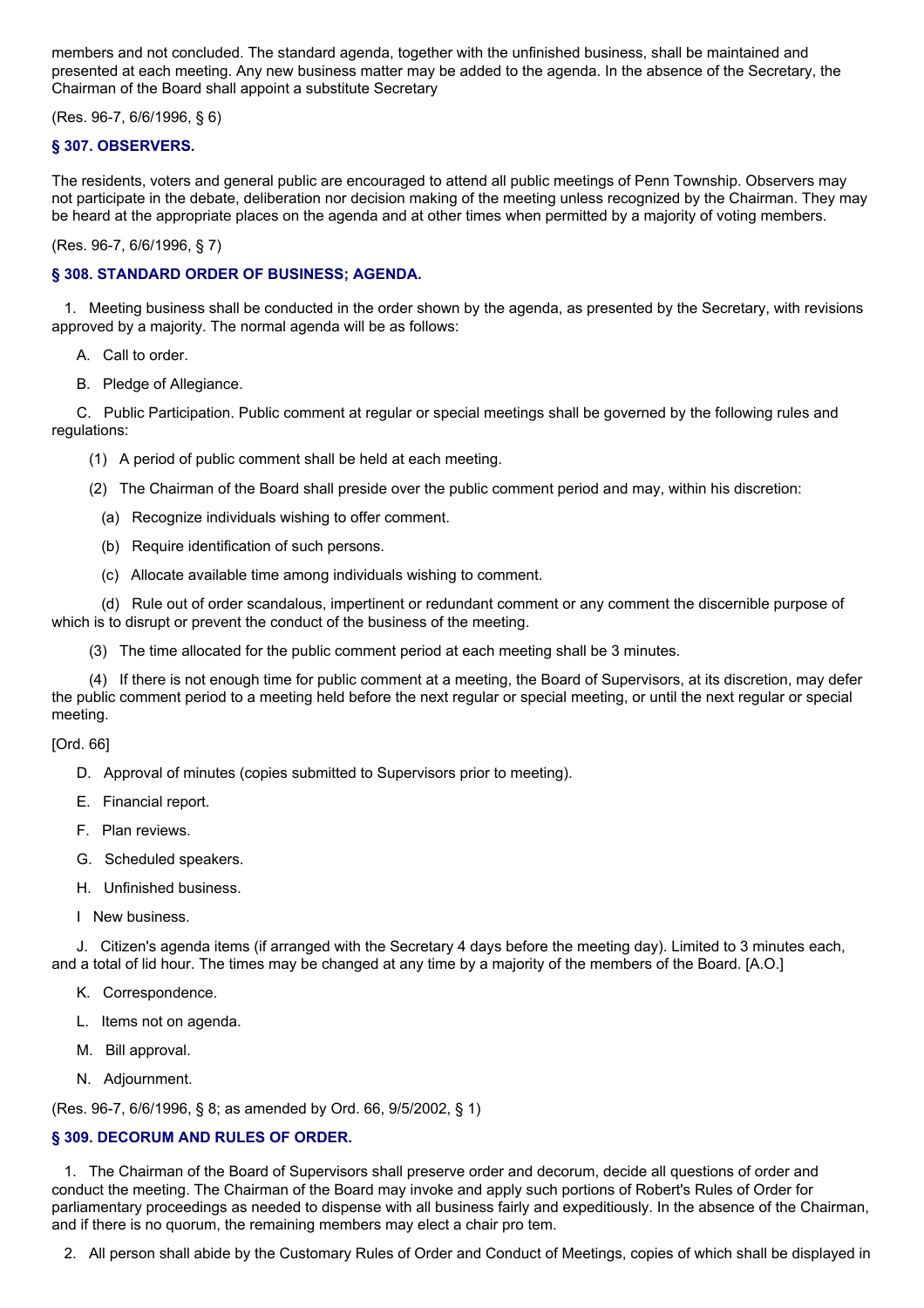the meeting room. The chair or a majority of the members may take whatever legal actions that are necessary to maintain order.

(Res. 96-7, 6/6/1996, § 9)

## **§ 310. AMENDMENTS.**

This Part and any permanent modifications or amendments to it shall be available at the Township office.

(Res. 96-7, 6/6/1996, § 10)

# **PART 4**

# **NONPOLICE EMPLOYEES PENSION PLAN**

#### **§ 401. ESTABLISHMENT OF PLAN.**

There be and is hereby established a pension plan for all nonpolice employees of Penn Township, a pension plan for all of said persons who work full time at least 35 hours a week and who are permanent employees.

(Res. 01-1, 1/2/2001, §I)

## **§ 402. ELIGIBILITY.**

Said persons would be eligible for said pension benefits after 10 years of service as employees and at age 65, whichever is the later date, but no sooner than age 65.

(Res. 01-1, 1/2/2001, §II)

#### **§ 403. BENEFITS.**

1. The pension benefits shall consist of 1% of the final average monthly salary, averaged over the final 36 months of employment multiplied by the years of service retirement.

2. Upon the death of an active member who is (A) eligible for retirement on the date of his/her death but who is not retired; or (B) an active vested or terminated vested employee on the date of his/her death, the surviving spouse shall be entitled to a survivor's benefit equal to 50% of the participant's benefit accrued at the time of his/her death. Payments of the benefits shall terminate upon death or remarriage of the surviving spouse. In the event that a spouse does not survive the member, but by minor dependent child(ren), the survivor benefit shall be paid to such child(ren), in equal shares, until he, she, or they shall have attained the age of 18 years. All benefits paid hereunder shall be paid monthly. [Res. 2007-03]

(Res. 01-1, 1/2/2001, §III; as amended by Res. 2005-07, 5/5/2005, § 1)

## **§ 404. VESTING.**

Said pension benefits shall vest 100% after 10 years of service but said person cannot receive any such benefits until at least age 65.

(Res. 01-1, 1/2/2001, §IV; as amended by Ord. 66, 9/5/2002, § 1; and by Res. 2007-03, 3/1/2007, § 1)

#### **§ 405. LIFE ANNUITY.**

On retirement, the standard form of annuity shall be a life annuity (Res. 01-1, 1/2/2001, §V)

## **§ 406. PENNSYLVANIA MUNICIPALITIES PENSION TRUST.**

Under this Part, the Township has elected to participate in the Pennsylvania Municipalities Pension Trust established for the benefit of the employees of the participating municipalities of Pennsylvania and the terms and conditions of the trust instrument entered into to effectuate such plans.

(Res. 01-1, 1/2/2001, §VI)

# **PART 5**

# **FIRE INSURANCE PROCEEDS**

## **§ 501. COMPLIANCE.**

This Part is intended to and shall comply with the Act of July 9, 1992, P.L. 678, No. 98, as amended, 40 P.S. § 638 et seq.

(Ord. 65, 5/2/2002, § 1)

## **§ 502. DESIGNATED OFFICER.**

The Penn Township Treasurer (hereinafter referred to as "Treasurer") is hereby appointed as the designated officer who is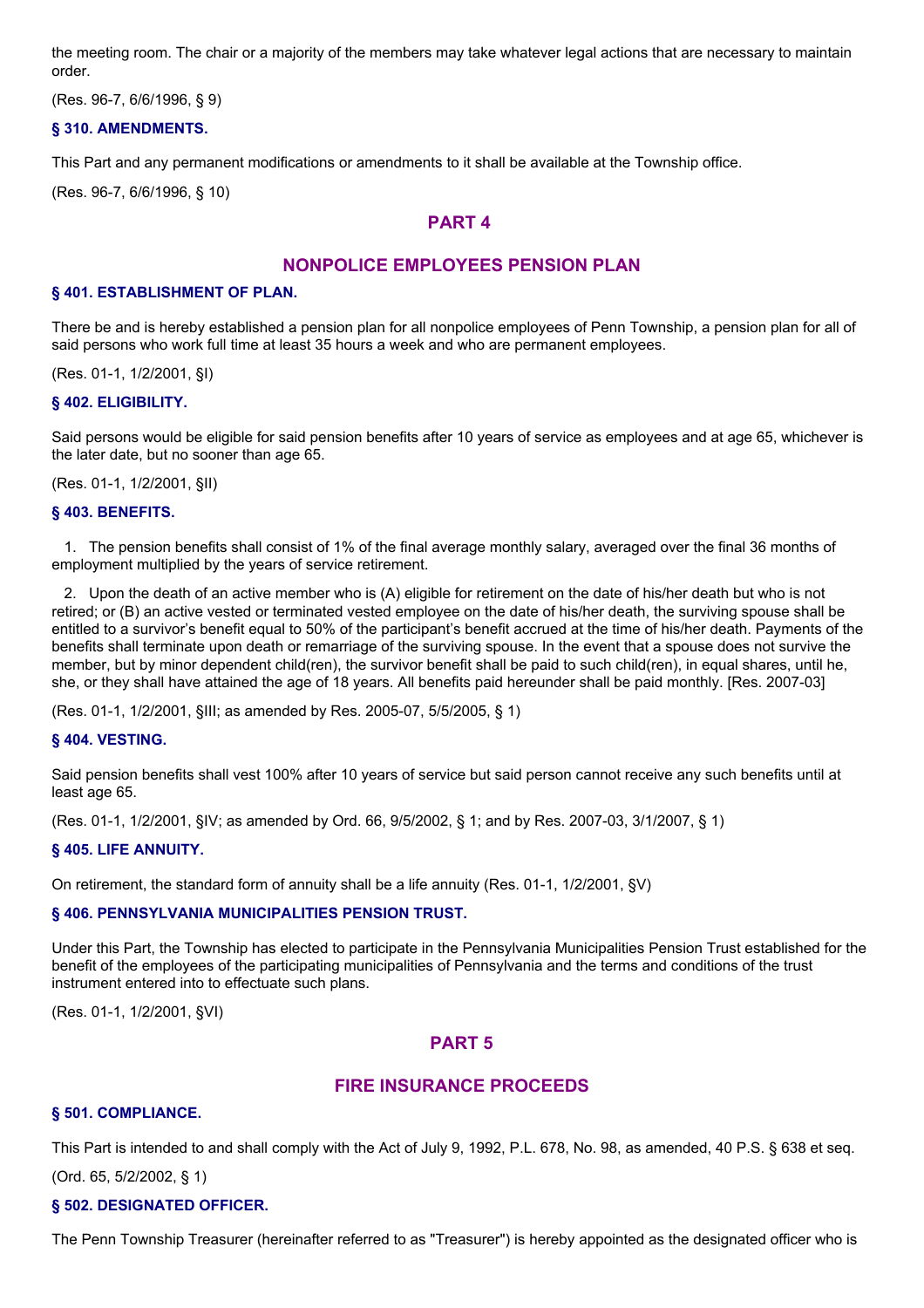authorized to carry out all responsibilities and duties of the Township of Penn (hereinafter referred to as "Township") as stated herein.

(Ord. 65, 5/2/2002, § 2)

## **§ 503. DUTIES OF INSURANCE COMPANIES, ASSOCIATIONS AND EXCHANGES.**

No insurance company, association or exchange (hereinafter "insurer") doing business in this Commonwealth shall pay a claim of a named insured for fire damage to a structure located within the Township of Penn where the amount recoverable for the fire loss to the structure under all policies exceeds \$7,500 unless the insurer is furnished with a certificate pursuant to § 504 of this Part, and unless there is compliance with the procedures set forth in §§ 505 and 506 of this Part.

(Ord. 65, 5/2/2002, § 3)

#### **§ 504. CERTIFICATION.**

The Treasurer shall, upon the written request of the named insured specifying the tax description of the property, name and address of the insurer, and the date agreed upon by the insurer and the named insured as the date of the receipt of a loss report of the claim, furnish the insurer either of the following within 14 working days of the request:

A. A certificate or, at the discretion of the Township, a verbal notification which shall be confirmed in writing by the insurer to the effect that, as of the date specified in the request, there are no delinquent taxes, assessments, penalties or user charges against the property and that, as of the date of the Treasurer's certificate or verbal notification, no municipality has certified any amount as total costs incurred by the municipality for the removal, repair or securing of a building or other structure on the property

B. A certificate and bill showing the amount of delinquent taxes, assessments, penalties and user charges against the property as of the date specified in the request that have not been paid as of the date of the certificate and also showing, as of the date of the Treasurer's certificate, the amount of the total costs, if any, certified to the Treasurer that have been incurred by the Township for the removal, repair or securing of a building or other structure on the property. For the purposes of this Section, the Township shall certify to the Treasurer the total amount, if any, of such costs. A tax, assessment, penalty or user charge becomes delinquent at the time and on the date a lien could otherwise have been filed against the property by the Township under applicable law.

(Ord. 65, 5/2/2002, § 4)

## **§ 505. PAYMENT OF CLAIM.**

1. Upon the receipt of a certificate pursuant to  $\S$  504(A), the insurer shall pay the claim of the named insured in accordance with the policy terms, unless the loss agreed to between the named insured and the insurer equals or exceeds 60% of the aggregate limits of liability on all fire policies covering the building or other structure. In the case of such a loss, the insurer, the insured property owner and the Township shall follow the procedures set forth in §§ 506 and 507 of this Part.

2. Upon the receipt of a certificate and bill pursuant to § 504(B) of this Part, the insurer shall return the bill to the Treasurer and transfer to the Treasurer an amount from the insurance proceeds necessary to pay the taxes, assessments, penalties, charges and costs as shown on the bill. The Township shall receive the amount and apply or credit it to payment of the items shown in the bill.

(Ord. 65, 5/2/2002, § 5)

## **§ 506. PROCEEDS TO BE ESCROWED.**

When the loss agreed to between the named insured and the insurer equals or exceeds 60% of the aggregate limits of liability on all fire policies covering the building or other structure, the following procedure shall be followed:

A. The insurer shall transfer from the insurance proceeds to the Treasurer in the aggregate \$2,000 for each \$15,000 and each fraction of that amount of a claim, unless subsection (B) of this Section applies.

B. If at the time of a loss report the named insured has submitted a contractor's signed estimate of the costs of removing, repairing or securing the building or other structure in an amount less than the amount calculated under the foregoing transfer formula, the insurer shall transfer from the insurance proceeds the amount specified in the estimate and the insurer shall provide the Township with the name and address of the named insured(s).

- C. The transfer of proceeds shall be on a pro rata basis by all insurers insuring the building or other structure.
- D. Policy proceeds remaining after the transfer to the Township shall be disbursed in accordance with the policy terms.

E. The named insured may submit a contractor's signed estimate of the costs of removing, repairing or securing the building or other structure after the transfer, and the Treasurer shall return the amount of the fund in excess of the estimate to the named insured if the Township has not commenced to remove, repair or secure the building or other structure.

(Ord. 65, 5/2/2002, § 6)

## **§ 507. USE OF ESCROW PROCEEDS.**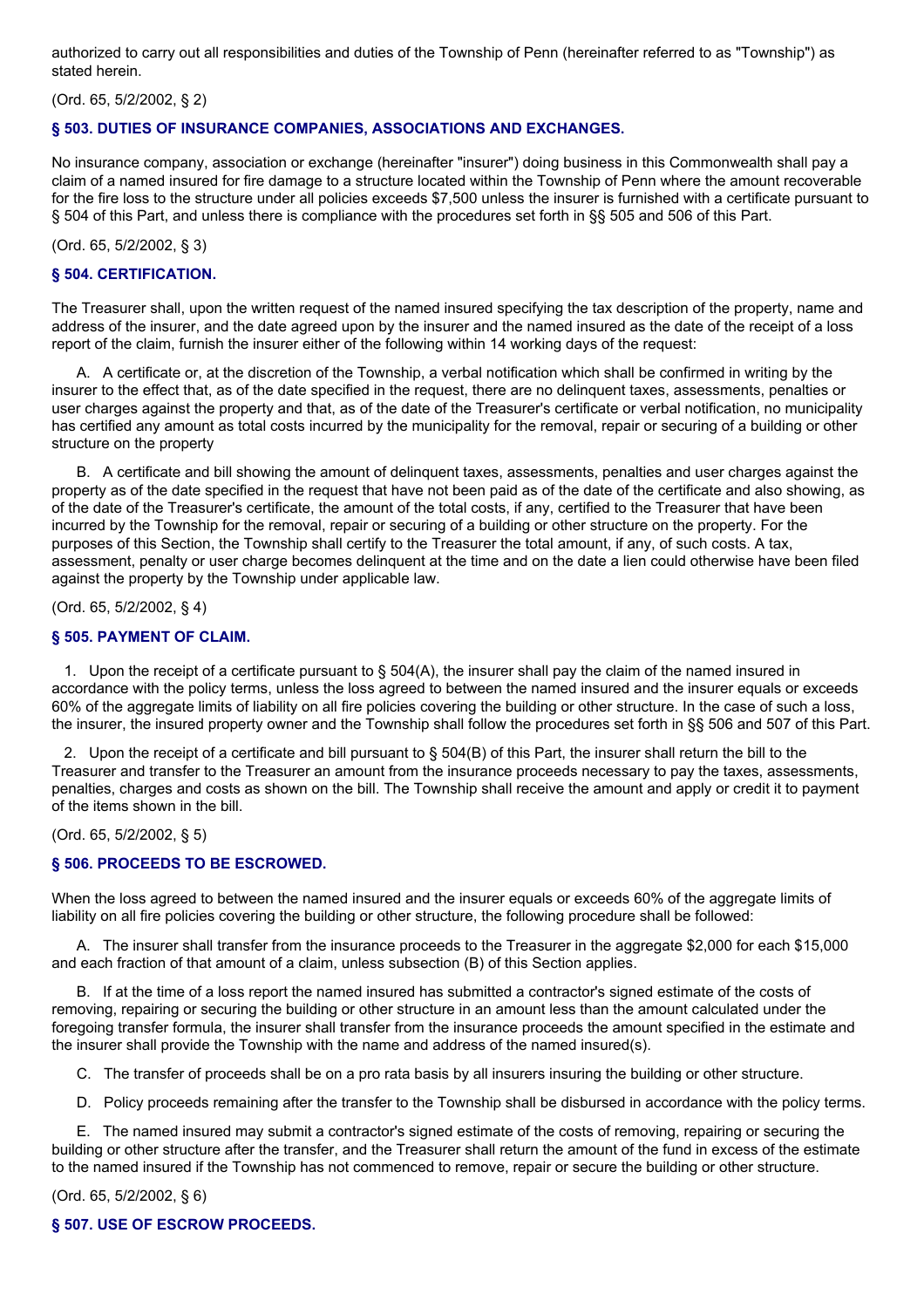Upon receipt of proceeds by the Township the following procedures shall be followed:

A. The Treasurer shall place the proceeds in a separate fund to be used solely as security against the total cost of removing, repairing or securing incurred by the Township. Such cost shall include, but is not limited to, any material, labor, engineering, legal or administrative costs incurred by the Township in connection with such removal, repair or securing of the building and any proceeding related thereto.

B. When transferring the funds as required in § 506 hereof, an insurer shall provide the Township with the name and address of the named insured, whereupon the Township shall contact the named insured, certify that the proceeds have been received by the Township and notify the named insured that the procedures under this Section shall be followed.

C. The fund shall be returned to the named insured when repairs, removal or securing of the building or other structure have been completed and the required proof received by the designated officer if the Township has not incurred any costs for repairs, removal or securing. If the Township has incurred costs for repairs, removal or securing of the building or other structure, the costs shall be paid from the fund, and, if excess funds remain, the Township shall transfer the remaining funds to the named insured. Nothing in this Section shall be construed to limit the ability of the Township to recover any deficiency. Further, nothing in this Section shall be construed to prohibit the Township and the named insured from entering into an agreement that permits the transfer of funds to the named insured if some other reasonable disposition of the damaged property has been negotiated.

(Ord. 65, 5/2/2002, § 7)

## **§ 508. FEE AND FURTHER PROCEDURES BY RESOLUTION.**

The Township may, by resolution, adopt procedures and regulations to implement Act 98 of 1992, as amended, and this Part, and may, by resolution, fix reasonable fees to be charged for Township activities or services provided pursuant to said Act 98 of 1992, as amended, and this Part including, but not limited to, the issuance of certificates and bills, performance of inspections and opening of separate fund accounts. Nothing herein shall prohibit or limit the Township from recovering costs incurred, whether or not such costs or fees have been fixed by resolution.

(Ord. 65, 5/2/2002, § 8)

## **§ 509. VIOLATION AND PENALTIES.**

Any person, firm or corporation who shall violate any provision of this Part, upon conviction thereof in an action brought before a district justice in the manner provided for the enforcement of summary offenses under the Pennsylvania Rules of Criminal Procedure, shall be sentenced to pay a fine of not more than \$1,000 plus costs and, in default of payment of said fine and costs, to a term of imprisonment not to exceed 90 days. Each day that a violation of this Part continues or each Section of this Part which shall be found to have been violated shall constitute a separate offense.

(Ord. 65, 5/2/2002, § 9; as amended by Ord. 66, 9/5/2002, § 1)

# **PART 6 RIGHT-TO-KNOW POLICY FOR PUBLIC RECORDS**

## **§ 601. INTRODUCTION.**

1. Penn Township ("Township") is a second class township, duly organized and being the governing body in Penn Township, Centre County, Pennsylvania, under the Second Class Township Code, 53 P.S. 65101 et seq. As such, the Township is a local agency for purposes of the new Right-to-Know Law.

2. All local agencies shall provide public records in accordance with the Right-to-Know Law, 53 P.S. § 1381 et seq. Therefore, any record in the possession of the Township shall be presumed to be a public record, except in the following circumstances:

A. The record is exempt under the Right-to-Know Law.

B. The record is protected by the attorney-work product doctrine, the attorney-client privilege, or other privilege recognized by a court interpreting the laws of the Commonwealth of Pennsylvania.

C. The record is exempt from disclosure under any other Federal or State law or regulation, or judicial order or decree.

3. Records are broadly defined under the Right-to-Know Law. The term includes a document, paper, letter, map, book, tape, photograph, film or sound recording, information stored or maintained electronically, and a data-processed or imageprocessed document.

4. Requests for public records can be made by any person who is a legal resident of the United States, including resident aliens. Requests to the Township can also be made by other local agencies, Commonwealth agencies (e.g., the Department of the Auditor General or the Treasury Department), judicial agencies (i.e., the courts), or legislative agencies (e.g., the Senate and House of Representatives).

(Res. 2008-04, 12/4/2008, § 1)

## **§ 602. ACCESS AND PROCEDURE.**

1. Requesters may make oral requests for access to records. However, if the requester wishes to pursue the relief and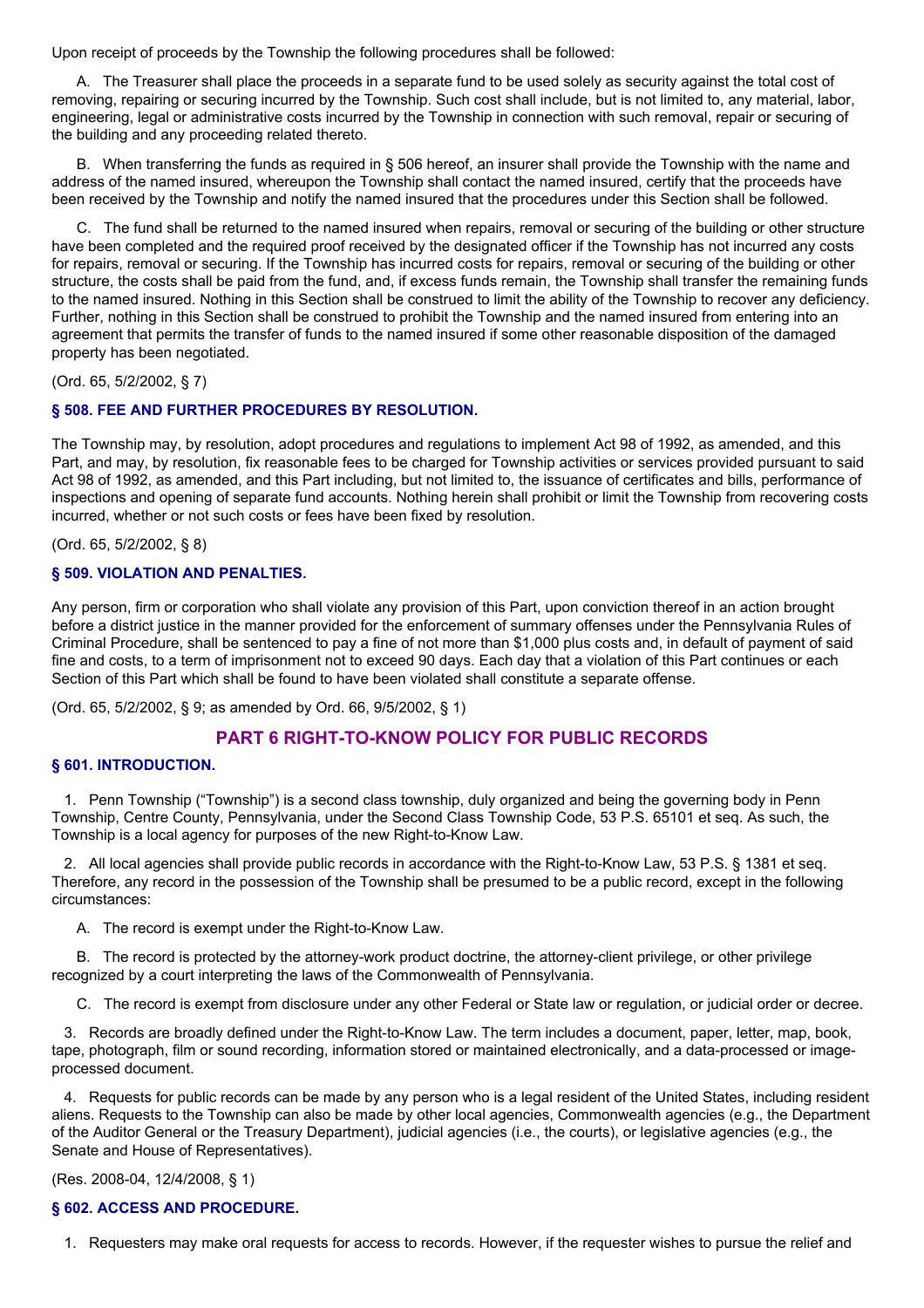remedies provided for in the Right-to-Know Law, the request for access to records must be a written request. A written request for access to records may be submitted in person, by mail, by e-mail, or by facsimile.

2. The Township has designated Barbara Shaffer, to act as the Open-Records Officer ("Officer"). The Officer's contact information is set forth below:

Barbara Shaffer

P.O. Box 125

118 Tea Hollow Lane

Coburn, PA 16832

Phone: (814) 349-8886

Fax: (814) 349-5525

e-mail: penntownshipcentre@verizon.net

3. Questions regarding this policy may be directed to the Officer at the telephone, fax number or e-mail address listed above.

4. All written requests must be addressed to the Officer. In the event a written request for records is addressed to a Township employee other than the Officer, the Township employee is hereby directed to promptly forward such requests to the Officer.

5. Written requests should identify or describe the record sought with sufficient specificity to enable the Township to ascertain which records are being requested. Unless otherwise required by law, a written request need not include any explanation of the requester's reason for requesting the records or the intended use of such records. The Township shall assign a tracking number to each filed form so as to track the Township's progress in responding to requests under the new Right-to-Know Law.

6. Prior to granting a request for access in accordance with the Right-to-Know Law, the Township may require a requester to prepay an estimate of the fees authorized by law if the fees required to fulfill the request are expected to exceed \$100. The fees must be reasonable and based on prevailing fees for comparable duplication services provided by local business entities. Except as otherwise provided by statute, no other fees may be imposed unless the agency necessarily incurs costs for complying with the request, and such fees must be reasonable.

7. In all circumstances, the requester must agree to pay applicable fees authorized by the new Right-to-Know Law, such as, but not limited to, postage (not to exceed actual cost of mailing) duplication and certification. All applicable fees shall be paid before a requester receives access to the record(s) requested.

8. A record being provided to a requester shall be provided in the medium requested if it exists in that medium; otherwise, it shall be provided in the medium in which it exists. In other words, the Township shall not be required to create a record which does not currently exist or to otherwise compile, maintain, format or organize a record in a manner in which it does not currently compile, maintain, format or organize such record. The Township may impose reasonable fees for official certification of copies if the certification is at the behest of the requester and for the purpose of legally verifying the public record.

9. Upon receipt of a written request for a public record, the Officer shall do the following:

A. Note the date of the receipt on the written request.

B. Compute the day on which the 5-day period (see discussion of response, below) will expire, and make a notation of that date on the written request

C. Create a file for the retention of the original request, a copy of the response, a record of written communications with the requester, and a copy of other communications.

(Res. 2008-04, 12/4/2008, § 1)

# **§ 603. TOWNSHIP'S RESPONSE.**

1. Upon receipt of a written request for access to a record, the Township shall make a good faith effort to determine if the record requested is a public record and whether the Township has possession, custody or control of the identified record. When doing so, the Township will respond as promptly as possible under the circumstances existing at the time of the request. Under the Right-to-Know Law, the Township must send a response within 5 business days of receipt of the written request for access, or else the written request shall be deemed denied. For the purposes of this policy, a business day is any Monday, Tuesday, Wednesday, Thursday or Friday, except those days when the Township's office is closed for all or part of a day due to a holiday.

2. Upon receipt of a written request for access, the Officer shall determine if one of the following applies: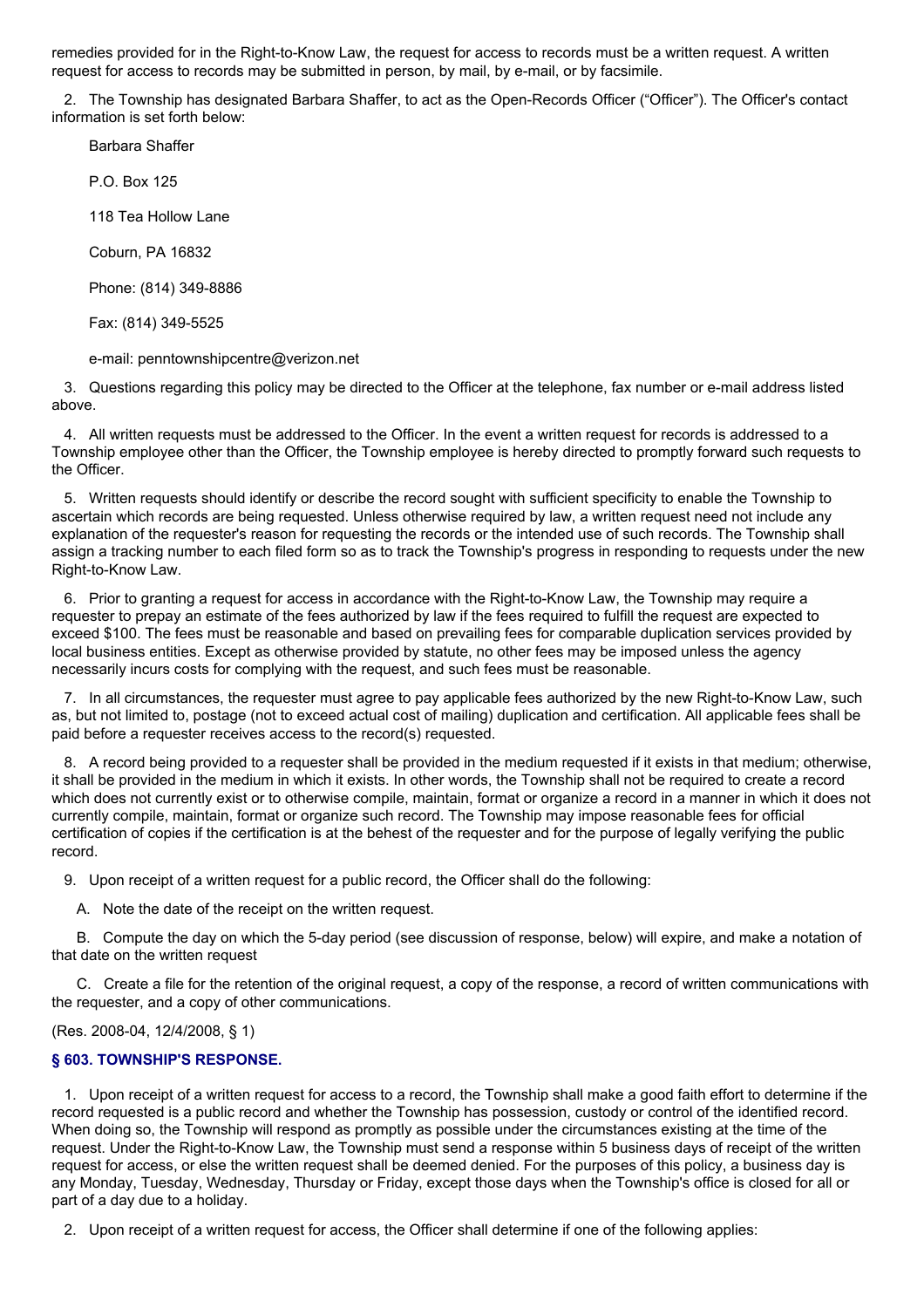A. The request for access requires redaction of a record in accordance with the Right-to-Know Law.

B. The request for access requires the retrieval of a record stored in a remote location.

C. A timely response to the request for access can not be accomplished due to bona fide and specified staffing limitations.

D. A legal review is necessary to determine whether the record is a record subject to access under the Right-to-Know Law.

- E. The requester has not complied with the Township's policies regarding access to records.
- F. The requester refuses to pay applicable fees authorized by the Right-to-Know Law.
- G. The extent or nature of the request precludes a response within the required time period of 5 business days.

3. Upon a determination that one of the factors listed above applies, the Officer shall send written notice to the requester within 5 business days of receipt of the request for access. The notice shall include a statement notifying the requester that the request for access is being reviewed, the reason for the review, a reasonable date that a response is expected to be provided, and an estimate of applicable fees owed when the record becomes available. Information which the Township redacts in accordance with the Right-to-Know Law shall be deemed a denial.

4. If the date that a response is expected to be provided is in excess of 30 calendar days, following the 5 business days allowed for above, the request for access shall be deemed denied unless the requester has agreed in writing to an extension to the date specified in the notice. If the requester agrees to the extension, the request shall be deemed denied on the day following the date specified in the notice if the Township has not provided a response by that date.

5. For purposes of this policy, the "mailing date" shall be the date affixed to a: (A) response from the Officer to a request, which is to be the date the response is deposited in the U.S. mail; (B) final determination from the Officer, which is to be the date the final determination is deposited in the U.S. mail.

(Res. 2008-04, 12/4/2008, § 1)

#### **§ 604. APPEAL OF TOWNSHIP'S DETERMINATION.**

1. If a written request for access to a record is denied or deemed denied, the requester may file an appeal with the Office of Open Records within 15 business days of the mailing date of the Township's response or within 15 business days of a deemed denial. The appeal shall state the grounds upon which the requester asserts that the record is a public record, and shall address any grounds stated by the Township for delaying or denying the request.

2. The Office of Open Records has established an internet website with information relating to the Right-to-Know Law, including information on fees, advisory opinions and decisions, plus the name and address of all Open-Records Officers in the Commonwealth of Pennsylvania. For information on the Office of Open Records, please go to openrecords.state.pa.us. (Please note: among other matters, the Office of Open Records shall establish fees for duplication by photocopying, printing from electronic media or microfilm, copying onto electronic media, and other means of duplication.)

(Res. 2008-04, 12/4/2008, § 1)

## **§ 605. RETENTION OF RECORDS.**

By adoption of this Part, the Township publicly declared its intention to follow the Municipal Records Act, 53 Pa. C.S.A. § 1381 et seq., with respect to the retention and disposition of public records. Nothing in the Right-to-Know Law shall be construed to modify, rescind or supercede the Township's lawfully adopted record retention and disposition policy. Moreover, nothing in the Right-to-Know Law shall be construed to require access to any computer of the Township, or that of an individual or employee of the Township.

(Res. 2008-04, 12/4/2008, § 1)

# **CHAPTER 2**

# **ANIMALS**

## *PART 1*

## *BARKING DOGS*

- § 101. Definitions
- § 102. Excessive Barking
- § 103. Enforcement and Penalties

# **PART 1**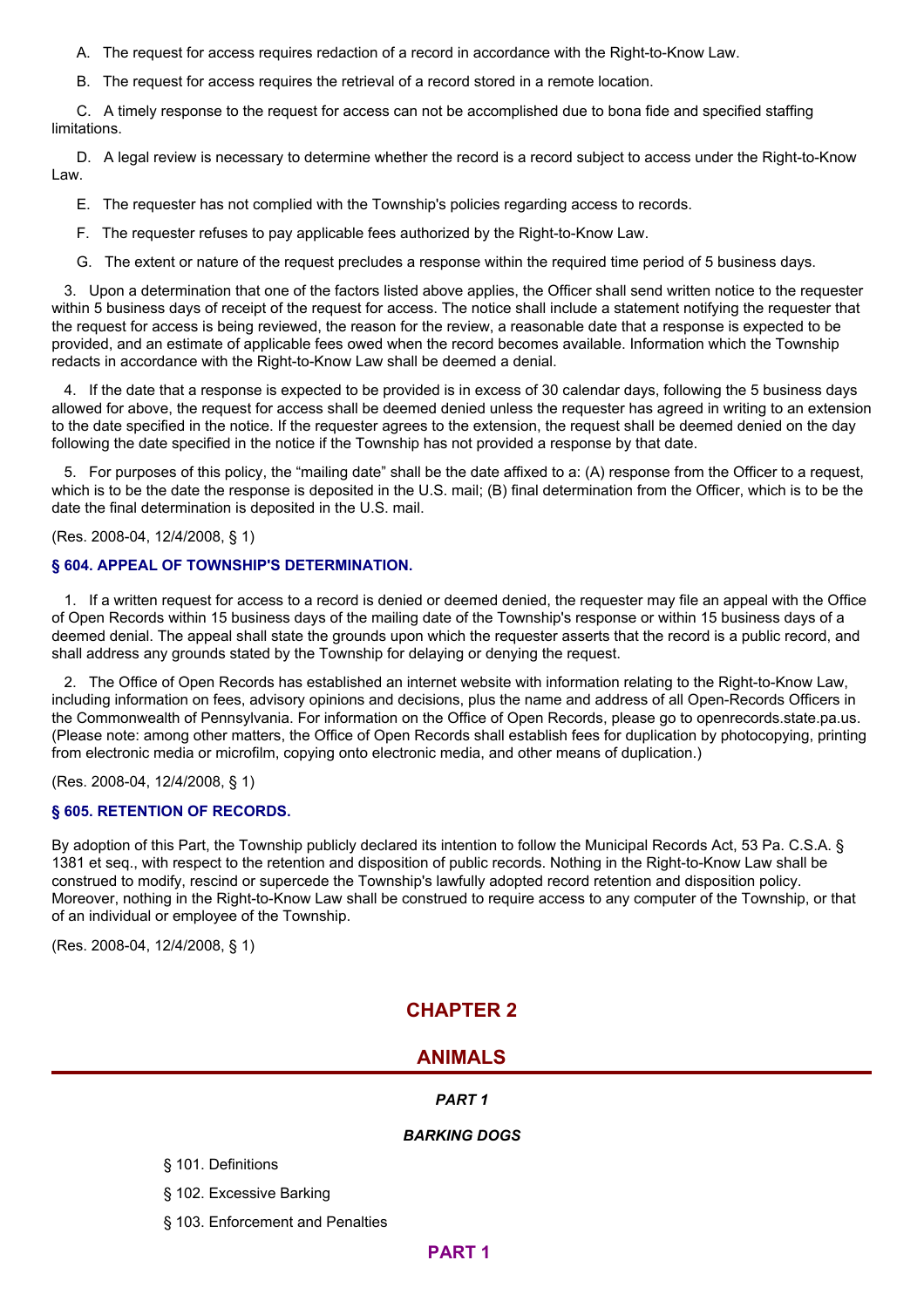# **BARKING DOGS**

### **§ 101. DEFINITIONS.**

CODE ENFORCEMENT OFFICER - any Penn Township Supervisor or other person designated or appointed by the Penn Township Supervisors to enforce the ordinances of the Township of Penn. [Ord. 66]

CONTINUOUS BARKING - sustained barking by a dog.

DOG OWNER - when applied to the proprietorship of a dog, means every person having a right of property in any dog, and every person who keeps or harbors any dog or has a dog in his/her care and every person who permits any dog to remain on or about any premises occupied or controlled by him/her.

KEEPER - any person who shall possess, maintain, house or harbor any dog, or otherwise have custody of any dog, whether or not the owner of such dog, whether for compensation or otherwise.

POLICE OFFICER - any officer of the Pennsylvania State Police or any duly sworn law enforcement officer authorized to enforce the laws of the Commonwealth of Pennsylvania and the ordinances of the Township of Penn.

PREMISES - a tract of land, including buildings, located in Penn Township, Centre County, Pennsylvania.

REPETITIVE BARKING - barking by a dog at frequent intervals.

(Ord. 50, 11/3/1994, § 1; as amended by Ord. 66, 9/5/2002, § 1)

#### **§ 102. EXCESSIVE BARKING.**

It shall be unlawful for any owner or keeper to harbor any dog which barks repetitively during any given 1 hour period or which barks continuously for a period of 10 consecutive minutes or more and which creates annoyance or disturbance on public premises, public rights of way or private premises.

(Ord. 50, 11/3/1994, § 2; as amended by Ord. 79, 12/3/2009, § 2)

#### **§ 103. ENFORCEMENT AND PENALTIES.**

1. The Code Enforcement Officer or any police officer shall hereby be authorized to enforce the provisions of this Part.

2. Any person, film or corporation who shall violate any provision of this Part, upon conviction thereof in an action brought before a district justice in the manner provided for the enforcement of summary offenses under the Pennsylvania Rules of Criminal Procedure, shall be sentenced to pay a fine of not less than \$25 nor more than \$1,000 plus costs and, in default of payment of said fine and costs, to a term of imprisonment not to exceed 90 days. Each day that a violation of this Part continues or each Section of this Part which shall be found to have been violated shall constitute a separate offense.

(Ord. 50, 11/3/1994, § 3; as amended by Ord. 66, 9/5/2002, § 1)

# **CHAPTER 3**

# **BICYCLES**

(Reserved to accommodate future enactments)

# **CHAPTER 4**

# **BUILDINGS**

#### *PART 1*

## *BUILDING PERMITS*

- § 101. Definitions
- § 102. Building Permits
- § 103. Lot Size
- § 104. Setback of Structure /Building
- § 105. Size of Dwelling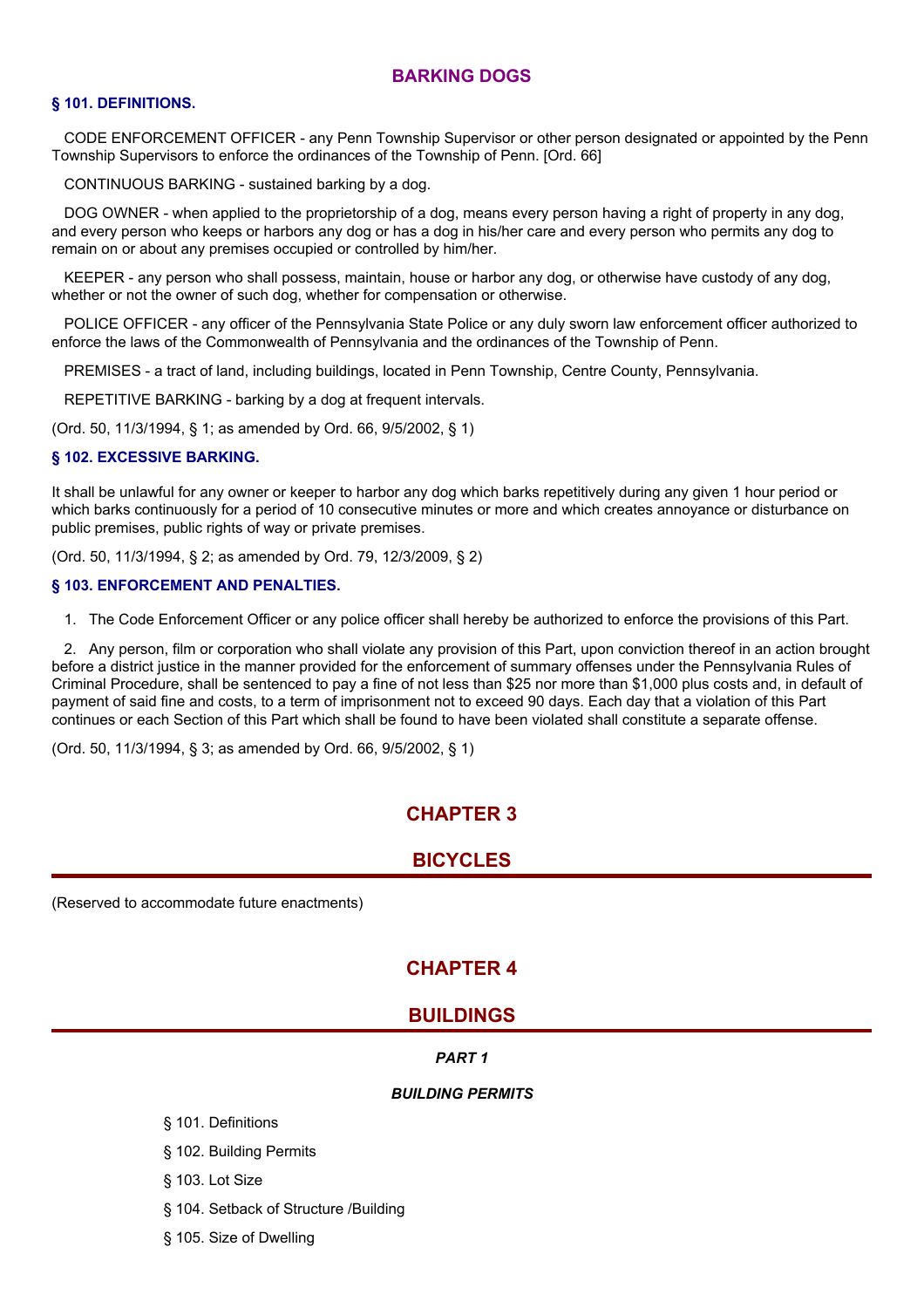- § 106. Foundation for Building or Structure
- § 107. Siding on Certain Buildings
- § 108. Manufactured Homes and Their Appurtenances
- § 109. Hunting Camp and Tourist Cabins
- § 110. Conformity with Other Regulations
- § 111. Board of Adjustment
- § 112. Penalties
- § 113. Permit Expiration

## *PART 2*

#### *NUMBERING OF HOUSES, BUILDINGS AND OTHER STRUCTURES*

- § 201. Responsibility for Numbering Buildings
- § 202. Requirements for Numbers
- § 203. Building Numbering System Adopted
- § 204. Owners Responsible for Numbering
- § 205. Street Signs
- § 206. Enforcement and Penalties

#### *PART 3*

#### *DANGEROUS STRUCTURES*

- § 301. Definitions
- § 302. Dangerous Buildings Declared Nuisances
- § 303. Standards for Repair, Vacation or Demolition
- § 304. Duties of Code Enforcement Officer
- § 305. Hearings
- § 306. Removal of Notice Prohibited
- § 307. Emergency Cases
- § 308. Abatement by Township
- § 309. Penalties

## **PART 1**

## **BUILDING PERMITS**

#### **§ 101. DEFINITIONS.**

Certain words and terms used in this Part are defined for the purpose thereof:

BUILDING or STRUCTURE - anything enclosing a volume of 25 cubic feet or more, constructed or erected, the use of which demands a location on the soil, or attachment to something located in or on the soil.

DWELLING - any building which is designed for or occupied in whole or in part as a home or residence.

PRIVATE GARAGE - a building or structure, or any part thereof, used appurtenant to a dwelling house, primarily for the storage of motor vehicles.

COMMERCIAL or INDUSTRIAL BUILDING - any building or structure designed, built or altered for use entirely or in part for commercial or industrial purposes.

ROADS - Road and road rights-of-way include all lands established by dedication, usage, Township ordinance or laid out upon Township plans as highways and shall be synonymous with the streets, avenues, highways, parkways and other terms commonly applied to public highways.

CODE ENFORCEMENT OFFICER - a person appointed by the Supervisors to enforce the regulations of this Part. [Ord. 66]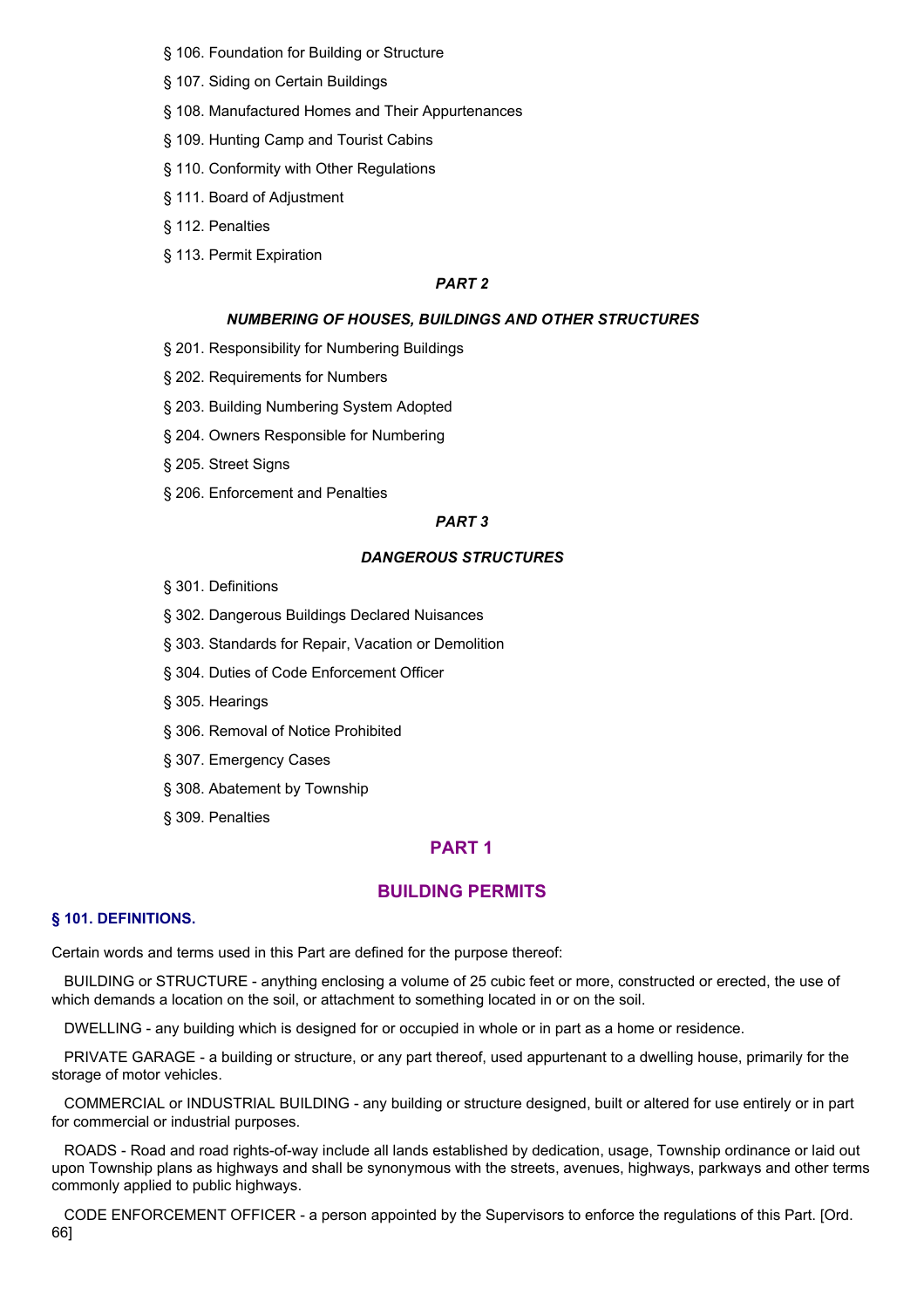#### (Ord. 13, 12/15/1970; as amended by Ord. 66, 9/5/2002, § 1)

#### **§ 102. BUILDING PERMITS.**

1. No excavation for the construction of a building or structure to be erected or moved; and no excavation or construction altering or enlarging a building or structure which, when completed, will change the exterior dimensions of the building or structure shall be begun until or unless the person excavating, constructing, enlarging or moving the same shall have first obtained a permit therefor. Such permit shall be issued by the Code Enforcement Officer, providing the plot and plan accompanying the application for the building permit indicates that the construction, alteration or enlargement will conform with the requirements of this Part. The fee to be charged for said permit shall be in an amount as established, from time to time, by resolution of the Board of Supervisors. [Ord. 66]

2. Each application for a building permit shall be accompanied by a plot, in duplicate, showing the actual dimensions of the lot to be built upon, the size and location of the building to be erected or, in case of a building already in existence which is being altered or enlarged, its present size and its contemplated size at the completion of alteration or enlargement, together with a set of plans, in duplicate, of the construction excavation, alteration or enlargement, as the case may be, and any other information necessary for the Code Enforcement Officer to determine whether or not the requirements of this Part will be satisfied with respect thereto. A file of such application and plots and plans, together with a notation indicating whether or not a permit was issued, shall be kept in the office of the Code Enforcement Officer. [Ord. 66]

3. After the issue of a permit for any construction as covered by this Part, and before any excavation or construction shall begin, the permit for said construction shall be posted conspicuously at the front of said construction and the permit shall remain posted until the construction is completed.

4. If it is determined that the building site is located within a floodplain as defined by the Floodplain Ordinance [Chapter 8], the provisions of the Floodplain Ordinance will also be applicable. [Ord. 66]

5. Upon completion of the construction, occupancy or use of the new construction shall not take place until an occupancy permit is issued by the Township. [Ord. 64]

(Ord. 13, 12/15/1970; as amended by Ord. 20, 8/6/1974; by Ord. 36, 5/3/1984; by Ord. 64, 7/5/2001, § 1; and by Ord. 66, 9/5/2002, § 1)

#### **§ 103. LOT SIZE.**

The minimum requirements as to lot area requirements for a dwelling house or other building to be built or erected shall be as follows:

A. Lots where private well and septic tanks are provided shall have a minimum width of 100 feet at the building line and a minimum area of 20,000 square feet per single family dwelling unit.

B. Lots served by either public water or sanitary services shall have a minimum of 80 feet at the building line and a minimum area of 10,000 square feet per single family dwelling unit.

C. Lots where both public water and sanitary sewers are provided shall have a minimum width at building line of 75 feet and a minimum area of 7,500 square feet per single family dwelling unit. Provided, however, that if the land affected be an unplotted lot having area or frontage less than that stated herein and held under separate ownership, the area of such unplotted and so held under separate ownership from the adjoining land at the time of adoption of this Part shall be the minimum requirement for such unplotted land and provided that, further, a lot in a recorded plan of lots divided at the time of the adoption of this Part having area and frontage of less than that stated herein shall constitute the minimum area requirement for such plotted ground. That portion of a lot on which is located the right-of-way for a road shall not be included in the determination of minimum requirements as to the area of the lot.

(Ord. 13, 12/15/1970)

#### **§ 104. SETBACK OF STRUCTURE/BUILDING.**

1. Buildings erected or to be erected, altered or enlarged shall not be placed so that any portion of the structure shall be nearer to the edge of the road right-of-way than 40 feet on a State highway or more than 30 feet on all other roads except that where existing buildings within 250 feet on either side of the location of a proposed building is closer to the highway or road right-of-way than the distance specified herein, this closer distance shall constitute the minimum setback for the proposed building.

2. Buildings erected or to be erected, altered or enlarged shall not be placed nearer to the property line than 10 feet except that for a lot recorded or held under separate ownership at the time of the adoption of this Part having less than 56 feet, this setback shall be decreased by 1 foot for each 3 feet of width less than 36 feet except that in no circumstance shall the setback be less than 6 feet. This provision applies only to buildings or structures to be located within the distance of 80 feet from the edge of the highway or road right-of-way. [Ord. 66]

3. A dwelling to be erected, altered or enlarged on a lot on which there previously exists one or more dwellings shall be so located that the aforesaid lot can be subdivided into a manner consistent with § 103 of this Part in such manner consistent with the minimum setback regulation set forth in subsections (1) and (2) of this Section.

(Ord. 13, 12/15/1970; as amended by Ord. 66, 9/5/2002, § 1)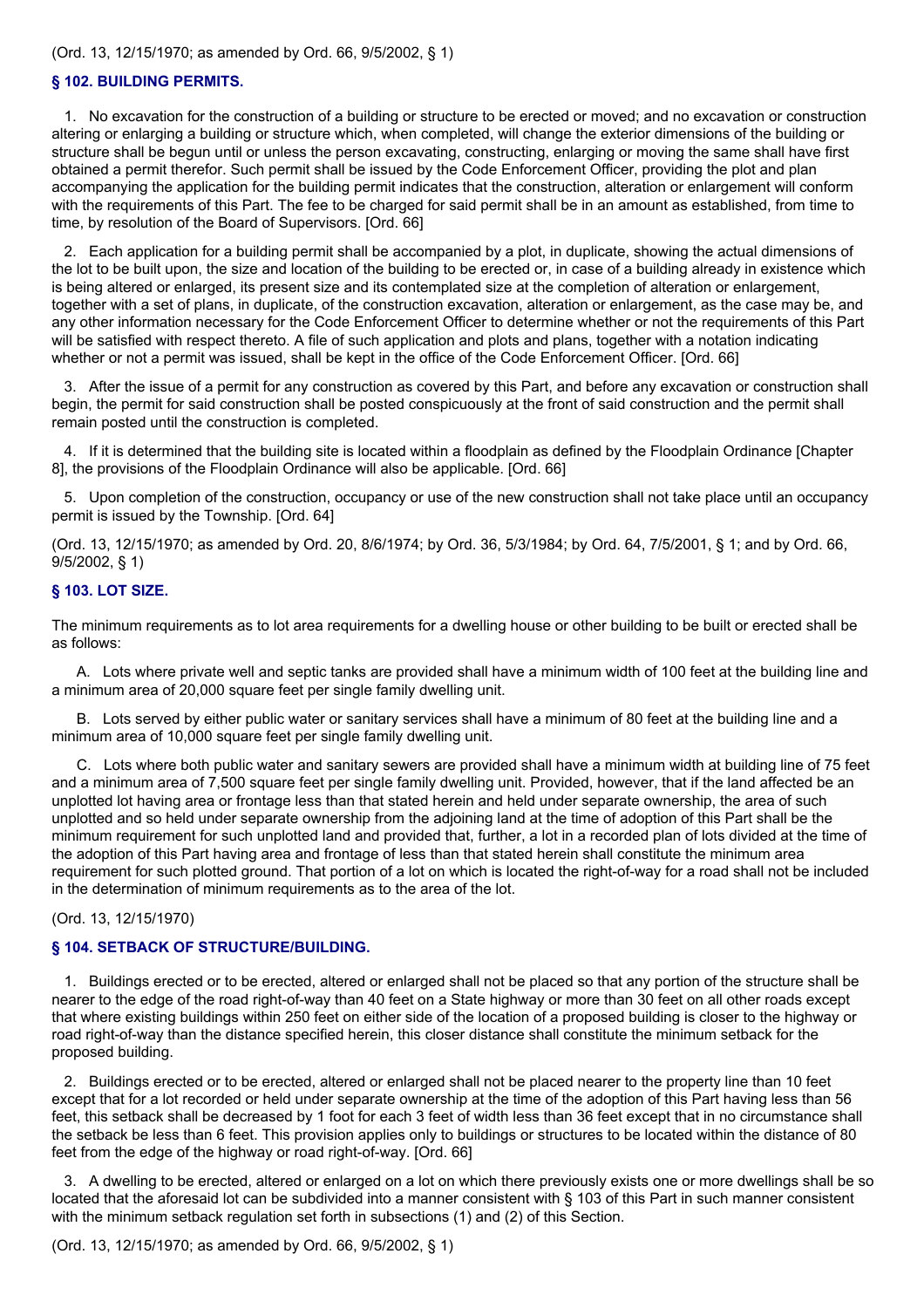#### **§ 105. SIZE OF DWELLING.**

The foundation of a new building shall not cover less ground than 500 square feet. This provision is not applicable to trailers used as a home or residence.

(Ord. 13, 12/15/1970)

#### **§ 106. FOUNDATION FOR BUILDING OR STRUCTURE.**

Except when erected upon solid rock, foundation walls and other permanent improvements shall be carried not less than 3 feet below the finish grade ground level. Provided, however, that this provision shall not apply to trailers, hunting camps or other buildings used as temporary residences.

(Ord. 13, 12/15/1970; as amended by Ord. 66, 9/5/2002, § 1)

#### **§ 107. SIDING ON CERTAIN BUILDINGS.**

No dwelling, private garage or commercial building shall be left standing without approved exterior finish for more than 24 months.

(Ord. 13, 12/15/1970)

## **§ 108. MANUFACTURED HOMES AND THEIR APPURTENANCES.**

1. All setback provisions of § 104, above, shall apply to any manufactured homes used as a home or residence or for commercial purposes. All of the forgoing provisions of this Part shall apply to manufactured homes.

2. The construction or alteration of any storage building used as an adjunct to, or in conjunction with, a manufactured home used as a home or residence shall be subject to the provisions of this Part.

(Ord. 13, 12/15/1970; as amended by Ord. 18, 11/1/1973, § 1; and by Ord. 66, 9/5/2002, § 1)

#### **§ 109. HUNTING CAMP AND TOURIST CABINS.**

1. Hunting cabins and cabins rented to tourists shall be subject to all of the provisions for dwellings as set forth in this Part.

2. A building permit shall be required for the construction, alteration or enlargement of a hunting camp or tourist cabin as provided in § 102 of this Part unless the same are used temporarily.

(Ord. 13, 12/15/1970)

#### **§ 110. CONFORMITY WITH OTHER REGULATIONS.**

The Code Enforcement Officer and Township Supervisors shall have the right to refuse to issue a building permit for any building or structure or other facility which does not meet the requirements of the Pennsylvania Sewage Facilities Act of January 24, 1966, P.L. 1535, and the Centre County Land Subdivision Regulation of 1966.

(Ord. 13, 12/15/1970; as amended by Ord. 66, 9/5/2002, § 1)

## **§ 111. BOARD OF ADJUSTMENT.**

A Board of Adjustment is hereby established which shall consist of the Township Supervisors. This Board shall have the powers, upon cause shown, to change or modify any decision made by the Code Enforcement Officer which will, in their opinion, better effectuate the provisions of this Part.

(Ord. 13, 12/15/1970; as amended by Ord. 66, 9/5/2002, § 1)

#### **§ 112. PENALTIES.**

1. Any person, firm or corporation who shall violate any provision of this Part, upon conviction thereof in an action brought before a district justice in the manner provided for the enforcement of summary offenses under the Pennsylvania Rules of Criminal Procedure, shall be sentenced to pay a fine of not less than \$10 nor more than \$1,000 plus costs and, in default of payment of said fine and costs, to a tear" of imprisonment not to exceed 90 days. Each day that a violation of this Part continues or each Section of this Part which shall be found to have been violated shall constitute a separate offense. [Ord. 66]

2. In addition to the penalty set forth in subsection (1) above, the Township Supervisors are hereby authorized, or their properly appointed agents are hereby authorized, to issue stop, cease and desist orders to any person, partnership or corporation who or which shall violate any provision of this Part by the instituting of appropriate action or proceeding at law or in equity, to enjoin and restrain, any such person, partnership or corporation from violating any of the provisions of this Part.

(Ord. 13, 12/15/1970; as amended by Ord. 66, 9/5/2002, § 1)

#### **§ 113. PERMIT EXPIRATION.**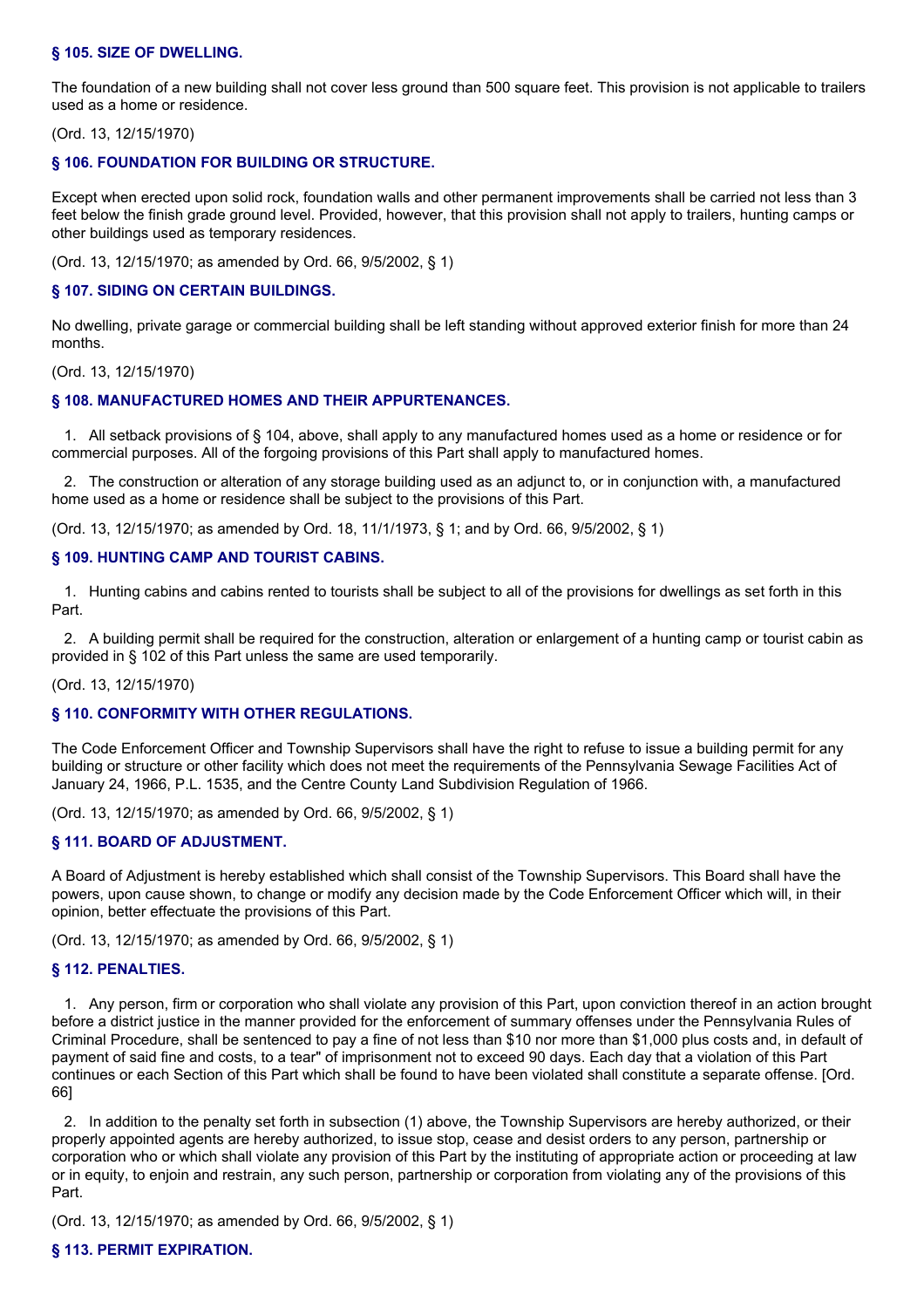A building permit shall be valid for a period of 24 months from the date of issuance or until completion of the construction, whichever shall first occur. Provided, however, that an extension beyond said 24 month period may be granted at no additional fee for a period of time deemed appropriate in the sole and absolute discretion of the Board of Supervisors if an application for said extension is made by the applicant at least 30 days prior to the expiration of the 24 month period.

(Ord. 13, 12/15/1970; as added by Ord. 66, 9/5/2002, § 1)

# **PART 2**

# **NUMBERING OF HOUSES, BUILDINGS AND OTHER STRUCTURES**

## **§ 201. RESPONSIBILITY FOR NUMBERING BUILDINGS.**

From and after the effective date of this Part, it shall be the duty of each and every owner of each and every house, building or other structure located in the Township of Penn, Centre County, Pennsylvania, to cause the same to be numbered in accordance with this Part and the system and plan hereby adopted and approved.

(Ord. 51, 10/5/1995, § 1)

## **§ 202. REQUIREMENTS FOR NUMBERS.**

1. The number shall be placed in a conspicuous place on or over each front door, on the front transom bar, front transom glass or front show window, over or on either side of the entrance, the same number to be of paint, metal or enamel and at least 3 inches in height, the color of the numbers to be in contrast to the immediate background, and shall be so placed as to be in full view from the opposite side of the street.

2. It shall be unlawful to cover any house number with any sign, drapery or other obstruction tending to conceal such number and all old numbers shall be removed from any house, building or other structure when a new number has been assigned, and when so directed by the Township of Penn.

3. The Township of Penn is hereby authorized to require the numbering or renumbering of any house, building or other structure in accordance with this Part.

(Ord. 51, 10/5/1995, § 2)

## **§ 203. BUILDING NUMBERING SYSTEM ADOPTED.**

The survey, plan and system for the numbering of houses and buildings prepared by and for the Township of Penn is on file in the office of the Penn Township Secretary, Coburn, Pennsylvania, and is hereby approved and adopted.

(Ord. 51, 10/5/1995, § 3)

## **§ 204. OWNERS RESPONSIBLE FOR NUMBERING.**

Upon adoption of this Part, the owner(s) of each property shall be notified by the Township of Penn of the designated number for the owner's building or vacant lot, as the case may be, and each property owner shall, within 30 days thereafter, procure at the owner's expense, the appropriate number as assigned and place the same pursuant to the provisions of this Part on the building designated herein. Property owners shall be responsible to continually maintain the designated numbers on the buildings and as buildings are hereafter erected on vacant lots the property owner shall immediately place and maintain the designated number on the building.

(Ord. 51, 10/5/1995, § 4)

## **§ 205. STREET SIGNS.**

The Township shall furnish and erect, at its expense, street signs designating the name(s) of the roads and streets which are Township rights-of-way. The private property owners who make use of roads and streets which are not Township rights-ofway shall be responsible, jointly with other property owners using said private right-of-way, to reimburse the Township for the expense of the post and street signs erected and furnished by the Township, designating the name(s) of said private roads and streets as designated by the Township.

(Ord. 51, 10/5/1995, § 5)

## **§ 206. ENFORCEMENT AND PENALTIES.**

Any person, firm or corporation who shall fail to comply with the terms of this Part by placing the designated number on the building, as herein required, shall be deemed to be in violation hereof and the Township shall have the right to purchase and install the appropriate number on the building and charge the cost and expense thereof of the property owner, together with a penalty of 10% and collect the same as a municipal lien. In addition, the property owner failing to comply with the terms of this Part shall, upon conviction thereof in an action brought before a district justice in the manner provided for the enforcement of summary offenses under the Pennsylvania Rules of Criminal Procedure, shall be sentenced to pay a fine of not more than \$1,000 plus costs and, in default of payment of said fine and costs, to a term of imprisonment not to exceed 90 days. Each day that a violation of this Part continues or each Section of this Part which shall be found to have been violated shall constitute a separate offense.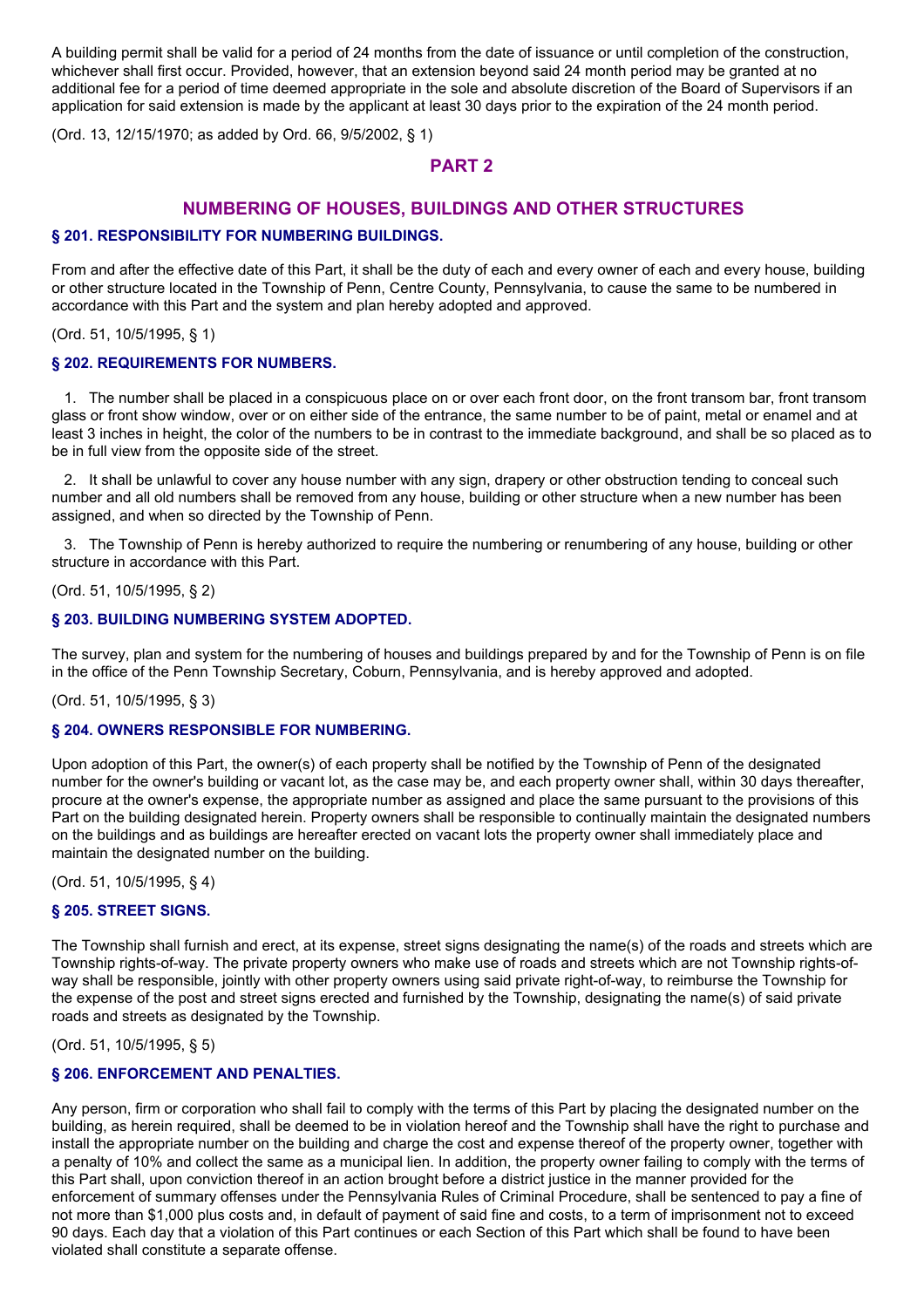## **PART 3**

## **DANGEROUS STRUCTURES**

#### **§ 301. DEFINITIONS.**

As used in this Part, the following terms shall have the meanings indicated, unless a different meaning clearly appears from the context:

BUILDING - an independent structure having a roof supported by columns or walls resting on its own foundation and includes dwelling, garage, barn, stable, shed, greenhouse, mobile home, plant, factory, warehouse, school or similar structure.

DANGEROUS BUILDING - all buildings or structures which have any or all of the following defects shall be deemed dangerous buildings:

A. Those whose interior walls or other vertical structural members list, lean or buckle to such an extent that a plumb line passing through the center of gravity falls outside of the middle third of its base.

B. Those which, exclusive of the foundation, show damage or deterioration to 33% of the supporting member or members, or damage or deterioration to 50% of the nonsupporting enclosing or outside walls or covering.

C. Those which have improperly distributed loads upon the floors or roofs or in which the same are overloaded, or which have insufficient strength to be reasonably safe for the purpose used.

D. Those which have been damaged by fire, wind or other causes so as to be dangerous to life, safety, or the general health and welfare of the occupants or the public.

E. Those which are so damaged, dilapidated, decayed, unsafe, unsanitary, vermin infested or which so utterly fail to provide the amenities essential to decent living that they are unfit for human habitation, or are likely to cause sickness or disease, so as to work injury to the health, safety or general welfare of those living therein.

F. Those which have parts thereof which are so attached that they may fall and injure property or members of the public.

G. Those which lack illumination, ventilation or sanitation facilities or because of another condition are unsafe, unsanitary or dangerous to the health, safety or general welfare of the occupants or the public.

H. Those which because of their location are unsanitary, or otherwise dangerous, to the health or safety of the occupants or the public.

I. Those existing in violation of any provision of any building code, fire prevention code or other ordinance of the Township of Penn.

DWELLING - any building which is wholly or partly used or intended to be used for living or sleeping by human occupants.

DWELLING UNIT - any room or group of rooms located within a dwelling and forming a single habitable unit with facilities which are used or intended to be used for living or sleeping by human occupants.

EXTERMINATION - control and elimination of insects, rodents or other pests by eliminating their harborage places, removing or making inaccessible, materials that may serve as their food, poisoning, spraying, fumigating, trapping or by any other recognized and legal pest elimination methods.

GARBAGE - animal and vegetable wastes resulting from the handling, preparation, cooking and consumption of food.

INFESTATION - presence, within or around a dwelling, of any insect, rodent or other pest.

OWNER - person who, alone or jointly or severally with others:

A. Shall have legal title to any dwelling, or dwelling unit, with or without accompanying actual possession thereof.

B. Shall have charge, care or control of any dwelling or dwelling unit, as owner or agent of the owner, or as executor, executrix, administrator, administratrix or guardian of the estate of the owner. Any such person thus representing the actual owner shall be bound to comply with the provisions of this Part and with rules and regulations adopted pursuant thereto, to the same extent as if he were the owner.

PERSON - any individual, firm, corporation, association or partnership, or other legal entity.

PROPERTY - a piece, parcel, lot or tract of land.

RUBBISH - combustible and noncombustible waste materials, except garbage, including residue from the burning of wood, coal, coke and other combustible material, paper, rags, cartons, boxes, wood, excelsior, rubber, leather, tree branches, yard trimmings, tin cans, metals, mineral matter, glass, crockery and dust.

STRUCTURE - anything constructed or erected with a fixed or ascertainable location on the ground or in water, whether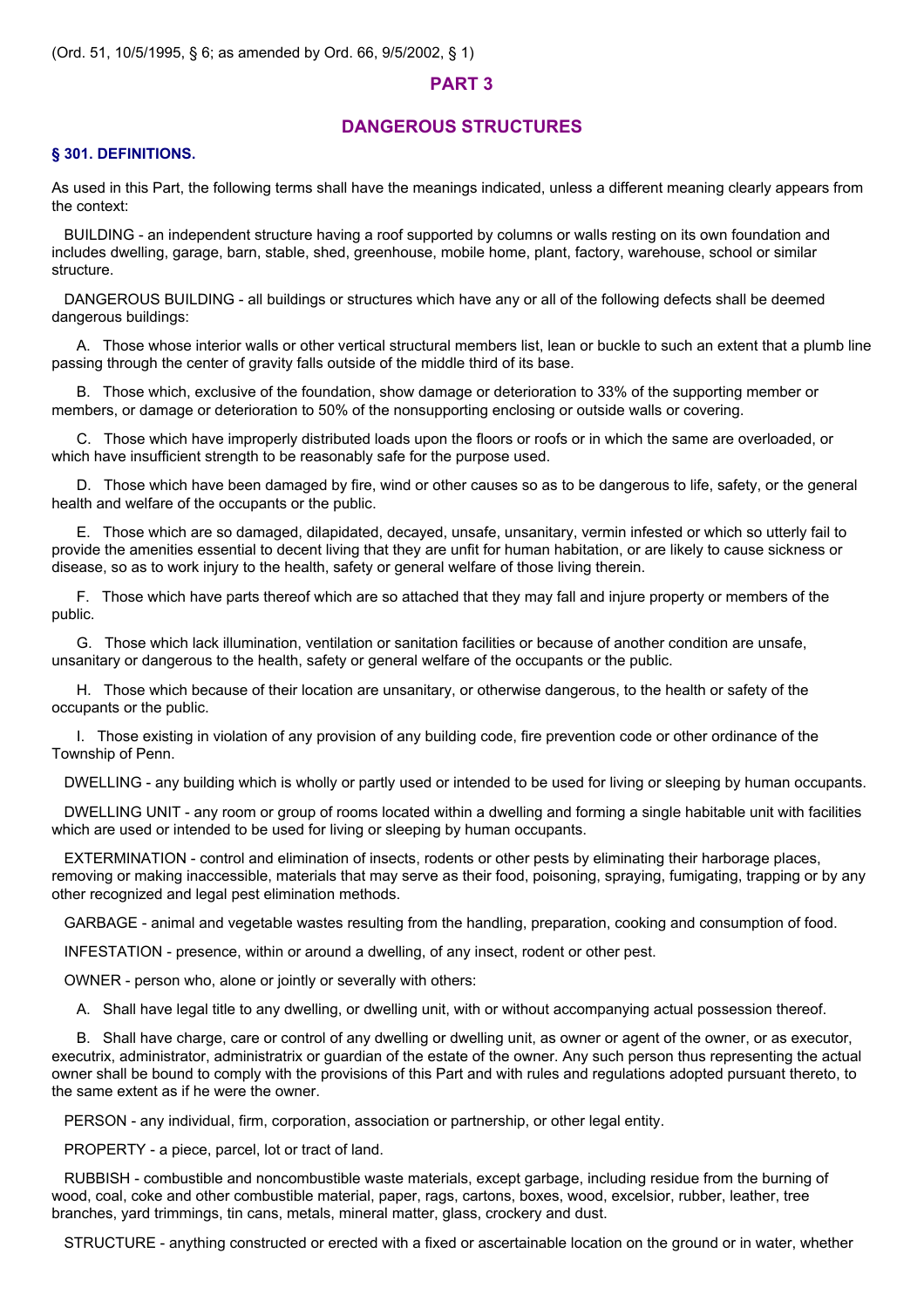or not affixed to the ground or anchored in the water, including buildings, walls, fences, platforms, docks, wharves, billboards, signs and walks.

Whenever the words "dwelling," "dwelling unit," or "premises" are used in this Part, they shall be construed as though they were followed by the words "or any part thereof."

(Ord. 66, 9/5/2002, § 1)

## **§ 302. DANGEROUS BUILDINGS DECLARED NUISANCES.**

All dangerous buildings within the terms of § 301 of this Part are hereby declared to be public nuisances and shall be repaired, vacated or demolished as herein provided.

## (Ord. 66, 9/5/2002, § 1)

## **§ 303. STANDARDS FOR REPAIR, VACATION OR DEMOLITION.**

The following standards shall be followed in substance by the Code Enforcement Officer of the Township of Penn in ordering repair, vacation or demolition:

A. If the dangerous building can reasonably be repaired so that it will no longer exist in violation of the terms of this Part, it shall be ordered to be repaired.

B. If the dangerous building is in such condition as to make it dangerous to the health, safety or general welfare of its occupants, or the public and is so placarded, it shall be ordered to be vacated within such length of time, not exceeding 30 days, as is reasonable.

C. No dwelling or dwelling unit which has been placarded as unfit for human habitation shall again be used for human habitation until written approval is secured from, and such placard is removed by, the Code Enforcement Officer. The Code Enforcement Officer shall remove such placard whenever the defect or defects upon which the placarding action were based have been eliminated.

D. If a dangerous building is 50% or more damaged or decayed, or deteriorated from its original condition; if a dangerous building cannot be repaired, so that it will no longer exist in violation of the teems of this Part; or if a dangerous building is a fire hazard existing or erected in violation of the terms of this Part or any ordinance of the Township or statute of the Commonwealth of Pennsylvania, it shall be ordered to be demolished; provided, the cost of repairs to rectify or remove the conditions constituting the nuisance exceed 50% of the market value of the building at the time demolition is proposed.

(Ord. 66, 9/5/2002, § 1)

## **§ 304. DUTIES OF CODE ENFORCEMENT OFFICER.**

1. The Code Enforcement Officer shall inspect on a regular basis dwellings, buildings and structures to determine whether any conditions exist which render such premises dangerous buildings within the terms of § 301, above.

2. Whenever an inspection discloses that a dwelling, building or structure has become a public nuisance, the Code Enforcement Officer shall issue a written notice to the person or persons responsible therefor. The notice:

A. Shall be in writing.

B. Shall include a statement of the reasons it is being issued.

C. Shall state a reasonable time to rectify the conditions constituting the nuisance or to remove and demolish the dwelling, building or structure.

D. Shall be served upon the owner, or his agent, or the occupant, as the case may require.

(1) Except in emergency cases and where the owner, occupant, lessee or mortgagee is absent from the Township, all notices shall be deemed to be properly served upon the owner, occupant or other person having an interest in the dangerous building, if a copy thereof is served upon him personally, or if a copy thereof is posted in a conspicuous place in or about the structure affected by the notice; or if he is served with such notice by any other method authorized or required under the laws of the Commonwealth.

(2) Except emergency cases, in all other cases where the owner, occupant, lessee or mortgagee is absent from the Township, all notices or orders provided for herein shall be sent by registered mail to the owner, occupant and all other persons having an interest in said building, as shown by the records of the County Recorder of Deeds, to the last known address of each, and a copy of such notice shall be posted in a conspicuous place on the dangerous building to which it relates. Such mailing and posting shall be deemed adequate service.

E. May contain an outline of remedial action which, if taken, will effect compliance with the provisions of this Part and with the rules and regulations adopted pursuant thereto.

3. Appear at all hearings conducted by the Board of Supervisors and testify as to the condition of dangerous buildings.

(Ord. 66, 9/5/2002, § 1)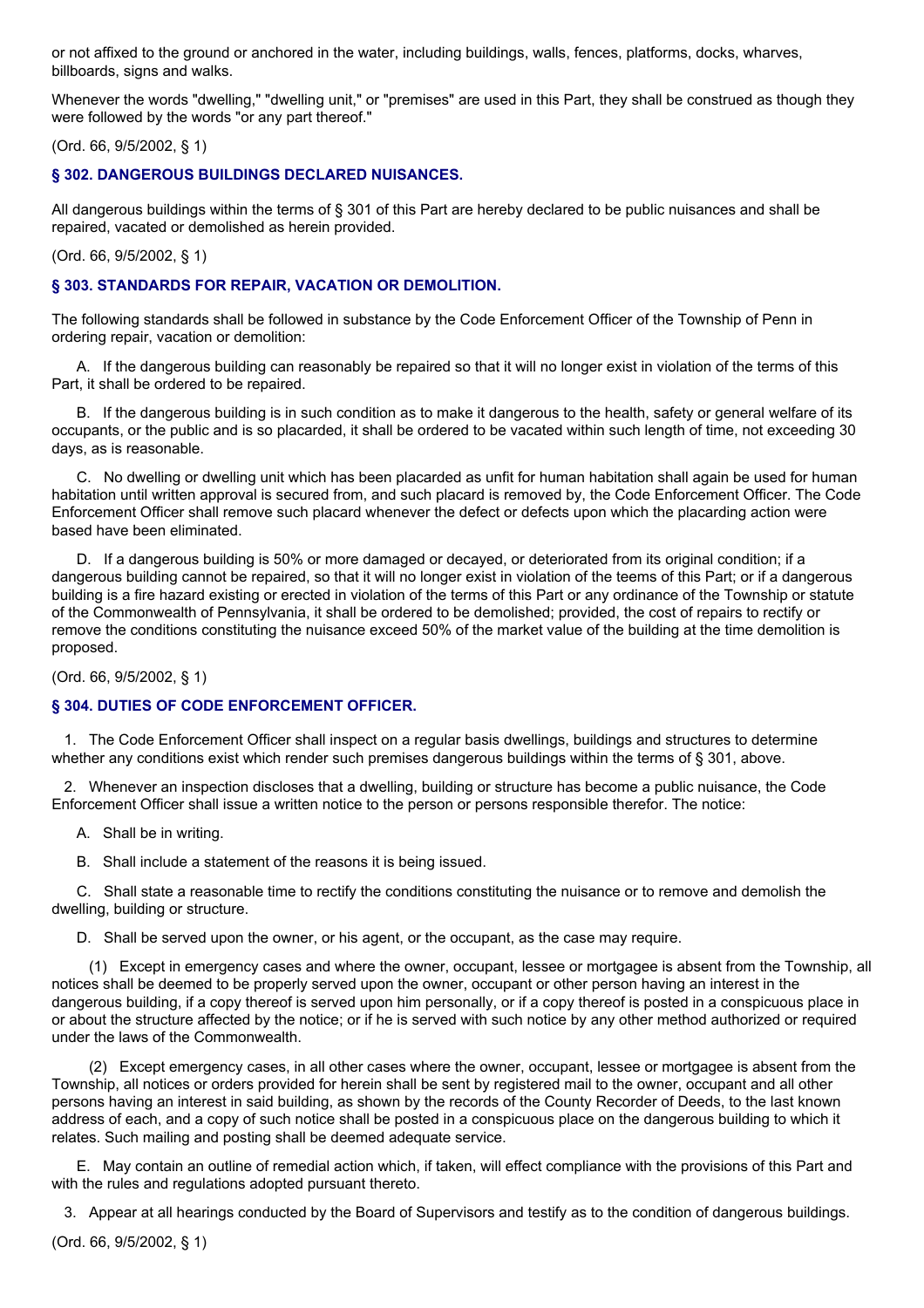## **§ 305. HEARINGS.**

1. Any person affected by any notice which has been issued in connection with the enforcement of any provision of this Part may request and shall be granted a hearing on the matter before the Board of Supervisors; provided, that such person shall file with the Township Secretary a written petition requesting such hearing and setting forth a brief statement of the grounds therefor within 10 days after the day the notice was served. Upon receipt of such petition, the Township Secretary shall set a time and place for such hearing and shall give the petitioner written notice thereof. At such hearing the petitioner shall be given an opportunity to be heard and to show why such notice should be modified or withdrawn. The hearing shall be commenced not later than 30 days after the day on which the petition was filed.

2. After such hearing the Board of Supervisors shall sustain, modify or withdraw the notice. If the Board of Supervisors sustains or modifies such notice, it shall be deemed to be an order. Any notice served pursuant to this Part shall automatically become an order if a written petition for a hearing is not filed with the Township Secretary within 10 days after such notice is served.

3. Any aggrieved party may appeal the final order to the Court of Common Pleas in accordance with the provisions of the Judicial Code.

(Ord. 66, 9/5/2002, § 1)

## **§ 306. REMOVAL OF NOTICE PROHIBITED.**

No person shall remove or deface the notice of dangerous building, except as provided in § 303(C).

(Ord. 66, 9/5/2002, § 1)

## **§ 307. EMERGENCY CASES.**

Whenever the Code Enforcement Officer finds that an emergency exists which requires immediate action to protect the public health, he may, without notice or hearing, issue an order reciting the existence of such an emergency and requiring that such action be taken as is necessary to meet the emergency. Notwithstanding the other provisions of this Part, such order shall be effective immediately. Any person to whom such order is directed shall comply therewith immediately, but upon petition to the Code Enforcement Officer shall be afforded a hearing as soon as possible. After such hearing, depending upon the findings as to whether the provisions of this Part have been complied with, the Code Enforcement Officer shall continue such order in effect, or modify, or revoke it. The costs of such emergency repair, vacation or demolition of such dangerous building shall be collected in the same mariner as provided herein for other cases.

(Ord. 66, 9/5/2002, § 1)

## **§ 308. ABATEMENT BY TOWNSHIP.**

If the owner, occupant, mortgagee, or lessee fails to comply with the order of the Code Enforcement Officer within the time specified in the notice issued by him and no petition for a hearing is filed within 10 days thereafter, or following a hearing by the Board of Supervisors where the order is sustained thereby, the Code Enforcement Officer shall cause such building or structure to be repaired, vacated, or demolished, as determined by the Board of Supervisors in accordance with the standards hereinbefore provided. The Township may collect the cost of such repair, vacation or demolition together with a penalty of 10% of such cost, in the manner provided by law. Or the Township may seek injunctive relief in a court of competent jurisdiction pursuant to the rules of civil procedure.

(Ord. 66, 9/5/2002, § 1)

## **§ 309. PENALTIES.**

Any person, firm or corporation who shall violate any provision of this Part, upon conviction thereof in an action brought before a district justice in the manner provided for the enforcement of summary offenses under the Pennsylvania Rules of Criminal Procedure, shall be sentenced to pay a fine of not more than \$1,000 plus costs and, in default of payment of said fine and costs, to a term of imprisonment not to exceed 90 days. Each day that a violation of this Part continues beyond the date fixed for compliance shall constitute a separate offense if an application for said extension is made by the applicant at least 30 days prior to the expiration of the 24 month period.

(Ord. 66, 9/5/2002, § 1)

# **CHAPTER 5**

# **CODE ENFORCEMENT**

*PART 1*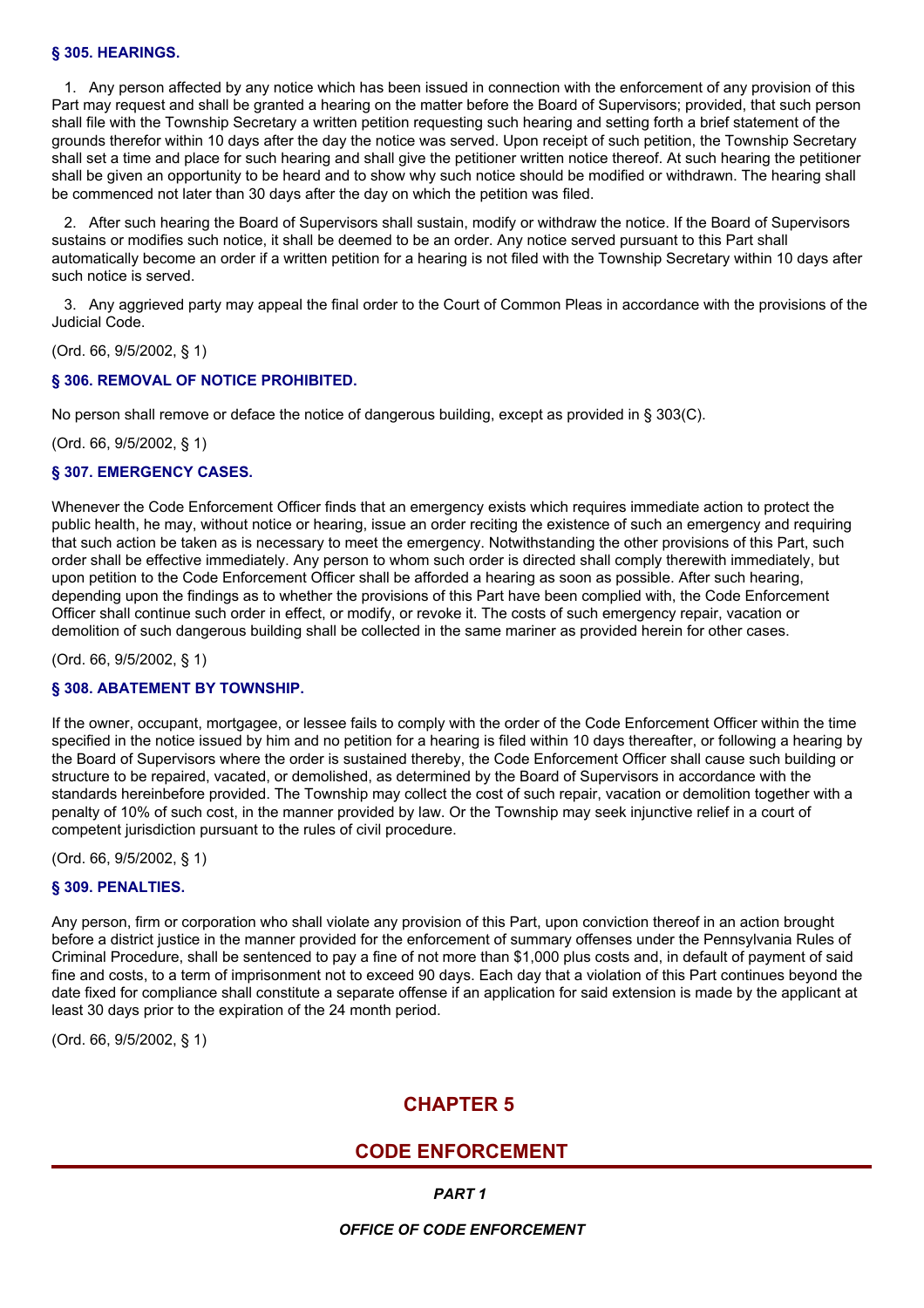§ 101. Title

- § 102. Establishment of Office of Code Enforcement
- § 103. Enforcement Authority
- § 104. Duties and Powers of Code Enforcement Officer
- § 105. Association with Other Municipalities

## *PART 2*

#### *UNIFORM CONSTRUCTION CODE*

§ 201. Local Administration Election

§ 202. Adoption of Uniform Construction Code

§ 203. Administration and Enforcement

§ 204. Board of Appeals

§ 205. Repealer and Savings Clause

§ 206. Fees

#### *PART 3*

#### *ASSESSMENT PERMIT*

§ 301. Assessment Permit Required

§ 302. Fee

- § 303. Application Drawing
- § 304. Penalties

# **PART 1**

# **OFFICE OF CODE ENFORCEMENT**

#### **§ 101. TITLE.**

This Part shall be known and may be cited as the "Code Enforcement Ordinance of the Township of Penn.—

(Ord. 63, 6/7/2001, § 1)

#### **§ 102. ESTABLISHMENT OF OFFICE OF CODE ENFORCEMENT.**

1. Creation of Office of Code Enforcement. There is hereby created by the Penn Township Supervisors an office of the Township to be known as the Office of Code Enforcement. The official(s) appointed thereto by the Penn Township Supervisors shall have the responsibility for administration and enforcement of the provisions of this Part and other codes and/or ordinances of the Township.

2. Relief from Liability. The Code Enforcement Officer charged with the enforcement of this Part and those other codes and/or ordinances of the Township who act in good faith and without malice in the discharge of their duties shall not thereby be rendered liable personally, and the Code Enforcement Officer is hereby relieved from all personal liability from any damage that may accrue to persons or property as a result of any act, required or committed, or any omission in the discharge of official duties. Any suit instituted against the Code Enforcement Officer because of an act performed by the person in the lawful discharge of duties shall be defended by the Township's Solicitor or his designee until final determination of the proceedings. The Code Enforcement Officer shall not be liable for costs in any action, suit or proceeding.

3. Records and Reports. The Code Enforcement Officer shall keep a written record of the activities of said officer and shall monthly report to the Township of Penn Code Enforcement Officer's activities for the prior month.

(Ord. 63, 6/7/2001, § 2)

#### **§ 103. ENFORCEMENT AUTHORITY.**

There shall be appointed by the Penn Township Supervisors a Code Enforcement Officer, who shall be in charge of the Office of Code Enforcement.

(Ord. 63, 6/7/2001, § 3)

#### **§ 104. DUTIES AND POWERS OF CODE ENFORCEMENT OFFICER.**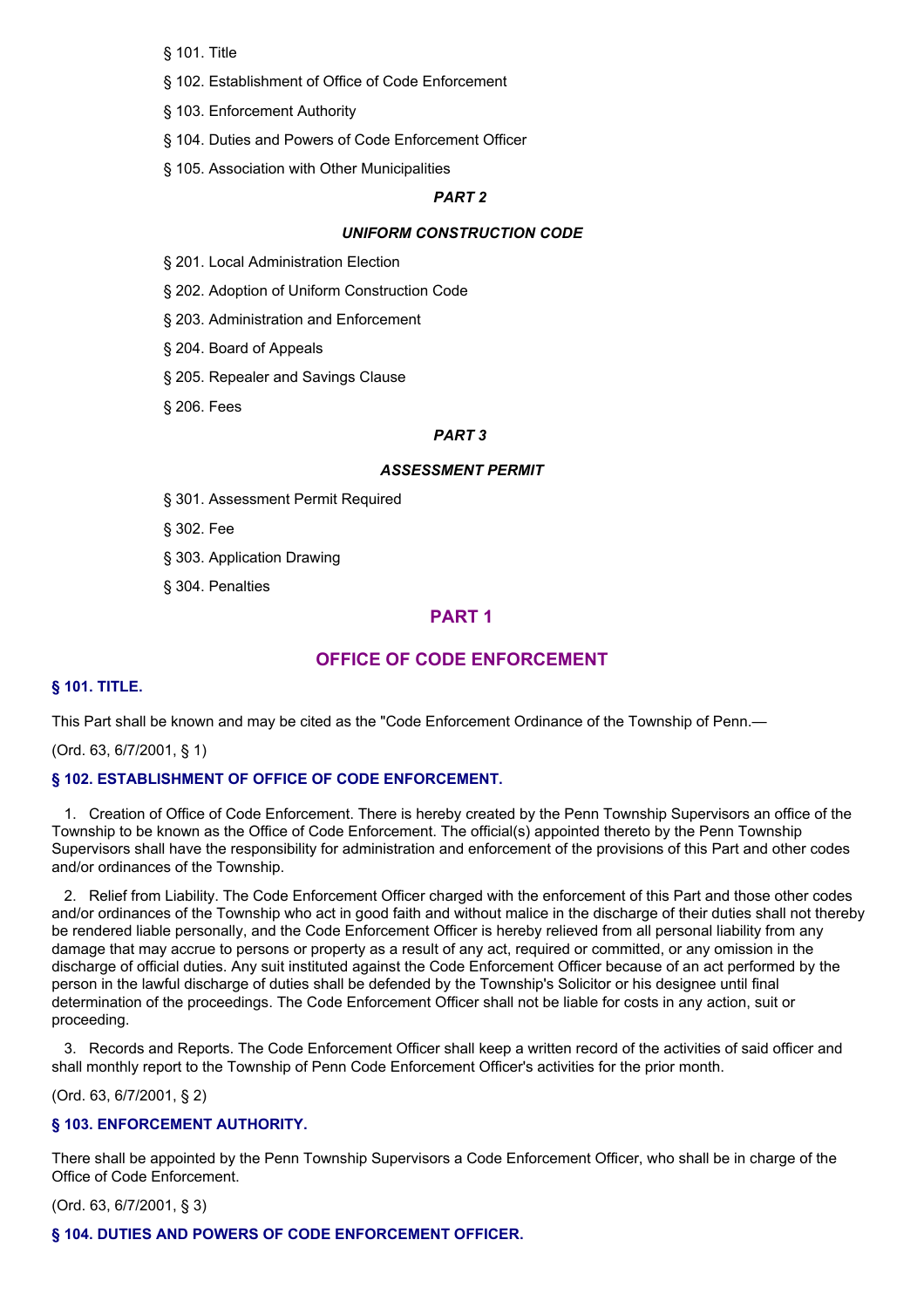1. Enforcement of Codes. The Code Enforcement Officer shall enforce and administer all of the provisions of this Part and of those other applicable codes and ordinances of the Township.

2. Duties. The duties of the Code Enforcement Officer shall include, but not be limited to, the undertaking of such investigations and other activities as may be required to determine compliance with the applicable codes and ordinances of the Township, to issue all necessary notices to abate illegal or unsafe conditions to insure compliance with the Township's Code of Ordinances for the safety, health and general welfare of the public and to make inspections and determine compliance with the applicable codes and ordinances of the Township.

3. Credentials. The Code Enforcement Officer shall disclose proper credentials of his office for the purpose of inspecting any and all buildings and premises and in the performance of his duties under the applicable codes or ordinances where requested.

4. Legal Action. The Code Enforcement Officer shall be authorized to initiate, on behalf of the Township, appropriate legal actions against persons or other legal entities for violations of the Township's Code of Ordinances.

#### (Ord. 63, 6/7/2001, § 4)

## **§ 105. ASSOCIATION WITH OTHER MUNICIPALITIES.**

The Township shall have the power to enter into an agreement with other municipalities for the joint appointment of the Code Enforcement Officer by such other municipalities to provide for the Code Enforcement Officer to provide the services permitted pursuant to this Part for the Township and the other municipalities which are a party to said agreement. The Township shall be authorized to contribute money to the association of such other municipalities for the services and expenses of the Code Enforcement Officer while he may be employed and action for said association.

(Ord. 63, 6/7/2001, § 5)

# **PART 2**

# **UNIFORM CONSTRUCTION CODE**

## **§ 201. LOCAL ADMINISTRATION ELECTION.**

Penn Township hereby elects to administer and enforce the provisions of the Pennsylvania Construction Code Act, Act 45 of 1999, 35 P.S. §§ 7210.101–7210.1103, as amended from time to time, with its accompanying regulations.

(Ord. 70, 6/3/2004, § 1)

## **§ 202. ADOPTION OF UNIFORM CONSTRUCTION CODE.**

The Uniform Construction Code, as contained in 34 Pa.Code, Chapters 401–405, as amended from time to time, is hereby adopted and incorporated herein by reference as the municipal building code for Penn Township.

(Ord. 70, 6/3/2004, § 2)

## **§ 203. ADMINISTRATION AND ENFORCEMENT.**

Administration and enforcement of the Code within Penn Township shall be undertaken in any of the following ways as determined by the Penn Township Board of Supervisors from time to time by resolution:

A. By designation of an employee of Penn Township to serve as the municipal code official to act on behalf of Penn Township.

B. By the retention of one or more construction code officials or third-party agencies to act on behalf of Penn Township.

C. By agreement with one or more other municipalities for the joint administration and enforcement of this Act through an intermunicipal agreement.

D. By entering into a contract with another municipality for the administration and enforcement of this Act on behalf of Penn Township.

E. By entering into an agreement with the Pennsylvania Department of Labor and Industry for plan review, inspections and enforcement of structures other than one-family or two-family dwelling units and utility and miscellaneous use structures.

(Ord. 70, 6/3/2004, § 3)

## **§ 204. BOARD OF APPEALS.**

A Board of Appeals shall be established by resolution of Penn Township Board of Supervisors in conformity with the requirements of the relevant provisions of the Code, as amended from time to time, and for the purposes set forth therein. If at any time enforcement and administration is undertaken jointly with one or more other municipalities, said Board of Appeals shall be established by joint action of the participating municipalities.

(Ord. 70, 6/3/2004, § 4)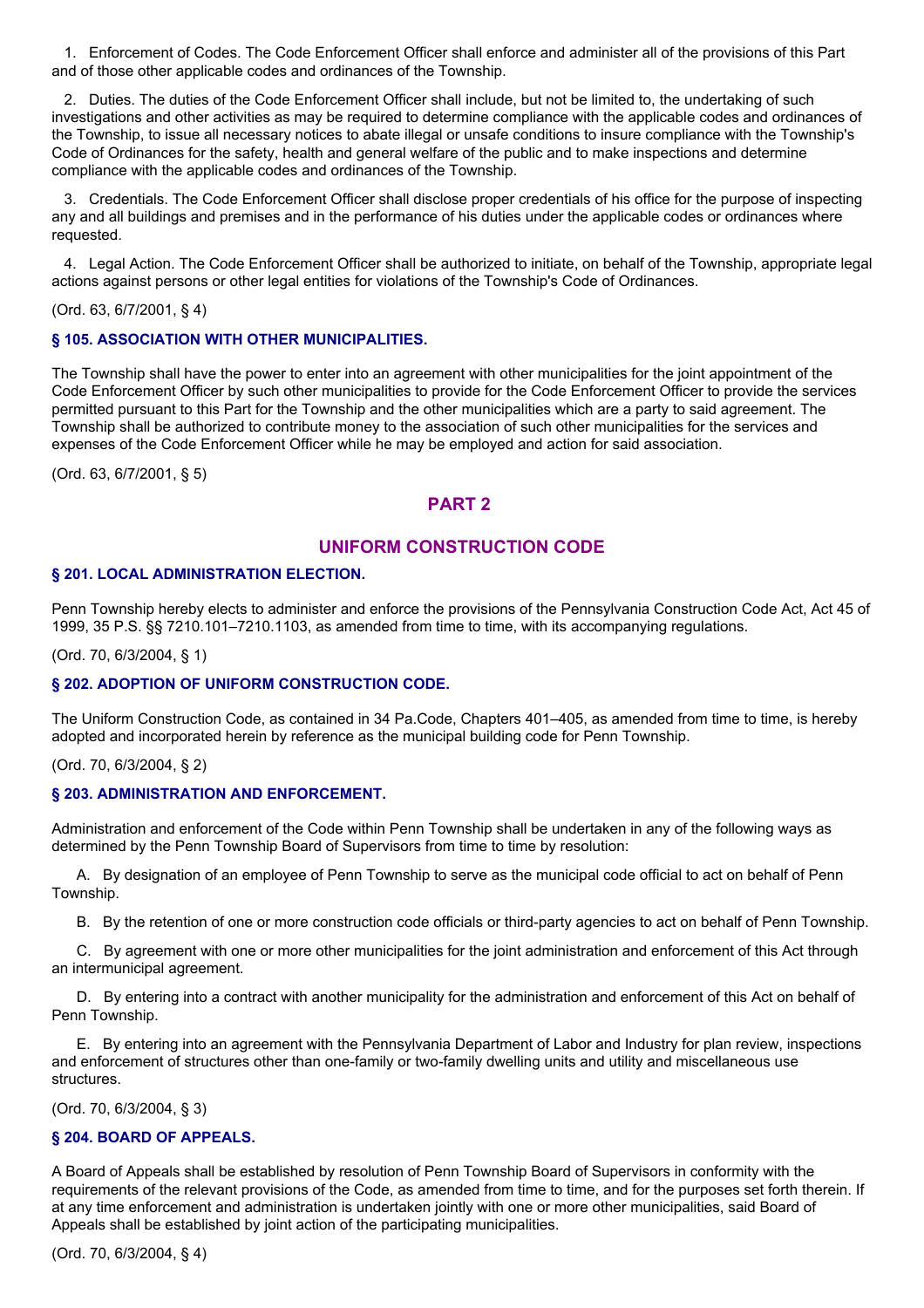#### **§ 205. REPEALER AND SAVINGS CLAUSE.**

1. All building code ordinances or portions of ordinances which were adopted by Penn Township on or before July 1, 1999, and which equal or exceed the requirements of the Code shall continue in full force and effect until such time as such provisions fail to equal or exceed the minimum requirements of the Code, as amended from time to time.

2. All building code ordinances or portions of ordinances which are in effect as of the effective date of this Part and whose requirements are less than the minimum requirements of the Code are hereby amended to conform with the comparable provisions of the Code.

3. All relevant ordinances, regulations and policies of Penn Township not governed by the Code shall remain in full force and effect.

(Ord. 70, 6/3/2004, § 5)

#### **§ 206. FEES.**

Fees assessable by Penn Township for the administration and enforcement undertaken pursuant to this Part and the Code shall be established by Penn Township Board of Supervisors by resolution from time to time.

(Ord. 70, 6/3/2004, § 6)

# **PART 3**

## **ASSESSMENT PERMIT**

#### **§ 301. ASSESSMENT PERMIT REQUIRED.**

No excavation for the construction of a building or structure (which is anything occupying an area of 25 square feet on the soil, or attachment to something located in or on the soil) to be erected or moved and no excavation for construction, altering or enlarging a building or structure which, when completed, will change the exterior dimensions of the building or structure shall be started until or unless the person excavating, constructing, enlarging or moving the same, or the owner of the property on which said excavation, construction, enlargement or movement is to occur, shall have first obtained an assessment permit therefor.

(Res. 2004-13, 11/4/2004, § 1)

#### **§ 302. FEE.**

The assessment permit required by § 301 of this Part shall be issued by the designated official of Penn Township. The fee to be charged for said permit shall be in an amount established from time to time by resolution of the Penn Township Supervisors.

(Res. 2004-13, 11/4/2004, § 2)

#### **§ 303. APPLICATION DRAWING.**

Each application for an assessment permit shall be accompanied by a drawing showing the actual dimensions of the lot to be built upon, the size the location of the building or structure to be erected or, in the case of a building or structure already in existence which is being altered or enlarged, its present size and its contemplated size at the completion of alteration or enlargement.

(Res. 2004-13, 11/4/2004, § 3)

#### **§ 304. PENALTIES.**

Any person, firm or corporation who shall violate any provision of this Part, upon conviction thereof in an action before a district justice in the manner provided for the enforcement of summary offenses under the Pennsylvania Rules of Criminal Procedure shall be sentenced to pay a fine of not less than \$10 nor more than \$1,000 plus costs and in default of payment of said fine and costs, to a term of imprisonment in the Centre County Prison not to exceed 90 days. Each day a violation of this Part continues shall constitute a separate offense.

(Res. 2004-13, 11/4/2004, § 4)

# **CHAPTER 6**

# **CONDUCT**

*PART 1*

*DISORDERLY CONDUCT*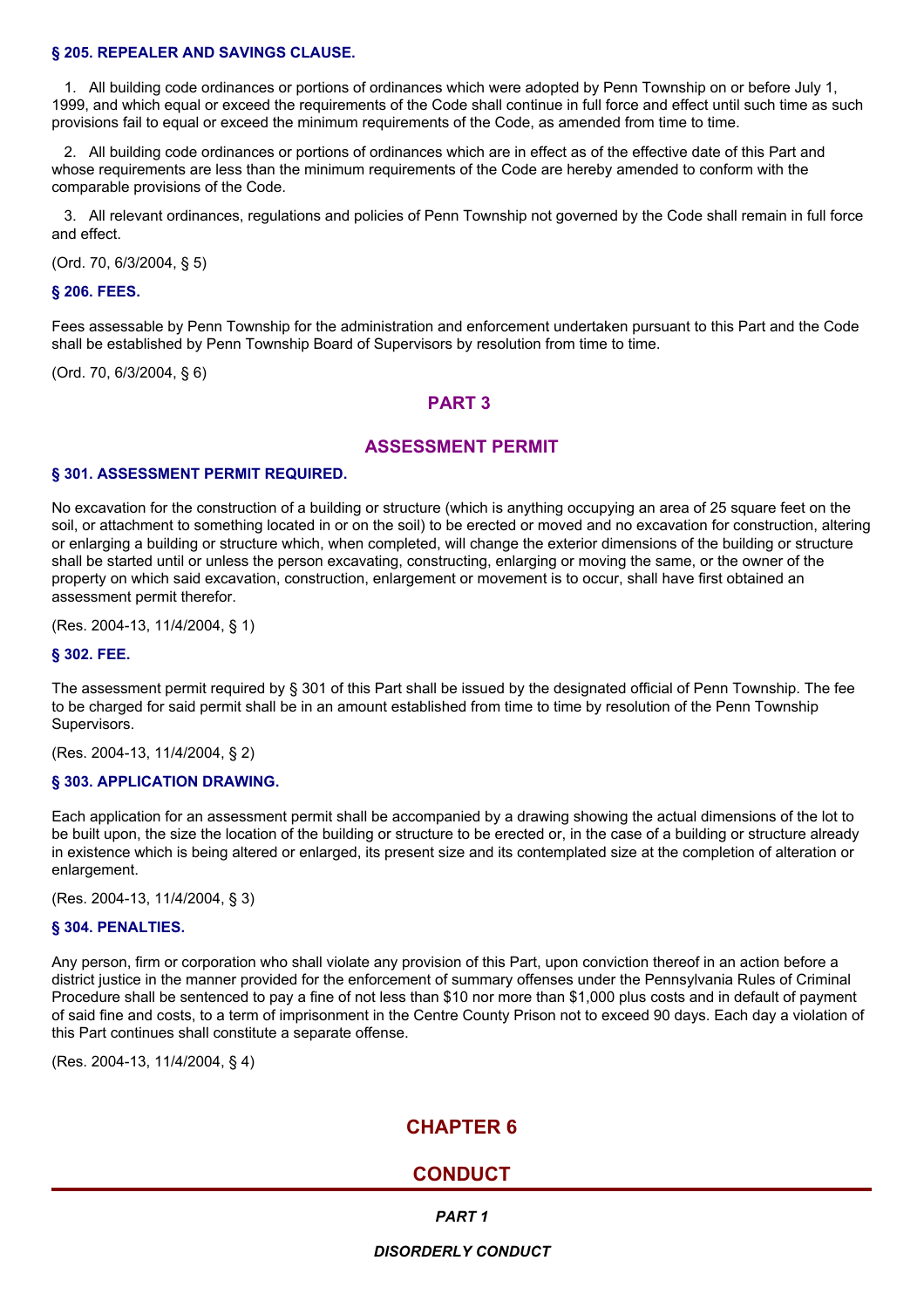§ 101. Disorderly Conduct Prohibited

§ 102. Penalties

# **PART 1**

# **DISORDERLY CONDUCT**

## **§ 101. DISORDERLY CONDUCT PROHIBITED.**

Disorderly conduct, as defined in § 5503 of the Crimes Code, 18 Pa.C.S.A. § 5503, is hereby prohibited within the Township of Penn. A person is guilty of disorderly conduct if, with intent to cause public inconvenience, annoyance or alarm, or recklessly creating a risk thereof he:

- A. Engages in fighting or threatening, or in violent or tumultuous behavior.
- B. Makes unreasonable noise.
- C. Creates a hazardous or physically offensive condition by any act which serves no legitimate purpose of the actor.

Provided, as used in this Section, the word "public" means affecting or likely to affect persons in a place to which the public or a substantial group has access. Among the places included are streets, alleys and sidewalks, transport facilities, schools, prisons, apartment houses, places of business or amusement, any neighborhood or any premises which are open to the public.

(Ord. 66, 9/5/2002, § 1)

# **§ 102. PENALTIES.**

Any person, firm or corporation who shall violate any provision of this Part, upon conviction thereof in an action brought before a district justice in the manner provided for the enforcement of summary offenses under the Pennsylvania Rules of Criminal Procedure, shall be sentenced to pay a fine of not more than \$1,000 plus costs and, in default of payment of said fine and costs, to a term of imprisonment not to exceed 90 days. Each day that a violation of this Part continues or each Section of this Part which shall be found to have been violated shall constitute a separate offense.

(Ord. 66, 9/5/2002, § 1)

# **CHAPTER 7**

# **FIRE PREVENTION AND FIRE PROTECTION**

(Reserved to accommodate future enactments)

# **CHAPTER 8**

# **FLOODPLAINS**

# *PART 1*

# *GENERAL PROVISIONS*

- § 101. Intent
- § 102. Applicability
- § 103. Abrogation and Greater Restrictions
- § 104. Warning and Disclaimer of Liability

# *PART 2*

# *ADMINISTRATION*

- § 201. Building Permits Required
- § 202. Issuance of Building Permit
- § 203. Application Procedures and Requirements
- § 204. Review by County Conservation District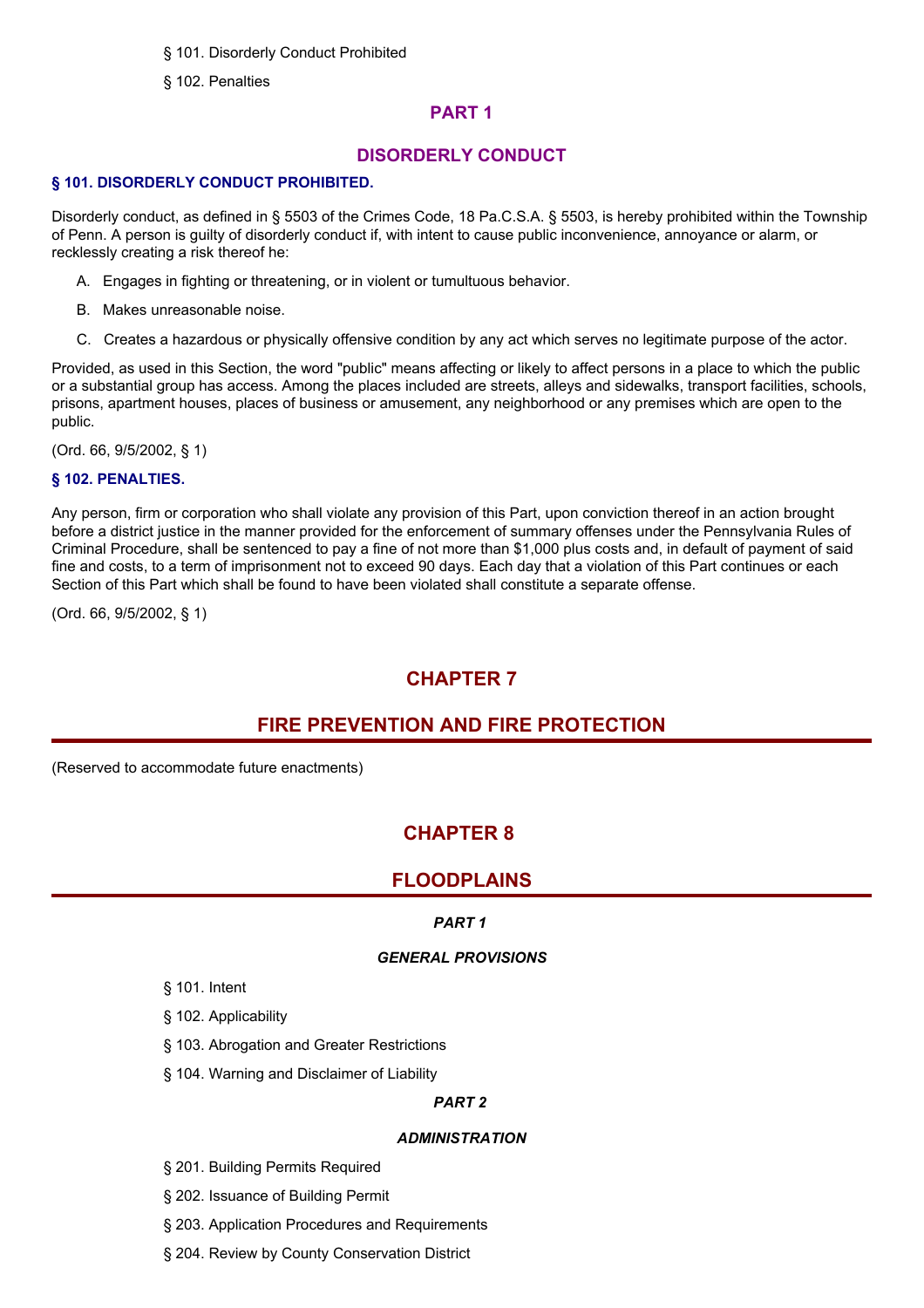- § 205. Review of Application by Others
- § 206. Changes
- § 207. Placards
- § 208. Start of Construction
- § 209. Inspection and Revocation
- § 210. Fees
- § 211. Enforcement
- § 212. Appeals

## *PART 3*

## *IDENTIFICATION OF FLOODPLAIN AREAS*

- § 301. Identification
- § 302. Determination of Floodplain Areas
- § 303. Changes in Identification of Area
- § 304. Boundary Disputes

#### *PART 4*

#### *GENERAL TECHNICAL REQUIREMENTS*

- § 401. General
- § 402. Design and Construction Standards
- § 403. Development Which May Endanger Human Life
- § 404. Special Requirements for Manufactured Homes

#### *PART 5*

#### *ACTIVITIES REQUIRING SPECIAL PERMITS*

- § 501. General
- § 502. Application Requirements for Special Permits
- § 503. Application Review Procedures
- § 504. Special Technical Requirements

## *PART 6*

#### *EXISTING STRUCTURES IN IDENTIFIED FLOODPLAIN AREAS*

- § 601. Existing Structures
- § 602. Improvements

#### *PART 7*

#### *VARIANCES*

- § 701. General
- § 702. Variance Procedures and Conditions

## *PART 8*

#### *DEFINITIONS*

- § 801. General
- § 802. Specific Definitions

# **PART 1**

## **GENERAL PROVISIONS**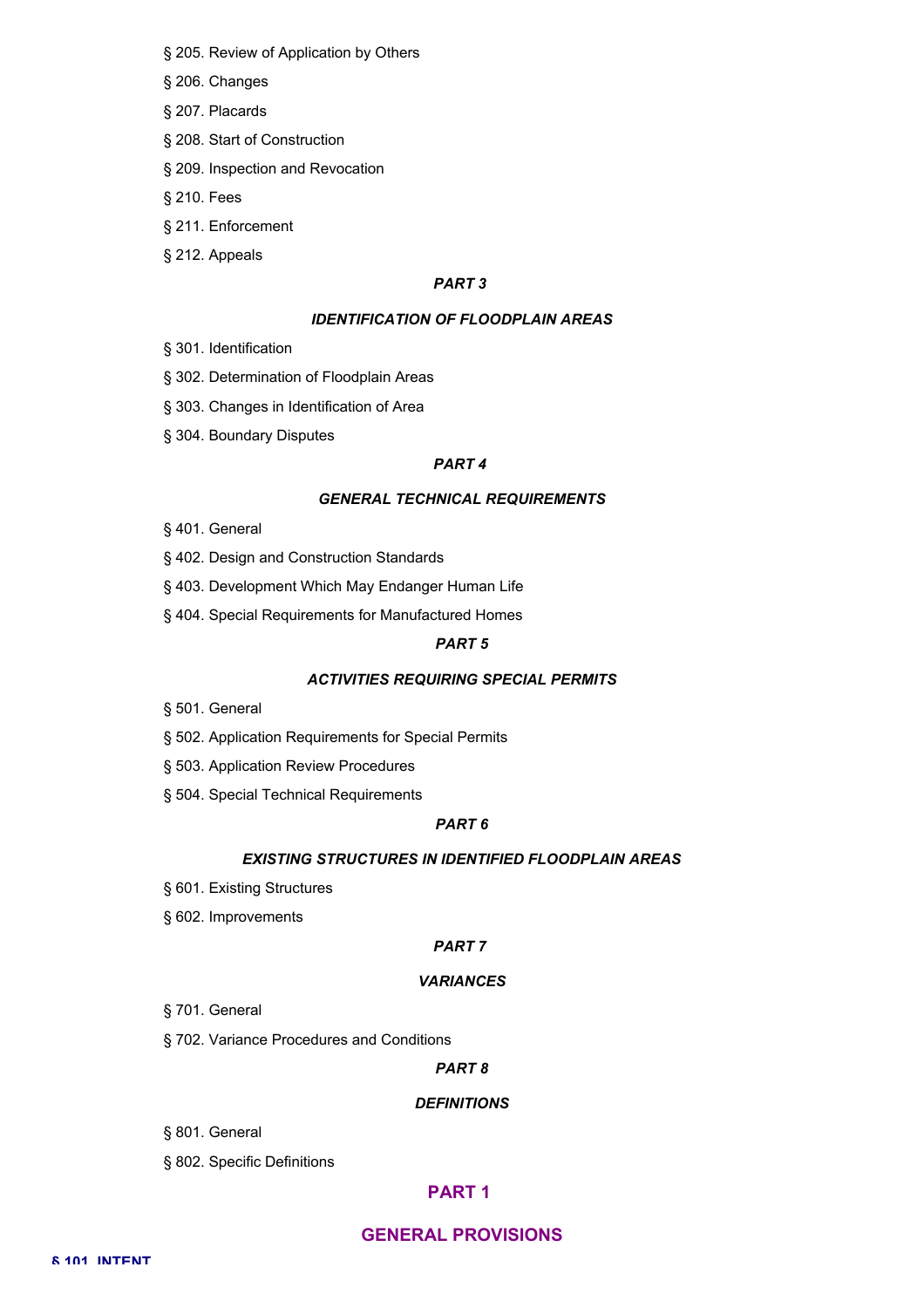The intent of this Chapter is to:

A. Promote the general health, welfare, and safety of the community.

B. Encourage the utilization of appropriate construction practices in order to prevent or minimize flood damage in the future.

C. Minimize danger to public health by protecting water supply and natural drainage.

D. Reduce financial burdens imposed on the community, its governmental units, and its residents, by preventing excessive development in areas subject to flooding.

E. Comply with Federal and State floodplain management requirements. (Ord. 78, 3/5/2009, § 1.00)

#### **§ 102. APPLICABILITY.**

1. It shall be unlawful for any person, partnership, business or corporation to undertake, or cause to be undertaken, any construction or development anywhere within the Township of Penn unless a building permit has been obtained from the Building Permit Officer.

2. A building permit shall not be required for minor repairs to existing buildings or structures.

(Ord. 78, 3/5/2009, § 1.01)

#### **§ 103. ABROGATION AND GREATER RESTRICTIONS.**

This Chapter supersedes any other conflicting provisions which may be in effect in identified floodplain areas. However, any other ordinance provisions shall remain in full force and effect to the extent that those provisions are more restrictive. If there is any conflict between any of the provisions of this Chapter, the more restrictive shall apply.

(Ord. 78, 3/5/2009, § 1.02)

#### **§ 104. WARNING AND DISCLAIMER OF LIABILITY.**

1. The degree of flood protection sought by the provisions of this Chapter is considered reasonable for regulatory purposes and is based on acceptable engineering methods of study. Larger floods may occur. Flood heights may be increased by man-made or natural causes, such as ice jams and bridge openings restricted by debris. This Chapter does not imply that areas outside any identified floodplain areas, or that land uses permitted within such areas will be free from flooding or flood damages.

2. This Chapter shall not create liability on the part of the Township or any officer or employee thereof for any flood damages that result from reliance on this Chapter or any administrative decision lawfully made thereunder.

(Ord. 78, 3/5/2009, § 1.04)

## **PART 2**

## **ADMINISTRATION**

#### **§ 201. BUILDING PERMITS REQUIRED.**

Building permits shall be required before any construction or development is undertaken within any area of the Township of Penn.

(Ord. 78, 3/5/2009, § 2.00)

#### **§ 202. ISSUANCE OF BUILDING PERMIT.**

1. The Building Permit Officer shall issue a building permit only after it has been determined that the proposed work to be undertaken will be in conformance with the requirements of this and all other applicable codes and ordinances.

2. Prior to the issuance of any building permit, the Building Permit Officer shall review the application for the permit to determine if all other necessary government permits required by State and Federal laws have been obtained, such as those required by the Pennsylvania Sewage Facilities Act (Act 1966-537, as amended); the Pennsylvania Dam Safety and Encroachments Act (Act 1978-325, as amended); the Pennsylvania Clean Streams Act (Act 1937-394, as amended); and the U.S. Clean Water Act, § 404, 33 U.S.C. 1344. No permit shall be issued until this determination has been made.

3. No encroachment, alteration, or improvement of any kind shall be made to any watercourse until all adjacent municipalities which may be affected by such action, have been notified by the Township and until all required permits or approvals have been first obtained from the Department of Environmental Protection, Regional Office.

In addition, the Federal Emergency Management Agency and Pennsylvania Department of Community and Economic Development shall be notified by the Township prior to any alteration or relocation of any watercourse.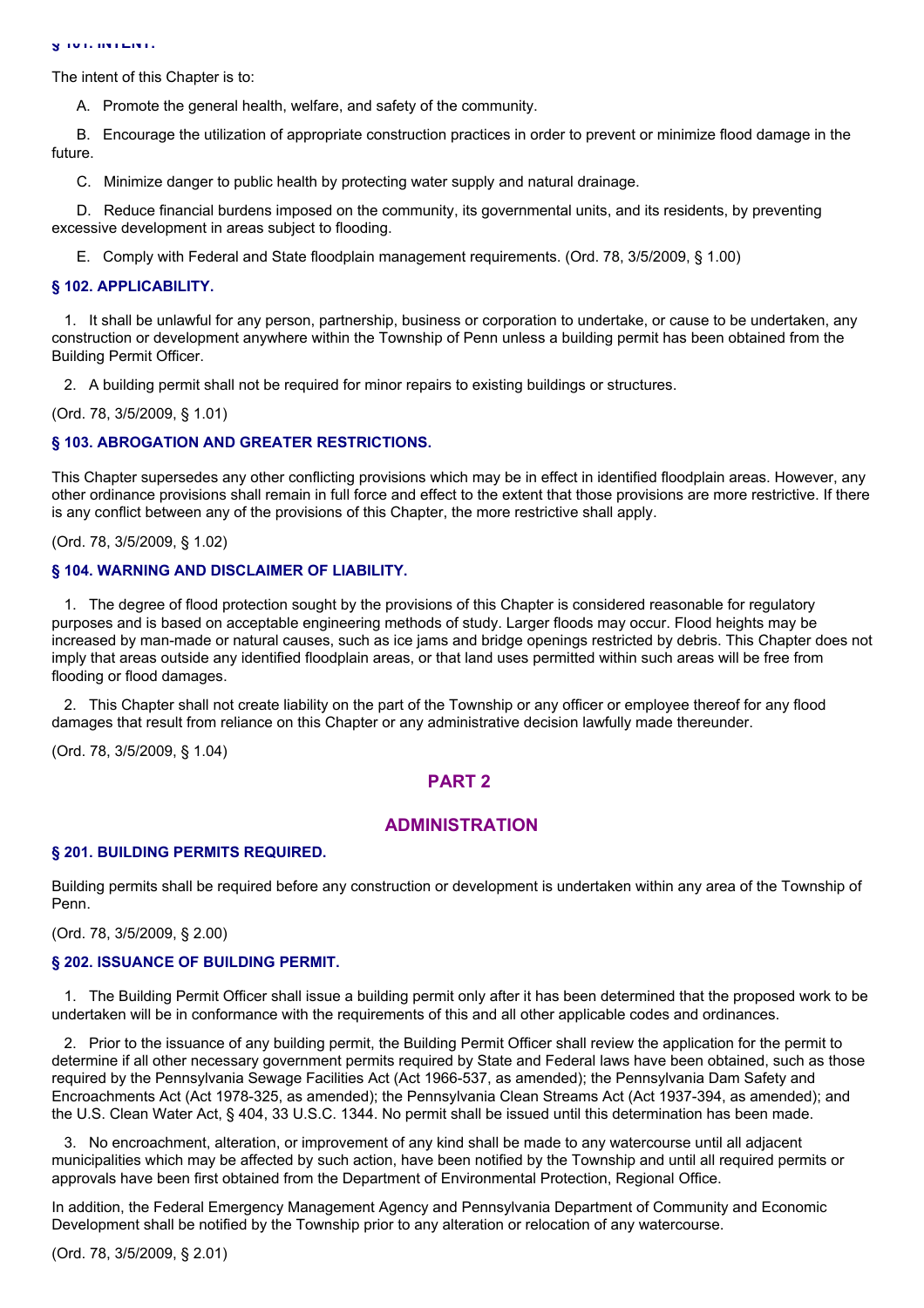## **§ 203. APPLICATION PROCEDURES AND REQUIREMENTS.**

1. Application for such a building permit shall be made, in writing, to the Building Permit Officer on forms supplied by the Building Permit Officer. Such application shall contain the following:

- A. Name and address of applicant.
- B. Name and address of owner of land on which proposed construction is to occur.
- C. Name and address of contractor.
- D. Site location including address.
- E. Listing of other permits required.

F. Brief description of proposed work and estimated cost, including a breakout of the flood-related cost and the market value of the building before the flood damage occurred.

G. A plan of the site showing the exact size and location of the proposed construction as well as any existing buildings or structures.

2. If any proposed construction or development is located entirely or partially within any identified floodplain area, applicants for building permits shall provide all the necessary information in sufficient detail and clarity to enable the Building Permit Officer to determine that:

A. All such proposals are consistent with the need to minimize flood damage and conform with the requirements of this and all other applicable codes and ordinances.

B. All utilities and facilities, such as sewer, gas, electrical and water systems are located and constructed to minimize or eliminate flood damage.

C. Adequate drainage is provided so as to reduce exposure to flood hazards.

3. Applicants shall file the following minimum information plus any other pertinent information (e.g., any or all of the technical information contained in § 502) as may be required by the Building Permit Officer to make the above determination:

A. A completed building permit application form.

B. A plan of the entire site, clearly and legibly drawn at a scale of 1 inch being equal to 100 feet or less, showing the following:

- (1) North arrow, scale, and date.
- (2) Topographic contour lines, if available.

(3) All property and lot lines including dimensions, and the size of the site expressed in acres or square feet.

(4) The location of all existing and proposed buildings, structures, and other improvements, including the location of any existing or proposed subdivision and land development.

(5) The location of all existing streets, drives, and other accessways.

(6) The location of any existing bodies of water or watercourses, identified floodplain, areas, and, if available, information pertaining to the floodway, and the flow of water including direction and velocities.

C. Plans of all proposed buildings, structures and other improvements, drawn at suitable scale showing the following:

(1) The proposed lowest floor elevation of any proposed building based upon North American Vertical Datum of 1988.

(2) The elevation of the 100-year flood.

(3) If available, information concerning flood depths, pressures, velocities, impact and uplift forces and other factors associated with a 100-year flood.

(4) Detailed information concerning any proposed floodproofing measures.

(5) Supplemental information as may be necessary under 34 Pa.Code, Chapters 401–405 as amended, and §§ 1612.5.1, 104.7 and 109.3 of the 2003 IBC and §§R106.1.3 and R104.7 of the 2003 IRC.

D. The following data and documentation:

(1) A document, certified by a registered professional engineer or architect, which states that the proposed construction or development has been adequately designed to withstand the 100-year flood elevations, pressures, velocities, impact and uplift forces associated with the 100-year flood.

Such statement shall include a description of the type and extent of floodproofing measures which have been incorporated into the design of the structure and/or the development.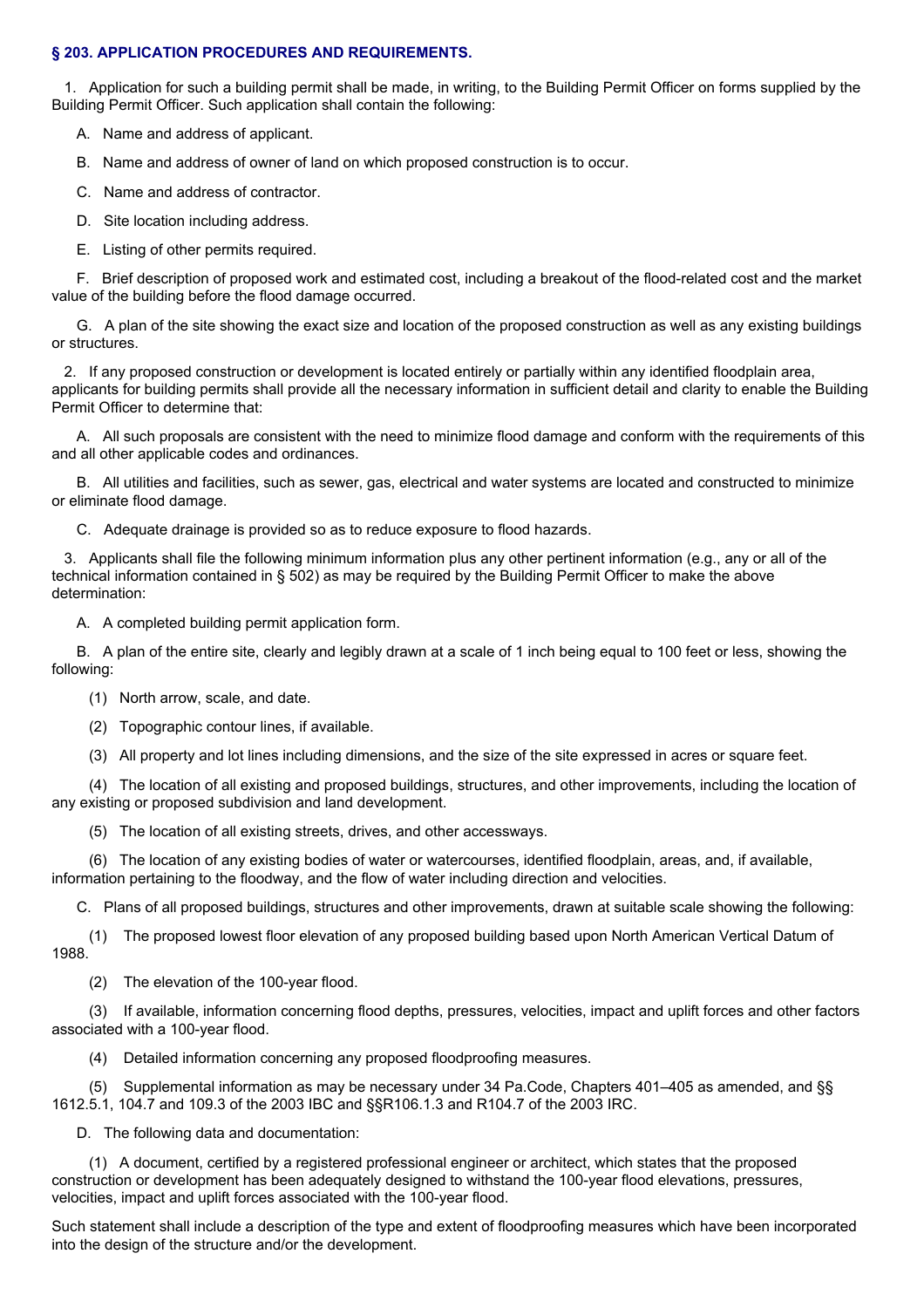(2) Detailed information needed to determine compliance with § 402.F, "Storage," and § 403, "Development Which May Endanger Human Life," including:

(a) The amount, location and purpose of any dangerous materials or substances which are intended to be used produced, stored or otherwise maintained on site.

(b) A description of the safeguards incorporated into the design of the proposed structure to prevent leaks or spills of the dangerous materials or substances listed in § 403 during a 100-year flood.

(3) The appropriate component of the Department of Environmental Protection's "Planning Module for Land Development."

(4) Where any excavation of grading is proposed, a plan meeting the requirements of the Department of Environmental Protection, to implement and maintain erosion and sedimentation control.

(Ord. 78, 3/5/2009, § 2.02)

## **§ 204. REVIEW BY COUNTY CONSERVATION DISTRICT.**

A copy of all applications and plans for any proposed construction or development in any identified floodplain area to be considered for approval shall be submitted by the Building Permit Officer to the Centre County Conservation District for review and comment prior to the issuance of a building permit. The recommendations of the Conservation District shall be considered by the Building Permit Officer for possible incorporation into the proposed plan.

(Ord. 78, 3/5/2009, § 2.03)

## **§ 205. REVIEW OF APPLICATION BY OTHERS.**

A copy of all plans and applications for any proposed construction or development in any identified floodplain area to be considered for approval may be submitted by the Building Permit Officer to any other appropriate agencies and/or individuals (e.g., Planning Commission, Township Engineer, etc.) for review and comment.

(Ord. 78, 3/5/2009, § 2.04)

#### **§ 206. CHANGES.**

After the issuance of a building permit by the Building Permit Officer, no changes of any kind shall be made to the application, permit or any of the plans, specifications or other documents submitted with the application without the written consent or approval of the Building Permit Officer. Requests for any such change shall be in writing, and shall be submitted by the applicant to the Building Permit Officer for consideration.

(Ord. 78, 3/5/2009, § 2.05)

## **§ 207. PLACARDS.**

In addition to the building permit, the Building Permit Officer shall issue a placard which shall be displayed on the premises during the time construction is in progress. This placard shall show the number of the building permit, the date of its issuance and be signed by the Building Permit Officer.

(Ord. 78, 3/5/2009, § 2.06)

## **§ 208. START OF CONSTRUCTION.**

1. Work on the proposed construction and/or development shall begin within 6 months and shall be completed within 12 months after the date of issuance of the building permit or the permit shall expire unless a time extension is granted, in writing, by the Building Permit Officer. Construction and/or development shall be considered to have started with the preparation of land, land clearing, grading, filling, excavation of basement, footings, piers, or foundations, erection of temporary forms, the installation of piling under proposed subsurface footings, or the installation of sewer, gas and water pipes, or electrical or other service lines from the street.

2. Time extensions shall be granted only if a written request is submitted by the applicant, which sets forth sufficient and reasonable cause for the Building Permit Officer to approve such a request.

(Ord. 78, 3/5/2009, § 2.07)

## **§ 209. INSPECTION AND REVOCATION.**

1. During the construction period, the Building Permit Officer or other authorized official shall inspect the premises to determine that the work is progressing in compliance with the information provided on the permit application and with all applicable municipal laws and ordinances. He shall make as many inspections during and upon completion of the work as are necessary.

2. In the discharge of his duties, the Building Permit Officer shall have the authority to enter any building, structure, premises or development in the identified floodplain area, upon presentation of proper credentials, at any reasonable hour to enforce the provisions of this Chapter.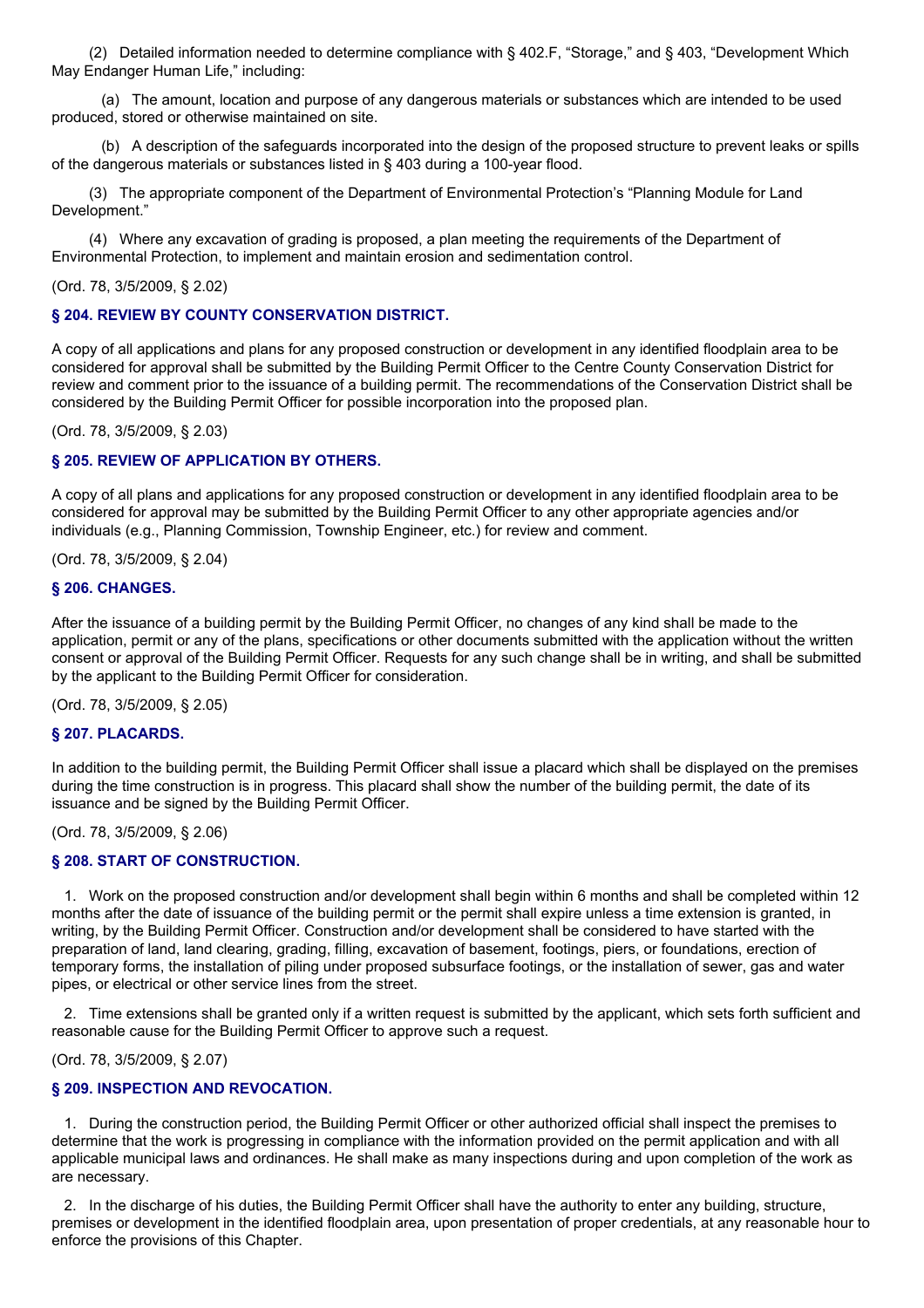3. In the event the Building Permit Officer discovers that the work does not comply with the permit application or any applicable laws and ordinances, or that there has been a false statement or misrepresentation by any applicant, the Building Permit Officer shall revoke the building permit and report such fact to the Board of Supervisors for whatever action it considers necessary.

4. A record of all such inspections and violations of this Chapter shall be maintained.

5. The requirements of the 34 Pa.Code, Chapters 401–405 and the IBC (§§ 109.3.3, 1612.5.1, 104.7 and 103.8) and the 2003 IRC (R106.1.3, 109.1.3 and R104.7) or latest revisions thereof pertaining to elevation certificates and record retention shall be considered.

(Ord. 78, 3/5/2009, § 2.08)

## **§ 210. FEES.**

Applications for a building permit shall be accompanied by a fee, as established by the Township from time to time by ordinance or resolution.

(Ord. 78, 3/5/2009, § 2.09)

## **§ 211. ENFORCEMENT.**

1. Notices. Whenever the Building Permit Officer or other authorized municipal representative determines that there are reasonable grounds to believe that there has been a violation of any provisions of this Chapter, or of any regulations adopted pursuant thereto, the Building Permit Officer shall give notice of such alleged violation as hereinafter provided. Such notice shall (A) be in writing; (B) include a statement of the reasons for its issuance; (C) allow a reasonable time not to exceed a period of 30 days for the performance of any act it requires; (D) be served upon the property owner or his agent as the case may require; provided, however, that such notice or order shall be deemed to have been properly served upon such owner or agent when a copy thereof has been served with such notice by any other method authorized or required by the laws of this State; (E) contain an outline of remedial action which, if taken, will effect compliance with the provisions of this Chapter.

2. Penalties. Any person who fails to comply with any or all of the requirements or provisions of this Chapter or who fails or refuses to comply with any notice, order of direction of the Building Permit Officer or any other authorized employee of the municipality shall be guilty of an offense and, upon conviction, shall pay a fine to the Township of not less than \$25 nor more than \$600 plus costs of prosecution. In default of such payment, such person shall be imprisoned in county prison for a period not to exceed 10 days. Each day during which any violation of this Chapter continues shall constitute a separate offense. In addition to the above penalties all other actions are hereby reserved including an action in equity for the proper enforcement of this Chapter. The imposition of a fine or penalty for any violation of, or noncompliance with, this Chapter shall not excuse the violation or noncompliance or permit it to continue and all such persons shall be required to correct or remedy such violations and noncompliances within a reasonable time. Any development initiated or any structure or building constructed, reconstructed, enlarged, altered, or relocated, in noncompliance with this Chapter may be declared by the Board of Supervisors to be a public nuisance and abatable as such.

(Ord. 78, 3/5/2009, § 2.10)

## **§ 212. APPEALS.**

1. Any person aggrieved by any action or decision of the building permit officer concerning the administration of the provisions of this Chapter, may appeal to the Board of Supervisors. Such appeal must be filed, in writing, within 30 days after the decision or action of the Building Permit Officer.

2. Upon receipt of such appeal the Board of Supervisors shall set a time and place, within not less than 10 nor more than 30 days, for the purpose of considering the appeal. Notice of the time and place at which the appeal will be considered shall be given to all parties.

3. Any person aggrieved by any decision of the Board of Supervisors may seek relief therefrom by appeal to court, as provided by the laws of this Commonwealth including the Pennsylvania Flood Plain Management Act.

(Ord. 78, 3/5/2009, § 2.11)

# **PART 3**

# **IDENTIFICATION OF FLOODPLAIN AREAS**

## **§ 301. IDENTIFICATION.**

The identified floodplain area shall be any areas of Penn Township, Centre County, Pennsylvania, subject to the 100-year flood, which is identified as Zone A (Area of Special Flood Hazard) in the Flood Insurance Study (FIS) dated May 4, 2009, and the accompanying maps or the most recent revision thereof as issued by the Federal Emergency Management Agency, including all digital data developed as part of the Flood Insurance Study.

(Ord. 78, 3/5/2009, § 3.00)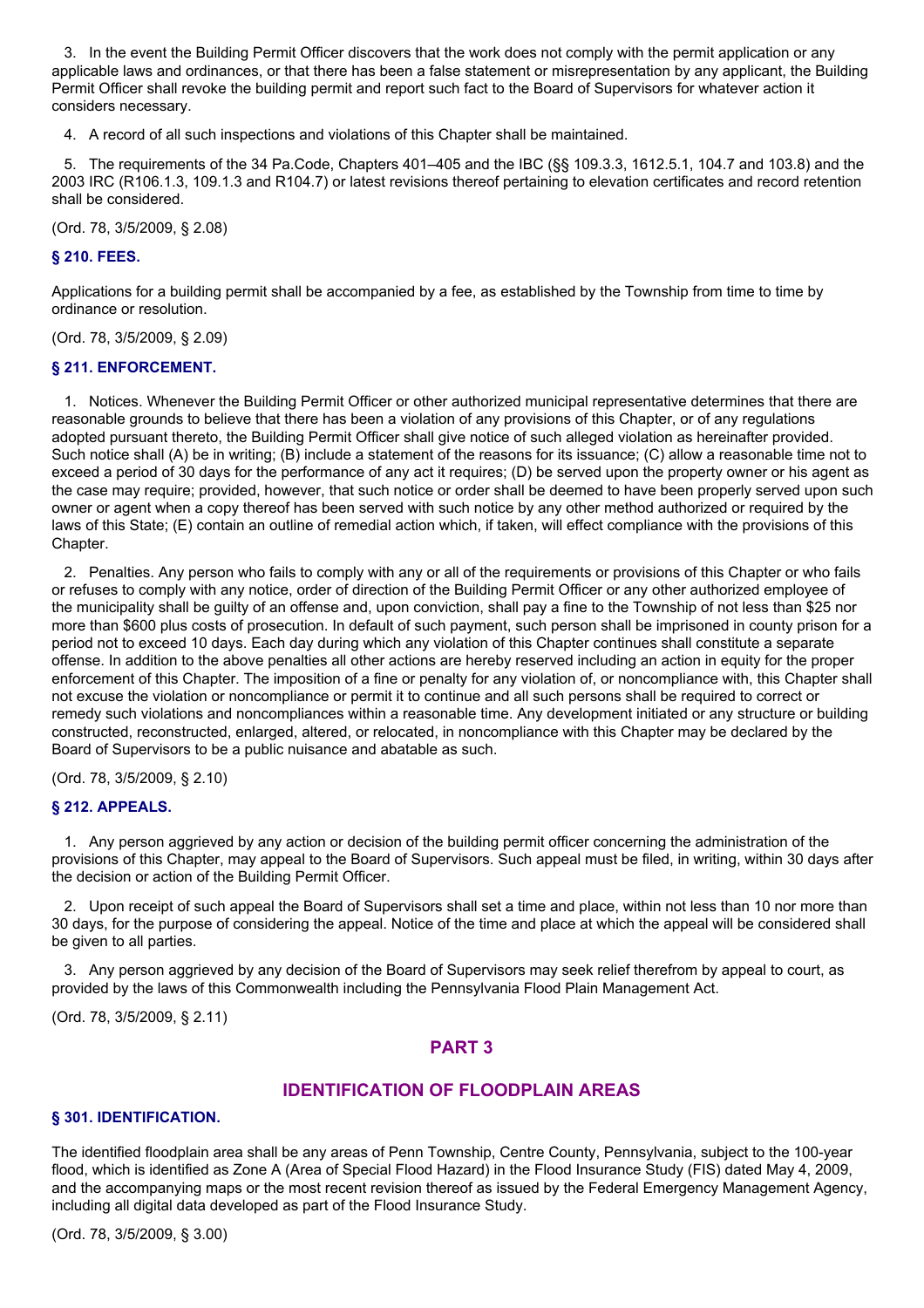#### **§ 302. DETERMINATION OF FLOODPLAIN AREAS.**

1. For the purposes of this Chapter, the 100-year flood elevation shall be used as the basis for regulation. When available, information from other Federal, State, and other acceptable sources shall be used to determine the 100-year elevation, as well as a floodway area, if possible. When no other information is available, the 100-year elevation shall be determined by using a point on the boundary of the identified floodplain area which is nearest the construction site in question.

2. In lieu of the above, the municipality may require the applicant to determine the elevation with hydrologic and hydraulic engineering techniques. Hydrologic and hydraulic analyses shall be undertaken only by professional engineers or others of demonstrated qualifications, who shall certify that the technical methods used correctly reflect currently accepted technical concepts. Studies, analyses, computations, etc., shall be submitted in sufficient detail to allow a thorough technical review by the municipality.

(Ord. 78, 3/5/2009, § 3.01)

## **§ 303. CHANGES IN IDENTIFICATION OF AREA.**

The identified floodplain area may be revised or modified by the Board of Supervisors where studies or information provided by a qualified agency or person documents the need for such revision. However, prior to any such change, approval must be obtained from the Federal Emergency Management Agency.

(Ord. 78, 3/5/2009, § 3.02)

## **§ 304. BOUNDARY DISPUTES.**

Should a dispute concerning any identified floodplain boundary arise, an initial determination shall be made by the Penn Township Planning Commission and any party aggrieved by this decision may appeal to the Board of Supervisors. The burden of proof shall be on the appellant.

(Ord. 78, 3/5/2009, § 3.03)

# **PART 4**

## **GENERAL TECHNICAL REQUIREMENTS**

#### **§ 401. GENERAL.**

1. In the identified floodplain area, the development and/or use of any land shall be permitted provided that the development and/or use complies with the restrictions and requirements of this and all other applicable codes and ordinances in force in the municipality.

2. Within any floodway area, no new construction or development shall be permitted that would cause any increase in the 100-year flood elevation.

3. Within any identified floodplain area, no new construction or development shall be located within the area measured 50 feet landward from the top-of-bank of any watercourse, unless a permit is obtained from the Department of Environmental Protection Regional Office.

4. Within any identified floodplain area, any new construction or substantial improvement of a residential structure shall have the lowest floor (including basement) elevated up to, or above the regulatory flood elevation. The design and construction standards and specifications contained in the 2003 IBC (§§ 1612.4,1603.1.6 and 3403.1) and in the 2003 IRC (§§R323.1.4, R323.2.1, and R323.2.2) and ASCE 24 (§§ 2.4 and 2.5, Chap. 5) and 34 Pa.Code (Chapters 401–405 as amended) shall be utilized.

5. Within any identified floodplain area, any new construction or substantial improvement of a nonresidential structure shall have the lowest floor (including basement) elevated up to, or above, the regulatory flood elevation, or be designed and constructed so that the space enclosed by such structure shall remain either completely or essentially dry during any flood up to that height.

Any nonresidential structure, or part thereof, having a lowest floor (including basement) which is not elevated to at least 1½ feet above the 100-year flood elevation, shall be floodproofed in a completely or essentially dry manner in accordance with the W1 or W2 space classification standards contained in the publication entitled "Flood-Proofing Regulations," published by the U.S. Army Corps of Engineers (June 1972, as amended March 1992), or with some other equivalent standard. All plans and specifications for such floodproofing shall be accompanied by a statement certified by a registered professional engineer or architect which states that the proposed design and methods of construction are in conformance with the above referenced standards.

The design and construction standards and specifications contained in the IBC (§§ 1603.1.2, 1603.1.6, 1605.2.2, 1606.5, 1612.5.1 and 3403.1. and ASCE 24 (§ 2.4, Chap. 7) and 34 Pa.Code (Chapters 401–405 as amended) shall be utilized.

- 6. Fully enclosed space below the lowest floor (including basement) is prohibited.
- 7. Partially enclosed space below the lowest floor (including basement) which will be used solely for the parking of a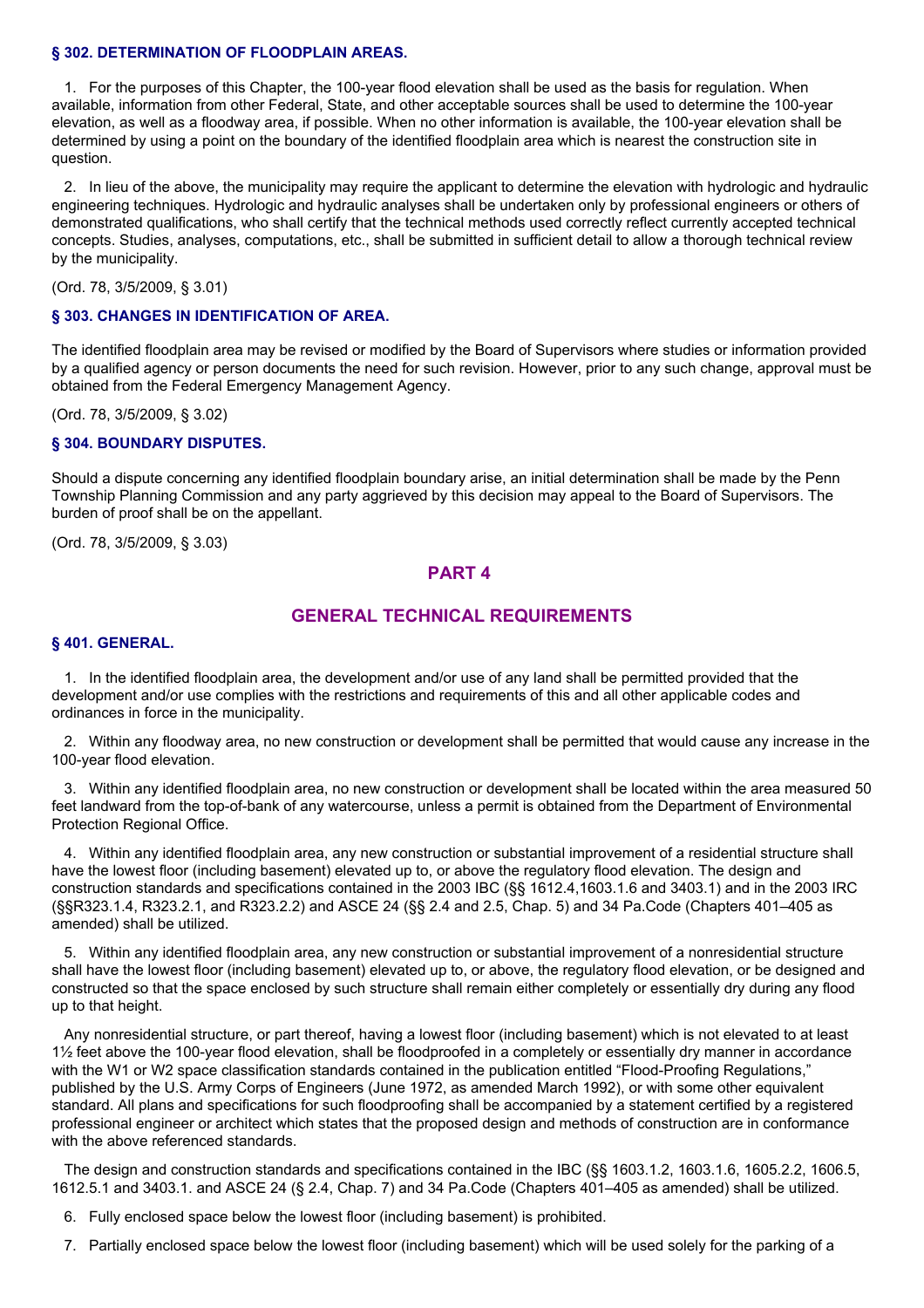vehicle, building access, or incidental storage in an area other than a basement, shall be designed and constructed to allow for the automatic entry and exit of floodwaters for the purpose of equalizing hydrostatic forces on exterior walls. The term "partially enclosed space," also includes crawl spaces.

Designs for meeting this requirement must either be certified by a registered professional engineer or architect, or meet or exceed the following minimum criteria:

A. A minimum of two openings having a net total area of not less than 1 square inch for every square foot of enclosed space.

B. The bottom of all openings shall be no higher than 1 foot above grade.

C. Openings may be equipped with screens, louvers, etc., or other coverings or devices provided that they permit the automatic entry and exit of floodwaters.

8. Consideration may be given to the requirements of 34 Pa.Code (Chapters 401–405 as amended) and the 2003 IRC (§§R323.2.2 and R323.1.4) and the 2003 IBC (§§ 1612.4, 1612.5, 1202.3.2 and 1203.3.3).

9. Accessory Structures. Structures accessory to a principal building need not be elevated or floodproofed to remain dry, but shall comply, at a minimum, with the following requirements:

A. The structure shall not be designed or used for human habitation, but shall be limited to the parking of vehicles, or to the storage of tools, material, and equipment related to the principal use or activity.

B. Floor area shall not exceed 600 square feet.

C. The structure will have a low damage potential.

D. The structure will be located on the site so as to cause the least obstruction to the flow of floodwaters.

E. Power lines, wiring, and outlets will be at least 1½ feet above the 100-year flood elevation.

F. Permanently affixed utility equipment and appliances such as furnaces, heaters, washers, dryers, etc., are prohibited.

G. Sanitary facilities are prohibited.

H. The structure shall be adequately anchored to prevent flotation or movement and shall be designed to automatically provide for the entry and exit of floodwaters for the purpose of equalizing hydrostatic forces on the walls. Designs for meeting this requirement must either be certified by a registered professional engineer or architect, or meet or exceed the following minimum criteria:

(1) Minimum of two openings having a net total area of not less than 1 square inch for every square foot of enclosed space.

(2) The bottom of all openings shall be no higher than 1 foot above grade.

(3) Openings may be equipped with screens, louvers, etc. or other coverings or devices provided that they permit the automatic entry and exit of floodwaters.

(Ord. 78, 3/5/2009, § 4.00)

# **§ 402. DESIGN AND CONSTRUCTION STANDARDS.**

The following minimum standards shall apply for all construction and development proposed within any identified floodplain area:

A. Fill. If fill is used, it shall:

- (1) Extend laterally at least 15 feet beyond the building line from all points.
- (2) Consist of soil or small rock materials only. Sanitary landfills shall not be permitted.

(3) Be compacted to provide the necessary permeability and resistance to erosion, scouring, or settling.

(4) Be no steeper than 1 vertical to 2 horizontal feet unless substantiated data, justifying steeper slopes are submitted to, and approved by, the Building Permit Officer.

(5) Be used to the extent to which it does not adversely affect adjacent properties.

B. Drainage Facilities. Storm drainage facilities shall be designed to convey the flow of stormwater runoff in a safe and efficient manner. The system shall insure proper drainage along streets, and provide positive drainage away from buildings. The system shall also be designed to prevent the discharge of excess runoff onto adjacent properties.

C. Water and Sanitary Sewer Facilities and Systems.

(1) All new or replacement water and sanitary sewer facilities and systems shall be located, designed and constructed to minimize or eliminate flood damages and the infiltration of flood waters.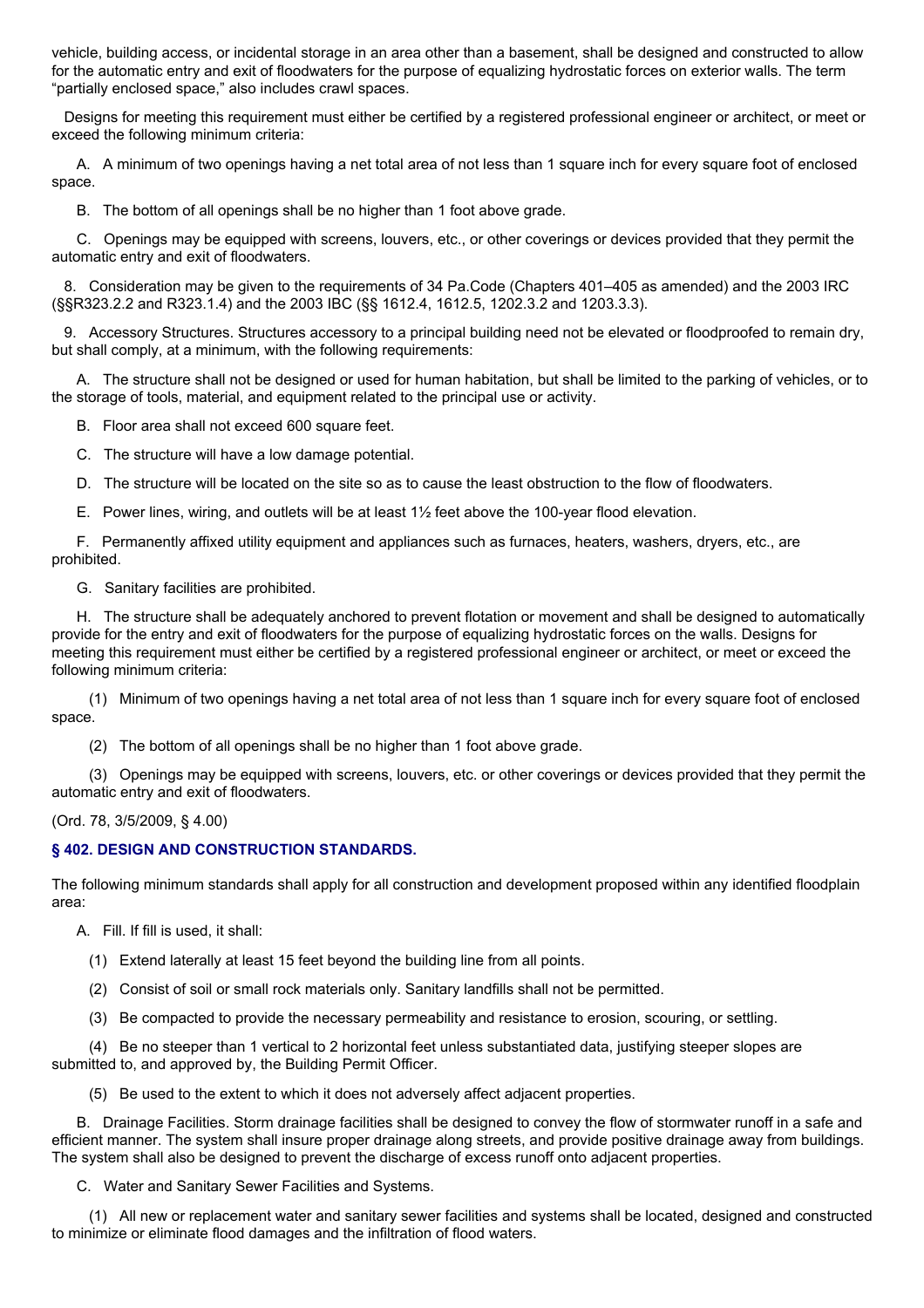(2) Sanitary sewer facilities and systems shall be designed to prevent the discharge of untreated sewage into flood waters.

(3) No part of any on-site sewage system shall be located within any identified floodplain area except in strict compliance with all State and local regulations for such systems. If any such system is permitted, it shall be located so as to avoid impairment to it, or contamination from it, during a flood.

(4) The design and construction provisions of the UCC and 34 Pa.Code (Chapters 401–405 as amended) and contained in the 2003 IBC (Appendix G, §§ 401.3 and 401.4), the 2003 IRC (§ 323.1.6), the ASCE 24-98 (§ 8.3), FEMA #348, Protecting Building Utilities From Flood Damages and the International Private Sewage Disposal Code (Chapter 3) shall be utilized.

D. Other Utilities. All other utilities such as gas lines, electrical and telephone systems shall be located, elevated (where possible) and constructed to minimize the chance of impairment during a flood.

E. Streets. The finished elevation of all new streets shall be no more than 1 foot below the regulatory flood elevation.

F. Storage. All materials that are buoyant, flammable, explosive or, in times of flooding, could be injurious to human, animal, or plant life, and not listed in § 405, "Development Which May Endanger Human Life," shall be stored at or above the regulatory flood elevation and/or floodproofed to the maximum extent possible.

G. Placement of Buildings and Structures. All buildings and structures shall be designed, located, and constructed so as to offer the minimum obstruction to the flow of water and shall be designed to have a minimum effect upon the flow and height of flood water.

H. Anchoring.

(1) All buildings and structures shall be firmly anchored in accordance with accepted engineering practices to prevent flotation, collapse, or lateral movement.

(2) All air ducts, large pipes, storage tanks, and other similar objects or components located below the regulatory flood elevation shall be securely anchored or affixed to prevent flotation.

(3) The design and construction requirements of the UCC pertaining to this subsection as referred to in 34 Pa.Code (Chapters 401–405 as amended) and contained in the 2003 IBC (§§ 1605.2.2, 1605.3.1.2, 1612.4 and Appendix G501.3), the IRC (§§R301.1 and R323.1.1) and ASCE 24-98 (§ 5.6) shall be utilized.

I. Floors, Walls and Ceilings.

(1) Wood flooring used at or below the regulatory flood elevation shall be installed to accommodate a lateral expansion of the flooring, perpendicular to the flooring grain without causing structural damage to the building.

(2) Plywood used at or below the regulatory flood elevation shall be of a "marine" or "water-resistant" variety.

(3) Walls and ceilings at or below the regulatory flood elevation shall be designed and constructed of materials that are "water-resistant" and will withstand inundation.

(4) Windows, doors, and other components at or below the regulatory flood elevation shall be made of metal or other "water-resistant" material.

(5) The provisions of the UCC pertaining to this subsection and referenced in the 34 Pa.Code (Chapters 401–405 as amended) and contained in the 2003 IBC (§§ 801.1.3, 1403.2, 1403.4, 1403.6 and 1404.2), the 2003 IRC (§§R323.1.7 & R501.3) and ASCE 24-98 (Chapter 6).

J. Paints and Adhesives.

(1) Paints and other finishes used at or below the regulatory flood elevation shall be of "marine" or "water-resistant" quality.

(2) Adhesives used at or below the regulatory flood elevation shall be of a "marine" or "water-resistant" variety.

(3) All wooden components (doors, trim, cabinets, etc.) shall be finished with a "marine" or "water-resistant" paint or other finishing material.

(4) The standards and specifications contained in 34 Pa.Code (Chapters 401–405, as amended) the 2003 IBC (§§ 801.1.3, 1403.7 and Appendix G) and the 2003 IRC (§R323.1.7).

K. Electrical Components.

- (1) Electrical distribution panels shall be at least 3 feet above the 100-year flood elevation.
- (2) Separate electrical circuits shall serve lower levels and shall be dropped from above.

(3) The provisions pertaining to the above provisions and referenced in the UCC and 34 Pa.Code (Chapters 401– 405) as amended and contained in the 2003 IBC (§ 1612.4), the IRC (§R323.1.5), the 2000 IFGC (§§R301.5 and R1601.3.8) and ASCE 24 (Chapter 8) shall be utilized.

L. Equipment.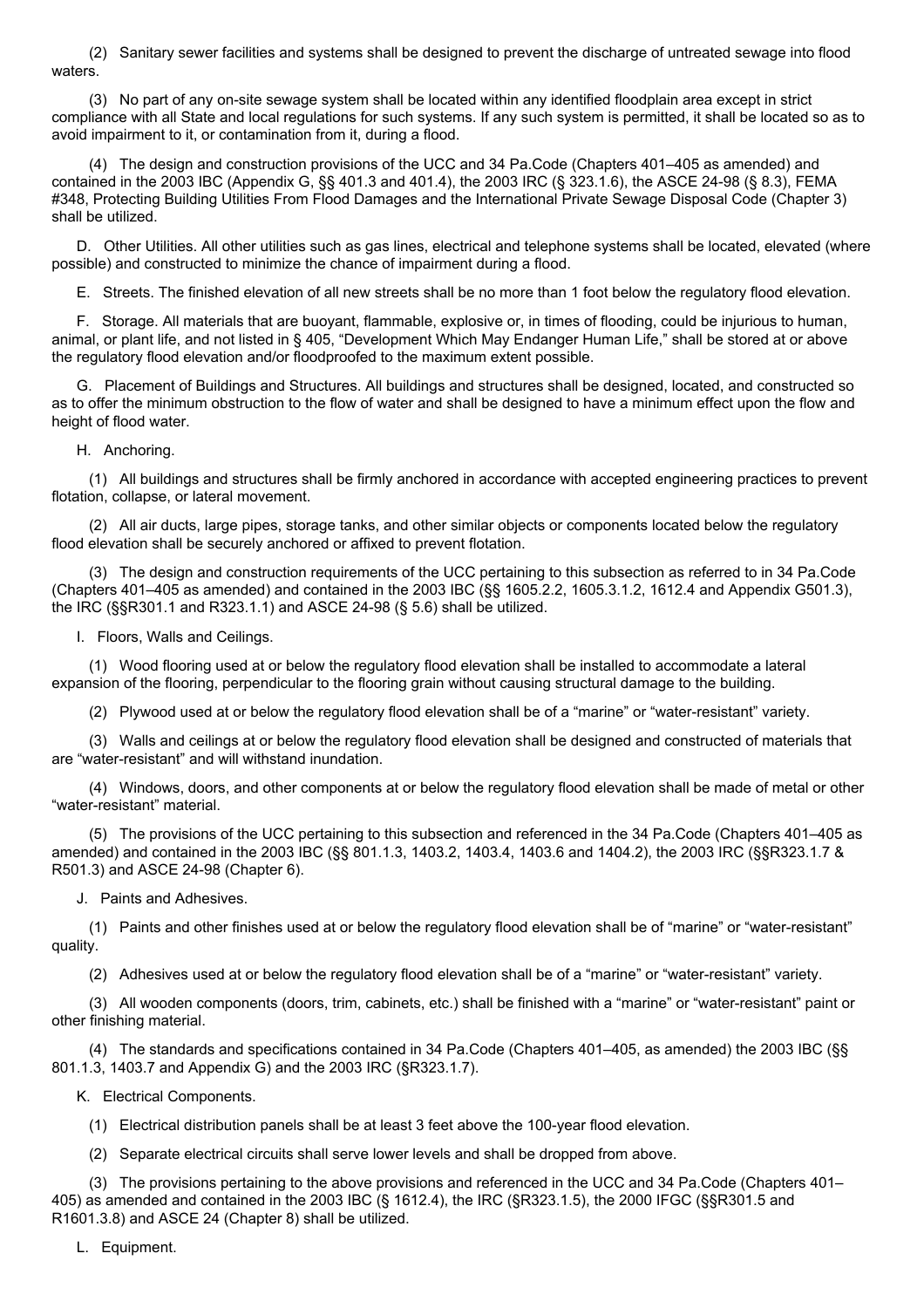(1) Water heaters, furnaces, air conditioning and ventilating units, and other mechanical or utility equipment or apparatus shall not be located below the regulatory flood elevation.

(2) The provisions pertaining to the above provision and referenced in the UCC and 34 Pa.Code (Chapters 401–405), as amended and contained in the 2003 IBC (§ 1612.4), the 2003 IRC (§R323.1.5) the 2000 IFGC (§§R301.5 and R1601.3.8) and ASCE 24 (Chapter 8) shall be utilized.

M. Fuel Supply Systems. All gas and oil supply systems shall be designed to prevent the infiltration of flood waters into the system and discharges from the system into flood waters. Additional provisions shall be made for the drainage of these systems in the event that flood water infiltration occurs.

N. Uniform Construction Code Coordination. The standards and specifications contained 34 Pa.Code (Chapters 401– 405), as amended and not limited to the following provisions shall apply to the above and other sections and subsections of this Chapter, to the extent that they are more restrictive and/or supplement the requirements of this Chapter.

(1) International Building Code (IBC) 2003 or the latest edition thereof: §§ 801, 1202, 1403, 1603, 1605, 1612, 3402, and Appendix G.

(2) International Residential Building Code (IRC) 2003 or the latest edition thereof: §§R104, R105, R109, R323, Appendix AE101, Appendix E and Appendix J.

(Ord. 78, 3/5/2009, § 4.01)

## **§ 403. DEVELOPMENT WHICH MAY ENDANGER HUMAN LIFE.**

1. In accordance with the Pennsylvania Flood Plain Management Act, and the regulations adopted by the Department of Community and Economic Development as required by the Act, any new or substantially improved structure which:

A. Will be used for the production or storage of any of the following dangerous materials or substances.

B. Will be used for any activity requiring the maintenance of a supply of more than 550 gallons, or other comparable volume, of any of the following dangerous materials or substances on the premises.

C. Will involve the production, storage, or use of any amount of radioactive substances.

D. Shall be subject to the provisions of this Section, in addition to all other applicable provisions. The following list of materials and substances are considered dangerous to human life:

- (1) Acetone.
- (2) Ammonia.
- (3) Benzene.
- (4) Calcium carbide.
- (5) Carbon disulfide.
- (6) Celluloid.
- (7) Chlorine.
- (8) Hydrochloric acid.
- (9) Hydrocyanic acid.
- (10) Magnesium.
- (11) Nitric acid and oxides of nitrogen.
- (12) Petroleum products (gasoline, fuel oil, etc.).
- (13) Phosphorus.
- (14) Potassium.
- (15) Sodium.
- (16) Sulphur and sulphur products.
- (17) Pesticides (including insecticides, fungicides, and rodenticides).
- (18) Radioactive substances, insofar as such substances are not otherwise regulated.

2. Where permitted within any identified floodplain area, any new or substantially improved structure of the kind described in subsection (1) above, shall be:

- A. Elevated or designed and constructed to remain completely dry up to at least 1½ feet above the 100-year flood.
- B. Designed to prevent pollution from the structure or activity during the course of a 100-year flood.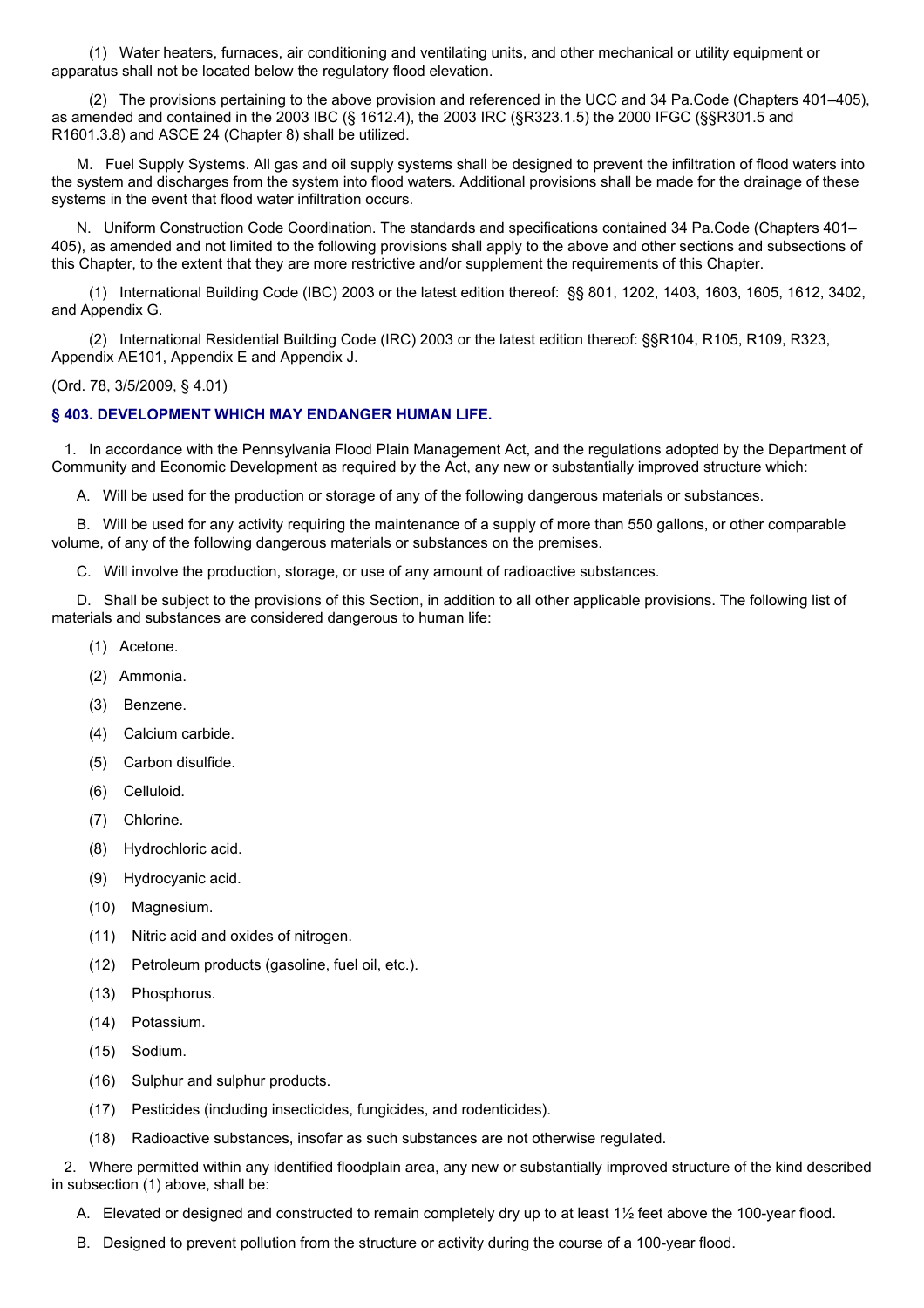Any such structure, or part thereof, that will be built below the regulatory flood elevation shall be designed and constructed in accordance with the standards for completely dry floodproofing contained in the publication "Flood-Proofing Regulations" (U.S. Army Corps of Engineers, June 1972 as amended March 1992), or with some other equivalent watertight standard.

(Ord. 78, 3/5/2009, § 4.02)

## **§ 404. SPECIAL REQUIREMENTS FOR MANUFACTURED HOMES.**

1. Where permitted within any identified floodplain area, all manufactured homes, and any improvements thereto, shall be:

A. Placed on a permanent foundation.

B. Elevated so that the lowest floor of the manufactured home is 1½ feet or more above the elevation of the 100-year flood.

C. Anchored to resist flotation, collapse, or lateral movement.

D. Installation of manufactured homes shall be done in accordance with the manufacturers' installation instructions as provided by the manufacturer. Where the applicant cannot provide the above information, the requirements of Appendix E of the 2003 International Residential Building Code or the U.S. Department of Housing and Urban Development's Permanent Foundations for Manufactured Housing, 1984 Edition, draft or latest revision thereto, shall apply and 34 Pa.Code, Chapters 401–405.

E. Consideration shall be given to the installation requirements of the 2003 IBC (Appendix G, § 501.1-3) and the 2003 IRC (§§R323.2, R323.3, R102.7.1, and Appendix AE101, 604 and 605) or the most recent revisions thereto and 34 Pa.Code, Chapters 401–405, as amended where appropriate and/or applicable to units where the manufacturers' standards for anchoring cannot be provided or were not established for the units(s) proposed installation.

(Ord. 78, 3/5/2009, § 4.03)

# **PART 5**

# **ACTIVITIES REQUIRING SPECIAL PERMITS**

#### **§ 501. GENERAL.**

In accordance with the administrative regulations promulgated by the Department of Community and Economic Development to implement the Pennsylvania Flood Plain Management Act, the following activities shall be prohibited within any identified floodplain area unless a special permit has been issued by the Township:

A. The commencement of any of the following activities; or the construction, enlargement, or expansion of any structure used, or intended to be used, for any of the following activities:

- (1) Hospitals.
- (2) Nursing homes.
- (3) Jails or prisons.

B. The commencement of, or any construction of, a new manufactured home park or manufactured home subdivision, or substantial improvement to an existing manufactured home park or manufactured home subdivision.

#### (Ord. 78, 3/5/2009, § 5.00)

## **§ 502. APPLICATION REQUIREMENTS FOR SPECIAL PERMITS. Applicants for special permits shall provide five copies of the following items:**

A. A written request including a completed building permit application form.

B. A small scale map showing the vicinity in which the proposed site is located.

C. A plan of the entire site, clearly and legibly drawn at a scale of 1 inch being equal to 100 feet or less, showing the following:

(1) North arrow, scale and date.

(2) Topography based upon the North American Vertical Datum of 1988, showing existing and proposed contours at intervals of 2 feet.

(3) All property and lot lines including dimensions, and the size of the site expressed in acres or square feet.

(4) The location of all existing streets, drives, other accessways, and parking areas, with information concerning widths, pavement types and construction, and elevations.

(5) The location of any existing bodies of water or watercourses, buildings, structures and other public or private facilities, including railroad tracks and facilities, and any other natural and man-made features affecting, or affected by, the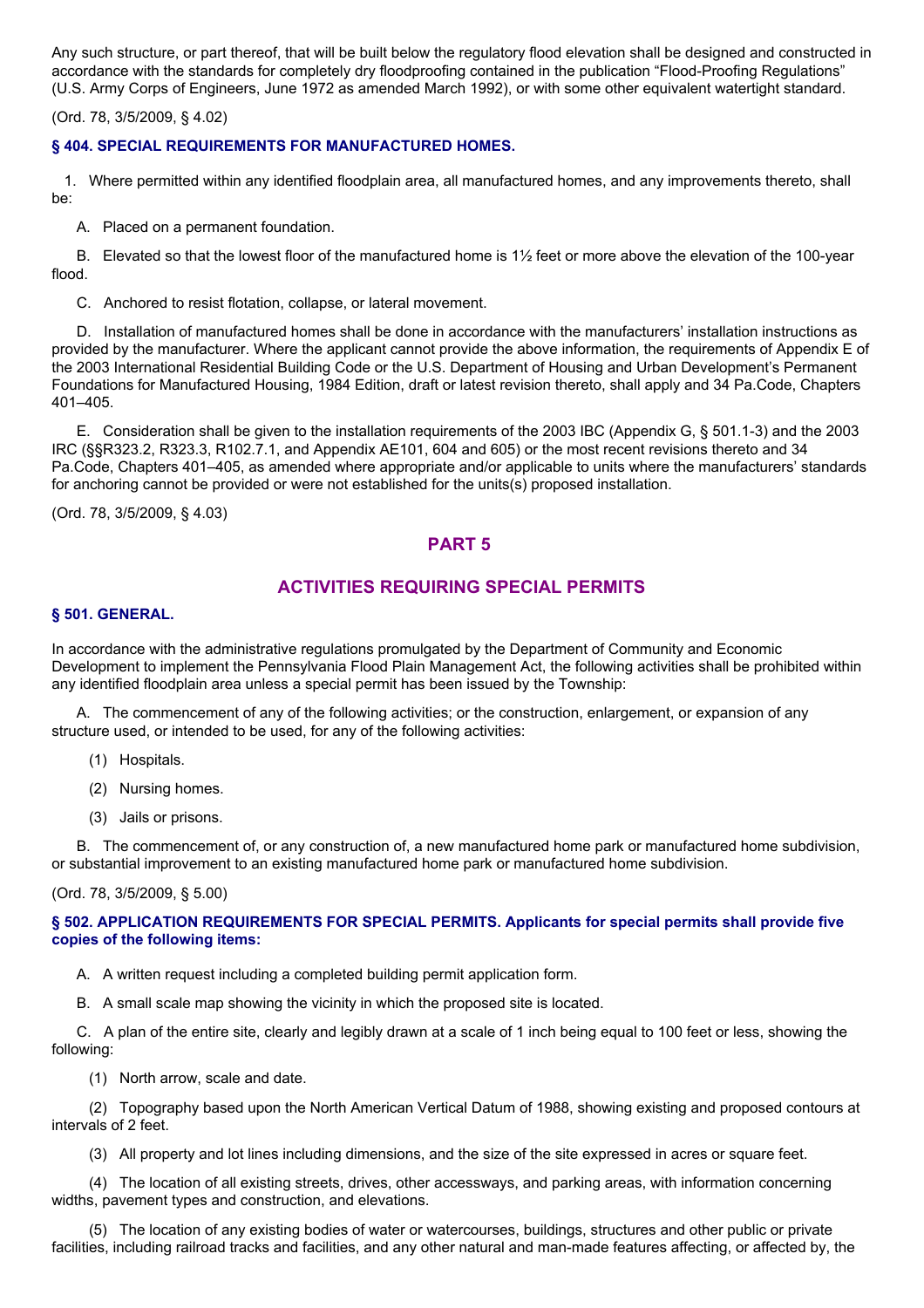proposed activity or development.

(6) The location of the floodplain boundary line, information and spot elevations concerning the 100-year flood elevations, and information concerning the flow of water including direction and velocities.

(7) The location of all proposed buildings, structures, utilities, and any other improvements.

(8) Any other information which the municipality considers necessary for adequate review of the application.

D. Plans of all proposed buildings, structures and other improvements, clearly and legibly drawn at suitable scale showing the following:

(1) Sufficiently detailed architectural or engineering drawings, including floor plans, sections, and exterior building elevations, as appropriate.

(2) For any proposed building, the elevation of the lowest floor (including basement) and, as required, the elevation of any other floor.

(3) Complete information concerning flood depths, pressures, velocities, impact and uplift forces, and other factors associated with the 100-year flood.

(4) Detailed information concerning any proposed floodproofing measures.

(5) Cross section drawings for all proposed streets, drives, other accessways, and parking areas, showing all rightsof-way and pavement widths.

(6) Profile drawings for all proposed streets, drives, and vehicular accessways including existing and proposed grades.

(7) Plans and profiles of all proposed sanitary and storm sewer systems, water supply systems, and any other utilities and facilities.

E. The following data and documentation:

(1) Certification from the applicant that the site upon which the activity or development is proposed is an existing separate and single parcel, owned by the applicant or the client he represents.

(2) Certification from a registered professional engineer, architect, or landscape architect that the proposed construction has been adequately designed to protect against damage from the 100-year flood.

(3) A statement, certified by a registered professional engineer, architect, landscape architect, or other qualified person which contains a complete and accurate description of the nature and extent of pollution that might possibly occur from the development during the course of a 100-year flood, including a statement concerning the effects such pollution may have on human life.

(4) A statement certified by a registered professional engineer, architect, or landscape architect, which contains a complete and accurate description of the effects the proposed development will have on 100-year flood elevations and flows.

(5) A statement, certified by a registered professional engineer, architect, or landscape architect, which contains a complete and accurate description of the kinds and amounts of any loose buoyant materials or debris that may possibly exist or be located on the site below the 100-year flood elevation and the effects such materials and debris may have on 100-year flood elevations and flows.

(6) The appropriate component of the Department of Environmental Protection "Planning Module for Land Development."

(7) Where any excavation or grading is proposed, a plan meeting the requirements of the Department of Environmental Protection to implement and maintain erosion and sedimentation control.

(8) Any other applicable permits such as, but not limited to, a permit for any activity regulated by the Department of Environmental Protections under § 302 of Act 1978-166.

(9) An evacuation plan which fully explains the manner in which the site will be safely evacuated before or during the course of a 100-year flood.

(Ord. 78, 3/5/2009, § 5.01)

## **§ 503. APPLICATION REVIEW PROCEDURES.**

Upon receipt of an application for a special permit by the Township the following procedures shall apply in addition to those of Part 2:

A. Within 3 working days following receipt of the application, a complete copy of the application and all accompanying documentation shall be forwarded to the Centre County Planning Commission by registered or certified mail for its review and recommendations. Copies of the application shall also be forwarded to the Penn Township Planning Commission and Penn Township Engineer for review and comment.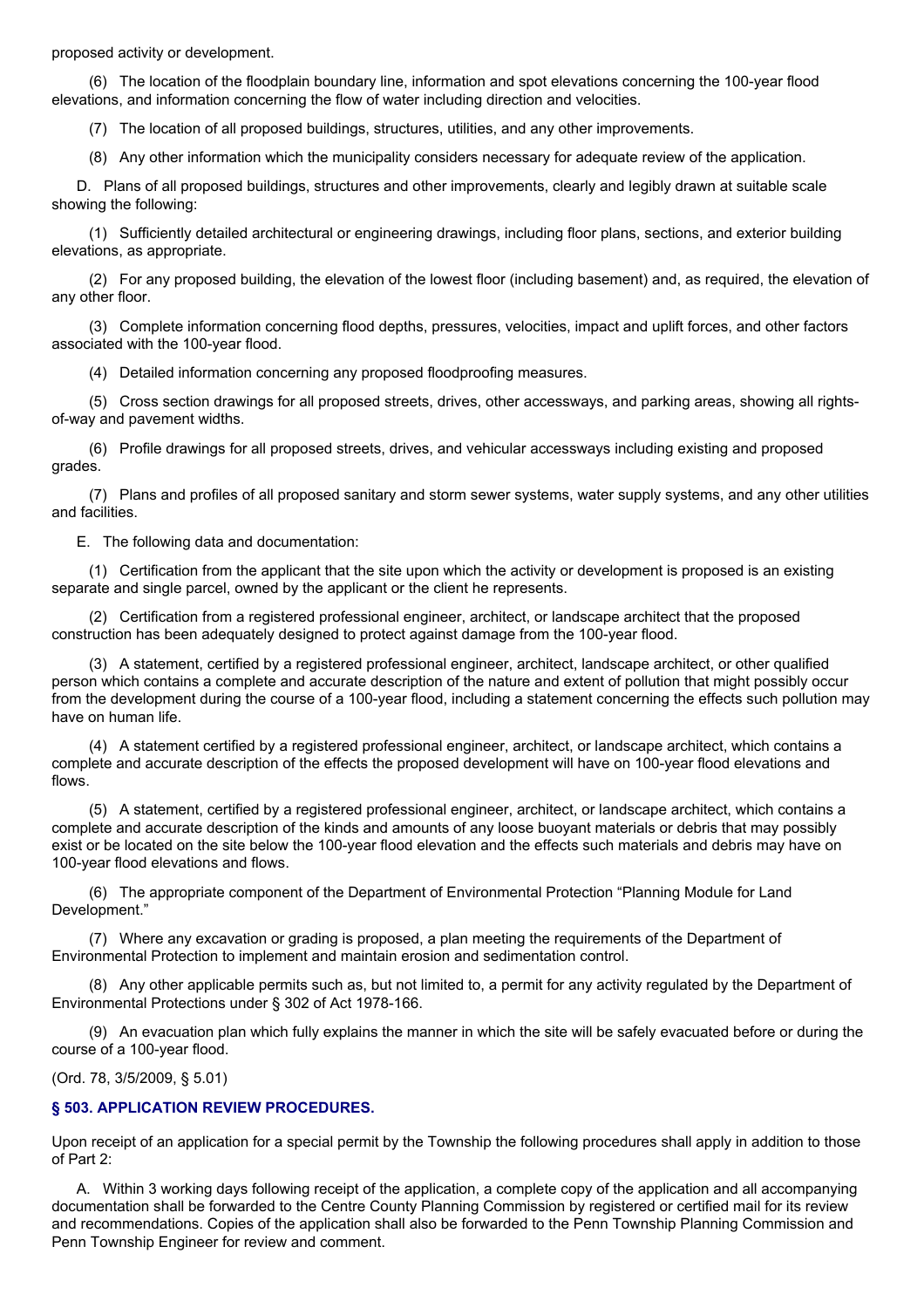B. If an application is received that is incomplete, the Township shall notify the applicant in writing, stating in what respect the application is deficient.

C. If the Township decides to disapprove an application, it shall notify the applicant, in writing, of the reasons for the disapproval.

D. If the Township approves an application, it shall file written notification, together with the application and all pertinent information, with the Department of Community Affairs, by registered or certified mail, within 5 working days after the date of approval.

E. Before issuing the special permit, the Township shall allow the Department of Community and Economic Development 30 days, after receipt of the notification by the Department, to review the application and the decision made by the Township.

F. If the Township does not receive any communication from the Department of Community and Economic Development during the 30-day review period, it may issue a special permit to the applicant.

G. If the Department of Community and Economic Development should decide to disapprove an application, it shall notify the Township and the applicant, in writing, of the reasons for the disapproval, and the Township shall not issue the special permit.

(Ord. 78, 3/5/2009, § 5.02)

## **§ 504. SPECIAL TECHNICAL REQUIREMENTS.**

1. In addition to the requirements of Part 4 of this Chapter, the following minimum requirements shall also apply to any proposed development requiring a special permit. If there is any conflict between any of the following requirements and those in Part 4 of this Chapter or in any other code, ordinance, or regulation, the more restrictive provision shall apply.

2. No application for a special permit shall be approved unless it can be determined that the structure or activity will be located, constructed and maintained in a manner which will:

A. Fully protect the health and safety of the general public and any occupants of the structure.

At a minimum, all new structures shall be designed, located, and constructed so that:

(1) The structure will survive inundation by waters of the 100-year flood without any lateral movement or damage to either the structure itself, or to any of its equipment or contents below the 100-year flood elevation.

(2) The elevation of the lowest floor (including basement) will be at least 1½ feet above the 100-year flood elevation.

(3) The occupants of the structure can remain inside for an indefinite period of time and be safely evacuated at any time during the 100-year flood.

B. Prevent any significant possibility of pollution, increased flood levels or flows, or debris endangering life and property.

All hydrologic and hydraulic analyses shall be undertaken only by professional engineers or others of demonstrated qualifications, who shall certify that the technical methods used correctly reflect currently accepted technical concepts. Studies, analyses, computations, etc., shall be submitted in sufficient detail to allow a thorough technical review by the Township and the Department of Community and Economic Development.

(Ord. 78, 3/5/2009, § 5.03)

# **PART 6**

## **EXISTING STRUCTURES IN IDENTIFIED FLOODPLAIN AREAS**

#### **§ 601. EXISTING STRUCTURES.**

The provisions of this Chapter do not require any changes or improvements to be made to lawfully existing structures. However, when an improvement is made to any existing structure, the provisions of § 602 shall apply.

(Ord. 78, 3/5/2009, § 6.00)

#### **§ 602. IMPROVEMENTS.**

The following provisions shall apply whenever any improvement is made to all existing structure located within any identified floodplain area:

A. No expansion or enlargement of an existing structure shall be allowed within any floodway area that would cause any increase in the elevation of the 100-year flood.

B. Any modification, alteration, reconstruction, or improvement, of any kind to an existing structure, to an extent or amount of 50 percent or more of its market value, shall constitute a substantial improvement and shall be undertaken only in full compliance with the provisions of this Chapter.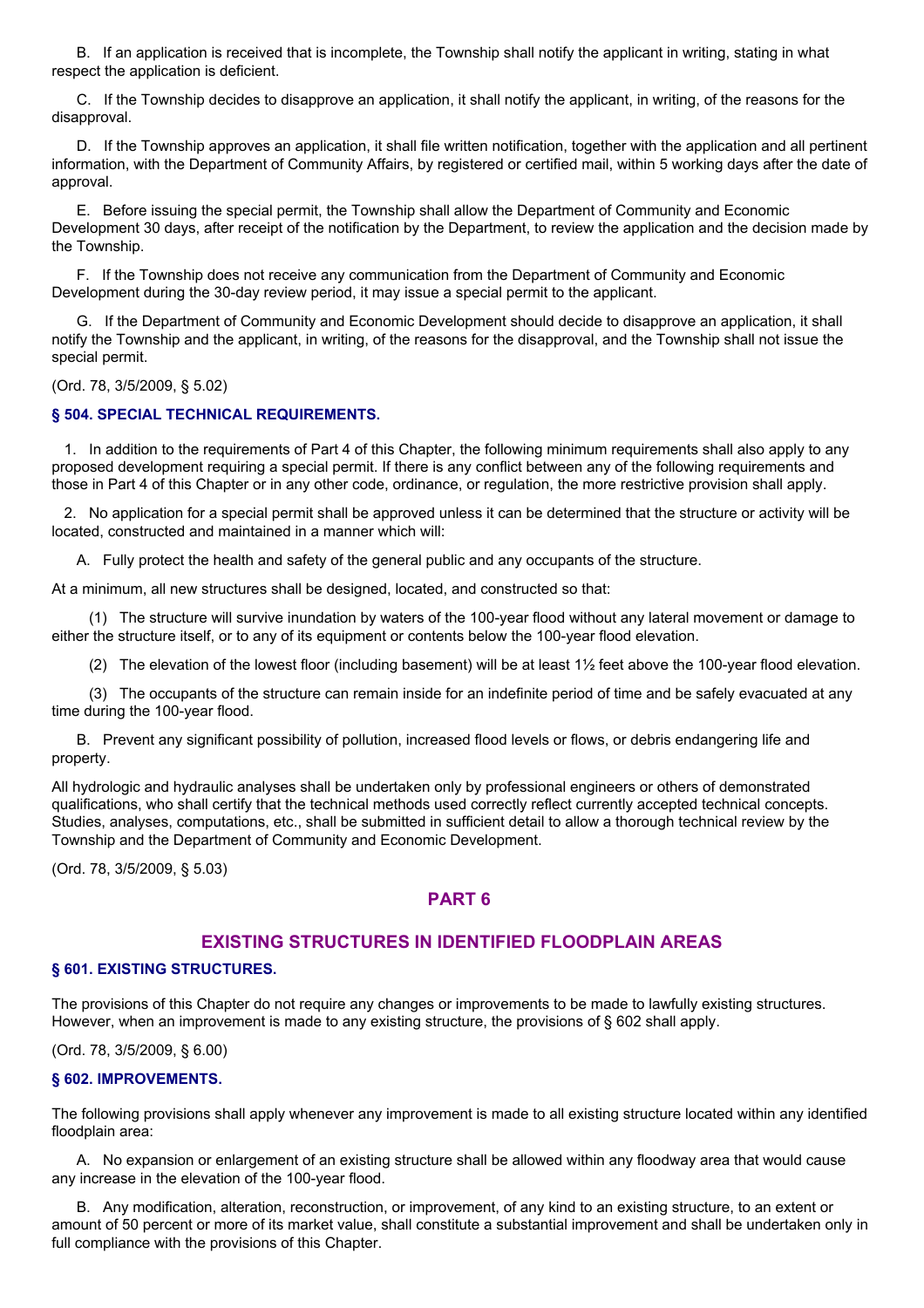The above activity shall also address the requirements of the 34 Pa.Code, Chapters 401–405, as amended and the 2003 IBC (§§ 3402.1 and 1612.4) and the 2003 IRC (§R323.1.4).

C. Any modification, alteration, reconstruction, or improvement of any kind to an existing structure, to an extent or amount of less than 50 percent of its market value, shall be elevated and/or floodproofed to the greatest extent possible.

D. Any modification, alteration, reconstruction, or improvement of any kind that meets the definition of "repetitive loss" shall be undertaken only in full compliance with the provisions of this Chapter.

E. The requirements of 34 Pa.Code, Chapters 401–405, as amended and the 2003 IRC (§§R102.7.1, R105.3.1, and Appendices E and J) or the latest revision thereof and the 2003 IBC (§§ 101.3, 3403.1 and Appendix G) or the latest revision thereof shall also be utilized in conjunction with the provisions of this Section.

(Ord. 78, 3/5/2009, § 6.01)

# **PART 7**

# **VARIANCES**

#### **§ 701. GENERAL.**

If compliance with any of the requirements of this Chapter would result in an exceptional hardship to a prospective builder, developer or landowner, the Township may, upon request, grant relief from the strict application of the requirements.

(Ord. 78, 3/5/2009, § 7.00)

## **§ 702. VARIANCE PROCEDURES AND CONDITIONS.**

Requests for variances shall be considered by the Township in accordance with the procedures contained in § 212 and the following:

A. Except for a possible modification of the 1½ foot freeboard requirement involved, no variance shall be granted for any of the other requirements pertaining specifically to development regulated by special permit (Part 5) or to development which may endanger human life (§ 403).

B. No variance shall be granted for any construction, development, use, or activity within any floodway area that would cause any increase in the 100-year flood elevation.

C. If granted, a variance shall involve only the least modification necessary to provide relief.

D. In granting any variance, the Township shall attach whatever reasonable conditions and safeguards it considers necessary in order to protect the public health, safety, and welfare, and to achieve the objectives of this Chapter.

E. Whenever a variance is granted, the Township shall notify the applicant in writing that:

- (1) The granting of the variance may result in increased premium rates for flood insurance.
- (2) Such variances may increase the risks to life and property.

F. In reviewing any request for a variance, the Township shall consider, at a minimum, the following:

- (1) That there is good and sufficient cause.
- (2) That failure to grant the variance would result in exceptional hardship to the applicant.

(3) That the granting of the variance will (a) neither result in an unacceptable or prohibited increase in flood heights, additional threats to public safety, or extraordinary public expense, (b) nor create nuisances, cause fraud on, or victimize the public, or conflict with any other applicable State or local ordinances and regulations.

G. A complete record of all variance requests and related actions shall be maintained by the Township. In addition, a report of all variances granted during the year shall be included in the annual report to the Federal Emergency Management Agency.

Notwithstanding any of the above, however, all structures shall be designed and constructed so as to have the capability of resisting the 100-year flood.

(Ord. 78, 3/5/2009, § 7.01)

# **PART 8**

# **DEFINITIONS**

#### **§ 801. GENERAL.**

Unless specifically defined below, words and phrases used in this Chapter shall be interpreted so as to give this Chapter its most reasonable application.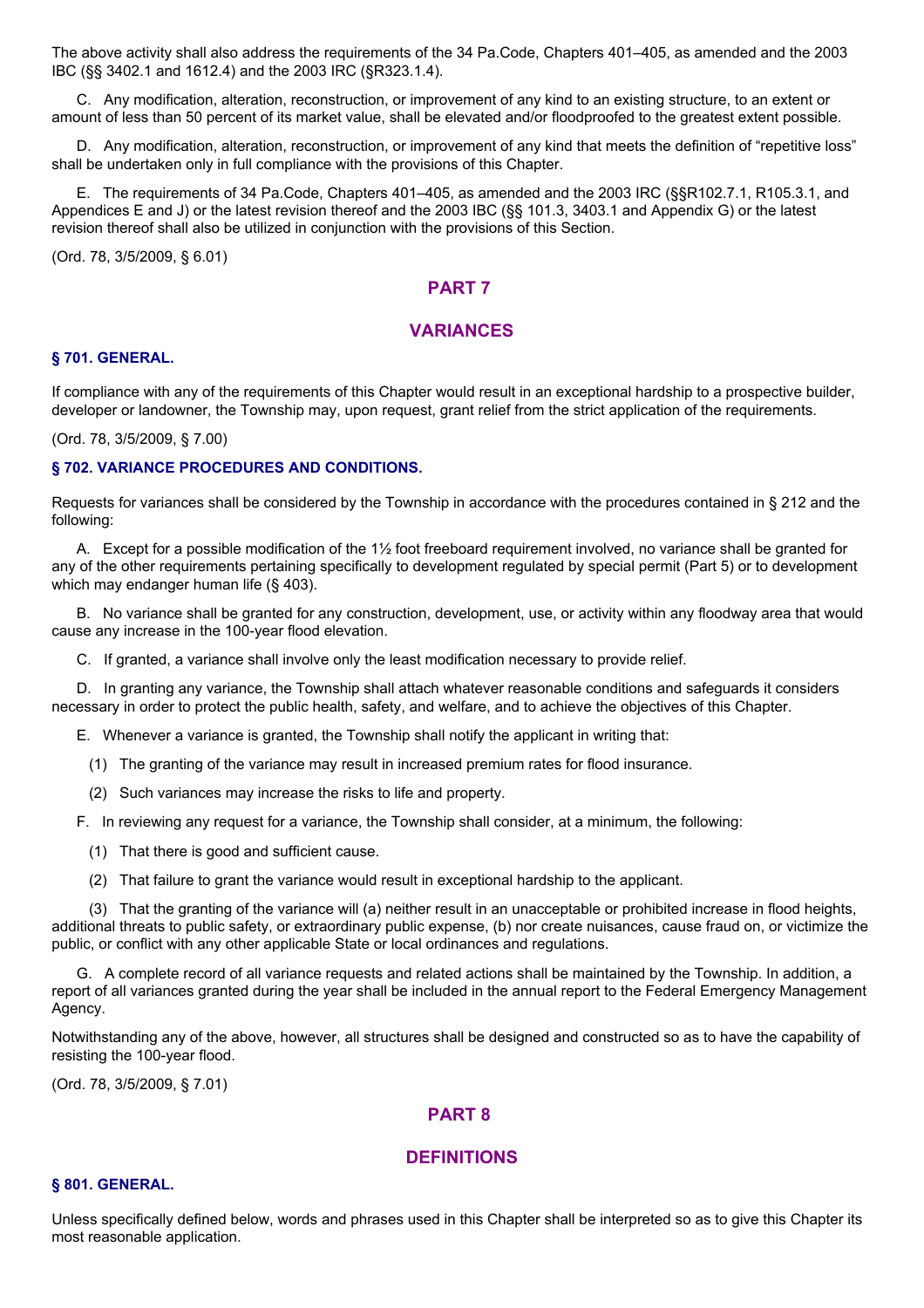#### (Ord. 78, 3/5/2009, § 8.00)

#### **§ 802. SPECIFIC DEFINITIONS.**

ACCESSORY USE OR STRUCTURE - a use or structure on the same lot with, and of a nature customarily incidental and subordinate to the principal use or structure.

BASEMENT - any area of the building having its floor below ground level on all sides.

BUILDING - a combination of materials to form a permanent structure having walls and a roof. Included shall be all manufactured homes and trailers to be used for human habitation.

BUILDING PERMIT OFFICER - the individual or agency designated by the Board of Supervisors.

COMPLETELY DRY SPACE - a space which will remain totally dry during flooding; the structure is designed and constructed to prevent the passage of water and water vapor.

DEVELOPMENT - any man-made change to improved or unimproved real estate including, but not limited to, the construction, reconstruction, renovation, repair, expansion, or alteration of buildings or other structures; the placement of manufactured homes; streets, and other paving; utilities; filling, grading and excavation; mining; dredging; drilling operations; storage of equipment or materials; and the subdivision of land.

ESSENTIALLY DRY SPACE - a space which will remain dry during flooding, except for the passage of some water vapor or minor seepage; the structure is substantially impermeable to the passage of water.

FLOOD - a temporary inundation of normally dry land areas.

FLOODPLAIN AREA - a relatively flat or low land area which is subject to partial or complete inundation from an adjoining or nearby stream, river or watercourse; and/or any area subject to the unusual and rapid accumulation of surface waters from any source.

FLOODPROOFING - any combination of structural and nonstructural additions, changes, or adjustments to structures which reduce or eliminate flood damage to real estate or improved real property, water and sanitary facilities, structures and their contents.

FLOODWAY - the designated area of a floodplain required to carry and discharge flood waters of a given magnitude. For the purposes of this Chapter, the floodway shall be capable of accommodating a flood of the 100-year magnitude.

HISTORIC STRUCTURE - any structure that is:

A. Listed individually in the National Register of Historic Places (a listing maintained by the Department of Interior) or preliminarily determined by the Secretary of the Interior as meeting the requirements for individual listing on the National Register.

B. Certified or preliminarily determined by the Secretary of the Interior as contributing to the historical significance of a registered historic district or a district preliminarily determined by the Secretary to qualify as a registered historic district.

C. Individually listed on a state inventory of historic places in states with historic preservation programs which have been approved by the Secretary of Interior.

D. Individually listed on a local inventory of historic places in communities with historic preservation programs that have been certified either:

(1) By an approved state program as determined by the Secretary of the Interior.

(2) Directly by the Secretary of the Interior in states without approved programs.

IDENTIFIED FLOODPLAIN AREA - the floodplain area specifically identified in this Chapter as being inundated by the 100-year flood.

LAND DEVELOPMENT - any of the following activities:

A. The improvement of one lot or two or more contiguous lots, tracts, or parcels of land for any purpose involving:

(1) A group of two or more residential or nonresidential buildings, whether proposed initially or cumulatively, or a single nonresidential building on a lot or lots regardless of the number of occupants or tenure.

(2) The division or allocation of land or space, whether initially or cumulatively, between or among two or more existing or prospective occupants by means of, or for the purpose of streets, common areas, leaseholds, condominiums, building groups or other features.

B. A subdivision of land.

LOWEST FLOOR - the lowest floor of the lowest fully enclosed area (including basement). An unfinished, flood resistant partially enclosed area, used solely for parking of vehicles, building access, and incidental storage, in an area other than a basement area is not considered the lowest floor of a building, provided that such space is not designed and built so that the structure is in violation of the applicable nonelevation design requirements of this Chapter.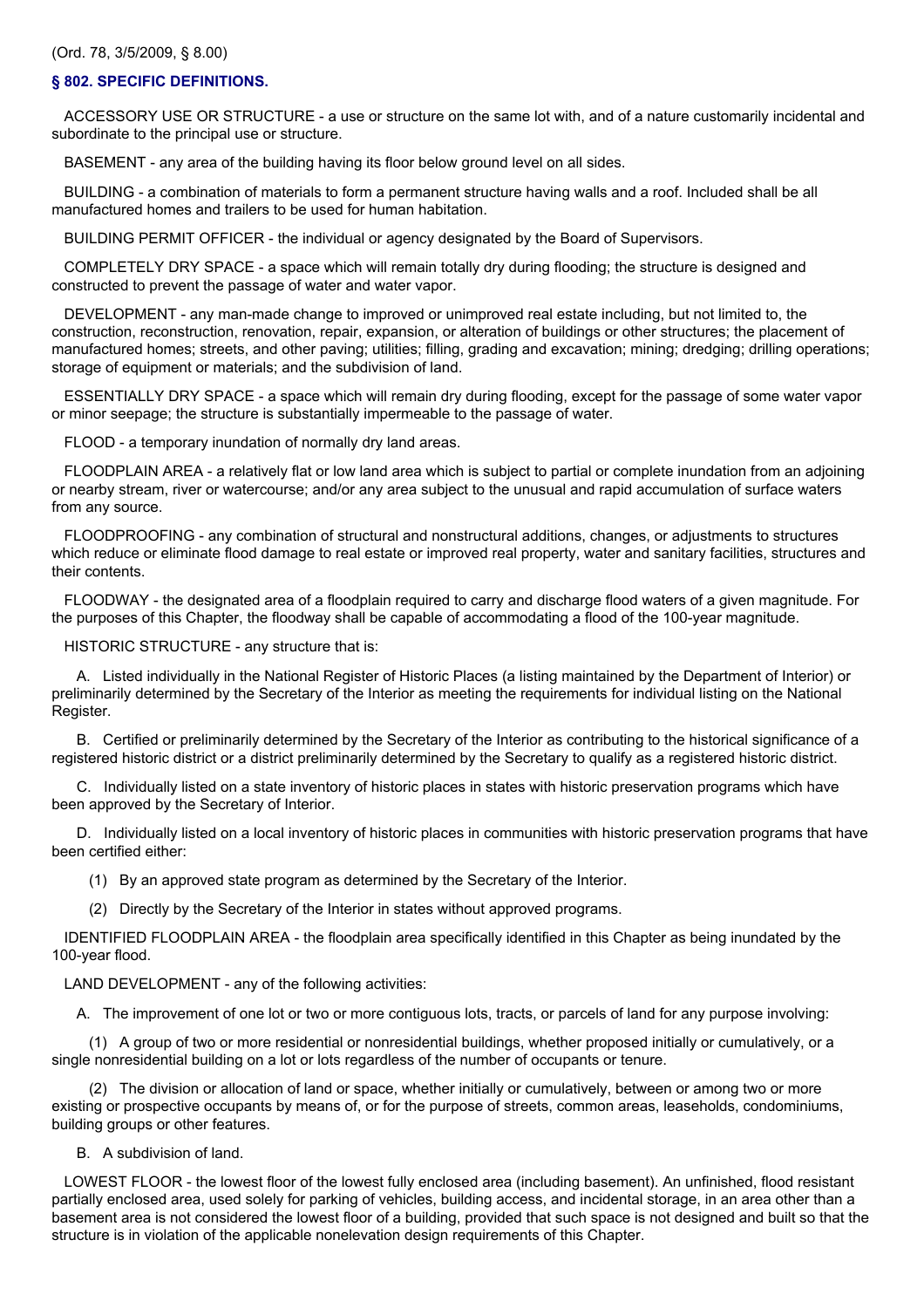MANUFACTURED HOME - a structure, transportable in one or more sections, which is built on a permanent chassis, and is designed for use with or without a permanent foundation when attached to the required utilities. The term includes park trailers, travel trailers, recreational and other similar vehicles which are placed on a site for more than 180 consecutive days.

MANUFACTURED HOME PARK - a parcel of land under single ownership, which has been planned and improved for the placement of two or more manufactured homes for nontransient use.

MINOR REPAIR - the replacement of existing work with equivalent materials for the purpose of its routine maintenance and upkeep, but not including the cutting away of any wall, partition or portion thereof, the removal or cutting of any structural beam or bearing support, or the removal or change of any required means of egress, or rearrangement of parts of a structure affecting the exitway requirements; nor shall minor repairs include addition to, alteration of, replacement or relocation of any standpipe, water supply, sewer, drainage, drain leader, gas, soil, waste, vent, or similar piping, electric wiring or mechanical or other work affecting public health or general safety.

NEW CONSTRUCTION - structures for which the start of construction commenced on or after May 30, 1989, and includes any subsequent improvements thereto.

ONE HUNDRED YEAR FLOOD - a flood that, on the average, is likely to occur once every 100 years (i.e., that has 1 percent chance of occurring each year, although the flood may occur in any year).

PERSON - an individual, partnership, public or private association or corporation, firm, trust, estate, municipality, governmental unit, public utility or any other legal entity whatsoever, which is recognized by law as the subject of rights and duties.

RECREATIONAL VEHICLE -a vehicle which is (A) built on a single chassis; (B) not more than 400 square feet, measured at the largest horizontal projections; (C) designed to be self-propelled or permanently towable by a light-duty truck; (D) not designed for use as a permanent dwelling but as temporary living quarters for recreational, camping, travel, or seasonal use.

REGULATORY FLOOD ELEVATION - the 100-year flood elevation plus a freeboard safety factor of 1½ feet.

REPETITIVE LOSS -flood related damages sustained by a structure on two separate occasions during a 10-year period for which the cost of repairs at the time of each such flood event, on average, equals or exceeds 25 percent of the market value of the structure before the damages occurred.

SPECIAL PERMIT -a special approval which is required for hospitals, nursing homes, jails, and new manufactured home parks and subdivisions and substantial improvements to such existing parks, when such development is located in all, or a designated portion of a floodplain.

STRUCTURE - anything constructed or erected on the ground or attached to the ground including, but not limited to, buildings, sheds, manufactured homes, and other similar items.

SUBDIVISION - the division or redivision of a lot, tract, or parcel of land by any means into two or more lots, tracts, parcels or other divisions of land including changes in existing lot lines for the purpose, whether immediate or future, of lease, partition by the court for distribution to heirs, or devisees, transfer of ownership or building or lot development: Provided, however, that the subdivision by lease of land for agricultural purposes into parcels of more than 10 acres, not involving any new street or easement of access or any residential dwelling, shall be exempted.

SUBSTANTIAL ADDITIONS TO MANUFACTURED HOME PARKS - any repair, reconstruction, or improvement of an existing manufactured home park or manufactured home subdivision, where such repair, reconstruction, or improvement of the streets, utilities, and pads will equal or exceed 50 percent of the value of the streets, utilities, and pads before the repair, reconstruction, or improvement is started.

SUBSTANTIAL DAMAGE - damage from any cause sustained by a structure whereby the cost of restoring the structure to its before-damaged condition would equal or exceed 50 percent or more of the market value of the structure before the damage occurred.

SUBSTANTIAL IMPROVEMENT - any reconstruction, rehabilitation, addition, or other improvement of a structure, the cost of which equals or exceeds 50 percent of the market value of the structure before the "start of construction" of the improvement. This term includes structures which have incurred "substantial damage" or "repetitive loss" regardless of the actual repair work performed. The term does not, however, include either:

A. Any project for improvement of a structure to correct existing violations of State or local health, sanitary, or safety code specifications which have been identified by the local code enforcement official and which are the minimum necessary to assure safe living conditions.

B. Any alteration of a "historic structure"; provided, that the alteration will not preclude the structure's continued designation as a "historic structure."

TOWNSHIP - the geographical area included within the Township of Penn, Centre County, Pennsylvania and/or the Board of Supervisors of Penn Township (the governing body of Penn Township).

UNIFORM CONSTRUCTION CODE - the Statewide building code adopted by the Pennsylvania General Assembly in 1999, applicable to new construction in all municipalities whether administered by the municipality, a third party, or the Department of Labor and Industry. Applicable to residential and commercial buildings, the Code adopted the International Residential Code (IRC) and International Building Code (IBC) of 2003 by reference as the construction standard applicable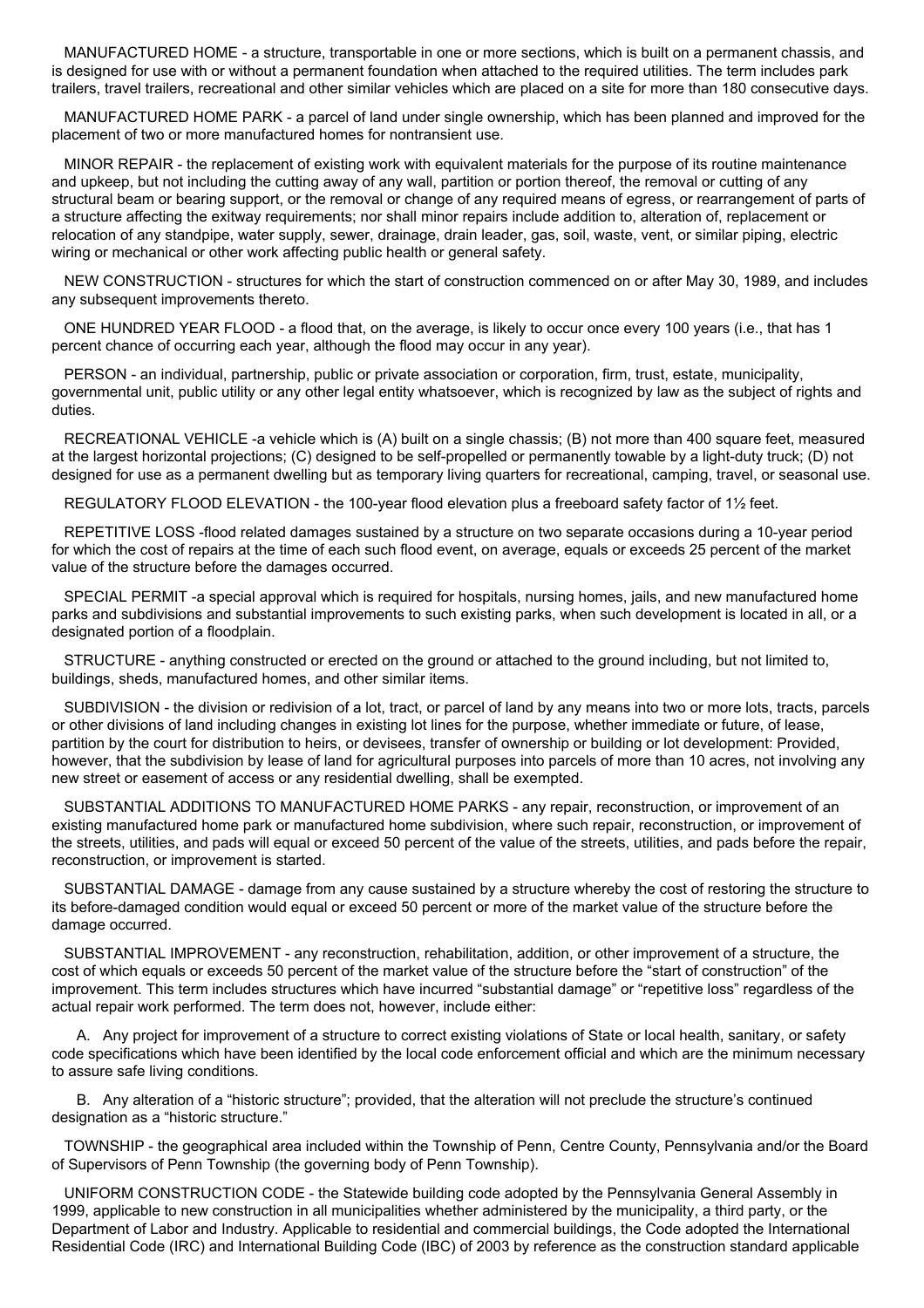with the Commonwealth floodplain construction. For coordination purposes, references to the above are made specifically to various sections of the IRC and the IBC.

(Ord. 78, 3/5/2009, § 8.01)

# **CHAPTER 9**

# **GRADING AND EXCAVATING**

(Reserved to accommodate future enactments)

# **CHAPTER 10**

# **HEALTH AND SAFETY**

#### *PART 1*

#### *NUISANCES*

- § 101. Public Nuisance Prohibited
- § 102. Written Notice
- § 103. Failure to Comply; Penalty
- § 104. Equity Proceedings

## *PART 2*

# *OPEN STORAGE*

- § 201. Definitions
- § 202. Storage of Nuisances Prohibited
- § 203. Storage Requirements
- § 204. Inspection of Premises; Notice to Comply
- § 205. Authority to Remedy Noncompliance
- § 206. Hearing
- § 207. Penalties
- § 208. Remedies Not Mutually Exclusive

#### *PART 3*

#### *STORAGE OF MOTOR VEHICLE NUISANCES*

- § 301. Definitions
- § 302. Motor Vehicle Nuisances Prohibited
- § 303. Storage of Motor Vehicle Nuisances Permitted
- § 304. Inspection of Premises; Notice to Comply
- § 305. Authority to Remedy Noncompliance
- § 306. Hearing
- § 307. Penalties
- § 308. Remedies Not Mutually Exclusive

# **PART 1**

## **NUISANCES**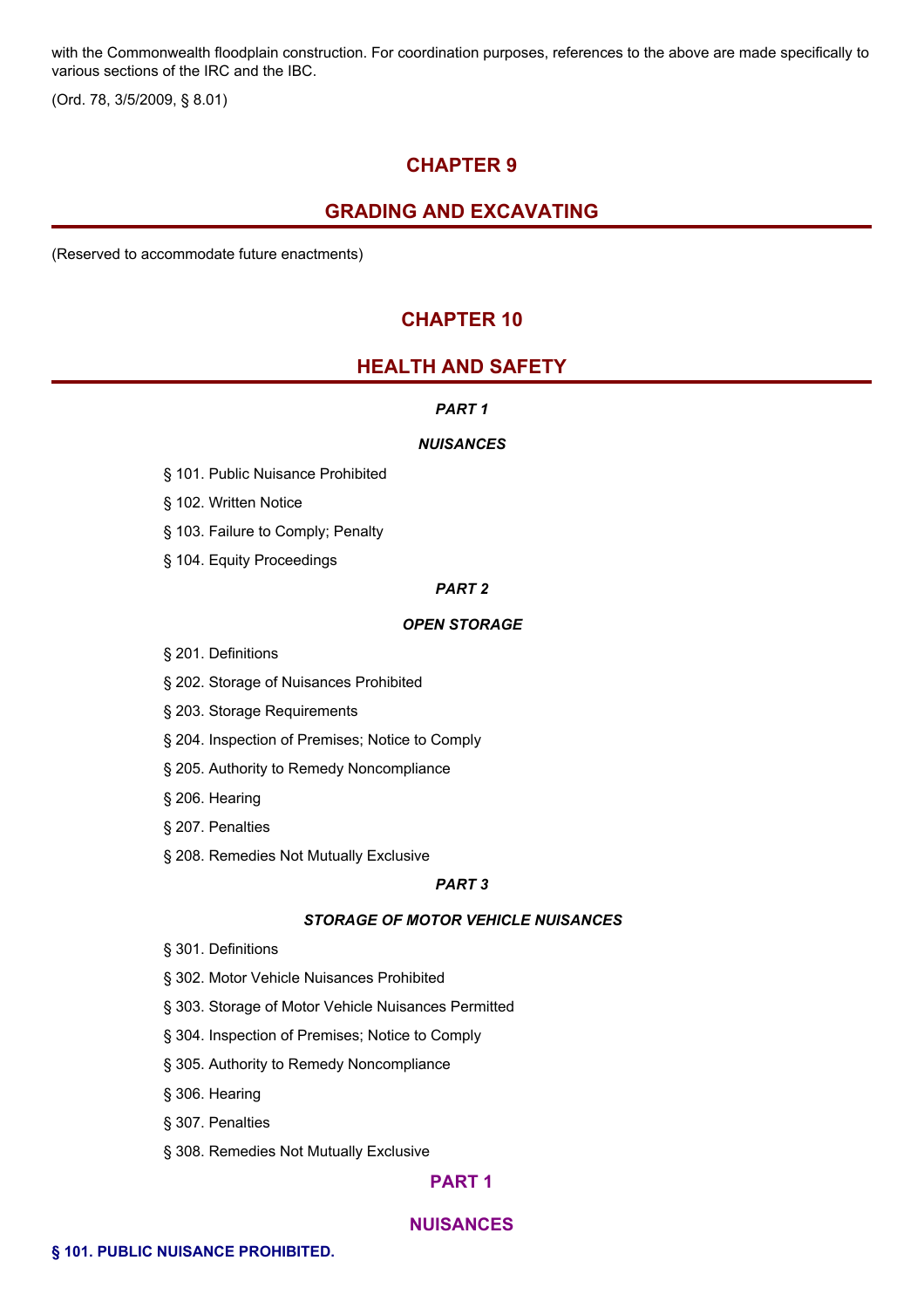In accordance with the Second Class Township Code, Article 7, § 702, Clause XII, as amended, from the effective date of this Part, it shall be unlawful for any person, firm or corporation to permit, maintain, continue to maintain, or permit to exist or continue to permit to exist any public nuisance on any public or private property within the Township including, but not limited to, the carrying on of offensive or dangerous businesses or enterprises; storage or parking of abandoned and junked vehicles which constitute public health or safety hazards; ownership, maintenance or control of abandoned, occupied or unoccupied buildings or structures which have come into disrepair and whereby such building or structure constitutes a hazard to the public and is dangerous to the safety, health and welfare of the public.

(Ord. 14, 2/1/1971, § 1; as amended by Ord. 66, 9/5/2002, § 1)

# **§ 102. WRITTEN NOTICE.**

Upon 15 days written notice from the Code Enforcement Officer, any person, firm or corporation maintaining such a nuisance shall remedy same, and if necessary remove from his property any such dangerous building or structure constituting a nuisance.

(Ord. 14, 2/1/1971, § 2; as amended by Ord. 66, 9/5/2002, § 1)

# **§ 103. FAILURE TO COMPLY; PENALTY.**

1. Upon failure to comply with the written notice from the Code Enforcement Officer, the Township agents or workmen shall have the power to enter the property and remove the nuisance, or dangerous building or structure and assess and collect the actual cost thereof together with a penalty of 10% of the amount of the cost thereof.

2. Any person, firm or corporation who shall violate any provision of this Part, upon conviction thereof in an action brought before a district justice in the manner provided for the enforcement of summary offenses under the Pennsylvania Rules of Criminal Procedure, shall be sentenced to pay a fine of not more than \$1,000 plus costs and, in default of payment of said fine and costs, to a term of imprisonment not to exceed 90 days. Each day that a violation of this Part continues or each Section of this Part which shall be found to have been violated shall constitute a separate offense. Provided, imposition of a fine or penalty under this subsection shall not prevent the enforced removal of said nuisance under subsection (1). The remedies provided under this Section shall be deemed cumulative.

(Ord. 14, 2/1/1971, § 3; as amended by Ord. 66, 9/5/2002, § 1)

HEALTH AND SAFETY

## **§ 104. EQUITY PROCEEDINGS.**

As authorized by the Second Class Township Code, the Township is empowered to in institute proceedings in a court of equity to exercise the powers herein granted.

(Ord. 14, 2/1/1971, § 4)

# **PART 2**

# **OPEN STORAGE**

## **§ 201. DEFINITIONS.**

As used in this Part, the following terms shall have the meanings indicated, unless a different meaning clearly appears from the context:

LESSEE - owner for the purpose of this Part when the lessor holds the lessee responsible for maintenance and repairs.

NUISANCE - any condition, structure, or improvement which shall constitute a threat or potential threat to the health, safety or welfare of the citizens of the Township of Penn.

OWNER - the actual owner, agent or custodian of the property on which machinery, equipment or materials are stored, whether individual or partnership, association or corporation.

PERSON - a natural person, firm, partnership, association, corporation or other legal entity.

In this Part, the singular shall include the plural; the plural shall include the singular; and the masculine shall include the feminine and the neuter.

(Ord. 66, 9/5/2002, § 1)

## **§ 202. STORAGE OF NUISANCES PROHIBITED.**

It shall be unlawful for any person to store or maintain abandoned, unused, stripped, damaged and generally unusable appliances, machinery or equipment, or construction materials in the open on private property. Such storage shall constitute a nuisance and/or health hazard if any of the following conditions exist:

- A. Broken glass or metal parts with sharp or protruding edges.
- B. Containers which are conducive to the harboring and growth of vermin or animals.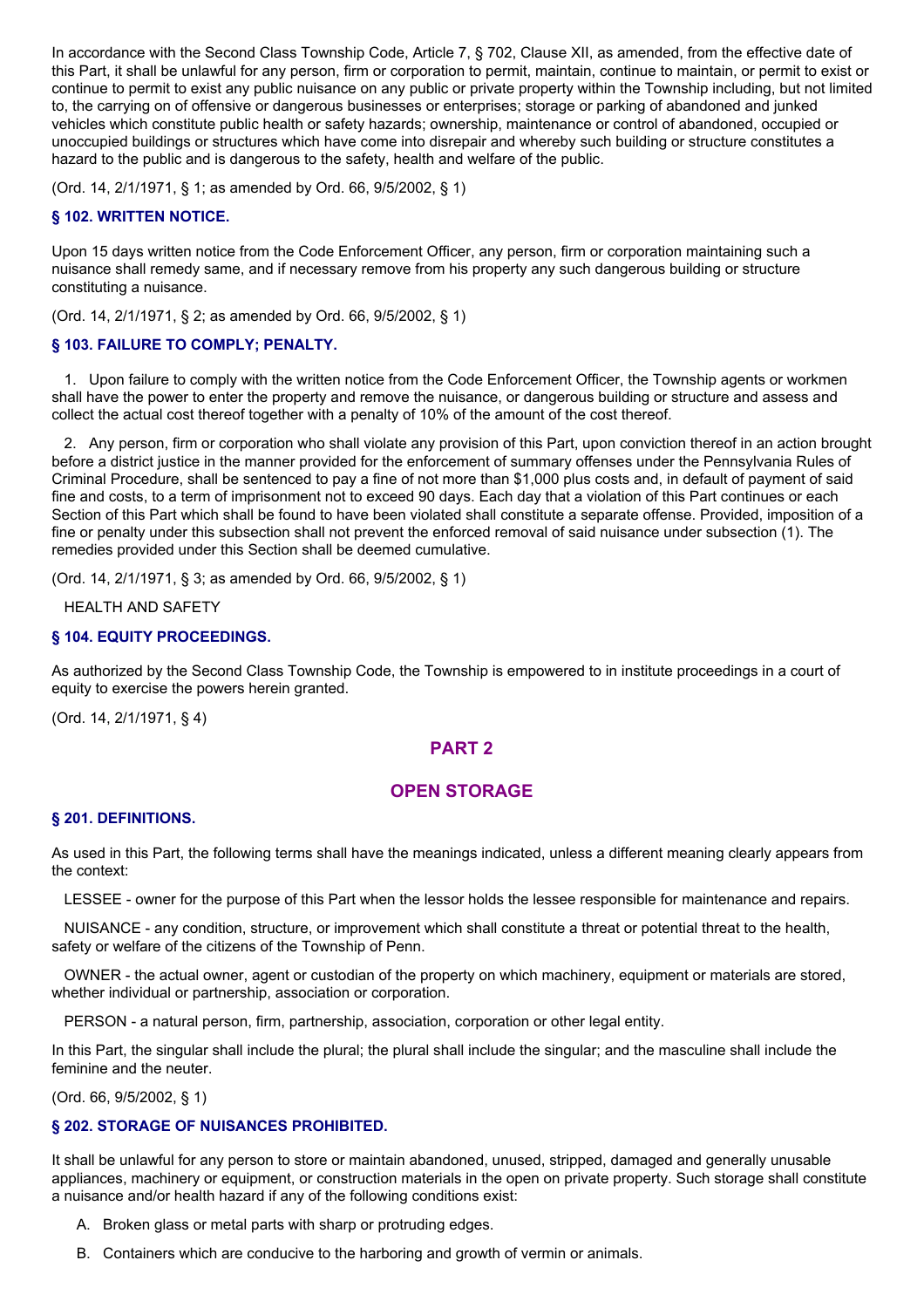C. Storage in any manner which would allow the equipment, machinery, material or any parts thereof to easily shift, tilt or fall from its original storage position.

D. Containers of any liquid or material of a hazardous or potentially hazardous nature including, but not limited to, gasoline, oil, battery acids, refrigeration agents and poisons.

- E. Any other condition which shall threaten the health, safety or welfare of the citizens.
- F. Refrigerators with the doors remaining attached. (Ord. 66, 9/5/2002, § 1)

#### **§ 203. STORAGE REQUIREMENTS.**

1. Storage of such items as listed in § 202 hereof on private property shall be permitted only in strict compliance with the regulations provided herein or with stricter regulations in other Township ordinances, or in State or Federal laws. Each person, owner or lessee desiring to store items described in § 202, shall apply for a permit for either temporary or permanent storage and pay a fee to the Township pursuant to a resolution of the Board of Supervisors. Such nuisance(s) must be stored within a garage or other enclosed building or, outside, within an opaque fence at least 6 feet high which is locked at all times when unattended.

2. With the special approval of the Board of Supervisors nuisances may also be stored outside in an area enclosed by a chain link fence, at least 6 feet high, screened by shrubbery around the perimeter to the height of the fence, with an unobstructed gate capable of admitting fire or emergency equipment. Such gate shall remain locked at all times when unattended. In addition, the appliances, machinery, equipment, or construction materials shall be kept free of vermin infestation while being stored; and all gas, oil or other potentially hazardous substances shall be removed. The total area of storage of such nuisances may not exceed 200 square feet.

3. Nothing herein shall be construed to permit the storage of appliance, machinery, equipment or material nuisances contrary to the provisions of any Township zoning resolution.

#### (Ord. 66, 9/5/2002, § 1)

#### **§ 204. INSPECTION OF PREMISES; NOTICE TO COMPLY.**

1. The Code Enforcement Officer is hereby empowered to inspect private property on which appliances, machinery, equipment and various construction materials are stored to determine if there is compliance with the provisions of this Part. If noncompliance with the provisions of this Part constitutes a nuisance, or if any condition, structure or improvement poses a danger to the health, safety or welfare of the public, he shall issue a written notice to be served by registered or certified mail upon the owner of said premises or, if the owner's whereabouts or identity be unknown, by posting the notice conspicuously upon the offending premises.

2. Said notice shall specify the condition considered to be a hazard and/or nuisance and shall require the owner to commence to remove or otherwise rectify the condition as set forth in the notice within 10 days of mailing or posting of said notice and, thereafter, to fully comply with the requirements of the notice within a reasonable time.

## (Ord. 66, 9/5/2003, § 1)

#### **§ 205. AUTHORITY TO REMEDY NONCOMPLIANCE.**

If the owner of property on which appliances, machinery, equipment and construction materials are stored does not comply with the notice to abate the nuisance, within the time limit prescribed, the Township shall have the authority to take measures to correct the conditions and collect the cost of such corrections plus 10% of all costs. The Township, in such event and pursuant to its statutory or otherwise authorized police powers, shall have the right and power to enter upon the offending premises to accomplish the foregoing.

(Ord. 66, 9/5/2002, § 1)

#### **§ 206. HEARING.**

1. Any person aggrieved by the decision of the Code Enforcement Officer may request and shall then be granted a hearing before the Board of Supervisors; provided, he files with the Board of Supervisors within 10 days after notice of the Code Enforcement Officer's decision, a written petition requesting such hearing and setting forth a brief statement of the grounds therefor. The hearing shall commence not later than 30 days after the date on which the petition was filed unless postponed for sufficient cause.

2. After such hearing, the Board of Supervisors shall sustain, modify or overrule the action of the Code Enforcement **Officer** 

(Ord. 66, 9/5/2002, § 1)

## **§ 207. PENALTIES.**

Any person, firm or corporation who shall violate any provision of this Part, upon conviction thereof in an action brought before a district justice in the manner provided for the enforcement of summary offenses under the Pennsylvania Rules of Criminal Procedure, shall be sentenced to pay a fine of not more than \$1,000 plus costs and, in default of payment of said fine and costs, to a term of imprisonment not to exceed 90 days. Each day that a violation of this Part continues or each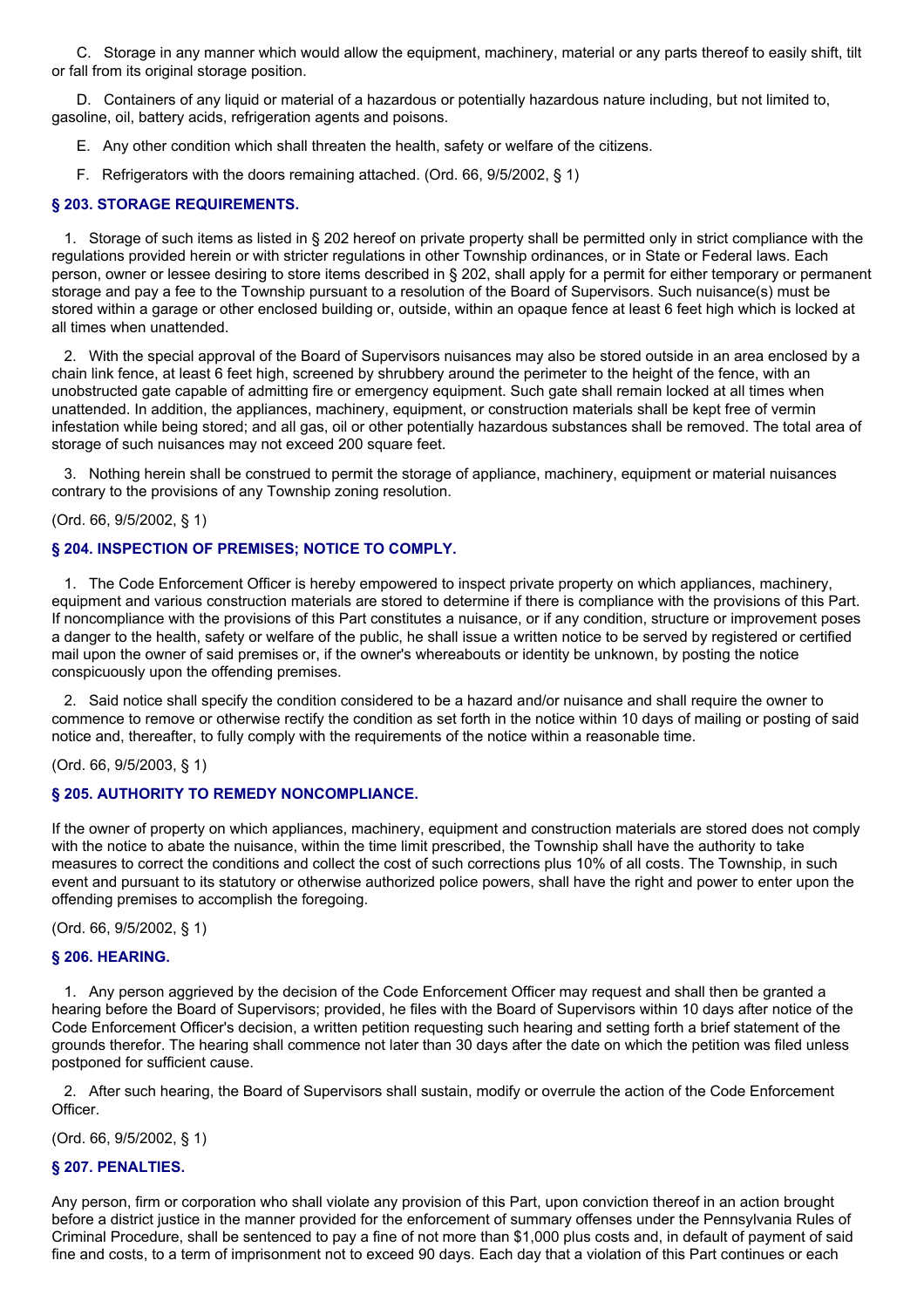Section of this Part which shall be found to have been violated shall constitute a separate offense.

(Ord. 66, 9/5/2002, § 1)

#### **§ 208. REMEDIES NOT MUTUALLY EXCLUSIVE.**

The remedies provided herein for the enforcement of this Part, or any remedy provided by law, shall not be deemed mutually exclusive; rather they may be employed simultaneously or consecutively, at the option of the Board of Supervisors.

(Ord. 66, 9/5/2002, § 1)

# **PART 3**

# **STORAGE OF MOTOR VEHICLE NUISANCES**

#### **§ 301. DEFINITIONS.**

1. As used in this Part, the following teems shall have the meanings indicated, unless a different meaning clearly appears from the context:

LESSEE - owner for the purpose of this Part when the lessor holds the lessee responsible for maintenance and repairs.

MOTOR VEHICLE - any type of mechanical device, propelled by a motor, in which persons or property may be transported upon public streets or highways, and including trailers or semi-trailers pulled thereby.

NUISANCE - any condition, structure or improvement which shall constitute a danger or potential danger to the health, safety or welfare of the citizens of the Township of Penn.

OWNER - the actual owner, agent or custodian of the property on which motor vehicles are stored, whether individual or partnership, association or corporation.

PERSON - a natural person, firm, partnership, association, corporation or other legal entity

2. In this Part, the singular shall include the plural; the plural shall include the singular; and the masculine shall include the feminine and the neuter.

#### (Ord. 66, 9/5/2002, § 1)

## **§ 302. MOTOR VEHICLE NUISANCES PROHIBITED.**

It shall be unlawful for any person, owner or lessee to maintain a motor vehicle nuisance upon the open private grounds of such person, owner or lessee within the Township. A motor vehicle nuisance shall include any motor vehicle which is unable to move under its own power or has any of the following physical defects:

- A. Broken windshields, mirrors or other glass with sharp edges.
- B. One or more flat or open tires or tubes which could permit vermin harborage.
- C. Missing doors, windows, hood, trunk or other body parts which could permit animal harborage.
- D. Any body parts with sharp edges including holes resulting from rust.
- E. Missing tires resulting in unsafe suspension of the motor vehicle.
- F. Upholstery which is torn or open which could permit animal and vermin harborage.
- G. Broken head-lamps or tail-lamps with sharp edges.
- H. Disassembled chassis parts apart from the motor vehicle stored in a disorderly fashion or loose in or on the vehicle.
- I. Protruding sharp objects from the chassis.
- J. Broken vehicle frame suspended from the ground in an unstable manner.
- K. Leaking or damaged oil pan or gas tank which could cause fire or explosion.
- L. Exposed battery containing acid.
- M. Inoperable locking mechanism for doors or trunk.

N. Open or damaged floor boards, including trunk and fire wall. 0. Damaged bumpers pulled away from the perimeter of vehicle.

- P. Broken grill with protruding edges.
- Q. Loose or damaged metal trim and clips.
- R. Broken communication equipment antennae.
- S. Suspended on unstable supports.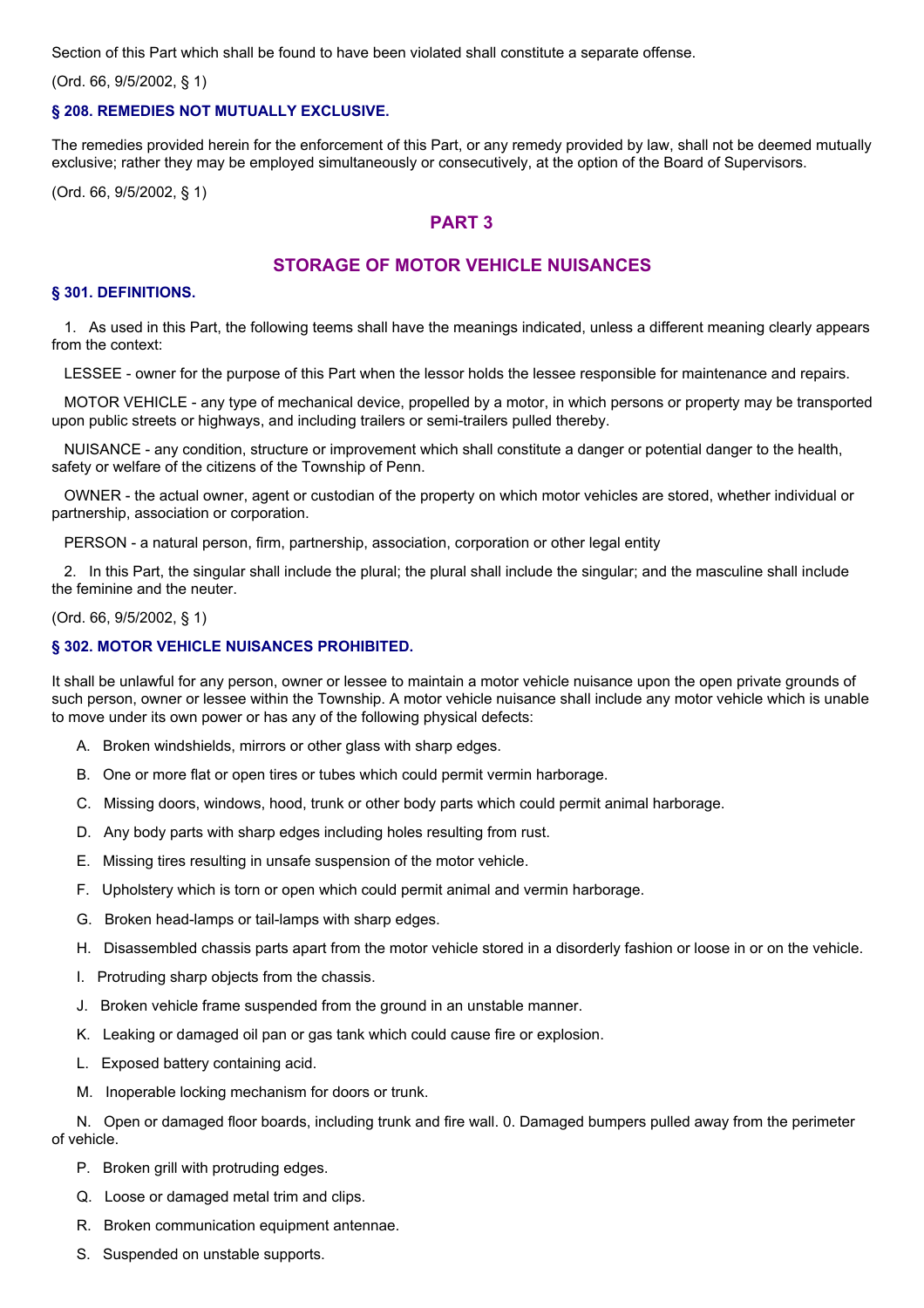T. Such other defects which could threaten the health, safety and welfare of the citizens of the Township.

(Ord. 66, 9/5/2002, § 1)

#### **§ 303. STORAGE OF MOTOR VEHICLE NUISANCES PERMITTED.**

1. Any person, owner or lessee who has one or more motor vehicle nuisances as defined in § 302 above may store such vehicle(s) in the Township only in strict compliance with the regulations provided herein. Such person, owner or lessee must, first, apply for a permit for either temporary or permanent storage and pay a fee to the Township pursuant to a resolution of the Board of Supervisors. The motor vehicle nui sance(s) must be stored within a garage or other enclosed building or, outside within a opaque fence at least 6 feet high which is locked at all times when unattended.

2. With the special approval of the Board of Supervisors motor vehicle nuisances may also be stored outside in an area enclosed by a chain link fence, at least 6 feet high, screened by shrubbery around the perimeter to the height of the fence, with an unobstructed gate capable of admitting fire or emergency equipment. Such gate shall remain locked at all times when unattended. In addition, all gas and oil or other flammable liquid shall be removed from the motor vehicle and it shall be kept free of vermin infestation while being stored. The total area of storage of motor vehicle nuisances may not exceed 200 square feet.

3. Nothing herein shall be construed to permit the storage of motor vehicle nuisances contrary to the provisions of any Township zoning resolution.

(Ord. 66, 9/5/2002, § 1)

#### **§ 304. INSPECTION OF PREMISES; NOTICE TO COMPLY.**

1. The Code Enforcement Officer is hereby empowered to inspect private property on which motor vehicles are stored to determine if there is compliance with the provisions of this Part. If noncompliance with the provisions of this Part constitutes a nuisance, or if any condition, structure or improvement poses a threat to the health, safety or welfare of the public, he shall issue a written notice to be served by registered or certified mail upon the owner of said premises, or, if the owner's whereabouts or identity be unknown, by posting the notice conspicuously upon the offending premises.

2. Said notice shall specify the condition or structure or improvement complained of, and shall require the owner to commence to remove or otherwise rectify the condition or structure or improvement as set forth therein within 10 days of mailing or posting of said notice and, thereafter, to fully comply with the requirements of the notice within a reasonable time.

(Ord. 66, 9/5/2002, § 1)

## **§ 305. AUTHORITY TO REMEDY NONCOMPLIANCE.**

If the owner of grounds on which motor vehicles are stored does not comply with the notice to abate the nuisance, within the time limit prescribed, the Township shall have the authority to take measures to correct the conditions and collect the cost of such corrections plus 10% of all costs. The Township, in such event and pursuant to its statutory or otherwise authorized police powers, shall have the right and power to enter upon the offending premises to accomplish the foregoing.

(Ord. 66, 9/5/2002, § 1)

#### **§ 306. HEARING.**

1. Any person aggrieved by the decision of the Code Enforcement Officer may request and shall then be granted a hearing before the Board of Supervisors; provided, he files with the Board of Supervisors within 10 days after notice of the Code Enforcement Officer's decision, a written petition requesting such hearing and setting forth a brief statement of the grounds therefor. The hearing shall commence not later than 30 days after the date on which the petition was filed unless postponed for sufficient cause.

2. After such hearing, the Board of Supervisors shall sustain, modify or overrule the action of the Code Enforcement Officer.

(Ord. 66, 9/5/2002, § 1)

#### **§ 307. PENALTIES.**

Any person, firm or corporation who shall violate any provision of this Part, upon conviction thereof in an action brought before a district justice in the manner provided for the enforcement of summary offenses under the Pennsylvania Rules of Criminal Procedure, shall be sentenced to pay a fine of not more than \$1,000 plus costs and, in default of payment of said fine and costs, to a term of imprisonment not to exceed 90 days. Each day that a violation of this Part continues or each Section of this Part which shall be found to have been violated shall constitute a separate offense.

(Ord. 66, 9/5/2002, § 1)

# **§ 308. REMEDIES NOT MUTUALLY EXCLUSIVE.**

The remedies provided herein for the enforcement of this Part, or any remedy provided by law, shall not be deemed mutually exclusive; rather they may be employed simultaneously or consecutively, at the option of the Board of Supervisors.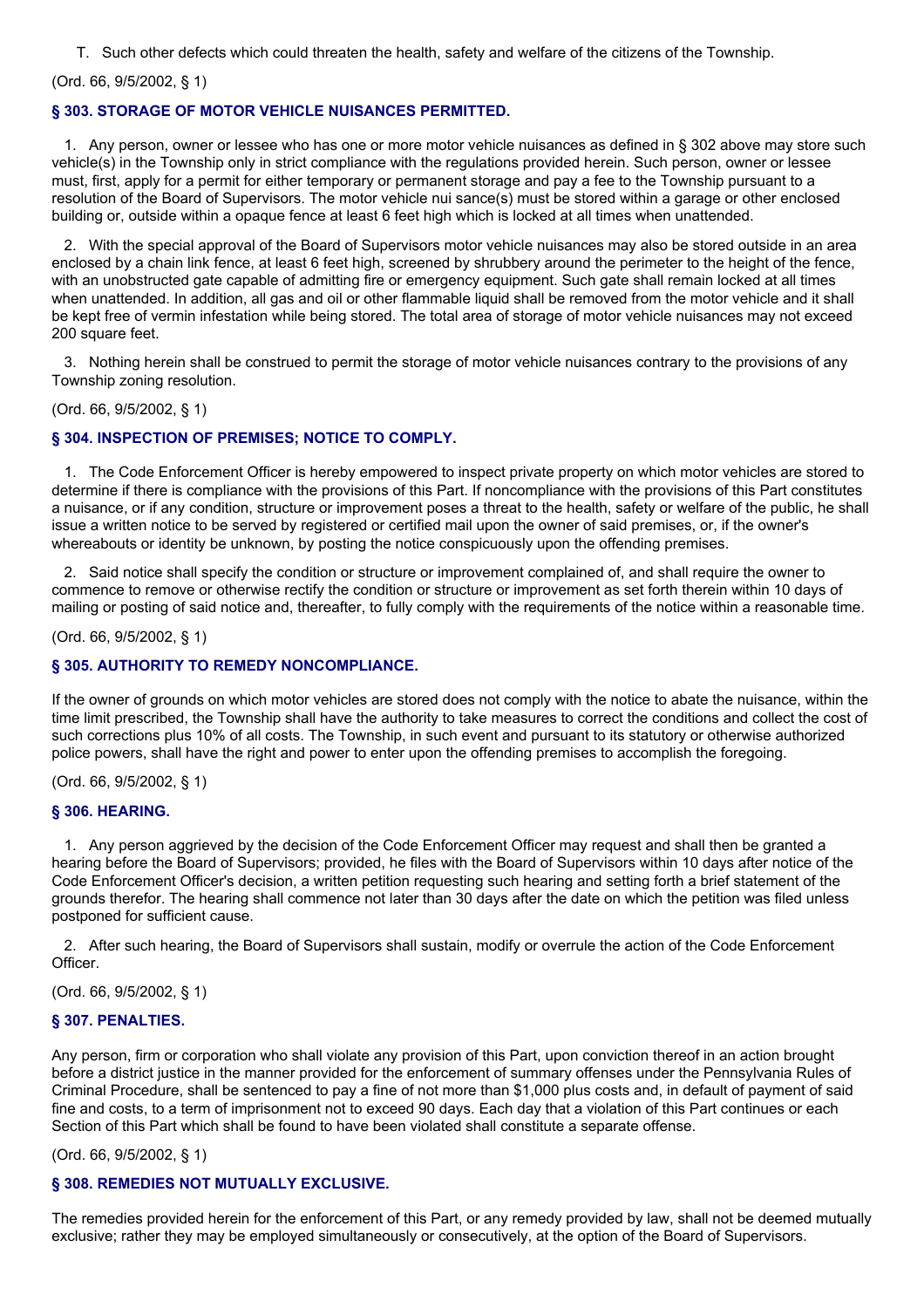# **CHAPTER 11**

# **HOUSING**

(Reserved to accommodate future enactments)

# **CHAPTER 12**

# **LIBRARIES**

(Reserved to accommodate future enactments)

# **CHAPTER 13**

# **LICENSES, PERMITS AND GENERAL BUSINESS REGULATIONS**

# *PART 1*

## *JUNKYARDS AND REFUSE*

- § 101. Short Title
- § 102. Definitions
- § 103. License
- § 104. Application for License
- § 105. Issuance of License
- § 106. License Fee
- § 107. License Limitation
- § 108. Transfer of License
- § 109. Transfer Fee
- § 110. Records
- § 111. Delay in Disposal
- § 112. Regulations
- § 113. Penalties
- § 114. Abatement of Nuisance

# *PART 2*

# *CATEGORY 4 CASINOS*

§ 201. Category 4 Casinos Prohibited

# **PART 1**

# **JUNKYARDS AND REFUSE**

# **§ 101. SHORT TITLE.**

This Part shall be known and may be cited as the "Penn Township Junkyard and Refuse Ordinance."

(Ord. 26, 9/4/1975, § 1)

## **§ 102. DEFINITIONS.**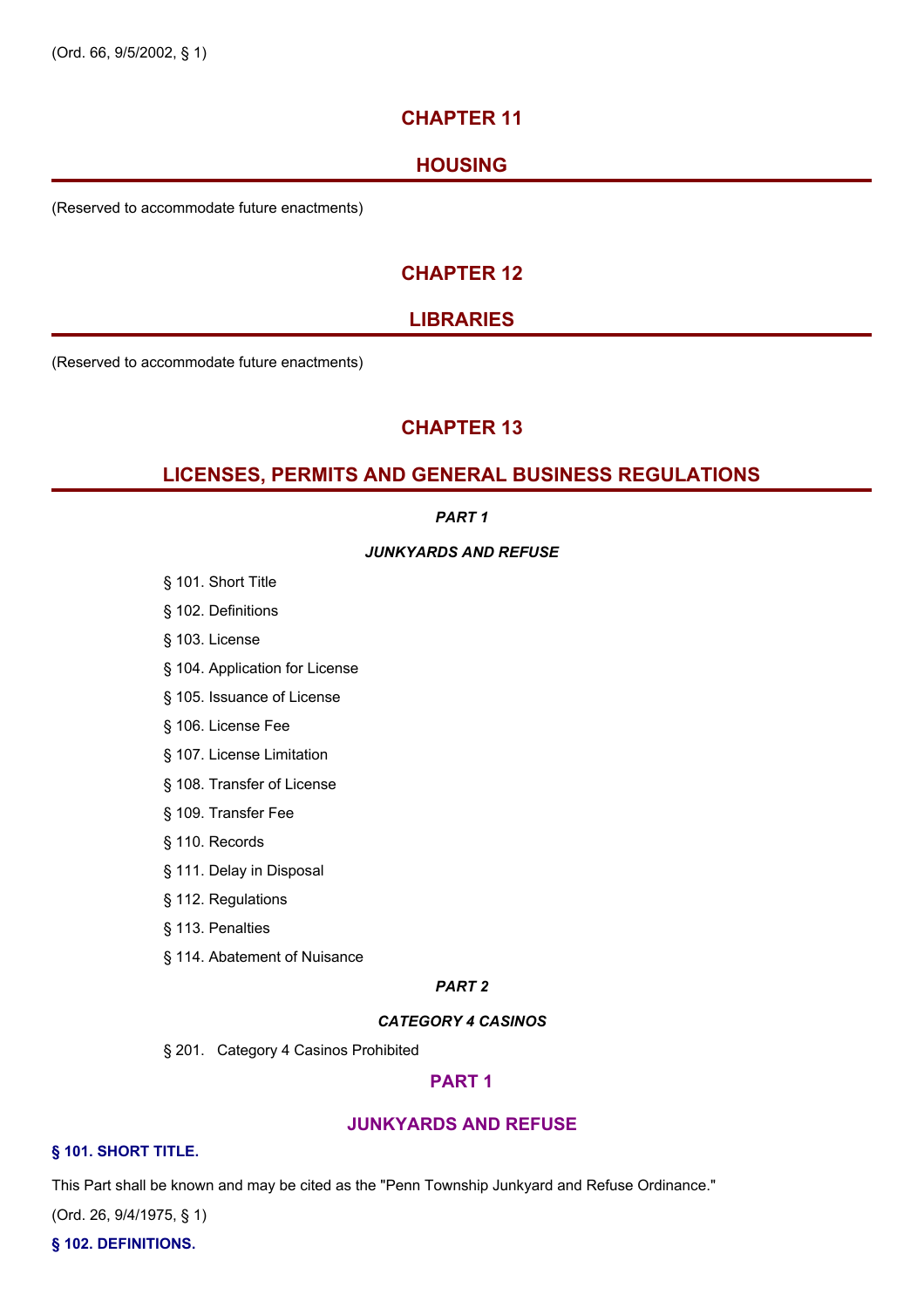Unless otherwise expressly stated, the following words and phrases shall be construed throughout this Part to have the meaning herein indicated.

BOARD - the Board of Supervisors of Penn Township.

JUNK - any discarded material or article and shall include, but not be limited to, scrap metal, scrapped, abandoned or junked motor vehicles, machinery, equipment, paper, glass, containers and structures. It shall not include, however, refuse or garbage kept in a proper container for prompt disposal.

JUNK DEALER - any person, as hereinafter defined, who shall engage in the business of selling, buying, salvaging and dealing in junk and who maintains and operates a junkyard within the Township of Penn.

JUNKYARD - any place where any junk, as herein defined, is stored, disposed of or accumulated.

LICENSE - the permit granted to a person who accumulates or disposes of junk hereinbefore defined

PERSON - any individual, partnership, association, firm, corporation or other legal entity [Ord. 66]

TOWNSHIP - Penn Township, Centre County, Pennsylvania. (Ord. 26, 9/4/1975, § 2; as amended by Ord. 66, 9/5/2002, § 1)

## LICENSES, PERMITS AND GENERAL BUSINESS REGULATIONS

#### **§ 103. LICENSE.**

No person shall engage in business as a junk dealer or maintain a junkyard without first having obtained a license from the Board, for which license a fee, in an amount as established from time to time by resolution of the Board of Supervisors, shall be paid to the Township, for use by the Township. The license shall be issued for the 12 month period beginning January 1 and ending December 31 of the same year and such license must be renewed annually on or before the first day of January of each year.

(Ord. 26, 9/4/1975, § 3; as amended by Ord. 66, 9/5/2002, § 1)

## **§ 104. APPLICATION FOR LICENSE.**

The license provided for in this Part shall be issued by the Board after written application shall have been made therefor by the person desiring to be licensed. Such license shall state the name of the person to whom such license is issued and the premises in which such business is to be conducted or such junkyard is to be maintained. Such license shall be posted conspicuously upon the premises licensed thereunder. The written application for license hereinabove mentioned shall be accompanied by a form, every question of which must be answered, which form will be supplied by the Board. Applicant shall also submit therewith a plot of the premises used or to be used in connection with such license.

(Ord. 26, 9/4/1975, § 4)

## **§ 105. ISSUANCE OF LICENSE.**

Upon receipt of application by the Board, the Board shall issue a license or refuse to issue a license to the person applying therefor after an examination of the application and taking into consideration the suitability of the property proposed to be used for the purpose of the license, the character of the property located nearby and the effect of proposed use upon the Township, both economic and aesthetic. In the event the Board shall issue a license, it may impose upon the license and the person applying therefor, such teams and conditions in addition to the regulations adopted pursuant to this Part as may be necessary to carry out the spirit and intent of this Part.

(Ord. 26, 9/4/1975, § 5)

## **§ 106. LICENSE FEE.**

The license fee shall be payed immediately upon the issuance or renewal of license. The amount of the fee shall be established from time to time by resolution of the Board of supervisors.

(Ord. 26, 9/4/1975, § 6; as amended by Ord. 66, 9/5/2002, § 1)

## **§ 107. LICENSE LIMITATION.**

No person licensed under this Part shall, by virtue of one license, keep more than one place of business within the Township, or maintain more than one junkyard for the purpose of buying, selling and dealing in junk. No person shall engage in business as a junk dealer in any place other than the place designated upon his license or maintain a junkyard in any place other than the place designated upon his license.

(Ord. 26, 9/4/1975, § 7)

## **§ 108. TRANSFER OF LICENSE.**

No license issued by the Board shall be transferable by the licensee to any other person unless such transfer is authorized by the Board. Any person desiring to transfer his license shall notify the Board in writing, which notification shall be accompanied by an application for a license, as described in § 104 of this Part, by the transferee.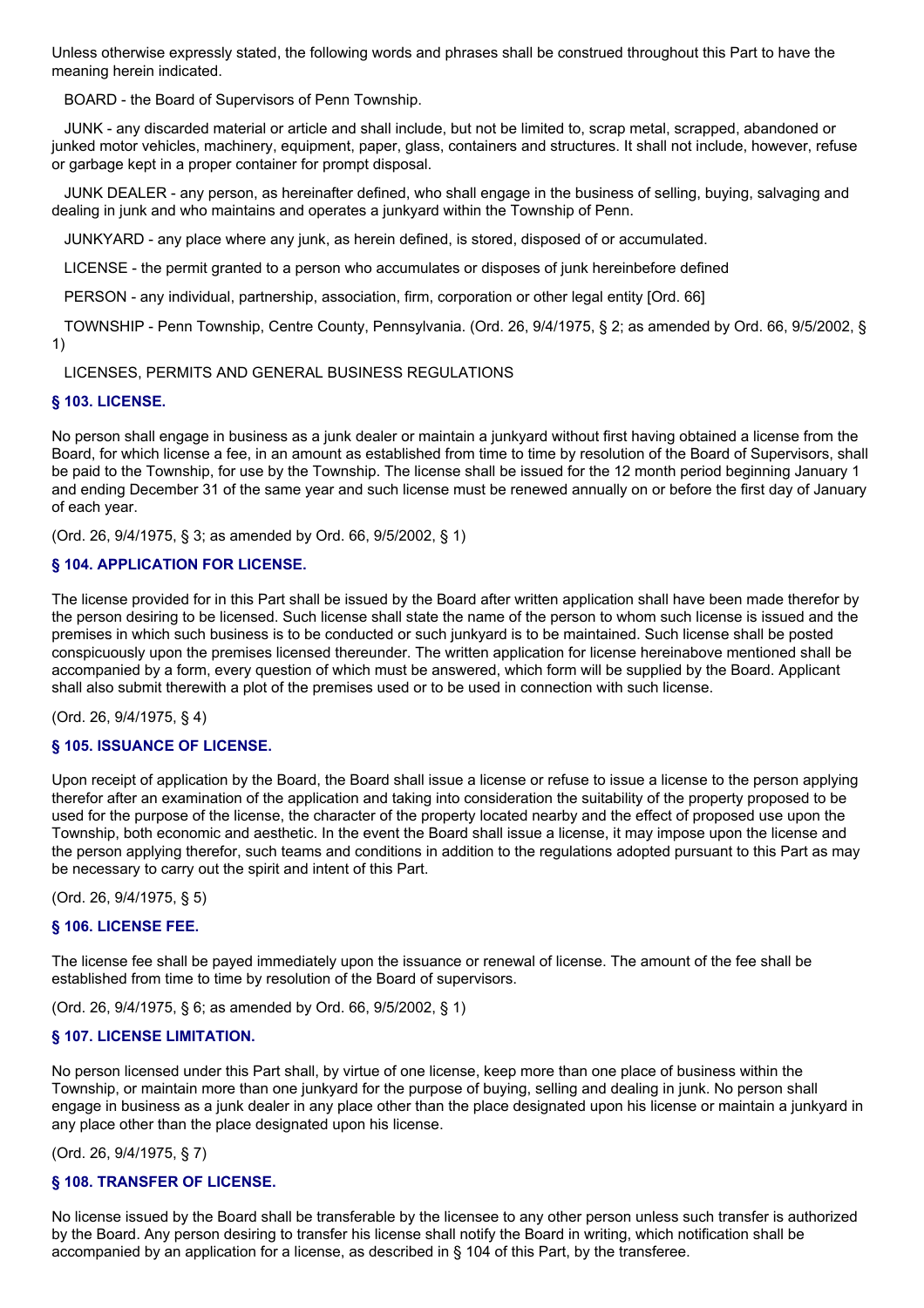(Ord. 26, 9/4/1975, § 9)

#### **§ 109. TRANSFER FEE.**

In the event the Board shall approve the transfer of a license, the transferee shall immediately pay to the Township a fee in an amount as established from time to time by resolution of the Board of Supervisors.

(Ord. 26, 9/4/1975, § 9; as amended by Ord. 66, 9/5/2002, § 1)

#### **§ 110. RECORDS.**

Every person licensed under this Part shall provide and shall constantly keep a set of records in which shall be fairly written down in the English language at the time of the purchase of any junk a description of every article or material purchased or received by him, the date and hour of such purchase or receipt and the person from whom such article or material was purchased, received or handled by such person. The set of records shall at all times be subject to the inspection by any official of the Township.

(Ord. 26, 9/4/1975, § 10; as amended by Ord. 66, 9/5/2002, § 1)

## **§ 111. DELAY IN DISPOSAL.**

Every person licensed under this Part shall keep and retain upon the licensed premises, for a period of 48 hours after the purchase or receipt thereof, all junk received or purchased by him and he shall not disturb or reduce the same or alter the original form, shape or condition until such period of 48 hours shall have elapsed.

(Ord. 26, 9/4/1975, § 11)

## **§ 112. REGULATIONS.**

Every person licensed under this Part shall constantly maintain the licensed premises in accordance with any special provisions imposed by the Board and in the manner prescribed by this Section and any subsequent regulations adopted by the Board.

A. Such premises shall at all times be maintained so as not to constitute a nuisance or a menace to the health of the community or of residents nearby or a place for the breeding of rodents and vermin.

B. No garbage or other organic waste shall be stored in such premises.

C. When any motor vehicle shall be received in such premises as junk, all gasoline and oil shall be drained and removed therefrom. Gasoline in an amount not exceeding 10 gallons may be stored above-ground in said junkyards provided the same be placed in containers approved by the Board. All other gasoline which is kept in the premises shall be stored underground, which underground storage must be approved by the Board.

D. The manner of storage and arrangement of junk and the drainage facilities of the premises shall be such as to prevent the accumulation of stagnate water upon the premises, and to facilitate access for firefighting purposes.

E. All junk stored or arranged on the licensed premises shall at all times be kept, stored and arranged within the junkyard as described in the application for license hereunder and as limited under subsection (D), above.

F. No oil, grease, tires, gasoline or other similar material that might be dangerous or tend to produce obnoxious smoke or odor shall be burned within a junkyard at any time. Burning of vehicles, or parts thereof, is prohibited. [Ord. 66]

G. The premises to be licensed shall be set back a minimum distance of 50 feet from the right-of-way lines on all streets and roads and a minimum of 25 feet from all other property lines. The area between the setback line and the right-of-way line and all streets and roads and all other property lines shall at all times kept clear and vacant.

H. When the Board shall deem it necessary and desirable, the premises to be licensed shall, at the setback lines, be enclosed by a fence of type and style to be determined by the Board or by evergreen screen plantings or both. The Board may set forth the fence and planting requirements at the time of the issuance of a license or at the time of renewal or transfer of license.

(Ord. 26, 9/4/1975, § 12; as amended by Ord. 66, 9/5/2002, § 1)

## **§ 113. PENALTIES.**

Any person, as herein defined, who shall violate any provision of this Part, upon conviction thereof in an action brought before a district justice in the manner provided for the enforcement of summary offenses under the Pennsylvania Rules of Criminal Procedure, shall be sentenced to pay a fine of not more than \$1,000 plus costs and, in default of payment of said fine and costs, to a term of imprisonment not to exceed 90 days. Each day that a violation of this Part continues or each Section of this Part which shall be found to have been violated shall constitute a separate offense.

(Ord. 26, 9/4/1975, § 13; as amended by Ord. 66, 9/5/2002, § 1)

## **§ 114. ABATEMENT OF NUISANCE.**

In addition to the remedies provided in §113 above, any continued violation of this Part which shall constitute a nuisance in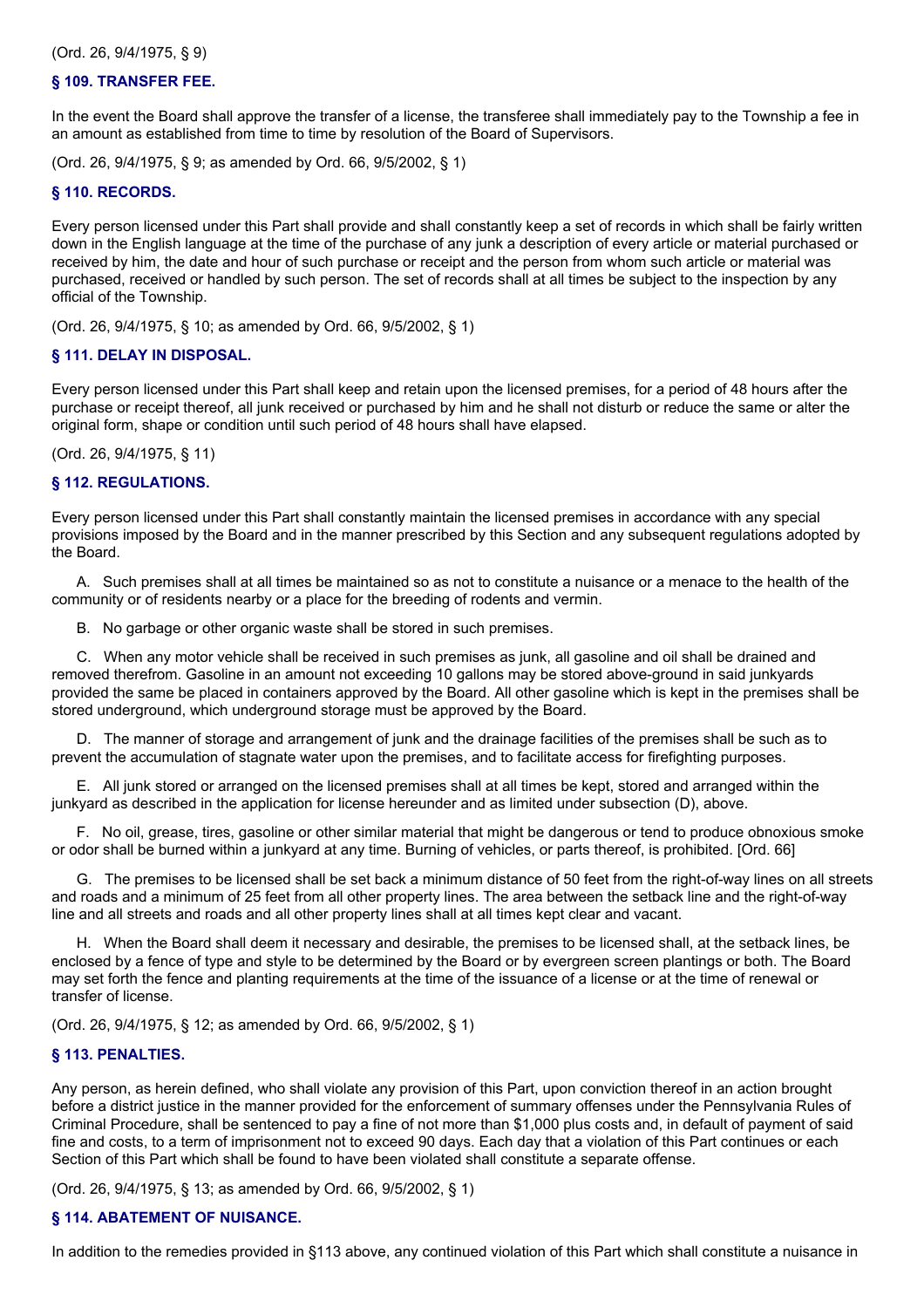fact or which, in the opinion of the Board, constitutes a nuisance may be abated by proceeding against the violator in a court of equity for relief.

(Ord. 26, 9/4/1975, § 14)

# **PART 2**

# **CATEGORY 4 CASINOS**

#### **§ 201. CATEGORY 4 CASINOS PROHIBITED.**

Category 4 casinos are hereby prohibited within the boundaries of Penn Township. (Res. 2017-07, 12/7/2017)

# **CHAPTER 14**

# **MOBILE HOMES AND MOBILE HOME PARKS**

(Reserved to accommodate future enactments)

# **CHAPTER 15**

# **MOTOR VEHICLES AND TRAFFIC**

# *PART 1*

# *GENERAL REGULATIONS*

- § 101. Definitions and Interpretation
- § 102. Manner of Adopting Permanent Traffic and Parking Regulations
- § 103. Provisions to be Continuation of Existing Regulations
- § 104. Temporary and Emergency Regulations
- § 105. Experimental Regulations
- § 106. Traffic on Streets Closed or Restricted for Construction, Maintenance or Special Events
- § 107. Use of Streets by Processions and Assemblages

## *PART 2*

## *TRAFFIC REGULATIONS*

§ 201. Maximum Speed Limits Established on Certain Streets

§ 202. Maximum Speed Limits Established on Certain Bridges and Elevated Structures

- § 203. Maximum Speed Limits Established for Certain Vehicles on Hazardous Grades
- § 204. Maximum Speed Limits Established in Parks
- § 205. Traffic Signals at Certain Locations
- § 206. Intersections Where Turn Prohibited on Red Signal
- § 207. One-Way Streets Established
- § 208. Turning at Intersections Prohibited or Restricted
- § 209. Right Turns Prohibited at Certain Intersections
- § 210. U-Turns Prohibited at Certain Locations
- § 211. No Passing Zones Established
- § 212. Through Highways Established
- § 213. Stop Intersections Established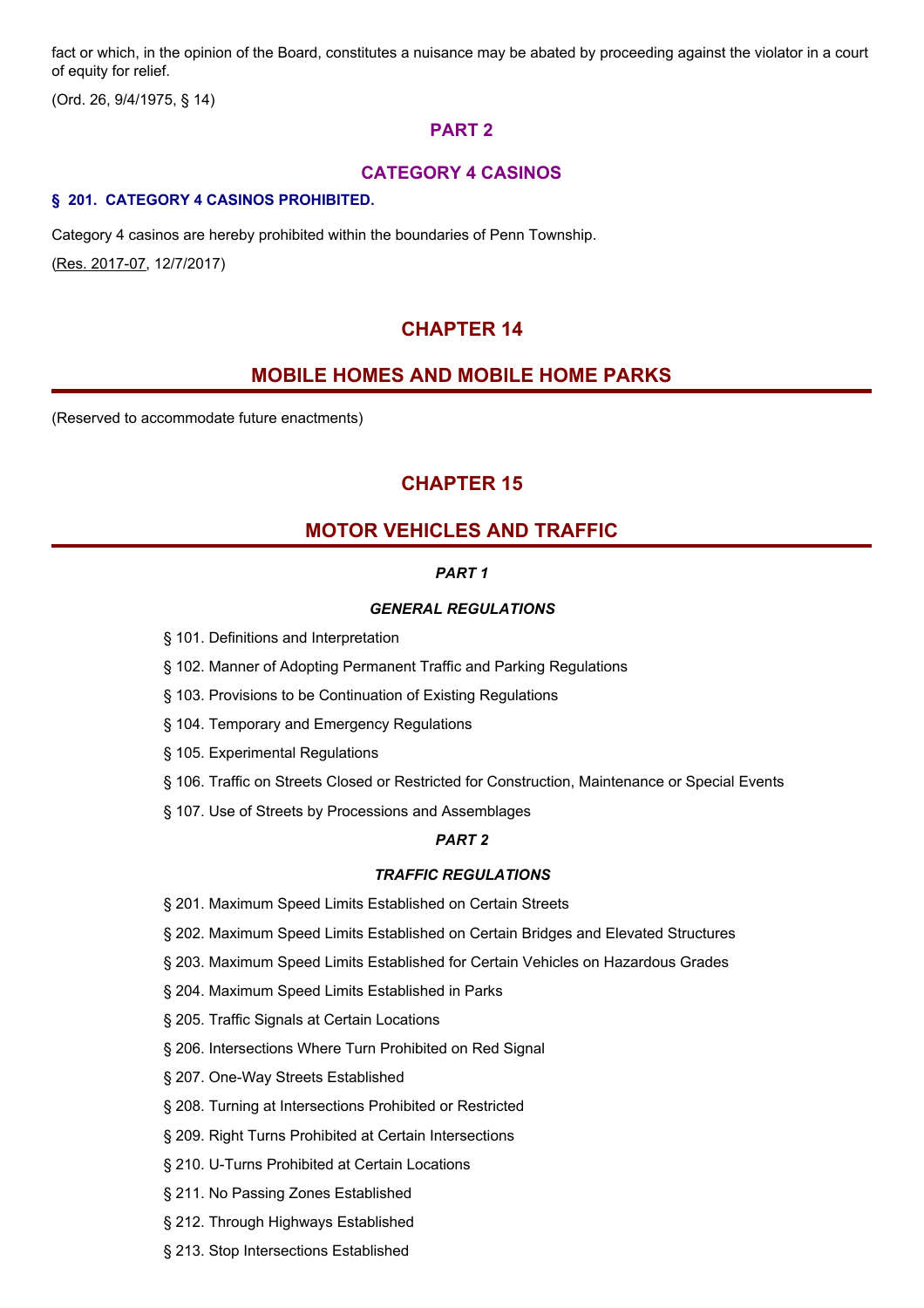- § 214. Yield Intersections Established
- § 215. Operation of Motor Vehicles Restricted on Public Lands
- § 216. Rotary Traffic Islands Established
- § 217. Play Highways Established and Authorized
- § 218. Snowmobile Roads Designated

## *PART 3*

#### *RESTRICTIONS ON SIZE, WEIGHT AND TYPE OF VEHICLE AND LOAD*

§ 301. Vehicle Weight Limits Established on Certain Streets and Bridges

§ 302. Restrictions on Size of Vehicles on Certain Street and Bridges

§ 303. Restrictions as to Weight and Size of Vehicles on Certain Streets and Bridges§ 304.Truck Traffic Restricted on Certain Streets,

#### *PART 4*

#### *GENERAL PARKING REGULATIONS*

- § 401. Vehicles to be Parked Within Marked Spaces
- § 402. Parking Prohibited at all Times in Certain Locations
- § 403. Parking Prohibited in Certain Locations, Certain Days and Hours
- § 404. Parking of Trucks, Buses and Certain Other Vehicles Prohibited in Certain Locations
- § 405. Parking Time Limited in Certain Locations, Certain Days and Hours
- § 406. Special Purpose Parking Zones Established; Parking Otherwise Prohibited
- § 407. Standing or Parking on Roadway for Loading or Unloading
- § 408. Angle Parking Required on Portions of Certain Streets
- § 409. Parking Prohibited on Portions of Certain Highways During Street Sweeping Hours
- § 410. Penalties

#### *PART 5*

#### *OFF-STREET UNMETERED PARKING*

- § 501. Unmetered Parking Lots Established
- § 502. Reserved Parking Spaces for Handicapped May be Provided
- § 503. Unlawful to Park Overtime or When Lot Closed
- § 504. Unmetered Lots for Certain Types of Vehicles
- § 505. Manner of Parking
- § 506. Parking on Rental Basis Only
- § 507. Penalty for Violation

#### *PART 6*

#### *REMOVAL AND IMPOUNDMENT OF ILLEGALLY PARKED VEHICLES*

- § 601. Applicability and Scope
- § 602. Authority to Remove and Impound
- § 603. Tow Away Zones Designated
- § 604. Designation of Approved Storage Garages; Bonding; Towing and Storage
- § 605. Payment of Towing and Storage Charges
- § 606. Reclamation Cost
- § 607. Records of Vehicles Removed and Impounded
- § 608. Restrictions Upon Removal of Vehicles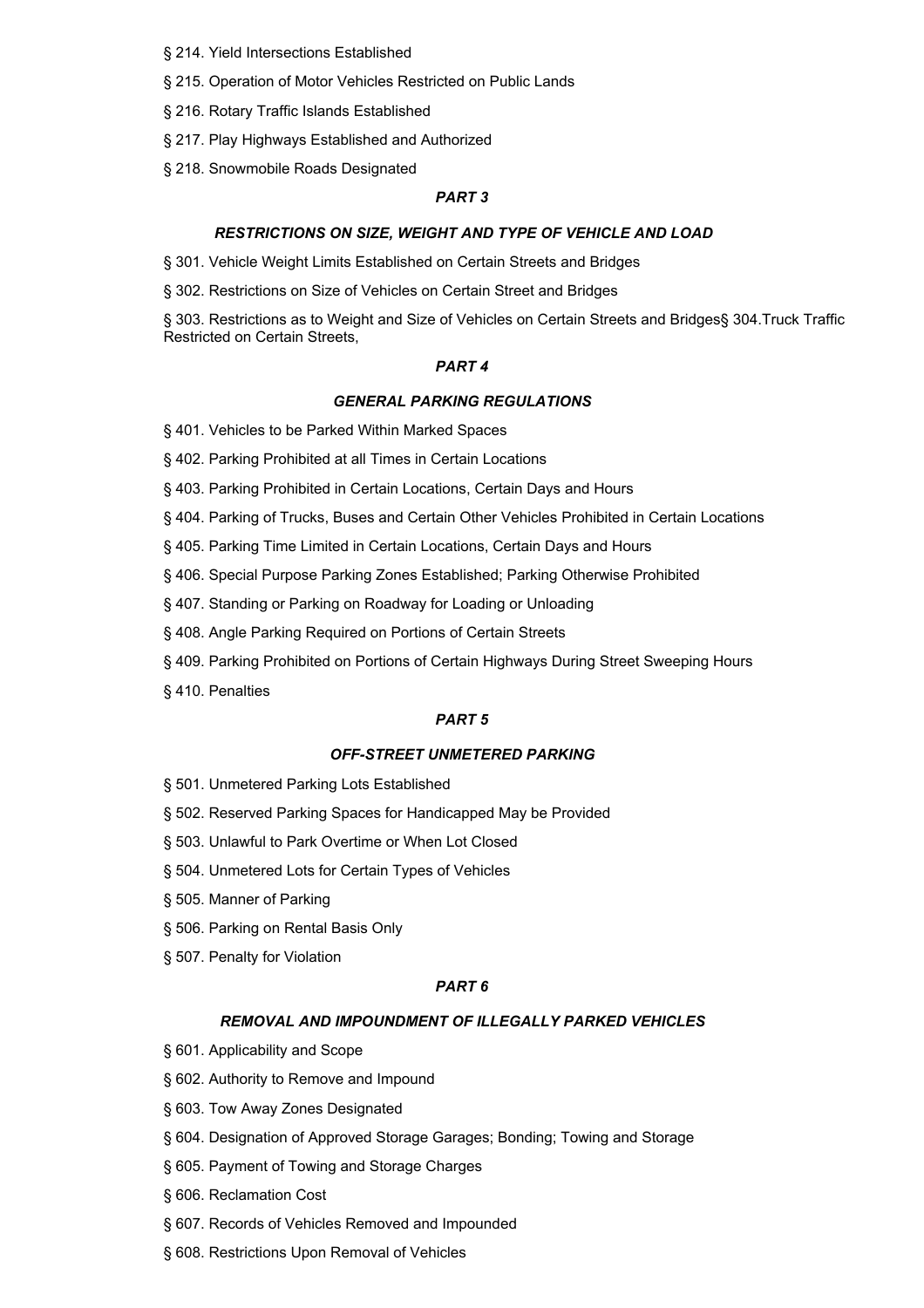- § 609. Penalty for Violation
- § 610. Reports and Disposition of Unclaimed Vehicles

## *PART 7*

#### *SNOW AND ICE EMERGENCY*

§ 701. Declaration of Snow and Ice Emergency

§ 702. Parking Prohibited, Driving Motor Vehicles Restricted, on Snow Emergency Routes During **Emergency** 

- § 703. Snow Emergency Routes Designated
- § 704. Penalty for Violation

#### *PART 8*

#### *REGULATION OF PEDALCYCLES AND NONMOTORIZED VEHICLES*

- § 801. Riding and Parking of Pedalcycles on Sidewalks Along Certain Streets Prohibited
- § 802. Restrictions on Use of Pushcarts
- § 803. Skates, Skateboards, Coasters, Sleds and Other Toy Vehicles

## *PART 9*

#### *PEDESTRIAN REGULATIONS*

- § 901. Pedestrians to Obey Traffic-Control Signs
- § 902. Pedestrian-Control Signal Locations Established
- § 903. Locations Where Pedestrian Crossing in Unmarked Crosswalks Restricted
- § 904. Locations Where Pedestrians May Cross Only in Crosswalk
- § 905. Penalty for Violation

# **PART 1**

## **GENERAL REGULATIONS**

#### **§ 101. DEFINITIONS AND INTERPRETATION.**

1. Words and phrases, when used in this Chapter, except for Sections or parts to which different or additional definitions apply, shall have the meanings ascribed to them in The Vehicle Code, the Act of June 17, 1976, P.L. 162 No. 81, as amended, except that in this Chapter the word "street" may be used interchangeably with the word "highway," and shall have the same meaning as the word "highway" as defined in the Vehicle Code.

2. The term "legal holidays" as used in this Chapter shall mean and include: New Year's Day, Memorial Day, Independence Day, Labor Day, Thanksgiving Day and Christmas Day.

3. In this Chapter, the singular shall include the plural, the plural shall include the singular, and the masculine shall include the feminine.

(Ord. 66, 9/5/2002, § 1)

## **§ 102. MANNER OF ADOPTING PERMANENT TRAFFIC AND PARKING REGULATIONS.**

All traffic and parking regulations of a permanent nature shall be enacted as ordinances, as parts of ordinances, as amendments to ordinances, or as amendments to this Chapter, except where the law specifically authorizes less formal action.

(Ord. 66, 9/5/2002, § 1)

## **§ 103. PROVISIONS TO BE CONTINUATION OF EXISTING REGULATIONS.**

The provisions of this Chapter, so far as they are the same as those of ordinances and regulations in force immediately before the enactment of this Chapter, are intended as a continuation of those earlier ordinances and regulations, and not as new enactments. Nothing in this Chapter shall affect any act done or liability incurred, or any suit or prosecution pending or to be instituted under any of those repealed or superseded ordinances or regulations.

(Ord. 66, 9/5/2002, § 1)

#### **§ 104. TEMPORARY AND EMERGENCY REGULATIONS.**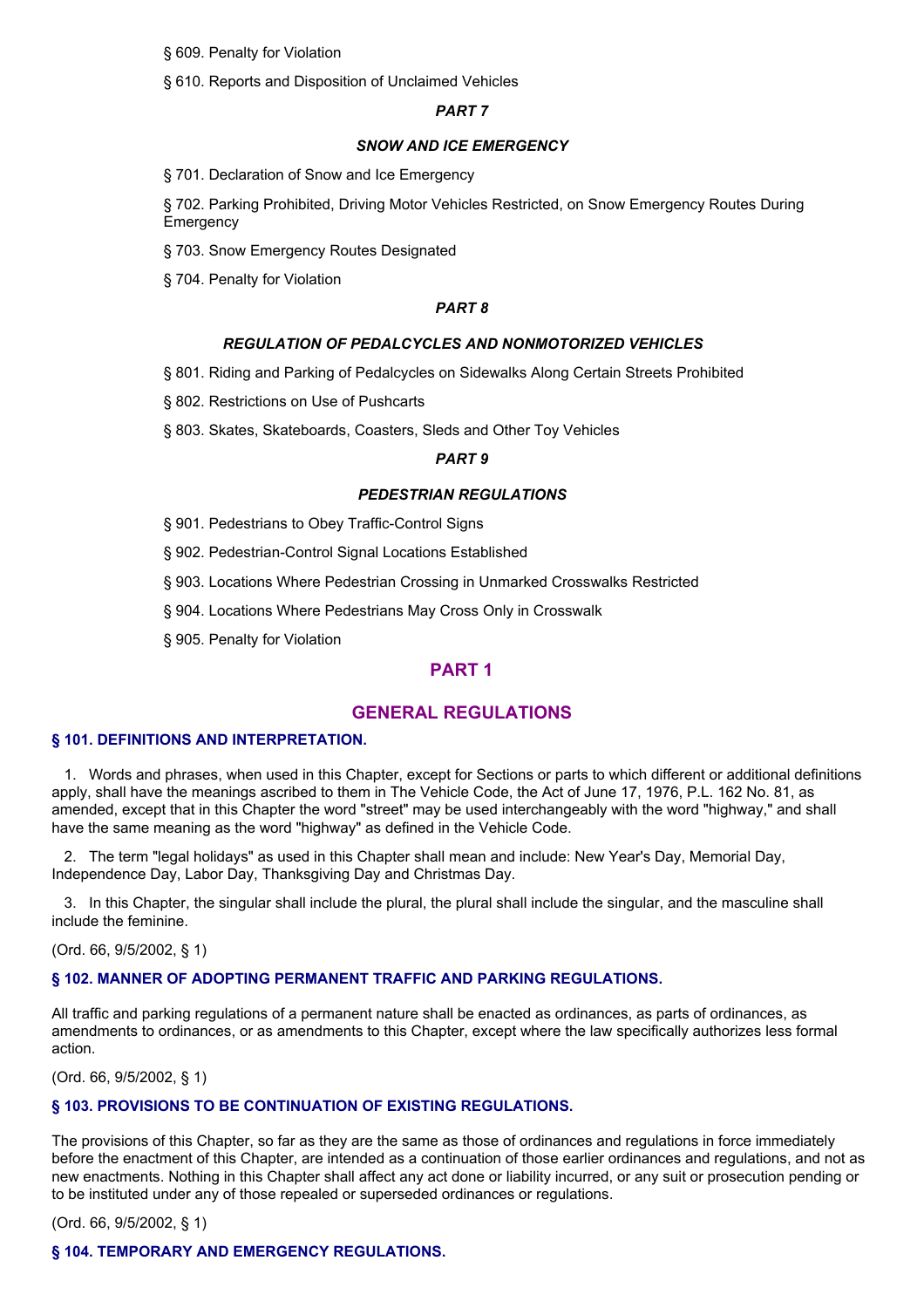1. Any Township Supervisor shall have the following powers to regulate traffic and parking temporarily and in time of emergency:

A. In the case of fire, flood, storm or other emergency, to establish temporary traffic and/or parking regulations; and,

B. In the case of emergency or to facilitate public works, or in the conduct of parades, processions or public events, to restrict or prohibit traffic and parking in limited areas for periods of not more than 72 hours.

2. Such temporary and emergency regulations shall be enforced by the Police Department in the same manner as permanent regulations. Any person who shall operate or park a vehicle or tractor in violation of any such regulations, or who shall move, remove, destroy, injure or deface any sign or marking erected, posted or made to give notice of any such regulation, shall upon conviction thereof, be subject to the penalty set forth in the law or elsewhere in this Chapter for a violation of such nature, and, in case of a violation for which no specific penalty is set forth in the law or elsewhere in this Chapter, to a fine of not more than \$25 together with costs of prosecution.

(Ord. 66, 9/5/2002, § 1)

# **§ 105. EXPERIMENTAL REGULATIONS.**

The Board of Supervisors may, from time to time by resolution, designate places upon and along the highways in the Township where, for a period of not more than 90 days, specific traffic and parking regulations, prohibitions and restrictions shall be in force and effect, and shall designate such locations by proper signs and markings. Such regulations, prohibitions and restrictions shall be effective as if they had been specified in this Chapter. No person shall operate and no person shall move, remove, destroy or deface any sign or marking erected, posted or made by authority of this Section. Any person who shall violate any provision of this Section shall, upon conviction thereof, be subject to the penalty set forth in the law or elsewhere in this Chapter for a violation of such nature, and in case of a violation for which no specific penalty is set forth in the law or elsewhere in this Chapter, to a fine of not more than \$25 together with costs of prosecution; provided, the purpose of this Section is to allow for the test and experimental determination of the feasibility and desirability of permanent changes in the ordinances of the Township relative to traffic and parking.

## (Ord. 66, 9/5/2002, § 1)

# **§ 106. TRAFFIC ON STREETS CLOSED OR RESTRICTED FOR CONSTRUCTION, MAINTENANCE OR SPECIAL EVENTS.**

1. The Board of Supervisors shall have authority to close any street or specific part of a street to vehicular traffic and to place barriers or station police officers at each end of the closed portion, while construction or maintenance work is under way or a special event is being conducted on the closed portion. It shall be unlawful for any person to drive a vehicle upon any such closed portion.

2. The Board of Supervisors shall have authority to establish a restricted traffic area upon any street where construction or maintenance work is under way and to station flagmen at each end of the restricted portion. It shall be unlawful for any person to drive a vehicle upon any such restricted traffic area at any time when the flagman is displaying a sign directing that vehicle to stop, or is signaling that vehicle, by a flag or other device, not to proceed.

3. Any person who violates any provision of this Section shall, upon conviction, be sentenced to pay a fine of \$25 and costs.

(Ord. 66, 9/5/2002, § 1)

# **§ 107. USE OF STREETS BY PROCESSIONS AND ASSEMBLAGES.**

1. For the purpose of this Section, the words "assemblage" and "procession" shall have the following meanings:

ASSEMBLAGE - a gathering of people without vehicles, which interferes with the movement of pedestrian or vehicular traffic on any street.

PROCESSION - a group of individuals, vehicles, animals and/or objects moving along a street in a way that interferes with the normal movement of traffic. A procession shall not include a funeral caravan or military convoy.

2. It shall be unlawful for any person to hold or participate in any assemblage unless the person organizing or conducting the assemblage first obtains a permit from any Township Supervisor, which shall be issued without fee. Application for the permit shall be made at least 1 week in advance of the day on which the assemblage is proposed to be held, but in any case where a State-designated highway is proposed to be used, application shall be made at least 3 weeks in advance of the proposed date. The permit shall state the place where and the date when the assemblage is to be held, the hour when the assemblage may convene and the hour by which it shall have been completely dispersed. It shall be unlawful for any person to hold or to participate in any assemblage unless the permit has been granted, or at any time or place other than that authorized by the permit.

3. It shall be unlawful for any person to hold or participate in any procession unless the person organizing or conducting the procession first obtains a permit from any Township Supervisor, which shall be issued without fee. Application for the permit shall be made at least 2 weeks in advance of the day when the procession is proposed to be held, but in any case where the State-designated highway is proposed to be used, application shall be made at least 3 weeks in advance of the proposed date. The permit shall specify the date on which the procession is to be held, the route to be followed by the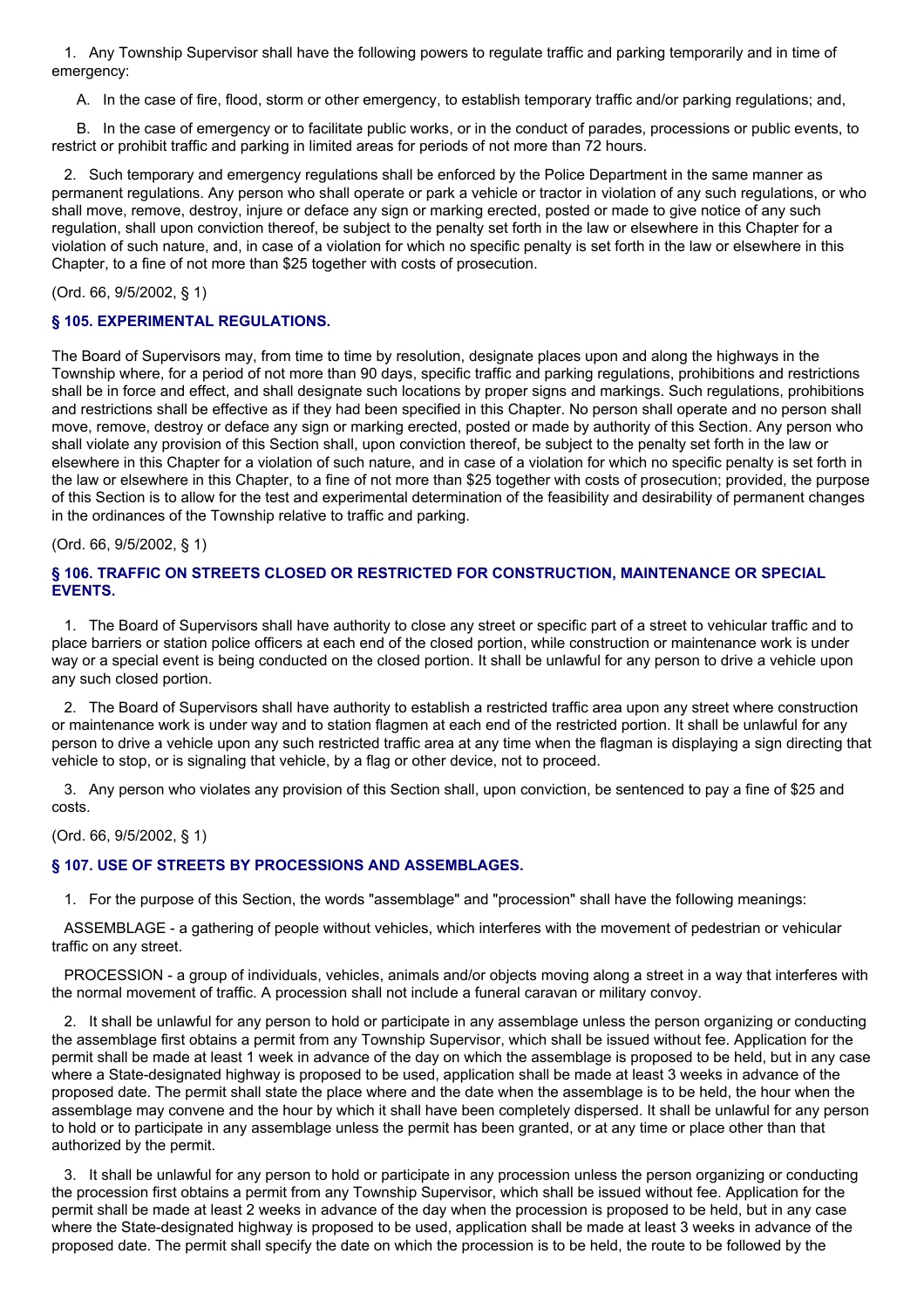procession, the hour when and place where participants may commence to assemble and form before the procession is under way, the time when the procession may commence to move along its route, and the time by which the end of the procession shall have been disbanded. It shall be unlawful for any person to hold or to participate in any procession unless the permit shall have been granted, or under any conditions as to time or route or otherwise than those stated in the permit.

4. Any person who violates any provision of this Section shall, upon conviction, be sentenced to pay a fine of \$25 and costs.

(Ord. 66, 9/5/2002, § 1)

# **PART 2**

# **TRAFFIC REGULATIONS**

#### **§ 201. MAXIMUM SPEED LIMITS ESTABLISHED ON CERTAIN STREETS.**

1. Maximum speed limits are established on portions of specified streets, as follows, and it shall be unlawful for any person to drive a vehicle, on any part of a street where a maximum speed limit applies, at a higher speed than the maximum prescribed for that part of the street:

Street Between Maximum Speed Limit

Big Oak Road (T-502) From T-500 to T-512 35 mph

Crater Road (T-419) Between S.R. 0045 and its intersection with T-455 25 mph

Greenbriar Gap Road (T510) From its intersection with S.R. 2012 to its intersection with T-513 15 mph

Long Lane (T-512) From S.R. 2012 to the Millheim Borough line 35 mph

Orndorf Road (T-501) From T-500 to the Gregg Twp. line 35 mph

Paradise Road (T-500) From Pa. Route 45 to S.R. 2012 40 mph

Railroad Street ( T-499) [Ord. 68] From its intersection with T-514 to the terminus of T499 15 mph

Siglerville Millheim Pike (T513) [Ord. 67] From the intersection with S.R. 2012 for a distance of .5 miles 35 mph

Siglerville Millheim Pike (T513) [Ord. 67] From the intersection with Greenbriar Gap Road (T510) for a distance of .36 miles 25 mph

Siglerville Millheim Pike (T513) [Ord. 67] From the intersection with Greenbriar Gap Road (T510) for a distance of .64 miles to the Forestry Road 25 mph

Smithtown Gap Road (T455) Between S.R. 0045 and the Gregg Township line 25 mph

Tunnel Road (T-514) Between S.R. 2011 to the terminus of T-514 25 mph

Zerby Gap Road (T-415) From S.R. 2012 to Gregg Township line 25 mph

2. Any person who violates any provision of this Section shall, upon conviction, be sentenced to pay a fine of \$35. Any person exceeding the maximum speed limit by more than five miles per hour shall pay an additional fine of \$2 per mile for each mile in excess of five miles per hour over the maximum speed limit.

(Ord. 66, 9/5/2002, § 1; as amended by Ord. 67, 5/1/2003, §§ 1–3; and by Ord. 68, 10/2/2003, § 1)

#### **§ 202. MAXIMUM SPEED LIMITS ESTABLISHED ON CERTAIN BRIDGES AND ELEVATED STRUCTURES.**

1. Maximum speed limits are established, as follows, on certain bridges and elevated structures, and it shall be unlawful for any person to drive a vehicle on any such bridge or elevated structure, at a higher speed than the maximum prescribed for that bridge or elevated structure:

Bridge or Elevated Structure Side Maximum Speed Limit

(Reserved)

2. Any person who violates any provision of this Section shall, upon conviction, be sentenced to pay a fine of \$35. Any person exceeding the maximum speed limit by more than five miles per hour shall pay an additional fine of \$2 per mile for each mile in excess of five miles per hour over the maximum speed limit.

(Ord. 66, 9/5/2002, § 1)

## **§ 203. MAXIMUM SPEED LIMITS ESTABLISHED FOR CERTAIN VEHICLES ON HAZARDOUS GRADES.**

1. The following are declared to be hazardous grades, and, upon any such hazardous grade, no person shall drive a vehicle, having a gross weight in excess of that referred to for that grade, in the direction stated for that grade, at a speed in excess of that established in this Section for that grade, and, if so stated for a particular grade, the driver of every such vehicle shall stop the vehicle before proceeding downhill: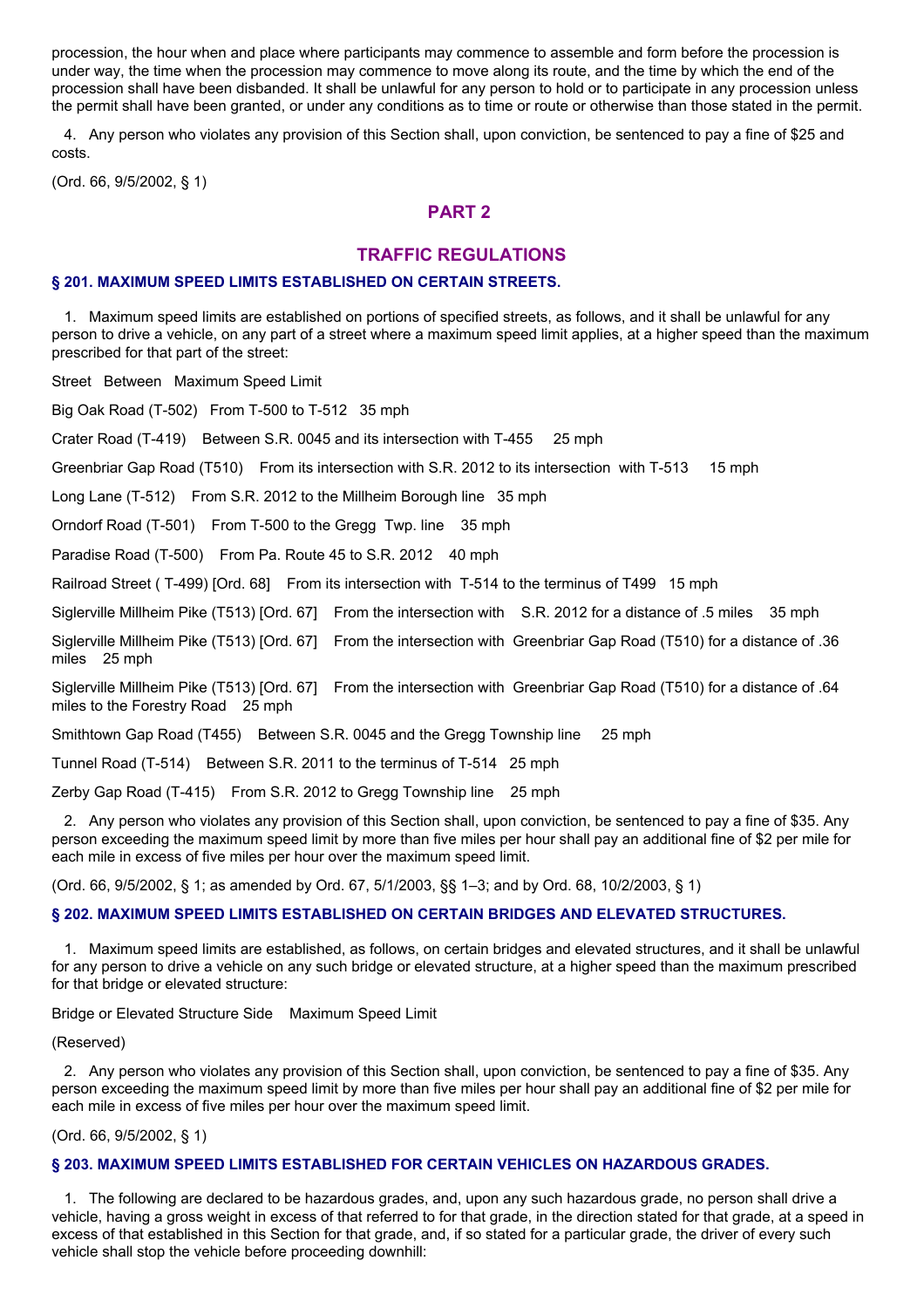Street Between Direction of Travel Maximum Gross Weight Maximum Speed Limit Required to Stop Before Proceeding Downhill

(Reserved)

2. Any person who violates any provision of this Section shall, upon conviction, be sentenced to pay a fine of \$35. Any person exceeding the maximum speed limit by more than five miles per hour shall pay an additional fine of \$2 for each mile in excess of five miles per hour over the maximum speed limit.

(Ord. 66, 9/5/2002, § 1)

## **§ 204. MAXIMUM SPEED LIMITS ESTABLISHED IN PARKS.**

1. A speed limit of 15 miles per hour is established on all streets and roadways in the public parks maintained and operated by the Township, except in the following locations, where the lower maximums, as specified, shall apply:

Park Street Location Maximum Speed Limit

(Reserved)

2. Any person who violates any provision of this Section shall, upon conviction, be sentenced to pay a fine of \$35. Any person exceeding the maximum speed limit by more than five miles per hour shall pay an additional fine of \$2 per mile for each mile in excess of five miles per hour over the maximum speed limit.

(Ord. 66, 9/5/2002, § 1)

## **§ 205. TRAFFIC SIGNALS AT CERTAIN LOCATIONS.**

1. At the following locations, traffic signals as indicated below shall be erected (or are ratified if previously erected), and traffic at those locations shall be directed by those signals:

Location Type of Signal

(Reserved)

2. Any driver of a vehicle who disobeys the directions of any traffic signal shall, upon conviction, be sentenced to pay a fine of \$25 and costs.

(Ord. 66, 9/5/2002, § 1)

## **§ 206. INTERSECTIONS WHERE TURN PROHIBITED ON RED SIGNAL.**

1. The following are established as intersections where drivers of vehicles headed in the direction or directions indicated are prohibited from making a right turn (or a left turn from a one-way street into another one-way street) on a steady red signal:

Intersection Vehicles Traveling On Facing

(Reserved)

2. Any driver of a vehicle who violates any provision of this Section shall, upon conviction, be sentenced to pay a fine of \$25 and costs.

(Ord. 66, 9/5/2002, § 1)

## **§ 207. ONE-WAY STREETS ESTABLISHED.**

1. The following are established as one-way streets, and it shall be unlawful for any person to drive a vehicle on any oneway street other than in the direction established for traffic on that street:

Street From To Direction of Travel

9th Alley [Ord. 81] Main Street (S.R. B Alley and 2nd Southeast 2011) Street

2. Any person who violates any provision of this Section shall, upon conviction, be sentenced to pay a fine of \$25 and costs.

(Ord. 66, 9/5/2002, § 1; as amended by Ord 81, 11/4/2010, § 1)

# **§ 208. TURNING AT CERTAIN INTERSECTIONS PROHIBITED OR RESTRICTED.**

1. It shall be unlawful for the driver of any vehicle, of the type indicated, traveling upon the first-named street at any of the following intersections, in the direction or directions indicated in each case, to make a left turn and/or a right turn into the second-named street, as indicated, at any time when such a turn is prohibited by this Section:

Vehicles Traveling On Direction of Travel Not to Make Turn Into When Type of Vehicle Applicable To

(Reserved)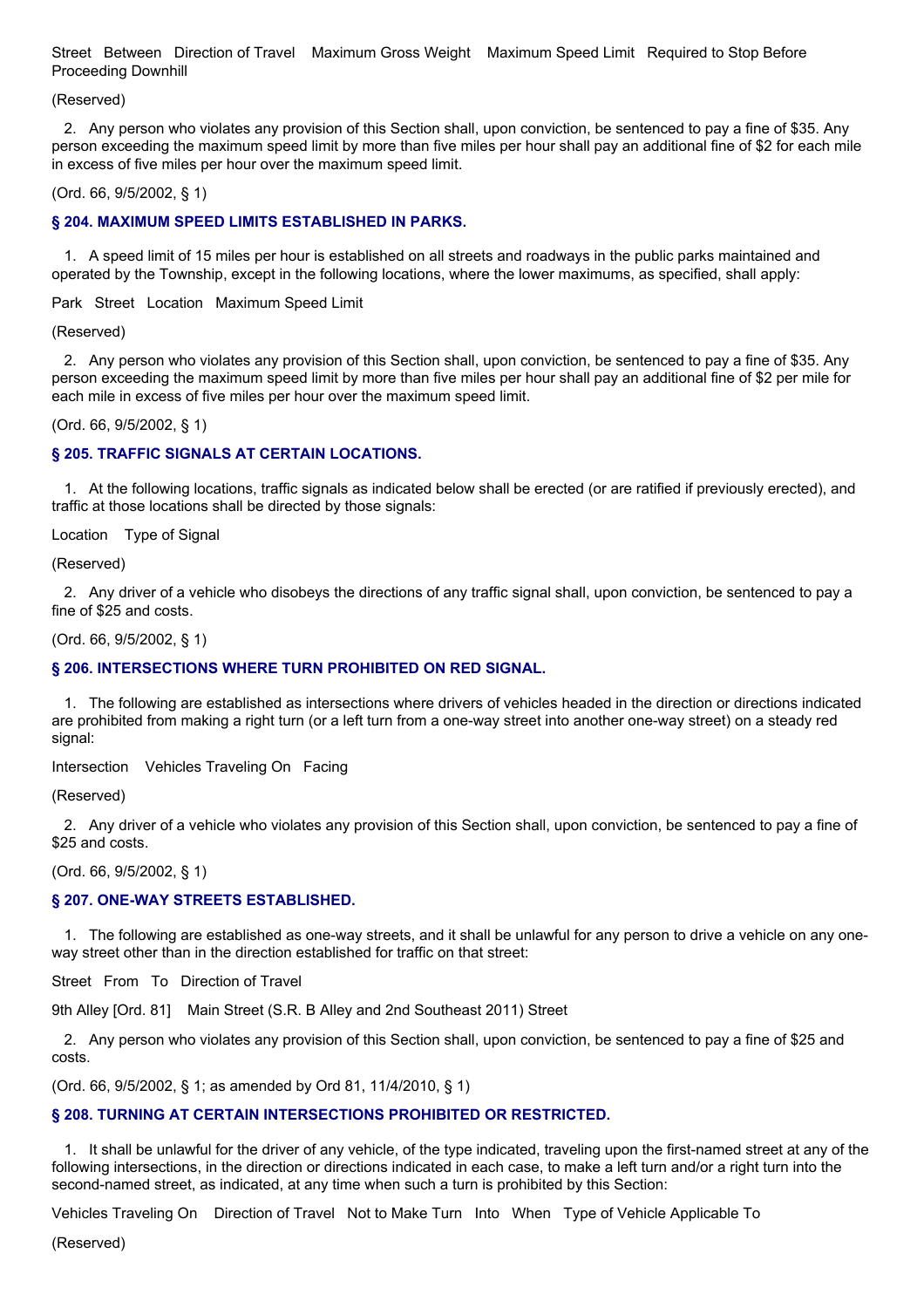2. Any person who violates any provision of this Section shall, upon conviction, be sentenced to pay a fine of \$25 and costs.

(Ord. 66, 9/5/2002, § 1)

# **§ 209. RIGHT TURNS PROHIBITED AT CERTAIN INTERSECTIONS.**

1. It shall be unlawful for the driver of any vehicle, traveling upon the first-named street at any of the following intersections, in the direction or directions indicated in each case, to make other than a left turn, at any time stated, both right turns and straight-across traffic being prohibited:

Vehicles Traveling On Direction of Travel Times Not To Make Right Turn Into or Travel Straight Across

(Reserved)

2. Any person who violates any provision of this Section shall, upon conviction, be sentenced to pay a fine of \$25 and costs.

(Ord. 66, 9/5/2002, § 1)

## **§ 210. U-TURNS PROHIBITED AT CERTAIN LOCATIONS.**

1. It shall be unlawful for the driver of any vehicle, traveling upon any of the following portions of streets, in the direction or directions indicated for that street, to make a u-turn:

Street Portion Direction of Travel

(Reserved)

2. Any person who violates any provision of this Section shall, upon conviction, be sentenced to pay a fine of \$25 and costs.

(Ord. 66, 9/5/2002, § 1)

## **§ 211. NO PASSING ZONES ESTABLISHED.**

1. The following are established as no passing zones, and it shall be unlawful for the driver

of any vehicle to overtake or pass another vehicle or to drive on the left side of the roadway in any no passing zone:

Street Direction of Travel Between

(Reserved)

2. Any person who violates any provision of this Section shall, upon conviction, be sentenced to pay a fine of \$25 and costs.

(Ord. 66, 9/5/2002, § 1)

## **§ 212. THROUGH HIGHWAYS ESTABLISHED.**

1. The following highways are established as through highways, thus authorizing stop or yield signs to be erected facing traffic approaching every intersection with the through highway except for those intersections with traffic signals, or with exceptions or modifications as indicated below. Every driver of a vehicle approaching a stop or yield sign authorized by this Section shall stop the vehicle or yield right-of-way as required by §§ 3323(b) or 3323(c) of the Vehicle Code, as the case may be, and shall not proceed into or across the through highway until he has followed all applicable requirements of that Section of the law:

Highway Between

(Reserved)

2. Any person who violates any provision of this Section shall, upon conviction, be sentenced to pay a fine of \$25 and costs.

(Ord. 66, 9/5/2002, § 1)

## **§ 213. STOP INTERSECTIONS ESTABLISHED.**

1. The following intersections (in addition to intersections with the through highways established by § 212) are established as stop intersections, and official stop signs shall be erected (or are ratified if previously erected) in such a position as to face traffic approaching the second-named street (the intersecting or through street) on the first-named street (the stop street) in the direction or directions indicated for that intersection. Every driver of a vehicle approaching the intersection on the first-named or stop street, in the direction indicated in each case, shall stop the vehicle as required by § 3323(b) of the Vehicle Code, and shall not proceed into or across the second-named or intersecting or through street until he has followed all applicable requirements of that Section of the law.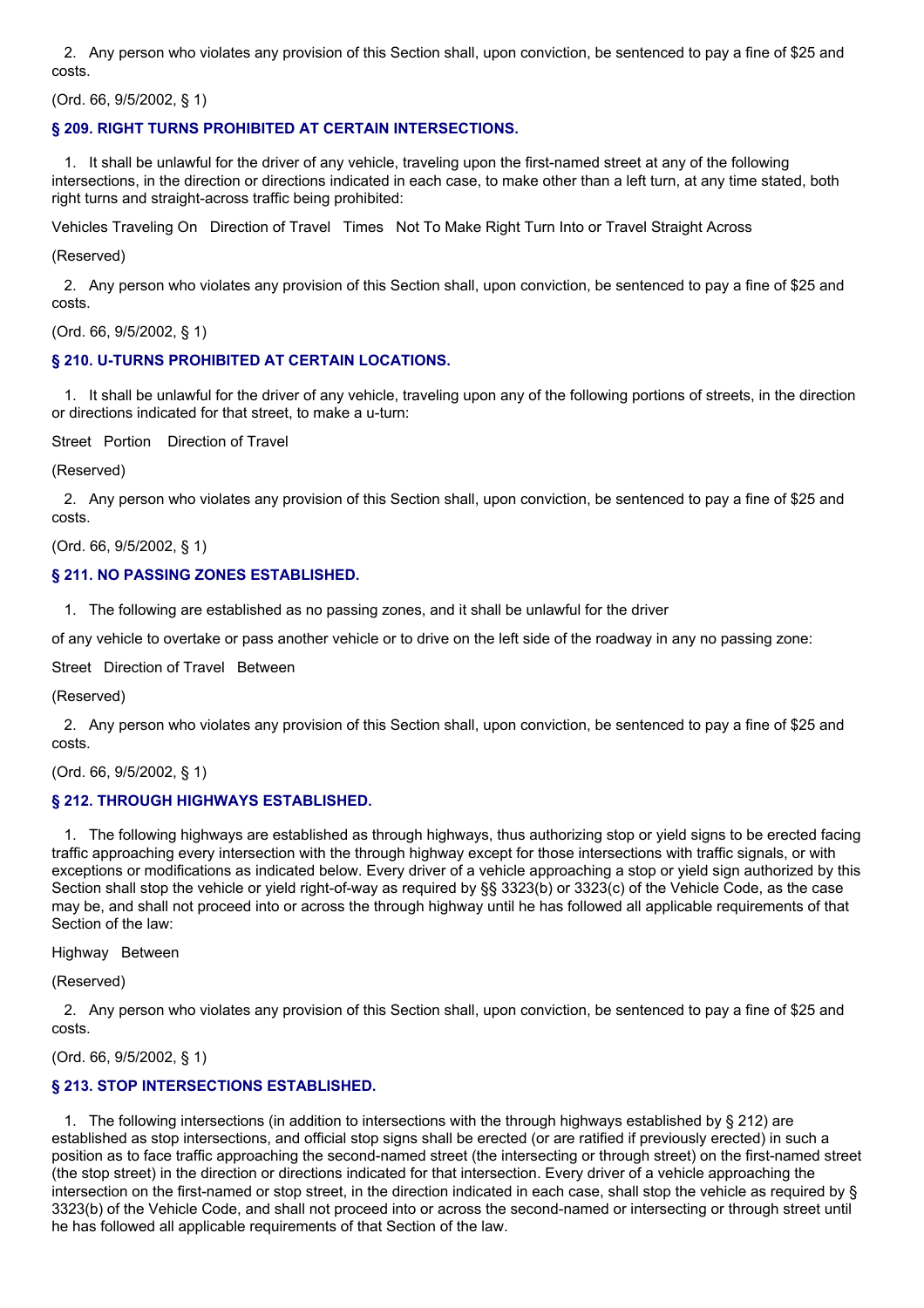Stop Street Intersection or Through Street Direction of Travel

10th Alley B Alley Southbound

B Alley 10th Alley Eastbound and Westbound

Big Oak Road (T-502) Paradise Road (T-500) West

Klinger Road (T-503) Orndorf Road (T-501) East

Klinger Road (T-503) Orndorf Road (T-501) Both, except right turn

Long Lane (T-512) Long Lane North

Orndorf Road (T-501) Klinger Road Westbound, except right turn

Orndorf Road (T-501) Paradise Road (T-500) East

Smithtown Road (T-455) East Green Grove Road (419) West

Smithtown Road (T-455) Smithtown Road East

2. Any person who violates any provision of this Section shall, upon conviction, be sentenced to pay a fine of \$25 and costs.

(Ord. 66, 9/5/2002, § 1)

## **§ 214. YIELD INTERSECTIONS ESTABLISHED.**

1. The following intersections (in addition to intersections with the through highways established by § 212) are established as yield intersections, and official yield signs shall be erected (or are ratified if previously erected) in such a position as to face traffic approaching the second-named street (the through street) on the first-named street (the yield street) in the direction or directions indicated for that intersection. Every driver of a vehicle approaching the intersection on the first-named or yield street, in the direction indicated in each case, shall slow down or stop the vehicle as required by § 3323(c) of the Vehicle Code, and then yield the right-of-way as required by that subsection of the Vehicle Code.

Yield Street Through Street Direction of Travel

Greenbriar Gap Road (T-510) Poe Valley Road (T-513) South

2. Any person who violates any provision of this Section shall, upon conviction, be sentenced to pay a fine of \$25 and costs.

(Ord. 66, 9/5/2002, § 1)

## **§ 215. OPERATION OF MOTOR VEHICLES RESTRICTED ON PUBLIC LANDS.**

1. No motor vehicle including a motorcycle, pedalcycle or minibike shall be operated on any property owned by the Township or any other public agency or instrumentality within the Township without the permission of the property owner and a permit from any Township Supervisor of the Township.

2. Any person who violates an provision of this Section shall, upon conviction, be sentenced to pay a fine of \$25 and costs.

(Ord. 66, 9/5/2002, § 1)

## **§ 216. ROTARY TRAFFIC ISLANDS ESTABLISHED.**

1. The following locations are designated as rotary traffic islands, and every vehicle passing around a rotary traffic island shall be driven only to the right of the island:

Location

(Reserved)

2. Any person who drives a vehicle otherwise than to the right of any rotary traffic island shall be guilty of a violation of this Section, and, upon conviction, shall be sentenced to pay a fine of \$25 and costs.

(Ord. 66, 9/5/2002, § 1)

# **§ 217. PLAY HIGHWAYS ESTABLISHED AND AUTHORIZED.**

1. The following areas upon the streets in the Township are established as play highways:

Street Between Days Hours

(Reserved)

2. Any Township Supervisor is authorized to designate as play highways, whenever he deems that action advisable, and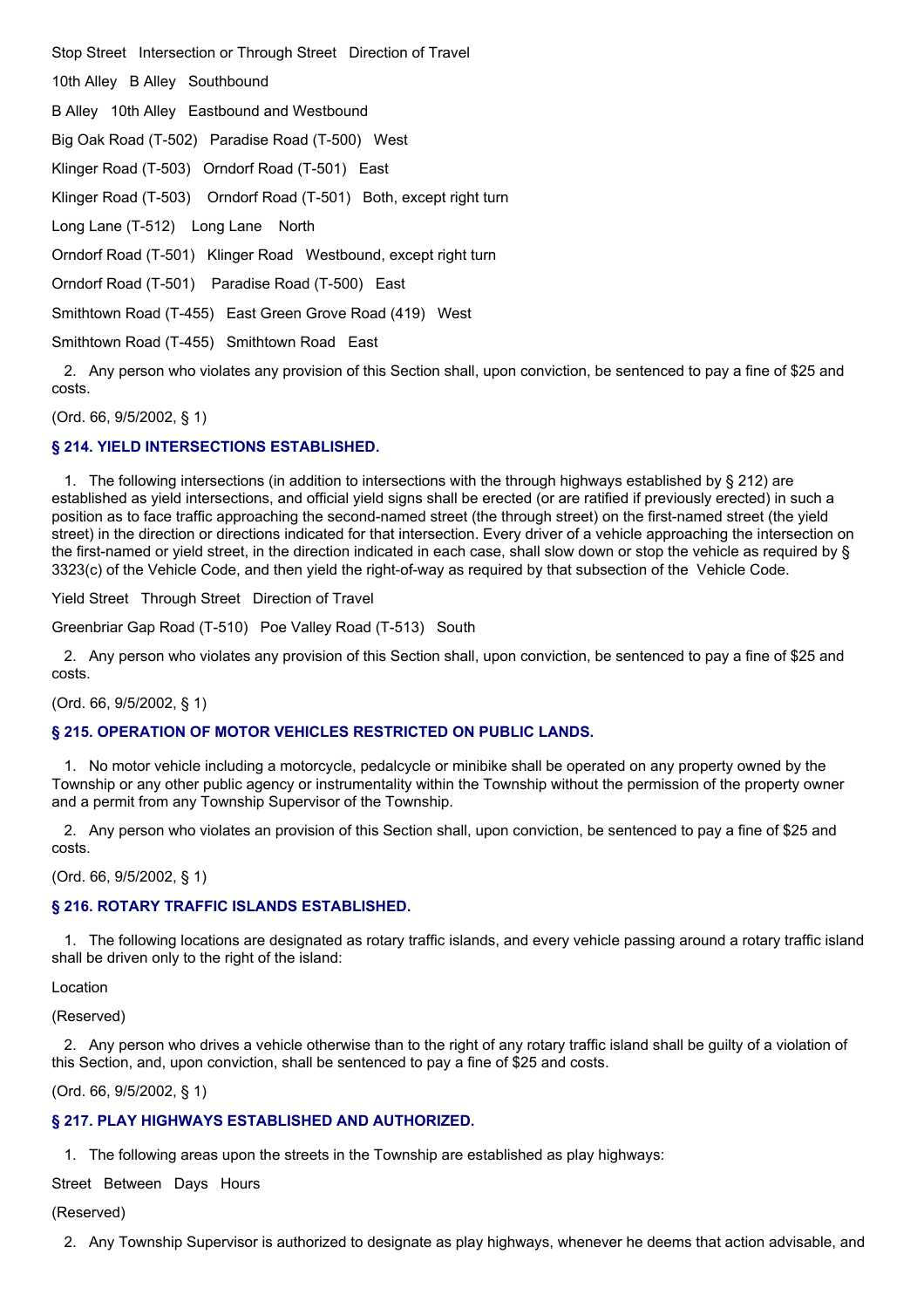for whatever period of time directed by him, any part of any street in the Township where sledding and coasting, shall be permitted. That play highway shall be set apart for the purpose under the direction of any Township Supervisor.

3. No person shall drive any motor vehicle upon any play highway at any time when that street shall be designated as a play highway, except in case of emergency, with special permission of any Township Supervisor or of the police officer in charge, who shall first clear that play highway of all persons using it for the purpose for which it was set aside. Any person who violates any provision of this subsection shall, upon conviction, be sentenced to pay a fine of \$25 and costs.

(Ord.. 66, 9/5/2002, § 1)

## **§ 218. SNOWMOBILE ROADS DESIGNATED.**

1. The following roads and streets within the Township are designated as special snowmobile roads:

Street or Road Between Used by Snowmobiles Only When Closed to Vehicular Traffic Shared With Vehicular Traffic

(Reserved)

2. It shall be unlawful for any person to operate a snowmobile on any highway, street or road in the Township other than as provided above. Provided, nothing in this Section shall prohibit any person from operating a snowmobile on any other street in the Township:

A. As authorized by § 7721 of the Vehicle Code for emergency and bridge crossings and for direct crossing of streets or two-lane highways; or,

B. For special snowmobile events where authorized in advance and the street is blocked off as provided in § 7723 of the Vehicle Code. Any person who violates any provision of this Section shall be subject to the penalties prescribed in § 7752(a) of the Vehicle Code.

(Ord. 66, 9/5/2002, § 1)

# **PART 3**

# **RESTRICTIONS ON SIZE, WEIGHT AND TYPE OF VEHICLE AND LOAD § 301. VEHICLE WEIGHT LIMITS ESTABLISHED ON CERTAIN STREETS AND BRIDGES.**

1. On the following bridges and streets or parts of streets, by authority granted by § 4902(a) of the Vehicle Code, it shall be unlawful for any person or persons to drive any vehicle or combination having a gross weight in excess of the maximum prescribed below for that bridge or street or part of street, as the case may be:

Street or Bridge Location Maximum Gross Weight

Bridge on Penn Twp. Route T-839 27 feet east of the intersection with S.R. 2011 no limit

Bridge on Penn Twp. Route T-510 40 feet south of the intersection with S.R. 2012 at Station 0+40 4 tons

Bridge on Penn Twp. Route T-512 40 feet south of the intersection with S.R. 2012 at Station 0+01 no limit

Crater Road T-419 From its intersection with S.R. 0045 to its intersection with T-455 10 tons

Greenbriar Gap Road T-510 From its intersection with T-513 to its intersection with Forestry Road 10 tons

Poe Valley Road T-513 From its intersection with S.R. 2012 to its intersection with T-510 10 tons

Smithtown Gap Road T-455 From its intersection with S.R 0045 to its intersection with T-419 10 tons

Tunnel Road T-514 From its intersection with T-499 to its terminus 10 tons

Zerby Gap Road T-415 From its intersection with S.R. 2012 to the Gregg Township line 10 tons

2. Any person who violates any provision of this Section shall be prosecuted under §§ 4902-(a) and 4902(q-1) of the Vehicle Code, and, upon conviction, shall be sentenced to pay a fine of \$150 plus \$150 for each 500 pounds, or part thereof, in excess of 3,000 pounds over the maximum allowable weight, and costs.

(Ord. 66, 9/5/2002, § 1)

## **§ 302. RESTRICTIONS ON SIZE OF VEHICLES ON CERTAIN STREETS AND BRIDGES.**

1. On the following bridges and streets or parts of streets, by authority granted by § 4902(a) of the Vehicle Code, it shall be unlawful for any person to drive any vehicle or combination in violation of the size restrictions prescribed below for that bridge or street or part of street:

Street or Bridge Between Restrictions

(Reserved)

2. Any person who violates any provision of this Section shall be prosecuted under §§ 4902(a) and 4902(g-1) of the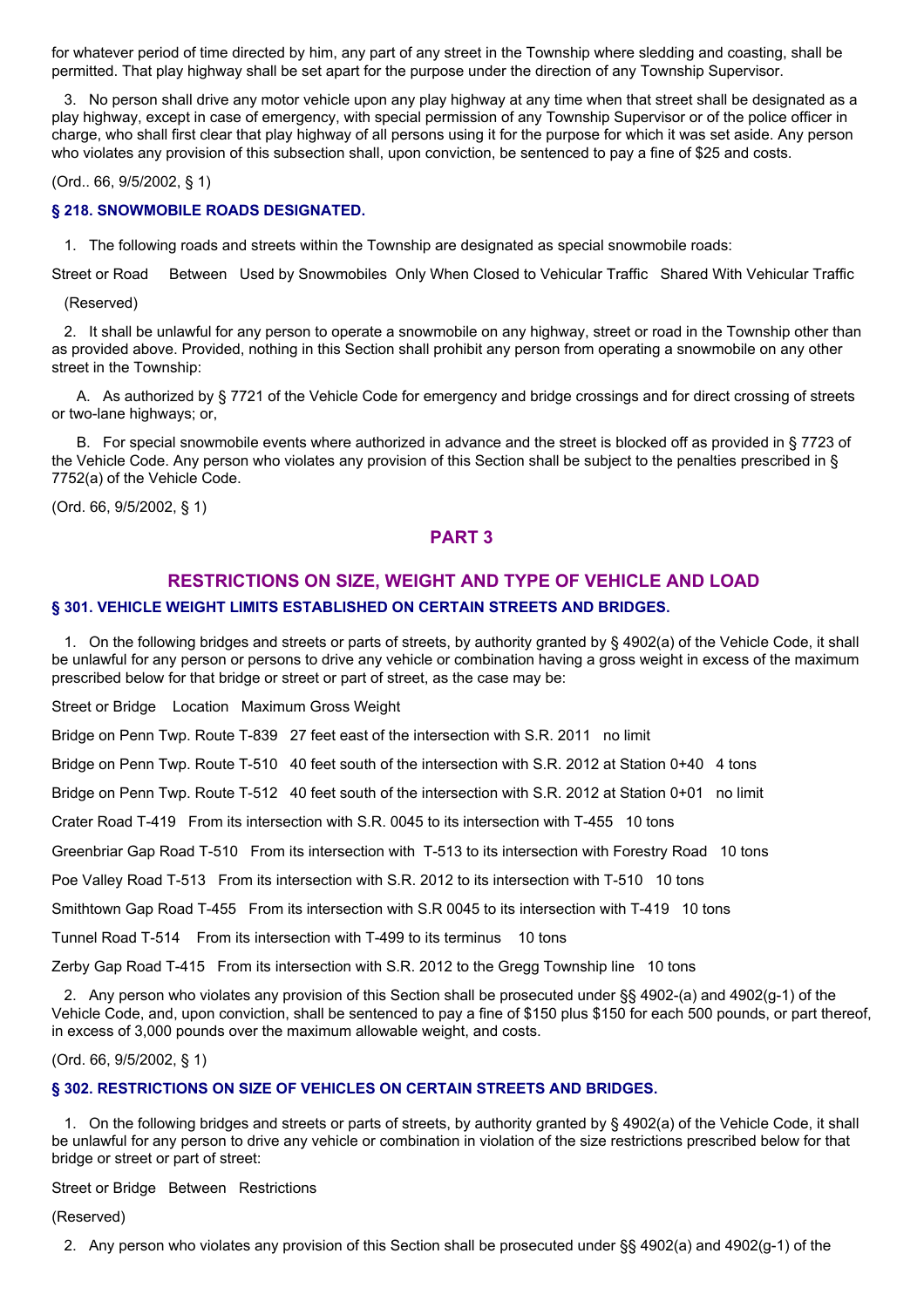Vehicle Code, and, upon conviction, shall be sentenced to pay a fine of \$75 and costs.

(Ord. 66, 9/5/2002, § 1)

#### **§ 303. RESTRICTIONS AS TO WEIGHT AND SIZE OF VEHICLES ON CERTAIN STREETS AND BRIDGES.**

1. By reason of hazardous traffic conditions and other safety factors, by authority granted by § 4902(b) of the Vehicle Code, it shall be unlawful for any person to drive any vehicle or combination in violation of the restriction prescribed below for that bridge or street or part of street.

Street or Bridge Between Restrictions

(Reserved)

2. Any person who violates any provision of this Section shall be prosecuted under §§ 4902(b) and 4902(g-1) of the Vehicle Code, and, upon conviction, shall be sentenced to pay a fine of not less than \$25 and not more than \$100 and costs.

(Ord. 66, 9/5/2002, § 1)

#### **§ 304. TRUCK TRAFFIC RESTRICTED ON CERTAIN STREETS.**

1. It shall be unlawful for any person to drive a vehicle other than a passenger car on any of the following streets or parts of streets:

Street Between

(Reserved)

Provided: nothing in this Section shall prohibit any person from driving an emergency vehicle on any of those streets or parts of streets, or from driving on any of those streets or parts of streets a truck or other commercial vehicle making local deliveries to or pickups from premises located along that street or part of a street.

2. Any person who violates any provision of this Section shall, upon conviction, be sentenced to pay a fine of \$25 and costs.

(Ord. 66, 9/5/2002, § 1)

# **PART 4**

## **GENERAL PARKING REGULATIONS**

#### **§ 401. VEHICLES TO BE PARKED WITHIN MARKED SPACES.**

Wherever a space is marked off on any street for the parking of an individual vehicle, every vehicle parked there shall be parked wholly within the lines bounding that space, and it shall be a violation of this Part for any person to park a vehicle or allow it to remain parked otherwise.

(Ord. 66, 9/5/2002, § 1)

§ 402. PARKING PROHIBITED AT ALL TIMES IN CERTAIN LOCATIONS. Parking shall be prohibited at all times in **the following locations:**

Street Side Between

A Alley Both From its intersection with S.R. 2012 to S.R. 2011

C Alley Both From the U.M. Church parking lot to S.R. 2011

D Alley Both From its intersection with Third Alley to First Alley

Eighth Alley Both From its intersection with Township Route 499 to the right-of-way of the Pennsylvania Railroad

Eleventh Alley Both From its intersection with D Alley to its intersection with Main St. - S.R. 2011

Fifth Alley Both From the intersection with S.R. 2011 to A Alley

First Alley Both From S.R. 2012 to D Alley

Fourth Alley Both From the intersection of S.R 2011 to A Alley

Main St. West Within 20 feet of the northwesterly intersection of S.R. 2012 (Water Street)

Ninth Alley Both From its intersection with Second St. to its intersection with Main St. - S.R 2011

Second Alley Both From S.R. 2012 to D Alley

Second Street Both From its intersection with Ninth Alley to its intersection with Tenth Alley

Seventh Alley Both From its intersection with T-499 to the right-of-way of the Pennsylvania Railroad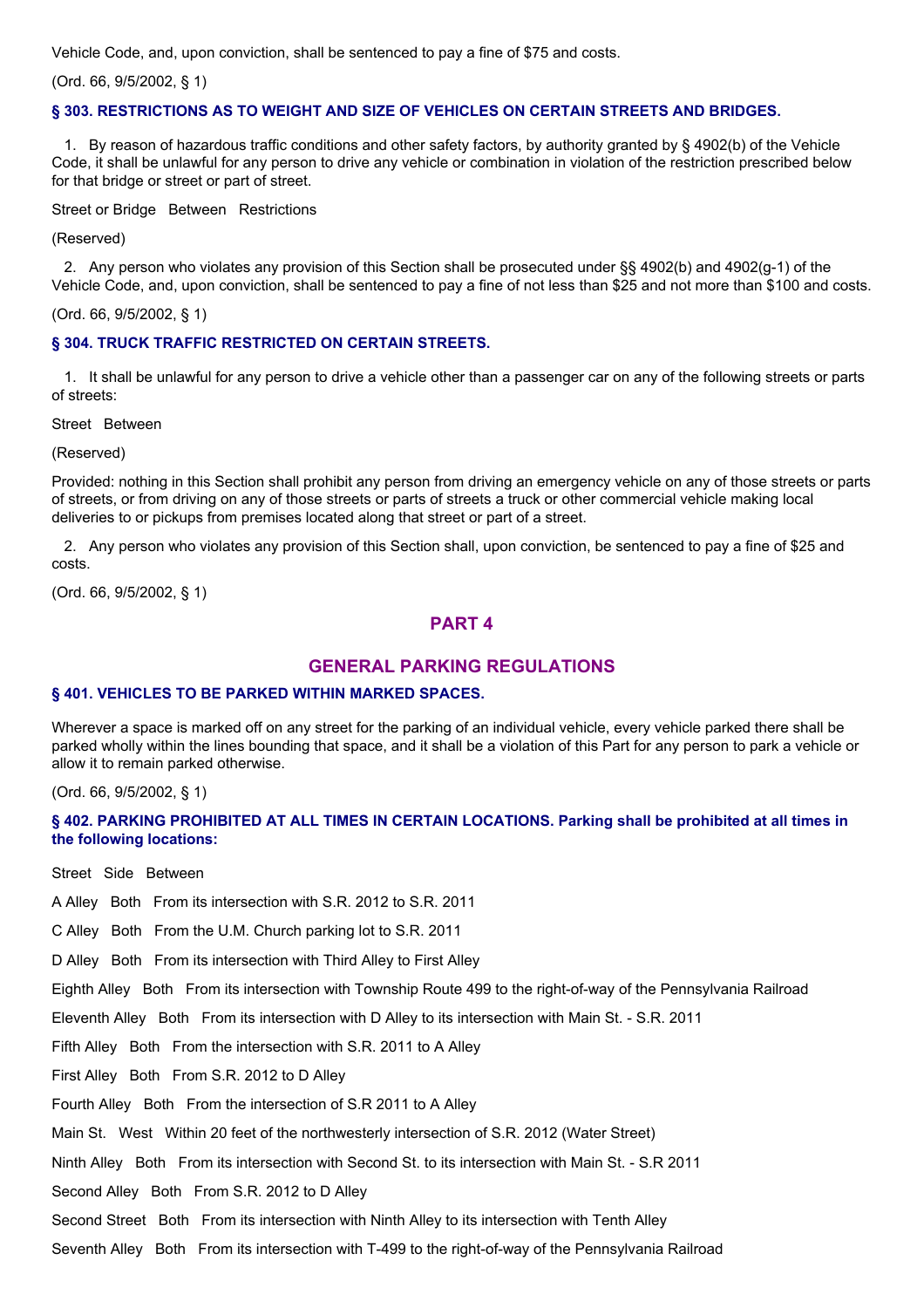Sixth Alley Both From the intersection of S.R. 2011 to A Alley

S.R. 2011 [Ord. 82] West From its intersection with S.R. 2012 northerly for a distance of 150 feet

Tenth Alley Both From its intersection with Second St. to its intersection with Main St. - S.R. 2011

Third Alley Both From the intersection of S.R. 2012 to D Alley

(Ord. 66, 9/5/2002, § 1; as amended by Ord. 82, 11/4/2010, § 1)

#### **§ 403. PARKING PROHIBITED IN CERTAIN LOCATIONS, CERTAIN DAYS AND HOURS.**

Parking shall be prohibited in the following locations at all times on the days and between the hours indicated in this Section, as follows:

Street Side Between Days Hours

Main Street (S.R. 2011) Both Entire length Between Nov. 15 and March 15 Anytime within 48 hours that two inches of snow has accumulated

(Ord. 66, 9/5/2002, § 1)

#### **§ 404. PARKING OF TRUCKS, BUSES AND CERTAIN OTHER VEHICLES PROHIBITED IN CERTAIN LOCATIONS.**

It shall be unlawful for any person to park, or to allow to remain parked, on any of the following streets or parts of streets, any vehicle other than a passenger car (which shall not include any bus, motor home or passenger car attached to a trailer of any kind):

Street Between

(Reserved)

(Ord. 66,9 /5 /2002, § 1)

#### **§ 405. PARKING TIME LIMITED IN CERTAIN LOCATIONS, CERTAIN DAYS AND HOURS.**

No person shall park a vehicle, or allow it to remain parked, for longer than the time indicated, in any of the following locations, at any time on the days and between the hours indicated:

Street Side Between Days Hours

(Reserved)

(Ord. 66, 9/5/2002, § 1)

#### **§ 406. SPECIAL PURPOSE PARKING ZONES ESTABLISHED; PARKING OTHERWISE PROHIBITED.**

The following are established as special purpose parking zones, and it shall be unlawful for any person to park a vehicle or to allow it to remain parked, in any such zone, except as specifically provided for that zone:

Street Side Location Authorized Purpose or Vehicle

(Reserved)

(Ord. 66, 9/5/2001, § 1)

#### **§ 407. STANDING OR PARKING ON ROADWAY FOR LOADING OR UNLOADING.**

It shall be unlawful for any person to stop, stand or park a vehicle (other than a pedalcycle) on the roadway side of any vehicle stopped or parked at the edge or curb of any street, except that standing or parking for the purpose of loading or unloading persons or property shall be permitted on the following named streets on Monday through Saturday, between the hours of 9 a.m. and 11:30 a.m. and between the hours of 1:30 p.m. and 4 p.m., and for no longer than necessary for the loading or unloading.

Street Side Between

(Reserved)

(Ord. 66, 9/5/2002, § 1)

## **§ 408. ANGLE PARKING REQUIRED ON PORTIONS OF CERTAIN STREETS.**

1. Only angle parking shall be permitted on the following portions of streets:

Street Side Between

(Reserved)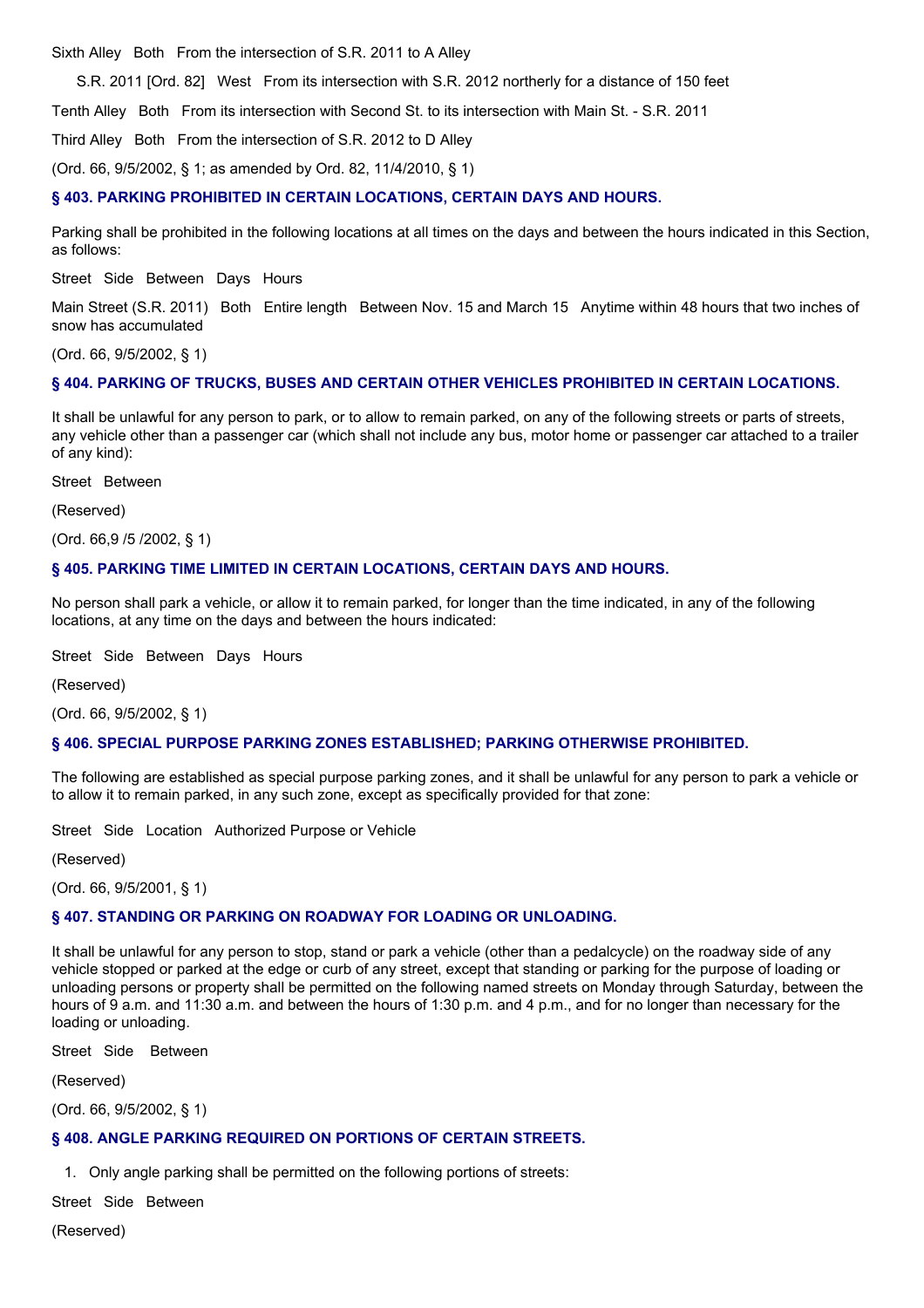2. On all streets where angle parking is required, every vehicle parked at the angle shall be parked with its front nearest the curb.

(Ord. 66, 9/5/2002, § 1)

# **§ 409. PARKING PROHIBITED ON PORTIONS OF CERTAIN HIGHWAYS DURING STREET SWEEPING HOURS.**

It shall be unlawful for any person to park a vehicle or to allow the same to remain parked, at any time between 8 a.m. and 10 a.m. on any of the following portions of the highways of the Township on the days hereby respectively designated for street sweeping purposes:

Street Between Day

(Reserved)

(Ord. 66, 9/5/2002, § 1)

## **§ 410. PENALTIES.**

Any person who violates any provision of this Part shall, upon conviction, be sentenced to pay a fine of not more than \$15 and costs.

(Ord. 66, 9/5/2002, § 1)

# **PART 5**

# **OFF-STREET UNMETERED PARKING**

## **§ 501. UNMETERED PARKING LOTS ESTABLISHED.**

The following are established at the unmetered parking lots operated by the Township:

Lot Location Maximum Parking Time Days in Operation Hours in Operation

(Reserved)

(Ord. 66, 9/5/2002, § 1)

## **§ 502. RESERVED PARKING SPACES FOR HANDICAPPED MAY BE PROVIDED.**

The Board of Supervisors at its discretion, may provide, at convenient and suitable locations in one or more of the unmetered parking lots, reserved parking spaces for handicapped, and shall designate those spaces by appropriate signs. It shall be unlawful, and .a violation of this Part, for any person to park in any such reserved parking space, any vehicle unless that vehicle bears or displays either: a "handicapped registration plate," a "handicapped parking placard," a "disabled veteran registration plate," or a "disabled veteran placard." Provided: all provisions, requirements and restrictions contained in the other Sections of this Part shall apply to vehicles lawfully parked in reserved parking spaces for handicapped

(Ord. 66, 9/5/2002, § 1)

## **§ 503. UNLAWFUL TO PARK OVERTIME OR WHEN LOT CLOSED.**

It shall be unlawful for any person to park a vehicle, or to allow a vehicle to remain parked in any unmetered parking lot:

- A. For longer than the maximum parking time prescribed by § 501 of this Part.
- B. At any time when the lot is not in operation and is closed to public use. (Ord. 66, 9/5/2002, § 1)

## **§ 504. UNMETERED LOTS FOR CERTAIN TYPES OF VEHICLES.**

The unmetered parking lots established by § 501 of this Part shall be for the use of passenger cars, passenger vans and pickup trucks only, and it shall be unlawful for any person to park any other kind or class of vehicle in any such lot.

(Ord. 66, 9/5/2002, § 1)

## **§ 505. MANNER OF PARKING.**

Every vehicle parked in an unmetered parking lot shall be parked wholly within the lines bounding or marking the individual parking space assigned to that vehicle, and shall be parked headed into the parking space. It shall be unlawful for any person:

- A. To park a vehicle in a space not rented by him.
- B. To park a vehicle otherwise than as required by this Section.

C. To park a vehicle elsewhere than in an individual parking space, the prohibited areas including, but not limited to, the access and exit driveways and turning and maneuvering spaces.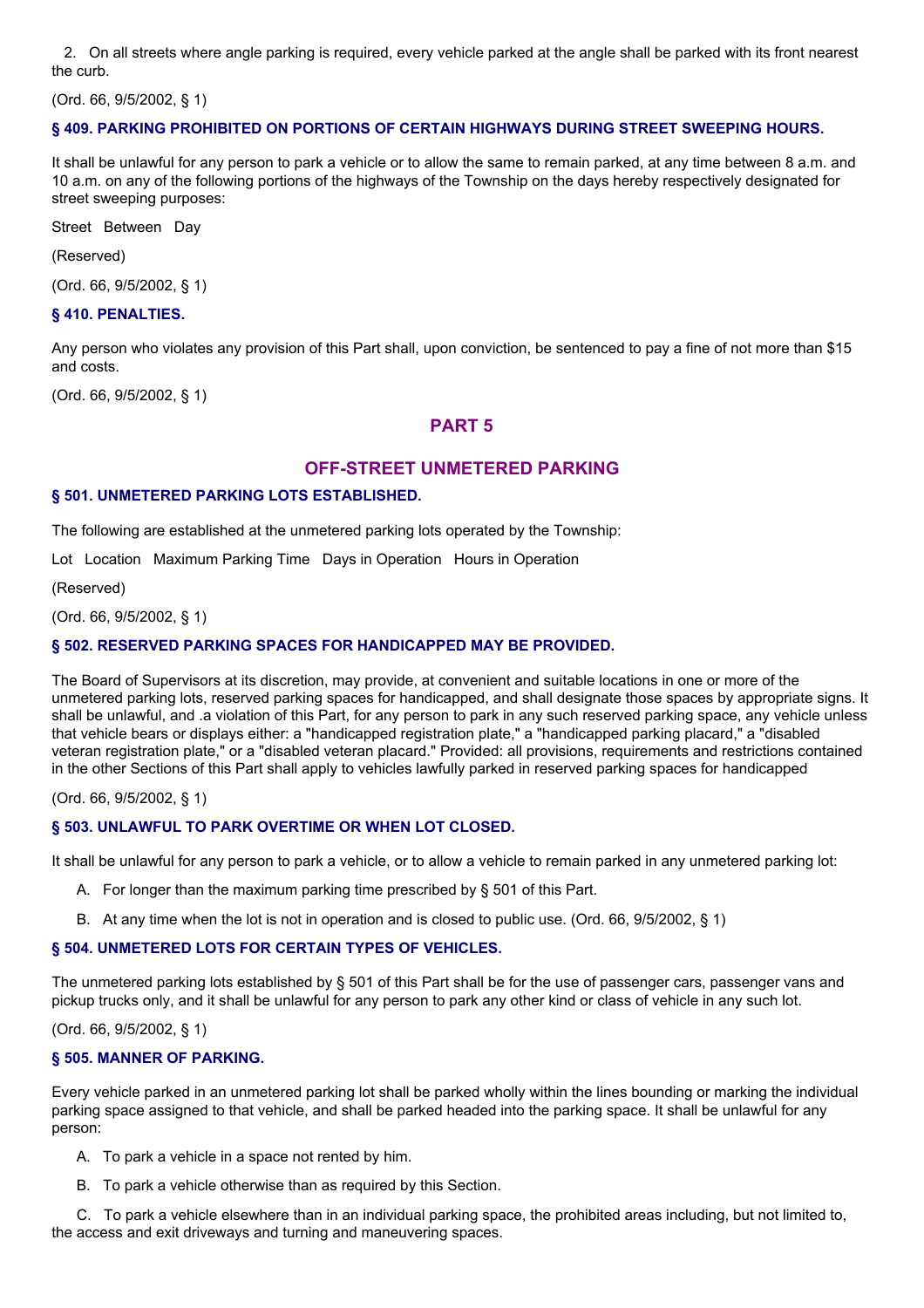## **§ 506. PARKING ON RENTAL BASIS ONLY.**

The parking spaces in the unmetered parking lots shall be available for parking on a monthly rental basis only. The rental fee shall be fixed by the Board of Supervisors pursuant to a resolution and shall be for a calendar month or the part of a calendar month remaining after the rental arrangements are made. The rental fee shall be paid in advance to the Township Secretary for the use of the Township, and after the first month shall be automatically renewable until the renter notifies the Township that he wishes to terminate the rental arrangements. At any time, however, the Township may, by amending § 501 of this Part, discontinue provision of a specific unmetered parking lot or a portion of the parking spaces in any such lot, or may change any unmetered parking lot, or part of an unmetered parking lot, to a metered parking lot or to metered parking spaces. The rental parking spaces shall be assigned by the Township Secretary. The name of the render of a parking space and/or the numbers and/or letters on the registration tag of the vehicle entitled to be parked there shall be posted by the Township at the rental space or shall be painted on the surface of that parking space.

(Ord. 66, 9/5/2002, § 1)

#### **§ 507. PENALTY FOR VIOLATION.**

1. The police officer or other person making the report shall also place on or attach to the vehicle a notice to the owner or driver of the vehicle that the vehicle was parked in violation of this Part, and instructing the owner or driver that if he will report to the office of the Township Secretary and pay, for the use of the Township, the sum of \$5 within 48 hours after the time of the notice, or will place the sum of \$5 enclosed within the envelope provided, in any of the special parking fine boxes installed at various locations within the Township, within that time limit, that act will save the violator from prosecution and from payment of the fine prescribed in subsection (2) hereof.

2. Any person who violates any provision of this Part and who fails to pay the fine set forth in this Section, shall be cited within 15 days of the violation and upon conviction, be sentenced to pay a fine of not more than \$15 and costs.

(Ord. 66, 9/5/2002, § 1)

# **PART 6**

# **REMOVAL AND IMPOUNDMENT OF ILLEGALLY PARKED VEHICLES**

#### **§ 601. APPLICABILITY AND SCOPE.**

This Part is enacted under authority of § 6109(a-22) of the Vehicle Code, and gives authority to the Township to remove and impound those vehicles which are parked in a tow-away zone and in violation of parking regulations of this Chapter. Vehicles which have been abandoned (as defined by the Vehicle Code) or which are parked in such a manner as to interfere with traffic or pose a hazard to others, may be towed under the provisions of the Pennsylvania Vehicle Code.

(Ord. 66, 9/5/2002, § 1)

#### **§ 602. AUTHORITY TO REMOVE AND IMPOUND.**

The Township shall have authority to remove and impound, or to order the removal and impounding, of any vehicle parked overtime or otherwise illegally, provided that the circumstances of its parking were within the conditions stated in § 601 of this Part. Provided: no such vehicle shall be removed or impounded except in strict adherence to the provisions of this Part, or the provisions of the Pennsylvania Vehicle Code.

(Ord. 66, 9/5/2002, § 1)

#### **§ 603. TOW AWAY ZONES DESIGNATED.**

The following designated streets and/or parking lots are hereby established as tow-away zones. Signs shall be posted to place the public on notice that their vehicles may be towed for violation of the Township parking regulations:

Street Side Between Parking Lot

(Reserved)

(Ord. 66, 9/5/2002, § 1)

#### **§ 604. DESIGNATION OF APPROVED STORAGE GARAGES; BONDING; TOWING AND STORAGE.**

Removal and impounding of vehicles under this Part shall be done only by "approved storage garages" that shall be designated from time to time by the Board of Supervisors. Every such garage shall submit evidence to the Board of Supervisors that it is bonded or has acquired liability insurance in an amount satisfactory to the Board of Supervisors as sufficient to indemnify owners of impounded vehicles against loss or damage to those vehicles while in the custody of the garage keeper for the purpose of towing or storage. The approved storage garage shall submit to the Board of Supervisors its schedule of charges for towing and storage of vehicles under this Part, and, when the schedule is approved by Board of Supervisors, those charges shall be adhered to by the approved storage garage; no different schedule of charges shall be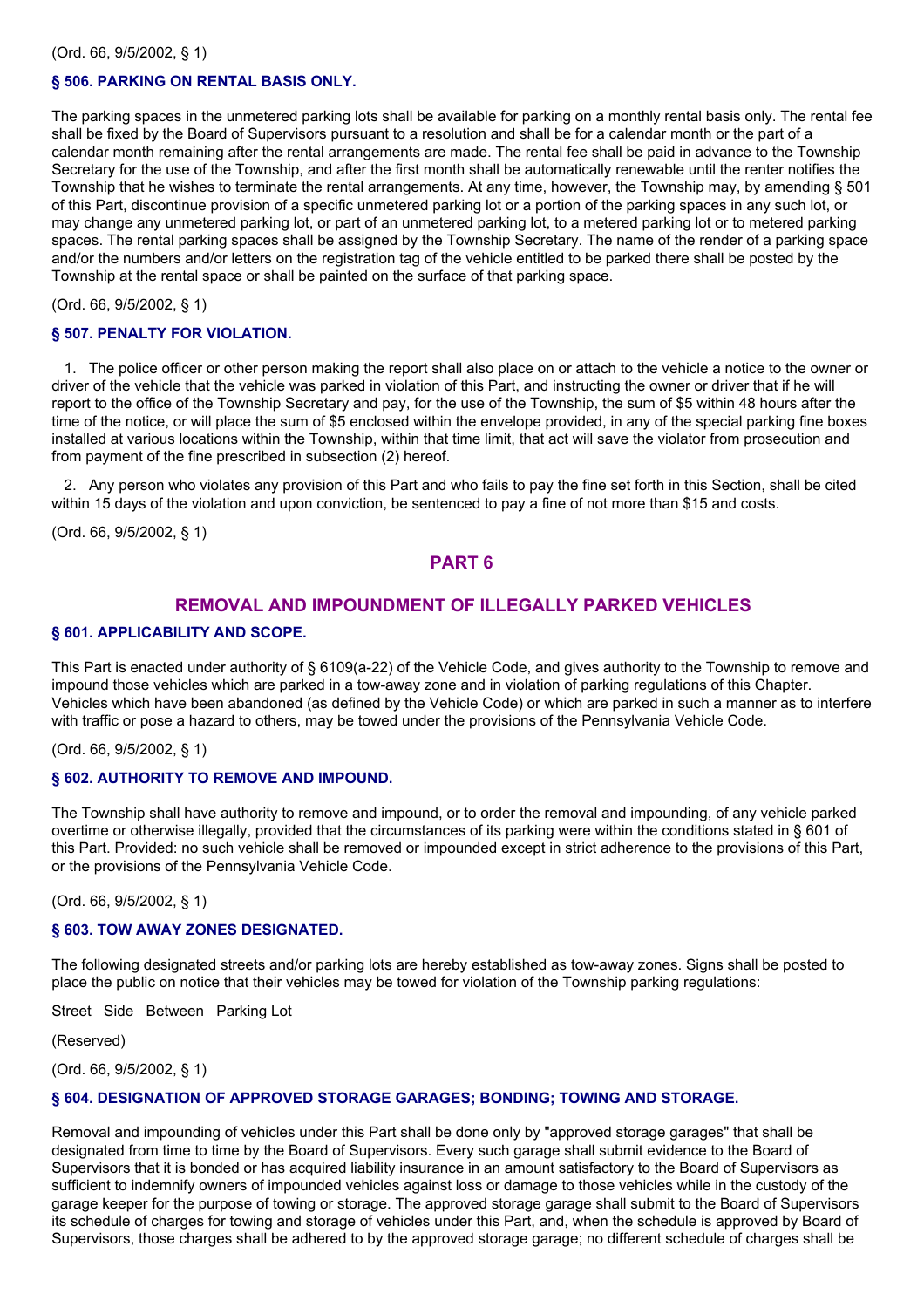demanded of or collected from any person whose vehicle is removed or impounded under this Part by any approved storage garage. The Board of Supervisors shall delete from its list of approved storage garages any garage that makes any unapproved charge in connection with any vehicle removed or impounded under this Part.

(Ord. 66, 9/5/2002, § 1)

# **§ 605. PAYMENT OF TOWING AND STORAGE CHARGES.**

The payment of towing and storage charges shall not relieve the owner or driver of any vehicle from liability for any fine or penalty for the violation of the provision of this Part for which the vehicle was removed or impounded.

(Ord. 66, 9/5/2002, § 1)

## **§ 606. RECLAMATION COSTS.**

In order to reclaim his vehicle, the owner shall pay towing and storage costs, plus a \$25 fee of which \$10 shall be transferred to the Pennsylvania Department of Transportation by the garage to which the vehicle was taken.

(Ord. 66, 9/5/2002, § 1)

## **§ 607. RECORDS OF VEHICLES REMOVED AND IMPOUNDED.**

The Township shall cause a record to be kept of all vehicles impounded under this Part and shall be able at all reasonable times to furnish the owners or the agents of the owners of those vehicles with information as to the place of storage of the vehicle.

(Ord. 66, 9/5/2002, § 1)

#### **§ 608. RESTRICTIONS UPON REMOVAL OF VEHICLES.**

No vehicle shall be removed under the authority of this Part or the Vehicle Code if, at the time of the intended removal, the owner or the person for the time being in charge of the vehicle is present and expresses a willingness and intention to remove the vehicle immediately.

(Ord. 66, 9/5/2002, § 1)

## **§ 609. PENALTY FOR VIOLATION.**

Any person who shall violate any provision of this Part shall, upon conviction thereof, be sentenced to pay a fine of \$50 together with all costs of disposing of the vehicle under provisions of the Vehicle Code, 75 P.S. § 7301 et seq., (1977) as hereafter amended, supplemented, modified or reenacted by the General Assembly of Pennsylvania.

(Ord. 66, 9/5/2002, § 1)

## **§ 610. REPORTS AND DISPOSITION OF UNCLAIMED VEHICLES.**

If after a period of 15 days the vehicle in storage remains unclaimed, a report shall be filed with PennDOT in accordance with § 7311 of The Vehicle Code, by the person having legal custody of the vehicle. If the vehicle has not been claimed after 30 days, the vehicle may be transferred to a licensed salvor who will then be responsible for filing the proper reports and disposing of the vehicle in accordance with the provisions of Chapter 73 of the Pennsylvania Motor Vehicle Code (75 Pa C.S.A. § 101 et seq., as amended).

(Ord. 66, 9/5/2002, § 1)

# **PART 7**

# **SNOW AND ICE EMERGENCY**

## **§ 701. DECLARATION OF SNOW AND ICE EMERGENCY.**

In order to facilitate the movement of traffic and to combat the hazards of snow and ice on the snow emergency routes named in § 703 of this Part, any Township Supervisor, in his discretion, may declare a snow and ice emergency (designated in this Part as a "snow emergency"). Information on the existence of a snow emergency shall be given by the Township through radio, newspaper or other available media, and information on the termination of the emergency may be given by use of the same media.

(Ord. 66, 9/5/2002, § 1)

## **§ 702. PARKING PROHIBITED, DRIVING MOTOR VEHICLES RESTRICTED, ON SNOW EMERGENCY ROUTES DURING EMERGENCY.**

After any snow emergency is declared, it shall be unlawful, at any time during the continuance of the emergency, for any person:

A. To park a motor vehicle or to allow that vehicle to remain parked anywhere on any snow emergency route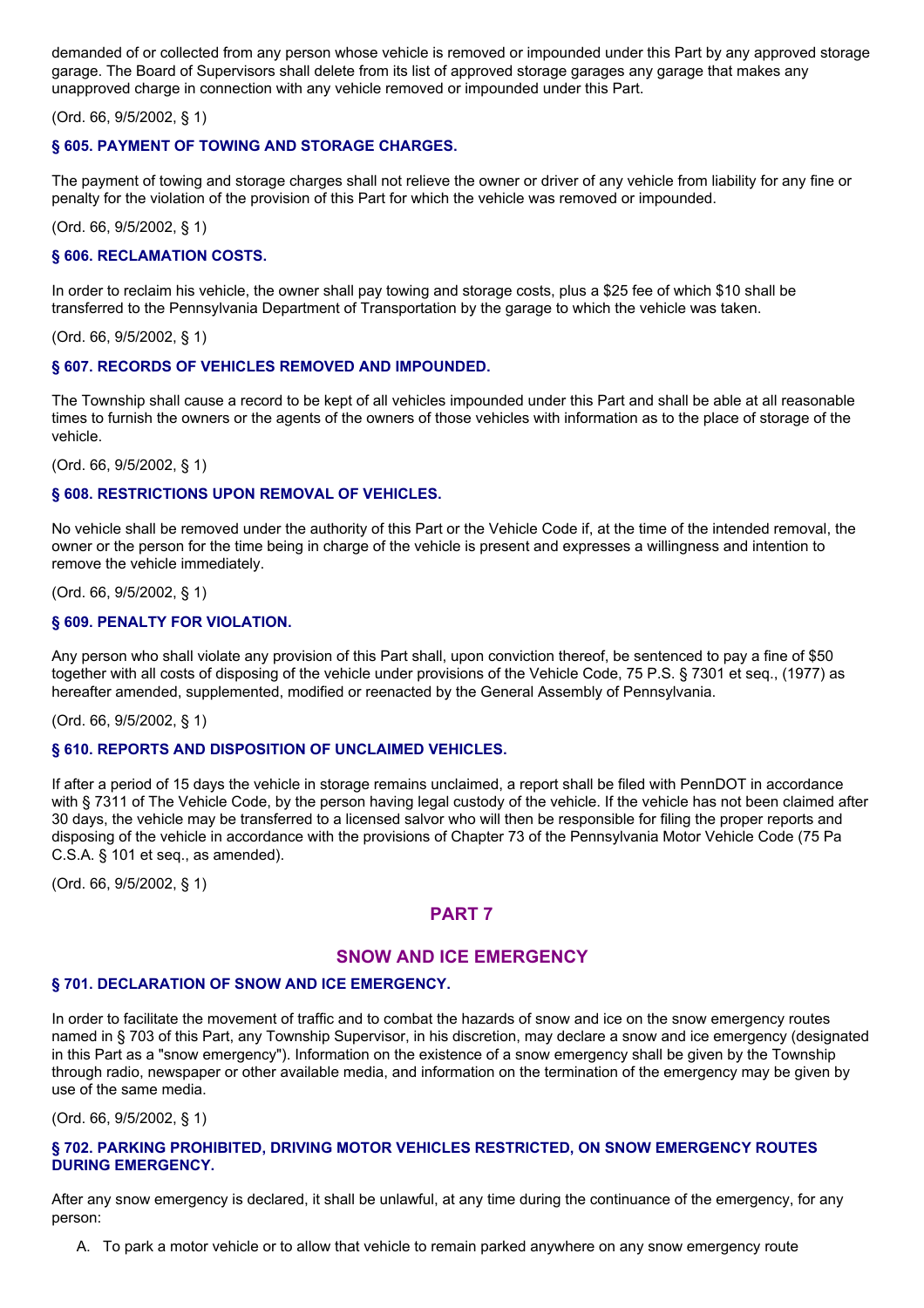designated in § 903 of this Part; or,

B. To drive any motor vehicle on any such snow emergency route, unless that vehicle is equipped with snow tires or chains.

(Ord. 66, 9/5/2002, § 1)

## **§ 703. SNOW EMERGENCY ROUTES DESIGNATED.**

The following are designated as snow emergency routes:

Street Between

(Reserved)

(Ord. 66, 9/5/202, § 1)

#### **§ 704. PENALTY FOR VIOLATION.**

1. If, at any time during a period of snow emergency declared under § 701 of this Part, a person shall park a motor vehicle or allow a motor vehicle to remain parked anywhere upon a snow emergency route, that person shall be guilty of a violation of this Part, and, upon conviction, shall be sentenced to pay a fine of not more than \$15 and costs.

2. If, at any time during a period of snow emergency declared under § 701 of this Part, a person shall drive a motor vehicle upon a snow emergency route, without having that vehicle equipped with snow tires or chains, that person shall be guilty of a violation of this Part, and, upon conviction, shall be sentenced to pay a fine of \$25 and costs.

(Ord. 66, 9/5/2002, § 1)

# **PART 8**

# **REGULATION OF PEDALCYCLES AND NONMOTORIZED VEHICLES**

# **§ 801. RIDING AND PARKING OF PEDALCYCLES ON SIDEWALKS ALONG CERTAIN STREETS PROHIBITED.**

1. It shall be unlawful for any person to ride or to park a pedalcycle on the sidewalk along the following portions of the streets in the Township:

Street Side Between

(Reserved)

2. Any person who violates any provision of this Section shall, upon conviction, be sentenced to pay a fine of \$5 and costs.

(Ord. 66, 9/5/2002, § 1)

## **§ 802. RESTRICTIONS ON USE OF PUSHCARTS.**

1. The word "pushcart," as used in this Section, shall mean a vehicle, including a pedalcycle, propelled solely by human power, and used or intended for use for the display, transport, exhibit or sale of goods, wares or merchandise.

2. It shall be unlawful for any person to propel a pushcart upon any sidewalk in any business district except as necessary to move the pushcart to a location from which it is to be loaded or unloaded or from which goods, wares or merchandise are to be sold or dispensed under permit from the Board of Supervisors as provided in subsection (3) of this Section.

3. It shall be unlawful for any person to park a pushcart upon any sidewalk except for the purpose of selling or dispensing from that pushcart goods, wares or merchandise to passersby under permit from the Board of Supervisors. Every such permit shall be issued to the person making application for the permit, upon payment of a fee, which shall be for the use of the Township set by the Board of Supervisors pursuant to a resolution. The permit shall be granted to the applicant, upon payment of the fee, and upon his signing an agreement with the Board of Supervisors that he shall be bound by the conditions imposed by Board of Supervisors and made a part of the permit, dealing with the following matters:

A. Restricting or limiting the parking of the pushcart to one or more stated locations upon the sidewalk and to stated days and hours at each location;

B. Stating requirements to be adhered to in connection with the disposal of garbage and refuse resulting from the operations carried on;

C. Requiring that there be no violation of any law, ordinance or regulation pertaining to health, sanitation and the handling of food or drink.

4. Any person who violates any provision of this Section, or any condition of any permit granted under this Section, shall be guilty of a summary offense, and, upon conviction, shall be sentenced to pay a fine of \$25 and costs.

(Ord. 66, 9/5/2002, § 1)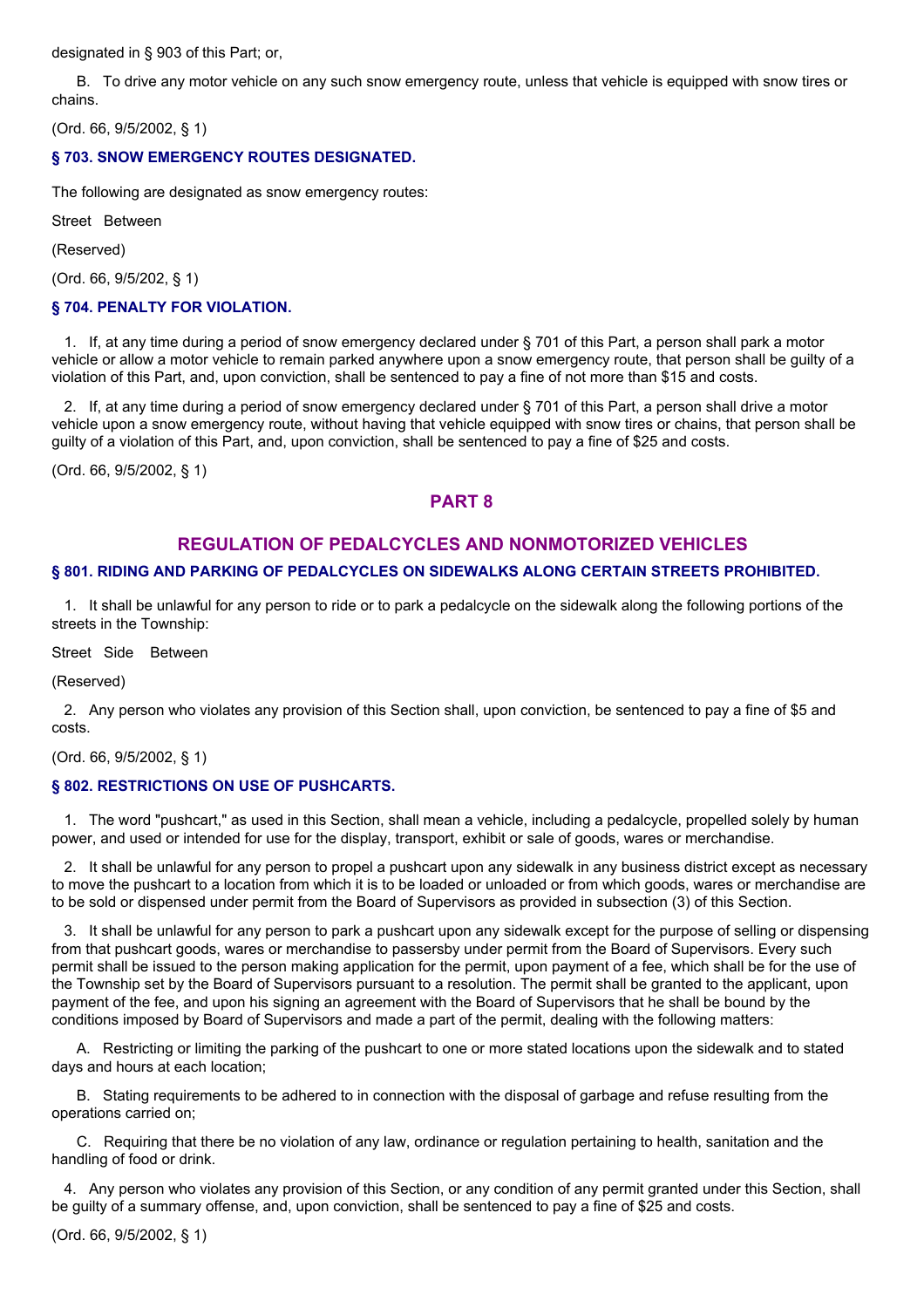#### **§ 803. SKATES, SKATEBOARDS, COASTERS, SLEDS AND OTHER TOY VEHICLES.**

1. It shall be unlawful for any person to ride on a sled upon any sidewalk in the Township, or upon any roadway unless that roadway is on a portion of a street blocked off for sledding by authority of § 105 of Part 1 or § 216 of Part 2 of this Chapter. Provided: nothing in this subsection shall prevent a pedestrian from pulling a sled, with or without a rider, upon a sidewalk.

2. It shall be unlawful for any person to engage in roller-skating, skateboarding or to ride upon or propel any coaster or other toy vehicle upon:

A. Any street except in order to cross the roadway; or,

B. Any sidewalk located in a business district, except that nothing in this subsection shall prevent a pedestrian from pulling a coaster or other toy vehicle, with or without a rider, upon a sidewalk.

3. Any person who violates any provision of this Section shall, upon conviction, be sentenced to pay a fine of \$5 and costs.

(Ord. 66, 9/5/2002, § 1)

## **PART 9**

## **PEDESTRIAN REGULATIONS**

# **§ 901. PEDESTRIANS TO OBEY TRAFFIC-CONTROL SIGNS.**

At all locations in the Township where official traffic-control signals are installed, pedestrians, except where directed otherwise by pedestrian-control signals installed under § 902 of this Part, shall obey the directions of those traffic-control signals, as follows:

A. When facing a green signal, a pedestrian may proceed across the roadway within a crosswalk;

- B. When facing a steady yellow signal, a pedestrian shall not start to cross the roadway;
- C. When facing a steady red signal, a pedestrian shall not enter the roadway. (Ord. 66, 9/5/2002, § 1)

#### **§ 902. PEDESTRIAN-CONTROL SIGNAL LOCATIONS ESTABLISHED.**

1. At the following locations, official pedestrian-control signals shall be erected (or are ratified if previously erected):

Location

(Reserved)

2. Every pedestrian facing a steady or flashing "Don't Walk" signal shall obey the directions of that signal, as follows:

A. When facing a steady "Don't Walk" signal, a pedestrian shall not start to cross the roadway in the direction of the signal, but any pedestrian who has partially completed his crossing on the "Walk" signal should proceed to a sidewalk or safety zone while the "Don't Walk" signal is showing.

B. When facing a flashing "Don't Walk" signal a pedestrian shall not start to cross the roadway in the direction of the indication, but any pedestrian who has partly completed crossing during the "Walk" indication should proceed to a sidewalk or safety zone.

Any pedestrian who fails to obey the directions of a "Don't Walk" signal, as indicated above, shall be guilty of an offense and a violation of this Part.

(Ord. 66, 9/5/2002, § 1)

#### **§ 903. LOCATIONS WHERE PEDESTRIAN CROSSING IN UNMARKED CROSSWALKS RESTRICTED.**

Except when authorized by a police officer or other appropriately attired person authorized to direct, control or regulate traffic, it shall be unlawful for any pedestrian to cross the roadway at any of the following streets, at the intersection with that street indicated.

Street Intersection Direction of Travel

(Reserved)

(Ord. 66, 9/5/2002, § 1)

## **§ 904. LOCATIONS WHERE PEDESTRIANS MAY CROSS ONLY IN CROSSWALK.**

It shall be unlawful for any pedestrian:

A. To cross any roadway in a business district within the Township except in a crosswalk;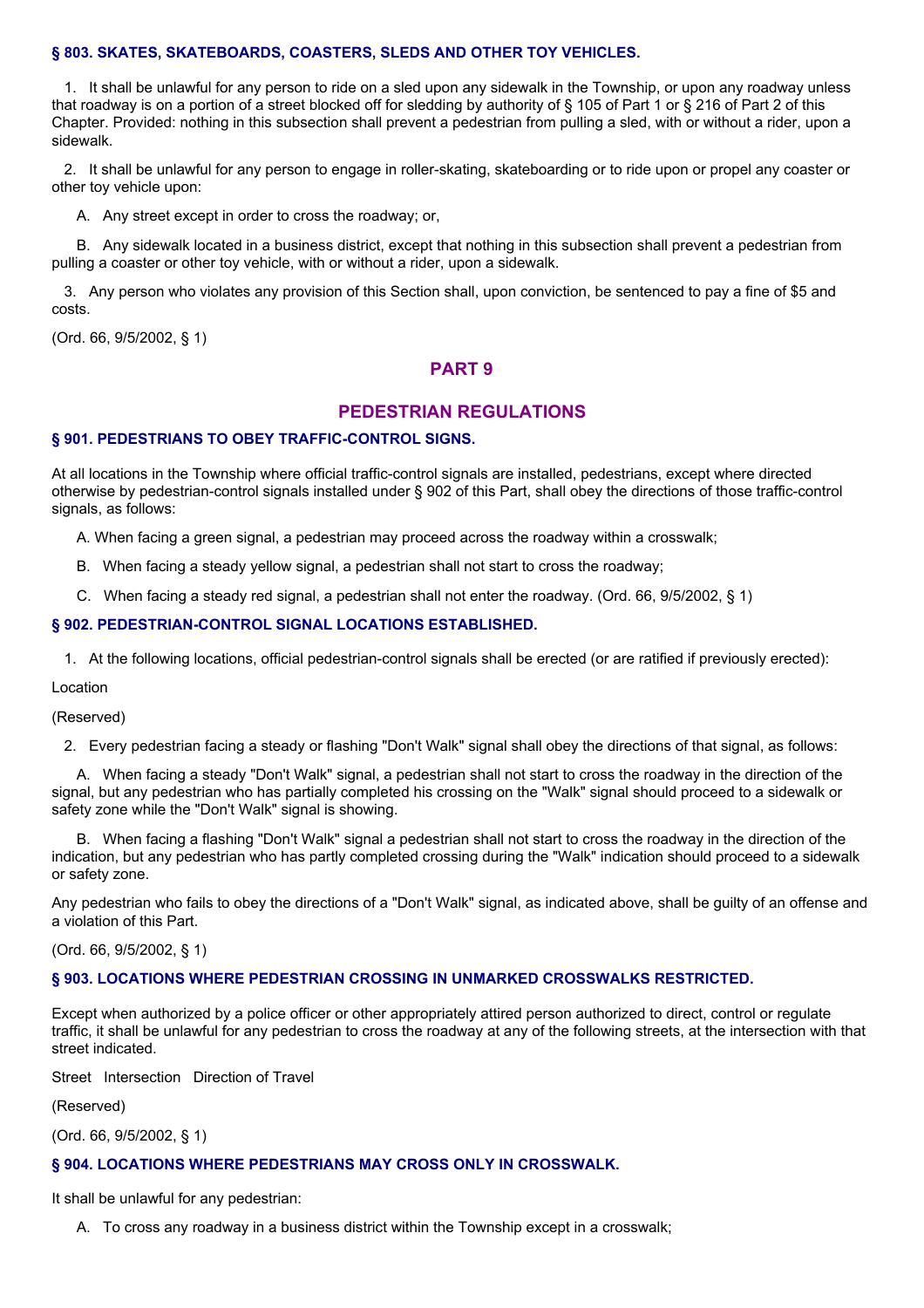B. To cross the roadway, in any of the following portions of streets in the Township, except in a crosswalk:

Street Between

(Reserved)

Provided: nothing in this Section shall permit any pedestrian to cross in a crosswalk at any location where that crossing is prohibited by § 902 of this Part.

(Ord. 66, 9/5/2002, § 1)

# **§ 905. PENALTY FOR VIOLATION.**

Any pedestrian who violates any provision of this Part shall be guilty of a summary offense, and, upon conviction, shall be sentenced to pay a fine of \$5 and costs.

(Ord. 66, 9/5/2002, § 1)

# **CHAPTER 16**

# **PARKS AND RECREATION**

# *PART 1*

# *RECREATION AREAS*

- § 101. Short Title
- § 102. Designation of Recreation Areas
- § 103. Entrances and Exits
- § 104. Wildlife
- § 105. Special Facilities
- § 106. Designated Use
- § 107. Authorized Use
- § 108. Special Permission
- § 109. General Custody
- § 110. Enforcement
- § 111. Prohibitions
- § 112. Penalties

# **PART 1**

# **RECREATION AREAS**

## **§ 101. SHORT TITLE.**

This Part shall be known and may be cited as the "Penn Township Recreation Ordinance." Wherever in this Part the term "recreation area" is used, it shall be deemed to include park and playground.

(Ord. 49, 4/1 /1993, § 1)

## **§ 102. DESIGNATION OF RECREATION AREAS.**

The Penn Township Supervisors shall, from time to time, designate such areas in the Township as they deem proper "recreation areas." The recreation areas will be open to all Township residents and guests from sunrise to sunset throughout the year, unless posted otherwise. Times for special events must be approved by the Board of Supervisors or appointee.

(Ord. 49, 4 /1 /1993, § 2)

## **§ 103. ENTRANCES AND EXITS.**

No person shall enter or leave a recreation area except by entrances and exits provided for such purpose. Private property of owners adjacent to recreation areas shall not be entered upon.

(Ord. 49, 4 /1/1993, § 3)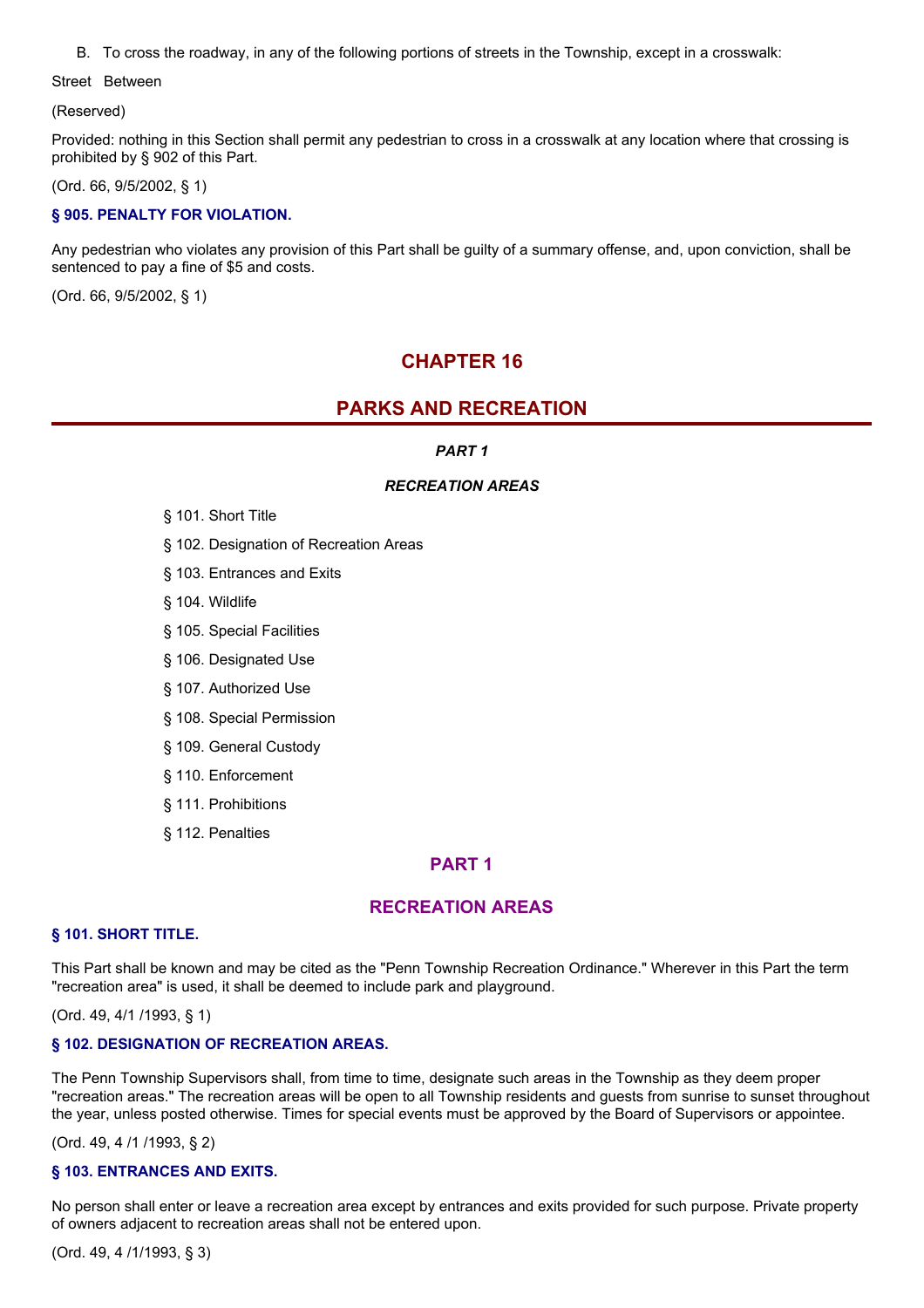## **§ 104. WILDLIFE.**

No person shall annoy or harm any animals or birds in a recreation area, nor water fowl in any streams, pools or ponds, nor remove or carry away any birds' nests or eggs, nor disturb the general natural environment.

(Ord. 49, 4/1/1993, § 4)

## **§ 105. SPECIAL FACILITIES.**

The general use of pavilions, ballfields, equipment or other special facilities by Township residents shall be on a first-come, first-served basis unless previously scheduled through the Township Board of Supervisors or appointee.

(Ord. 49, 4/1/1993, § 5)

#### **§ 106. DESIGNATED USE.**

The designated use of any ballfield or other facilities by organized groups shall be scheduled through the Township Board of Supervisors or appointee,

#### (Ord. 49, 4/1/1993, § 6)

## **§ 107. AUTHORIZED USE.**

The use of a recreation area for any of the following purposes is prohibited unless authorized by the Township Board of Supervisors as hereinafter provided:

- A. Fireworks.
- B. Musical or theatrical entertainment.
- C. Parties or gatherings in excess of 50 persons for any purpose other than family reunions.

(Ord. 49, 4/1/1993, § 7)

## **§ 108. SPECIAL PERMISSION.**

Special permission for the use of a recreation area shall be issued only after consideration by the Township Board of Supervisors upon such request therefor. No permission shall be granted, however, unless a written request is made for such use, although a security deposit may be required. Any person to whom special permission is granted shall be liable for any loss, damage or injury sustained by any person by reason of the negligence or fault of the applicant, his servants, agents or employees or invitees, and such person shall hold harmless and indemnify the Township from any damages, injuries, claims or other causes of action that might result from said person's use of the recreation area.

(Ord. 49, 4/1/1993, § 8)

## **§ 109. GENERAL CUSTODY.**

The Township Board of Supervisors shall have general custody of the recreation areas and all maintenance, repairs and replacements of property and equipment therein, and shall be chargeable with the duty of keeping the areas in a clean and sanitary condition at all times. In view of the fact that the recreation areas, parks and playgrounds of the Township have been acquired and are maintained primarily for the use of the residents of the Township, the Board, or any person or persons designated by it, shall have the right to exclude therefrom any person who is not a resident of the Township.

(Ord. 49, 4/1/1993, § 9)

## **§ 110. ENFORCEMENT.**

The Pennsylvania State Police and the Township Board of Supervisors shall have the power to enforce the regulations hereinabove set forth and shall exercise general supervision over persons and property in all recreation areas.

#### (Ord. 49, 4/1/1993, § 10)

# **§ 111. PROHIBITIONS. The following are prohibited in or upon any recreation area:**

A. Possession and distribution or consumption of any alcoholic or intoxicating beverages, drugs or controlled substances.

- B. Gambling or solicitation not authorized by the Township.
- C. Possession of any type of firearms.

D. Annoyance of others by disorderly conduct, indecent or obscene language; loitering or congregating; threatening or dangerous acts.

E. Damaging, defacing, destroying or removing Township owned property, buildings, equipment, signs, structures or other materials.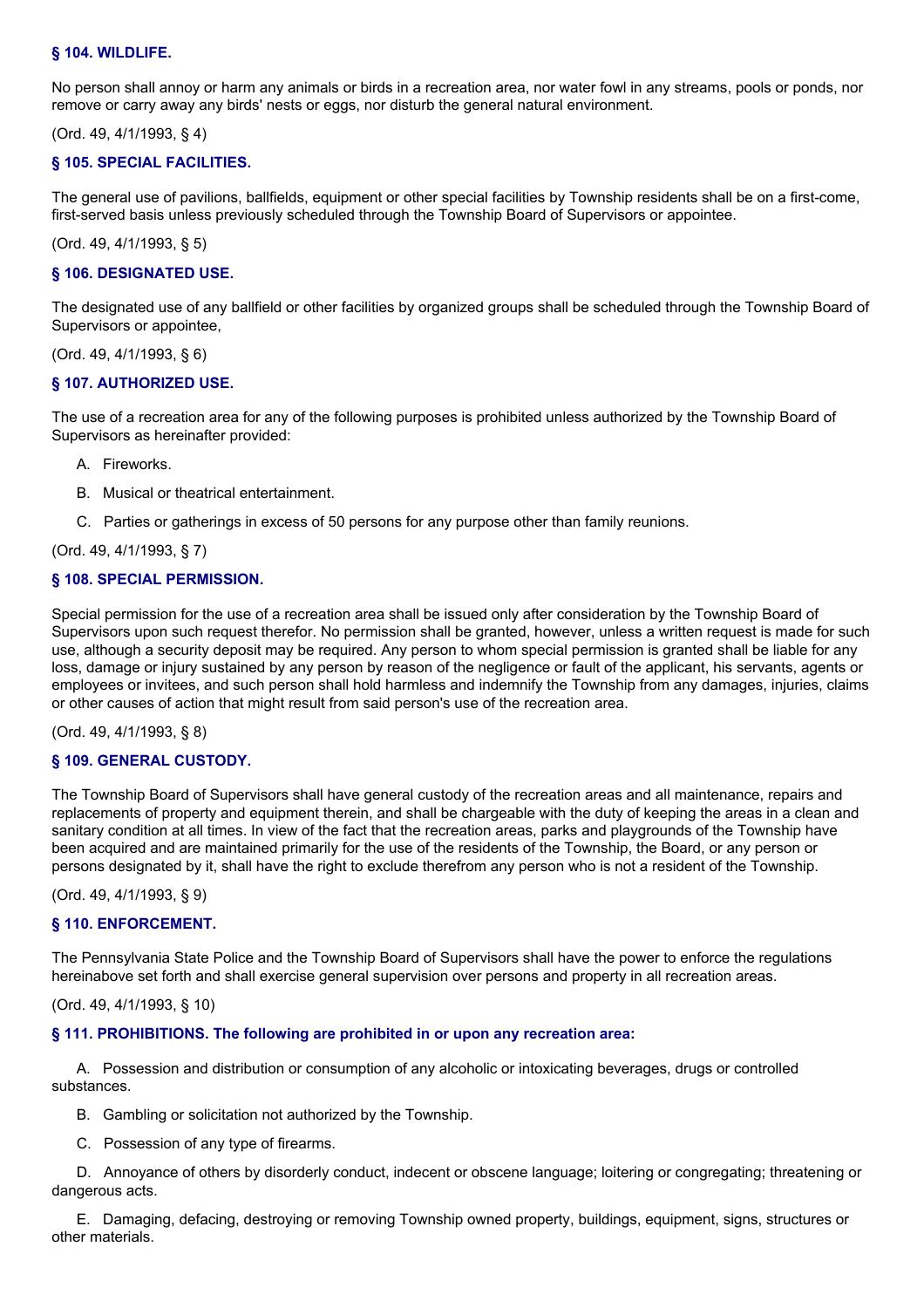F. Discarding of trash, garbage, refuse or other litter not generated on the premises; provided, however, trash, garbage or litter generated on the premises must be removed by the responsible party and disposed of properly.

G. Distribution of advertisements, placards or notices (except as authorized by the Township) or posting of the same except on facilities provided for such purpose.

H. Pets, except when properly controlled and kept on a leash not exceeding six feet in length; provided, that care and concern for the health and safety of others must be exercised by owners with regard to pets and their waste habits.

I. Operating any vehicle in a reckless or negligent manner, in excess of posted speed limit or in such a manner as to create a nuisance to others.

J. Operating, stopping or parking any vehicle except on designated roads, spaces or areas.

K. Fires, except in facilities provided for such purpose.

L. Snowmobiles, all-terrain vehicles, go-carts, mini-bikes, motorcycles, scooter-bikes or like vehicles.

M. Use of bows and arrows, javelins, discus or similar athletic equipment dangerous in character.

(Ord. 49, 4/1 /1993, § 11)

#### **§ 112. PENALTIES.**

1. Any person, firm or corporation who shall violate any provision of this Part, upon conviction thereof in an action brought before a district justice in the manner provided for the enforcement of summary offenses under the Pennsylvania Rules of Criminal Procedure, shall be sentenced to pay a fine of not less than \$25 nor more than \$1,000 plus costs and, in default of payment of said fine and costs, to a term of imprisonment not to exceed 90 days. Each day that a violation of this Part continues or each Section of this Part which shall be found to have been violated shall constitute a separate offense.

2. Parents of persons under 18 years of age will be held liable for penalties incurred by, and for damages to properties of the Township, caused or committed by their children subject to 23 Pa. C.S.A. § 5501.

(Ord. 49, 4/1/1993, § 12; as amended by Ord. 66, 9/5/2002, § 1)

# **CHAPTER 17**

# **PLANNED RESIDENTIAL DEVELOPMENT**

(Reserved to accommodate future enactments)

# **CHAPTER 18**

# **SEWERS AND SEWAGE DISPOSAL**

#### *PART 1*

#### *HOLDING TANKS*

- § 101. Definitions
- § 102. Rules and Regulations
- § 103. Permits and Certification
- § 104. Violations

#### *PART 2*

#### *SEWAGE SYSTEMS*

§ 201. Permits

- § 202. Application for Permit
- § 203. Enforcement
- § 204. Application Fee
- § 205. Payment of Fee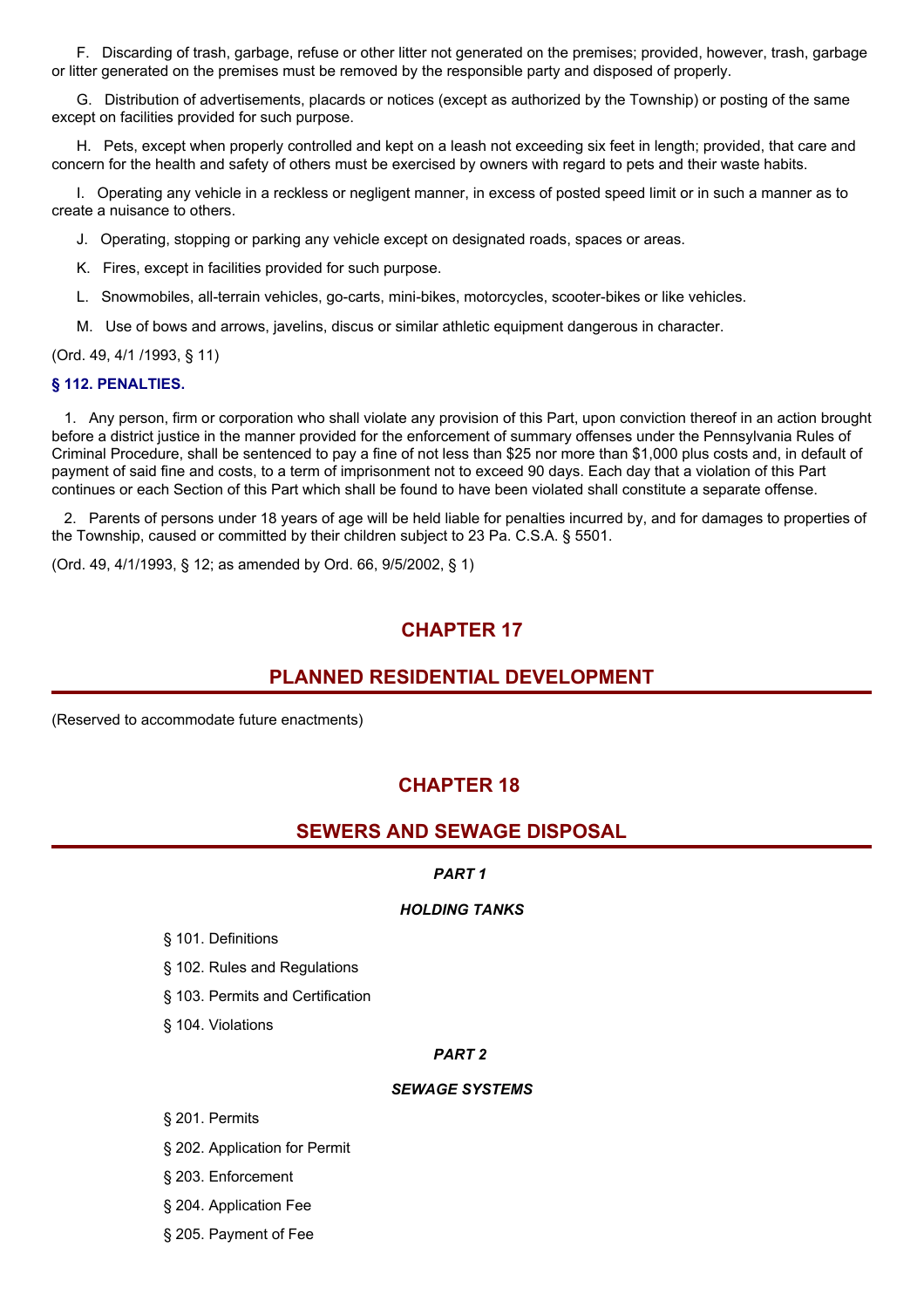§ 206. Fees

§ 207. Penalties

## *PART 3*

## *PUBLIC SEWERS*

#### **A. Connection Required**

§ 301. Definitions

§ 302. Use of Public Sewers Required

§ 303. Building Sewers and Connections

§ 304. Rules and Regulations Governing Building Sewers, Laterals and Connections to Sewers

§ 305. Enforcement

§ 306. Declaration of Purpose

#### **B. Tapping Fees and User Charges**

§ 311. Definitions

§ 312. Tapping Fees

§ 313. User Charges

§ 314. Prohibited Wastes

§ 315. Admission of Industrial Wastes into the Sewer System

§ 316. Miscellaneous

Exhibit "A"

# **PART 1**

# **HOLDING TANKS**

#### **§ 101. DEFINITIONS.**

For the purpose of this Chapter, the following words and phrases shall have the meaning ascribed to them in this Section. [Ord. 66]

BOARD OF SUPERVISORS - Penn Township Board of Supervisors.

CERTIFICATE OF REGISTRATION - the approval, as issued by the Board of Supervisors and the Pennsylvania Department of Environmental Protection, authorizing utilization of holding tanks. [Ord. 66]

HOLDING TANKS - a water tight receptacle which receives and retains sewage and is designed and constructed to facilitate ultimate disposal by pumping and hauling the sewage to an approved discharge site. Holding tanks include, but are not limited to, the following:

A. CHEMICAL TOILET - a toilet using chemicals that discharge to a holding tank.

B. RETAINING TANK - a holding tank where sewage is conveyed to it by a water carrying system.

C. VAULT PIT PRIVY - a holding tank designed to receive sewage where water under pressure is not available.

IMPROVED PROPERTY - any property within the Township of Penn where there is erected structure or structures intended for continuous or periodic habitation, occupancy or use by human beings or animals from which sewage shall or may be discharged.

OWNER - any person or persons vested with ownership, legal or equitable, sole or partial, of any property located in Penn Township.

PERSON(S) - any individual, partnership, company, association, corporation or any other group or legal entity. [Ord. 66]

SEWAGE - any substance that contains any of the waste products or excrement or other discharge from the bodies of human beings or animals, and any noxious or deleterious substance harmful, inimical or contaminable to the public health, safety or welfare; or to animal or aquatic life; or to the use of public or private water supplies used for domestic consumption or recreation.

TOWNSHIP - Penn Township, Centre County, Pennsylvania. (Ord. 17, 10/4/1973, § 1; as amended by Ord. 66, 9/5/2002, § 1)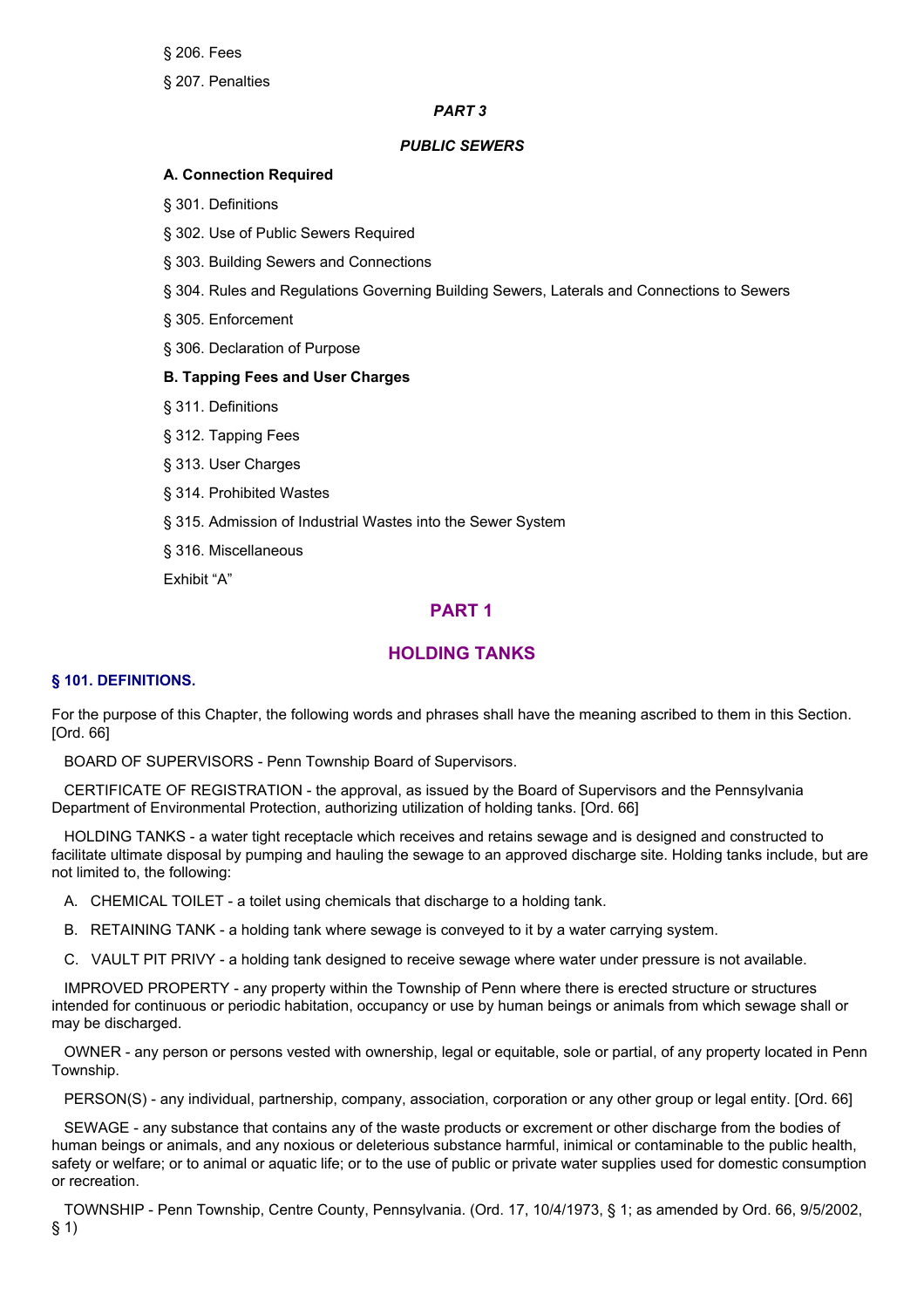#### **§ 102. RULES AND REGULATIONS.**

1. The Township is hereby authorized and empowered to control within the Township all methods of holding tank sewage disposal, collection and transportation thereof.

2. The Township is empowered and shall adopt such rules and regulations concerning sewage disposal which it may deem necessary from time to time to effect the purposes herein.

3. All rules and regulations adopted by the Township will be in conformity with the provisions herein, all other ordinances of the Township and all applicable laws, rules and regulations of the Commonwealth of Pennsylvania, and Department of Environmental Protection. [Ord. 66]

4. The Township shall have the right and power to fix, alter and control rate assessments, permit fees and any other charges applicable to the sewage disposal rules and regulations as established herein.

5. The collection and transportation of all sewage from an improved property utilizing approved holding tank facilities shall be done under the direction and control of the Township and sewage disposal thereof shall be made only at such site or sites as may be approved by the Commonwealth of Pennsylvania Department of Environmental Protection. [Ord. 66]

(Ord. 17, 10/4/1973, § 2; as amended by Ord. 66, 9/5/2002, § 1)

#### **§ 103. PERMITS AND CERTIFICATION.**

The owner of any property proposing to utilize holding tank or tanks for onsite disposal of their sanitary sewage shall:

A. Apply for a Township sewage facilities Act 537 permit in accordance with the applicable laws of the Commonwealth of Pennsylvania.

B. Attach proof of agreement between the owner and a certified sewage disposal hauler whereas the hauler contractually agrees to pump at regular intervals, and dispose of at an approved site, the waste from herein referenced holding tanks.

C. Attach proof of agreement between the contract hauler and an approved waste disposal site satisfactory to the Commonwealth of Pennsylvania Department of Environmental Protection. [Ord. 66]

D. All waste haulers authorized to pump, transport and dispose of holding tank waste in the Township of Penn shall furnish to the Township Supervisors a schedule of their pumping quantities to allow the Township to ensure sufficient size and capability of the tank(s) being utilized.

E. The Township, and/or its authorized representative, shall inspect prior to the installation of any holding tanks, their construction, water tightness, size and location in conformance with their sewage facilities application.

F. If, in the opinion of the Township or its authorized representative, any holding tank is broken, leaking or not being satisfactorily pumped at regular intervals, the Township shall file violation proceedings and require immediate correction by the owner or operator of the property site involved.

(Ord. 17, 10/4/1973, § 3; as amended by Ord. 66, 9/5/2002, § 1)

#### **§ 104. VIOLATIONS.**

1. Any person, firm or corporation who shall violate any provision of this Part, upon conviction thereof in an action brought before a district justice in the manner provided for the enforcement of summary offenses under the Pennsylvania Rules of Criminal Procedure, shall be sentenced to pay a fine of not more than \$1,000 plus costs and, in default of payment of said fine and costs, to a term of imprisonment not to exceed 90 days. Each day that a violation of this Part continues or each Section of this Part which shall be found to have been violated shall constitute a separate offense. [Ord. 66]

2. In addition to any other remedies provided in this Part, any violation of any provision herein shall constitute a public nuisance and may be abated by the Township by seeking appropriate equitable or legal relief from a court of competent jurisdiction.

(Ord. 17, 10/4/1973, § 4; as amended by Ord. 66, 9/5/2002, § 1)

## **PART 2**

# **SEWAGE SYSTEMS**

#### **§ 201. PERMITS.**

No person shall install, construct or request bid proposals for construction, or alter an individual sewage system or community sewage system, or construct or request bid proposals for construction, or install or occupy any building or structure for which an individual system or community sewage system is to be installed without first obtaining a permit indicating that the site and plans and specifications of such system are in compliance with the provisions of the Pennsylvania Sewage Facilities Act, as amended, and the standards adopted pursuant to said Act.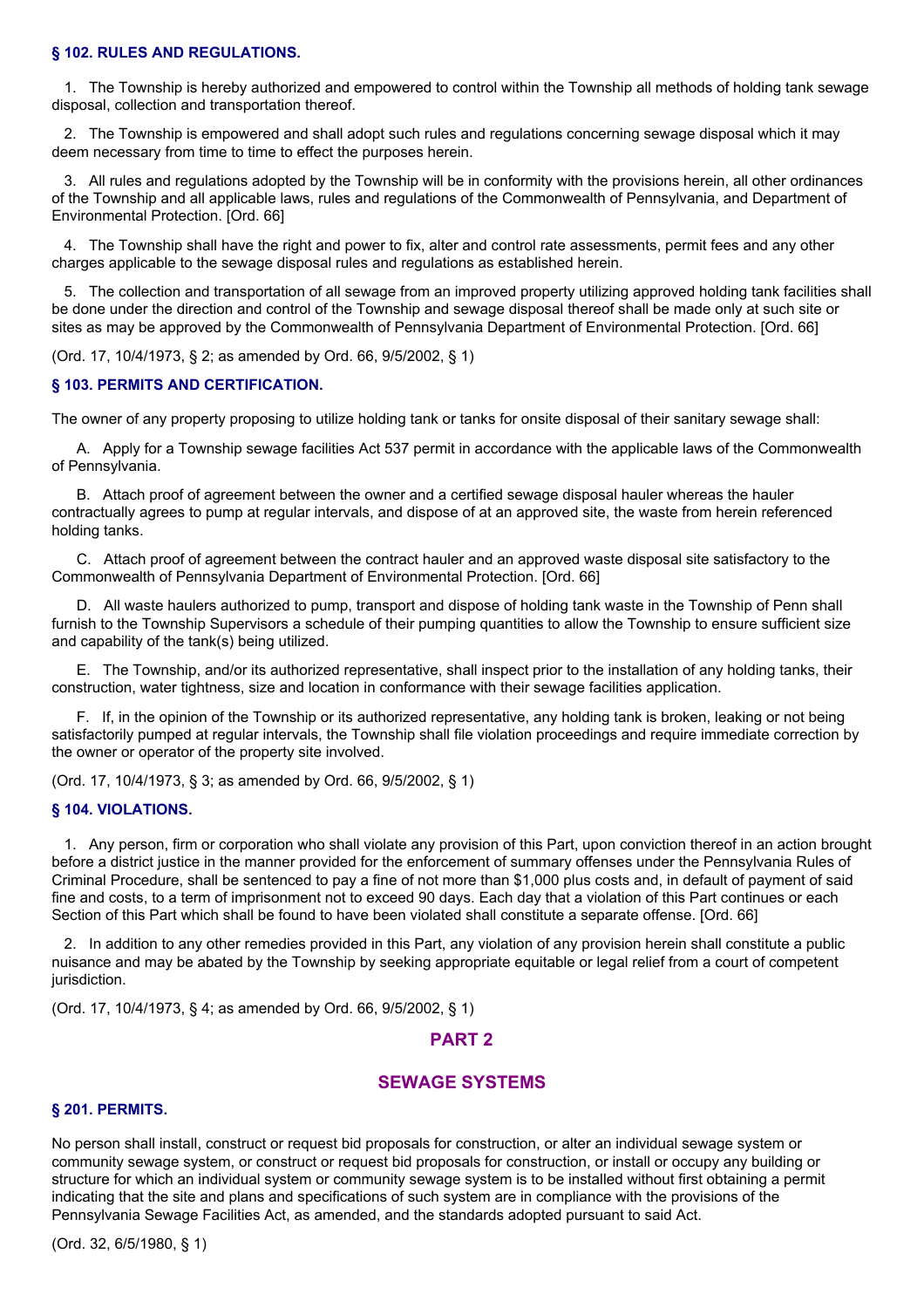#### **§ 202. APPLICATION FOR PERMIT.**

Application for permit shall be in writing to the Township of Penn in accordance with the provisions of the Pennsylvania Sewage Facilities Act, and shall be made in such form and shall include such information as the Department of Environmental Protection may prescribe.

(Ord. 32, 6/5/1980, § 2; as amended by Ord. 66, 9/5/2002, § 1)

#### **§ 203. ENFORCEMENT.**

The Township of Penn shall employ qualified sewage enforcement officers to administer the provisions of this Part and the Pennsylvania Sewage Facilities Act, as amended.

(Ord. 32, 6/5/1980, § 3)

#### **§ 204. APPLICATION FEE.**

A fee in an amount as established from time to time by resolution of the Board of Supervisors shall be paid to the Township of Penn at the time an application is made for a permit for the installation, alteration or repair of an individual or community sewage system. Said fee shall include the inspection of the percolation and soil test and the issuance of a permit.

(Ord. 32, 6/5/1980, § 4; as amended by Ord. 66, 9/5/2002, § 1)

## **§ 205. PAYMENT OF FEE.**

All fees required by § 204 of this Part shall be paid prior to the performance of the designated services by the sewage enforcement officer.

(Ord. 32, 6/5/1980, § 5)

#### **§ 206. FEES.**

The Board of Supervisors of Penn Township shall have the power, from time to time, to amend the fees set forth in § 204 of this Part by resolution, duly adopted by a majority of said Supervisors at a regular or special meeting thereof and thereafter amend the fees set forth by this Part.

(Ord. 32, 6/5/1980, § 6)

#### **§ 207. PENALTIES.**

Any person, firm or corporation who shall violate any provision of this Part, upon conviction thereof in an action brought before a district justice in the manner provided for the enforcement of summary offenses under the Pennsylvania Rules of Criminal Procedure, shall be sentenced to pay a fine of not less than \$100 nor more than \$1,000 plus costs and, in default of payment of said fine and costs, to a term of imprisonment not to exceed 90 days. Each day that a violation of this Part continues or each Section of this Part which shall be found to have been violated shall constitute a separate offense.

(Ord. 32, 6/5/1980, § 7; as amended by Ord. 66, 9/5/2002, § 1)

#### **A. CONNECTION REQUIRED.**

#### **§ 301. DEFINITIONS.**

Unless the context specifically and clearly indicates otherwise, the meaning of terms and phrases used in this Part 3A shall be as follows:

BUILDING SEWER - the sewage drainage system from a building constructed on any improved property to the lateral serving such improved property, including any grinder pump or pressure sewer or similar apparatus or facilities installed by the Township or the owner and which are located on such improved property.

COMMONWEALTH - the Commonwealth of Pennsylvania.

IMPROVED PROPERTY - any property in the sewered area of this Township upon which there is erected a structure intended for continuous or periodic habitation, occupancy or use by human beings or animals and from which structure sanitary sewage and/or industrial wastes shall be or may be discharged.

INDUSTRIAL ESTABLISHMENT– any improved property located in this Township, used or intended for use, wholly or in part, for the manufacturing, processing, cleaning, laundering or assembling of any product, commodity or article, or any other improved property from which wastes, in addition to or other than sanitary sewage, shall be discharged.

INDUSTRIAL WASTES - any and all wastes discharged from an industrial establishment, and/or wastewater having characteristics which may have the potential to be detrimental to the sewer system.

LATERAL - part of the sewer system extending from a sewer to the curbline, or if there is no curbline, to the property line, or if no such extension is provided, then "lateral" shall mean that portion of, or place in, a sewer that is provided for connection of any building sewer;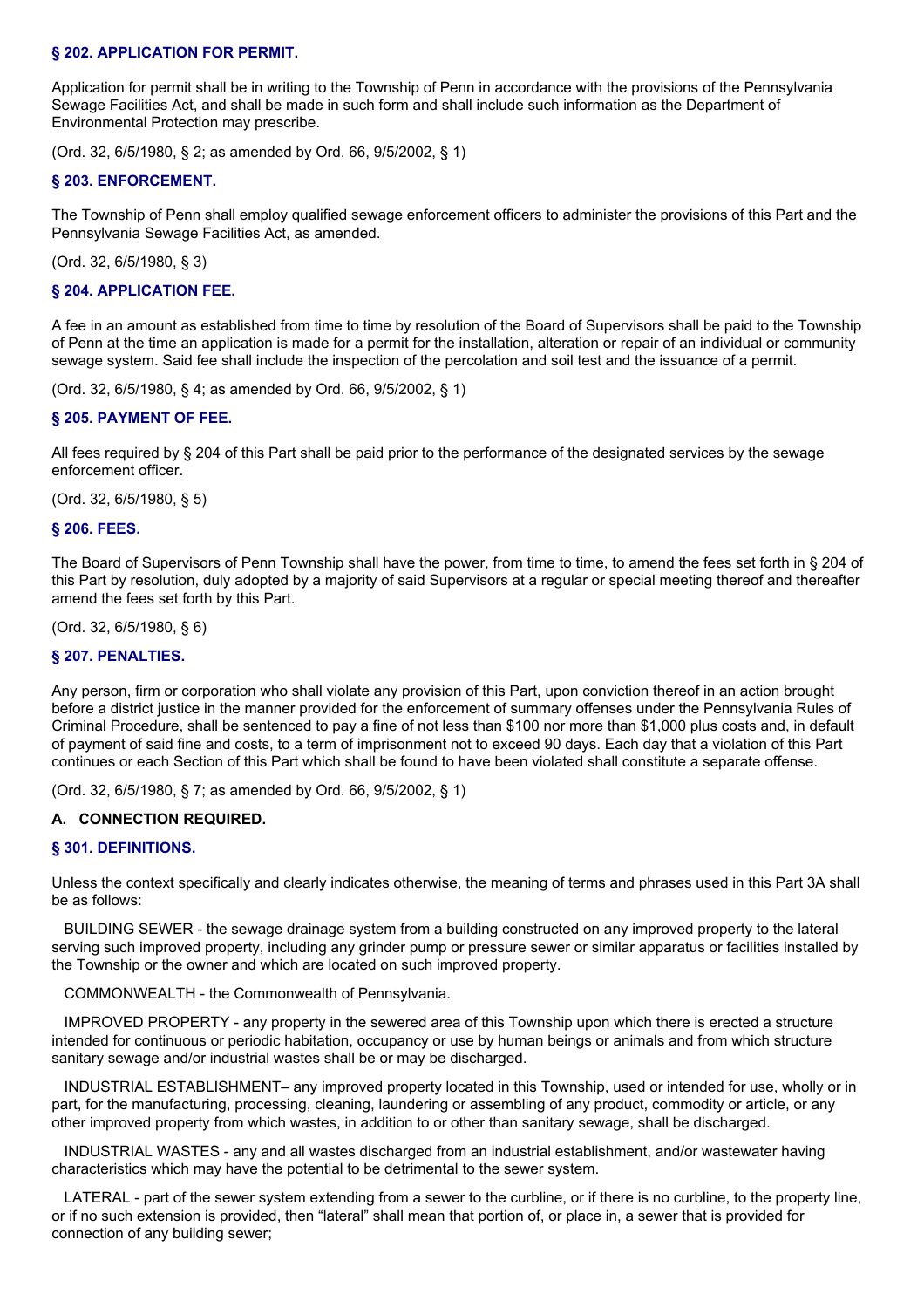OWNER - any person vested with ownership, legal or equitable, sole or partial, of any improved property.

PERSON - any individual, partnership, company, association, society, trust, corporation, municipality, municipality authority or other group or entity.

SANITARY SEWAGE - normal water-carried household and toilet wastes from any improved property.

SEWER - any pipe or conduit constituting a part of the sewer system, used or usable for sewage collection purposes.

SEWER SYSTEM - all facilities owned or operated by the Township, as of any particular time, for collecting and transmitting sanitary sewage and/or industrial wastes discharged by an improved property, other than a building sewer or a lateral.

SEWERED AREA - geographic area or areas of the Township served or to be served by the sewer system and designated, from time to time, by the Board of Supervisors of the Township.

STREET - includes any street, road, lane, court, cul-de-sac, alley, public way or public square.

TOWNSHIP - the Township of Penn, Centre County, Pennsylvania, a political subdivision of the Commonwealth, acting by and through its Board of Supervisors, or, in appropriate cases, acting by and through its authorized representatives.

(Ord. 74, 5/5/2005, Art. I)

#### **§ 302. USE OF PUBLIC SEWERS REQUIRED.**

1. A. The owner of any improved property located in the sewered area of this Township which is adjoining and adjacent to the sewer system shall connect such improved property with and use such sewer system, in such manner as this Township may require, within 60 days after notice to such owner from this Township to make such connection, for the purpose of discharging all sanitary sewage and industrial wastes from such improved property; subject, however, to such rules and regulations as may be established by this Township, from time to time, prescribing the scope and manner of such connections.

B. Notwithstanding the provisions of subsection (A), this Township shall not require any commercial or industrial business to connect to the sewer system when such commercial or industrial business is operating a sewer treatment plant under mandate of any agency of the Federal or State government. This exemption shall last as long as such sewer treatment plant continues to meet the specifications and standards mandated by such Federal or State agency and for 45 days thereafter. If, during the days immediately subsequent to the day a business' sewer treatment plant is determined to be below Federal or State mandates, repairs cannot be made to bring the system back up to satisfactory condition, this Township may require such business to connect to the sewer system. In such case, the full costs of connection to, and any necessary refurbishing of, the sewer system shall be borne by such business.

C. The exemption provided for in subsection (B) shall not be available in any situation where the business seeking to use it had notice, either actual or constructive, prior to construction of this sewage treatment plant, of this Township's intention to construct a sanitary sewer system, and to require that business to connect with the sewer system.

2. All sanitary sewage and industrial wastes from any improved property, after connection of such improved property with a sewer, as required under subsection (1), shall be conducted into such sewer; subject, however, to such limitations and restrictions as shall be established herein or otherwise shall be established by this Township, from time to time.

3. No person shall place, shall deposit or shall permit to be placed or to be deposited upon any public or private property within this Township any sanitary sewage or industrial wastes in violation of subsection (1).

No person shall discharge or shall permit to be discharged to any natural outlet any sanitary sewage or industrial wastes in violation of subsection (1), except where suitable treatment has been provided that is satisfactory to this Township.

4. No privy vault, cesspool, sinkhole, septic tank or similar receptacle shall be used or shall be maintained at any time upon an improved property that has been connected to a sewer or that is required under subsection (1) to be connected to a sewer.

Every such privy vault, cesspool, sinkhole, septic tank or similar receptacle in existence shall be abandoned and, at the discretion of this Township, shall be cleansed and shall be filled with a noncompactible material (e.g., sand), at the expense of the owner of such improved property, under the direction and supervision of this Township; and, any such privy vault, cesspool, sinkhole, septic tank or similar receptacle not so abandoned and, if required by this Township, not cleansed and filled, shall constitute a nuisance, and such nuisance may be abated, as provided by law, at the expense of the owner of such improved property.

5. No privy vault, cesspool, sinkhole, septic tank or similar receptacle at any time shall be connected to a sewer.

6. The notice by this Township to make a connection to a sewer, referred to in subsection (1), shall include a reference to this Part 3A, including any amendments and/or supplements at the time in effect, or a summary of each Section thereof, and a written or printed document requiring the connection in accordance with the provisions of this Part 3A and specifying that such connection shall be made within the time limitations described herein. Such notice may be given or served at any time after a sewer is in place that can receive and can convey sanitary sewage and industrial wastes for treatment and disposal from the particular improved property. Such notice shall be by personal service or by registered mail.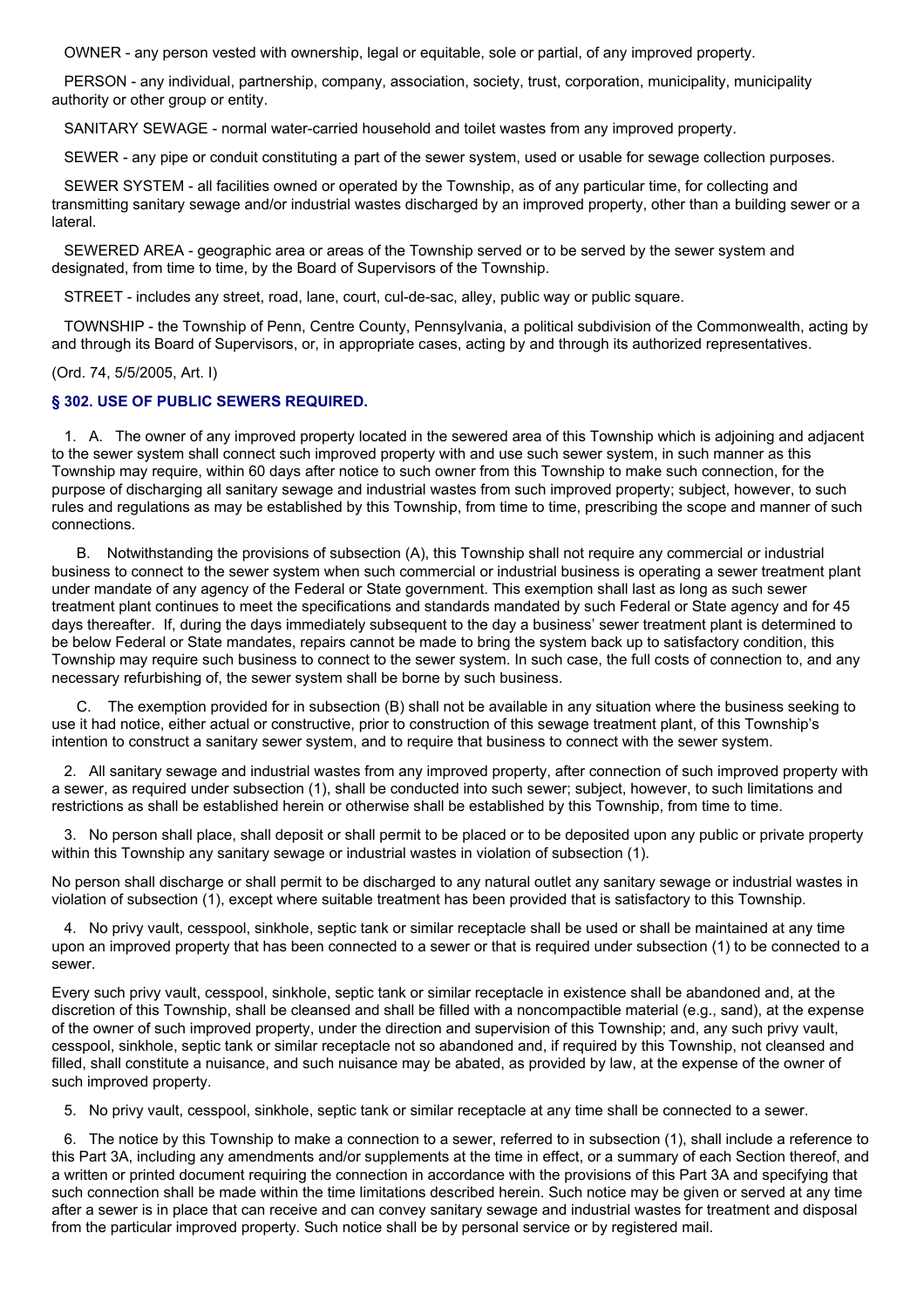### **§ 303. BUILDING SEWERS AND CONNECTIONS.**

1. No person shall uncover, shall connect with, shall make any opening into or shall use, shall alter or shall disturb, in any manner, any sewer or any part of the sewer system without first obtaining a permit, in writing, from this Township.

2. Application for a permit required under subsection (1) shall be made by the owner of the improved property served or to be served or by the duly authorized agent of such owner.

3. No person shall make or shall cause to be made a connection of any improved property with a sewer until such person shall have fulfilled each of the following conditions:

A. Such person shall have notified the secretary or other designated representative of this Township of the desire and intention to connect such improved property to a sewer.

B. Such person shall have applied for and shall have obtained a permit as required by subsection (1).

C. Such person shall have given the secretary or other designated representative of this Township at least 48 hours notice of the time when such connection will be made so that this Township may supervise and inspect or may cause to be supervised and inspected the work of connection and necessary testing.

D. If applicable, such person shall have furnished satisfactory evidence to the secretary or other designated representative of this Township that any tapping fee, and any other applicable fee or charge that may be charged and imposed by this Township against the owner of each improved property who connects such improved property to a sewer, has been paid.

4. Except as otherwise provided in this subsection, each improved property shall be connected separately and independently with a sewer through a building sewer. Grouping of more than one improved property on one building sewer shall not be permitted, except under special circumstances and for good sanitary reasons or other good cause shown, but then only after special permission of this Township, in writing, shall have been secured and only subject to such rules, regulations and conditions as may be prescribed by this Township.

5. All costs and expenses of acquisition, construction, operation and maintenance of a building sewer and of the lateral serving any improved property shall be borne by the owner of the improved property served thereby, unless otherwise provided by this Township. All costs and expenses of connection of a building sewer to a lateral, and connection of a lateral to a sewer, including such costs and expenses of acquiring, installing, operating and maintaining a grinder pump or similar apparatus approved by the Township, shall be borne by the owner of the improved property so connected, unless otherwise provided by this Township. Each such owner shall indemnify and shall save harmless this Township from all loss or damage that may be occasioned, directly or indirectly, as a result of construction, connection, operation or use of a building sewer or of a lateral.

6. A building sewer and the appropriate lateral shall be connected to a sewer at the location designated by this Township. If this Township furnishes the lateral, the building sewer shall be connected to the sewer at the place where the lateral is located. The owner of each improved property shall provide this Township any information requested pertaining to the existing or proposed location of a building sewer and of the lateral.

The invert of a building sewer at the point of connection shall be at the same or a higher elevation (unless a grinder pump is required as part of the building sewer) than the invert of the sewer. A smooth, neat joint shall be made and the connection of a building sewer and lateral, or other designated point of connection, shall be made secure and watertight.

7. If the owner of any improved property located within this Township which is adjoining or adjacent to or whose principal building is within 150 feet from any part of the sewer system, after 60 days notice from this Township, either by personal service or by registered mail, requiring the connection of such improved property with a sewer, in accordance with § 302(1), shall fail to connect such improved property and use the sewer system, as required, this Township may enter upon such improved property and construct such connection and may collect from such owner the costs and expenses thereof in the manner permitted by law.

#### (Ord. 74, 5/5/2005, Art. III)

### **§ 304. RULES AND REGULATIONS GOVERNING BUILDING SEWERS, LATERALS AND CONNECTIONS TO SEWERS.**

1. Where an improved property, at the time connection to a sewer is required, shall be served by its own sewage disposal system or sewage disposal device, the existing house sewer line shall be broken on the structure side of such sewage disposal system or sewage disposal device and attachment shall be made, with proper fittings, to continue such house sewer line as the building sewer and from there to the lateral and the sewer, in the manner approved by this Township.

2. No building sewer or any lateral constructed by the owner shall be covered until it has been inspected and approved by this Township. If any part of a building sewer or lateral is covered before so being inspected and approved, it shall be uncovered for inspection at the cost and expense of the owner of the improved property to be connected to a sewer.

3. Every building sewer and every lateral serving any improved property shall be operated and maintained by the owner of such improved property in a sanitary and safe operating condition to the continuing satisfaction of this Township.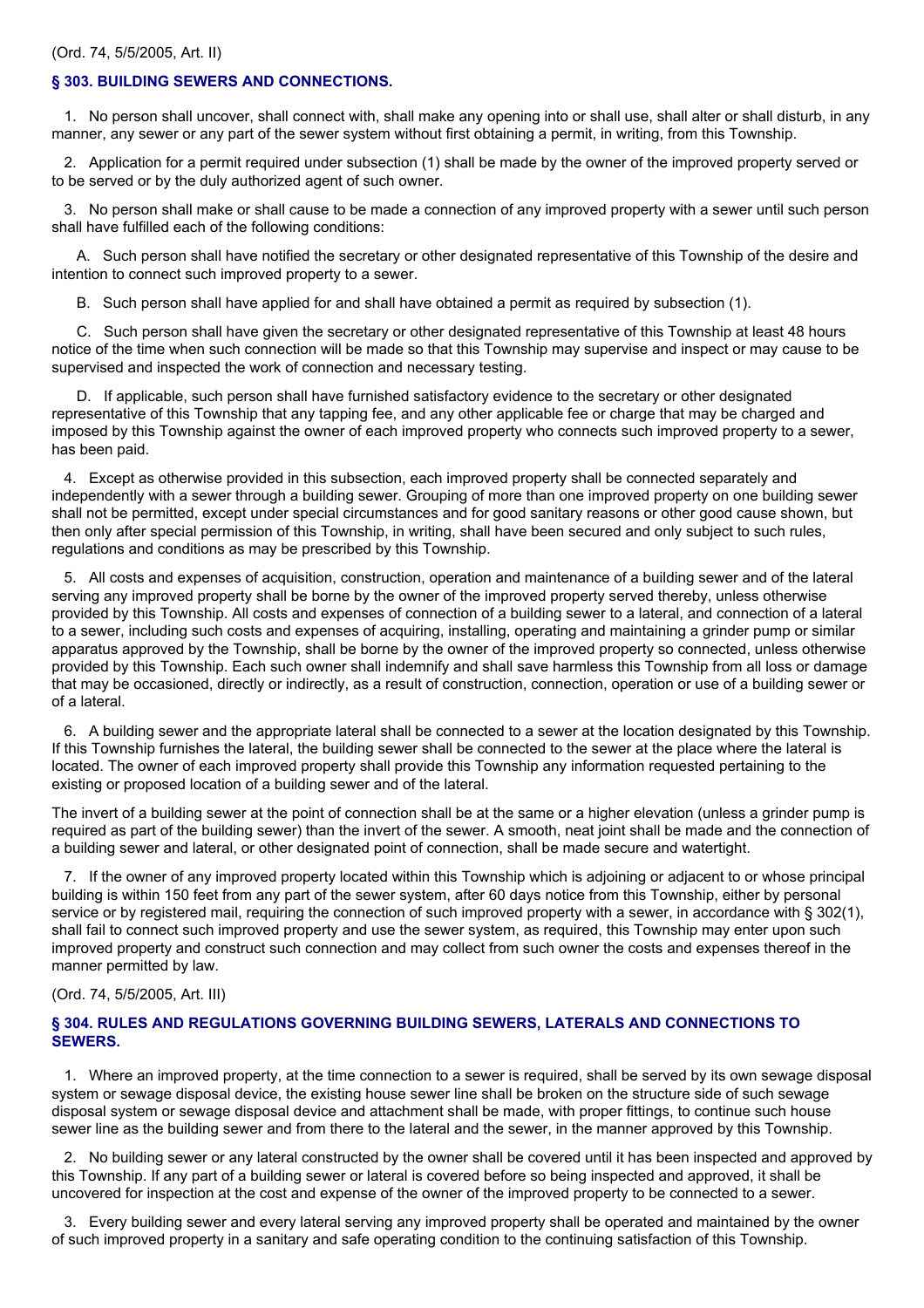4. Every excavation for a building sewer or for a lateral shall be guarded adequately with barricades and lights to protect all persons from damage and injury. Any street, sidewalk and other property disturbed in the course of installation of such facilities shall be restored, at the cost and expense of the owner of the improved property being connected, in a manner satisfactory to this Township.

5. If any person shall fail or shall refuse, upon receipt of a written notice of this Township, to remedy any unsatisfactory condition with respect to a building sewer or with respect to a lateral, within 60 days of receipt of such notice, this Township may refuse to permit such person to discharge sanitary sewage and industrial wastes into the sewer system until such unsatisfactory condition shall have been remedied to the satisfaction of this Township. In the event of a condition with respect to said facilities which threatens health or property, this Township may specify a lesser time or other manner of notice of such condition.

6. This Township reserves the right to adopt, from time to time, additional rules and regulations as it shall deem necessary and proper relating to connections with a sewer and with the sewer system, which additional rules and regulations, to the extent appropriate, shall be and shall be construed as part of this Part 3A.

### (Ord. 74, 5/5/2005, Art. IV)

### **§ 305. ENFORCEMENT.**

1. Any person who shall violate this Part 3A shall be subject, in a civil enforcement proceeding, to a fine of not more than \$1,000 for each offense, together with all court costs, including reasonable attorney fees incurred by this Township. Each day that a violation shall continue shall be deemed and shall be taken to be a separate offense and the violator shall be liable for such.

2. Fines and costs imposed under provisions of this Part 3A shall be enforceable and recoverable in the manner at the time provided by applicable law.

(Ord. 74, 5/5/2005, Art. V)

### **§ 306. DECLARATION OF PURPOSE.**

It is declared that enactment of this Part 3A and the provisions hereof are necessary for the protection, benefit and preservation of the health, safety and welfare of inhabitants of this Township.

(Ord. 74, 5/5/2005, Art. VIII)

## **B. TAPPING FEES AND USER CHARGES.**

### **§ 311. DEFINITIONS.**

Unless the context specifically and clearly indicates otherwise, the meaning of terms and phrases used in this Part 3B shall be as follows:

AMMONIA NITROGEN AS N - ammonia nitrogen as determined pursuant to the procedure set forth in the latest edition of "Standard Methods for the Examination of Water and Wastewater," published by American Public Health Association, Inc.

BOARD OF SUPERVISORS - the Board of Supervisors of the Township.

B.O.D. (BIOCHEMICAL OXYGEN DEMAND) - the quantity of oxygen, expressed in ppm by weight, utilized in the biochemical oxidation of organic matter under standard laboratory procedure for 5 days at 20ºC. The standard laboratory procedure shall be that found in the latest edition of "Standard Methods for the Examination of Water and Wastewater" published by the American Public Health Association, Inc.

BUILDING SEWER - the extension from the sewage drainage system of any improved property to the lateral serving such improved property.

COMMERCIAL ESTABLISHMENT - any room, group of rooms, building or enclosure, or group thereof, connected, directly or indirectly, to the sewer system and used or intended for use in the operation of a business enterprise for the sale and distribution of any product, commodity, article or service, which maintains separate toilet, sink or other plumbing facilities in the room or group of rooms utilized for such business enterprise.

COMMONWEALTH - the Commonwealth of Pennsylvania.

CONNECTION ORDINANCE [Part 3A] - the ordinance enacted by this Township requiring owners of certain improved property located in the Township to connect to such sewer and use the same in such manner as this Township may ordain.

DOMESTIC SANITARY SEWAGE - normal water-carried household and toilet wastes discharged from any improved property.

DWELLING UNIT - any room, group of rooms, house trailer, apartment, condominium, cooperative or other enclosure connected, directly or indirectly, to the sewer system and occupied or intended for occupancy as living quarters by an individual, a single family or other discrete group of persons, excluding institutional dormitories.

EDUCATIONAL ESTABLISHMENT - any room, group of rooms, building or other enclosure connected, directly or indirectly, to the sewer system and used or intended for use, in whole or in part, for educational purposes, including both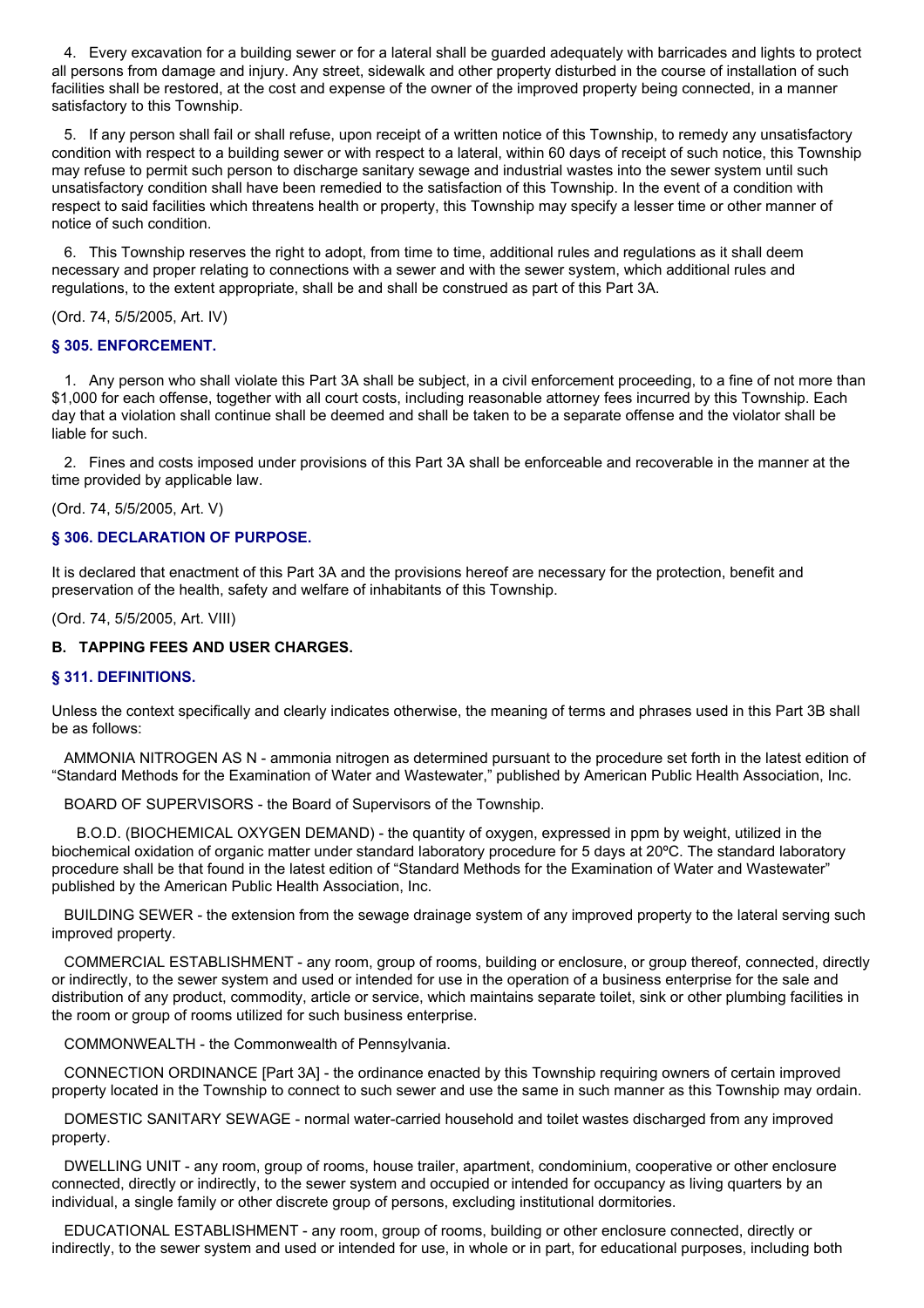public and private schools or colleges.

EPA - the Environmental Protection Agency of the United States of America.

EQUIVALENT DWELLING UNIT or EDU - the unit of measure by which the user charge and the tapping fee shall be imposed upon each improved property, as determined in this Part 3B or in any subsequent resolution of the Township, which shall be deemed to constitute the estimated, equivalent amount of domestic sanitary sewage discharged by a single-family dwelling unit.

IMPROVED PROPERTY - any property upon which there is erected a structure intended for continuous or periodic habitation, occupancy or use by human beings or animals and from which structure domestic sanitary sewage and/or industrial wastes shall be or may be discharged, and is subject to the Connection Ordinance [Part 3A].

INDUSTRIAL ESTABLISHMENT - any improved property used or intended for use, wholly or in part, for the manufacturing, processing, cleaning, laundering or assembling of any product, commodity or article, or any other improved property from which wastes, in addition to or other than domestic sanitary sewage, shall or may be discharged.

INDUSTRIAL WASTES - any and all wastes discharged from an industrial establishment, and/or any wastewater having characteristics which may have the potential to be detrimental to the treatment plant, other than domestic sanitary sewage.

INSTITUTIONAL ESTABLISHMENT - any room, group of rooms, building or other enclosure connected, directly or indirectly, to the sewer system, including institutional dormitories and educational establishments, which do not constitute a commercial establishment, a dwelling unit or an industrial establishment.

LARGE CONSUMER - a person whose metered or estimated consumption of water is in excess of 15,000 gallons per calendar quarter in the case of a dwelling unit, or any commercial establishment, educational establishment, institutional establishment or industrial establishment, regardless of water consumption or volume of domestic sanitary sewage or industrial wastes discharged.

LATERAL - part of the sewer system extending from a sewer to the curbline, or if there is no curbline, to the property line, or if no such extension is provided, then "lateral" shall mean that portion of, or place in, a sewer that is provided for connection of any building sewer.

MULTIPLE USE IMPROVED PROPERTY - any improved property upon which there shall exist any combination of a dwelling unit, commercial establishment, industrial establishment, educational establishment or institutional establishment.

OWNER -any person vested with title, legal or equitable, sole or partial, of any improved property.

PERSON - any individual, partnership, company, association, society, trust, corporation or other group or entity, including municipalities, municipality authorities, school districts and other units of government.

PH - the logarithm of the reciprocal of the concentration of hydrogen ions, expressed in grams per liter of solution, indicating the degree of acidity or alkalinity of a substance.

PPM - parts per million parts water, by weight.

SEWER - any pipe or conduit constituting a part of the sewer system used or usable for collection of domestic sanitary sewage and/or industrial wastes.

SEWER SYSTEM - all facilities, at any particular time, acquired, constructed, operated and/or leased by the Township for collecting, pumping, transporting, treating and/or disposing of domestic sanitary sewage and/or industrial wastes discharged by an improved property within this Township.

STREET - include any street, road, lane, court, cul-de-sac, alley, public way or public square, including such streets as are dedicated to public use, and such streets as are owned by private persons.

TAPPING FEE - a fee against the owner of any improved property in the area served by the sewer system which actually connects or is required to be connected pursuant to the Connection Ordinance [Part 3A] then in effect requiring such connection or which otherwise connects to the sewer system.

TOTAL PHOSPHORUS AS P - total phosphorus as determined pursuant to the procedure set forth in the latest edition of "Standard Methods for the Examination of Water and Wastewater," published by the American Public Health Association, Inc.

TOTAL SOLIDS - solids determined by evaporating at 100ºC a mixed sample of wastewater as determined pursuant to the procedure set forth in the latest edition of "Standard Methods for the Examination of Water and Wastewater," published by the American Public Health Association, Inc. Total solids include floating solids, suspended solids, settleable solids and dissolved solids, as defined in general below and by standard methods:

DISSOLVED SOLIDS - solids that are dissolved in the waste and cannot be removed by filtration but can be determined by evaporation.

SETTLEABLE SOLIDS - solids that settle in an Imhoff cone from a standard sample of waste.

SUSPENDED SOLIDS - solids determined by standard laboratory procedure in the waste.

TOWNSHIP -the Township of Penn, Centre County, Pennsylvania, a political subdivision of the Commonwealth, acting by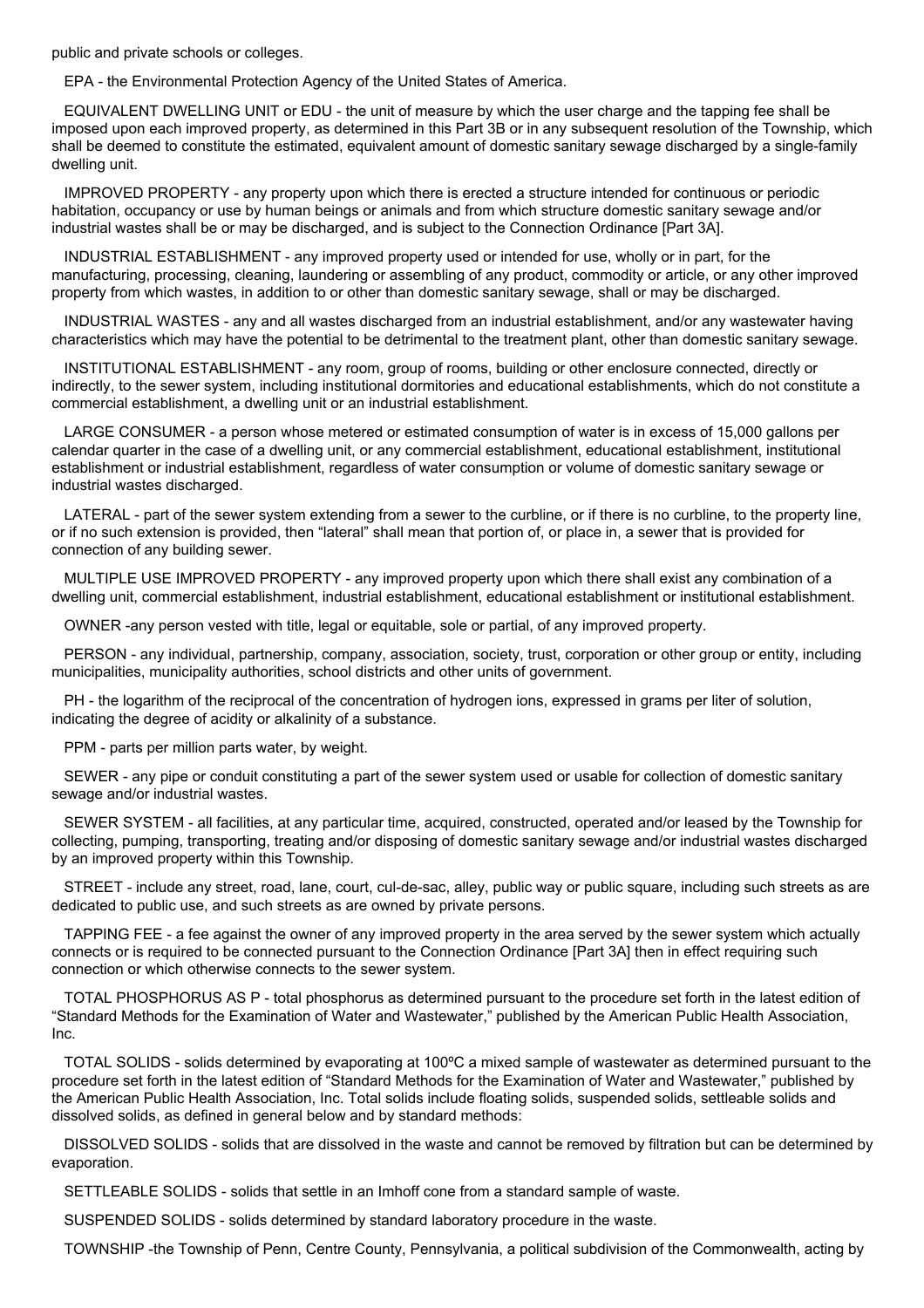and through its Board of Supervisors or, in appropriate cases, acting by and through its authorized representatives.

TREATMENT PLANT -the sewage treatment and disposal system facilities acquired and constructed by the Township, together with all appurtenant facilities and properties, and together with any additions, improvements, enlargements and/or modifications thereto from time to time acquired or constructed.

USER - any person who contributes, causes or permits the contribution of wastewater into the sewer system or the treatment plant from an improved property.

USER CHARGE - the monthly rental or charge imposed by the Township hereunder, as amended from time to time, against the owner of each improved property, for the use or availability of use of the sewer system.

(Res. 2005-05, 5/5/2005, Art. I)

### **§ 312. TAPPING FEES.**

1. No person shall connect any improved property with any part of the sewer system without first making application for and securing a connection permit, in writing, from the Township, as provided for in the Connection Ordinance [Part 3A]. Such application shall be made on a form to be provided by the Township.

2. A tapping fee is hereby imposed against the owner of any improved property to be served by the sewer system which actually connects or is required to be connected pursuant to the Connection Ordinance [Part 3A] then in effect requiring such connection.

3. The tapping fee payable by the owner of an improved property shall be the product of the number of equivalent dwelling units constituting such improved property times \$500. In the event an improved property, or use thereof (including number of occupants), changes in a manner that causes the number of EDUs applicable to such improved property calculated hereunder to increase, an additional tapping fee based on such additional EDUs shall be immediately due and payable.

4. The tapping fee shall be due and payable the earlier of: (A) the time application is made to the Township to make connection to the sewer system, as provided in subsection (1) hereof, or, if applicable, the date when the Township shall connect any such improved property to the sewer system, at the costs and expense of the owner, when such owner shall have failed to make such connection as required by the Connection Ordinance [Part 3A] in effect requiring such connection, or (B) in the case of improved properties required to be connected following initial construction of the sewer system, the date which is 60 days after the date of issuance by the Township of a written notice to connect, owners of an improved property which is attributed an additional number of equivalent dwelling units as defined by the Township rate structure herein shall pay a corresponding additional tapping fee at the time of being attributed with the new EDU computation.

5. Calculation and itemization of the maximum lawful tapping fee is attached hereto as Exhibit "A" and made a part hereof.

6. All tapping fees shall be payable to the Treasurer of the Township or to such other officer or representative of the Township as shall be authorized, from time to time, by the Township, to accept payment thereof.

7. Payment of tapping fees imposed by the Township pursuant to this Part 3B shall be enforced by the Township in any manner appropriate under laws at the time in effect.

(Res. 2005-05, 5/5/2005, Art. II)

### **§ 313. USER CHARGES.**

1. A user charge is hereby imposed upon the owner of each improved property which is or shall be connected to the sewer system, for use of the sewer system, whether such use is direct or indirect, and for services rendered by the Township in connection therewith, and shall be payable as provided herein. At the discretion of the Township, such user charge may be imposed upon the owner of an improved property who fails or refuses improperly to connect such, improved property to the sewer system, as compensation for the availability of service by the Township in connection with the sewer system.

2. The user charge shall be payable by the owner of each improved property commencing the earlier of: (A) the date of actual, physical connection of an improved property to the sewer system, or (B) 60 days from the date of issuance of the notice to connect described in the Connection Ordinance [Part 3A]; or such other date established by the Township for commencement of the payment of the user charge.

3. The user charge applicable to any improved property constituting a dwelling unit or large consumer shall be calculated, imposed and collected on the basis of the method provided in this subsection.

Each improved property shall be charged a user charge as a specific amount per equivalent dwelling unit applicable to such improved property, as determined by the Township, from time to time. The number of equivalent dwelling units applicable to each improved property shall be determined as follows:

Description of Improved Property Unit of Measurement Number of EDUs per Unit of Measurement

Residential dwelling unit (yearround or seasonal) Each single family dwelling unit (including apartments) 1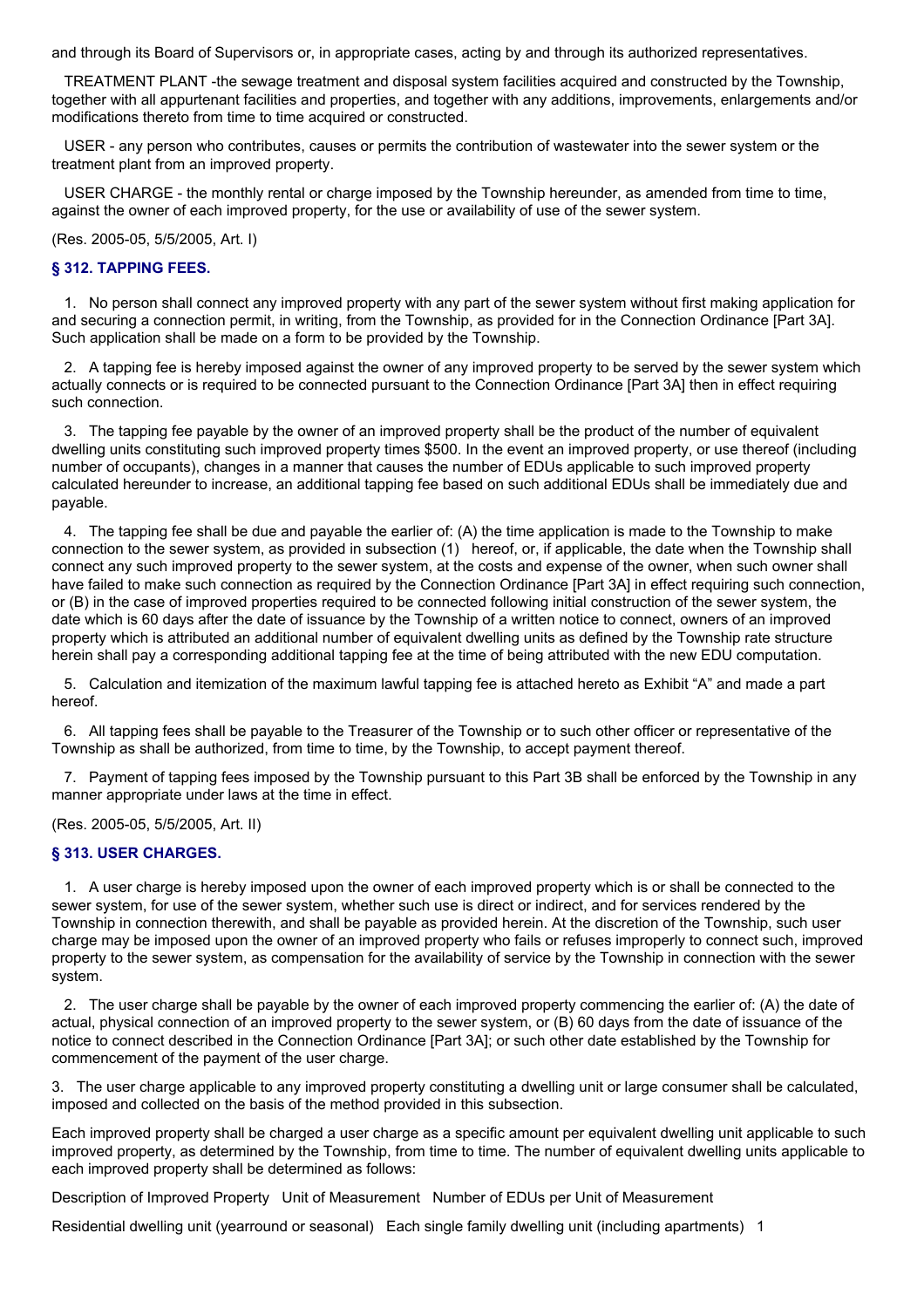Mobile (manufactured) home park Per pad (whether or not occupied) 1 Retail store, professional offices or other commercial establishment 1 to 10 employees 1

Hotel, motel or boarding house (not including restaurant facilities) 1 to 4 rental rooms 1

Each additional 4 rooms or fraction thereof 1

Each additional 10 employees or fraction thereof 1

Restaurant, club, tavern or other retail food or drink establishment 1 to 10 customer seats 1

Each additional 10 seats or fraction thereof 1

Beauty parlor or barber shop (attached to or part of a dwelling unit) First 2 chairs 1

Each additional 2 chairs 1

Beauty parlor or barber shop (not attached to or part of a dwelling unit) First chair 1

Each additional chair 1

Educational/institutional establishment Per each 10 pupils, faculty, administrators and staff 1

Church Each property 1

Fire company Each property 1

Community hall Each property 1

Laundromat First 2 washing machines 1

Each additional washing machine 1

Funeral home Each property 1

Industrial establishment 1 to 10 employees 1

Each additional 10 employees or fraction thereof 1

The number of equivalent dwelling units applicable to commercial establishments and industrial establishments shall be computed on the basis of the average daily number of full and part-time employees (including the owner(s) or employer(s)) for the calendar month following the date of the monthly billing. The owners of such facilities shall be responsible for advising the Township in writing of the number of employees upon connection to the sewer system and upon request of the Township. The number of equivalent dwelling units applicable to educational and institutional establishments shall be computed on the highest monthly average daily attendance of occupants, pupils, faculty, administrators and staff for the 12 months preceding the date of the monthly billing. The owners of such facilities shall be responsible for advising the Township in writing of the number of pupils, faculty, administrators and staff in attendance as an average daily figure upon request of the Township. No tapping fees shall be reimbursed by the Township for subsequent reductions in the number of EDUs constituting a particular improved property.

If the use or classification of any improved property changes within a billing period, the user charge for such billing period may be prorated by the Township. The owner of the improved property shall be responsible for advising the Township in writing of any such change affecting the user charge payable hereunder. The appropriate credit or additional charge shall appear on the statement for the next succeeding billing period.

The monthly flat rate user charge payable per equivalent dwelling unit shall be \$63.00 [Res. 2014-07].

User charges for any nonresidential improved property, in the sole discretion of the Township, may be determined on a metered rate basis calculated according to:

A. Metered volume of potable water usage by the nonresidential improved property, adjusted, if appropriate, by the Township.

B. Actual metered volume of wastewater discharged by the nonresidential improved property into the sewer system.

In either of the foregoing cases, such user charges on a metered rate basis shall be computed on the basis of one EDU per each 60,000 gallons or portion thereof of water consumed or sewage discharged annually.

4. In the case of a multiple use improved property sharing a common connection to the sewer system or a common structure, each such classification of improved property shall pay a separate user charge, as though it was housed in a separate structure and had a direct and separate connection to the sewer system, computed in accordance with subsection (3) of this Section.

5. The owner of any improved property which shall discharge domestic sanitary sewage and/or industrial wastes into the sewer system in excess of a total flow of 250 gallons per day per equivalent dwelling unit with a peak flow rate in excess of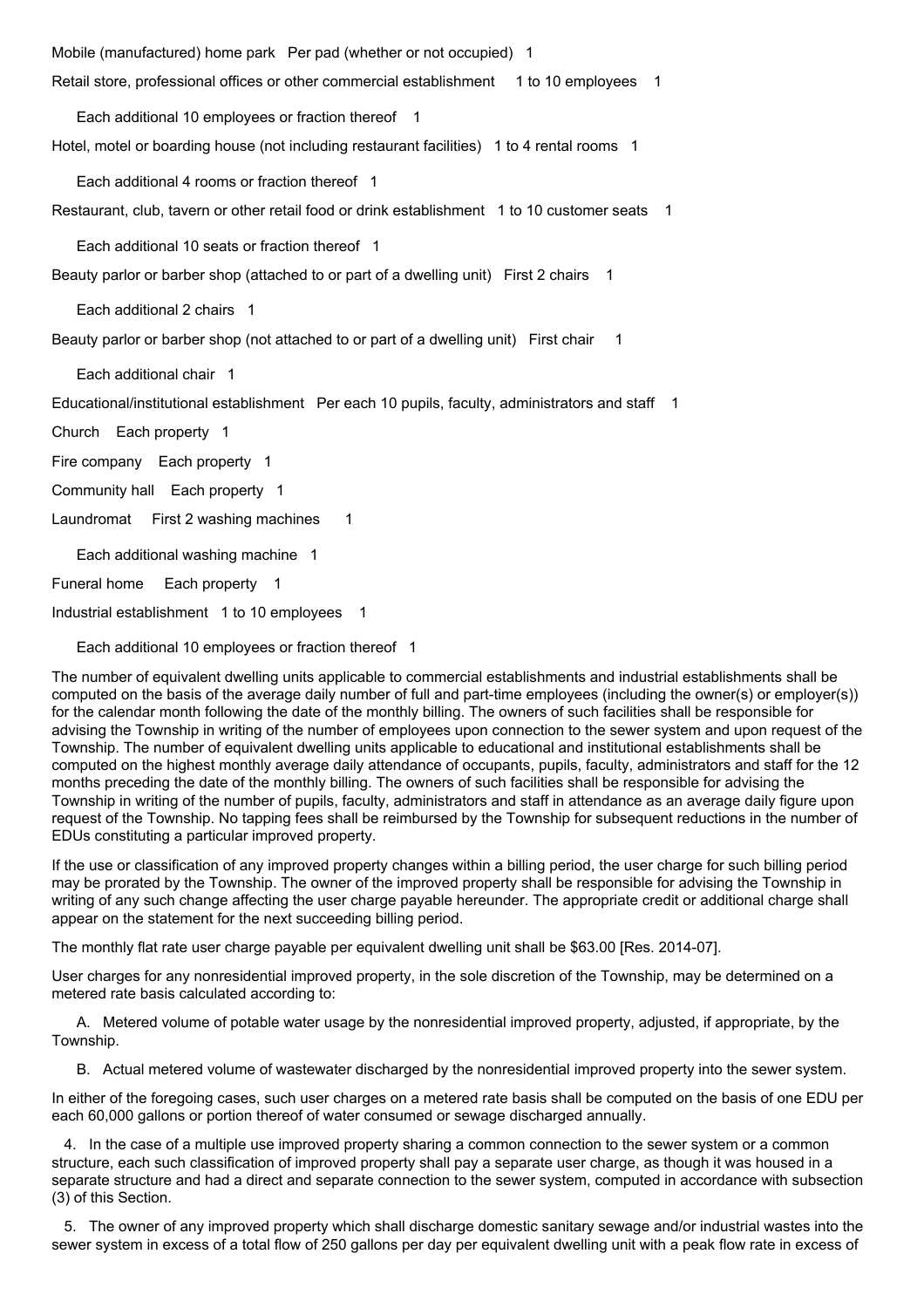375 gallons per day for any 10-minute period, per equivalent dwelling unit calculated under subsection (3), as determined or reasonably estimated by the Township, shall pay a volume surcharge. The owner of any improved property which shall discharge domestic sanitary sewage and/or industrial wastes to the sewer system having a B.O.D. greater than 300 ppm, or a suspended solids content greater than 300 ppm, or a dissolved solids content greater than 500 ppm, or a total solids content greater than 800 ppm, or a total phosphorus as P content greater than 10 ppm or an ammonia nitrogen as N content greater than 30 ppm, shall, in the discretion of the Township, pay a strength of waste surcharge, in addition to applicable user charges.

Surcharges shall be paid in addition to all user charges computed in accordance with provisions of this Section and shall be computed on such basis, and payable at such times, as this Township may from time to time adopt, including provisions of any agreements to which this Township is a party governing the treatment of domestic sanitary sewage or industrial wastes. The strength of domestic sanitary sewage and/or industrial wastes to be used for establishing the amount of surcharge shall be determined periodically at the discretion of the Township either: (A) by suitable sampling and analysis of such wastes for a consecutive 3-day period during a time of normal plant operation; or (B) from estimates made by the Township; or (C) from known relationships of products produced to strengths of such wastes for those industries where such factors have been established. In establishing such waste strengths for surcharge purposes by analysis, analyses shall be made in accordance with procedures outlined in the latest edition of "Standard Methods for the Examination of Water and Wastewater" published by the American Public Health Association, Inc.

6. The owner of any improved property discharging domestic sanitary sewage and/or industrial wastes into the sewer system shall furnish to the Township, including by way of the application for permit described in the Connection Ordinance [Part 3A], all information deemed essential or appropriate by the Township for the determination of all applicable user charges and surcharges. The costs of obtaining such information shall be borne by such owner of the improved property.

In the event of the failure of the owner to provide adequate information, the Township shall estimate the applicable user charge and surcharges based upon available information, until such time as adequate information is received. There shall be no rebate of past payments if the owner's refusal to provide such information results in overpayment.

7. Nothing herein contained shall be deemed to prohibit this Township from entering into separate or special agreements with owners of improved property or other persons with respect to the user charge or surcharge to be imposed in those cases where, due to special or unusual circumstances, the user charge set forth herein shall be deemed by this Township, in its sole discretion, to be inequitable, or where it is in the best interests of this Township to do so.

8. User charges shall be payable on a monthly basis, on the first day of each month, and shall cover a billing period consisting of the immediately preceding month. Owners of improved property that shall be first connected to the sewer system during any monthly period shall pay a pro-rata user charge for service for the balance of the monthly period.

9. Payments of user charges and any applicable surcharges shall be due and payable upon the applicable billing date, at the office of the Township, in the appropriate amount, computed in accordance with this Part 3B, which shall constitute the net bill. If any user charge or any applicable surcharge is not paid within 30 calendar days after the applicable billing date, an additional sum of 10 percent shall be added to such net bill, which net bill, plus such additional sum, shall constitute the gross bill. Payment made or mailed and postmarked on or before the last day of such 30-calendar day period shall constitute payment within such period. If the end of such 30-calendar day period shall fall on a legal holiday or on a Sunday, then payment made on or mailed and postmarked on the next succeeding business day which is not a legal holiday shall constitute payment within such period. Any and all payments received on account of delinquent accounts shall be applied first to the oldest outstanding gross bill, including any accumulated late fee.

10. It shall be the responsibility of each owner of an improved property to provide the Township with, and thereafter keep the Township continuously advised of, the correct mailing address of such owner. Failure of any owner to receive a bill for charges due and payable shall not be considered an excuse for nonpayment, nor shall such failure result in an extension of the period of time during which the net bill shall be payable.

11. No officer or employee of the Township is authorized to reduce, vary or exempt charges imposed herein or other provisions of this Part 3B without official action by the Board of Supervisors of this Township.

Every owner of improved property shall remain liable for the payment of user charges and surcharges until the later of: (A) the receipt by the Township of written notice by such owner that the property has been sold, containing the correct name and mailing address of the new owner, or (B) the date on which title to the improved property is transferred to a new owner. Failure to provide notice renders an owner continuously liable for any charges that may accrue until such time as the Township has been properly notified of any change in ownership as described above.

(Res. 2005-05, 5/5/2005, Art. III; as amended by Res. 2012-01, 1/3/2012, § 3; by Res. 2012-13, 12/6/2012, § 1; and by Res. 2014-07, 11/6/2014, § 1)

## **§ 314. PROHIBITED WASTES.**

1. No person shall discharge or shall cause to be discharged into the sewer system any storm water, surface water, spring water, ground water, roof runoff, subsurface drainage, building foundation drainage, cellar drainage or drainage from roof leader connections.

2. Except as otherwise provided, no person shall discharge or cause to be discharged into the sewer system any matter or substance: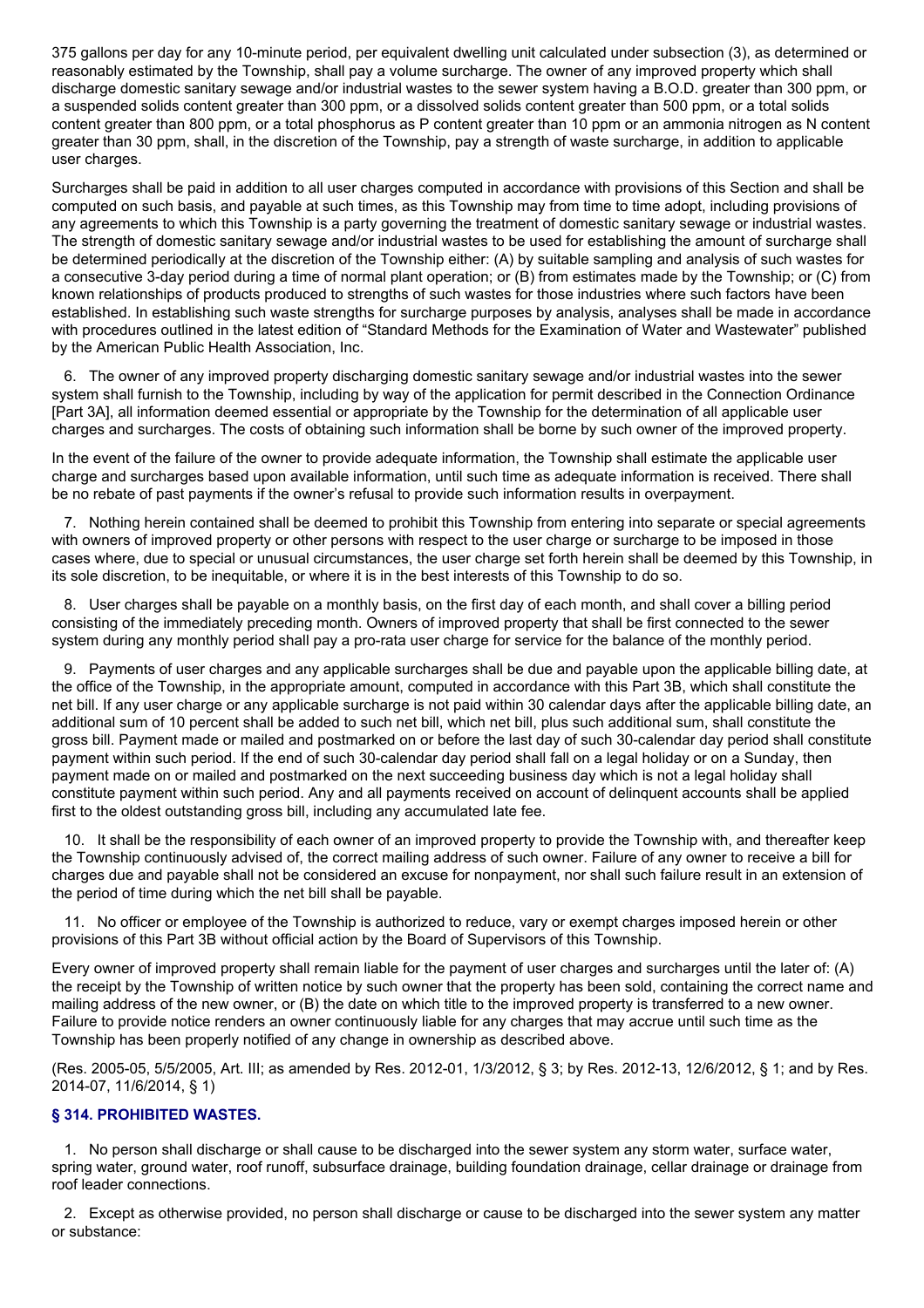A. Having a temperature higher than 140ºF or less than 32ºF.

B. Containing more than 50 mg/l of fat, oil or grease.

C. Any liquids, solids or gases which by reason of their nature or quantity are, or may be, sufficient either alone or by interaction with other substances to cause fire or explosion or be injurious in any other way to the treatment plant or to the operation of the treatment plant, including, but not limited to, wastestreams with a closed-cup flashpoint of less than 140ºF using methods in 40 CFR 261.21. At no time shall two successive readings on an explosion hazard meter, at any point of discharge into the system (or at any point in the system), be more than 5 percent nor any single reading over 10 percent of the lower explosive limits (LEL) of the meter. Prohibited materials include, but are not limited to, gasoline, kerosene, naphtha, benzene, toluene, xylene, ethers, alcohols, ketones, aldehydes, peroxides, chlorates, perchlorates, bromates, carbides, hydrides and sulfides and any other substances which the Township, the Commonwealth or EPA has notified the user is a fire hazard or a hazard to the sewer system.

D. Containing any solid wastes with particles greater than  $\frac{1}{2}$  inch in any dimension, resulting from preparation, cooking and dispensing of food and from handling, storage and sale of produce, which wastes commonly are known as garbage, which have not been ground by household type garbage disposal units or other suitable garbage grinders.

E. Containing any solids or viscous substances which may cause obstruction to flow in the sewer system or other interference with the proper operation of the treatment plant such as, but not limited to: animal guts or tissues, paunch manure, bones, hair, hides or fleshings, feathers, entrails, whole blood, feathers, ashes, cinders, sand, spent lime, stone or marble dust, metal, glass, straw, shavings, grass clippings, rags, spent grains, spent hops, waste paper, strings, wood, plastics, gas, tar, asphalt residues, residues from refining or processing of fuel or lubricating oil, mud, glass grinding or polishing wastes, dental floss, wool or other fibers.

F. Having a pH lower than 6.0 or higher than 9.0, or having any other corrosive property capable of causing damage or hazards to structures or equipment of the sewer system or any sewer or to any person engaged in operation and maintenance of the sewer system.

G. Containing toxic or poisonous substances in sufficient quantity to injure or to interfere with any sewage treatment process, to constitute hazards to humans or animals or to create any hazards in waters which shall receive treated effluent from the sewer system.

H. Containing dyes or other materials with objectionable color, from any source that will result in a treatment plant effluent exceeding limits in compliance with applicable State or Federal regulations.

I Any substance which may cause the treatment plant's effluent or any other product of the treatment plant, such as residues, sludges or scums, to be unsuitable for reclamation and reuse or to interfere with the reclamation process. In no case shall a substance discharged to the treatment plant cause the Township to be in noncompliance with sludge use or disposal criteria, guidelines or regulations affecting sludge use or disposal developed pursuant to the Solid Waste Disposal Act, the Clean Air Act, the Toxic Substances Control Act or Commonwealth criteria applicable to the sludge management method being used.

J. Containing radioactive substances and/or isotopes of such half-life or concentration that will result in a treatment plant effluent exceeding limits in compliance with applicable State or Federal regulations.

K. Having a chlorine demand in excess of 12 mg/l at a detention time of 20 minutes.

L. Prohibited by any permit issued by the Commonwealth or the EPA.

M. Containing wastes which are not amenable to biological treatment or reduction in existing treatment facilities, specifically nonbiodegradable complex carbon compounds.

N. Having a B.O.D. content greater than 300 ppm (except as authorized under § 312(5)).

O. Having a suspended solids content greater than 300 ppm (except as authorized under § 312(5))

P. Having a total phosphorus as P content greater than 10 ppm (except as authorized under § 312(5)).

Q. Having an ammonia nitrogen as N content greater than 30 ppm (except as authorized under § 312(5)).

R. Having any waste containing toxic or poisonous substances in excess of the following limits, measured at the point of discharge to the sewer system:

Substance Maximum Concentration ppm

Arsenic 0.05

Cadmium (as Cd) 0.1

Supp. I; added 8/4/2010 18-24

Chromium (trivalent) 1.0

Chromium (hexavalent) 0.05

Copper (as Cu) 0.5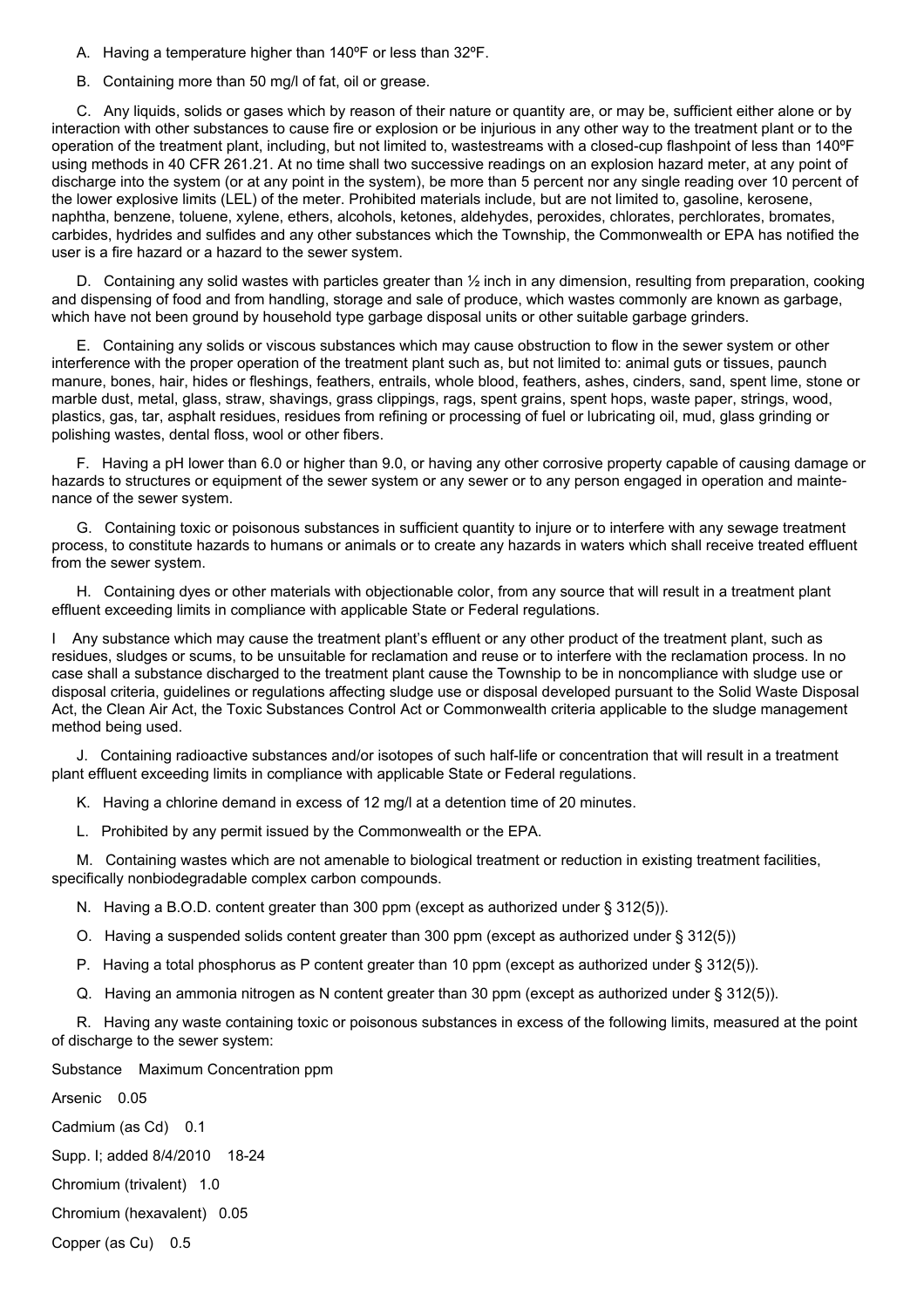Cyanides (free CN) 0.05

Lead 0.3

Mercury 0.002

Nickel (as Ni) 2.0

Phenolic Compounds 0.005

Silver 0.05

Zinc (as  $Zn$ ) 1.0

S. Containing any substance not mentioned in the foregoing list that will cause interference or pass through at the treatment plant and exceed the maximum permitted levels for such substance under the requirements of the EPA, the Commonwealth or other governmental agencies having jurisdiction.

T. Any other substance prohibited by resolution, rule, regulation or agreement of the Township hereafter enacted or adopted from time to time.

U. Sludges, screening or other residues from the pretreatment of industrial wastes.

V. Medical wastes, except as specifically authorized by the Township in a wastewater discharge permit.

W. Wastewater causing, alone or in conjunction with other sources, the treatment plant's effluent to fail a toxicity test.

X. Detergents, surface-active agents or other substances which may cause excessive foaming in the POTW.

Y. Fats, oil or greases of animal or vegetable origin in concentrations which will cause interference or pass through.

3. Under no circumstances shall any person discharge or cause to be discharged into the sewer system any of the substances listed in subsection (2) above, without first securing written permission to do so from the Township.

4. Upon the promulgation of the Federal Categorical Pretreatment Standards for a particular industrial subcategory, the Federal standard, if more stringent than limitations imposed under this Part 3B for sources in that subcategory, shall immediately supersede the limitations imposed under this Part 3B. The Township shall notify all affected users of the applicable reporting requirements under 40 CFR § 403.12.

5. No user shall ever increase the use of process water or, in any way, attempt to dilute a discharge as a partial or complete substitute for adequate treatment to achieve compliance with the limitations contained in the Federal Categorical Pretreatment Standards, or in any other pollutant-specific limitation developed by the Township or the Commonwealth.

6. Whenever a person is authorized by the Township and the appropriate governmental agencies to discharge any polluted water, domestic sanitary sewage or industrial waste containing any of the substances or possessing any of the characteristics referred to in subsection (2), such discharge shall be subject to the continuing approval, inspection and review of the Township. If, in the opinion of the Township, such discharges are causing or will cause damage to the treatment plant, or will cause the Township to be in violation of any agreement or order, the Township shall order the person causing such discharge to cease doing so forthwith, or to take other appropriate action, including exercising the remedies provided in the Connection Ordinance [Part 3A], or delegating to another party duties to take appropriate action, to eliminate the harmful discharge.

7. Nothing contained herein shall be construed as prohibiting any special agreement or arrangement between the Township and the owner of an improved property or other person allowing industrial wastes of unusual strength or character to be admitted into the sewer system.

8. Where necessary or appropriate, in the opinion of the Township, the owner of an improved property shall provide, at the sole expense of the owner, suitable pretreatment facilities acceptable to the Township.

Plans, specifications and any other pertinent information relating to proposed facilities for preliminary treatment and handling of industrial wastes shall be submitted for approval of the Township. No construction of any such facility shall commence until approval has been obtained, in writing, from the Township, and until approval has been obtained from any and all regulatory bodies having jurisdiction.

Such facilities for preliminary treatment and handling of industrial wastes shall be continuously maintained, at the sole expense of the owner, in good operating condition satisfactory to the Township. The Township shall have access to such facilities at reasonable times for purposes of inspection and sampling.

(Res. 2005-05, 5/5/2005, Art. IV)

## **§ 315. ADMISSION OF INDUSTRIAL WASTES INTO THE SEWER SYSTEM.**

1. No person shall discharge or cause to be discharged into the sewer system any industrial wastes without prior application for and receipt of a written permit from the Township.

2. Any person desiring to make or use a connection through which industrial wastes shall be discharged into the sewer system shall file with the Township a completed "industrial wastes questionnaire," furnished by the Township, which shall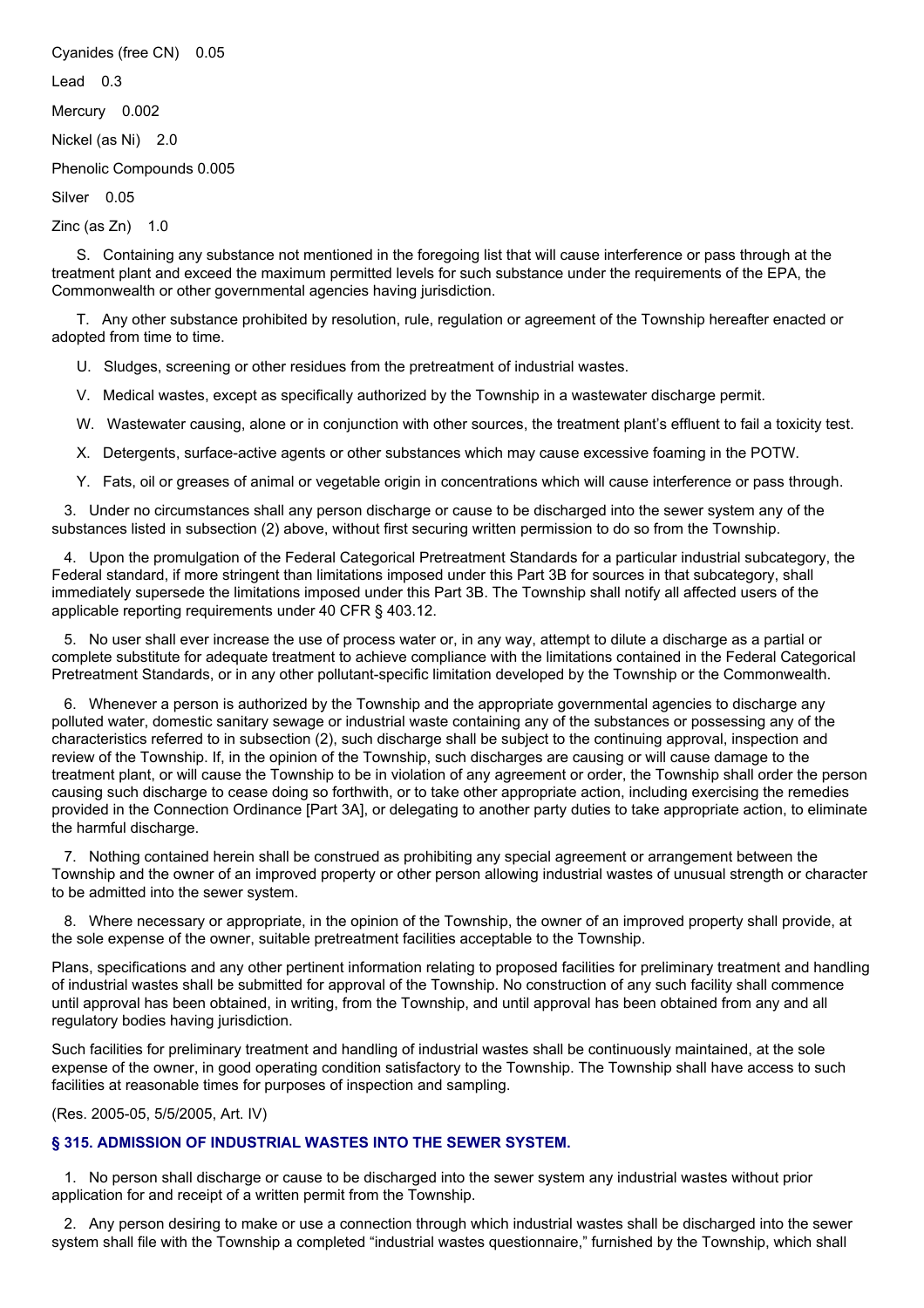supply pertinent data, including estimated quantity of flow, characteristics and constituents of the proposed discharge. The cost of obtaining all such data shall be borne by the person desiring to make or use the connection to the sewer system.

3. A. Ten days prior to the first day of January, April, July and October of each year, each major contributor of industrial wastes shall file with the Township a report on the quality and quantity of their discharge.

B. Major contributors shall consist of those whose total estimated or metered discharge exceeds 15,000 gallons per day, have in their waste a toxic pollutant or, in the judgment of the Township, would have potential for or a significant impact on the sewer system or the quality of its effluent.

4. A. When required by the Township, the owner of any improved property serviced by a building sewer carrying industrial wastes shall install, at his expense, a suitable control manhole, together with such necessary meters and other appurtenances in the building sewer, to facilitate observation, sampling and measurement of the waste flow.

B. All measurements, tests and analyses of the characteristics of waters and wastes to which reference is made herein shall be determined in accordance with the latest edition of "Standard Methods for Examination of Water and Wastewater," published by the American Public Health Association, Inc., and shall be determined by or under the direct supervision of a "qualified analyst" at the control manhole provided, or upon suitable samples taken at such control manhole. In the event that no special manhole has been required, the control manhole shall be considered to be the nearest downstream manhole in the public sewer to the point at which the building sewer is connected. Sampling shall be carried out by customarily accepted methods to reflect the effect of constituents upon the sewer system and to determine the existence of hazards to life, limb and property. (The particular analyses involved will determine whether a 24-hour composite of all outfalls of a premises is appropriate or whether a grab sample or samples must be taken.)

5. Any industrial establishment discharging domestic sanitary sewage and/or industrial wastes into the sewer system and contemplating a change in the method of operation which will alter the characteristics and/or volume of such wastes being discharged shall notify the Township, in writing, at least 30 days prior to institution of such change.

6. Grease, oil and sand interceptors shall be provided by the owner of any industrial, commercial or institutional establishment, at his or its sole cost, when required by the Township, for the proper handling of liquid wastes containing excessive grease, inflammable wastes, sand or other harmful substances. All interceptors shall be of a type and capacity approved by the Township and constructed or installed at a satisfactory location in accordance with plans approved by the Township prior to installation or commencement of construction.

7. The use of mechanical garbage grinders in an industrial establishment or a commercial establishment shall not be permitted without prior approval from the Township.

8. The Township may require industrial establishments having large variations in rates of waste discharge to install suitable regulating devices for equalizing waste flows to the sewer system.

(Res. 2005-05, 5/5/2005, Art. V)

#### **§ 316. MISCELLANEOUS.**

1. The Township shall have the right of access, at all reasonable times, to any part of any improved property as necessary for purposes of inspection, observation, measurement, sampling and testing and for performance of other functions relating to service rendered by the Township.

2. The owner of any improved property, upon direction of the Township, shall acquire and install (unless otherwise provided by the Township), operate and maintain at such owner's cost and expense, a grinder pump or similar apparatus satisfactory to the Township in the manner and at the location directed by the Township. Such grinder pump shall be installed at the time such improved property is connected to the sewer system and shall be subject to inspection and approval together with the remainder of the building sewer.

3. The owner of any improved property shall be held liable for all acts of tenants or other occupants of such improved property, as may be permitted by law, insofar as such acts shall be governed by the provisions of this Part 3B.

4. The Township shall adopt, from time to time, such additional rules and regulations as it shall deem necessary and proper in connection with the use and operation of the sewer system, which rules and regulations shall be, shall become and shall be construed as part of this Part 3B.

5. In the event any provision, section, sentence, clause or part of this Part 3B shall be held by any court or administrative tribunal of competent jurisdiction to be invalid, such invalidity shall not affect or impair any remaining provision, section, sentence, clause or part of this Part 3B, it being the intent of the Township that such remainder shall be and shall remain in full force and effect.

6. It is declared that enactment of this Part 3B is necessary for the protection, benefit and preservation of health, safety and welfare of the inhabitants of this Township.

(Res. 2005-05, 5/5/2005, Art. VI)

## **PART 3**

### **PUBLIC SEWERS**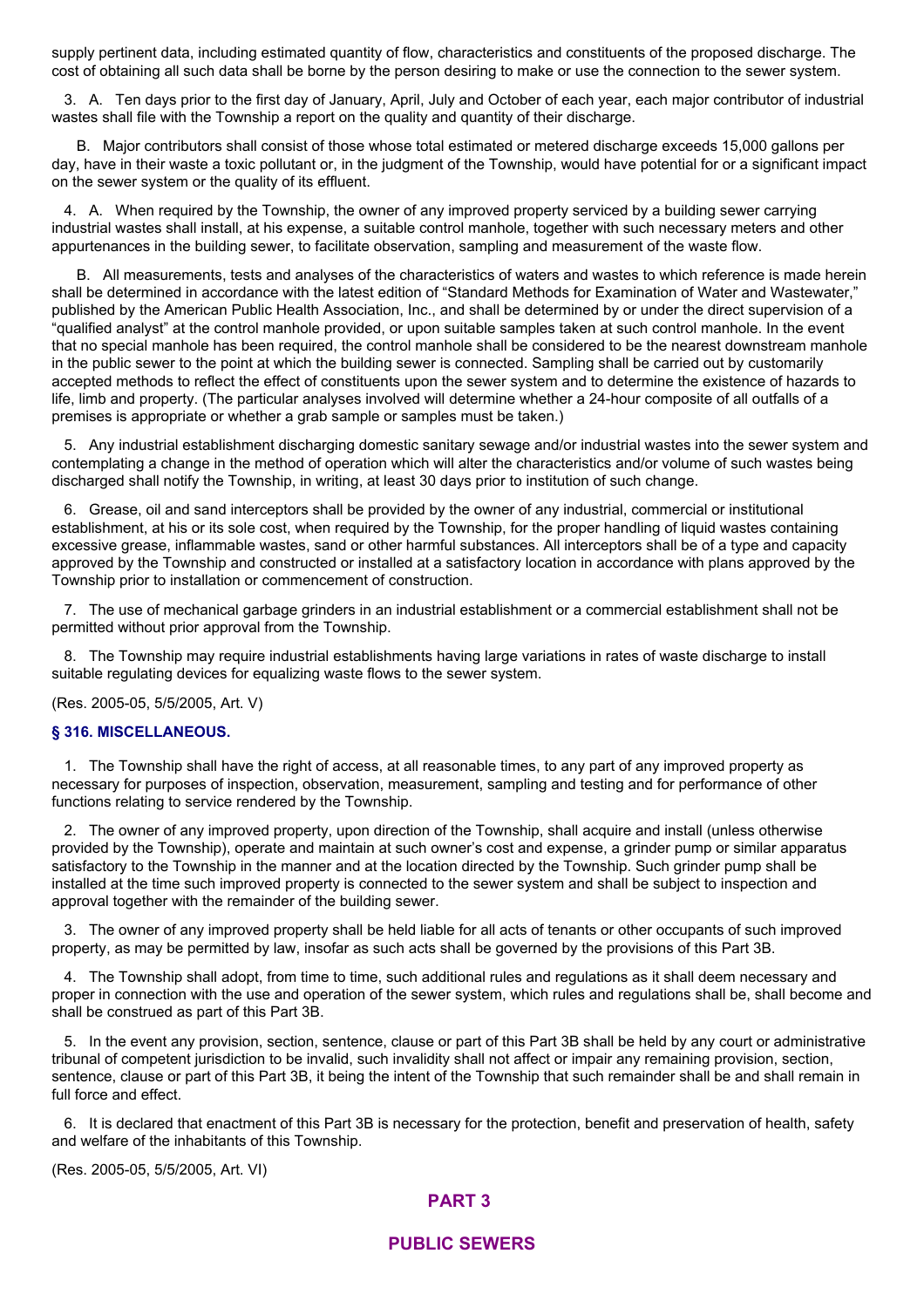### **EXHIBIT "A"** PENN TOWNSHIP, CENTRE COUNTY, PENNSYLVANIA

### SEWER SYSTEM PROJECT

#### MAXIMUM TAPPING FEE CALCULATION

MAY 2005

## **CHAPTER 19**

## **SIGNS AND BILLBOARDS**

(Reserved to accommodate future enactments)

## **CHAPTER 20**

## **SOLID WASTE**

### *PART 1*

#### *COLLECTION OF SOLID WASTE*

- § 101. Intent and Purpose
- § 102. Definitions
- § 103. Licensing of Collectors
- § 104. General Requirements
- § 105. Collection
- § 106. Collection and Transportation Equipment
- § 107. Record keeping
- § 108. Containers for Weekly Collection
- § 109. Point of Collection
- § 110. Cost
- § 111. Schedules
- § 112. Hours of Operation
- § 113. Accumulation of Garbage Prohibited
- § 114. Preparation for Collection
- § 115. Equipment of Collector
- § 116. Disposal
- § 117. Billing Procedure
- § 118. Complaints
- § 119. Assignment of Contract
- § 120. Workmen' Compensation and Social Security
- § 121. Collector as an Independent Contractor
- § 122. Insurance Coverage
- § 123. Cancellation of License
- § 124. Faithful Performance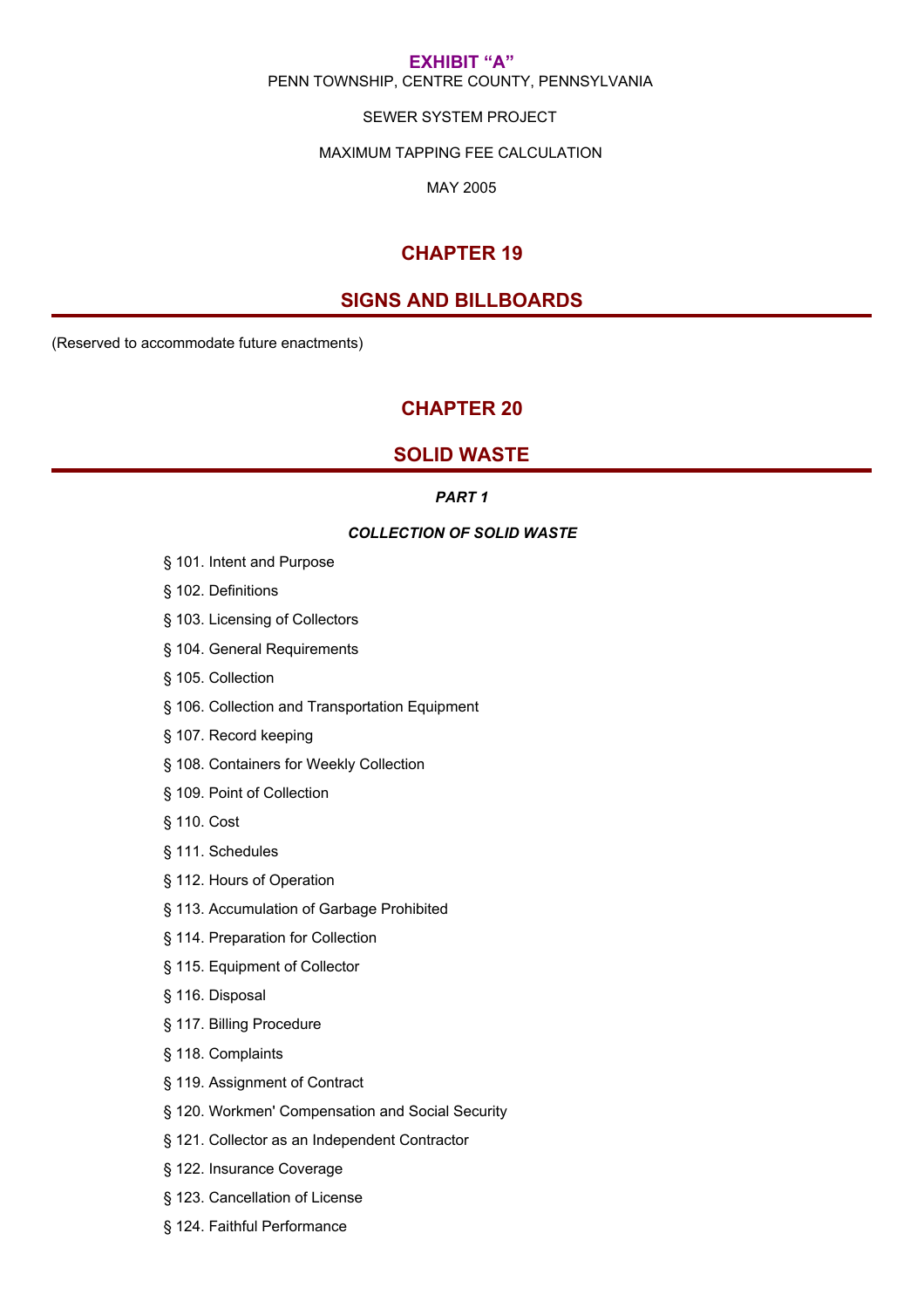- § 125. Evidence of Satisfactory Equipment
- § 126. Certified List of Customers
- § 127. Extension of Date for Obtaining License
- § 128. Penalties

## **PART 1**

## **COLLECTION OF SOLID WASTE**

### **§ 101. INTENT AND PURPOSE.**

All domestic, commercial and industrial refuse accumulated or stored upon any property within the Township of Penn shall be collected and removed by a responsible person or collector who shall be licensed with the Township and shall be disposed in an area authorized by and approved by the Board of Supervisors in accordance with all State regulations.

(Ord. 48, 12/17/1992, § 101)

### **§ 102. DEFINITIONS.**

As used in this Part, the following terms shall have the meanings indicated, unless a different meaning appears clearly from the context:

BOARD - Board of Supervisors of Penn Township. [Ord. 66] DISPOSAL - storage, collection, disposal or handling of garbage.

DWELLING - place of residence within the Township of Penn of one or more persons where refuse is generated through normal living habits. It shall not include apartments or buildings devoted to multiple family occupancy.

GARBAGE - means all animal and vegetable wastes resulting from the handling, preparation, cooking or consumption of foods.

OCCUPANT - person generally in possession and control of any dwelling.

PERSON - any individual, association, partnership, firm, corporation or other legal entity [Ord. 66]

REFUSE - all solid waste/municipal waste, except human body wastes, including garbage and rubbish.

RUBBISH - glass, metal, paper, plant growth, wood or nonputrescible solid waste.

SOLID WASTE/MUNICIPAL WASTE - any waste including, but not limited to, municipal, residual or hazardous wastes, including solidified liquids, semisolids or contained gaseous materials.

TOWNSHIP - The Township of Penn, Centre County, Pennsylvania. [Ord. 66]

In this Part, the singular shall include the plural; the plural shall include the singular; and the masculine shall include the feminine and neuter.

(Ord. 48, 12/17/1992, § 102; as amended by Ord. 66, 9/5/2002, § 1)

### **§ 103. LICENSING OF COLLECTORS.**

1. No person shall collect, remove, haul or convey any refuse of others through or upon any of the streets or alleys of the Township or dispose of the same in any manner or place without obtaining a license from the Township of Penn. Persons obtaining a license are herein referred to as "licensed collector" or "contractor." [Ord. 66]

2. The fee for such license shall be in an amount as established from time to time by resolution of the Board of Supervisors, and all licenses shall be issued for the calendar year, or such portion thereof as shall remain after the issuance thereof. There shall be no reduction in the fee for a license issued after the beginning of any calendar year. [Ord. 66]

3. Every person who shall apply for a license under this Section shall state the type or types of refuse to be collected, the manner of collection and the place and method of disposal.

4. No license shall be granted if the place and method of disposal shall not conform to the requirements of this Part.

5. No licensed collector shall make any change in the arrangements for disposal of refuse collected by him without first receiving the approval of the Board of Supervisors.

6. It shall be unlawful to permit an unlicensed collector to collect or remove refuse from any property within the Township. [Ord. 66]

(Ord. 48, 12/17/1992, § 103; as amended by Ord. 66, 9/5/2002, § 1)

### **§ 104. GENERAL REQUIREMENTS.**

1. Refuse, including ash residue from refuse incineration and infectious or chemotherapeutic waste incineration, shall be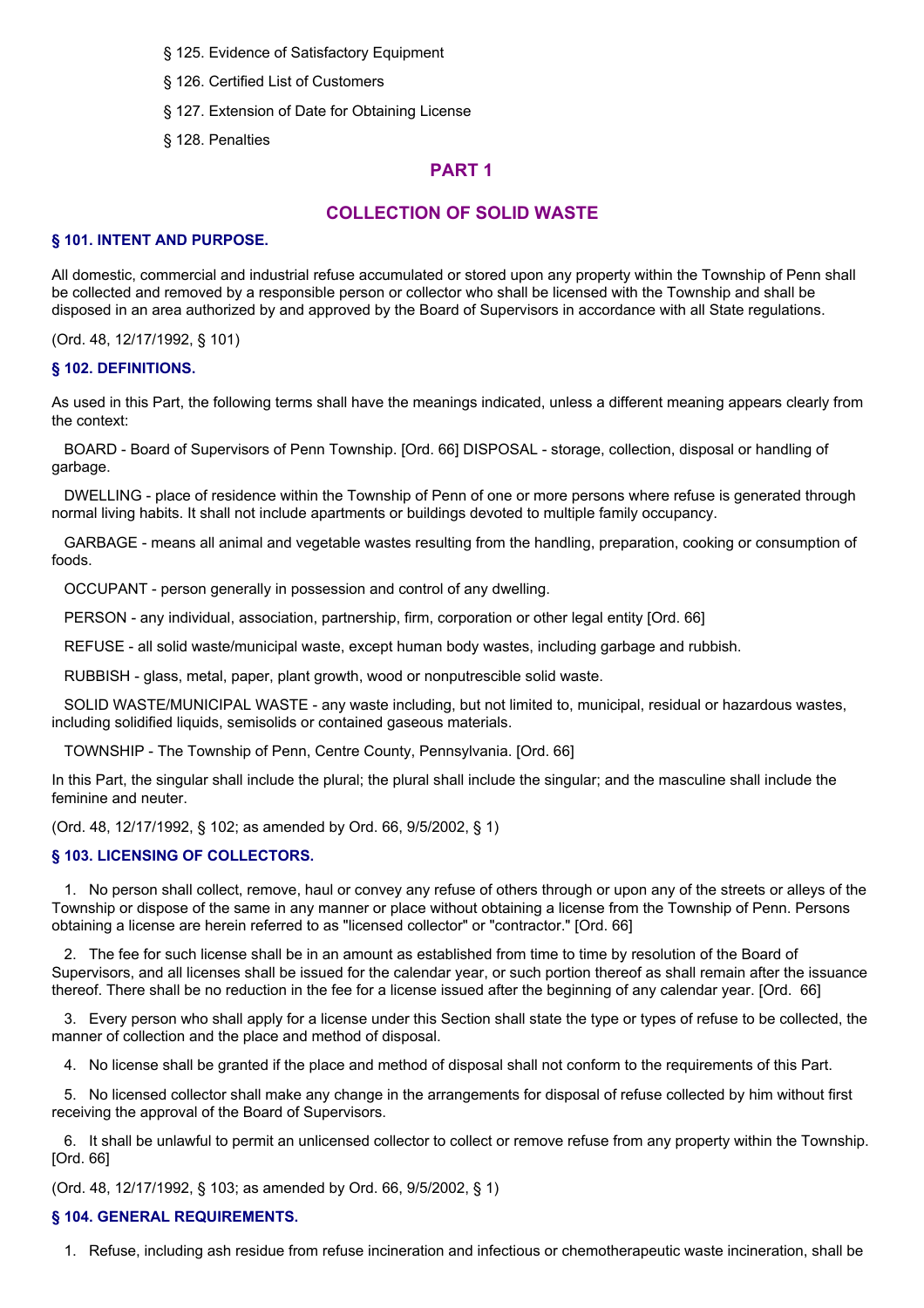completely covered during transportation and parking with a cover that meets the following requirements: [Ord. 66]

A. Be waterproof.

B. Be securely fastened.

C. Eliminate the potential for roadside littering, dust, leakage, discharge, attraction or harboring of vectors, or other nuisances.

2. A contractor that collects or transports refuse may not mix the waste with: [Ord. 66]

A. Hazardous waste.

B. Other solid waste to create a risk of fire or explosion, or a risk of the accumulation of poisonous or otherwise harmful vapors or gases.

C. Special handling waste.

(Ord. 48, 12/17/1992, § 104; as amended by Ord. 66, 9/5/2002, § 1)

#### **§ 105. COLLECTION.**

1. A contractor that collects refuse shall make collection services available with sufficient frequency to prevent a nuisance or hazard to public health, safety or welfare. [Ord. 66]

2. A contractor shall schedule collection of refuse with sufficient frequency to prevent a nuisance. [Ord. 66]

3. A contractor shall not park a refuse collection or transportation vehicle to cause a nuisance or a hazard to public health, safety and welfare. A contractor shall not allow a refuse collection or transportation vehicle to remain in a residential area for more than four hours. [Ord. 66]

4. Collection or transportation vehicles shall be moved to unloading destinations within 24 hours after being loaded.

(Ord. 48, 12/17/1992, § 106; as amended by Ord. 66, 9/5/2002, § 1)

#### **§ 106. COLLECTION AND TRANSPORTATION EQUIPMENT.**

1. Equipment used by a contractor to collect and transport refuse shall comply with the following, unless otherwise approved by the Department of Environmental Protection in writing: [Ord. 66]

A. Collection and transportation equipment shall be:

(1) Equipped with a fire extinguisher having an Underwriters Laboratories rate of 5 B:C or more, or two fire extinguishers, each of which has an Underwriters Laboratories rate of 4 B:C or more. The fire extinguishers shall be:

- (a) Labeled or marked with its Underwriters Laboratories rating.
- (b) Securely mounted and readily accessible to the driver.
- (c) Designed, constructed and maintained to permit visual determination of whether they are fully charged.
- (2) Cleaned as frequently as necessary to prevent odors, vectors and other nuisances.
- (3) Constructed to prevent the potential for littering, leakage, dust and the ingress or egress of vectors.

B. Load compartments in collection and transportation equipment shall be:

(1) Fireproof, leakproof and constructed so as to be easily cleaned.

(2) Constructed to provide easy access for the application of odor masking agents and for the performance of required maintenance.

- (3) Provided with drain plugs or valves at the lowest point.
- 2. Roll-off containers shall be:
	- A. Fireproof, leakproof and constructed to be easily cleaned.
	- B. Cleaned as frequently as necessary to prevent odors, vectors and other nuisances.
	- C. Constructed to prevent littering and the ingress or egress of vectors.

3. Equipment used to transport refuse shall be tested, inspected and maintained by the operator to ensure that there is no release or leakage of waste during transportation. [Ord. 66]

(Ord. 48, 12/17/1992, § 106; as amended by Ord. 66, 9/5/2002, § 1)

### **§ 107. RECORDKEEPING.**

1. General. A collector that collects and transports refuse shall keep records that include, at a minimum, quantities of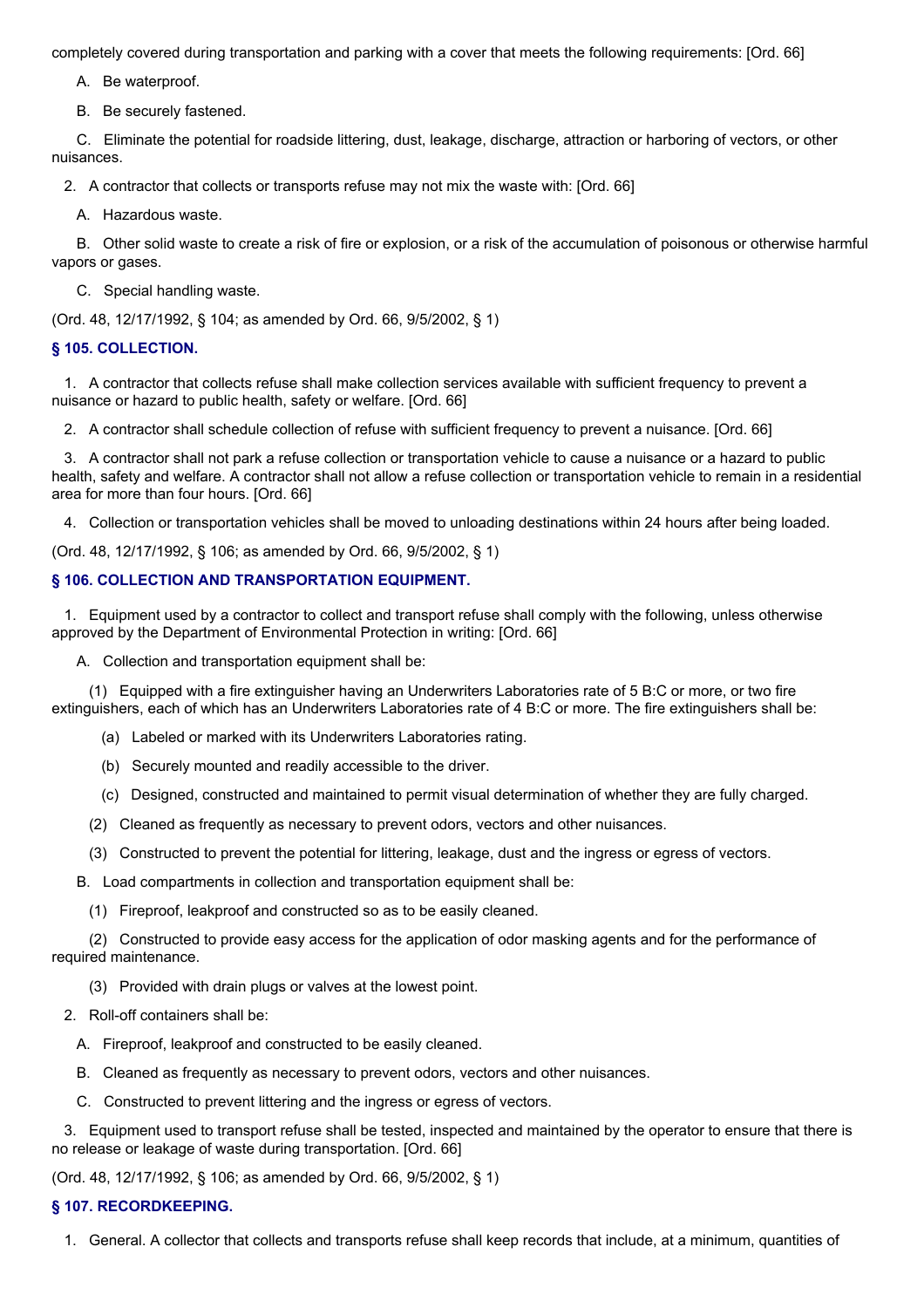refuse collected, municipalities served and the facility to which the refuse was delivered. The records shall be made available to the Department of Environmental Protection upon request, and shall be retained for at least 5 years. [Ord. 66]

2. Report Required. A collection and transportation vehicle for refuse other than infectious and chemotherapeutic refuse shall have a report in the cab that includes the following: [Ord. 66]

A. The county and state where the waste was originally collected. [Ord. 66]

B. The name and address of the carrier.

C. The name and location of a transfer facility that has received, or will receive, the refuse. [Ord. 66]

D. The name and location of the refuse processing or disposal facility where the refuse will be ultimately disposed or processed. [Ord. 66]

(Ord. 48, 12/17/1992, § 107; as amended by Ord. 66, 9/5/2002, § 1)

#### **§ 108. CONTAINERS FOR WEEKLY COLLECTION.**

Every family or household whose premises refuse is collected or removed shall provide and maintain, at all times, a portable metal or plastic receptacle. The same must be watertight, equipped with a tight fitting cover and each receptacle shall be kept in a clean and sanitary condition.

(Ord. 48, 12/17/1992, § 108)

#### **§ 109. POINT OF COLLECTION.**

The contractor shall pick up all refuse on the customer's property, in accordance with specifications established by the Township.

(Ord. 48, 12/17/1992, § 109)

#### **§ 110. COST.**

The cost of weekly garbage collection shall be based on the number and size of the containers. (Ord. 48, 12/17/1992, § 110)

#### **§ 111. SCHEDULES.**

The contractor shall prepare a schedule of refuse pickup for each household on a weekly basis. The contractor shall be responsible to notify residents of the days collections will be made.

(Ord. 48, 12/17/1992, § 111)

#### **§ 112. HOURS OF OPERATION.**

The collector shall be permitted to collect, remove and transport refuse on all days of the week, except Sunday, and unless otherwise ordered, the collection of refuse shall not commence before 6 a.m., and shall be completed by 8 p.m. on any single day of collection. All refuse from cans and receptacles of occupants of dwellings shall be collected, removed and emptied by the collector at least once each week .

(Ord. 48, 12/17/1992, § 112)

## **§ 113. ACCUMULATION OF GARBAGE PROHIBITED.**

No refuse shall be allowed to accumulate on the ground or be deposited on highways, vacant lots or other property, nor be thrown in any stream or other body of water.

(Ord. 48, 12/17/1992, § 113)

## **§ 114. PREPARATION FOR COLLECTION.**

All garbage, before being placed into receptacles for collection, shall have drained from it, as far as practical, all free liquid. Garbage shall be wrapped in paper or otherwise contained. Rubbish shall be placed in approved containers, or cut and baled, tied, bundled, stacked or packaged so as to be easily handled by the collector, and not to exceed 36 inches in length and 50 pounds in weight.

(Ord. 48, 12/17/1992, § 114)

## **§ 115. EQUIPMENT OF COLLECTOR.**

The collector shall be required to collect and remove refuse in motor-driven vehicles having enclosed steel bodies with steel covers and watertight and nonleakable automatic packer-type bodies, and to so conduct the collection, removal and transportation of the refuse under such agreement so as to assure general cleanliness and sanitation throughout the entire process and operation thereof. The collector's unit shall be equipped with appropriate devices to handle containers having a maximum capacity of 39 gallons. The collector shall also be required, at his own cost to dispose of, at any approved disposal area, all quantities of refuse collected by him, and to furnish, at his own cost, all vehicles, machinery and equipment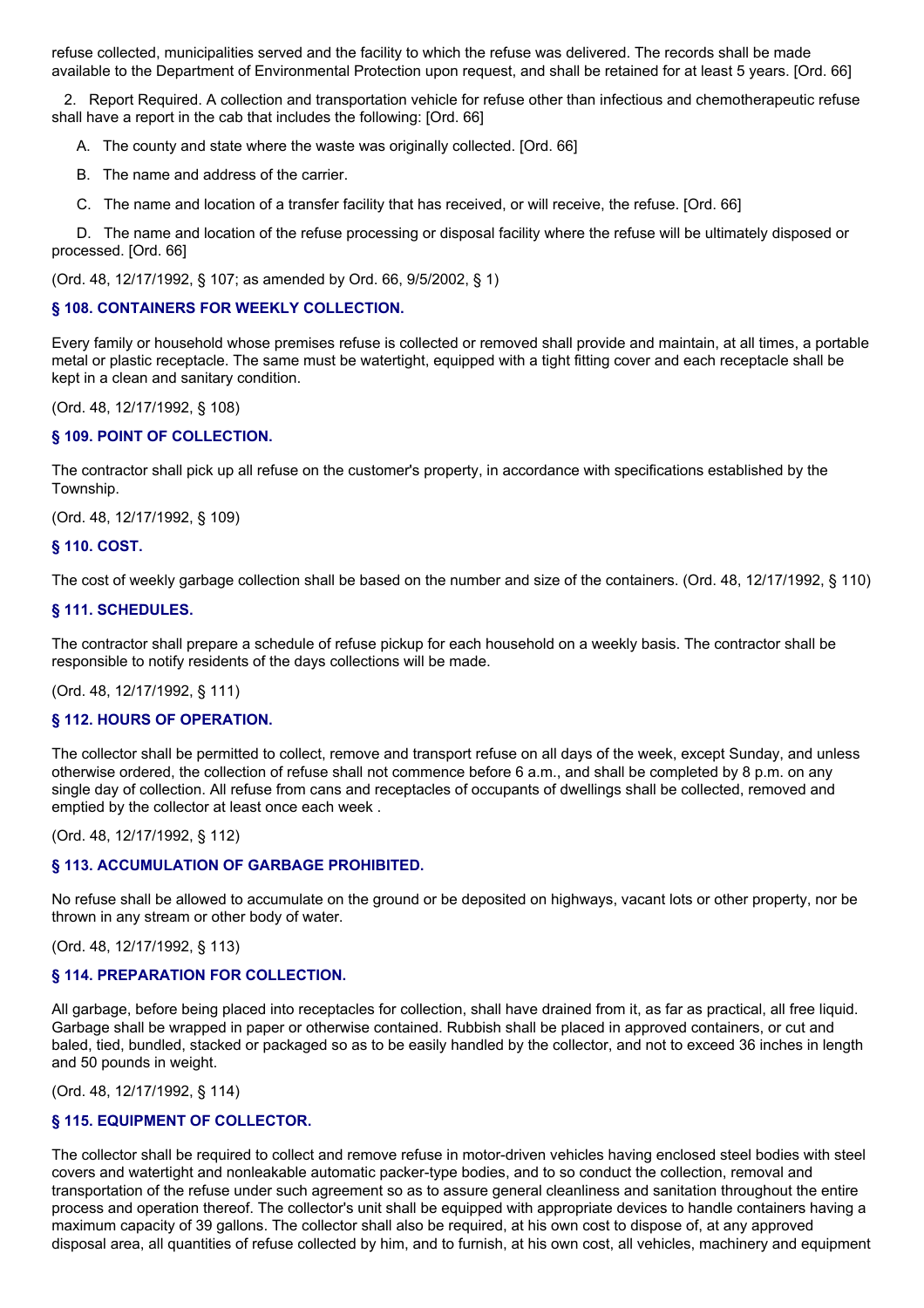necessary for the proper performance of his contract.

(Ord. 48, 12/17/1992, § 115; as amended by Ord. 66, 9/5/2002, § 1)

### **§ 116. DISPOSAL.**

Each collector applying for a license shall provide either evidence of ownership of an approved disposal area or evidence of a valid agreement, not subject to cancellation, covering use of any approved disposal area. Such evidence shall accompany the application for license.

(Ord. 48, 12/17/1992, § 116)

### **§ 117. BILLING PROCEDURE**

The collector and the Township, by agreement, shall establish rates to be charged to each occupant of the premises from which refuse shall be collected. The collector shall enter into individual or separate contracts with each householder or occupant of the premises, without liability to or upon the Township. The Township shall reserve the right to change the billing procedure with the concurrence of the contractor.

(Ord. 48, 12/17/1992, § 117)

### **§ 118. COMPLAINTS.**

The Board of Supervisors shall have the right to determine finally the true validity of any complaint made by residents as to failure of the contractor to collect refuse in accordance with this agreement, and the official's decision shall be final and binding upon the contractor.

(Ord. 48, 12/17/1992, § 118)

### **§ 119. ASSIGNMENT OF CONTRACT.**

The contractor shall not assign his license in whole or in part without the prior written consent of the Township. Such consent does not release the contractor from any of his or its obligations and liabilities under the license. Any violation of this Part or specifications shall be sufficient cause for the immediate cancellation of the license by the Board of Supervisors.

(Ord. 48, 12/17/1992, § 119)

### **§ 120. WORKMENS' COMPENSATION AND SOCIAL SECURITY.**

Workmens' Compensation and Social Security Acts, as amended, are deemed a part of the license agreement. The contractor shall be required to provide workmens' compensation coverage and shall fulfill the terms and save harmless the Township and all its officers, agents and employees, successors and assigns, jointly and severally, of and from all manner of losses, suits, actions, payments, costs, charges, damages, judgments or claims or demands of any character, name or description brought on account of any injuries or damages received or sustained by any person, persons or property by reason of any act, omission, negligence or misconduct of said contractor, his agents or employees in the execution of the license conditions.

(Ord. 48, 12/17/1992, § 120)

### **§ 121. COLLECTOR AS AN INDEPENDENT CONTRACTOR.**

A contractor granted a license shall not in any manner be construed or considered an agent, servant or employee of the Township, but shall, at all times, be considered and remain an independent contractor.

(Ord. 48,12/17/1992, § 121)

### **§ 122. INSURANCE COVERAGE.**

The contractor shall carry an insurance policy providing complete third party comprehensive liability and property damage insurance, covering not only the contractor but also the Township, the limits of which shall be not less than \$300,000 to \$500,000 personal liability and \$100,000 property damage, and shall furnish the proper certificates of insurance coverage to the Township.

(Ord. 48, 12/17/1992, § 122)

### **§ 123. CANCELLATION OF LICENSE.**

Any violation of these specifications by the contractor shall be sufficient cause for the immediate cancellation of the license.

(Ord. 48, 12/17/1992, § 123)

## **§ 124. FAITHFUL PERFORMANCE.**

Faithful performance of these specifications by the contractor is of the essence of the license unless prevented by unavoidable accident, act of God or public immunity, or any restrictions or embargoes imposed by the Federal or State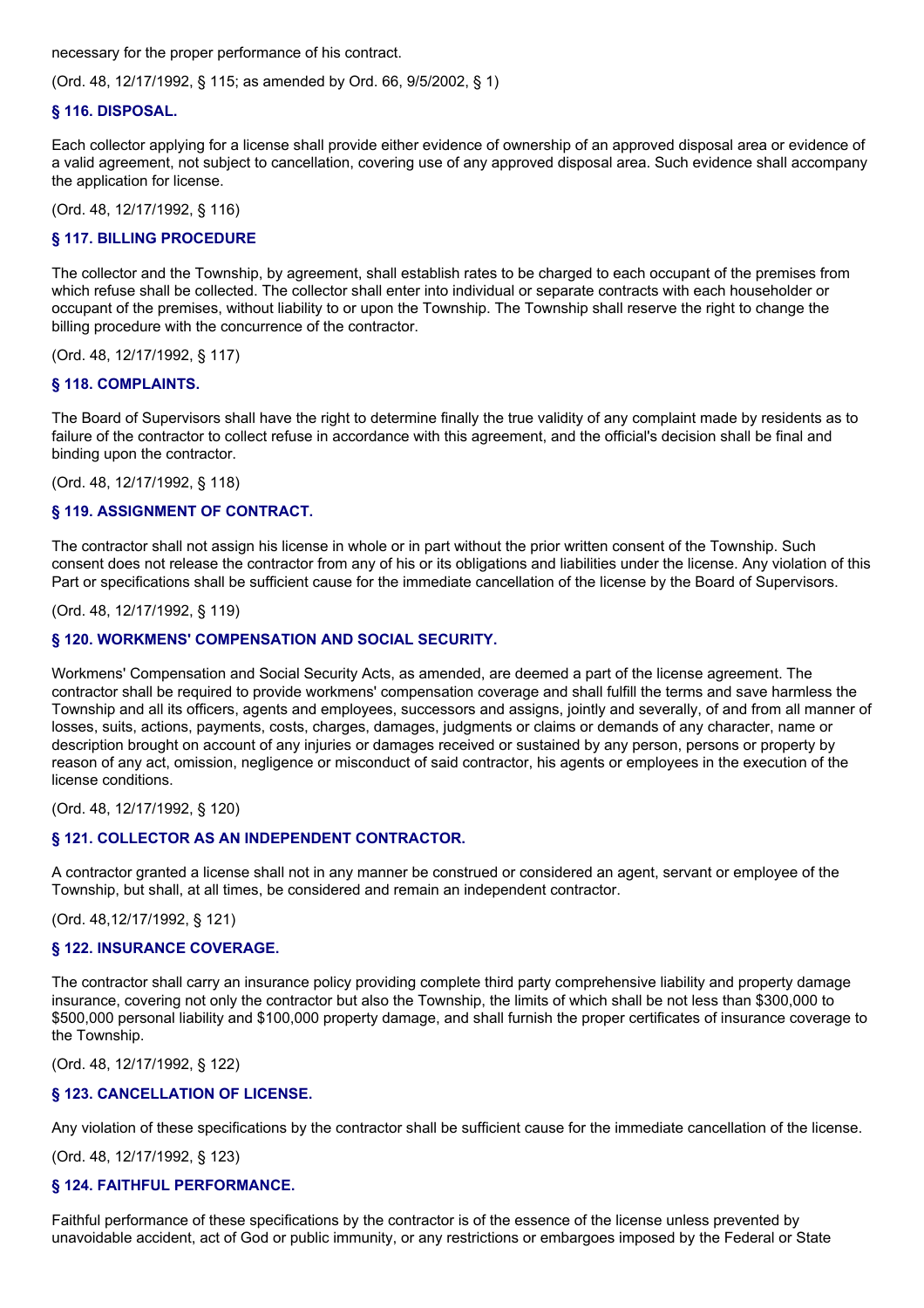government or any political subdivision or agency thereof; and it is understood and agreed that all material shall be collected, removed and disposed of in a skillful and businesslike manner, satisfactory to the Board of Supervisors.

(Ord. 48, 12/17/1992, § 124)

#### **§ 125. EVIDENCE OF SATISFACTORY EQUIPMENT.**

The contractor shall furnish evidence satisfactory to the Township that he has available sufficient equipment, by ownership or by valid lease agreement, for collecting and disposing of materials in the performance of his contract and that all equipment for transporting of materials will comply with the sanitary and watertight requirements herein set forth by the Township.

(Ord. 48, 12/17/1992, § 125)

#### **§ 126. CERTIFIED LIST OF CUSTOMERS.**

The contractor shall deliver to the Township Secretary, at least 15 days prior to the anniversary date of the license, and at least 30 days prior to the termination date of the license, a certified list of customers. This list shall become and remain at all times the property of the Township.

(Ord. 48, 12/17/1992, § 126)

#### **§ 127. EXTENSION OF DATE FOR OBTAINING LICENSE.**

All contract carriers presently operating, who have entered into an existing contract with a resident of the Township providing for the collection of that resident's refuse, shall be permitted to continue collecting the refuse of that resident for the duration of the contract period. At the expiration of the contract, the contract carrier shall be required to effect complete compliance with the licensing requirements of this Part and shall be bound by licensing requirements as to the collection of refuse from any new resident and shall be subject to the licensing requirements of this Part in respect to any contract entered into between the carrier and a resident of the Township after the effective date of this Part.

(Ord. 48, 12/17/1992, § 127)

#### **§ 128. PENALTIES.**

Any person, as herein defined, who shall violate any provision of this Part, upon conviction thereof in an action brought before a district justice in the manner provided for the enforcement of summary offenses under the Pennsylvania Rules of Criminal Procedure, shall be sentenced to pay a fine of not more than \$1,000 plus costs and, in default of payment of said fine and costs, to a term of imprisonment not to exceed 90 days.

(Ord. 48, 12/17/1992, § 128; as amended by Ord. 66, 9/5/2002, § 1)

## **CHAPTER 21**

## **STREETS AND SIDEWALKS**

*PART 1*

#### *STREET OPENINGS*

§ 101. Permit

§ 102. Permit Application

§ 103. Issuance of Permit

§ 104. Written Notice

§ 105. Inspection

§ 106. Penalties

#### *PART 2*

*[RESERVED]*

**PART 1**

## **STREET OPENINGS**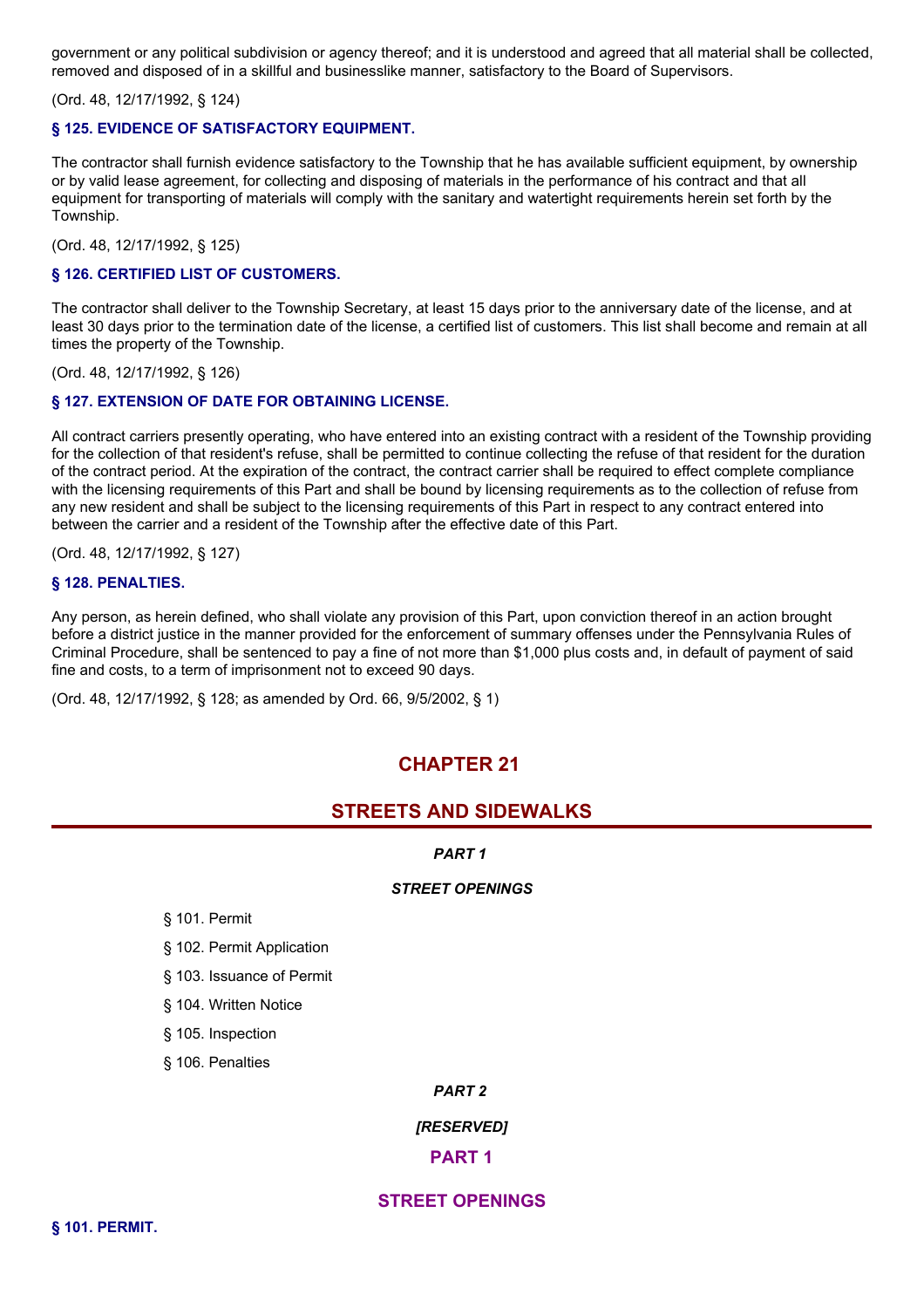In accordance with the provisions of § 1156 of Article IX of the Township Code, as amended, no railroad or street railway shall hereinafter be constructed upon any Township right-of-way, nor shall any railroad or street railway crossings, nor any gas pipe, water pipe, electric conduits or other piping, be laid upon or in, nor shall any telephone, telegraph or electric light or power poles, or any coal tipple or any obstructions be erected upon or in any portion of a Township right-of-way, except under such conditions, restrictions and regulation relating to the installation and maintenance thereof, as may be prescribed in permits granted by the Township for such purposes.

(Ord. 24, 6/6/1974, § 1; as amended by Ord. 66, 9/5/2002, § 1)

## **§ 102. PERMIT APPLICATION.**

The application for a permit shall be in a form prescribed by the Township and submitted to the Township in triplicate. The application shall be accompanied by a fee in accordance with the schedule of fees adopted by resolution from time to time by the Township for highway occupancy permits and restoration charges. In addition, the applicant shall submit three copies of a sketch showing such dimensions as the location of the intended facility, width of the traveled roadway, right-of-way lines and a dimension to the nearest intersecting street.

(Ord. 24, 6/6/1974, § 2; as amended by Ord. 66, 9/5/2002, § 1)

### **§ 103 ISSUANCE OF PERMIT.**

A permit shall be issued to the applicant after the aforesaid requirements have been filled. (Ord. 24, 6/6/1974, § 3)

### **§ 104. WRITTEN NOTICE.**

Upon completion of work, the applicant shall give written notice thereof to the Township. (Ord. 24, 6/6/1974, § 4)

### **§ 105. INSPECTION.**

Upon completion of work authorized by the permit, the Township shall inspect the work and, when necessary, enforce compliance with conditions, restrictions and regulations prescribed by the permit. Where any settlement or defect of the work occurs, if the applicant shall fail to rectify any such settlement or other defect within 60 days after written notice from the Township to do so, the Township may do the work and shall impose upon the applicant the cost thereof together with an additional 20% of such cost.

(Ord. 24, 6/6/1974, § 5)

### **§ 106. PENALTIES.**

Any person, firm or corporation who shall violate any provision of this Part, upon conviction thereof in an action brought before a district justice in the manner provided for the enforcement of summary offenses under the Pennsylvania Rules of Criminal Procedure, shall be sentenced to pay a fine of not less than \$10 nor more than \$1,000 plus costs and, in default of payment of said fine and costs, to a term of imprisonment not to exceed 90 days.

(Ord. 24, 6/6/1974, § 6; as amended by Ord. 66, 9/5/2002, § 1)

**PART 2**

## **[RESERVED]**

# **CHAPTER 22**

## **SUBDIVISION AND LAND DEVELOPMENT**

(Reserved to accommodate future enactments)

# **CHAPTER 23**

## **SWIMMING POOLS**

(Reserved to accommodate future enactments)

# **CHAPTER 24**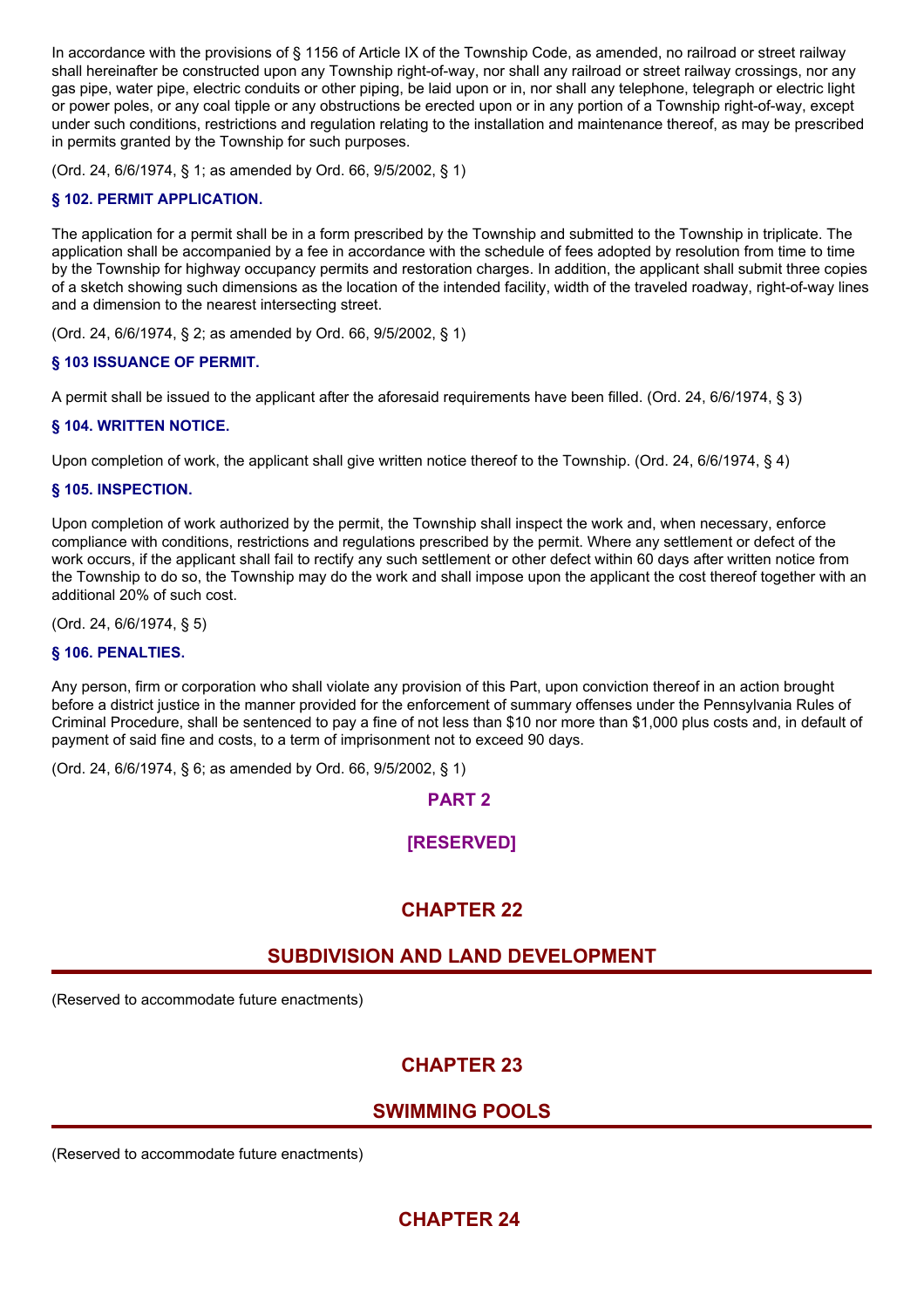#### *PART 1*

### *PER CAPITA TAX*

- § 101. Authority for Enactment
- § 102. "Resident" Defined

§ 103. Imposition of Tax

#### § 104. Collection

§ 105. Enforcement and Remedies

#### *PART 2*

#### *EARNED INCOME AND NET PROFITS TAX*

- § 201. Definitions
- § 202. Imposition of Tax
- § 203. No Exemption from Tax
- § 204. Individual Tax Returns and Payments
- § 205. Employer Withholding, Remittance, and Tax Returns
- § 206. Tax Collector
- § 207. Interest, Penalties, Costs, and Fines
- § 208. Purpose/Amendment and Restatement/Repeal

## *PART 3*

### *REALTY TRANSFER TAX*

#### **A. Imposition of Tax**

- § 301. Authority for Enactment
- § 302. Definitions
- § 303. Imposition of Tax
- § 304. Payment and Liability
- § 305. Exempt Parties
- § 306. Excluded Transactions

§ 307. Documents Relating to Associations or Corporations and Members, Partners, Stockholders or Shareholders Thereof

- § 308. Acquired Company
- § 309. Credits Against Tax
- § 310. Extension of Lease
- § 311. Evidence of Payment
- § 312. Duties of Realty Transfer Tax Collector
- § 313. Authority of Realty Transfer Tax Collector
- § 314. Affidavit Required With Certain Documents
- § 315. Prohibited Acts
- § 316. Interest Added to Unpaid Tax
- § 317. Recovery of Taxes and Interest
- § 318. Tax Constitutes Lien Against Property
- § 319. Enforcement and Remedies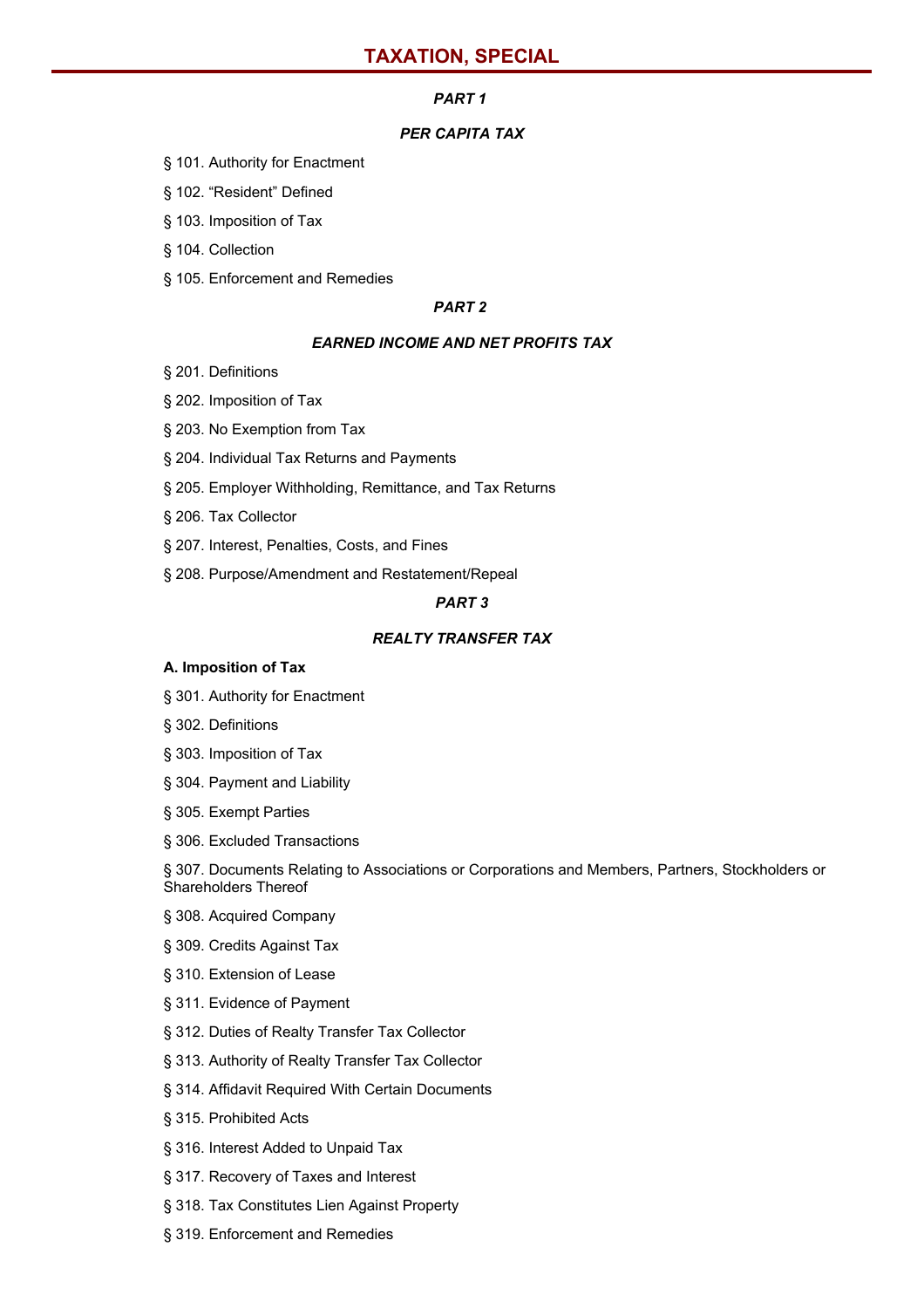#### **B. Interest and Penalties**

- § 321. Imposition of Tax
- § 322. Administration
- § 323. Interest

### *PART 4*

#### *PENN TOWNSHIP TAX COLLECTOR*

- § 401. Fees
- § 402. Imposition of Tax
- § 403. Services Fees
- § 404. Funds Received Records
- § 405. Civil Action

#### *PART 5*

#### *LOCAL SERVICES TAX*

- § 501. Purpose
- § 502. Definitions
- § 503. Levy of Tax
- § 504. Exemptions and Refunds
- § 505. Duty of Employers to Collect
- § 506. Returns
- § 507. Dates for Determining Tax Liability and Payment
- § 508. Self-employed Individuals
- § 509. Individuals Engaged in More Than One Occupation
- § 510. Nonresidents Subject to Tax
- § 511. Administration of Tax
- § 512. Suits for Collection
- § 513. Violations and Penalties
- § 514. Interpretation
- § 515. Severability
- § 516. Effective Date of Tax

## **PART 1**

## **PER CAPITA TAX**

#### **§ 101. AUTHORITY FOR ENACTMENT.**

This Part is enacted under authority of the Local Tax Enabling Act, P.L. 1257, No. 511, December 31, 1965, 53 P.S. § 6901 et seq., as hereafter amended, supplemented, modified or reenacted by the General Assembly of Pennsylvania.

(Ord. 4, 2/19/1959; as revised by Ord. 66, 9/5/2002, § 1)

#### **§ 102. "RESIDENT" DEFINED.**

The word "resident" as used in this Part shall mean every adult 18 years of age or older who lives within the Township of Penn, Centre County, Pennsylvania.

(Ord. 4, 2/19/1959; as revised by Ord. 66, 9/5/2002, § 1)

#### **§ 103. IMPOSITION OF TAX.**

Every resident shall pay \$10 for the present calendar year and each year hereafter.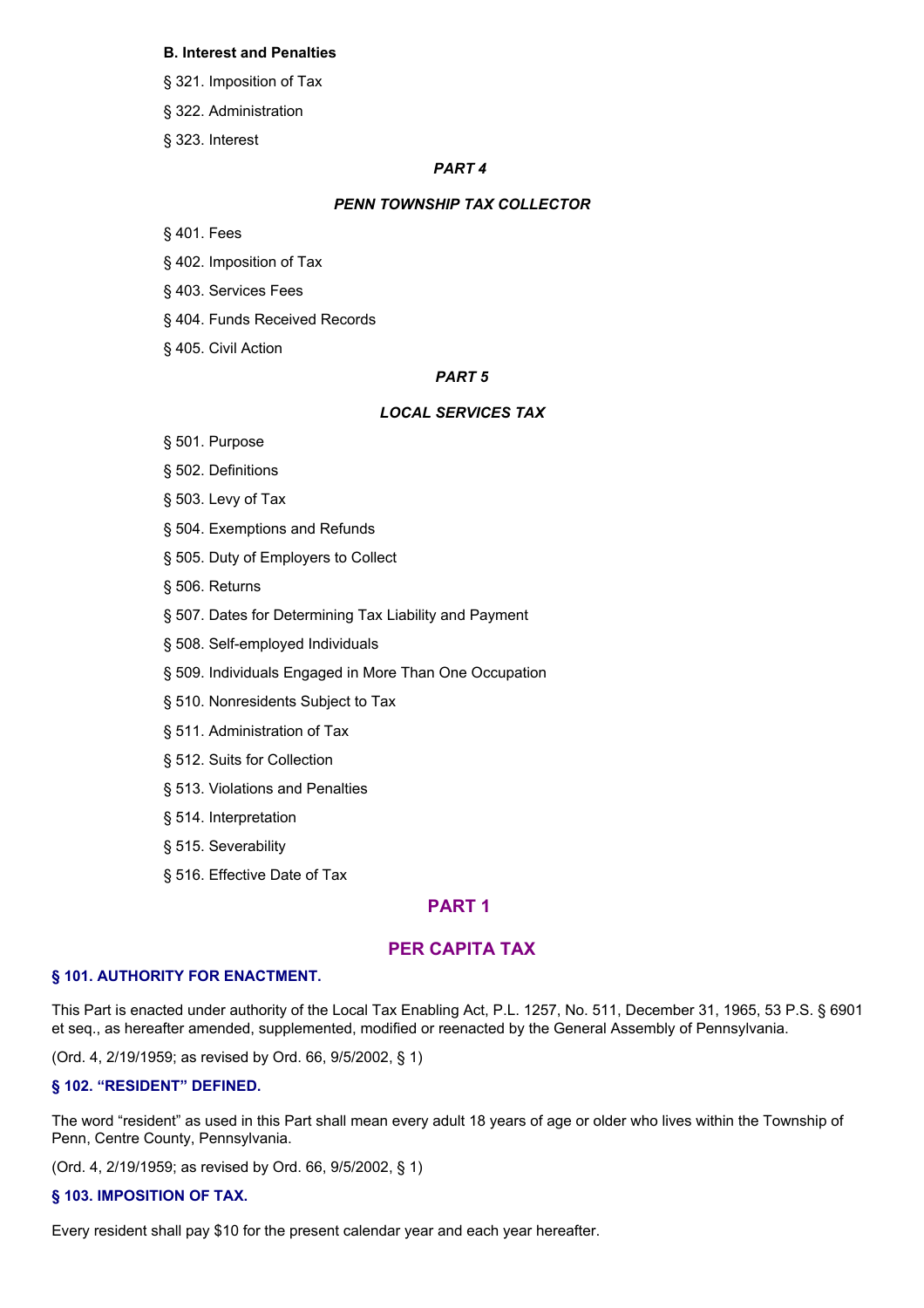(Ord. 4, 2/19/1959; as revised by Ord. 66, 9/5/2002, § 1; and amended by Ord. 80, 12/3/2009, § 2)

#### **§ 104. COLLECTION.**

All taxes, interests, costs and penalties imposed by this Part shall be collected by the Township tax collector.

(Ord. 4, 2/19/1959; as revised by Ord. 66, 9/5/2002, § 1)

#### **§ 105. ENFORCEMENT AND REMEDIES.**

1. Enforcement Notice.

A. If it appears to the Township that a violation of this Part has occurred, the Township shall initiate enforcement proceedings by sending an enforcement notice as provided in this Section.

B. The enforcement notice shall be sent to the violator and, if applicable, the owner of record of the parcel on which the violation has occurred, to any person who has filed a written request to receive enforcement notices regarding that parcel and to any other person requested in writing by the owner of record.

C. An enforcement notice shall state at least the following:

(1) The name of the violator and, if applicable, the owner of record and any other person against whom the Township intends to take action.

(2) The location of the violation and, if applicable, the property in violation.

(3) The specific violation with a description of the requirements which have not been met, citing in each instance the applicable provisions of this Part.

(4) The date before which the steps for compliance must be commenced and the date before which the steps must be completed.

(5) That the recipient of the notice has the right to appeal to the Board of Supervisors within a period of 10 days.

(6) That failure to comply with the notice within the time specified, unless extended by appeal to the Board of Supervisors, constitutes a violation, with possible sanctions clearly described.

2. Enforcement Remedies.

A. Any person, partnership or corporation who or which has violated or permitted the violation of the provisions of this Part shall, upon being found liable therefor in a civil enforcement proceeding commenced by the Township, pay a judgment of not more than \$600 plus all court costs, including reasonable attorney fees incurred by the Township as a result thereof. No judgment shall commence or be imposed, levied or payable until the date of the determination of a violation by a district justice. If the defendant neither pays nor timely appeals the judgment, the Township may enforce the judgment pursuant to the applicable rules of civil procedure. Each day that a violation continues or each Section of this Part which shall be found to have been violated shall constitute a separate violation.

B. Nothing contained in this Section shall be construed or interpreted to grant any person or entity other than the Township the right to commence any action for enforcement pursuant to this Section.

C. District justices shall have initial jurisdiction over proceedings brought under this Section.

(Ord. 4, 2/19/1959; as revised by Ord. 66, 9/5/2002, § 1)

### **PART 2**

## **EARNED INCOME AND NET PROFITS TAX**

#### **§ 201. DEFINITIONS.**

All terms defined in the Local Tax Enabling Act shall have the meanings set forth therein. The following terms shall have the meanings set forth herein:

COLLECTOR - person, entity, or authorized representative of the tax officer, appointed as tax officer pursuant to the Local Tax Enabling Act to collect the tax.

DOMICILE - the place where one lives and has his permanent home and to which he has the intention of returning whenever he is absent. Actual residence is not necessarily domicile, for domicile is the fixed place of abode which, in the intention of the taxpayer, is permanent rather than transitory. Domicile is the voluntarily fixed place of habitation of a person, not for a mere special or limited purpose, but with the present intention of making a permanent home, until some event occurs to induce him to adopt some other permanent home. In the case of businesses, or associations, the domicile is that place considered as the center of business affairs and the place where its functions are discharged.

EFFECTIVE DATE - January 1, 2012.

ENACTMENT - this Part.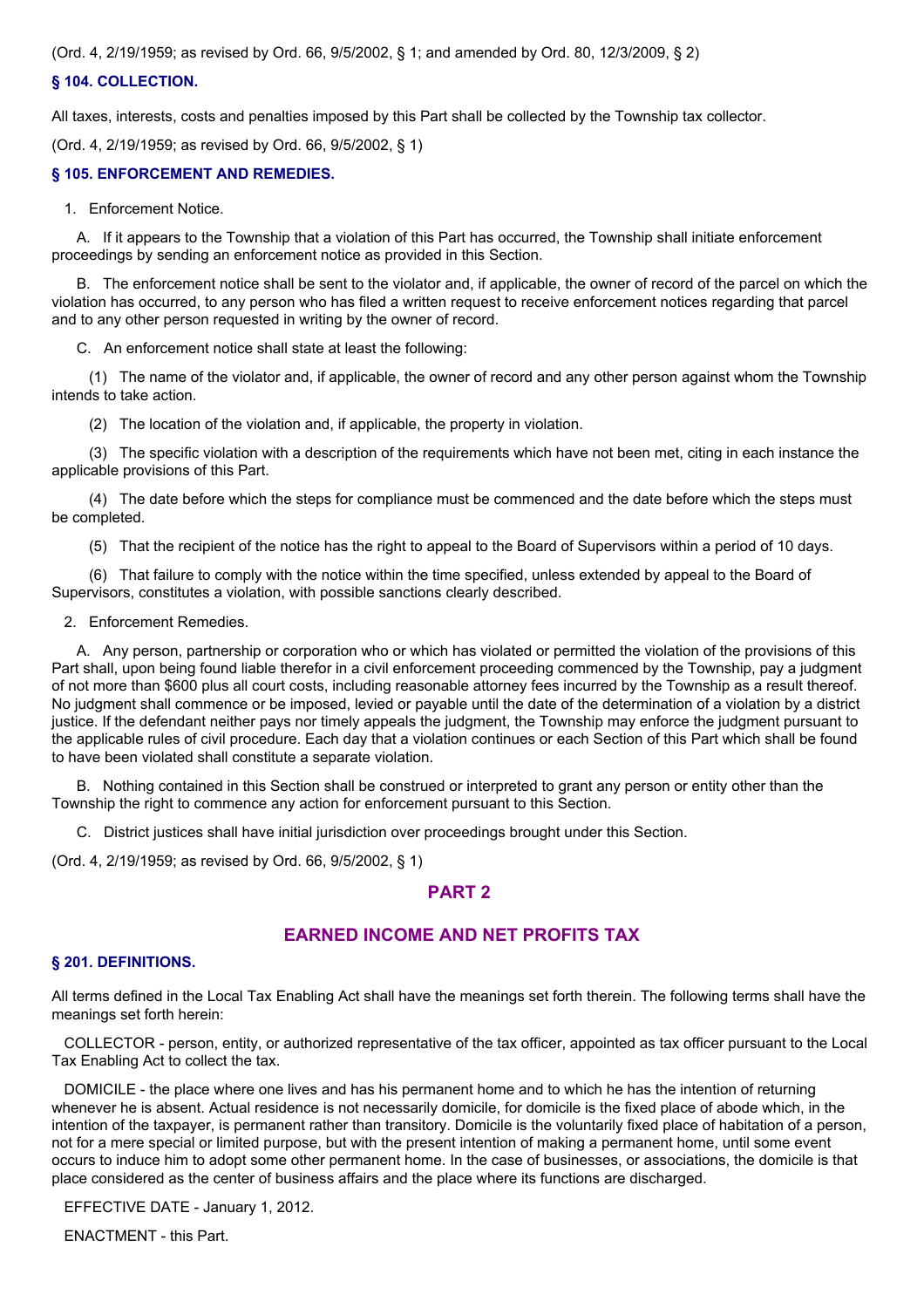GOVERNING BODY - the Township of Penn.

LOCAL TAX ENABLING ACT - the Local Tax Enabling Act, as set forth in 53 P.S. § 6901 et seq., while such numbering and provisions remain in effect under Act 32 of 2008, and as set forth in 53 P.S. § 6924.101 et seq., when such numbering and provisions become effective under Act 32, and as amended in the future.

NONRESIDENT - a person or business domiciled outside the political subdivision levying the tax.

RESIDENT - a person domiciled in the political subdivision levying the tax.

TAX - the tax imposed by this Enactment.

TAX RETURN - a form prescribed by the collector for reporting the amount of tax or other amount owed or required to be withheld, remitted, or reported under this Enactment or the Local Tax Enabling Act.

TAX YEAR - the period from January 1 to December 31.

TAXING AUTHORITY - Penn Township.

TCC - the tax collection committee established to govern and oversee the collection of earned income tax within the TCD under the Local Tax Enabling Act.

TCD - any tax collection district to which the Taxing Authority or any part of the Taxing Authority is assigned under the Local Tax Enabling Act.

(Ord. 84, 11/22/2011, § 1)

### **§ 202. IMPOSITION OF TAX.**

1. General Purpose Resident Tax. The Taxing Authority hereby imposes a tax for general revenue purposes at the rate of ½ of 1% on earned income and net profits of individual residents of the Taxing Authority.

2. General Purpose Municipal Nonresident Tax. The Taxing Authority also imposes a tax for general revenue purposes at the rate of  $\frac{1}{2}$  of 1% on earned income and net profits derived by an individual who is not a resident of the Taxing Authority from any work, business, profession, or activity, of any kind engaged in within the boundaries of the Taxing Authority.

3. Ongoing Tax. The tax shall continue at the above rates during the current tax year and each tax year thereafter, without annual re-enactment, until this Enactment is repealed or the rate is changed.

4. Combined Tax Rate Applicable to Residents. Currently, the total rate applicable to residents of the Taxing Authority, including the tax imposed by the school district and municipality in which the individual resides, is 1.8%.

5. Municipal Tax Rate Applicable to Nonresidents. Currently, the total rate applicable to nonresidents working within the Taxing Authority based on the municipal nonresident tax rate is ½ of 1%.

6. Local Tax Enabling Act Applicable. The tax is imposed under authority of the Local Tax Enabling Act, and all provisions thereof that relate to a tax on earned income or net profits are incorporated into this Enactment. Any future amendments to the Local Tax Enabling Act that are required to be applied to a tax on earned income or net profits will automatically become part of this Enactment upon the effective date of such amendment, without the need for formal amendment of this Enactment, to the maximum extent allowed by 1 Pa.C.S.A. § 1937.

7. Applicable Laws, Regulations, Policies, and Procedures. The tax shall be collected and administered in accordance with: (A) all applicable laws and regulations; and (B) regulations, policies and procedures adopted by the TCC or by the collector. This includes any regulations, policies, and procedures adopted in the future to the maximum extent allowed by 1 Pa.C.S.A. § 1937.

(Ord. 84, 11/22/2011, § 2)

#### **§ 203. NO EXEMPTION FROM TAX.**

Although credits and deductions against tax are permitted under certain circumstances as provided in applicable law and regulations, no individuals are exempt from tax based on age, income, or other factors.

(Ord. 84, 11/22/2011, § 3)

## **§ 204. INDIVIDUAL TAX RETURNS AND PAYMENTS.**

Every individual receiving earned income or earning net profits in any tax year shall file tax returns and pay tax in accordance with the Local Tax Enabling Act. Individuals who are no longer employed or whose tax is withheld in full must file an informational tax return notifying the tax office that there is no payment due for the specific tax year.

## (Ord. 84, 11/22/2011, § 4)

## **§ 205. EMPLOYER WITHHOLDING, REMITTANCE, AND TAX RETURNS.**

Every employer shall register, withhold, and remit tax, and file tax returns in accordance with the Local Tax Enabling Act.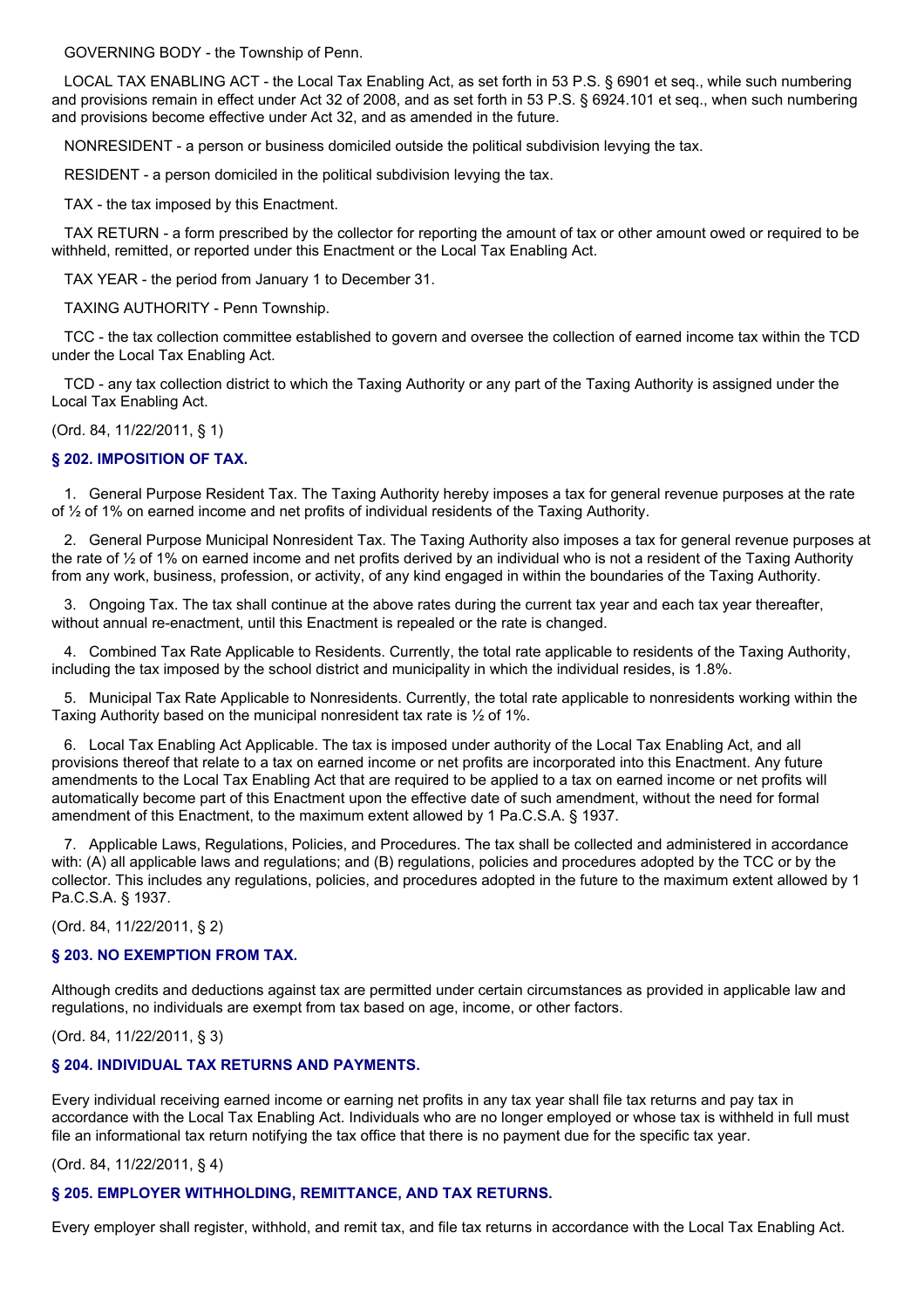(Ord. 84, 11/22/2011, § 5)

#### **§ 206. TAX COLLECTOR.**

The tax will be collected from individuals and employers by the collector.

(Ord. 84, 11/22/2011, § 6)

#### **§ 207. INTEREST, PENALTIES, COSTS, AND FINES.**

Individuals and employers are subject to interest, penalties, costs, and fines in accordance with the Local Tax Enabling Act, including costs imposed by the collector in accordance with the Local Tax Enabling Act.

#### (Ord. 84, 11/22/2011, § 7)

#### **§ 208. PURPOSE/AMENDMENT AND RESTATEMENT/REPEAL.**

The primary purpose of this Enactment is to conform the earned income and net profits tax currently imposed to the Local Tax Enabling Act, as amended and restated by Act 32 of 2008, and to do so within the time frame required by Act 32. Any prior enactment imposing a tax on earned income or net profits of individuals is amended and restated in its entirety to read as stated in this Enactment. Any other prior enactment or part of any prior enactment conflicting with the provisions of this Enactment is rescinded insofar as the conflict exists. To the extent the same as any enactment in force immediately prior to adoption of this Enactment, the provisions of this Enactment are intended as a continuation of such prior enactment and not as a new enactment. If this Enactment is declared invalid, any prior enactment levying a similar tax shall remain in full force and effect and shall not be affected by adoption of this Enactment. If any part of this Enactment is declared invalid, the similar part of any prior enactment levying a similar tax shall remain in effect and shall not be affected by adoption of this Enactment. The provisions of this Enactment shall not affect any act done or liability incurred, nor shall such provisions affect any suit or prosecution pending or to be initiated to enforce any right or penalty or to punish offense under the authority of any enactment in force prior to adoption of this Enactment. Subject to the foregoing provisions of this Section, this Enactment shall amend and restate on the effective date any enactment levying a tax on earned income or net profits in force immediately prior to the effective date.

(Ord. 84, 11/22/2011, § 9)

### **A. IMPOSITION OF TAX.**

### **§ 301. AUTHORITY FOR ENACTMENT.**

This Part is adopted under authority of the Local Tax Enabling Act, P.L. 1257, No. 511, December 31, 1965, 53 P.S. 6901 et seq., as amended; and also pursuant to the authority granted by the Act of the General Assembly of 1986, being Act 77, Article XI (d), § 1101(d).

(Ord. 41, 3/5/1987, § 1)

#### **§ 302. DEFINITIONS.**

ASSOCIATION - a partnership, limited partnership or any other form of unincorporated enterprise owned or conducted by two or more persons other than a private trust or decedent's estate.

CORPORATION - a corporation, joint-stock association, business trust or banking institution which is organized under the laws of this Commonwealth, the United States, or any other state, territory or foreign country or dependency.

DOCUMENT - any deed, instrument or writing which conveys, transfers, demises, vests, confirms or evidences any transfer or demise of title to real estate, but does not include wills, mortgages, deeds of trust or other instruments of like character given as security for a debt and deeds of release thereof to the debtor, land contracts whereby the legal title does not pass to the grantee until the total consideration specified in the contract has been paid or any cancellation thereof, unless the consideration is payable over a period of time exceeding 30 years, or instruments which solely grant, vest or confirm public utility easements. "Document" shall also include a declaration or acquisition required to be presented for recording.

FAMILY FARM CORPORATION - a corporation of which at least 75 percent of its assets are devoted to the business of agriculture, and at least 75 percent of each class of stock of the corporation is continuously owned by members of the same family. The business of agriculture shall not be deemed to include:

A. Recreational activities such as, but not limited to, hunting, fishing, carping, skiing, show competition or racing.

B. The raising, breeding or training of game animals or game birds, fish, cats, dogs or pets or animals intended for use in sporting or recreational activities.

C. Fur farming.

- D. Stockyard and slaughterhouse operations.
- E. Manufacturing or processing operations of any kind.

MEMBERS OF THE SAME FAMILY - any individual, such individual's brothers and sisters, the brothers and sisters of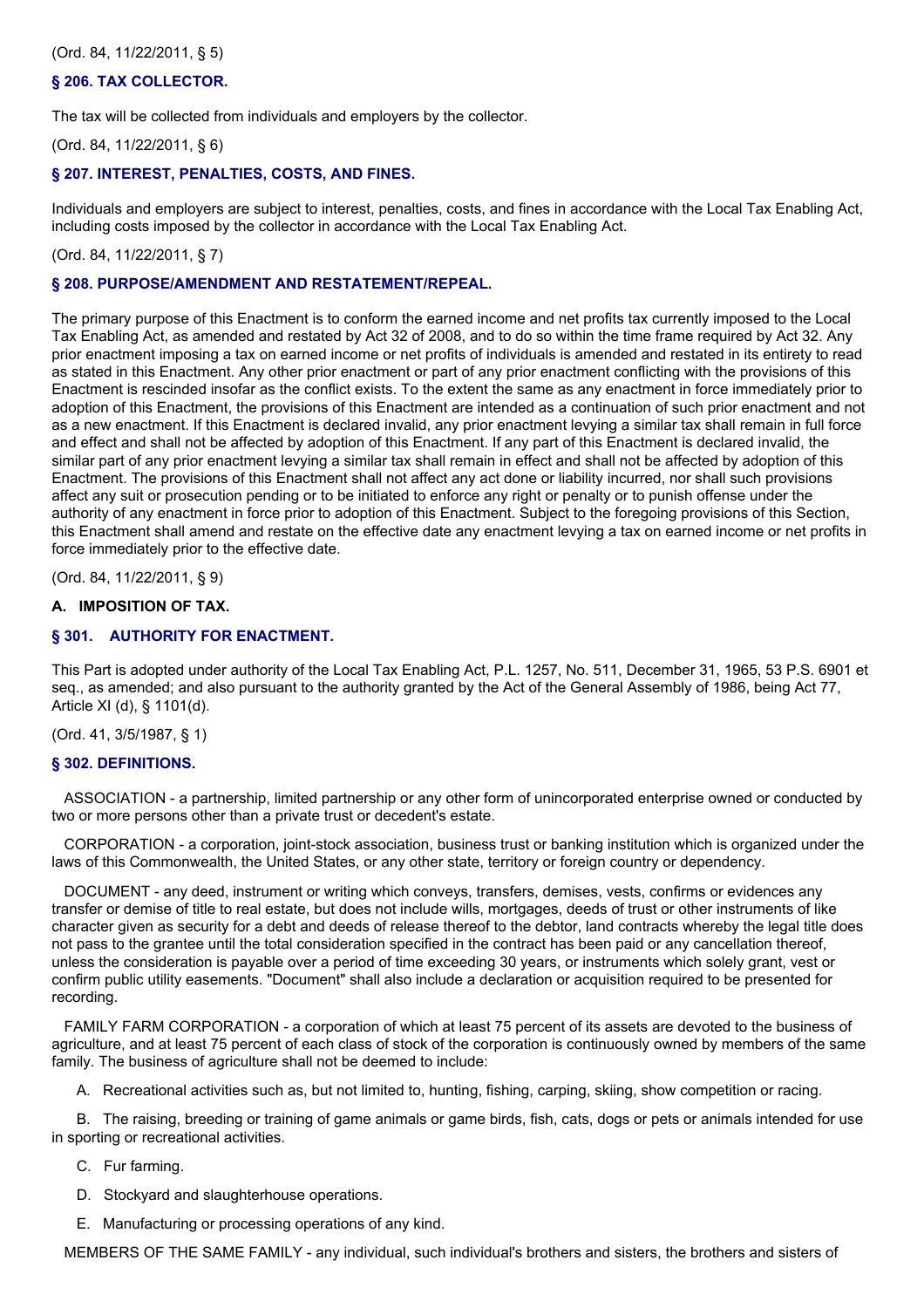such individual's parents and grandparents, the ancestors and lineal decedents of any of the foregoing, a spouse of any of the foregoing; and the estate of any of the foregoing. Individuals related by the half blood or legal adoption shall be treated as if they were related by the whole blood.

PERSON - every natural person, association or corporation. Whenever used in any clause prescribing and imposing a fine or imprisonment, or both, the term "person," as applied to associations, shall include the responsible members or general partners thereof, and as applied to corporations, the officers thereof.

REAL ESTATE

A. Any lands, tenements or hereditaments within this Commonwealth, including without limitation, buildings, structures, fixtures, mines, minerals, oil, gas, quarries, spaces with or without upper or lower boundaries, trees and other improvements, immovables or interests which by custom, usage or law pass with a conveyance of land, but excluding permanently attached machinery and equipment in an industrial plant.

#### B. A condominium unit.

C. A tenant-stockholder's interest in a cooperative housing corporation, trust or association under a proprietary lease or occupancy agreement.

REAL ESTATE COMPANY - a corporation or association which is primarily engaged in the business of holding, selling or leasing real estate, 90% or more of the ownership interest in which is held by 35 or fewer persons and which:

A. Derives 60% or more of its annual gross receipts from the ownership or disposition of real estate.

B. Holds real estate, the value of which comprises 90% or more of the value of its entire tangible asset holdings exclusive of tangible assets which are freely transferable and actively traded on an established market.

#### TITLE TO REAL ESTATE

A. Any interest in real estate which endures for a period of time, the termination of which is not fixed or ascertained by a specific number of years, including without limitation an estate in fee simple, life estate, or perpetual leasehold.

B. Any interest in real estate enduring for a fixed period of years but which, either by reason of the length of the term or the grant of a right to extend the term by renewal or otherwise, consists of a group of rights approximating those of an estate in fee simple, life estate or perpetual leasehold including, without limitation, a leasehold interest or possessory interest under a lease or occupancy agreement for a term of 30 years or more or a leasehold interest or possessory interest in real estate in which the lessee has equity.

REALTY TRANSFER TAX COLLECTOR - the Recorder of Deeds of Centre County is hereby appointed by the Township to enforce and administer this Part. [Ord. 66]

TOWNSHIP - the Township of Penn, Centre County, Pennsylvania. [Ord. 66]

TRANSACTION - the making, executing, delivering, accepting or presenting for recording of a document.

#### VALUE

A. In the case of a bona fide sale of real estate at arm's length for actual monetary worth, the amount of the actual consideration therefor, paid or to be paid, including liens or other encumbrances thereon existing before the transfer and not removed thereby, whether or not the underlying indebtedness is assumed, and ground rents, or a commensurate part thereof, where such liens or other encumbrances and ground rents also encumber or are charged against other real estate; provided, that where such documents shall set forth a nominal consideration, the "value" thereof shall be determined from the price set forth in or actual consideration for the contract of sale.

B. In the case of a gift, sale by execution upon a judgment or upon the foreclosure of a mortgage by a judicial officer, transactions without consideration or for consideration less than the actual monetary worth of the real estate, a taxable lease or occupancy agreement, a leasehold or possessory interest, any exchange of properties, or the real estate of an acquired company, the actual monetary worth of the real estate determined by adjusting the assessed value of the real estate for local real estate tax purposes for the common level ratio of assessed values to market values of the taxing district as established by the State Tax Equalization Board, or a commensurate part of the assessment where the assessment includes other real estate.

C. In the case of an easement or other interest in real estate the value of which is not determinable under subsections (A) or (B), the actual monetary worth of such interest.

D. The actual consideration for or actual monetary worth of any executory agreement for the construction of buildings, structures or other permanent improvements to real estate between the grantor and other persons existing before the transfer and not removed thereby or between the grantor, the agent or principle of the grantor or a related corporation, association or partnership and the grantee existing before or effective with the transfer.

(Ord. 41, 3/5/1987, § 2; as amended by Ord. 66, 9/5/2002, § 1)

### **§ 303. IMPOSITION OF TAX.**

After the effective date of this Part, on every document whereby any lands, tenements or hereditaments, or any interest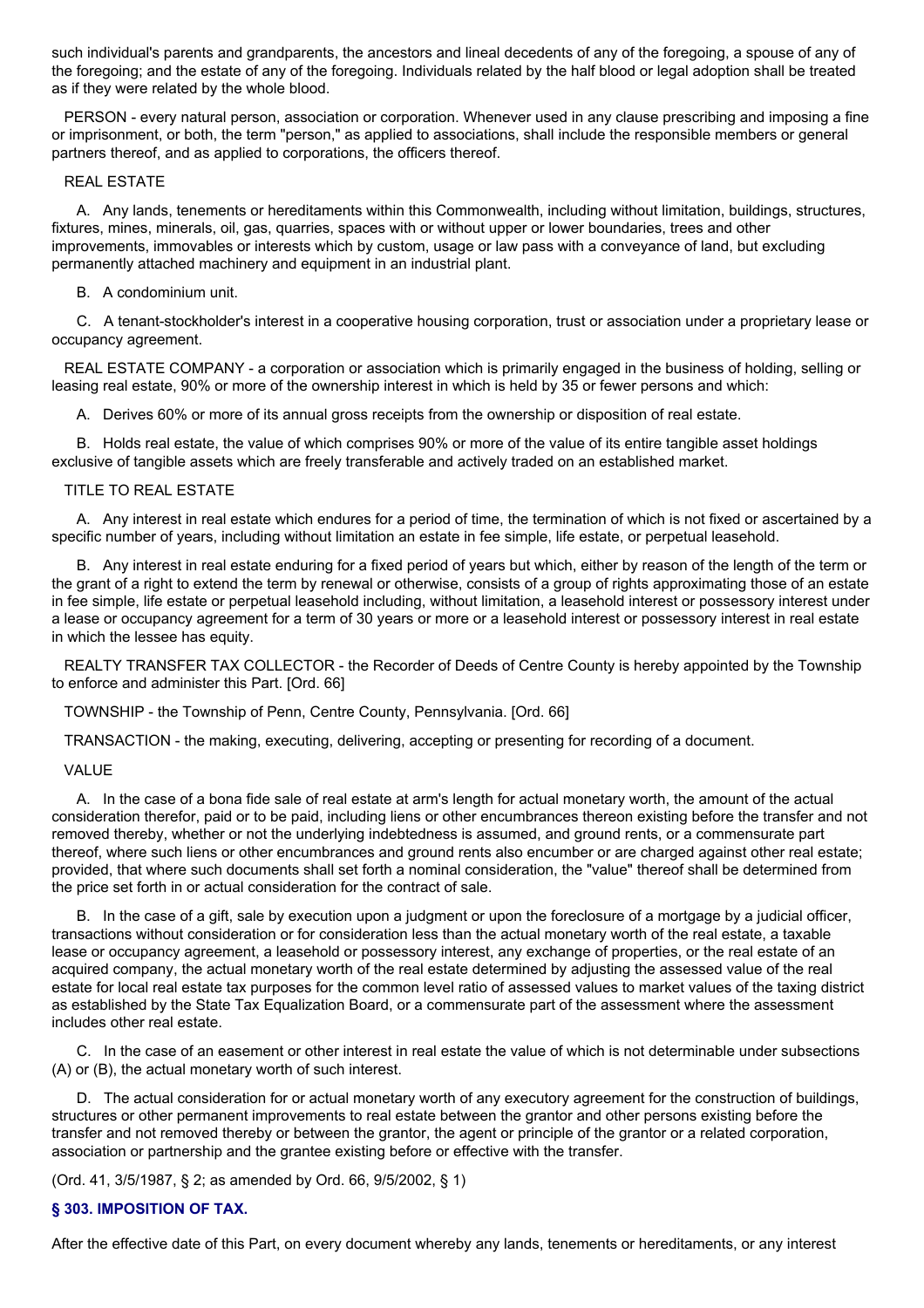thereon, lying and being situate wholly or in part within the boundaries of the Township shall be granted, bargained, sold or otherwise conveyed, a tax for general revenue purposes is hereby imposed and assessed on each such document at the rate of  $\frac{1}{2}$ % on every \$100 of the value of the real estate, lands, tenements or hereditaments, or any interest therein, which is conveyed or transferred by such document; provided, that where any lands, tenements or hereditaments being situate partly within and partly without the boundaries of the Township are conveyed, such tax so levied shall be collected on the valuation of the portion of such lands and tenements lying within the limits of the Township; provided, further, that on all transactions where the value by which the tax is determined involves a figure not divisible by \$100, no tax shall be collected on that part of the value or selling price over and above the highest even \$100 valuation.

(Ord. 41, 3/5/1987, § 3)

## **§ 304. PAYMENT AND LIABILITY.**

Every person who makes, executes, delivers, accepts or presents for recording any document, or in whose behalf any document is made, executed, delivered, accepted or presented for recording, shall be subject to pay for and in respect to the transaction or any part thereof, or for or in respect of the vellum parchment or paper upon which such document is written or printed, a tax at the rate of 1/2% of the value of the real estate represented by such document, which tax shall be payable at the earlier of the time the document is presented for recording or within 30 days of acceptance of such document or within 30 days of becoming an acquired company. This tax shall apply to the privilege of transferring title to real estate lying within the Township or any interest therein as herein defined.

(Ord. 41, 3/5/1987, § 4)

## **§ 305. EXEMPT PARTIES.**

The United States, the Commonwealth or any of their instrumentalities, agencies or political subdivisions shall be exempt from payment of the tax imposed by this Part. The exemption of such governmental bodies shall not, however, relieve any other party to a transaction from liability for the tax.

(Ord. 41, 3/5/1987, § 5)

## **§ 306. EXCLUDED TRANSACTIONS.**

The tax imposed by § 303 shall not be imposed upon:

A. A transfer to the Commonwealth, or to any of its instrumentalities, agencies or political subdivisions, by gift, dedication or deed in lieu of condemnation or deed of confirmation in connection with condemnation proceedings, or a reconveyance by the condemning body of the property condemned to the owner of record at the time of condemnation, which conveyance may include property line adjustments, provided said reconveyance is made within one year from the date of condemnation.

B. A document which the Commonwealth is prohibited from taxing under the Constitution or statutes of the United States.

C. A conveyance to a municipality, township, school district or county pursuant to acquisition by the municipality, township, school district or county of a tax delinquent property at sheriff sale or tax claim bureau sale.

D. A transfer for no or nominal actual consideration which corrects or confirms a transfer previously recorded, but which does not extend or limit existing record legal title or interest.

E. A transfer or division in kind for no or nominal actual consideration of property passed by testate or intestate succession and held by cotenants; however, if any of the parties take shares greater in value than their undivided interest, tax is due on the excess.

F. A transfer between husband and wife, between persons who were previously husband and wife who have since been divorced, provided the property or interest therein subject to such transfer acquired by the husband and wife or husband or wife prior to the granting of the final decree in divorce, between parent and child or the spouse of such child, between brother or sister or the spouse of a brother or sister, and between a grandparent and grandchild or the spouse of such grandchild, except that a subsequent transfer by the grantee within one year shall be subject to tax as if the grantor were making such transfer.

G. A transfer for no or nominal actual consideration of property passing by testate or intestate succession from a personal representative or a decedent to the decedent's devisee or heir.

H. A transfer for no or nominal actual consideration to a trustee of an ordinary trust where the transfer of the same property would be exempt if the transfer was made directly from the grantor to all of the possible beneficiaries, whether or not such beneficiaries are contingent or specifically named. No such exemption shall be granted unless the recorder of deeds is presented with a copy of the trust instrument that clearly identifies the grantor and all possible beneficiaries.

I. A transfer for no or nominal actual consideration from a trustee to a beneficiary of an ordinary trust.

- J. A transfer for no or nominal actual consideration from trustee to successor trustee.
- K. A transfer: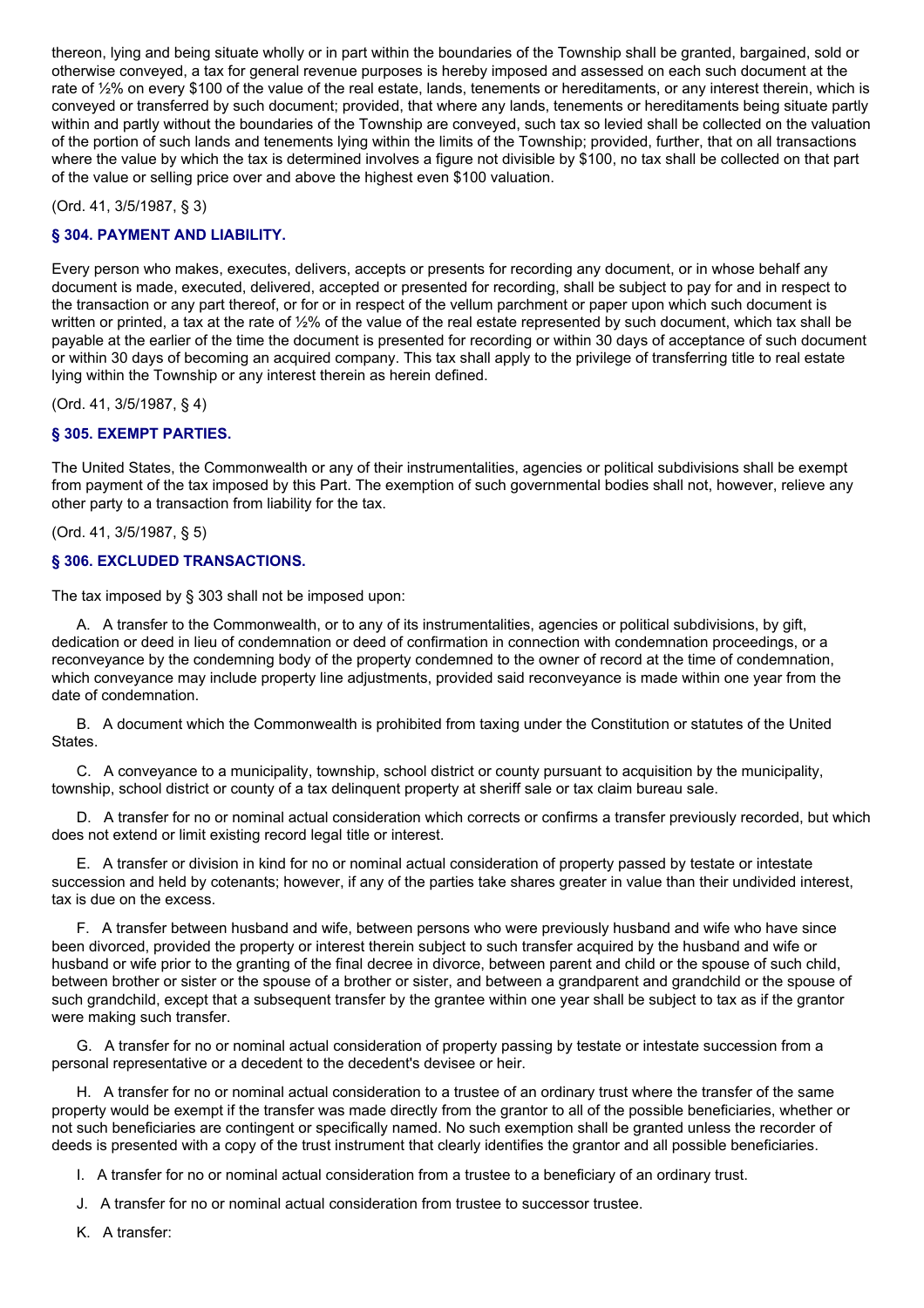(1) For no or nominal actual consideration between principal and agent or straw party

(2) From or to an agent or straw party where, if the agent or straw party were his principal, no tax would be imposed under this Part.

Where the document by which title is acquired by a grantee or statement of value fails to set forth that the property was acquired by the grantee from, or for the benefit of, his principal, there is a rebuttable presumption that the property is the property of the grantee in his individual capacity if the grantee claims an exemption from taxation under this Part.

L. A transfer made pursuant to the statutory merger or consolidation of a corporation or statutory division of a nonprofit corporation, except where the Department reasonably determines that the primary intent for such merger, consolidation or division is avoidance of the tax imposed by this Part.

M. A transfer from a corporation or association of real estate held of record in the name of the corporation or association where the grantee owns stock of the corporation or an interest in the association in the same proportion as his interest in, or ownership of, the real estate being conveyed and where the stock of the corporation or the interest in the association has been held by the grantee for more than two years.

N. A transfer from a nonprofit industrial development agency or authority to a grantee of property conveyed by the grantee to that agency or authority as security for a debt of the grantee or a transfer to a nonprofit industrial development agency or authority

O. A transfer from a nonprofit industrial development agency or authority to a grantee purchasing directly from it, but only if:

(1) The grantee shall directly use such real estate for the primary purpose of manufacturing, fabricating, compounding, processing, publishing, research and development, transportation, energy conversion, energy production, pollution control, warehousing or agriculture.

(2) The agency or authority has the full ownership interest in the real estate transferred.

P. A transfer by a mortgagor to the holder of a bona fide mortgage in default in lieu of a foreclosure or a transfer pursuant to a judicial sale in which the successful bidder is the bona fide holder of a mortgage, unless the holder assigns the bid to another person.

Q. Any transfer between religious organizations or other bodies or persons holding title for a religious organization if such real estate is not being or has not been used by such transferor for commercial purposes.

R. A transfer to a conservancy which possesses a tax exempt status pursuant to § 501(c)(3) of the Internal Revenue Code of 1954 (68A Stat. 3, 26 U.S.C. § 501(c)(3)) and which has as its primary purpose preservation of land for historic, recreational, scenic, agricultural or open space opportunities.

S. A transfer of real estate devoted to the business of agriculture to a family farm corporation by a member of the same family which directly owns at least 75 percent of each class of the stock thereof.

T. A transfer between members of the same family of an ownership interest in a real estate company or family farm corporation.

U. A transaction wherein the tax due is \$1 or less.

V. Leases for the production or extraction of coal, oil, natural gas or minerals and assignments thereon.

In order to exercise any exclusion provided in this Section, the true, full and complete value of the transfer shall be shown on the statement of value. For leases of coal, Oil, natural gas or minerals, the statement of value may be limited to an explanation of the reason such document is not subject to tax under this Part.

(Ord. 41, 3/5/1987, § 5A)

### **§ 307. DOCUMENTS RELATING TO ASSOCIATIONS OR CORPORATIONS AND MEMBERS, PARTNERS, STOCKHOLDERS OR SHAREHOLDERS THEREOF.**

Except as otherwise provided, documents which make, confirm or evidence any transfer or demise of title to real estate between associations or corporations and the members, partners, shareholders or stockholders thereof are fully taxable. For the purposes of this Part, corporations and associations are entities separate from their members, partners, stockholders or shareholders.

(Ord. 41, 3/5/1987, § 6)

### **§ 308. ACQUIRED COMPANY.**

1. A real estate company is an acquired company upon a change in the ownership interest in the company, however effected, if the change:

A. Does not affect the continuity of the company.

B. Of itself or together with prior changes has the effect of transferring, directly or indirectly, 90 percent or more of the total ownership interest in the company within a period of three years.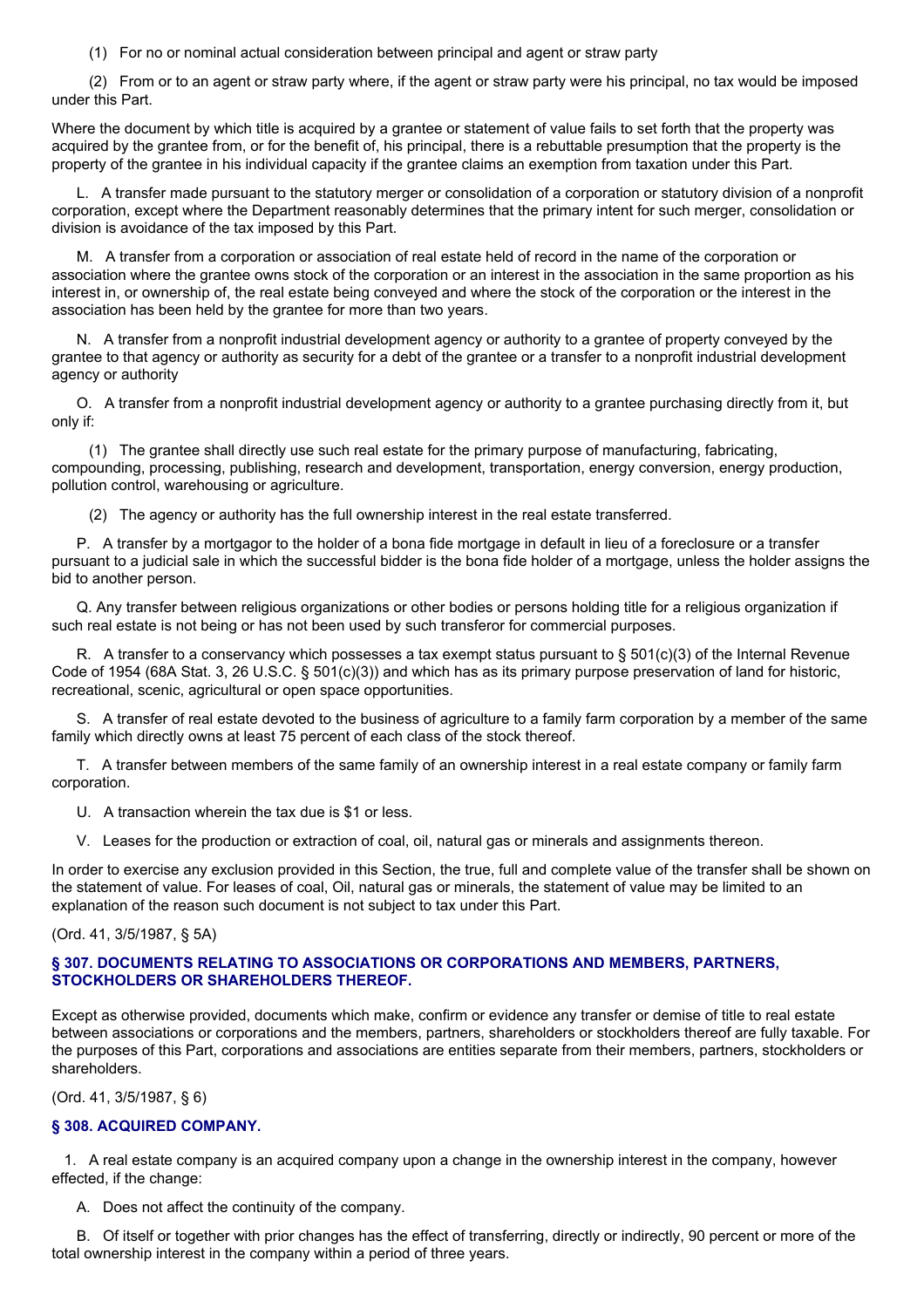2. With respect to real estate acquired after February 16, 1986, a family farm corporation is an acquired company when, because of voluntary or involuntary disposition, it ceases to be a family farm corporation or when, because of issuance or transfer of stock or because of acquisition or transfer of assets that are devoted to the business of agriculture, it fails to meet the minimum requirements of a family farm corporation under this Part.

3. Within 30 days after becoming an acquired company, the company shall present a declaration of acquisition with the recorder of each county in which it holds real estate for the affixation of documentary stamps and recording. Such declaration shall set forth the value of real estate holdings of the acquired company in such county.

### (Ord. 41, 3/5/1987, § 7)

## **§ 309. CREDITS AGAINST TAX.**

1. Where there is a transfer of residential property by a licensed real estate broker, which property was transferred to him within the preceding year as consideration for the purchase of other residential property, a credit for the amount of the tax paid at the time of the transfer to him shall be given to him toward the amount of tax due upon the transfer.

2. Where there is a transfer by a builder of residential property which was transferred to the builder within the preceding year as consideration for the purchase of new, previously unoccupied residential property, a credit for the amount of the tax paid at the time of the transfer to the builder shall be given to the builder toward the amount of the tax due upon the transfer.

3. Where there is a transfer of real estate which is demised by the grantor, a credit for the amount of tax paid at the time of the demise shall be given the grantor toward the tax due upon the transfer.

4. Where there is a conveyance by deed of real estate which was previously sold under a land contract by the grantor, a credit for the amount of tax paid at the time of the sale shall be given the grantor toward the tax due upon the deed.

5. If the tax due upon the transfer is greater than the credit given under this Section, the difference shall be paid. If the credit allowed is greater than the amount of tax due, no refund or carryover credit shall be allowed.

### (Ord. 41, 3/5/1987, § 8)

### **§ 310. EXTENSION OF LEASE.**

In determining the term of a lease, it shall be presumed that a right or option to renew or extend a lease will be exercised if the rental charge to the lessee is fixed or if a method for calculating the rental charge is established.

#### (Ord. 41, 3/5/1987, § 9)

### **§ 311. EVIDENCE OF PAYMENT.**

The payment of the tax imposed by this Part shall be evidenced by an official stamp imprinted on every document indicating the amount of the tax paid. The person using said stamp shall write or cause to be written on the stamp so imprinted the date upon which such stamp is imprinted on the document.

(Ord. 41, 3/5/1987, § 10)

### **§ 312. DUTIES OF REALTY TRANSFER TAX COLLECTOR.**

The Realty Transfer Tax Collector shall prescribe, prepare and furnish the rubber stamp required to imprint the payment of the tax imposed and assessed by this Part.

(Ord. 41, 3/5/1987, § 11)

## **§ 313. AUTHORITY OF REALTY TRANSFER TAX COLLECTOR.**

The Realty Transfer Tax Collector is hereby charged with the enforcement of the provisions of this Part and is authorized and empowered to prescribe, adopt, promulgate and enforce rules and regulations relating to imprinting the stamp on such document and any other matter or thing pertaining to administration and enforcement of the provisions of this Part.

## (Ord. 41, 3/5/1987, § 12)

## **§ 314. AFFIDAVIT REQUIRED WITH CERTAIN DOCUMENTS.**

Every document upon which a tax is imposed by this Part and which does not reflect the actual value of the land, tenements or hereditaments, or interest therein granted, bargained, sold or conveyed by said document shall be accompanied by an affidavit executed by a responsible person connected with the transaction, showing such connection and setting forth the true, full, complete and actual value thereof.

(Ord. 41, 3/5/1987, § 13)

## **§ 315. PROHIBITED ACTS.**

It shall be unlawful for any person to:

A. Make, execute, issue, deliver or accept or cause to be made, executed, issued, delivered or accepted, any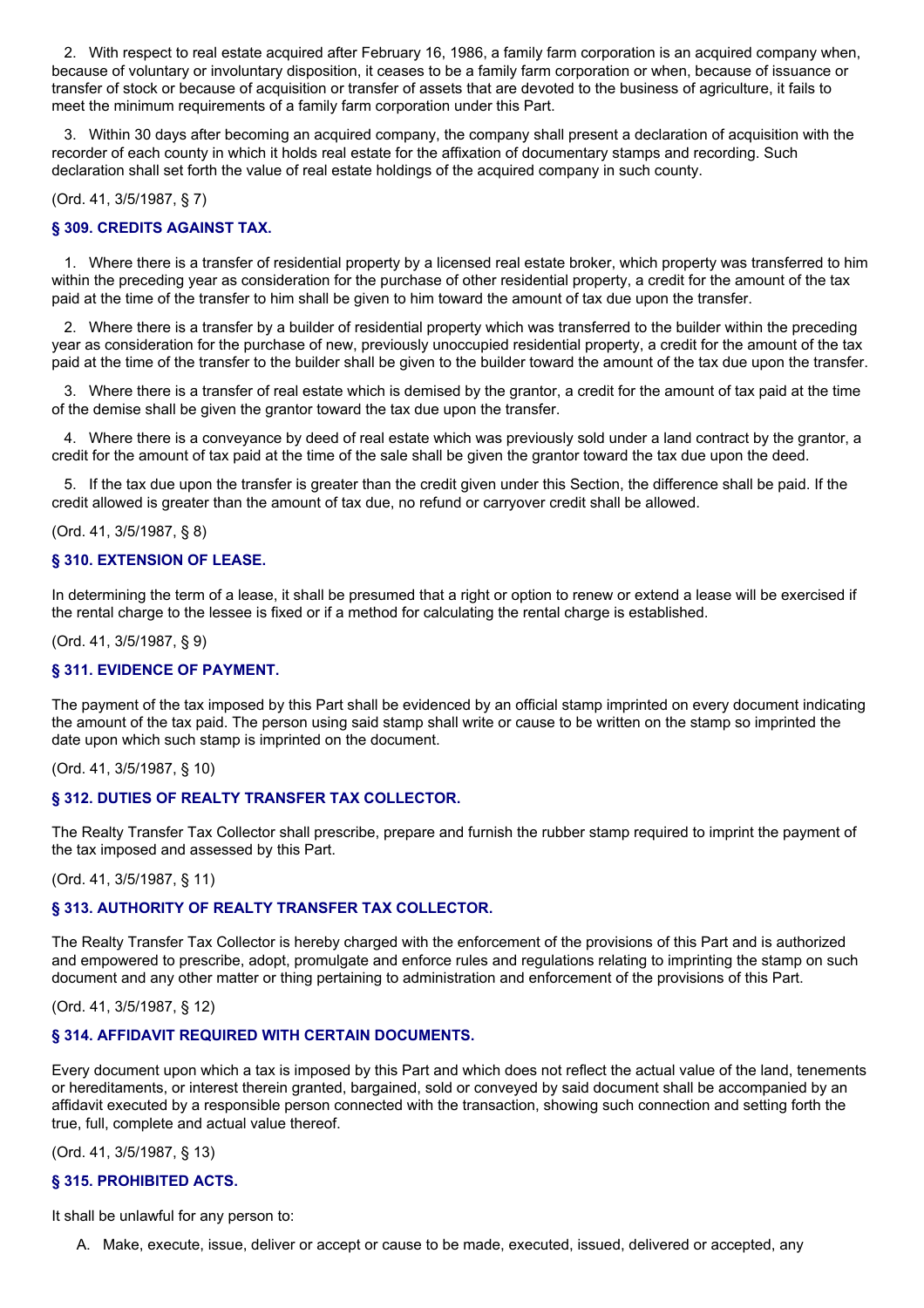document without the full amount of tax thereon being duly paid.

B. Make use of any stamps to denote payment of any tax imposed by this Part without canceling such stamp, as required by this Part, or as prescribed by the Realty Transfer Tax Collector.

C. Fail, neglect, or refuse to comply with, or violate the rules and regulations prescribed, adopted and promulgated by the Realty Transfer Tax Collector under the provisions of this Part.

(Ord. 41, 3/5/1987, § 14)

### **§ 316. INTEREST ADDED TO UNPAID TAX.**

All taxes imposed by this Part not paid when due shall bear interest thereon at the rate of 1/2% per month until paid.

(Ord. 41, 3/5/1987, § 15)

### **§ 317. RECOVERY OF TAXES AND INTEREST.**

All taxes imposed by this Part, together with interest from the due date, shall be recovered as other debts of like character are recovered.

(Ord. 41, 3/5/1987, § 16)

### **§ 318. TAX CONSTITUTES LIEN AGAINST PROPERTY.**

The tax imposed by this Part shall become a lien upon the lands, tenements or hereditaments, or any interest therein, lying, being and situate, wholly or in part, within the boundaries of the Township, which lands, tenements, hereditaments or interest thereon are described in or conveyed or transferred by the document which is the subject of such tax imposed and assessed by this Part, said lien to begin at the time when the tax under this Part is due and payable and continue until discharged by payment or in accordance with the law. The Solicitor is authorized to file a municipal or tax claim in the Court of Common Pleas.

(Ord. 41, 3/5/1987, § 17)

#### **§ 319. ENFORCEMENT AND REMEDIES.**

1. Enforcement Notice.

A. If it appears to the Township that a violation of this Part has occurred, the Township shall initiate enforcement proceedings by sending an enforcement notice as provided in this Section.

B. The enforcement notice shall be sent to the violator and, if applicable, the owner of record of the parcel on which the violation has occurred, to any person who has filed a written request to receive enforcement notices regarding that parcel and to any other person requested in writing by the owner of record.

C. An enforcement notice shall state at least the following:

(1) The name of the violator and, if applicable, the owner of record and any other person against whom the Township intends to take action.

(2) The location of the violation and, if applicable, the property in violation.

(3) The specific violation with a description of the requirements which have not been met, citing in each instance the applicable provisions of this Part.

(4) The date before which the steps for compliance must be commenced and the date before which the steps must be completed.

(5) That the recipient of the notice has the right to appeal to the Board of Supervisors within a period of 10 days.

(6) That failure to comply with the notice within the time specified, unless extended by appeal to the Board of Supervisors, constitutes a violation, with possible sanctions clearly described.

2. Enforcement Remedies.

A. Any person, partnership or corporation who or which has violated or permitted the violation of the provisions of this Part shall, upon being found liable therefor in a civil enforcement proceeding commenced by the Township, pay a judgment of not more than \$600 plus all court costs, including reasonable attorney fees incurred by the Township as a result thereof. No judgment shall commence or be imposed, levied or payable until the date of the determination of a violation by a district justice. If the defendant neither pays nor timely appeals the judgment, the Township may enforce the judgment pursuant to the applicable rules of civil procedure. Each day that a violation continues or each Section of this Part which shall be found to have been violated shall constitute a separate violation.

B. Nothing contained in this Section shall be construed or interpreted to grant any person or entity other than the Township the right to commence any action for enforcement pursuant to this Section.

C. District justices shall have initial jurisdiction over proceedings brought under this Section.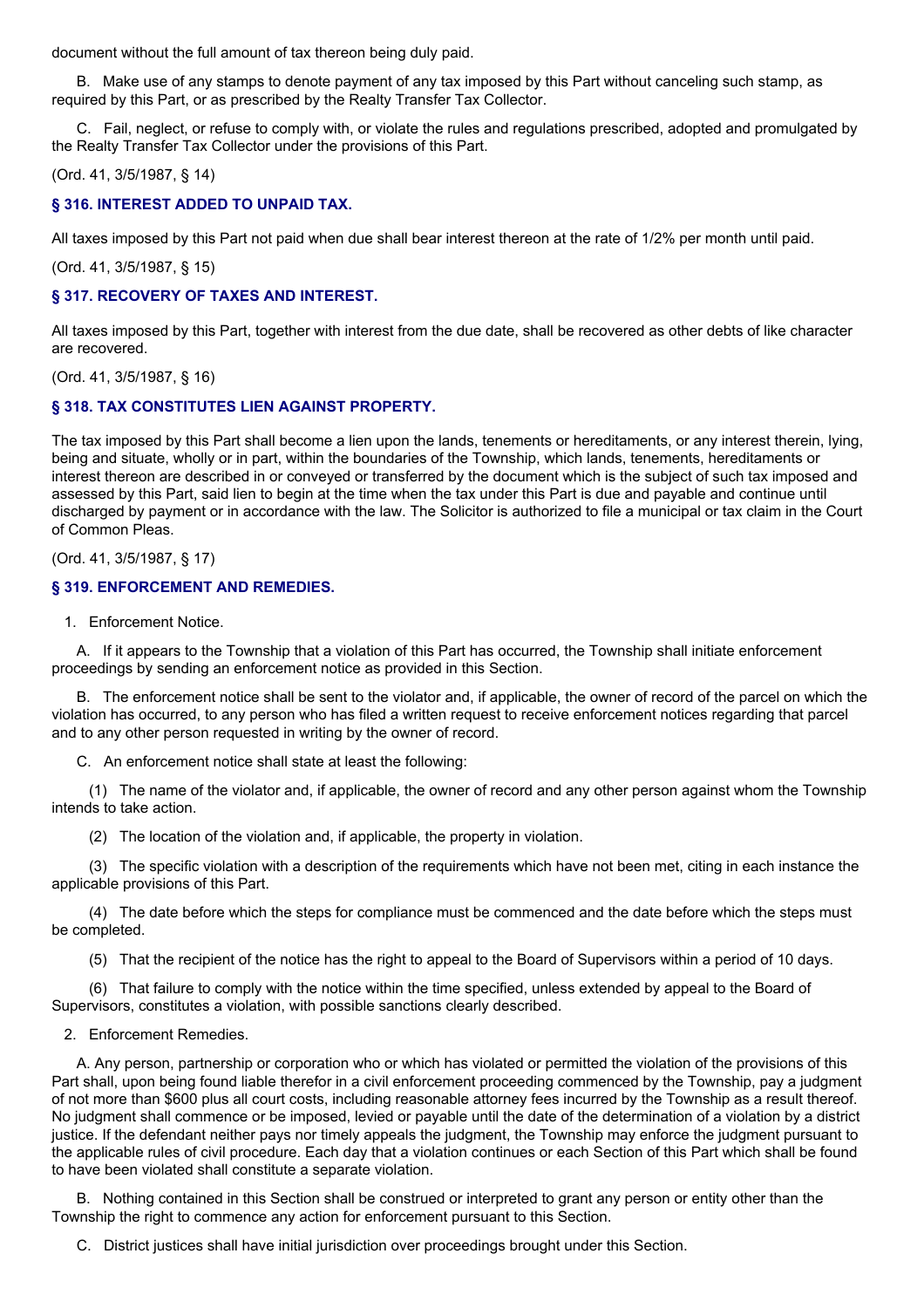### **B. INTEREST AND PENALTIES.**

### **§ 321. IMPOSITION OF TAX.**

The Board of Supervisors of Penn Township previously adopted the Penn Township Realty Transfer Tax Ordinance pursuant to the provisions of Article XI-D of the Tax Reform Code of 1971 and imposed a realty transfer tax as authorized under that Article subject to the rate limitations therein. The tax imposed under said ordinance was at the rate of  $\frac{1}{2}$  of 1% on every \$100 of the value of the real estate, lands, tenements, or hereditaments, or any interest therein which is conveyed or transferred by any document within the Township of Penn, Centre County, Pennsylvania.

(Ord. 77, 12/7/2006, § 1)

#### **§ 322. ADMINISTRATION.**

The tax referenced in § 321 of this Part and all applicable interest and penalties shall be administered, collected and enforced under the Act of December 31, 1965, (P.L. 1257, No. 511, as amended, known as the "Local Tax Enabling Act") provided, that if the correct amount of the tax is not paid by the last date prescribed for timely payment, Penn Township, pursuant to § 1102-D of the Tax Reform Code of 1971 (72 P.S. § 8102-D), authorizes and directs the Department of Revenue of the Commonwealth of Pennsylvania to determine, collect and enforce the tax, interest and penalties.

(Ord. 77, 12/7/2006, § 2)

### **§ 323. INTEREST.**

Any tax imposed as referenced in § 301 of this Part that is not paid by the date the tax is due shall bear interest as prescribed for interest on delinquent municipal claims under the Act of May 16, 1923, (P.L. 207, No. 153) (53 P.S. § 7101 et seq.) as amended, known as the "Municipal Claims and Tax Liens Act." The interest rate shall be the lesser of the interest rate imposed on delinquent Commonwealth taxes as provided in § 806 of the Act of April 9, 1929, (P.L. 343, No. 176) (72 P.S. § 806), as amended, known as the "Fiscal Code," or the maximum interest rate permitted under the Municipal Claims and Tax Liens Act for tax claims.

(Ord. 77, 12/7/2006, § 3)

### **PART 3**

# **REALTY TRANSFER TAX PART 4**

## **PENN TOWNSHIP TAX COLLECTOR**

#### **§ 401. FEES.**

The Board of Supervisors of Penn Township hereby establishes a schedule of service fees which may be charged by the Penn Township Tax Collector to each person, firm or corporation requesting the following services for information:

- A. Written certification as to the payment status of real estate taxes for a tax parcel \$15 each.
- B. Issuance of a mobile home removal permit after all taxes levied on the mobile home have been paid in full \$2 each.
- C. Duplicate bill \$2 each.
- D. Copies \$0.25 each. (Ord. 76, 7/6/2006, § 1)

### **§ 402. IMPOSITION OF TAX.**

The Penn Township Tax Collector is hereby authorized to impose upon and collect from a taxpayer the fees assessed by a bank or other financial institution and a separate \$25 fee payable to the Penn Township Tax Collector for any payments returned by said bank or other financial institution because of insufficient funds in the account of the taxpayer to cover the payment submitted by the taxpayer.

(Ord. 76, 7/6/2006, § 2)

#### **§ 403. SERVICES FEES.**

The service fees paid pursuant to this Part shall be paid to the Penn Township Tax Collector personally.

(Ord. 76, 7/6/2006, § 3)

### **§ 404. FUNDS RECEIVED RECORDS.**

The Penn Township Tax Collector shall keep an accurate written record of all funds received pursuant to this Part and shall provide a written accounting thereof to the Penn Township Supervisors on an annual basis, no later than January 31 of each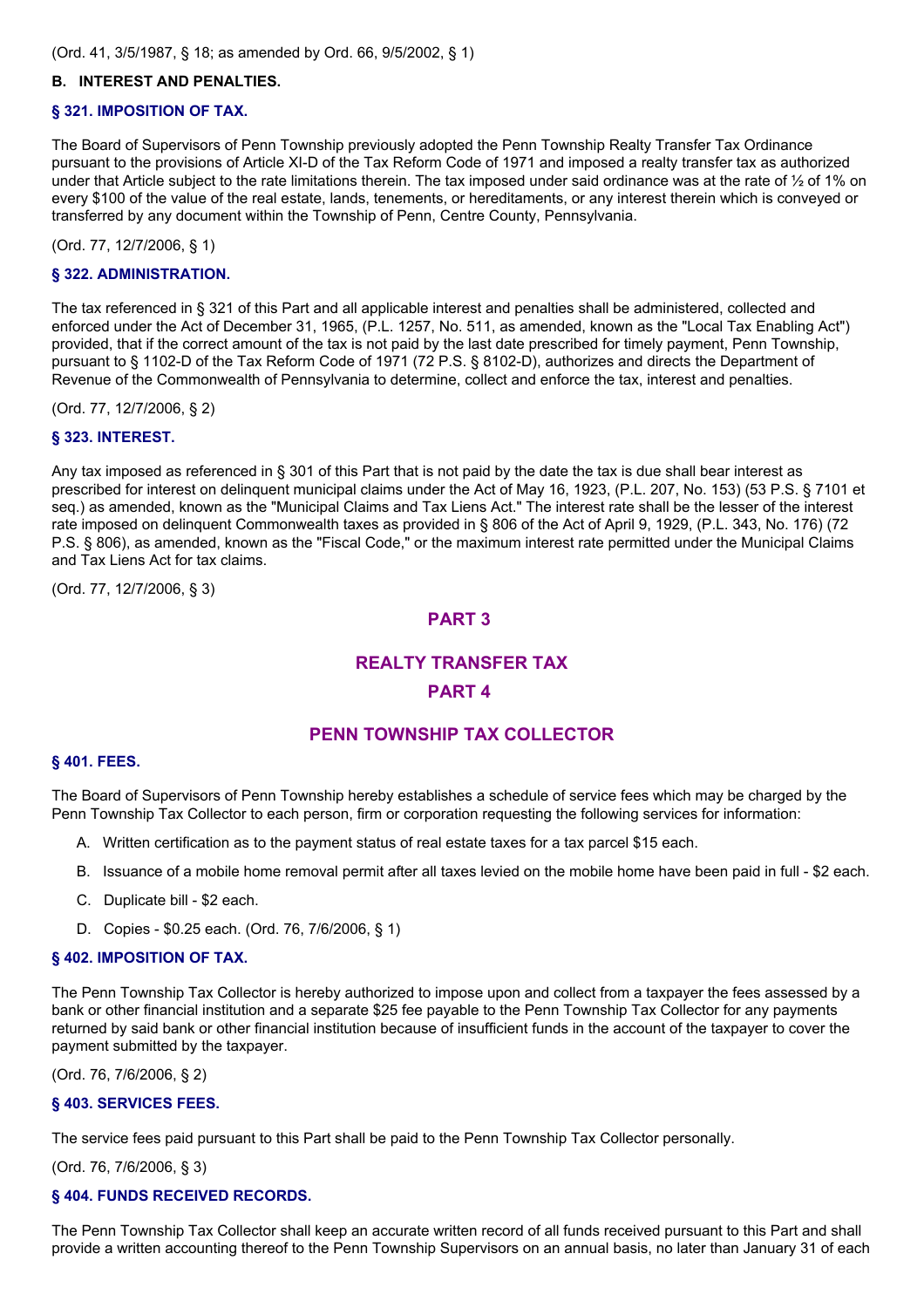(Ord. 76, 7/6/2006, § 4)

### **§ 405. CIVIL ACTION.**

In the event any person, firm, corporation or other entity fails to pay the statement for the service fees authorized by this Part, the Penn Township Tax Collector is hereby authorized to commence the appropriate civil action and may utilize the offices of the district magisterial judge or Civil Division of the Court of Common Pleas of Centre County, Pennsylvania, in order to effectuate a recovery of these service fees together with court costs.

(Ord. 76, 7/6/2006, § 5)

## **PART 5**

## **LOCAL SERVICES TAX**

#### **§ 501. PURPOSE.**

The Penn Township Supervisors, pursuant to the Local Tax Enabling Act 53 P.S. § 6924.101 - 6924.901 desire to provide revenue through a Local Services Tax for the specific purposes of (1) emergency services, which include emergency medical services, police services and/or fire services; (2) road construction and/or maintenance; (3) reduction of property taxes; or (4) property tax relief through implementation of a homestead and farmstead exclusion in accordance with 53 Pa.C.S. Ch. 85, Subch. F, (relating to homestead property exclusion) to conform to the Local Tax Enabling Act requirements, and therefore adopt this Local Services Tax Ordinance.

(Ord. 88, 9/6/2018, §1)

#### **§ 502. DEFINITIONS.**

The following words and phrases, when used in this Part, shall have the meanings ascribed to them in this section, except where the context or language clearly indicates or requires a different meaning:

COLLECTOR - the person, public employee or agency designated by the political subdivision to collect and administer the tax herein imposed.

DCED - the Department of Community and Economic Development of the Commonwealth of Pennsylvania.

EARNED INCOME - compensation as this term is defined in Chapter 5 [relating to earned income taxes] of the Local Tax Enabling Act, 53 P.S. § 6924.501, as amended.

EMPLOYER - an individual, partnership, association, limited liability corporation, limited liability partnership, corporation, governmental body, agency or other entity employing one or more persons on a salary, wage, commission or other compensation basis, including a self-employed person.

HE, HIS or HIM - indicates the singular and plural number, as well as male, female and neuter genders.

INDIVIDUAL - any person, male or female, engaged in any occupation, trade, or profession within the corporate limits of the political subdivision.

NET PROFITS - the net income from the operation of a business, profession or other activity, as this term is defined in Chapter 5 [relating to earned income taxes] of the Local Tax Enabling Act, 53 P.S. § 6924.501, as amended.

OCCUPATION - any trade, profession, business or undertaking of any type, kind or character, including services, domestic or other, earned on or performed within the corporate limits of the political subdivision for which compensation is charged or received; whether by means of salary, wages, commission or fees for services rendered.

POLITICAL SUBDIVISION - the area within the corporate limits of the Township of Penn.

TAX - the local services tax at the rate fixed in §503 of this Part.

TAX YEAR - the period from January 1 until December 31 in any year; a calendar year.

(Ord. 88, 9/6/2018, §2)

### **§ 503. LEVY OF TAX.**

1. For specific revenue purposes, an annual tax is hereby levied and assessed, commencing January 1, 2019, upon the privilege of engaging in an occupation with the primary place of employment within the Township during the tax year. Each natural person who exercises such privilege for any length of time during any tax year shall pay the tax for that year in the amount of \$52, assessed on a pro rata basis, in accordance with the provisions of this Part. This tax may be used solely for the following purposes as the same may be allocated by the Township of Penn from time to time:

A. Emergency services, which shall include emergency medical services, police services and/or fire services;

B. Road construction and/or maintenance;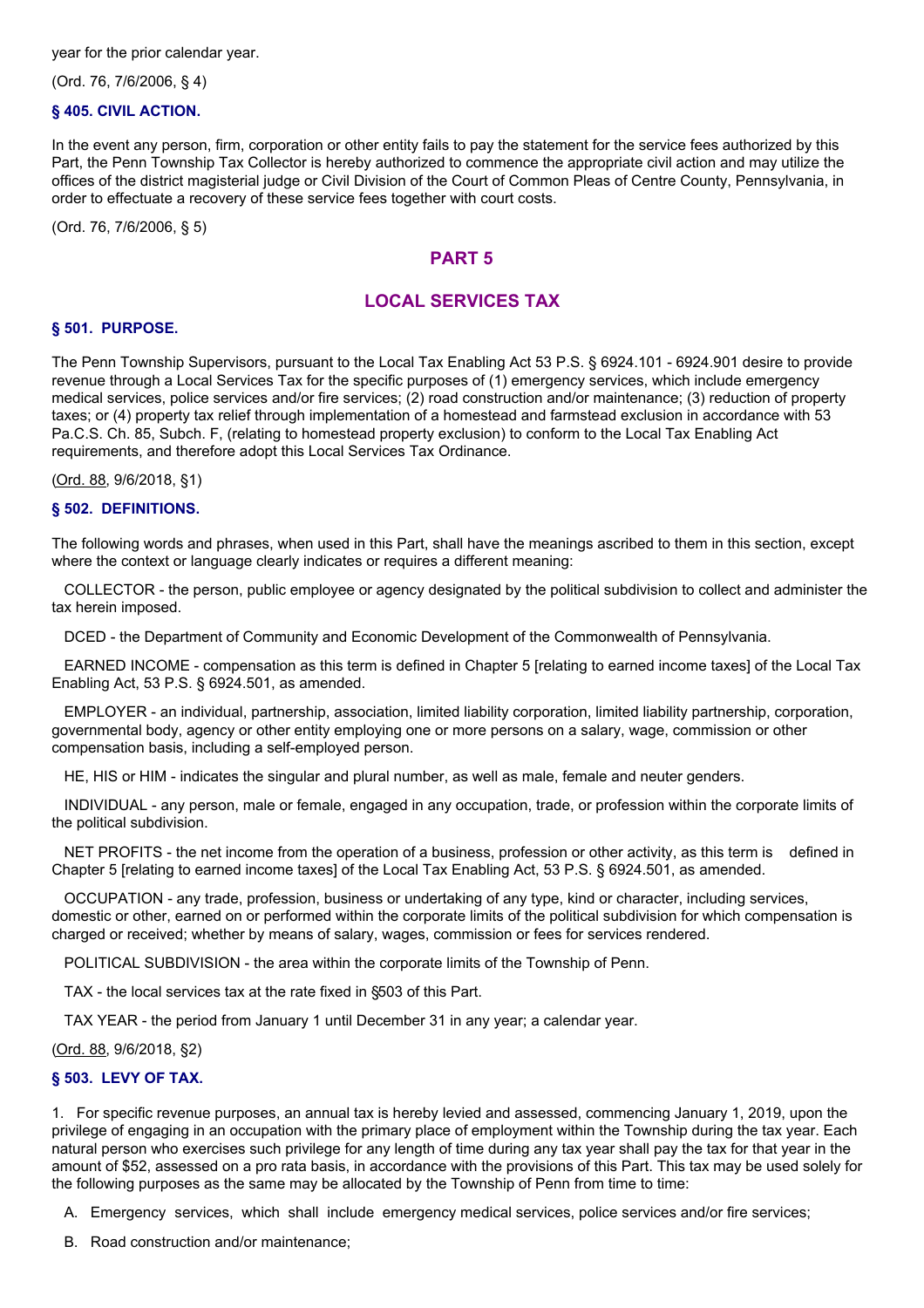C. Reduction of property taxes; or

D. Property tax relief through implementation of a homestead and farmstead exclusion in accordance with 53 Pa.C.S. Ch. 85, Subch. F (relating to homestead property exclusion).

2. The political subdivision shall use no less than 25% of the funds derived from the tax for emergency services. This tax is in addition to all other taxes of any kind or nature heretofore levied by the political subdivision. The tax shall be no more than \$52 on each person for each calendar year, irrespective of the number of political subdivisions within which a person may be employed.

### (Ord. 88, 9/6/2018, §3)

## **§ 504. EXEMPTIONS AND REFUNDS.**

1. Exemption. Any person whose total earned income and net profits from all sources within the political subdivision is less than \$12,000 for any calendar year in which the tax is levied is exempt from the payment of the tax for that calendar year. In addition, the following persons are exempt from payment of the tax:

A. Any person who has served in any war or armed conflict in which the United States was engaged and is honorably discharged or released under honorable circumstances from active service if, as a result of military service, the person is blind, paraplegic or a double or quadruple amputee or has a service-connected disability declared by the United States Veterans' Administration or its successor to be a total one-hundred-percent disability.

B. Any person who serves as a member of a reserve component of the armed forces and is called to active duty at any time during the taxable year. For the purposes of this subsection, "reserve component of the armed forces" shall mean the United States Army Reserve, United States Navy Reserve, United States Marine Corps Reserve, United States Coast Guard Reserve, United States Air Force Reserve, the Pennsylvania Army National Guard or the Pennsylvania Air National Guard.

#### 2. Procedure to claim exemption.

A. A person seeking to claim an exemption from the local services tax may annually file an exemption certificate with the political subdivision and with the person's employer affirming that the person reasonably expects to receive earned income and net profits from all sources within the political subdivision of less than \$12,000 in the calendar year for which the exemption certificate is filed. In the event the political subdivision utilizes a tax collection officer, it shall provide a copy of the exemption certificate to that officer. The exemption certificate shall have attached to it a copy of all the employee's last pay stubs or W-2 forms from employment within the political subdivision for the year prior to the fiscal year for which the employee is requesting to be exempted from the tax. Upon receipt of the exemption certificate and until otherwise instructed by the political subdivision or except as required by Subsection B(2), the employer shall not withhold the tax from the person during the calendar year or the remainder of the calendar year for which the exemption certificate applies. Employers shall ensure that the exemption certificate forms are readily available to employees at all times and shall furnish each new employee with a form at the time of hiring. The exemption certificate form shall be the uniform form provided by the political subdivision.

B. With respect to a person who claimed an exemption for a given calendar year from the tax, upon notification to an employer by the person or by the political subdivision that the person has received earned income and net profits from all sources within the political subdivision equal to or in excess of \$12,000 in that calendar year or that the person is otherwise ineligible for the tax exemption for that calendar year, or upon an employer's payment to the person of earned income within the municipality in an amount equal to or in excess of \$12,000 in that calendar year, an employer shall withhold the local services tax from that person under Subsection B(3).

C. If a person who claimed an exemption for a given calendar year from the tax becomes subject to the tax for the calendar year under Subsection 2.B. above, the employer shall withhold the tax for the remainder of that calendar year. The employer shall withhold from the person, for the first payroll period after receipt of the notification under Subsection 2.B., a lump sum equal to the amount of tax that was not withheld from the person due to the exemption claimed by the person under this subsection, plus the per-payroll amount due for that first payroll period. The amount of tax withheld per payroll period for the remaining payroll periods in that calendar year shall be the same amount withheld for other employees. In the event the employment of a person subject to withholding of the tax under this subsection is subsequently severed in that calendar year, the person shall be liable for any outstanding balance of tax due, and the political subdivision may pursue collection under this ordinance.

D. Except as provided in Subsection 2.B. above, it is the intent of this subsection that employers shall not be responsible for investigating exemption certificates, monitoring tax exemption eligibility or exempting any employee from the local services tax.

3. Refunds. The Township of Penn, in consultation with the Collector and DCED, shall establish procedures for the processing of refund claims for any tax paid by any person who is eligible for exemption, which procedures shall be in accord with provisions of the general municipal law relating to refunds of overpayments and interest on overpayments. Refunds made within 75 days of a refund request or 75 days after the last day the employer is required to remit the tax for the last quarter of the calendar year, whichever is later, shall not be subject to interest. No refunds shall be made for amounts overpaid in a calendar year that do not exceed \$1. The Township of Penn or the Collector shall determine eligibility for exemption and provide refunds to exempt persons.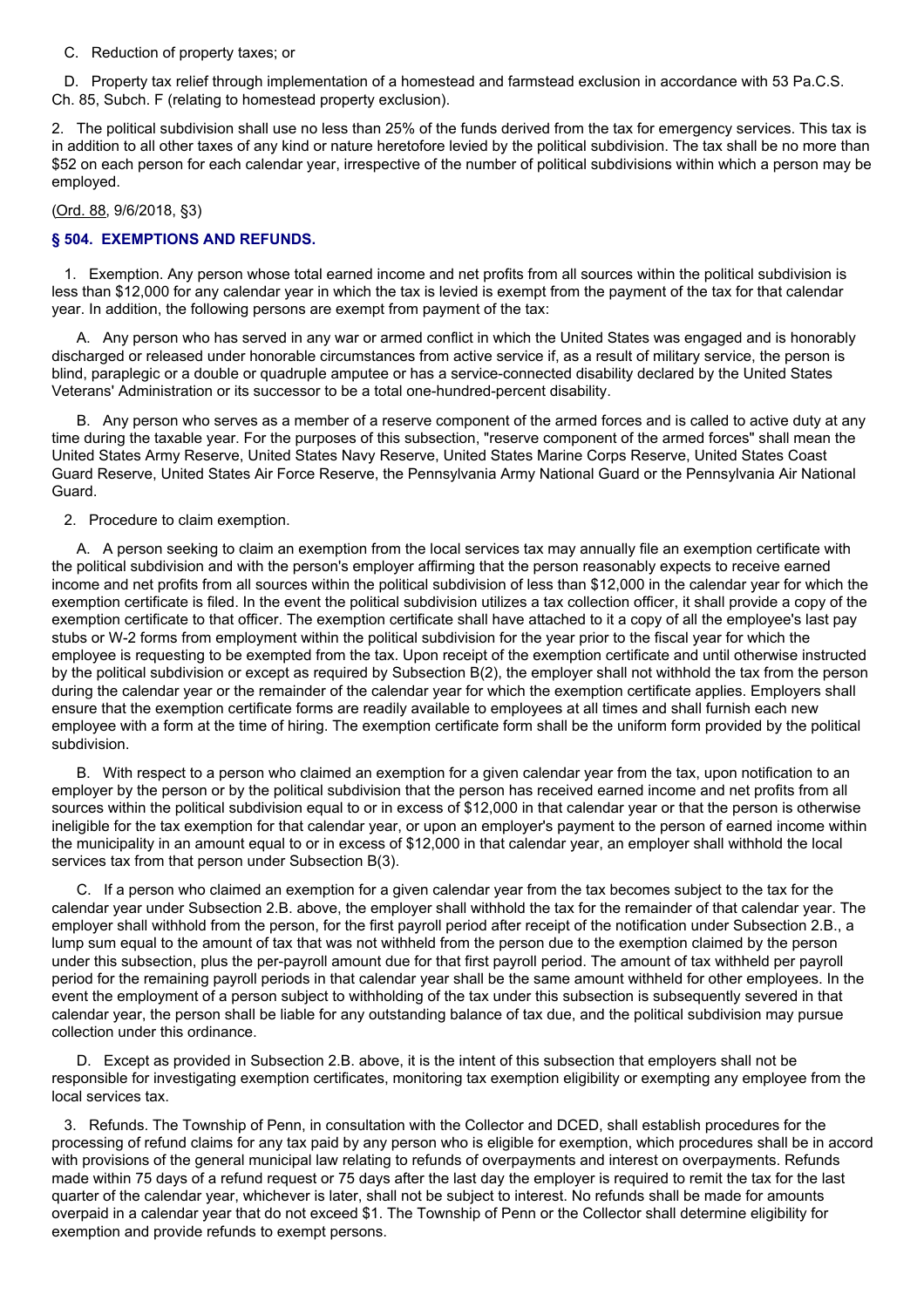## **§ 505. DUTY OF EMPLOYERS TO COLLECT.**

1. Each employer within the political subdivision, as well as those employers situated outside the political subdivision but who engage in business within the political subdivision, is hereby charged with the duty of collecting the tax from each of his employees engaged by him or performing for him within the political subdivision and making a return and payment thereof to the Collector. Further, each employer is hereby authorized to deduct this tax for each employee in his or her employ, whether said employee is paid by salary, wage or commission and whether or not all such services are performed within the political subdivision.

2. A person subject to the tax shall be assessed by the employer a pro rata share of the tax for each payroll period in which the person is engaging in an occupation. The pro rata share of the tax assessed on the person for a payroll period shall be determined by dividing the rate of the tax levied for the calendar year by the number of payroll periods established by the employer for the calendar year. For purposes of determining the pro rata share, an employer shall round down the amount of tax collected each payroll period to the nearest 0.01 of a dollar. Collection of the tax shall be made on a payrollperiod basis for each payroll period in which the person is engaging in an occupation, except as provided in Subsection 4. of this section; for purposes of this subsection, "combined rate" shall mean the aggregate annual rate of the tax levied by the school district and the municipality.

3. No person shall be subject to the payment of the local services tax by more than one political subdivision during each payroll period.

4. In the case of concurrent employment, an employer shall refrain from withholding the tax if the employee provides a recent pay statement from a principal employer that includes the name of the employer, the length of the payroll period and the amount of the tax withheld and a statement from the employee that the pay statement is from the employee's principal employer and the employee will notify other employers of a change in principal place of employment within two weeks of its occurrence. The employee's statement shall be provided on the form approved by DCED.

5. The tax shall be no more than \$52 on each person for each calendar year, irrespective of the number of political subdivisions within which a person may be employed. The political subdivision shall provide a taxpayer a receipt of payment upon request by the taxpayer.

6. No employer shall be held liable for failure to withhold the tax or for the payment of the withheld tax money to the political subdivision if the failure to withhold taxes arises from incorrect information submitted by the employee as to the employee's place or places of employment, the employee's principal office or where the employee is principally employed. Further, an employer shall not be liable for payment of the local services tax in an amount exceeding the amount withheld by the employer if the employer complies with the provisions of § 504 2. of this Part and this section and remits the amount so withheld in accordance with this Part.

7. Employers shall be required to remit the local services taxes 30 days after the end of each quarter of a calendar year.

(Ord. 88, 9/6/2018, §5)

### **§ 506. RETURNS.**

Each employer shall prepare and file a return showing a computation of the tax on forms to be supplied to the employer by the Collector. If an employer fails to file the return and pay the tax, whether or not the employer makes collection thereof from the salary, wages or commissions paid by him or her to an employee, except as provided hereafter in this Part, the employer shall be responsible for the payment of the tax in full as though the tax had been originally levied against the employer.

(Ord. 88, 9/6/2018, §6)

### **§ 507. DATES FOR DETERMINING TAX LIABILITY AND PAYMENT.**

In each tax year, each employer shall use his or her employment records to determine the number of employees from whom such tax shall be deducted and paid over to the Collector on or before the 30th day following the end of each calendar quarter of each such tax year.

(Ord. 88, 9/6/2018, §7)

### **§ 508. SELF-EMPLOYED INDIVIDUALS.**

Each self-employed individual who performs services of any type or kind or engages in any occupation or profession within a primary place of employment within the political subdivision shall be required to comply with this Part and pay the pro rata portion of the tax due to the Collector on or before the 30th day following the end of each quarter.

### (Ord. 88, 9/6/2018, §8)

## **§ 509. INDIVIDUALS ENGAGED IN MORE THAN ONE OCCUPATION OR EMPLOYED IN MORE THAN ONE POLITICAL SUBDIVISION.**

1. The situs of the tax shall be the place of employment on the first day the person becomes subject to the tax during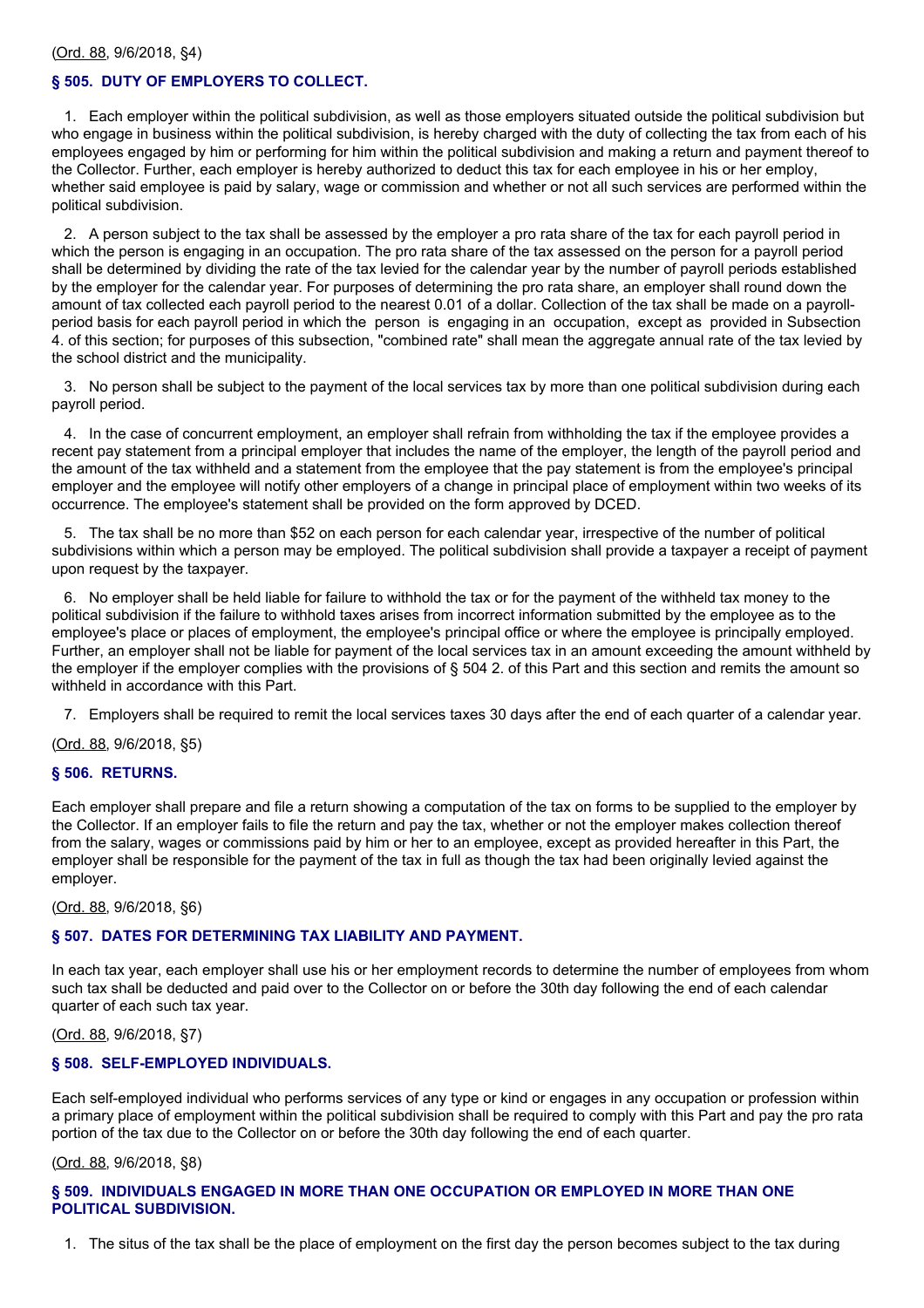each payroll period. In the event a person is engaged in more than one occupation, that is, concurrent employment, or an occupation which requires the person working in more than one political subdivision during a payroll period, the priority of claim to collect the local services tax shall be in the following order:

A. First, the political subdivision in which a person maintains his or her principal office is or is principally employed;

B. Second, the political subdivision in which the person resides and works if the tax is levied by that political subdivision;

C. Third, the political subdivision in which a person is employed and which imposes the tax nearest in miles to the person's home.

2. In case of dispute, a tax receipt of the taxing authority for that calendar year declaring that the taxpayer has made prior payment constitutes prima facie certification of payment to all other political subdivisions.

### (Ord. 88, 9/6/2018, §9)

### **§ 510. NONRESIDENTS SUBJECT TO TAX.**

All employers and self-employed individuals residing or having their places of business outside of the political subdivision but who perform services of any type or kind or engage in any occupation or profession within the political subdivision do, by virtue thereof, agree to be bound by and subject themselves to the provisions, penalties and regulations promulgated under this Part with the same force and effect as though they were residents of the political subdivision. Further, any individual engaged in an occupation within the political subdivision and an employee of a nonresidential employer may, for the purpose of this Part, be considered a self-employed person, and in the event his or her tax is not paid, the political subdivision shall have the option of proceeding against either the employer or employee for the collection of this tax as hereinafter provided.

### (Ord. 88, 9/6/2018, §10)

### **§ 511. ADMINISTRATION OF TAX.**

1. The Collector shall be appointed by resolution of the political subdivision. It shall be the duty of the Collector to accept and receive payments of this tax and to keep a record thereof showing the amount received by him from each employer or self-employed person, together with the date the tax was received.

2. The Collector is hereby charged with the administration and enforcement of this Part and is hereby charged and empowered, subject to municipal approval, to prescribe, adopt and promulgate rules and regulations relating to any matter pertaining to the administration and enforcement of this Part, including provisions for the examination of payroll records of any employer subject to this Part, the examination and correction of any return made in compliance with this Part and any payment alleged or found to be incorrect or as to which overpayment is claimed or found to have occurred. Any person aggrieved by any decision of the Collector shall have the right to appeal consistent with the Local Taxpayers Bill of Rights under Act 50 of 1998, 53 PaCSA. § 8421 et seq.

3. The Collector is hereby authorized to examine the books and payroll records of any employer in order to verify the accuracy of any return made by an employer or, if no return was made, to ascertain the tax due. Each employer is hereby directed and required to give the Collector the means, facilities and opportunity for such examination.

(Ord. 88, 9/6/2018, §11)

### **§ 512. SUITS FOR COLLECTION.**

1. In the event that any tax under this Part remains due or unpaid 30 days after the due dates above set forth, the Collector may sue for the recovery of any such tax due or unpaid under this ordinance, together with interest and penalty.

2. If for any reason the tax is not paid when due, interest at the rate of 6% on the amount of such tax shall be calculated beginning with the due date of the tax and a penalty of 5% shall be added to the flat rate of such tax for nonpayment thereof. Where suit is brought for the recovery of this tax or other appropriate remedy undertaken, the individual liable therefor shall in addition, be responsible and liable for the costs of collection.

### (Ord. 88, 9/6/2018, §12)

### **§ 513. VIOLATIONS AND PENALTIES.**

Whoever makes any false or untrue statement on any return required by this Part, or whoever refuses inspection of the books, records or accounts in his or her custody and control setting forth the number of employees subject to this tax who are in his or her employment, or whoever fails or refuses to file any return required by this Part shall be guilty of a violation and, upon conviction thereof, shall be sentenced to pay a fine of not more than \$600 and costs of prosecution, and, in default of payment of such fine and costs, to imprisonment for not more than 30 days. The action to enforce the penalty herein prescribed may be instituted against any person in charge of the business of any employer who shall have failed or who refuses to file a return required by this Part.

(Ord. 88, 9/6/2018, §13)

**§ 514. INTERPRETATION.**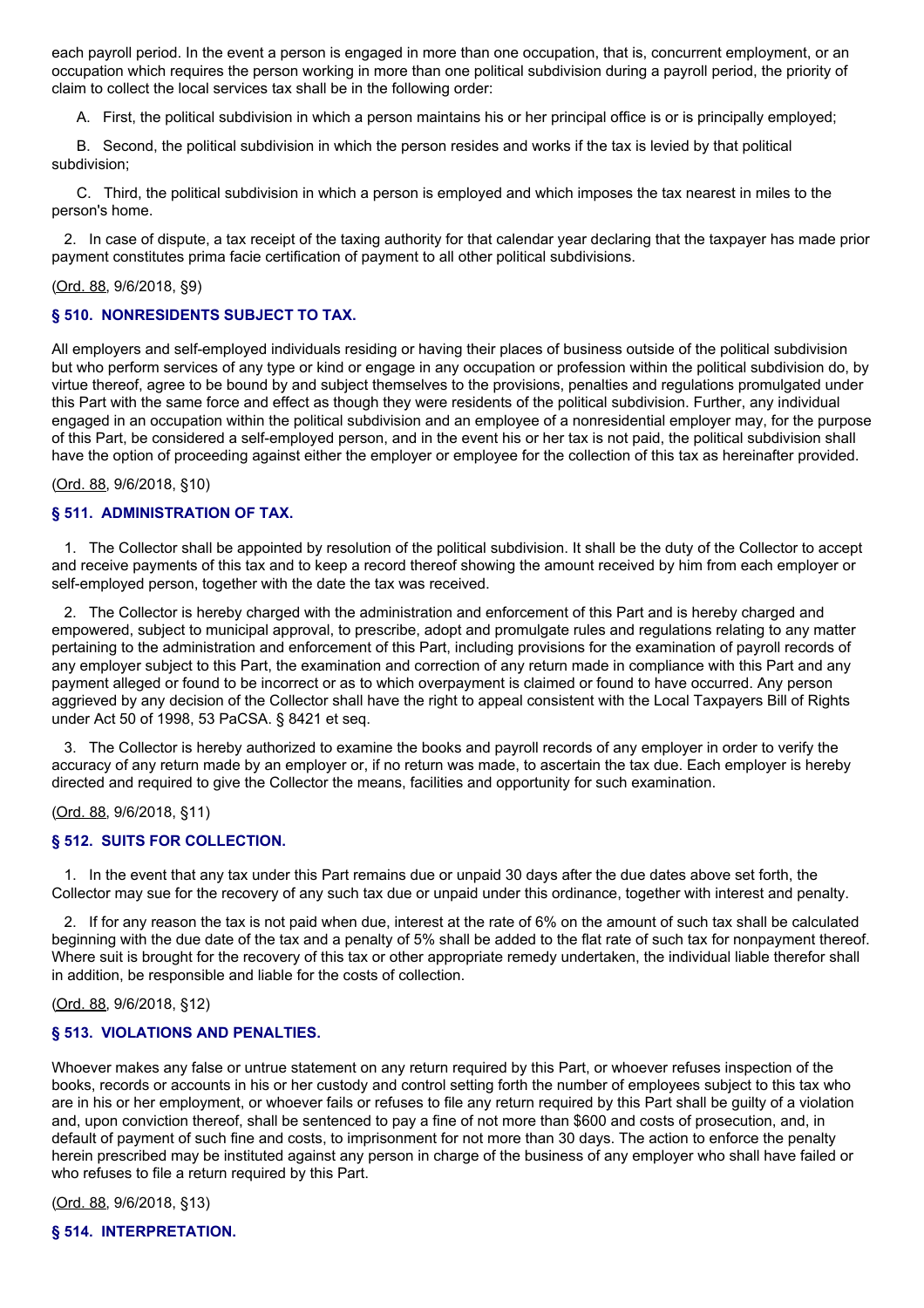1. Nothing contained in this Part shall be construed to empower the political subdivision to levy and collect the tax hereby imposed on any occupation not within the taxing power of the political subdivision under the Constitution of the United States or of the laws of the Commonwealth of Pennsylvania.

2. If the tax hereby imposed under the provisions of this Part shall be held by any court of competent jurisdiction to be in violation of the Constitution of the United States or of the laws of the Commonwealth of Pennsylvania as to any individual, the decision of the court shall not affect or impair the right to impose or collect said tax or the validity of the tax so imposed on other persons or individuals as herein provided.

(Ord. 88, 9/6/2018, §14)

## **§ 515. SEVERABILITY.**

The provisions of this Part are severable and in the event that any provision is held invalid, void, illegal, or unconstitutional by any court, it is the intent of the Penn Township Supervisors that such determination by the court shall not affect or render void the remaining provisions of this Part. It is the declared intent of the Penn Township Supervisors that this Part would have been enacted if any provision subsequently declared to be void, invalid, illegal or unconstitutional had not been included at the time of enactment.

(Ord. 88, 9/6/2018, §15)

### **§ 516. EFFECTIVE DATE OF TAX.**

The tax imposed by this Part shall be effective on January 1, 2019, and all calendar years thereafter unless repealed or modified by ordinance of the Township.

(Ord. 88, 9/6/2018, §16)

# **CHAPTER 25**

## **TREES**

(Reserved to accommodate future enactments)

## **CHAPTER 26**

## **WATER**

## *PART 1*

## *RULES AND REGULATIONS FOR PENN TOWNSHIP WATER DISTRICT*

- § 101. Conditions of Service
- § 102. Service Line Installation
- § 103. Application for Water Service
- § 104. Billing
- § 105. Water Line Extensions

## **PART 1**

## **RULES AND REGULATIONS OF PENN TOWNSHIP WATER DISTRICT** 1

1 Editor's Note: The Board of Supervisors created and authorized the Penn Township Water District for the conduct, operation and maintenance of a public water supply system to supply water to certain residents of the Township.

### **§ 101. CONDITIONS OF SERVICE.**

These rules and regulation are a part of the contract with every person who takes water and every such person, by taking the water, agrees to be bound thereby.

(Ord. 1, 12/26/1952)

### **§ 102. SERVICE LINE INSTALLATION.**

1. Water service connect-ion will be made to improved property only, or to property in process of improvement, upon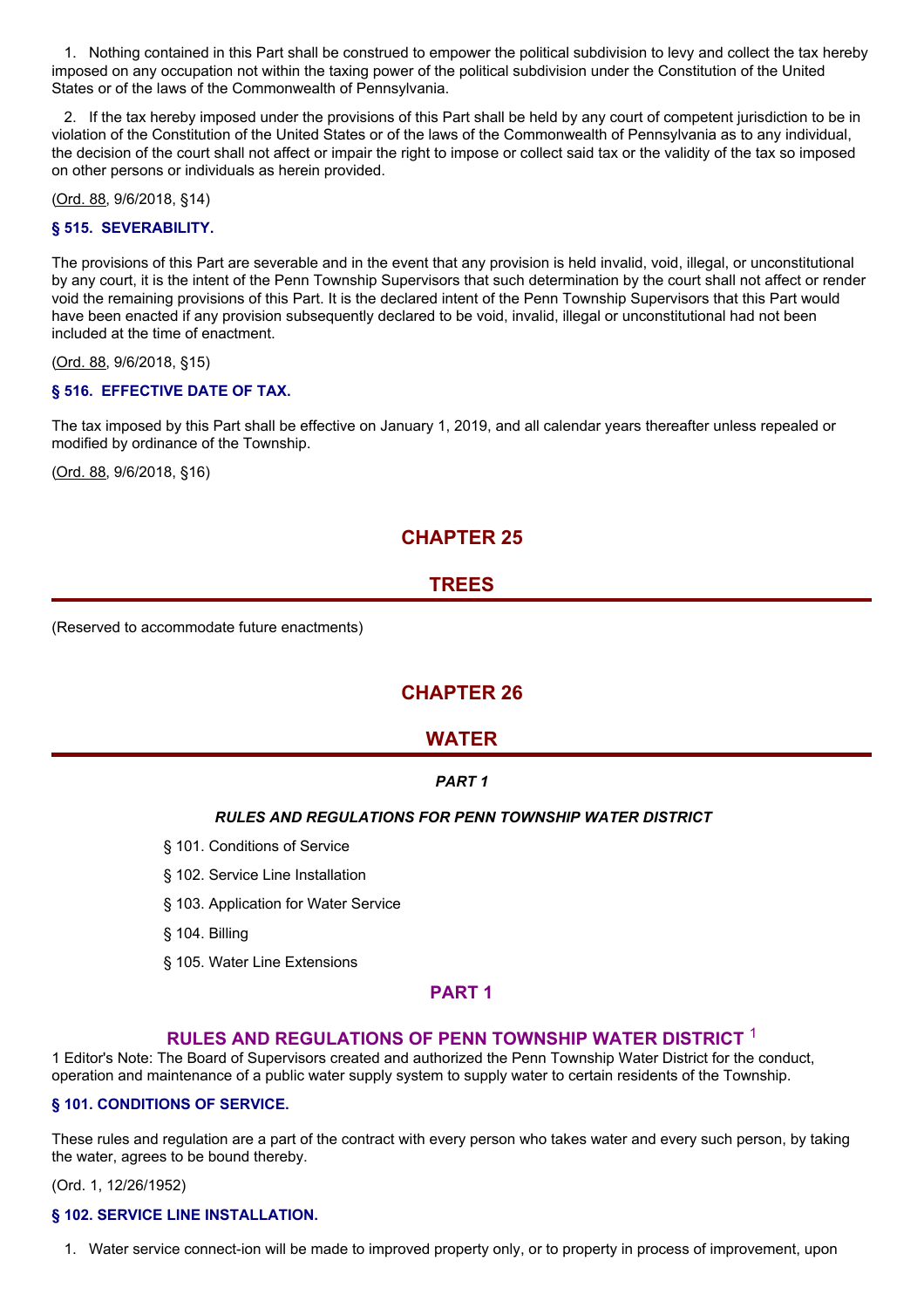written request for service connection with signature of property owner or his duly authorized agent. A new application must be made upon any change in ownership of the property

2. The Water District shall install and maintain the curb cock and box for each customer; provided, however, that on occasion shall the Water District install and maintain service lines for more than 50 feet from the main line to the present water district.

3. The owner shall, at his own expense, dig and fill trenches and furnish pipe for his service line from the curb cock and box to his own property and to maintain the same, and in all respects be responsible for any and all injury and damage in consequence thereof or resulting therefrom.

4. All service lines shall have a covering of not less than 3 feet and it is forbidden to lay any service pipe in the same trench with a sewer pipe. The Water District reserves the right to inspect, before covering, that portion of the line installed by the owner.

5. The stop cock or any water line supplying water to any premises, whether through an old or new installation, shall be under the exclusive control of the Water District and no person shall open or close the same, or lend a key for so doing, without the consent of the Water District, except in case of breaks or accident.

6. Service lines upon the premises supplied must be maintained by the customer and all leaks must be promptly repaired by the owner, and upon failure to make such repairs with reasonable dispatch, the service may be discontinued after due notice and will not be resumed until necessary repairs are made. In such case, a charge in an amount as established from time to time by resolution of the Board of Supervisors will be made to cover the cost of turning the water off and on. [Ord. 66]

(Ord. 1, 12/26/1952; as amended by Ord. 66, 9/5/2002, § 1)

### **§ 103. APPLICATION FOR WATER SERVICE.**

Any property owner desiring a supply of water must make a written application, on the form furnished by the Water District, at least one day before service is required. Where premises have already been supplied with approved water service facilities, and a customer desires water turned on into the premises, the customer will be required to sign an application for water service in order to authorize the Water District to turn on the water into the premises.

(Ord. 1, 12/26/1952)

#### **§ 104. BILLING.**

1. All bills for water service will be rendered semiannually for services during the previous six months. All bills are due and payable as rendered and if not paid within 60 days of the due date, a penalty of 10% will be added; provided, if said bills remain unpaid for a period of 30 days, service will be discontinued after ten days notice of delinquency. [Ord. 66]

2. Any service discontinued on account of nonpayment of water rent will not be turned on until all arrearages and the fee established to cover the costs of turning off and on is paid. [Ord. 66]

3. Turning on of water into any premises for any purpose by anyone except a representative of the Water District is prohibited.

4. A customer will not be permitted to supply water to any premises other than that mentioned in the application, agreement or contract without permission from the Water District.

5. No branch shall be allowed to be inserted in any service line without special permission from the Water District.

6. The Water District reserves the right to shut off the water in the mains at any time for the purpose of making repairs or extension or for other necessary purposes and will give due notice except in case of breaks and emergencies. In such case, the Water District shall not be liable for any damage or inconvenience suffered by the consumer nor in any case for any claim against it at any time for interruption of service, lessening of supply, inadequate pressure, poor quality of water or any cause beyond its control. The Water District reserves the right to reserve the supply of water in case of scarcity or emergency or whenever the public welfare may require it.

7. Consumers desiring to discontinue service shall report the same in person or in writing to the agent of the Water District. All vacancies shall date from the date same are reported. Rebate will be granted only where property has not been occupied for more than three months during the previous six month period and then only after the owner of the property has notified the Water District in writing within ten days after property is not occupied that he desires to claim the rebate.

8. Penn Township Water District shall, from time to time, establish rates and fees for water service by resolution approved by the Penn Township Board of Supervisors. [Ord. 66]

(Ord. 1, 12/26/1952; as amended by Ord. 66, 9/5/2002, § 1)

#### **§ 105. WATER LINE EXTENSIONS.**

1. Upon request for service by one or more applicants, the territory will be surveyed and an estimate prepared on the construction cost of the necessary extension. This estimate will be used to determine the total minimum revenue to be guaranteed. On this basis, the estimated amount for each applicant will be written into his application which, when signed by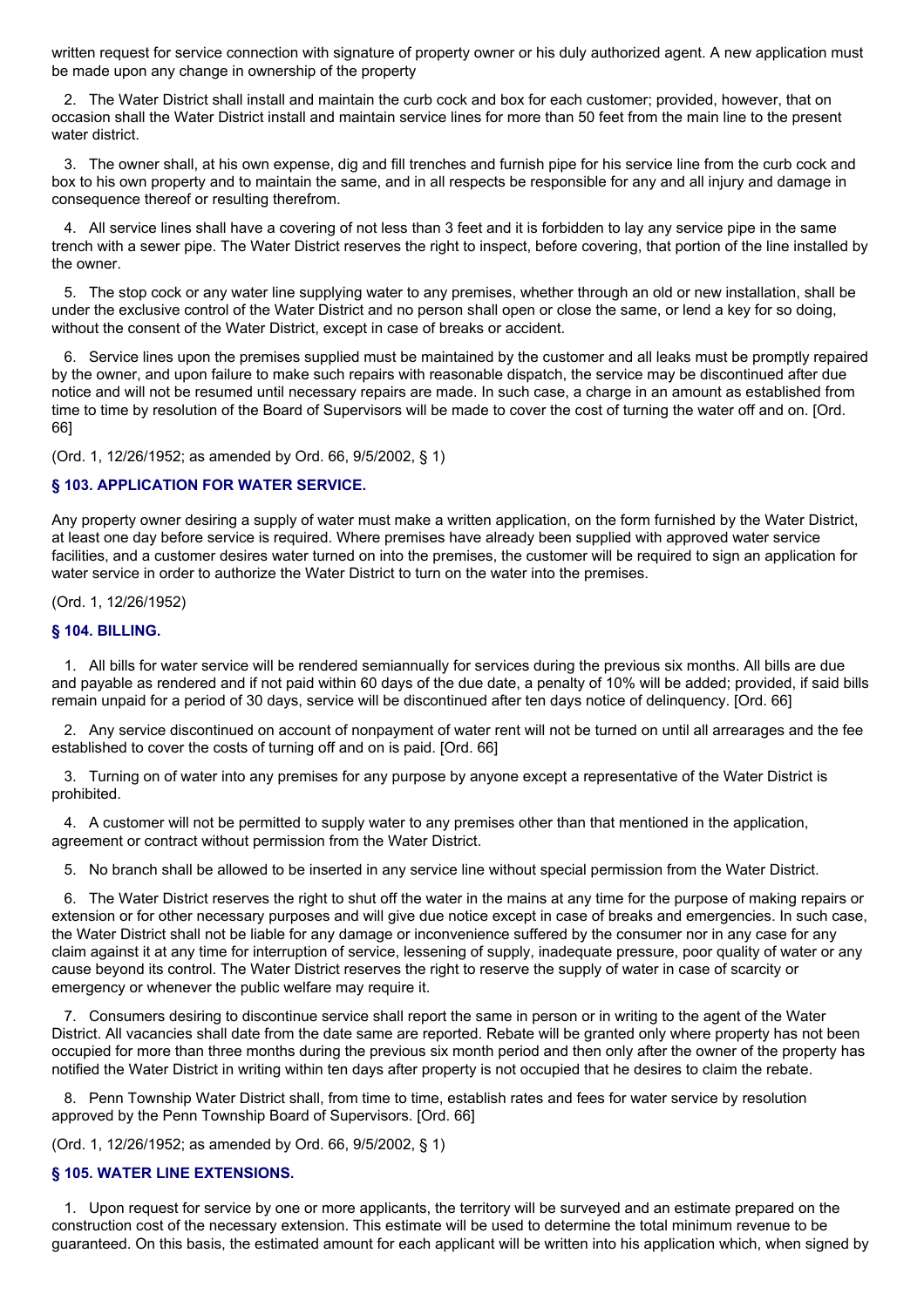him and accepted by the Penn Township Water District, will constitute a contract for the taking of service under this extension rule. Upon the completion of the extension, estimated figures shall be revised to agree with the actual cost of construction. The Penn Township Water District shall not be required to start construction on any extension until applications have been signed and accepted covering the entire amount of the guaranteed revenue which shall be payable from the date service is first furnished or offered to consumers.

2. The Penn Township Water District, in order to safeguard its investments, may require any applicant consumer to establish a satisfactory credit standing as a guarantee of the payment of his bills during the term of the contract, or in lieu thereof, making a cash deposit or give other form of acceptable guarantee.

3. All extensions where the Water District's estimated cost of construction, based on four inch cast iron pipe, does not exceed \$100 per consumer or where the applicants supply sufficient money, material and labor to reduce the cost of construction per consumer to \$100, the Water District will construct such extension without requiring a guaranteed minimum revenue other than the minimum charge prescribed in the applicable rate schedule.

4. Where the actual cost of construction after applying credits exceed \$100 per customer, the total minimum revenue to be guaranteed from each extension shall be an amount equal to 12% of the total cost of construction. This total guaranteed amount will be divided equally among all customers applying for service on such extension and the amount thus obtained where thereupon will become the minimum annual charge for each consumer payable semiannually. The minimum guaranteed revenue of any consumer shall no be less than the minimum charge as determined by the rate schedule.

5. Any additions to extension constructed under the provisions of subsection (4) above, for the purpose of serving additional consumers, shall be added to the original cost of construction and reapportioned among the several consumers; provided, that the inclusion of such additional costs and consumers will not increase the average minimum of existing consumers; otherwise any extensions constructed to serve such additional consumers shall be treated as a new and separate extension requiring a guaranteed minimum as provided in the preceding subsection.

6. Extensions of the distribution system shall be carried in the direction of the extension at least to the centerline of the lot being served except that in the case of street corner lots, the extension shall be continued to the center of the intersecting street.

7. In computing charges for the extension of water mains in a direction transverse to existing mains, an extension of 50 feet made be made at intersections.

(Ord. 1, 12/26/1952)

# **CHAPTER 27**

## **ZONING**

(Reserved to accommodate future enactments)

# **APPENDIX**

The following ordinances and resolutions are no longer of general interest, primarily because their provisions were carried out directly after their enactment. Since they are mainly of historical or administrative interest, it has not been considered necessary to include their entire text. Instead, they are arranged in groups, according to subject matter, and within each group listed by title in chronological order. The annual budget and tax ordinances have been listed only in the "Key to the Disposition of Ordinances." Any person who desires to read the full text of any of the ordinances or resolutions may do so by consulting the original Ordinance Books on file in the Township Offices.

The enactments included in this Appendix are grouped under the following headings:

- A1 ............. Annexation of Territory
- A2 ............. Agricultural Security Areas
- B .............. Bond Issues and Loans
- C .............. Franchises and Services
- D.............. Governmental and Intergovernmental Affairs
- E .............. Plan Approval
- F .............. Public Property
- G .............. Sewers
- H ............. Streets and Sidewalks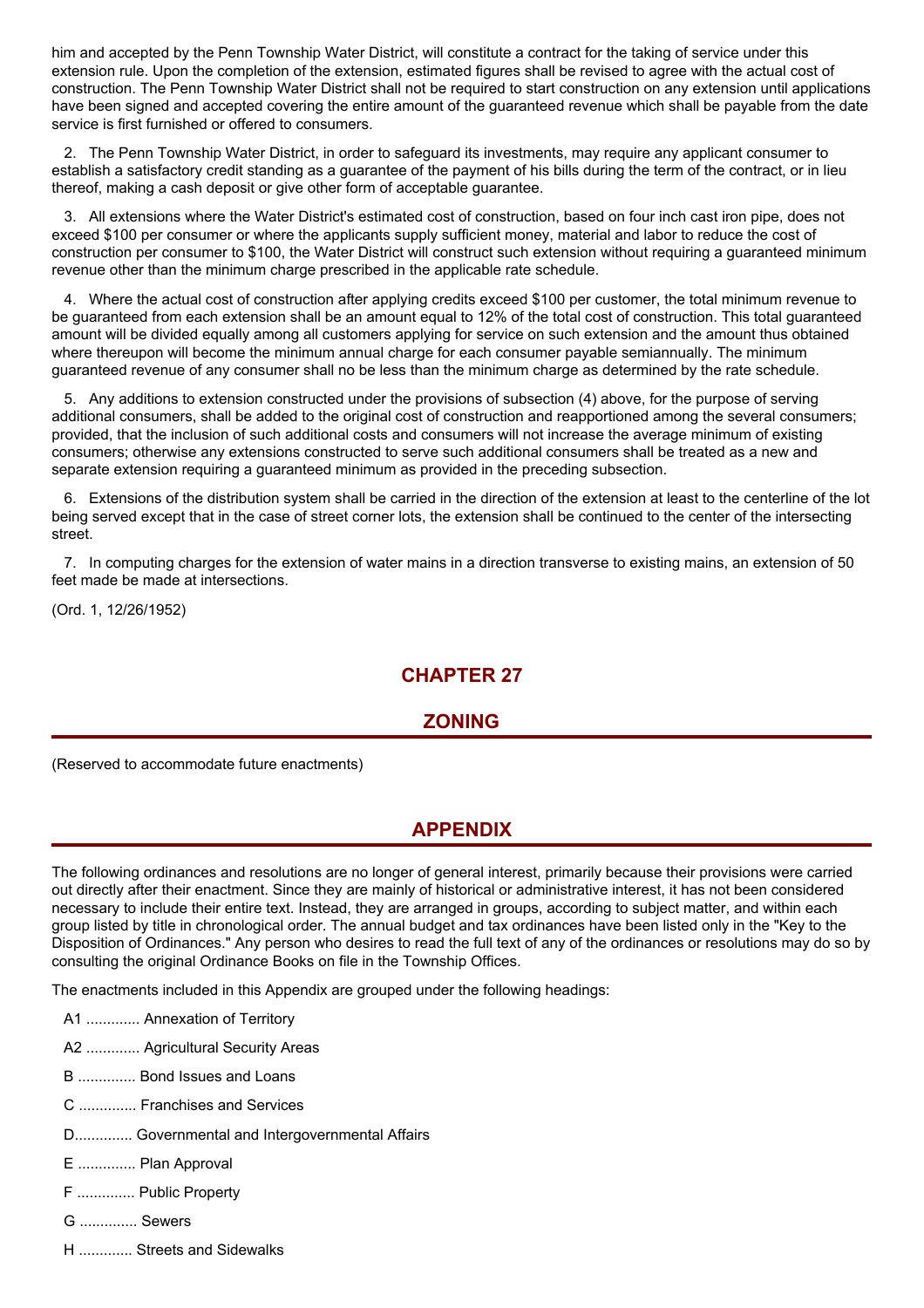I .............. Water

J .............. Zoning; Prior Ordinances

# **APPENDIX A1**

## **ANNEXATION OF TERRITORY**

(Reserved to accommodate future enactments)

## **APPENDIX A2**

# **AGRICULTURAL SECURITY AREAS**

| Ord./Res.    | <b>Date</b> | Landowner                                                                        | Parcel No.                                           | <b>Acres</b> |
|--------------|-------------|----------------------------------------------------------------------------------|------------------------------------------------------|--------------|
| Res. 2010-02 | 4/1/2010    | 22-003-004<br>Aaron J. Beiler<br>22-004-0018                                     |                                                      | 33           |
| Res. 2010-02 | 4/1/2010    | Daniel K. & Rachel S. Beiler                                                     | 22-002-034                                           | 65           |
| Res. 2010-02 | 4/1/2010    | Henry S. & Barbara L. Beiler                                                     | 22-001-032F                                          | 45           |
| Res. 2010-02 | 4/1/2010    | Henry M & Emma Beiler                                                            | 22-003-012L<br>22-003-10E<br>22-003-013              | 147.54       |
| Res. 2010-02 | 4/1/2010    | Edward P. Biddle                                                                 | 22-004-016                                           | 20           |
| Res. 2010-02 | 4/1/2010    | Myra L. Buck                                                                     | 22-002-039                                           | 170          |
| Res. 2010-02 | 4/1/2010    | Jesse & Mary Burkholder                                                          | 22-003-018                                           | 132          |
| Res. 2010-02 | 4/1/2010    | Mark A. Byler                                                                    | 22-002-095                                           | 40.32        |
| Res. 2010-02 | 4/1/2010    | Rufus A. & Elizabeth Byler                                                       | 22-002-095A                                          | 13.15        |
| Res. 2010-02 | 4/1/2010    | Ralph Colyer                                                                     | 22-002-036                                           | 21.89        |
| Res. 2010-02 | 4/1/2010    | William A. & Jane L. Crater                                                      | 22-001-024<br>22-001-005                             | 100          |
| Res. 2010-02 | 4/1/2010    | Ronald E., Joan & George Dills                                                   | 22-01-036                                            | 95           |
| Res. 2010-02 | 4/1/2010    | Troy & Lori Dinges                                                               | 22-004-014<br>22-002-46E                             | 107          |
| Res. 2010-02 | 4/1/2010    | Levi & Betsy Esh                                                                 | 22-002-085A                                          | 10.22        |
| Res. 2010-02 | 4/1/2010    | Stephen L. & Ada B. Esh                                                          | 22-003-018F                                          | 52.09        |
| Res. 2010-02 | 4/1/2010    | Paul B. & Linda S. Fisher                                                        | 22-002-051B                                          | 22.19        |
| Res. 2010-02 | 4/1/2010    | Zane & Nancy Gordon                                                              | 22-002-084A                                          | 13.2         |
| Res. 2010-02 | 4/1/2010    | W. Ralph Gray                                                                    | 22-002-026A                                          | 29.25        |
| Res. 2010-02 | 4/1/2010    | F. David Hosterman                                                               | 22-003-002                                           | 122          |
| Res. 2010-02 | 4/1/2010    | Jay Houser                                                                       | 22-003-011K                                          | 12.29        |
| Res. 2010-02 | 4/1/2010    | Benuel L. & Ruth King                                                            | 22-002-050                                           | 97.7         |
| Res. 2010-02 | 4/1/2010    | Christian L. & Mary R. King                                                      | 22-001-029C                                          | 10           |
| Res. 2010-02 | 4/1/2010    | Daniel B Jr. & Ruth S. King                                                      | 22-004-001                                           | 172.8        |
| Res. 2010-02 | 4/1/2010    | Omar F. & Rachel S. King                                                         | 22-002-051                                           | 26.89        |
| Res. 2010-02 | 4/1/2010    | Jeffrey McClellan<br>22-004-015<br>Sharon L. Frazier                             |                                                      | 65           |
| Res. 2010-02 | 4/1/2010    | Miller Associates Family Limited<br>Partnership<br>22-001-031<br>John Miller III |                                                      | 109.5        |
| Res. 2010-02 | 4/1/2010    | 22-004-017<br>Rita G. Musser<br>22-004-019<br>22-004-021                         |                                                      | 400          |
| Res. 2010-02 | 4/1/2010    | Bruce & Marjorie Nicholas                                                        | 22-002-029                                           | 25           |
| Res. 2010-02 | 4/1/2010    | Barbara S Rossman                                                                | 22-003-010<br>22-003-003<br>22-001-027<br>22-001-026 | 386          |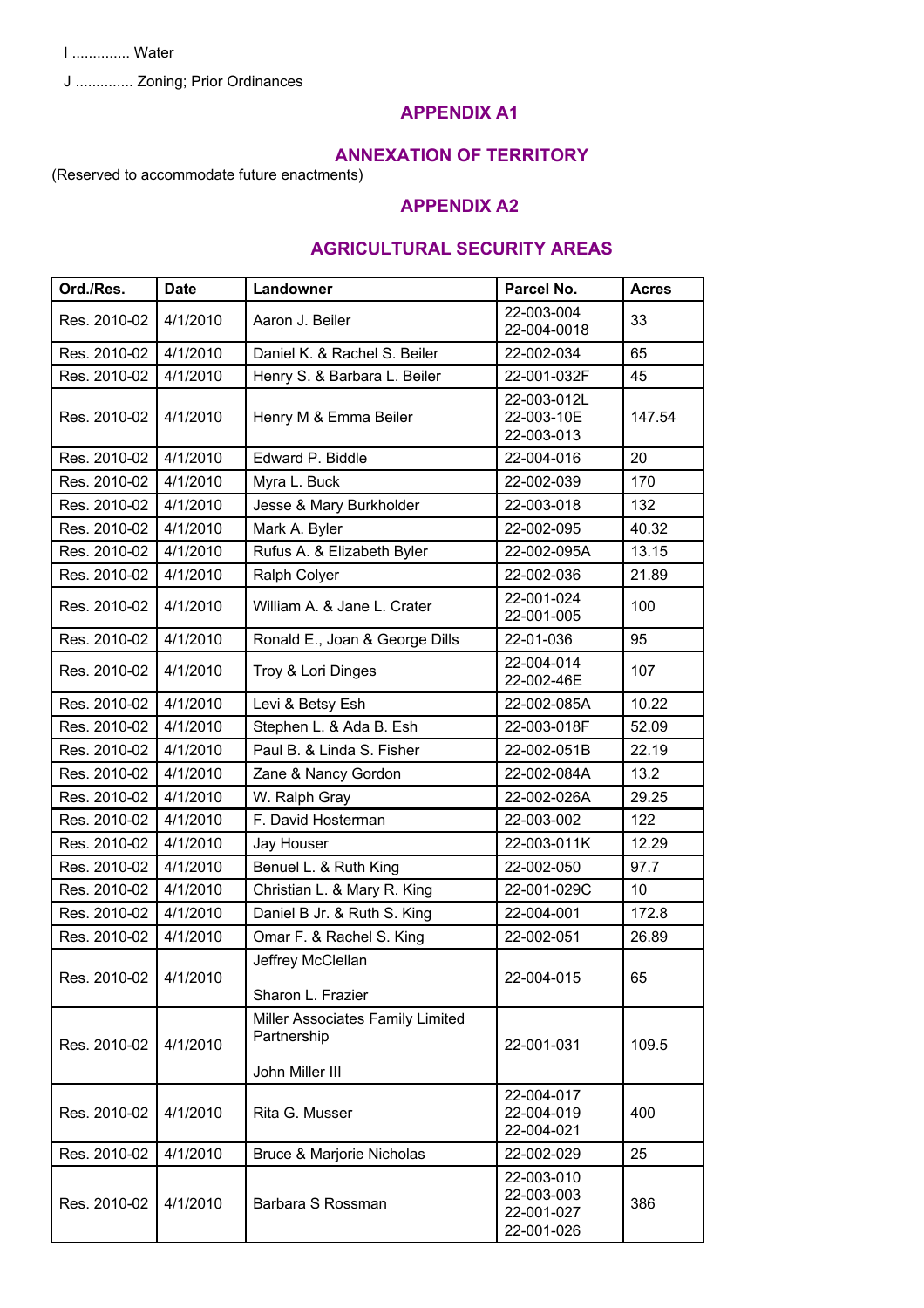| Res. 2010-02 | 4/1/2010 | 22-001-030<br>Carl W. Royer                                                           |                             | 144     |
|--------------|----------|---------------------------------------------------------------------------------------|-----------------------------|---------|
| Res. 2010-02 | 4/1/2010 | Robert S. Jr. & Jennifer Senator                                                      | 22-003-017A                 | 65      |
| Res. 2010-02 | 4/1/2010 | Wayne & Sherry Shawver                                                                | 22-002-068                  | 14      |
| Res. 2010-02 | 4/1/2010 | Daniel Shreckengast                                                                   | 22-002-027                  | 42      |
| Res. 2010-02 | 4/1/2010 | Danny & Cynthia J. Smith<br>Dean & Pamela J. Smith<br>Note: Dean & Danny own together | 22-003-017 E<br>22-003-017D | 34      |
| Res. 2010-02 | 4/1/2010 | <b>Richard Steinberger</b>                                                            | 22-004-010                  | 118     |
| Res. 2010-02 | 4/1/2010 | Benjamin L. & Fannie S. Stoltzfus                                                     | 22-001-032                  | 42      |
| Res. 2010-02 | 4/1/2010 | David J.& Frieda M. Stoltzfus                                                         | 22-004-003<br>22-002-036A   | 263     |
| Res. 2010-02 | 4/1/2010 | Elam & Lydia Stoltzfus                                                                | 22-004-008E<br>22-004-009   | 282     |
| Res. 2010-02 | 4/1/2010 | Jacob & Sara Ann Stoltzfus                                                            | 22-002-085                  | 105     |
| Res. 2010-02 | 4/1/2010 | Jacob K. & Sarah Stoltzfus                                                            | 22-002-037<br>22-004-002    | 207     |
| Res. 2010-02 | 4/1/2010 | 22-002-084<br>John H. & Annie K. Stoltzfus<br>22-001-037H                             |                             | 108.676 |
| Res. 2010-02 | 4/1/2010 | Roy A & Martha F. Stoltzfus<br>22-003-021                                             |                             | 146     |
| Res. 2010-02 | 4/1/2010 | Jesse R./Dean & Betty Stover<br>22-004-006                                            |                             | 132     |
| Res. 2010-02 | 4/1/2010 | Harry & Diane Ward<br>22-003-012B                                                     |                             | 24.5    |
| Res. 2010-02 | 4/1/2010 | 22-003-019<br><b>Howard Wise</b>                                                      |                             | 156     |
| Res. 2010-02 | 4/1/2010 | Amos M. & Katie M. Yoder                                                              | 22-001-029                  | 101     |
| Res. 2010-02 | 4/1/2010 | Norman & Nancy Yoder                                                                  | 22-002-026B                 | 104     |
|              |          |                                                                                       |                             |         |

# **APPENDIX B**

# **BOND ISSUES AND LOANS**

| Ord./Res.      | <b>Date</b> | <b>Description</b>                                                                                                                                                                |
|----------------|-------------|-----------------------------------------------------------------------------------------------------------------------------------------------------------------------------------|
| 19             | 12/28/1973  | Issuance of a general obligation note in the sum<br>of \$7,000.                                                                                                                   |
| 21             | 10/28/1974  | Issuance of a general obligation note in the sum<br>of \$12,800.                                                                                                                  |
| <b>Res. 22</b> | 7/6/1989    | Issuance of a general obligation note in a sum not<br>to exceed \$50,000.                                                                                                         |
| Res. 01-3      | 3/26/2001   | Issuance of a general obligation note in the<br>amount of \$50,000.                                                                                                               |
| 66B            | 8/1/2002    | Issuance of a 2002 general obligation note in the<br>maximum principal amount of \$117,000.                                                                                       |
| 72             | 4/7/2005    | Issuance of a guaranteed sewer revenue bond, in<br>the maximum principal amount of \$474,506.                                                                                     |
| 73             | 5/5/2005    | Issuance of a general obligation note in the<br>maximum principal amount of \$300,000.                                                                                            |
| 75             | 7/7/2005    | Issuance of 2005 guaranteed sewer revenue<br>bond, in the maximum principal amount of<br>\$474,506.                                                                               |
| Res. 2009-05   | 4/2/2009    | Authorizing Penn Township to enter into a loan<br>agreement with the Pennsylvania Infra structure<br>Bank.                                                                        |
| Res. 2009-07   | 4/2/2009    | Incurring nonelectoral debt in the principal sum of<br>\$37,976 by the issuance of a general obligation<br>note to finance the costs to pur chase a tractor<br>with a boom mower. |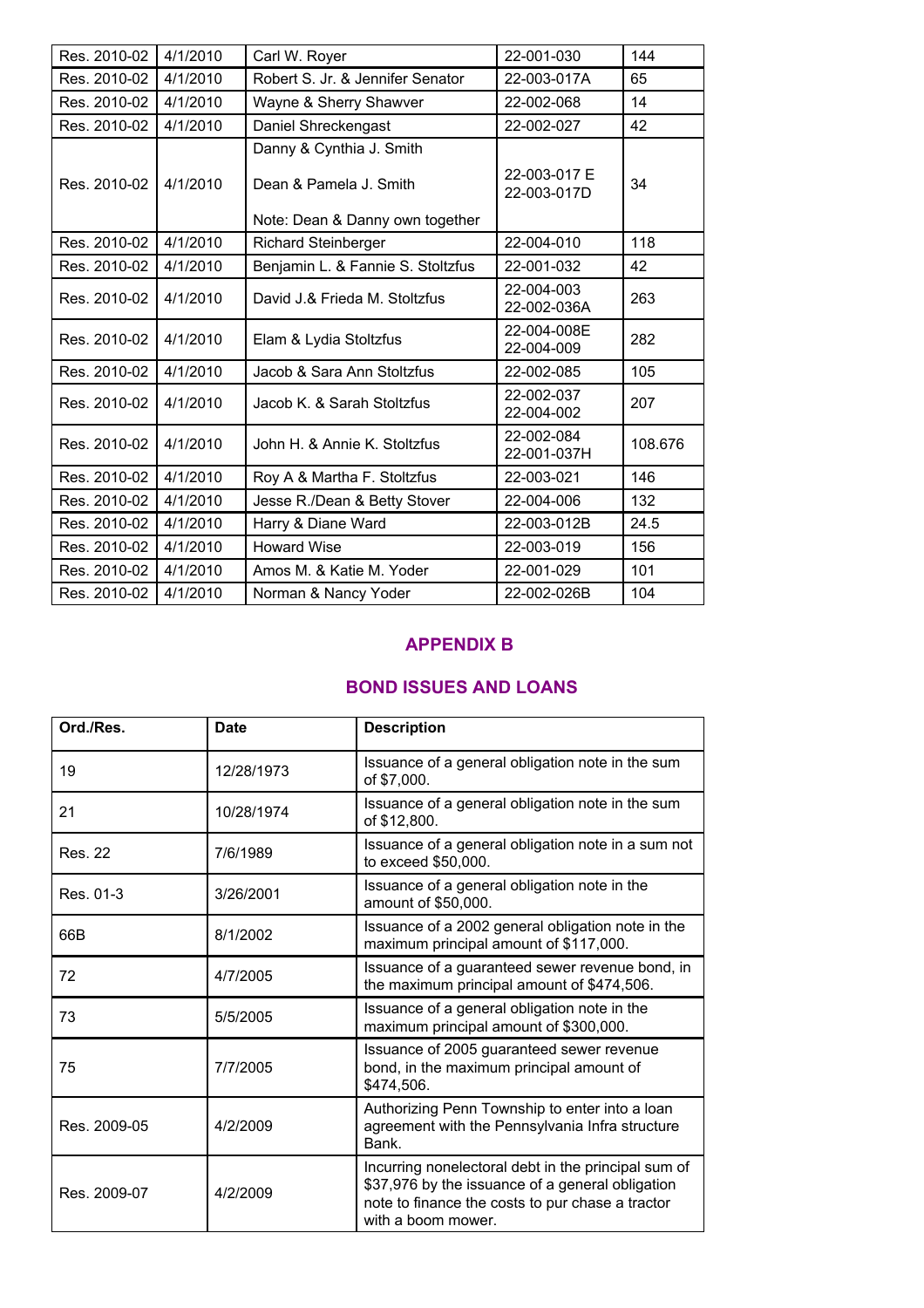## **APPENDIX C**

## **FRANCHISES AND SERVICES**

| Ord./Res.    | <b>Date</b> | <b>Description</b>                                                                                                                                                                                                                 |
|--------------|-------------|------------------------------------------------------------------------------------------------------------------------------------------------------------------------------------------------------------------------------------|
| Res. 2009-10 | 9/3/2009    | Agreement with Verizon Pennsylvania Inc.,<br>granting permission to the telephone com pany to<br>construct, reconstruct, operate and maintain<br>underground and aerial communica tion facilities<br>on the land of Penn Township. |

## **APPENDIX D**

## **GOVERNMENTAL AND INTERGOVERNMENTAL AFFAIRS**

| Ord./Res.      | <b>Date</b> | <b>Description</b>                                                                                                                                                                                                              |
|----------------|-------------|---------------------------------------------------------------------------------------------------------------------------------------------------------------------------------------------------------------------------------|
| $\overline{2}$ | 12/28/1956  | Extending Social Security benefits to Township<br>employees.                                                                                                                                                                    |
| 5A             | 12/27/1963  | Establishing a joint municipal agreement for<br>the removal of rubbish and garbage.                                                                                                                                             |
| Res. 2         | 11/8/1968   | Presenting a plan and agreement to extend to<br>Township employees the basic protection<br>accorded by the Federal Social Security Act.                                                                                         |
| Res. 3         | 9/7/1972    | Resolving to comply with the regulations of the<br>National Flood Insurance Program.                                                                                                                                            |
| Res. 4         | 10/6/1977   | Resolving to participate in the Emergency Park<br>Development Program.                                                                                                                                                          |
| Res. 7         | 11/7/1985   | Solid Waste Plan adoption.                                                                                                                                                                                                      |
| Res. 9         | 8/7/1986    | Authorizing execution of an agreement<br>between the Township of Penn and the<br>Department of Transportation for the posting of<br>certain bridges in the Township.                                                            |
| Res. 9A        | 12/18/1986  | Resolving to participate in the Billion Dollar<br>Bridge II program.                                                                                                                                                            |
| <b>Res. 11</b> | 10/22/1987  | Authorizing procedures for the orderly<br>determination of the need to use consulting<br>engineering firms, qualification and selection of<br>firms and general administration and<br>monitoring of the engineering agreements. |
| <b>Res. 12</b> | 12/3/1987   | Authorizing the filing of application for<br>certification as a financially disadvantaged<br>Municipality with the Department of Community<br>Affairs.                                                                          |
| <b>Res. 14</b> | 3/3/1988    | Authorizing execution of a reimbursement<br>agreement with PennDOT.                                                                                                                                                             |
| <b>Res. 15</b> | 8/4/1988    | Authorizing execution of a reimbursement<br>agreement with PennDOT.                                                                                                                                                             |
| <b>Res. 16</b> | 8/4/1988    | Authorizing the signing of a PennDOT<br>agreement.                                                                                                                                                                              |
| <b>Res. 17</b> | 10/6/1988   | Resolving to call upon members of the General<br>Assembly to pass legislation addressing<br>objectives of comprehensive local tax reform.                                                                                       |
| Res. 18.1      | 3/2/1989    | Appoint Ralph M. Houck as Sewage<br><b>Enforcement Officer</b>                                                                                                                                                                  |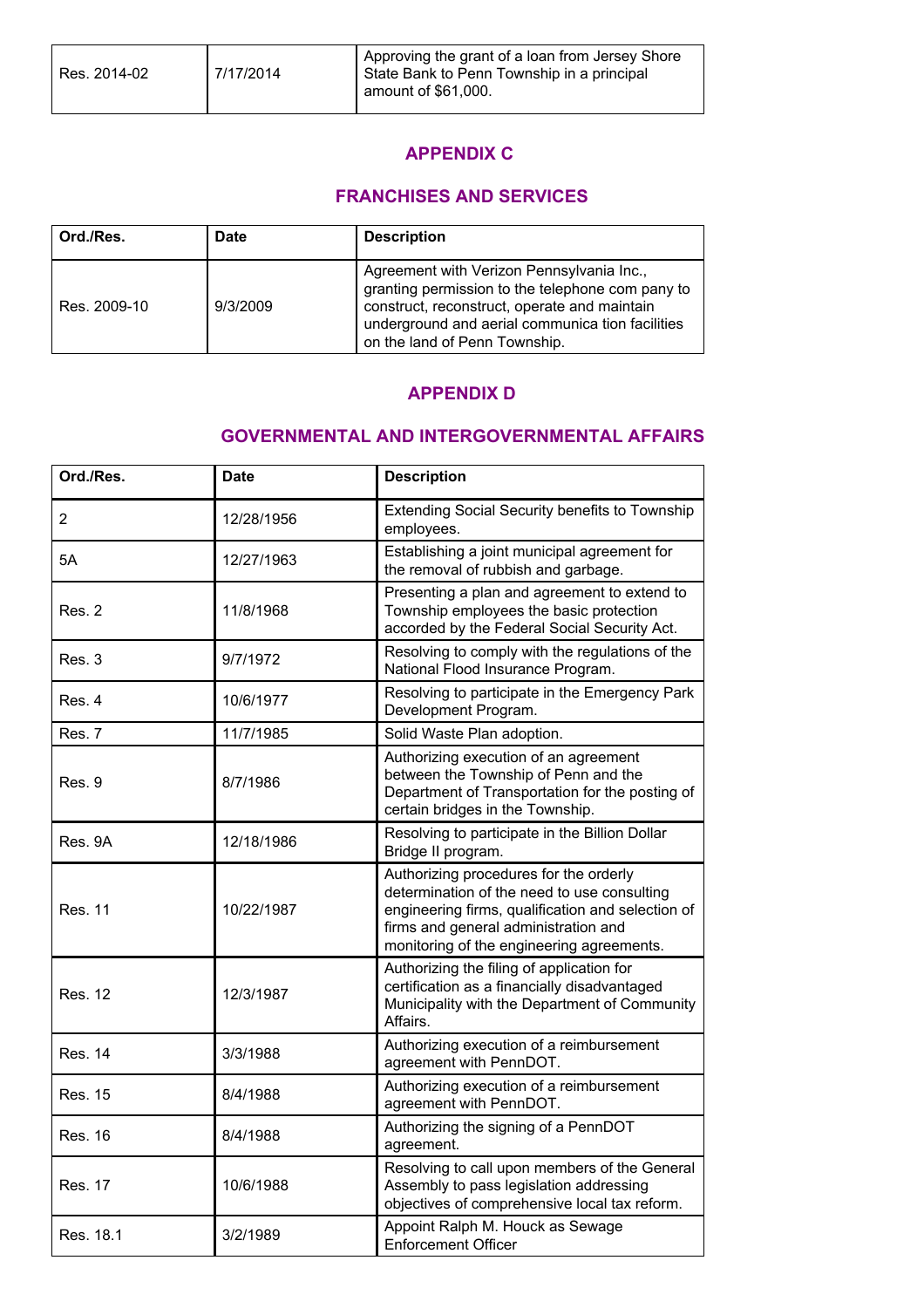| <b>Res. 18A</b> | 3/2/1989   | Requesting the Centre County Board of<br>Elections to place a referendum on the<br>municipal primary ballot concerning the<br>issuance of licenses to conduct small games of<br>chance. |
|-----------------|------------|-----------------------------------------------------------------------------------------------------------------------------------------------------------------------------------------|
| <b>Res. 24</b>  | 2/2/1990   | Authorizing execution of a reimbursement<br>agreement with PennDOT.                                                                                                                     |
| <b>Res. 26</b>  | 1/11/1990  | Authorizing Edward P. Biddle and Barbara E.<br>Shaffer access to the safety deposit box.                                                                                                |
| <b>Res. 27</b>  | 2/1/1990   | Authorizing execution of a reimbursement<br>agreement with PennDOT.                                                                                                                     |
| <b>Res. 28</b>  | 2/15/1990  | Authorizing Barbara E. Shaffer as alternate to<br>enter into agreements and make construction<br>decisions during the bridge construction on<br>Township 512 over Penns Creek.          |
| <b>Res. 30</b>  | 4/14/1990  | Designated officials for signatures.                                                                                                                                                    |
| <b>Res. 31</b>  | 7/5/1990   | Approving the County of Centre Municipal<br>Waste Management Plan.                                                                                                                      |
| <b>Res. 32</b>  | 9/6/1990   | Resolving to support the passage of legislation<br>to authorize municipalities to impose impact<br>fees on new developments.                                                            |
| <b>Res. 33</b>  | 11/12/1990 | Recreation improvements.                                                                                                                                                                |
| <b>Res. 35</b>  | 3/7/1991   | Resolution for plan development.                                                                                                                                                        |
| <b>Res. 36</b>  | 3/7/1991   | Appointing Ralph M. Houck as Sewage<br>Enforcement Officer and Stanley J. Wallace as<br>alternate Sewage Enforcement Officer.                                                           |
| <b>Res. 37</b>  | 9/30/1991  | Adopting an emergency operations plan.                                                                                                                                                  |
| <b>Res. 38</b>  | 11/7/1991  | Resolving to comply with the requirements of<br>the RIRA Program and the Department of<br>Community Affairs for the purpose of obtaining<br>funds.                                      |
| <b>Res. 40</b>  | 2/6/1992   | Appointing Thomas C. Bowes and Associates<br>as Sewage Enforcement Officer.                                                                                                             |
| <b>Res. 41</b>  | 2/6/1992   | Appointing Berkheimer Associates to act as<br>delinquent per capita tax collector.                                                                                                      |
| <b>Res. 42</b>  | 2/6/1992   | Authorizing Barbara E. Shaffer to receive all<br>tax information and records from Berkheimer<br>Associates.                                                                             |
| <b>Res. 43</b>  | 6/4/1992   | Authorizing Penn Township to request and<br>participate in purchase contracts of the<br>Pennsylvania Department of General Services.                                                    |
| <b>Res. 44</b>  | 3/5/1992   | Accepting the proposed Agricultural Area for<br>Penn Township.                                                                                                                          |
| <b>Res. 45</b>  | 9/10/1992  | Appointing Berkheimer Associates as<br>delinquent earned income tax collector.                                                                                                          |
| <b>Res. 45A</b> | 11/5/1992  | Authorizing Barbara E. Shaffer to receive all<br>tax information and records from Berkheimer<br>Associates.                                                                             |
| <b>Res. 47</b>  | 2/4/1993   | Appointing Thomas C. Bowes and Associates<br>as Sewage Enforcement Officer.                                                                                                             |
| Res. 94-1       | 1/2/1994   | Change of signature at Peoples Bank.                                                                                                                                                    |
| Res. 94-2       | 2/3/1994   | Appointing Thomas C. Bowes and Associates<br>as Sewage Enforcement Officer.                                                                                                             |
| Res. 94-3       | 4/7/1994   | Change of signature at Peoples Bank.                                                                                                                                                    |
| Res. 94-4       | 11/3/1994  | Requesting final RIRA payment in order to<br>close the Coburn Park project.                                                                                                             |
| Res. 95-1       | 1/23/1995  | Appointing Thomas C. Bowes and Associates<br>as Sewage Enforcement Officer.                                                                                                             |
| Res. 95-2       | 4/6/1995   | Appointing Thomas C. Bowes as Sewage<br>Enforcement Officer.                                                                                                                            |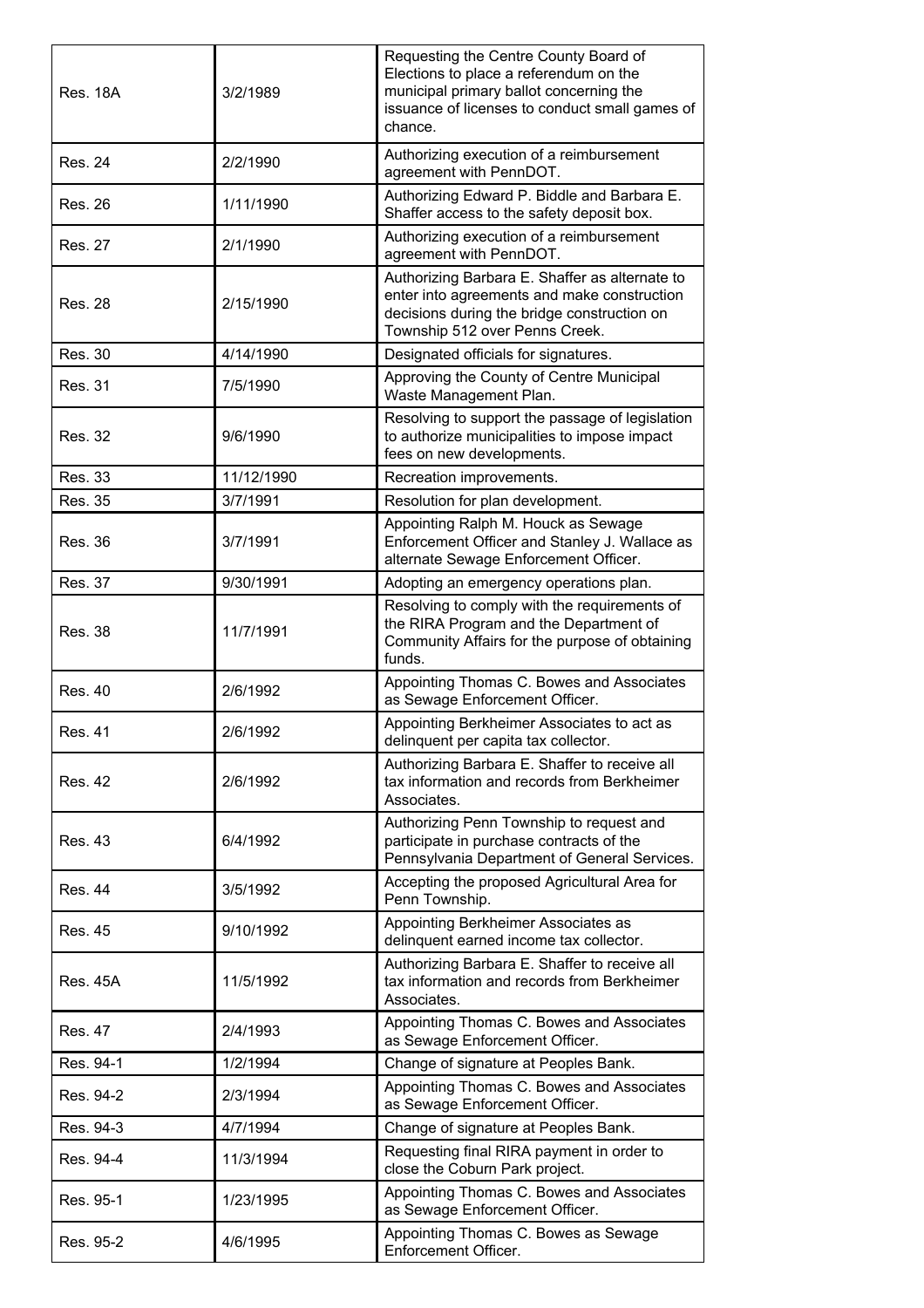| Res. 95-4  | 6/23/1995 | Authorizing Omega Bank to honor the<br>signatures of Mary M. Shaffer and Barbara E.<br>Shaffer.                                                                                                                                         |
|------------|-----------|-----------------------------------------------------------------------------------------------------------------------------------------------------------------------------------------------------------------------------------------|
| Res. 95-6  | 6/7/1995  | Authorizing certain officials of the Township to<br>apply for participation in the Pennsylvania<br>Federal Surplus Property Program.                                                                                                    |
| Res. 96-1  | 1/2/1996  | Appointing Thomas C. Bowes as Sewage<br>Enforcement Officer.                                                                                                                                                                            |
| Res. 96-2A | 1/2/1996  | Opening and maintaining a deposit account<br>with Omega Bank and authorizing certain<br>persons to sign on and transact all business<br>with regard to the banking affairs of the<br>Township of Penn Board of Supervisors.             |
| Res. 96-2B | 1/2/1996  | Opening and maintaining a deposit account<br>with Omega Bank and authorizing certain<br>persons to sign on and transact all business<br>with regard to the banking affairs of the<br>Township of Penn Board of Supervisors.             |
| Res. 96-2C | 1/2/1996  | Opening and maintaining a deposit account<br>with Omega Bank and authorizing certain<br>persons to sign on and transact all business<br>with regard to the banking affairs of the<br>Township of Penn Board of Supervisors.             |
| Res. 96-3  | 3/18/1996 | Authorizing Barbara Shaffer to execute all<br>required forms and documents for the purpose<br>of obtaining financial assistance under the<br>Robert T. Stafford Relief and Emergency<br>Assistance Act.                                 |
| Res. 96-4  | 3/18/1996 | Authorizing Barbara Shaffer to execute all<br>required forms and documents for the purpose<br>of obtaining financial assistance under the<br>Robert T. Stafford Relief and Emergency<br>Assistance Act.                                 |
| 55         | 4/4/1996  | Authorizing Penn Township to join with other<br>local government units as a member of the<br>Pennsylvania Intergovernmental Risk<br>Management Association.                                                                             |
| Res. 96-5  | 5/2/1996  | Requesting permission to participate in the<br>Commonwealth of Pennsylvania Cooperative<br>Purchasing Program.                                                                                                                          |
| Res. 96-8  | 9/5/1996  | Authorizing the taking of all necessary action to<br>request the approval from appropriate entities<br>that the 349 telephone exchange be expanded<br>to include the same local calling area provided<br>to the 422 telephone exchange. |
| Res. 97-1  | 6/6/1997  | Opening and maintaining a safe deposit box<br>with the Millheim Branch of Omega Bank.                                                                                                                                                   |
| Res. 97-2  | 2/6/1997  | Appointing Thomas C. Bowes as Sewage<br>Enforcement Officer.                                                                                                                                                                            |
| Res. 97-4  | 11/6/1997 | Opening and maintaining a deposit account<br>with Omega Bank.                                                                                                                                                                           |
| Res. 98-1  | 1/5/1998  | Authorizing Warren F. Sasserman to execute,<br>and Barbara E. Shaffer to attest, a<br>reimbursement agreement with the<br>Commonwealth of Pennsylvania.                                                                                 |
| Res. 98-2  | 2/5/1998  | Appointing Thomas C. Bowes as sewage en<br>forcement officer.                                                                                                                                                                           |
| Res. 98-3  | 5/7/1998  | Authorizing Barbara. E. Shaffer access to the<br>telephone banking system at Omega Bank.                                                                                                                                                |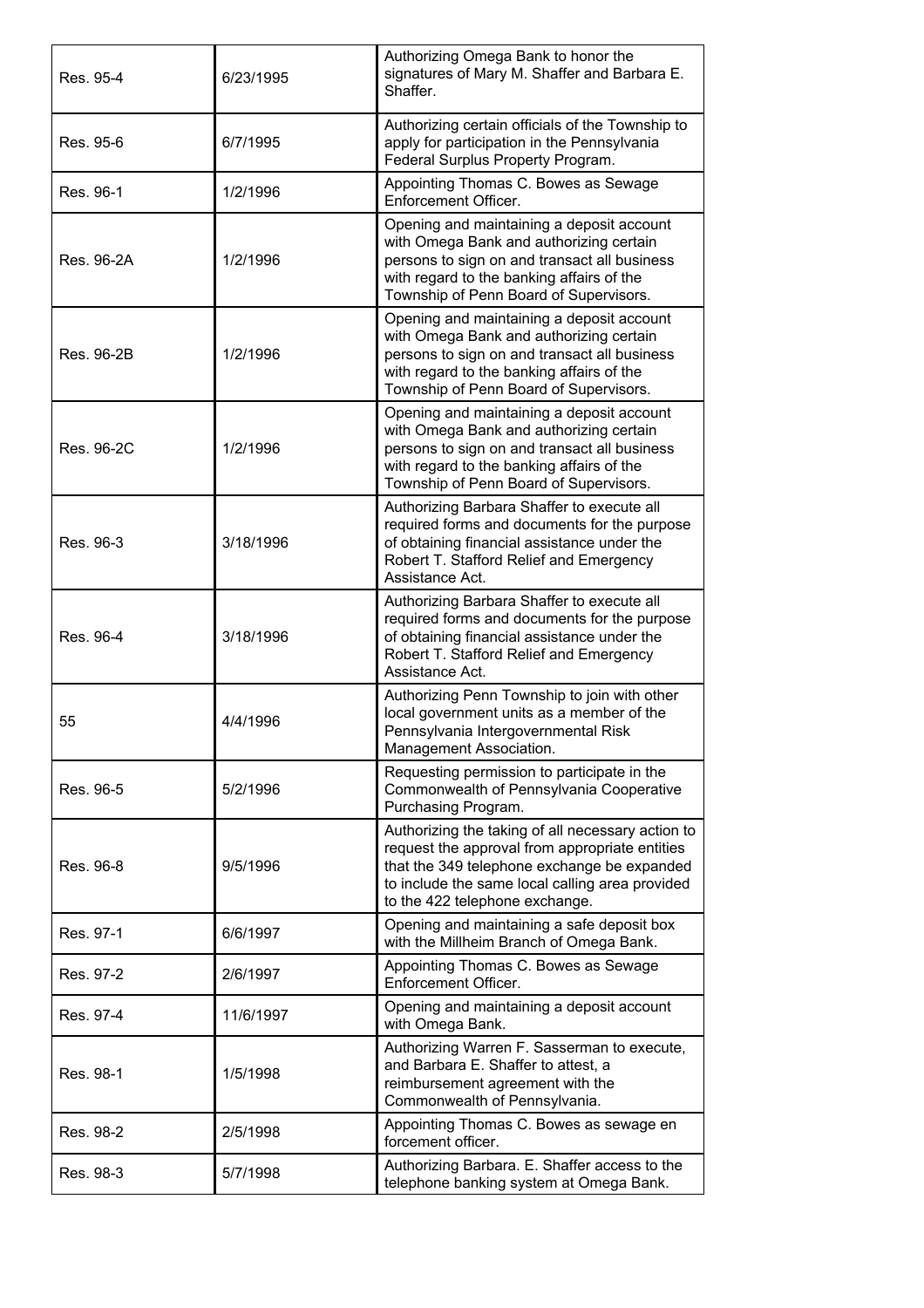| Res. 98-5    | 7/2/1998   | Supporting the efforts of the Pennsylvania Civil<br>Justice Coalition and calling upon legis lators<br>to support passage of the Lawsuit Abuse<br>Reform Act.                                                                                                                                                            |
|--------------|------------|--------------------------------------------------------------------------------------------------------------------------------------------------------------------------------------------------------------------------------------------------------------------------------------------------------------------------|
| Res. 99-1    | 1/4/1999   | Appointing Thomas C. Bowes as sewage en<br>forcement officer.                                                                                                                                                                                                                                                            |
| Res. 99-2    | 2/11/1999  | Authorizing and directing the Chairman of the<br>Board of Supervisors to sign an agreement on<br>behalf of the Township.                                                                                                                                                                                                 |
| Res. 99-3    | 5/6/1999   | Adopting a policy and procedures for to selec<br>tion of consultants.                                                                                                                                                                                                                                                    |
| Res. 99-4    | 6/3/1999   | Requesting permission to participate in the<br>Pennsylvania Department of General Services<br>Cooperative Purchasing Program.                                                                                                                                                                                            |
| Res. 99-5    | 10/7/1999  | Accepting the proposed agricultural area for<br>Penn Township.                                                                                                                                                                                                                                                           |
| Res. 00-1    | 7/6/2000   | Establishing and maintaining a deposit ac<br>count with Omega Bank.                                                                                                                                                                                                                                                      |
| Res. 00-2    | 7/6/2000   | Opening and maintaining a safe deposit box at<br>Omega Bank.                                                                                                                                                                                                                                                             |
| Res. 01-2    | 1/2/2001   | Appointing Thomas C. Bowes as sewage en<br>forcement officer.                                                                                                                                                                                                                                                            |
| Res. 01-4    | 5/3/2001   | Authorizing the Chairman of the Board of<br>Supervisors to sign an agreement on behalf of<br>the Township.                                                                                                                                                                                                               |
| Res. 01-5    | 11/29/2001 | Opening and maintaining a deposit account<br>with Omega Bank N.A.                                                                                                                                                                                                                                                        |
| Res. 01-6    | $-/-/2001$ | Authorizing the Millheim Fire Company to bill<br>insurance companies for services ren dered.                                                                                                                                                                                                                             |
| Res. 02-1    | 1/7/2002   | Authorizing submission of a financial assis<br>tance application to PENNVEST for the pur<br>pose of financing the construction, rehabilita<br>tion and extension of the sewer system.                                                                                                                                    |
| Res. 02-2    | 1/7/2002   | Appointing Thomas C. Bowes as sewage en<br>forcement officer.                                                                                                                                                                                                                                                            |
| Res. 02-3    | 1/7/2002   | Supporting the expansion of the CRMPO to a<br>countrywide organization.                                                                                                                                                                                                                                                  |
| Res. 02-4    | 1/21/2002  | Authorizing execution of Retroactive Reim<br>bursement Agreement 028962 with the Com<br>monwealth of Pennsylvania through the De<br>partment of Transportation for reimburse ment<br>of 80% of costs incurred during the de sign,<br>right-of-way and construction of the bridge on<br>Township Road 839 over Elk Creek. |
| Res. 02-5    | $-/-/2002$ | Approving, adopting and placing into imme<br>diate effect, the Emergency Operations Plan of<br>Penn Township.                                                                                                                                                                                                            |
| Res. 2002-08 | 8/26/2002  | Opening and maintaining a deposit account<br>with Omega Bank N.A. for Penn Township<br>Board of Supervisors Coburn Sewage account.                                                                                                                                                                                       |
| Res. 2003-01 | 1/6/2003   | Appointing Thomas C. Bowes as Sewage En<br>forcement Officer.                                                                                                                                                                                                                                                            |
| Res. 2003-02 | 2/6/2003   | Supporting the formation of a task force whose<br>primary responsibility will be to de velop an<br>Intergovernmental Cooperation Agreement for<br>Multi-Municipal Planning among the municipal<br>governments located in the Penns Valley<br>Planning Region.                                                            |
| Res. 2003-03 | 4/3/2003   | Approving, adopting and placing into imme<br>diate effect the Emergency Operations Plan of<br>Penn Township.                                                                                                                                                                                                             |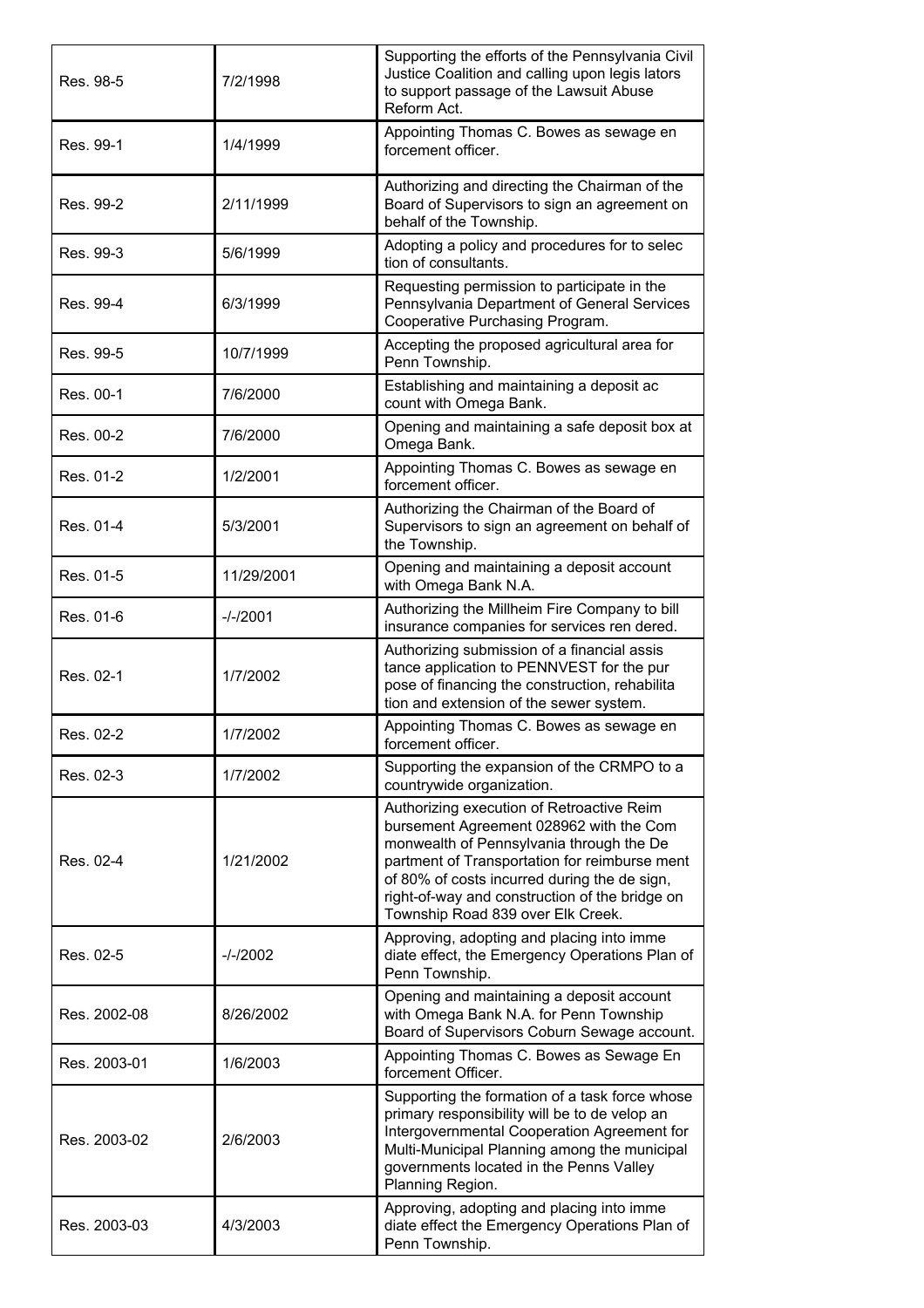| Res. 2003-04  | 6/5/2003  | Adoption the CDL Drug and Alcohol Testing<br>Personnel Policy.                                                                                                                                                                                                                    |
|---------------|-----------|-----------------------------------------------------------------------------------------------------------------------------------------------------------------------------------------------------------------------------------------------------------------------------------|
| Res. 2003-05  | 7/3/2003  | Authorizing deposit of funds with Mifflin burg<br>Bank.                                                                                                                                                                                                                           |
| Res. 2003-09  | 12/4/2003 | Authorizing deposit of funds with Mifflin burg<br>Bank for equipment checking.                                                                                                                                                                                                    |
| Res. 2003-11  | 12/4/2003 | Authorizing deposit of funds with Mifflin burg<br>Bank.                                                                                                                                                                                                                           |
| Res. 2004-01  | 1/5/2004  | Authorized to submit a financial assistance<br>application to the Pennsylvania Infrastructure<br>Investment Authority (PENNVEST), for the<br>purpose of financing the construction of the<br>sewer system.                                                                        |
| Res. 2004-02  | 1/5/2004  | Appointing Thomas C. Bowes as Sewage En<br>forcement Officer.                                                                                                                                                                                                                     |
| Res. 2004-03  | 1/5/2004  | Authorizing deposit of funds with Mifflin burg<br>Bank for general fund.                                                                                                                                                                                                          |
| Res. 2004-04  | 1/5/2004  | Authorizing deposit of funds with Mifflin burg<br>Bank for State fund.                                                                                                                                                                                                            |
| Res. 2004-05  | 1/5/2004  | Authorizing deposit of funds with Mifflin burg<br>Bank for street lighting.                                                                                                                                                                                                       |
| Res. 2004-08  | 6/3/2004  | Designating Penns Valley Code Enforcement<br>Agency, or its designee, as the Construction<br>Code Official to administer and enforce the<br>Uniform Construction Code in the Township of<br>Penn.                                                                                 |
| Res. 2004-09  | 10/7/2004 | Approving, adopting and placing into imme<br>diate effect the Centre County Hazard Mitiga<br>tion Plan.                                                                                                                                                                           |
|               |           |                                                                                                                                                                                                                                                                                   |
| Res. 2004-10  | 10/7/2004 | Authorizing Barbara E. Shaffer, Secretary-<br>Treasurer, to execute all required forms and<br>documents on behalf of the Township.                                                                                                                                                |
| Res. 2004-12  | 11/4/2004 | Authorizing and directing the Chairman and the<br>Secretary to sign an agreement on behalf of<br>the Township.                                                                                                                                                                    |
| Res. 2004-15A | 9/27/2004 | Applying for FFY 2005 CDBG competitive<br>funds in the amount of \$500,000 to construct<br>the necessary improvements.                                                                                                                                                            |
| Res. 2004-15B | 9/27/2004 | Enforcing State and local laws against physi<br>cally barring entrance to or exit from a facility<br>or location which is the subject of non-violent<br>civil rights demonstrations within its policing<br>jurisdiction.                                                          |
| Res. 2004-15C | 9/27/2004 | Implementing programs to ensure equal op<br>portunity in housing for all persons regardless<br>of race, color, religion, ancestry, sex, national<br>origin, handicap or disability, or familial sta tus<br>(families with children).                                              |
| Res. 2004-15D | 9/27/2004 | Complying with all aspects/requirements of<br>§504 of the Rehabilitation Act of 1973, P.L. 95-<br>02 (29 U.S.C. 794) and HUD implementing<br>regulations 24 CFR, Part 8, and also the Archi<br>tectural Barriers Act of 1968, P.L. 90-480 as<br>amended (42 U.S.C. 4151 et seq.). |
| Res. 2005-01  | 1/3/2005  | Appointing Thomas C. Bowes as Sewage En<br>forcement Officer.                                                                                                                                                                                                                     |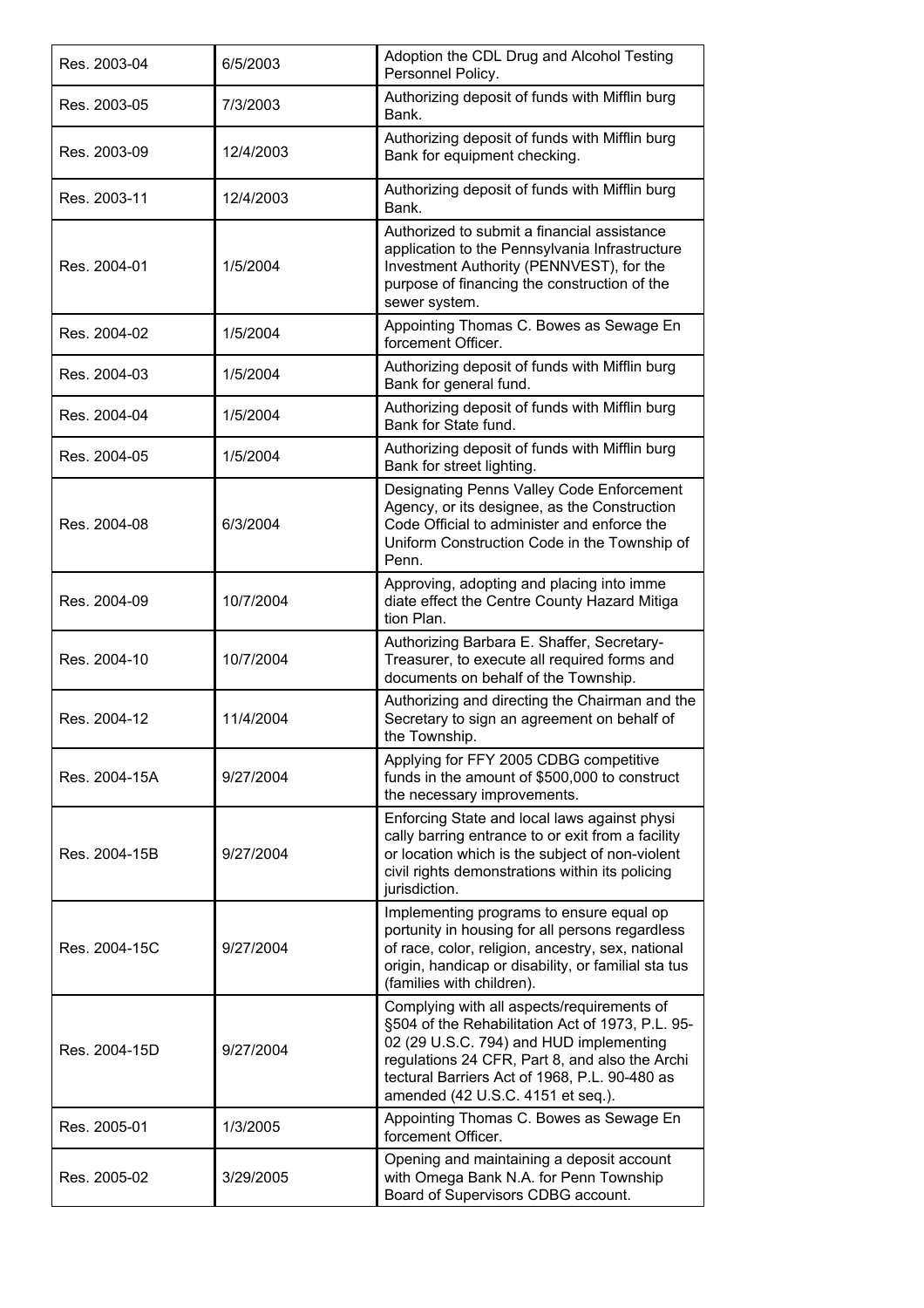| Res. 2005-04 | 5/5/2005 | Appointing the Chairman of the Board of<br>Township Supervisor as Chief Administrative<br>Officer of the Penn Township Pension Plan.                                                                                                                                                                                                                                                                                                    |
|--------------|----------|-----------------------------------------------------------------------------------------------------------------------------------------------------------------------------------------------------------------------------------------------------------------------------------------------------------------------------------------------------------------------------------------------------------------------------------------|
| Res. 2005-06 | 5/5/2005 | Opening and maintaining a deposit account<br>with Omega Bank N.A. for Penn Township<br>Board of Supervisors sewer system project.                                                                                                                                                                                                                                                                                                       |
| Res. 2005-07 | 5/5/2005 | Amending Res. 2001-01 which provided a<br>Pension Plan and benefits for all nonpolice<br>employees of Penn Township by correcting the<br>period of time for vesting.                                                                                                                                                                                                                                                                    |
| Res. 2005-08 | 6/2/2005 | Authorizing and directing the Chairman and the<br>Secretary to sign an agreement on behalf of<br>the Township.                                                                                                                                                                                                                                                                                                                          |
| Res. 2005-11 | 9/1/2005 | Authorizing the Township Secretary to de stroy<br>certain records and papers of the Town ship<br>pursuant to §802 of the Second Class<br>Township Code.                                                                                                                                                                                                                                                                                 |
| Res. 2006-01 | 1/3/2006 | Authorizing deposit of funds for payroll ac<br>count.                                                                                                                                                                                                                                                                                                                                                                                   |
| Res. 2006-02 | 1/3/2006 | Authorizing deposit of funds for equipment<br>fund.                                                                                                                                                                                                                                                                                                                                                                                     |
| Res. 2006-03 | 1/3/2006 | Authorizing deposit of funds for general fund.                                                                                                                                                                                                                                                                                                                                                                                          |
| Res. 2006-04 | 1/3/2006 | Authorizing deposit of funds for State fund.                                                                                                                                                                                                                                                                                                                                                                                            |
| Res. 2006-05 | 1/3/2006 | Authorizing deposit of funds for water dist.                                                                                                                                                                                                                                                                                                                                                                                            |
| Res. 2006-06 | 1/3/2006 | Authorizing deposit of funds for street light ing.                                                                                                                                                                                                                                                                                                                                                                                      |
| Res. 2006-07 | 1/3/2006 | Opening and maintaining a deposit account<br>with Omega Bank N.A. for Penn Township<br>Board of Supervisors CDBG.                                                                                                                                                                                                                                                                                                                       |
| Res. 2006-08 | 1/3/2006 | Opening and maintaining a deposit account<br>with Omega Bank N.A. for Penn Township<br>Board of Supervisors construction.                                                                                                                                                                                                                                                                                                               |
| Res. 2006-09 | 1/3/2006 | Opening and maintaining a deposit account<br>with Omega Bank N.A. for Penn Township<br>Board of Supervisors design sewers.                                                                                                                                                                                                                                                                                                              |
| Res. 2006-10 | 1/3/2006 | Opening and maintaining a safe deposit box at<br>Omega Bank.                                                                                                                                                                                                                                                                                                                                                                            |
| Res. 2006-11 | 1/3/2006 | Appointing Thomas C. Bowes as Sewage En<br>forcement Officer.                                                                                                                                                                                                                                                                                                                                                                           |
| Res. 2006-12 | 3/2/2006 | Adopting the Penns Valley Regional Compre<br>hensive Plan of 2006, which is comprised of<br>the text, maps, charts, photographs, and all<br>other materials constituting a part thereof.                                                                                                                                                                                                                                                |
| Res. 2006-13 | 3/2/2006 | Entering into a joint agreement as a participat<br>ing municipality to apply for a grant from the<br>PA Department of Conservation and Natural<br>Resources (PA DCNR) and, if the grant. is<br>approved, conduct a Peer-to-Peer Feasibility<br>Study on cooperating for municipal parks and<br>community recreation programs, and to create<br>a Joint Study Committee for that study.                                                  |
| Res. 2006-14 | 5/4/2006 | Authorizing deposit of funds for sewer ac<br>count.                                                                                                                                                                                                                                                                                                                                                                                     |
| Res. 2006-15 | 6/1/2006 | Supporting the re-establishment of the Penns<br>Valley Regional Planning Commission whose<br>primary responsibility will be to provide the<br>necessary advisory guidance to implement the<br>Penns Valley Regional Comprehensive Plan<br>and generally communicate issues of interest<br>for the seven participating municipalities in<br>accordance with all applicable sections of the<br>Pennsylvania Municipalities Planning Code. |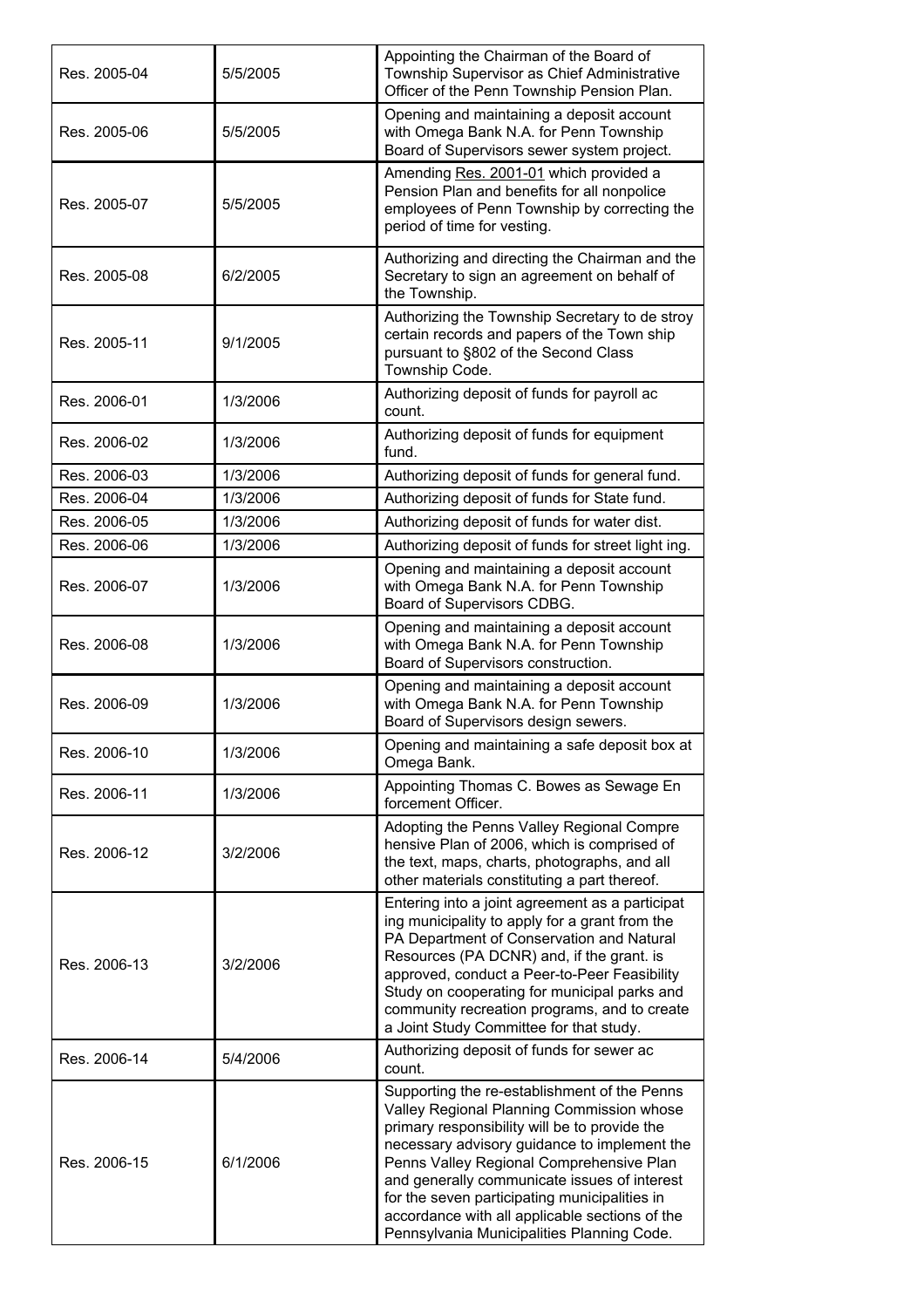| Res. 2006-16 | 11/2/2006  | Adopting the National Incident Management<br>System (NIMS).                                                                                                                                                                                                                                                                                                                                                                                                                                             |
|--------------|------------|---------------------------------------------------------------------------------------------------------------------------------------------------------------------------------------------------------------------------------------------------------------------------------------------------------------------------------------------------------------------------------------------------------------------------------------------------------------------------------------------------------|
| Res. 2006-17 | 11/2/20006 | Authorizing the Solicitor to commence con<br>demnation proceedings against certain prop<br>erty owners to acquire fee simple title and<br>temporary construction easements for the<br>Bridge 510 project.                                                                                                                                                                                                                                                                                               |
| Res. 2007-02 | 1/2/2007   | Appointing Thomas C. Bowes as Sewage En<br>forcement Officer.                                                                                                                                                                                                                                                                                                                                                                                                                                           |
| Res. 2007-03 | 3/1/2007   | Amending Res. 2001-01 which provided a<br>Pension Plan and benefits for all nonpolice<br>employees of Penn Township by adding sur<br>vivor benefits.                                                                                                                                                                                                                                                                                                                                                    |
| Res. 2007-05 | 4/5/2007   | Desiring to undertake the Ice Skate Rink Im<br>provements project.                                                                                                                                                                                                                                                                                                                                                                                                                                      |
| Res. 2007-06 | 5/3/2007   | Authorizing to execute Reimbursement<br>Agreement, and the Township's Secretary, to<br>attest it, with the Commonwealth of Pennsyl<br>vania acting through the Department of<br>Transportation to reimburse the Township for<br>80% Federal and 15% State of the costs<br>incurred during the preliminary engineering,<br>final design, utility relocation, right-of-way<br>acquisition, and construction of the bridge to<br>be replaced on T510 in Penn Township, Cen<br>tre County over Penns Creek. |
| Res. 2007-07 | 5/3/2007   | Authorizing deposit of funds for escrow<br>account-habitant for human.                                                                                                                                                                                                                                                                                                                                                                                                                                  |
| Res. 2008-01 | 1/7/2008   | Appointing Thomas C. Bowes as Sewage En<br>forcement Officer.                                                                                                                                                                                                                                                                                                                                                                                                                                           |
| Res. 2008-03 | 11/6/2008  | Agreeing to use the dotGrants system to file<br>the required liquid fuels forms annually; in<br>cluding, but not limited to, the MS-965 MS-329<br>and MS-999.                                                                                                                                                                                                                                                                                                                                           |
| Res. 2009-01 | 1/5/2009   | Appointing Thomas C. Bowes as Sewage En<br>forcement Officer                                                                                                                                                                                                                                                                                                                                                                                                                                            |
| Res. 2009-02 | 2/5/2009   | Approving, adopting and placing into imme<br>diate effect the Emergency Operations Plan of<br>Penn Township.                                                                                                                                                                                                                                                                                                                                                                                            |
| Res. 2009-03 | 4/2/2009   | Establishing a policy regarding the retention of<br>audio tape recordings or notes made by the<br>Secretary and/or Acting Secretary of Penn<br>Township Board of Supervisors meetings.                                                                                                                                                                                                                                                                                                                  |
| Res. 2009-04 | 4/2/2009   | Agreeing to use the dotGrants on-line report<br>ing system to file the required liquid fuels forms<br>annually; including, but not limited to the MS-<br>965, MS-329 and MS-999 forms.                                                                                                                                                                                                                                                                                                                  |
| Res. 2009-06 | 4/2/2009   | Authorizing deposit of funds with Mifflin burg<br>Bank and Trust.                                                                                                                                                                                                                                                                                                                                                                                                                                       |
| Res. 2009-08 | 8/6/2009   | Authorizing the sale of surplus personal prop<br>erty valued at less than \$1,000.                                                                                                                                                                                                                                                                                                                                                                                                                      |
| Res. 2009-09 | 9/3/2009   | Appointing one primary voting delegate, a first<br>alternate voting delegate and a second voting<br>delegate to be the representatives of Penn<br>Township on the Tax Collection Com mittee of<br>Centre County.                                                                                                                                                                                                                                                                                        |
| Res. 2010-01 | 1/4/2010   | Appointing Thomas C. Bowes as Sewage En<br>forcement Officer.                                                                                                                                                                                                                                                                                                                                                                                                                                           |
| Res. 2010-03 | 7/1/2010   | Opposes any measure, initiative, or plan that<br>mandates the forced merger or consolidation<br>of local governments.                                                                                                                                                                                                                                                                                                                                                                                   |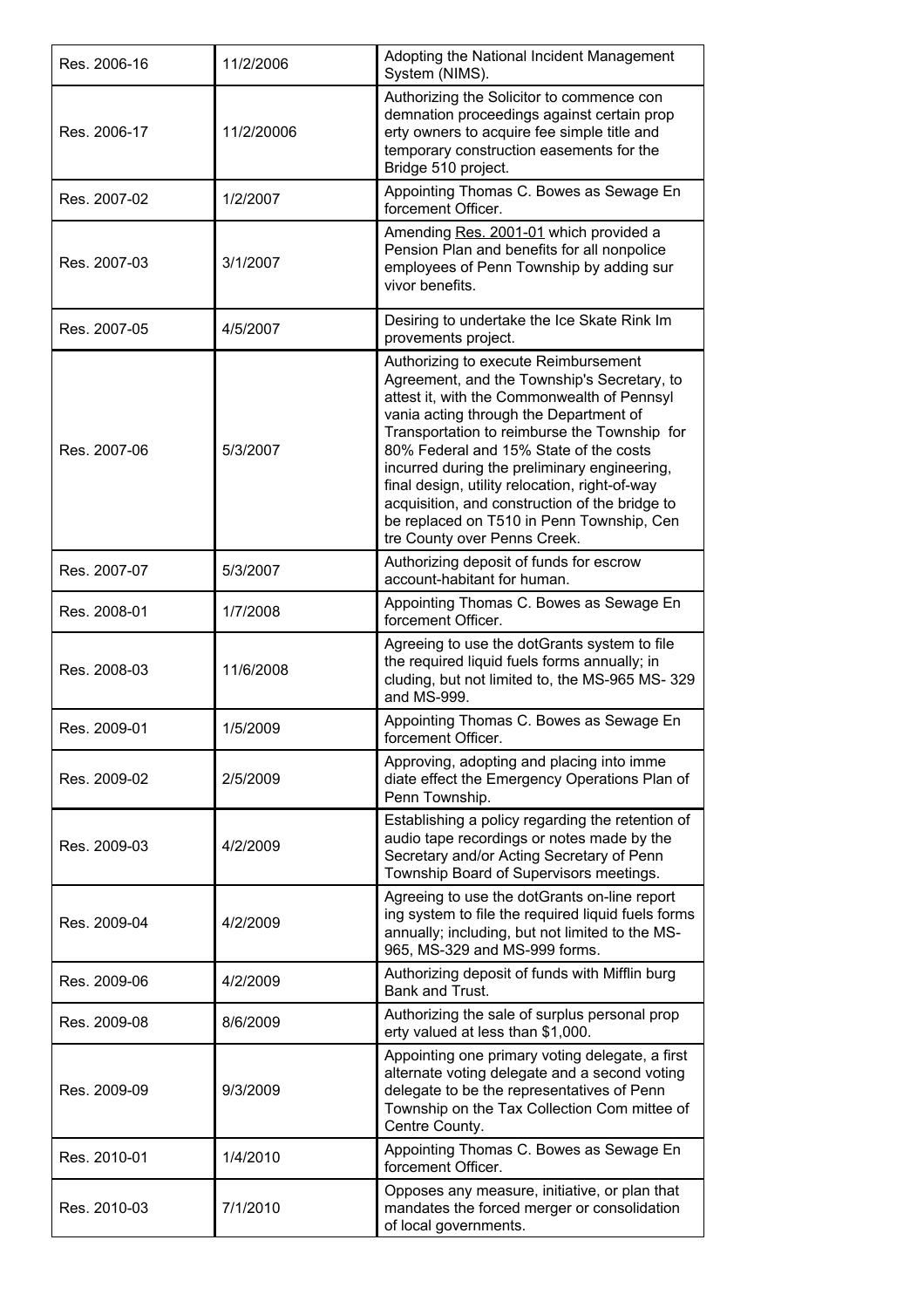| Res. 2005-02 | 3/29/2005 | Opening and maintaining a deposit account<br>with Omega Bank N.A. for Penn Township<br>Board of Supervisors CDBG account.                                                                                                                                                                                                                                                                                                               |
|--------------|-----------|-----------------------------------------------------------------------------------------------------------------------------------------------------------------------------------------------------------------------------------------------------------------------------------------------------------------------------------------------------------------------------------------------------------------------------------------|
| Res. 2005-04 | 5/5/2005  | Appointing the Chairman of the Board of<br>Township Supervisor as Chief Administrative<br>Officer of the Penn Township Pension Plan.                                                                                                                                                                                                                                                                                                    |
| Res. 2005-06 | 5/5/2005  | Opening and maintaining a deposit account<br>with Omega Bank N.A. for Penn Township<br>Board of Supervisors sewer system project.                                                                                                                                                                                                                                                                                                       |
| Res. 2005-08 | 6/2/2005  | Authorizing and directing the Chairman and the<br>Secretary to sign an agreement on behalf of<br>the Township.                                                                                                                                                                                                                                                                                                                          |
| Res. 2005-11 | 9/1/2005  | Authorizing the Township Secretary to destroy<br>certain records and papers of the Township<br>pursuant to § 802 of the Second Class<br>Township Code.                                                                                                                                                                                                                                                                                  |
| Res. 2006-01 | 1/3/2006  | Authorizing deposit of funds for payroll<br>account.                                                                                                                                                                                                                                                                                                                                                                                    |
| Res. 2006-02 | 1/3/2006  | Authorizing deposit of funds for equipment<br>fund.                                                                                                                                                                                                                                                                                                                                                                                     |
| Res. 2006-03 | 1/3/2006  | Authorizing deposit of funds for general fund.                                                                                                                                                                                                                                                                                                                                                                                          |
| Res. 2006-04 | 1/3/2006  | Authorizing deposit of funds for State fund.                                                                                                                                                                                                                                                                                                                                                                                            |
| Res. 2006-05 | 1/3/2006  | Authorizing deposit of funds for water dist.                                                                                                                                                                                                                                                                                                                                                                                            |
| Res. 2006-06 | 1/3/2006  | Authorizing deposit of funds for street lighting.                                                                                                                                                                                                                                                                                                                                                                                       |
| Res. 2006-07 | 1/3/2006  | Opening and maintaining a deposit account<br>with Omega Bank N.A. for Penn Township<br>Board of Supervisors CDBG.                                                                                                                                                                                                                                                                                                                       |
| Res. 2006-08 | 1/3/2006  | Opening and maintaining a deposit account<br>with Omega Bank N.A. for Penn Township<br>Board of Supervisors construction.                                                                                                                                                                                                                                                                                                               |
| Res. 2006-09 | 1/3/2006  | Opening and maintaining a deposit account<br>with Omega Bank N.A. for Penn Township<br>Board of Supervisors design sewers.                                                                                                                                                                                                                                                                                                              |
| Res. 2006-10 | 1/3/2006  | Opening and maintaining a safe deposit box at<br>Omega Bank.                                                                                                                                                                                                                                                                                                                                                                            |
| Res. 2006-11 | 1/3/2006  | Appointing Thomas C. Bowes as Sewage<br>Enforcement Officer.                                                                                                                                                                                                                                                                                                                                                                            |
| Res. 2006-12 | 3/2/2006  | Adopting the Penns Valley Regional<br>Comprehensive Plan of 2006, which is<br>comprised of the text, maps, charts,<br>photographs, and all other materials<br>constituting a part thereof.                                                                                                                                                                                                                                              |
| Res. 2006-13 | 3/2/2006  | Entering into a joint agreement as a<br>participating municipality to apply for a grant<br>from the PA Department of Conservation and<br>Natural Resources (PA DCNR) and, if the<br>grant. is approved, conduct a Peer-to-Peer<br>Feasibility Study on cooperating for municipal<br>parks and community recreation programs, and<br>to create a Joint Study Committee for that<br>study.                                                |
| Res. 2006-14 | 5/4/2006  | Authorizing deposit of funds for sewer account.                                                                                                                                                                                                                                                                                                                                                                                         |
| Res. 2006-15 | 6/1/2006  | Supporting the re-establishment of the Penns<br>Valley Regional Planning Commission whose<br>primary responsibility will be to provide the<br>necessary advisory guidance to implement the<br>Penns Valley Regional Comprehensive Plan<br>and generally communicate issues of interest<br>for the seven participating municipalities in<br>accordance with all applicable sections of the<br>Pennsylvania Municipalities Planning Code. |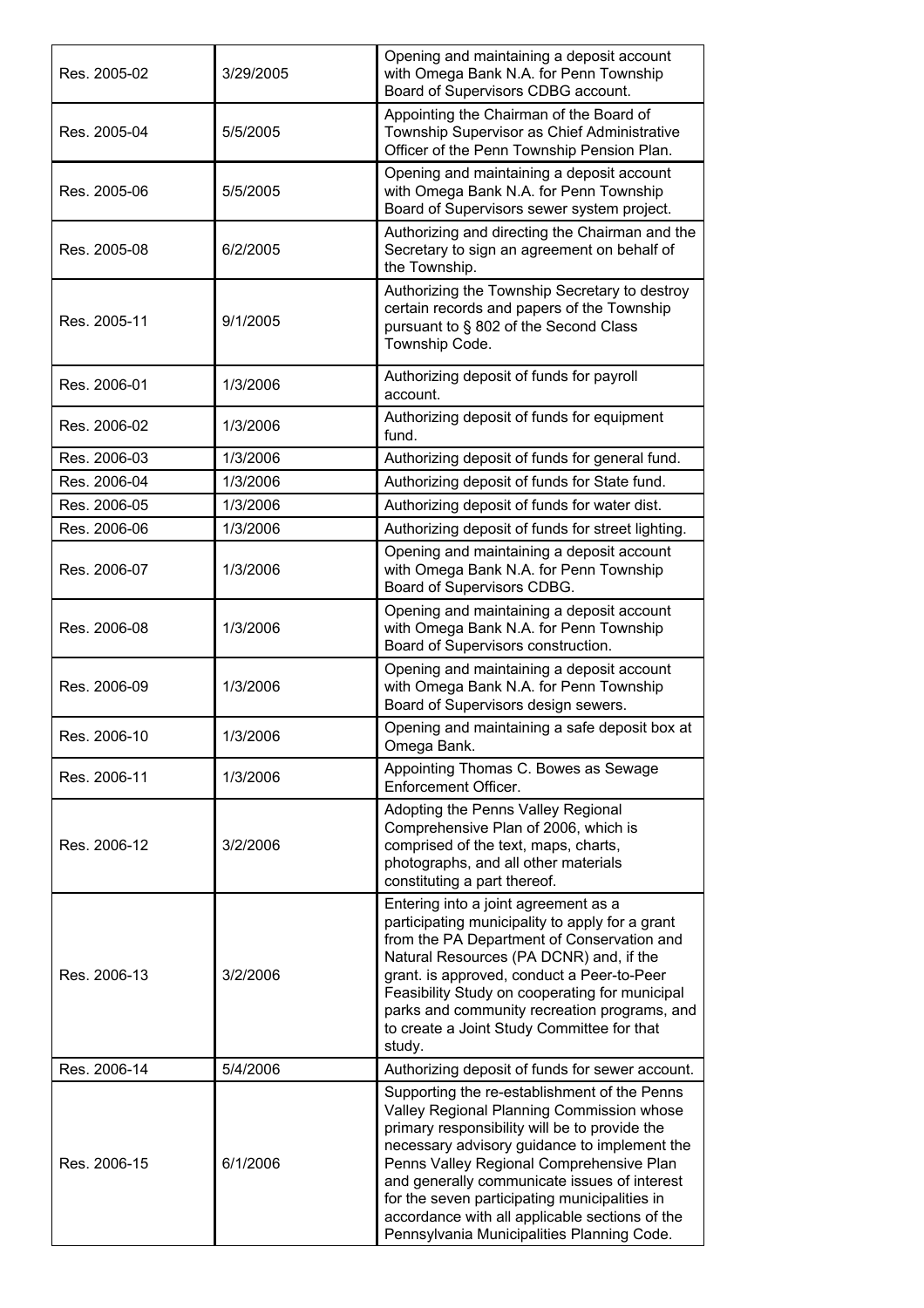| Res. 2006-16 | 11/2/2006  | Adopting the National Incident Management<br>System (NIMS).                                                                                                                                                                                                                                                                                                                                                                                                                                         |
|--------------|------------|-----------------------------------------------------------------------------------------------------------------------------------------------------------------------------------------------------------------------------------------------------------------------------------------------------------------------------------------------------------------------------------------------------------------------------------------------------------------------------------------------------|
| Res. 2006-17 | 11/2/20006 | Authorizing the Solicitor to commence<br>condemnation proceedings against certain<br>property owners to acquire fee simple title and<br>temporary construction easements for the<br>Bridge 510 project.                                                                                                                                                                                                                                                                                             |
| Res. 2007-02 | 1/2/2007   | Appointing Thomas C. Bowes as Sewage<br>Enforcement Officer.                                                                                                                                                                                                                                                                                                                                                                                                                                        |
| Res. 2007-05 | 4/5/2007   | Desiring to undertake the Ice Skate Rink<br>Improvements project.                                                                                                                                                                                                                                                                                                                                                                                                                                   |
| Res. 2007-06 | 5/3/2007   | Authorizing to execute Reimbursement<br>Agreement, and the Township's Secretary, to<br>attest it, with the Commonwealth of<br>Pennsylvania acting through the Department of<br>Transportation to reimburse the Township for<br>80 Federal and 15 State of the costs incurred<br>during the preliminary engineering, final<br>design, utility relocation, right-of-way<br>acquisition, and construction of the bridge to<br>be replaced on T510 in Penn Township, Centre<br>County over Penns Creek. |
| Res. 2007-07 | 5/3/2007   | Authorizing deposit of funds for escrow<br>account-habitant for human.                                                                                                                                                                                                                                                                                                                                                                                                                              |
| Res. 2008-01 | 1/7/2008   | Appointing Thomas C. Bowes as Sewage<br>Enforcement Officer.                                                                                                                                                                                                                                                                                                                                                                                                                                        |
| Res. 2008-03 | 11/6/2008  | Agreeing to use the dotGrants system to file<br>the required liquid fuels forms annually;<br>including, but not limited to, the MS-965 MS-<br>329 and MS-999.                                                                                                                                                                                                                                                                                                                                       |
| Res. 2009-01 | 1/5/2009   | Appointing Thomas C. Bowes as Sewage<br>Enforcement Officer.                                                                                                                                                                                                                                                                                                                                                                                                                                        |
| Res. 2009-02 | 2/5/2009   | Approving, adopting and placing into<br>immediate effect the Emergency Operations<br>Plan of Penn Township.                                                                                                                                                                                                                                                                                                                                                                                         |
| Res. 2009-03 | 4/2/2009   | Establishing a policy regarding the retention of<br>audio tape recordings or notes made by the<br>Secretary and/or Acting Secretary of Penn<br>Township Board of Supervisors meetings.                                                                                                                                                                                                                                                                                                              |
| Res. 2009-04 | 4/2/2009   | Agreeing to use the dotGrants on-line reporting<br>system to file the required liquid fuels forms<br>annually; including, but not limited to the MS-<br>965, MS-329 and MS-999 forms.                                                                                                                                                                                                                                                                                                               |
| Res. 2009-06 | 4/2/2009   | Authorizing deposit of funds with Mifflinburg<br>Bank and Trust.                                                                                                                                                                                                                                                                                                                                                                                                                                    |
| Res. 2009-08 | 8/6/2009   | Authorizing the sale of surplus personal<br>property valued at less than \$1,000.                                                                                                                                                                                                                                                                                                                                                                                                                   |
| Res. 2009-09 | 9/3/2009   | Appointing one primary voting delegate, a first<br>alternate voting delegate and a second voting<br>delegate to be the representatives of Penn<br>Township on the Tax Collection Committee of<br>Centre County.                                                                                                                                                                                                                                                                                     |
| Res. 2010-01 | 1/4/2010   | Appointing Thomas C. Bowes as Sewage<br>Enforcement Officer.                                                                                                                                                                                                                                                                                                                                                                                                                                        |
| Res. 2010-03 | 7/1/2010   | Opposes any measure, initiative, or plan that<br>mandates the forced merger or consolidation<br>of local governments.                                                                                                                                                                                                                                                                                                                                                                               |
| Res. 2010-05 | 11/4/2010  | Adopting the Centre County 2010 Hazard<br>Mitigation Plan as the official Hazard Mitigation<br>Plan of the Township of Penn.                                                                                                                                                                                                                                                                                                                                                                        |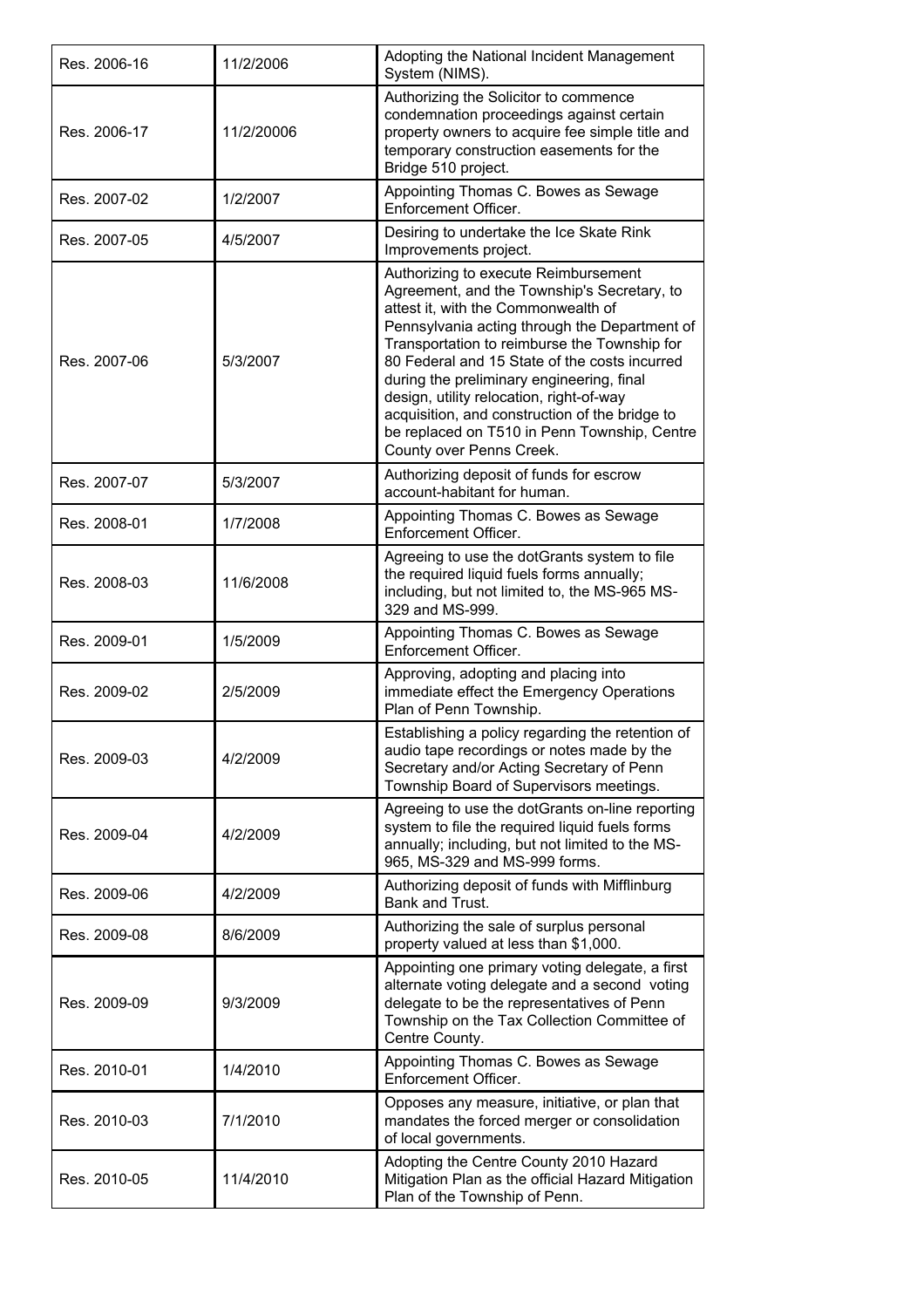| Res. 2011-01 | 1/3/2011  | Authorizing to pay certain operating<br>disbursements that may become due and<br>payable prior to Board of Supervisors official<br>review and approval.                                                                                                                                          |
|--------------|-----------|--------------------------------------------------------------------------------------------------------------------------------------------------------------------------------------------------------------------------------------------------------------------------------------------------|
| Res. 2011-02 | 1/3/2011  | Appointing Thomas C. Bowes as Sewage<br>Enforcement Officer.                                                                                                                                                                                                                                     |
| Res. 2012-02 | 1/3/2012  | Authorizing deposit of funds with Mifflinburg<br>Bank and Trust.                                                                                                                                                                                                                                 |
| Res. 2012-03 | 1/3/2012  | Appointing Thomas C. Bowes as Sewage<br>Enforcement Officer.                                                                                                                                                                                                                                     |
| Res. 2012-04 | 1/3/2012  | Providing for an exemption to CMV driving time<br>limits during emergencies.                                                                                                                                                                                                                     |
| Res. 2012-06 | 3/1/2012  | Urging the Pennsylvania General Assembly to<br>eliminate or amend the State Prevailing Wage<br>Act (Act 442 of 1961).                                                                                                                                                                            |
| Res. 2012-07 | 4/5/2012  | Approving and adopting the form of amended<br>Defined Benefit Plan, effective January I, 2011,<br>and that an authorized representative of the<br>Employer is hereby authorized and directed to<br>execute and deliver to the Administrator of the<br>Plan one or more counterparts of the Plan. |
| Res. 2012-09 | 9/6/2012  | Establishing procedures for compliance with<br>the Professional Services Contract Provisions<br>of Act 44 of 2009.                                                                                                                                                                               |
| Res. 2012-10 | 11/1/2012 | Assigning the collection of earned income<br>taxes to the Centre Tax Agency, State College,<br>Pennsylvania, following the resignation of the<br>local Earned Income Tax Collector.                                                                                                              |
| Res. 2012-11 | 12/6/2012 | Authorizing deposit of funds with Mifflinburg<br>Bank and Trust.                                                                                                                                                                                                                                 |
| Res. 2013-01 | 1/7/2013  | Appointing Thomas C. Bowes as Sewage<br>Enforcement Officer.                                                                                                                                                                                                                                     |
| Res. 2013-03 | 9/5/2013  | Authorizing and directing the Chairman and the<br>Secretary to sign an agreement on behalf of<br>the Township.                                                                                                                                                                                   |
| Res. 2014-01 | 1/6/2014  | Appointing Thomas C. Bowes as Sewage<br>Enforcement Officer.                                                                                                                                                                                                                                     |
| Res. 2014-03 | 10/2/2014 | Confirming agreement to the amendments in<br>and adoption of the foregoing amended and<br>restated Declaration and Agreement of P<br>Pension Trust.                                                                                                                                              |
| Res. 2014-04 | 10/2/2014 | Confirming agreement to the amendments in<br>and adoption of the foregoing amended and<br>restated Declaration and Agreement of P<br>Health Insurance Trust.                                                                                                                                     |
| Res. 2014-05 | 10/2/2014 | Authorizing deposit of funds with Mifflinburg<br>Bank and Trust.                                                                                                                                                                                                                                 |
| 85           | 1/5/2015  | Authorizing the participation of Penn Township<br>in the PSATS Unemployment Compensation<br>Group Trust pursuant to the Pennsylvania<br>Intergovernmental Cooperation Law.                                                                                                                       |
| 86           | 1/5/2015  | Authorizing the participation of Penn Township<br>in the Pennsylvania Townships Health<br>Insurance Cooperative Trust pursuant to the<br>Pennsylvania Intergovernmental Cooperation<br>Law.                                                                                                      |
| 87           | 1/5/2015  | Authorizing the participation of Penn Township<br>in the Pennsylvania Municipalities Pension<br>Trust pursuant to the Pennsylvania<br>Intergovernmental Cooperation Law.                                                                                                                         |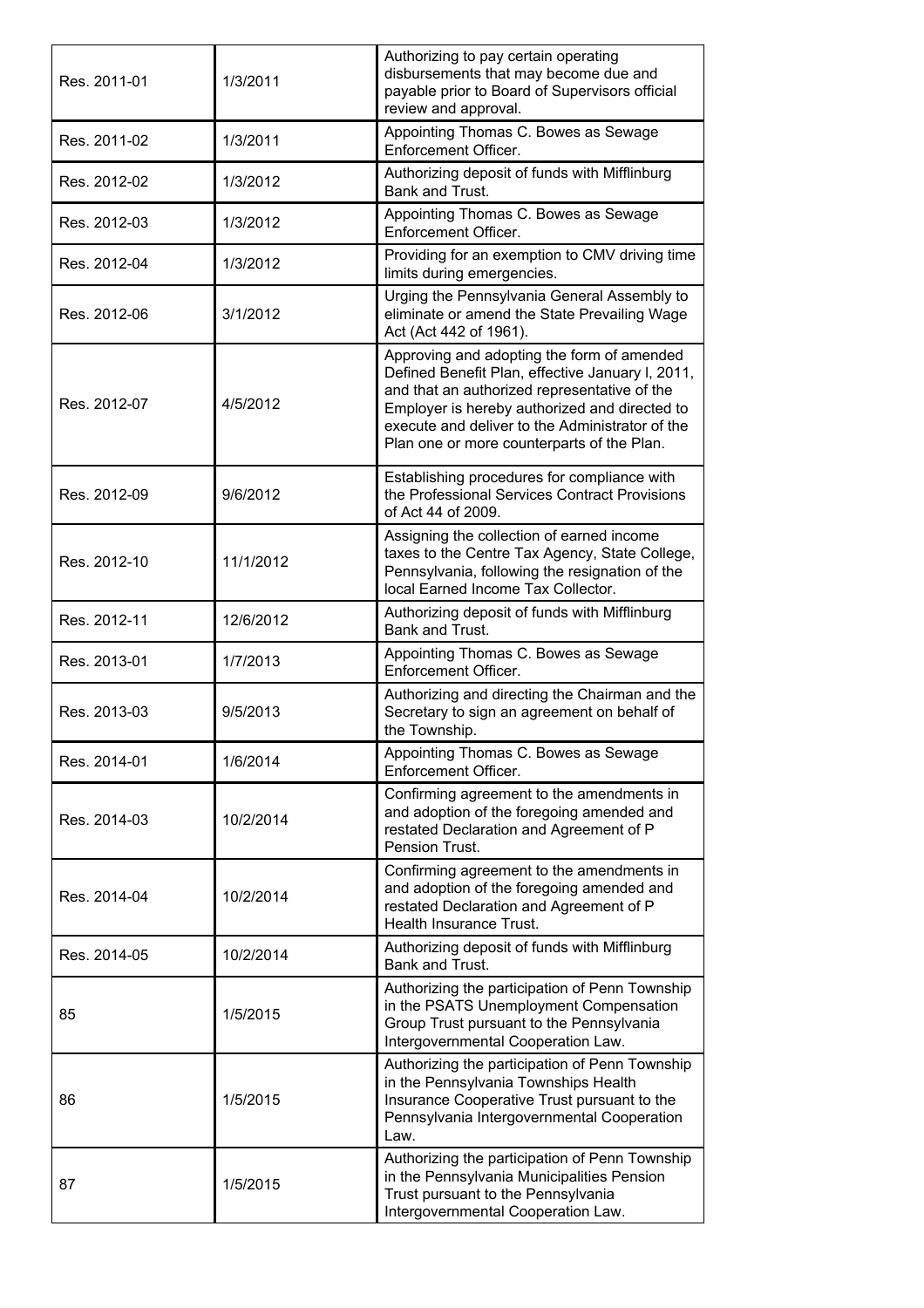| Res. 2015-01 | 1/5/2015  | Appointing Thomas C. Bowes as Sewage<br>Enforcement Officer.                                                                                                          |
|--------------|-----------|-----------------------------------------------------------------------------------------------------------------------------------------------------------------------|
| Res. 2015-03 | 11/5/2015 | Appointing Baker Tilly Virchow Krause, LLP to<br>replace the Township's elected auditors to<br>conduct an audit of the Township accounts for<br>2015 and thereafter   |
| Res. 2016-01 | 1/4/2016  | Appointing Jeffery B. Kreger as Sewage<br>Enforcement Officer and approving agreement<br>for sewage enforcement service.                                              |
| Res. 2016-02 | 1/4/2016  | Authorizing deposit of funds with Mifflinburg<br>Bank and Trust.                                                                                                      |
| Res. 2016-03 | 3/3/2016  | Adopting the Centre County 2015 Hazard<br>Mitigation Plan as the official Hazard Mitigation<br>Plan of the Township.                                                  |
| Res. 2016-04 | 4/7/2016  | Authorizing deposit of funds with Mifflinburg<br>Bank and Trust.                                                                                                      |
| Res. 2016-09 | 11/3/2016 | Appointing Baker Tilly Virchow Krause, LLP to<br>replace the Township's elected auditors to<br>conduct an audit of the Township accounts for<br>the fiscal year 2016. |
| Res. 2016-12 | 12/1/2016 | Authorizing certain Township officials to sign<br>bank documents with Mifflinburg Bank and<br>Trust.                                                                  |
| Res. 2017-05 |           | Appointing Baker Tilly Virchow Krause, LLP to<br>replace the Township's elected auditors to<br>conduct an audit of the Township accounts for<br>the fiscal year 2017. |
| Res. 2018-05 | 9/6/2018  | Authorizing the expenditure of \$3,930.10 from<br>the general funds for truck loan payments.                                                                          |
| Res. 2018-06 | 11/1/2018 | Appointing Baker Tilly Virchow Krause, LLP to<br>replace the Township's elected auditors to<br>conduct an audit of the Township accounts for<br>the fiscal year 2019. |
| Res. 2018-07 | 11/1/2018 | Appointing the Borough of State College as its<br>local services tax collector to collect the local<br>services taxes as provided in Ordinance No.<br>88.             |
| Res. 2019-02 | 2/7/2019  | Authorizing certain Township officials to sign<br>bank documents with Mifflinburg Bank and<br>Trust.                                                                  |
|              |           |                                                                                                                                                                       |

## **APPENDIX E**

## **PLAN APPROVAL**

| Ord./Res. | <b>Date</b> | <b>Description</b>                                                                                                                                                                                |
|-----------|-------------|---------------------------------------------------------------------------------------------------------------------------------------------------------------------------------------------------|
| Res. 19   | 6/1/1989    | Planning module for Center Foods.                                                                                                                                                                 |
| Res. 20   | 6/28/1989   | Planning module for Salem Hill.                                                                                                                                                                   |
| Res. 21   | 7/6/1989    | Planning module for Russell Tice.                                                                                                                                                                 |
| Res. 25   | 1/2/1990    | Planning module for Jesse Burkholder.                                                                                                                                                             |
| Res. 95-5 | 8/3/1995    | Adoption and submission to DER of an Offi cial<br>Sewage Facilities Plan.                                                                                                                         |
| Res. 97-3 | 5/1/1997    | Adoption and submission to DER of an Offi cial<br>Sewage Facilities Plan.                                                                                                                         |
| Res. 98-4 | 4/6/1998    | Adopting and submitting to the Department of<br>Environmental Protection for its approval the<br>official sewage facilities plan for Penns Valley<br>Health and Welfare Association subdi vision. |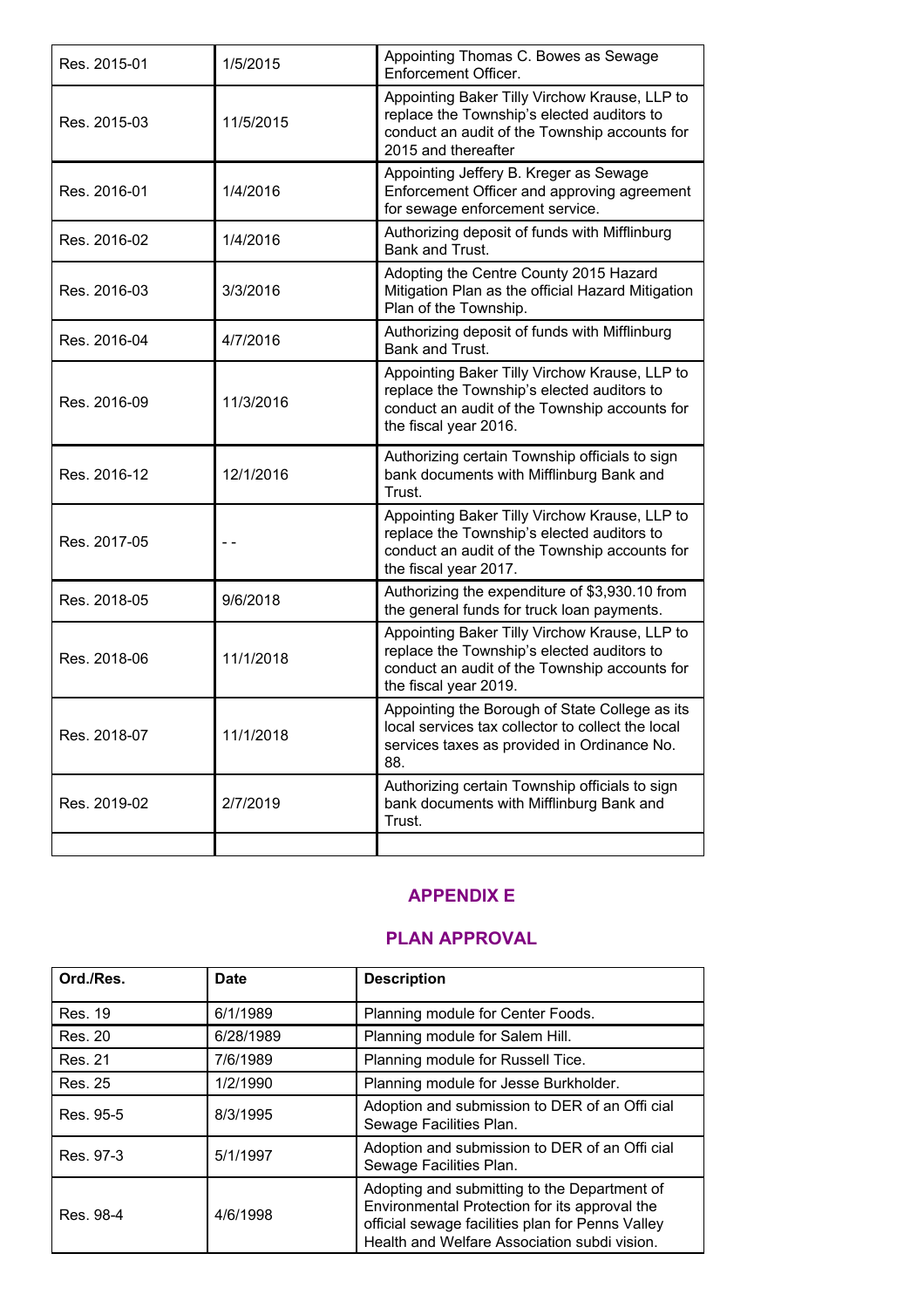| Res. 98-6    | 10/1/1998 | Adopting and submitting to the Department of<br>Environmental Protection for its approval the<br>official sewage facilities plan for the Co burn area<br>of Penn Township.                                            |
|--------------|-----------|-----------------------------------------------------------------------------------------------------------------------------------------------------------------------------------------------------------------------|
| Res. 00-4    | 10/5/2000 | Adopting and submitting to the Department of<br>Environmental Protection for its approval the<br>official sewage facilities plan for for the proposed<br>development of Thomas W. and Carmen M.<br>Potter.            |
| Res. 01-7    | 12/6/2001 | Adopting and submitting to the Department of<br>Environmental Protection for its approval the<br>official sewage facilities plan for the pro posed<br>development of Daniel D. and Linda M.<br>Shreckengast.          |
| Res. 02-6    | 3/7/2002  | Adopting and submitting to the Department of<br>Environmental Protection for its approval the<br>official sewage facilities plan for the pro posed<br>development of the Pennsylvania De partment of<br>Conservation. |
| Res. 02-7    | 4/4/2002  | Adopting and submitting to the Department of<br>Environmental Protection for its approval the<br>official sewage facilities plan for the pro posed<br>development of Mifflinburg Bank and Trust<br>Company.           |
| Res. 2005-09 | 8/4/2005  | New land development plan revision for Josiah<br>Peachey.                                                                                                                                                             |

### **APPENDIX F**

### **PUBLIC PROPERTY**

(Reserved to accommodate future enactments)

### **APPENDIX G**

#### **SEWERS**

| Ord./Res.    | <b>Date</b> | <b>Description</b>                                                                                                                                                                                                         |
|--------------|-------------|----------------------------------------------------------------------------------------------------------------------------------------------------------------------------------------------------------------------------|
| Res. 2003-07 | 9/4/2003    | Adopting and submitting to the Department of<br>Environmental Protection for its approval of<br>existing on-site treatment facility for the proposed<br>development of Penns Valley Ele mentary School.                    |
| Res. 2003-10 | 12/4/2003   | Adopting and submitting to the Department of<br>Environmental Protection for its approval of<br>individual onlot systems for the proposed<br>development of Lewis L & Lois L. Rearick<br>Subdivision.                      |
| Res. 2004-11 | 11/4/2004   | Adopting and submitting to the Department of<br>Environmental Protection for its approval of sewer<br>extension, new treatment facility, and drip<br>irrigation for the proposed develop ment of Poe<br>Valley State Park. |
| Res. 2005-03 | 5/5/2005    | Authorizing a public sanitary sewer system to be<br>constructed in and about the Village of Coburn.                                                                                                                        |
| Res. 2005-10 | 9/1/2005    | Sewage planning revision for Weaver's Store.                                                                                                                                                                               |
| Res. 2005-12 | 10/6/2005   | Adopting and submitting to the Department of<br>Environmental Protection for its approval of<br>individual onlot systems for the proposed<br>development of subdivision of lands of E. Edward<br>and Mary A. Martin.       |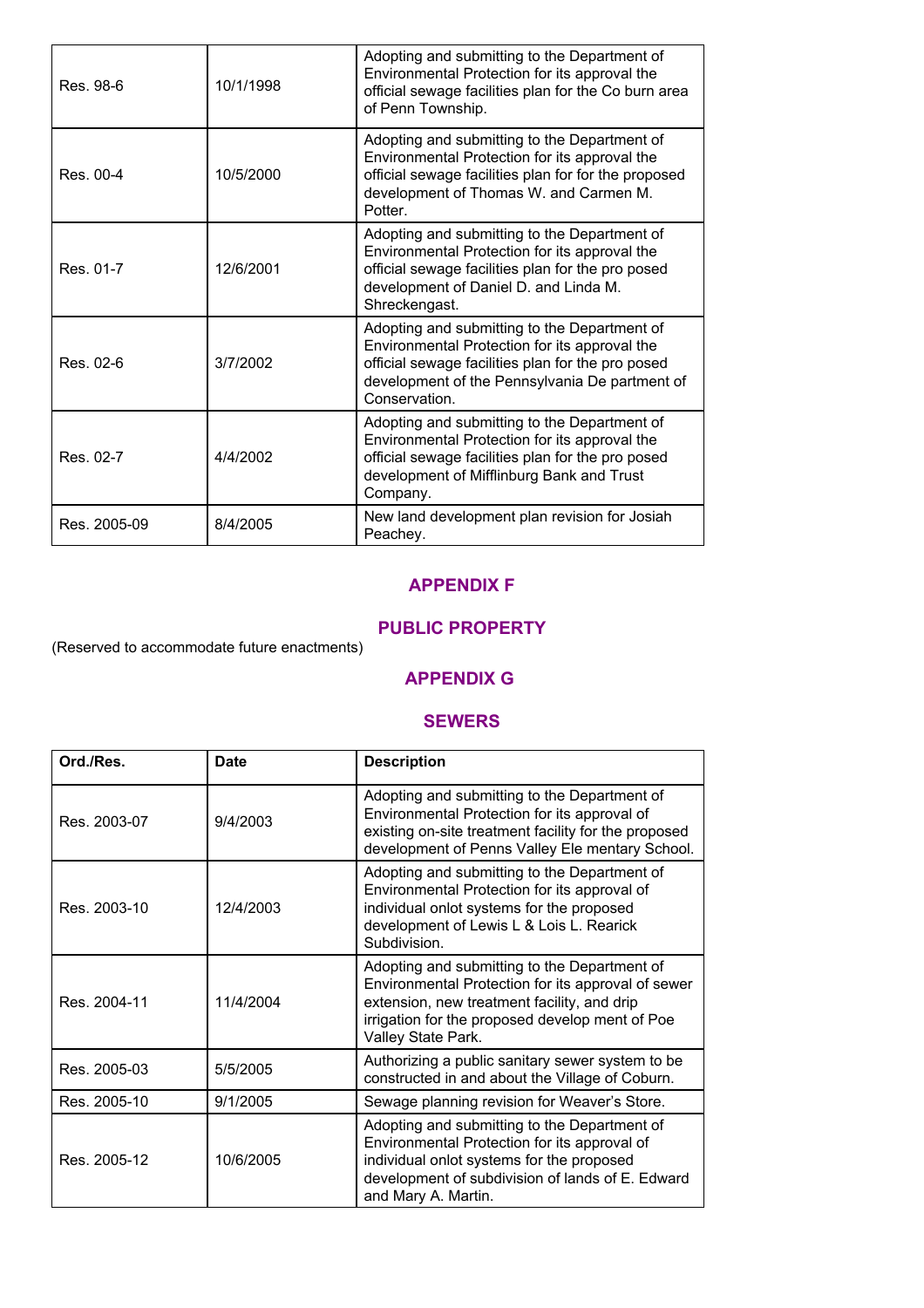| Res. 2007-01 | 1/2/2007  | Adopting and submitting to the Department of<br>Environmental Protection for its approval of<br>individual onlot systems for the proposed<br>development of Land Development Plan of<br>Weaver's Store, Inc.                                                       |
|--------------|-----------|--------------------------------------------------------------------------------------------------------------------------------------------------------------------------------------------------------------------------------------------------------------------|
| Res. 2007-04 | 4/5/2007  | Adopting and submitting to the Department of<br>Environmental Protection for its approval of<br>individual onlot systems for the proposed<br>development of Phoenix on Stover-Phase II.                                                                            |
| Res. 2007-08 | 9/6/2007  | Adopting and submitting to the Department of<br>Environmental Protection for its approval of<br>individual onlot systems for the proposed<br>development of Re-subdivision of Lot 5.                                                                               |
| Res. 2011-03 | 9/1/2011  | Adopting and submitting to the Department of<br>Environmental Protection for its approval of sewer<br>extension for the proposed development of Ram<br>Centre, Inc.                                                                                                |
| Res. 2012-05 | 3/1/2012  | Adopting and submitting to the Department of<br>Environmental Protection for its approval of<br>individual onlot systems for the proposed<br>development of Re-subdivision Lot 1 Phoenix on<br>Stover (Lot 1A and 1B).                                             |
| Res. 2012-08 | 4/5/2012  | Adopting and submitting to the Department of<br>Environmental Protection for its approval of sewer<br>extension for the proposed development of Ram<br>Centre, Inc.                                                                                                |
| Res. 2012-14 | 12/6/2012 | Adopting and submitting to the Department of<br>Environmental Protection for its approval of<br>individual onlot systems for the proposed<br>development of Subdivision of Lands of Betty L.<br>Price Lot AR-1 and AR-2.                                           |
| Res. 2015-02 | 4/2/2015  | Adopting and submitting to the Department of<br>Environmental Protection for its approval of<br>retaining tanks for the proposed development of<br>Minor Land Development on Lands of Henry<br>Beiler.                                                             |
| Res. 2016-08 | 10/6/2016 | Requesting a PA small water and sewer program<br>grant, and designating Robert J. Fox to execute all<br>documents and agreements between the<br>Township and the Commonwealth Financing<br>Authority to facilitate and assist in obtaining the<br>requested grant. |
| Res. 2016-05 | 6/2/2016  | Adopting and submitting to the Department of<br>Environmental Protection for its approval, a<br>revision to the official sewage facilities plan of the<br>Jesse Peachey Minor Land Development Plan.                                                               |
| Res. 2017-01 | 1/3/2017  | Appointing Jeffery B. Kreger as Sewage<br>Enforcement Officer and approving an agreement<br>between the Penn Township Supervisors and<br>Jeffery B. Kreger.                                                                                                        |
| Res. 2017-02 | 2/2/2017  | Adopting and submitting to the Department of<br>Environmental Protection for its approval, a<br>revision to the official sewage facilities plan of the<br>Senator Subdivision Plan.                                                                                |
| Res. 2017-03 | 3/2/2017  | Adopting and submitting to the Department of<br>Environmental Protection for its approval, a<br>revision to the official sewage facilities plan of the<br>Senator Subdivision Plan.                                                                                |
| Res. 2017-04 | 5/4/2017  | Adopting and submitting to the Department of<br>Environmental Protection for its approval, a<br>revision to the official sewage facilities plan of the<br>Samuel B. and Linda S. King Land Development<br>Plan.                                                    |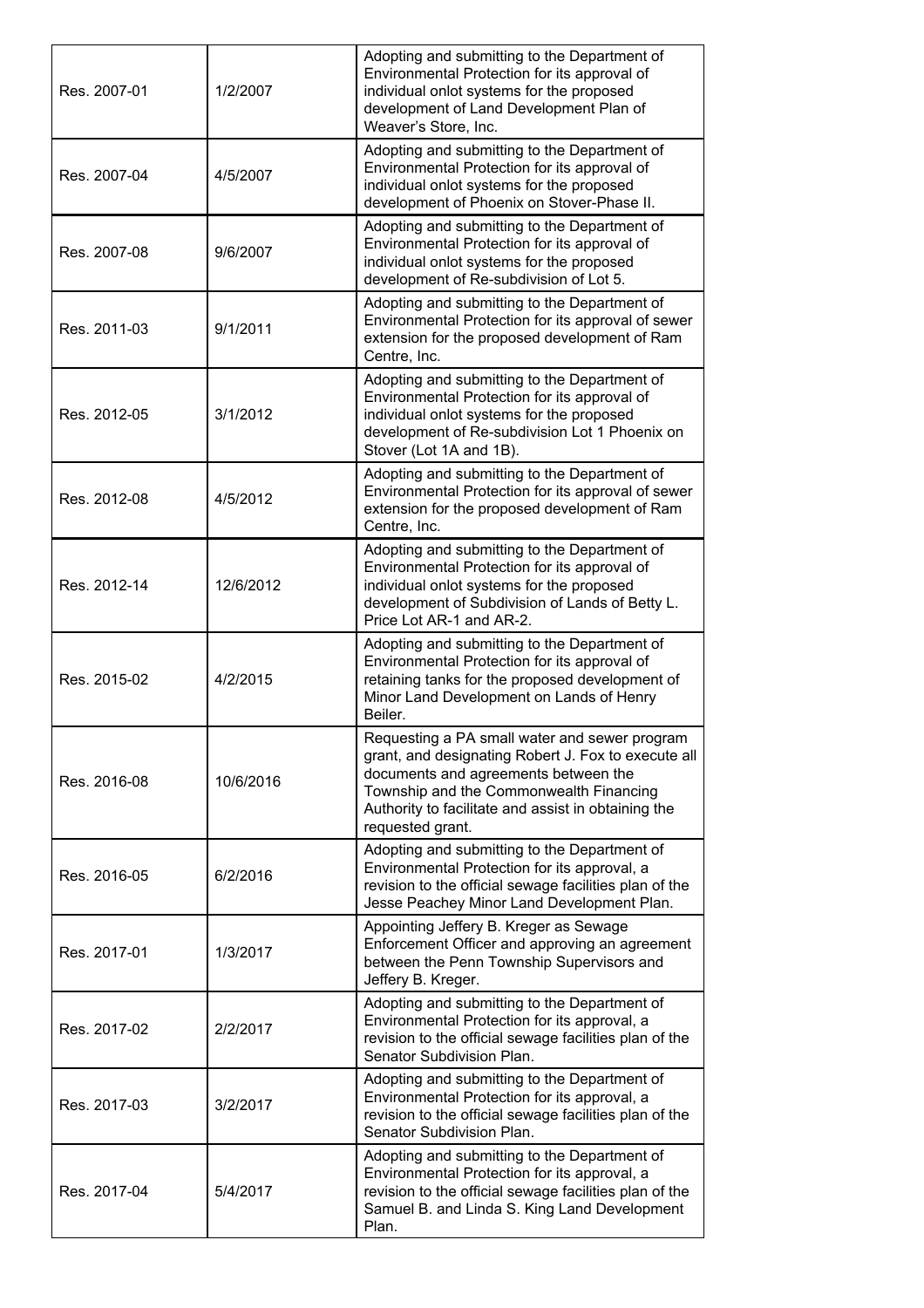| Res. 2018-01 | 1/2/2018 | Appointing Jeffery B. Kreger as Sewage<br>Enforcement Officer and approving an agreement<br>between the Penn Township Supervisors and<br>Jeffery B. Kreger. |
|--------------|----------|-------------------------------------------------------------------------------------------------------------------------------------------------------------|
| Res. 2019-01 | 1/7/2019 | Appointing Jeffery B. Kreger as Sewage<br>Enforcement Officer and approving an agreement<br>between the Penn Township Supervisors and<br>Jeffery B. Kreger. |
|              |          |                                                                                                                                                             |

### **APPENDIX H**

## **STREETS AND SIDEWALKS**

This appendix contains an alphabetical listing of streets; and, under each street, a listing of all ordained activities.

| <b>Name</b>             | <b>Activity</b> | Location                                                                                                                                                                                                   | Ord./Res.         | <b>Date</b> |
|-------------------------|-----------------|------------------------------------------------------------------------------------------------------------------------------------------------------------------------------------------------------------|-------------------|-------------|
| A Alley                 | Vacated         | Beginning at the westerly<br>right-of-way line of L.R. 873<br>and then extending in a<br>westerly direction a<br>distance of 131 feet 6<br>inches.                                                         | 35                | 11/3/1983   |
| A Alley                 | Accepted        | Beginning at the centerline<br>at the intersection of Third<br>Alley and L.R. 14031,<br>thence extending<br>eastwardly a distance of<br>1,250 feet to the westerly<br>side of Main Street.                 | 10                | 5/6/1968    |
| Alley                   | Accepted        | Beginning at the centerline<br>at the intersection with<br>Ninth Alley, thence<br>extending easterly 600 feet<br>to the middle of school<br>property.                                                      | 10                | 5/6/1968    |
| C Alley                 | Accepted        | Beginning at the centerline<br>at the westerly boundary<br>line of property of Meyer,<br>thence in a easterly<br>direction a distance of 595<br>feet to the line of property<br>of Breon.                  | 10                | 5/6/1968    |
| D Alley                 | Accepted        | Beginning at the centerline<br>at the intersection of Third<br>Alley, thence extending<br>westerly a distance of 645<br>fee to the intersection with<br>First Alley.                                       | 10                | 5/6/1968    |
| East Street             | Accepted        | Beginning at the centerline<br>at L.R. 873 at westerly end<br>of bridge over Pine Creek,<br>thence extending easterly a<br>distance of 532.92 to line of<br>lands now or formerly of<br>Everett Henderson. | Res. 1            | 11/4/1968   |
| East Street (T-<br>839) | Renaming        | From S.R. 2011 East a<br>distance of 264 feet                                                                                                                                                              | Res. 2013-<br>02A | 3/7/2013    |
| East Street (T-<br>839) | Renaming        | From intersection of<br>Weaver Avenue to private<br>property                                                                                                                                               | Res. 2013-<br>02A | 3/7/2013    |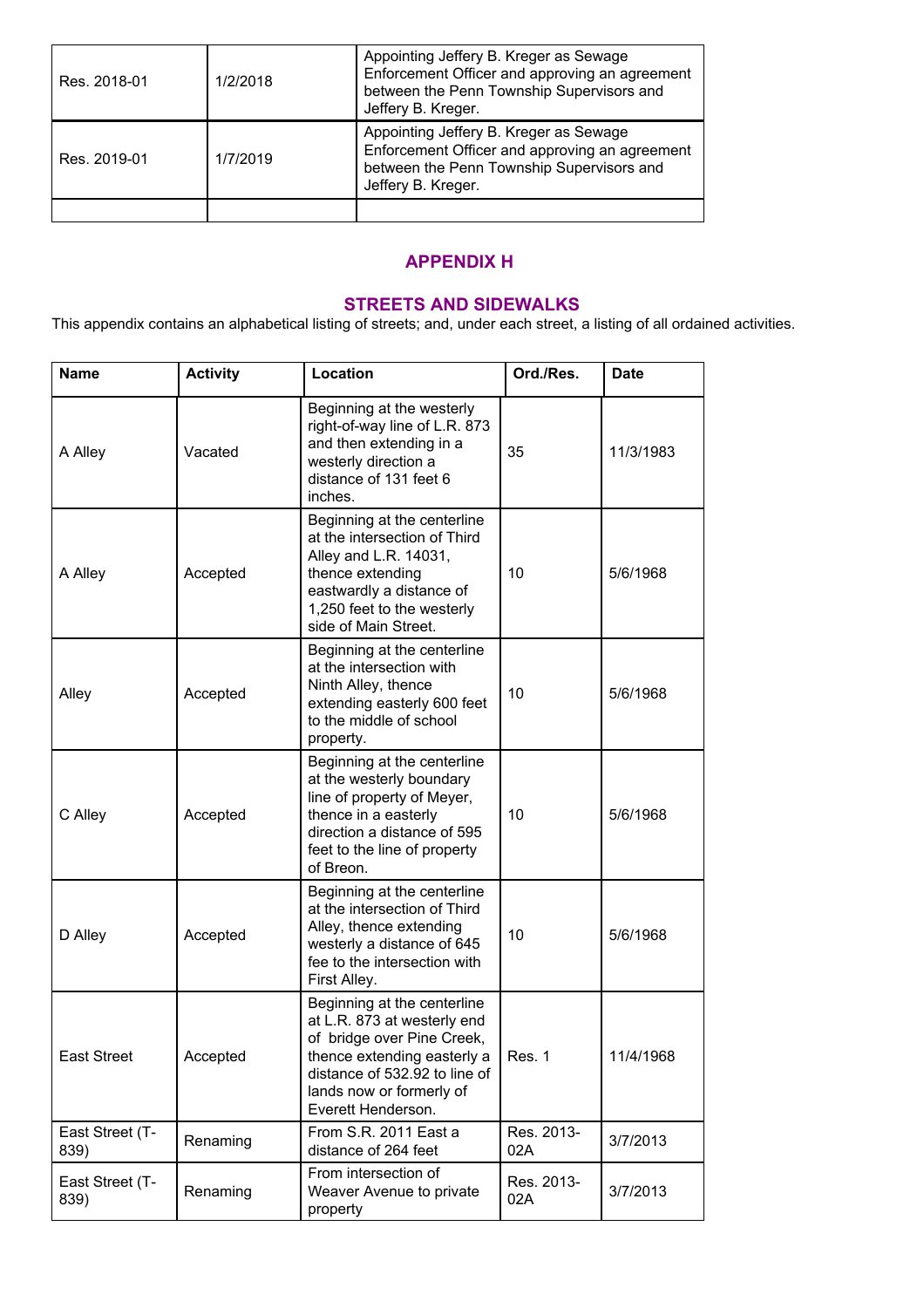| Eighth Alley             | Activity           | Beginning at the centerline<br>of the northerly side of<br>Township Route 499,<br>thence extending<br>northwardly to the southerly<br>right-of-way of the<br>Pennsylvania Railroad, a<br>distance of 185 feet.           | 10                | 5/6/1968 |
|--------------------------|--------------------|--------------------------------------------------------------------------------------------------------------------------------------------------------------------------------------------------------------------------|-------------------|----------|
| Eighth Alley             | Accepted           | From the northerly side of<br>Penn Township Road 499<br>to the southerly right-of-way<br>line of lands now or<br>formerly owned by the<br>Pennsylvania Railroad, a<br>distance of 180 feet.                              | 44                | 5/5/1988 |
| Eleventh Alley           | Vacated            | Beginning at the centerline<br>on the northerly side of B<br>Alley, thence extending<br>northerly a distance of 170<br>feet to the southerly side of<br>Main Street.                                                     | 10                | 5/6/1968 |
| <b>Fifth Alley</b>       | Accepted           | Beginning at the centerline<br>on the northerly side of L.R.<br>873, extending northwardly<br>to A Alley, a distance of 170<br>feet.                                                                                     | 10                | 5/6/1968 |
| <b>First Alley</b>       | Accepted           | Beginning at the centerline<br>of L.R. 14031, thence<br>extending northward to<br>Alley D, a distance of 170<br>feet.                                                                                                    | 10                | 5/6/1968 |
| Fourth Alley             | Accepted           | Beginning at the centerline<br>on the northerly side of L.R.<br>873, thence extending in a<br>northerly direction to A<br>Alley, a distance of 170<br>feet.                                                              | 10                | 5/6/1968 |
| Grouse Road<br>$(T-839)$ | Accepted           | From intersection of<br>Weaver Avenue to private<br>property                                                                                                                                                             | Res. 2013-<br>02A | 3/7/2013 |
| L.R. 14034               | Naming<br>Transfer | Between Station 0+00 and<br>Station 117+50.                                                                                                                                                                              | Res. 5            | 9/6/1984 |
| Ninth Alley              | Accepted           | Beginning at the centerline<br>of the intersection with<br>Second Street, thence<br>extending northwardly<br>crossing the intersection of<br>C Alley, a distance of 375<br>feet to the southerly line of<br>Main Street. | 10 <sup>1</sup>   | 5/6/1968 |
| Second Alley             | Accepted           | Beginning at centerline on<br>the northerly side of L.R.<br>14031, thence extending<br>northwardly to Alley D, a<br>distance of 170 feet.                                                                                | 10                | 5/6/1968 |
| <b>Second Street</b>     | Accepted           | Beginning at the centerline<br>at the intersection of Ninth<br>Alley, thence extending<br>easterly a distance of 310<br>feet to the intersection with<br>Tenth Alley.                                                    | 10                | 5/6/1968 |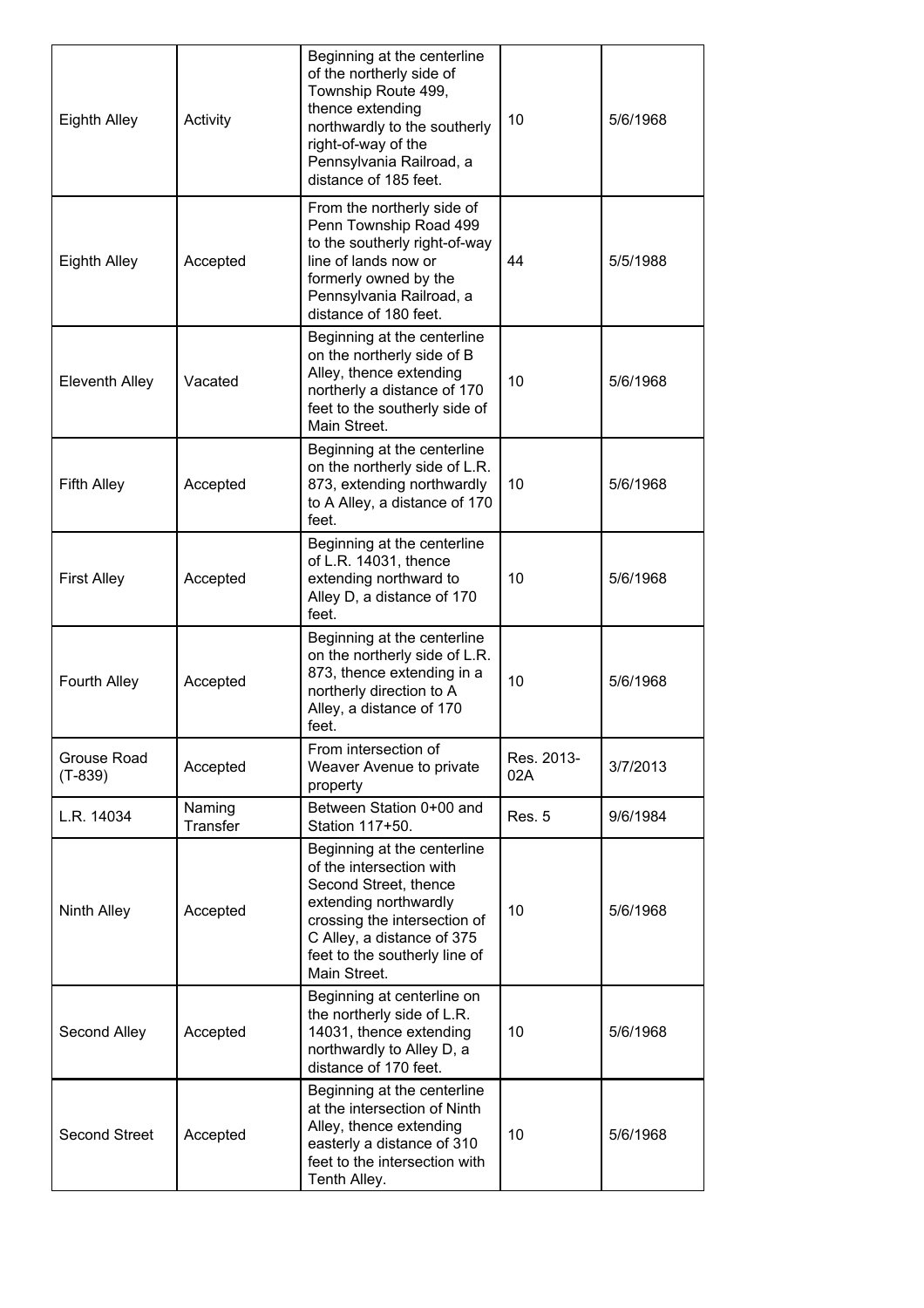| Seventh Alley                      | Vacated  | From the northerly side of<br>Penn Township Road 499<br>to the southerly right-of-way<br>line of lands now or<br>formerly of the<br>Pennsylvania Railroad, a<br>distance of 150 feet.       | 44               | 5/5/1988   |
|------------------------------------|----------|---------------------------------------------------------------------------------------------------------------------------------------------------------------------------------------------|------------------|------------|
| Seventh Alley                      | Accepted | Beginning at the centerline<br>on the northerly side of<br>Township Road 499,<br>thence extending<br>northwardly 150 feet to the<br>southerly right-of-way of the<br>Pennsylvania Railroad. | 10               | 5/6/1968   |
| Sixth Alley                        | Accepted | Beginning at the centerline<br>on the northerly side of L.R.<br>873, thence extending<br>northward to A Alley, a<br>distance of 170 feet.                                                   | 10               | 5/6/1968   |
| T-415 Lingle<br><b>Valley Road</b> | Renamed  | Formerly T-415 Zerby Gap<br>Road.                                                                                                                                                           | Res. 00-3        | 10/17/2000 |
| T-415 Zerby<br>Gap Road            | Renamed  | From S.R. 2012 1.33 miles<br>south to Gregg Township<br>line renamed T-415 Lingle<br>Valley Road.                                                                                           | Res. 00-3        | 10/17/2000 |
| T-419 Crater<br>Road               | Renamed  | From S.R. 0045 north .40<br>mile renamed to T-419<br>Green Grove Road.                                                                                                                      | Res. 00-3        | 10/17/2000 |
| T-419 Green<br>Grove Road          | Renamed  | Formerly T-455                                                                                                                                                                              | Res. 00-3        | 10/17/2000 |
| T-419 Green<br>Grove Road          | Renamed  | Formerly T-419 Crater<br>Road.                                                                                                                                                              | Res. 00-3        | 10/17/2000 |
| T-419 Green<br>Grove Road          | Renamed  | .53 miles beginning at<br>Gregg Township line south<br>to S.R. 0045.                                                                                                                        | Res. 00-3        | 10/17/2000 |
| T-455                              | Renamed  | The 0.13 mile segment<br>from Gregg Township line<br>to T419 renamed T-419<br>Green Grove Road                                                                                              | Res. 00-3        | 10/17/2000 |
| T-455                              | Renamed  | From T-419 east 1.87 miles<br>renamed T-455 Summer<br>Mountain Road.                                                                                                                        | Res. 00-3        | 10/17/2000 |
| T-455                              | Renamed  | From S.R. 0045 north .58<br>miles renamed T-456<br>Smithtown Road                                                                                                                           | Res. 00-3        | 10/17/2000 |
| T-455 Summer<br>Mountain           | Renamed  | Formerly T-455 Road                                                                                                                                                                         | Res. 00-3        | 10/17/2000 |
| T-456<br>Smithtown Road            | Renamed  | Formerly T-455.                                                                                                                                                                             | Res. 00-3        | 10/17/2000 |
| $T-500$                            |          | PennDOT T-500 turnback<br>road.                                                                                                                                                             | <b>Res. 29</b>   | 4/5/1990   |
| T-502 Big Oak<br>Lane              | Renamed  | Formerly T-502 Big Oak<br>Road from T-500 East .90<br>miles to intersection of T-<br>512 Long Lane                                                                                          | Res. 2004-<br>07 | 5/6/2004   |
| T-510 Greenbiar<br>Road            | Renamed  | From Forest Road to .064<br>miles north to the<br>intersection with T-510<br>renamed T-513 Siglerville<br>Millheim Pike.                                                                    | Res. 00-3        | 10/17/2000 |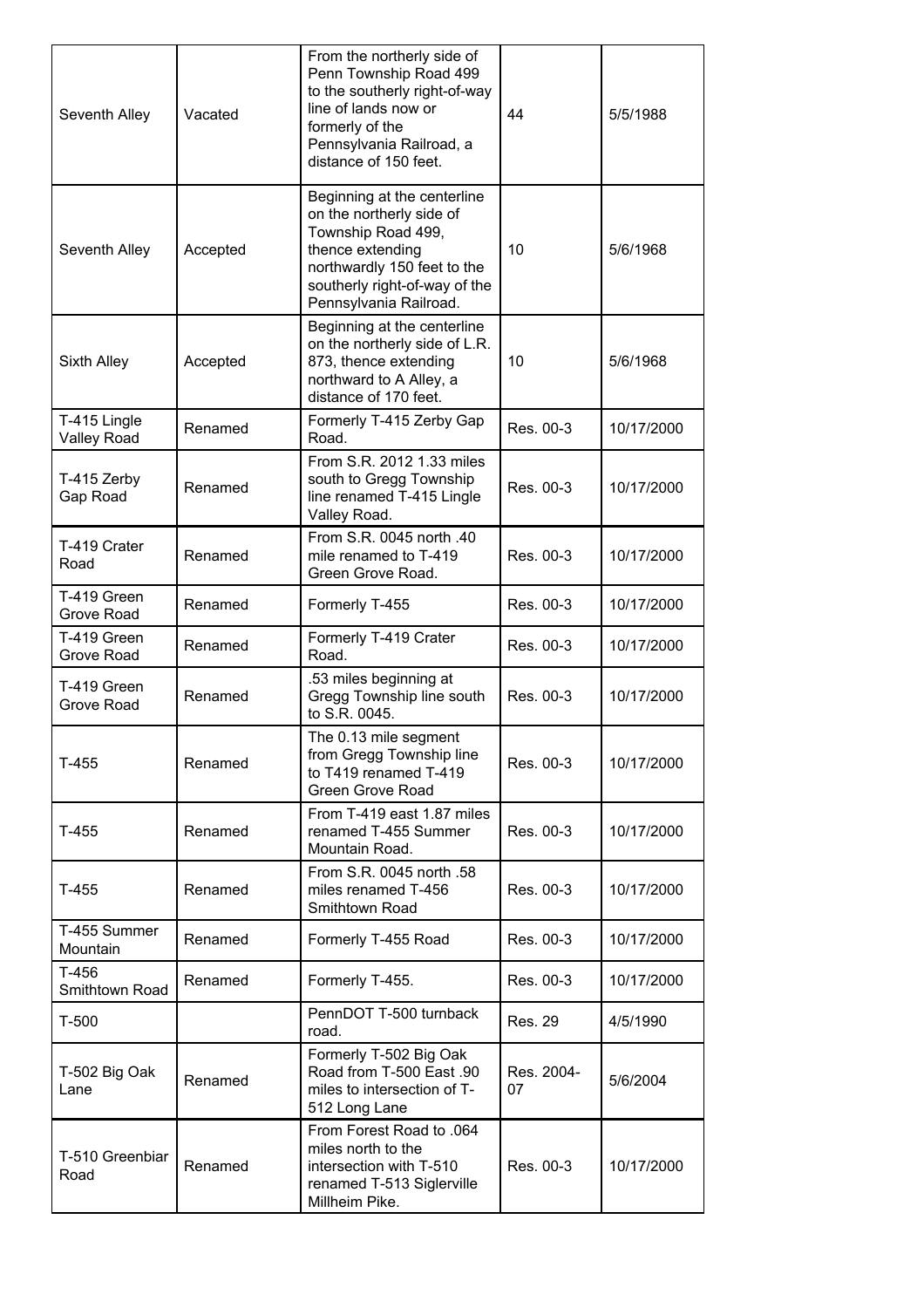| $T-513$                            |          | Renamed                                                                                                                                                                                                                                                                                                                                                                        | .86 mile<br>segment of<br>T-513 from<br>intersection<br>with T-510<br>and S.R.<br>2012<br>renamed T-<br>513<br>Siglerville<br>Millheim<br>Pike. | Res. 00-3<br>10/17/2000 |
|------------------------------------|----------|--------------------------------------------------------------------------------------------------------------------------------------------------------------------------------------------------------------------------------------------------------------------------------------------------------------------------------------------------------------------------------|-------------------------------------------------------------------------------------------------------------------------------------------------|-------------------------|
| T-513 Siglerville<br>Millheim Pike | Renamed  | Formerly T-510 Greenbriar<br>Road                                                                                                                                                                                                                                                                                                                                              | Res. 00-3                                                                                                                                       | 10/17/2000              |
| T-513 Siglerville<br>Millheim Pike | Renamed  | Formerly T-513.                                                                                                                                                                                                                                                                                                                                                                | Res. 00-3                                                                                                                                       | 10/17/2000              |
| <b>T-515 Main</b><br><b>Street</b> | Renamed  | Formerly T-514 the 0.190<br>segment from SR2011 to<br>499 Railroad Street                                                                                                                                                                                                                                                                                                      | Res. 2003-<br>06                                                                                                                                | 9/4/2003                |
| <b>Tenth Alley</b>                 | Accepted | Beginning at the centerline<br>of the intersection of<br>Second Street, thence<br>extending northerly,<br>crossing B Alley, a<br>distance of 360 feet to the<br>southerly side of Main<br>Street.                                                                                                                                                                              | 10                                                                                                                                              | 5/6/1968                |
| <b>Third Alley</b>                 | Accepted | Beginning at the centerline<br>on the northerly side of L.R.<br>14031, thence extending<br>northwardly to Alley D, a<br>distance of 170 feet.                                                                                                                                                                                                                                  | 10                                                                                                                                              | 5/6/1968                |
| Unnamed street                     | Laid Out | Beginning on the easterly<br>side of the main road<br>leading from Millheim to<br>Coburn between Carman<br>and Marcum, thence east<br>to rear of Maram property,<br>thence south along<br>Marcum, Rote and Shooh,<br>to alley between Shooh and<br>Vonada, thence west<br>between Shooh and<br>Vonada to easterly side of<br>aforesaid public road, a<br>distance of 590 feet. | 10                                                                                                                                              | 5/6/1968                |
| <b>Weaver Avenue</b>               | Accepted | Beginning at the centerline<br>on the northerly side of<br>East Street, thence<br>extending northerly to a<br>point 100 feet north of the<br>northwesterly corner of the<br>Walter and Betty Auman<br>premises.                                                                                                                                                                | Res. 1                                                                                                                                          | 11/4/1968               |
| Weaver Avenue<br>$(T-840)$         | Naming   | From S.R. 2011 East a<br>distance of 264 feet                                                                                                                                                                                                                                                                                                                                  | Res. 2013-<br>02A                                                                                                                               | 3/7/2013                |

### **APPENDIX I**

### **WATER**

| /Res.<br>∩rd.<br>. | Date | Jeso<br>Description |
|--------------------|------|---------------------|
|                    |      |                     |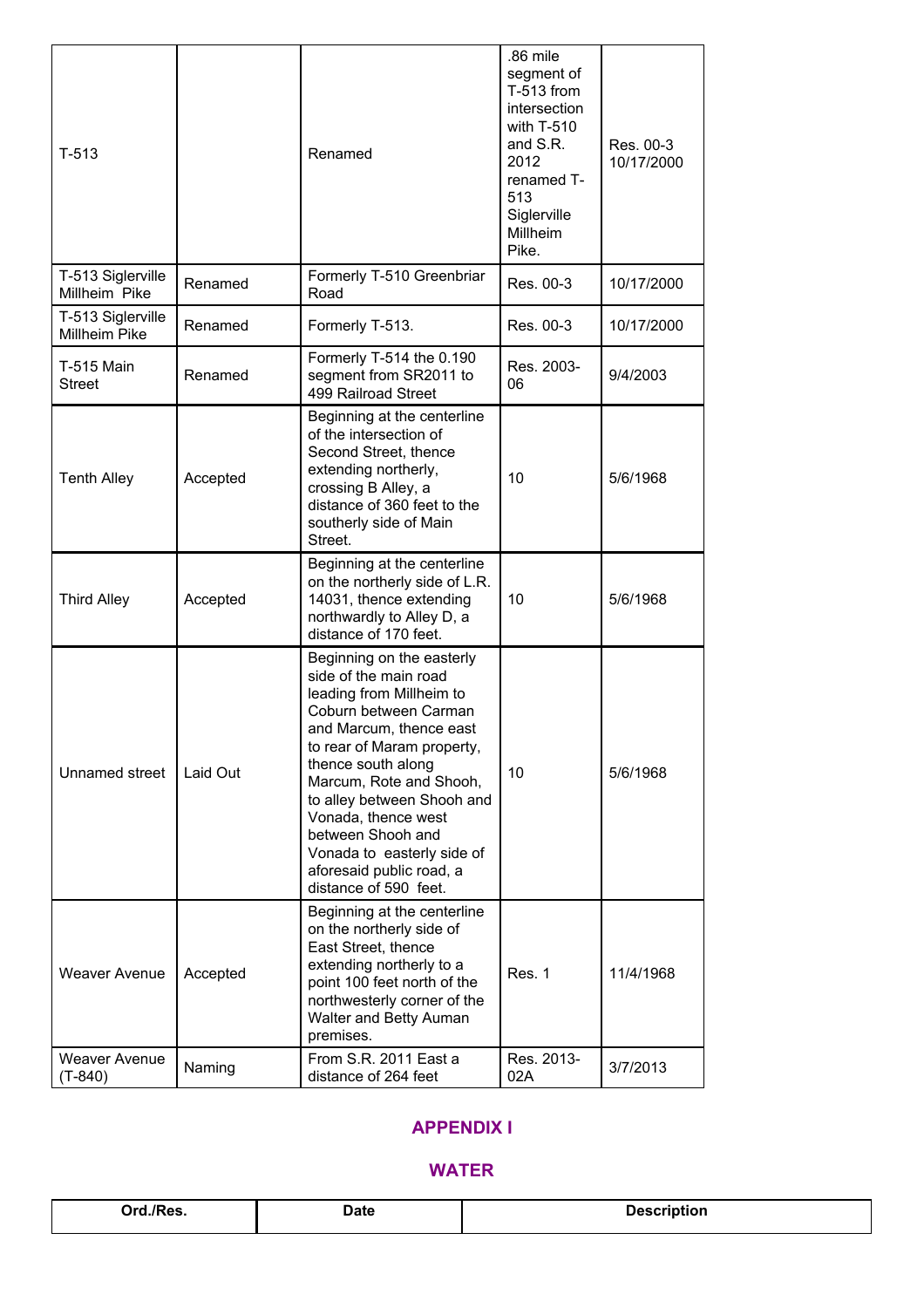| Res. 2016-10 | 12/1/2016 | Increasing the water usage rates for dwelling houses,<br>heavy commercial establishments, stores and other light<br>commercial establishments, churches, farms and field taps<br>for watering livestock. |
|--------------|-----------|----------------------------------------------------------------------------------------------------------------------------------------------------------------------------------------------------------|
|              |           |                                                                                                                                                                                                          |

### **APPENDIX J**

## **ZONING; PRIOR ORDINANCES**

(Reserved to accommodate future enactments)

# **KEY TO THE DISPOSITION OF ALL ORDINANCES**

| <b>Ordinance</b>  | <b>Disposition</b>        | <b>Number</b> | <b>Subject</b>                    |
|-------------------|---------------------------|---------------|-----------------------------------|
| 1                 | Chapter 26                | §§ 101-105    | <b>Water Service</b>              |
| Schedule of Rates | Superseded by             | Ord. 66       |                                   |
| $\overline{2}$    | Appendix                  | D             | Governmental Affairs              |
| 3                 | 1958 House Trailer<br>Tax |               |                                   |
| $\overline{4}$    | Chapter 24                | §§ 101-105    | Per Capita Tax                    |
| 5A                | Appendix                  | D             | <b>Governmental Affairs</b>       |
| 5B                | Superseded by             | Ord. 48       | Solid Waste Disposal              |
| 5C                | Superseded by             | Ord. 48       | Solid Waste Disposal              |
| 6                 | Superseded by             | Ord. 66       | Schedule of Rates                 |
| $\overline{7}$    | Superseded by             | Ord. 66       | Schedule of Rates                 |
| 8                 | Chapter 1                 | § 201         | <b>Planning Commission</b>        |
| 9                 | Superseded by             | 27            | Sewers and Sewage<br>Disposal     |
| 10                | Appendix                  | H             | Streets and<br><b>Sidewalks</b>   |
| 11                | Superseded by             | Ord. 66       | <b>Motor Vehicles</b>             |
| 12                | Repealed by               | Ord. 66       | Plumber's License                 |
| 13                | Chapter 4                 | §§ 101-113    | <b>Building Permits</b>           |
| §J                | Repealed by               | Ord. 20       |                                   |
| 14                | Chapter 10                | §§ 101-104    | Health and Safety                 |
| 15                | Superseded by             | Ord. 84       | Earned Income Tax                 |
| 16                | Superseded by             | Ord. 66       | <b>Schedule of Rates</b>          |
| 17                | Chapter 18                | §§ 101-104    | <b>Holding Tanks</b>              |
| 18                | Chapter 4                 | $§$ 108       | <b>Building Permits</b>           |
| 19                | Appendix                  | В             | Bond Issues and<br>Loans          |
| 20                | Chapter 4                 | § 102         | <b>Building Permits</b>           |
| 21                | Appendix                  | B             | Bond Issues and<br>Loans          |
| 22                | Repealed by               | Ord. 83       | <b>Street Light</b><br>Assessment |
| 23                | Superseded by             | Ord. 66       | Schedule of Rates                 |
| 24                | Chapter 21                | §§ 101-106    | <b>Street Openings</b>            |
| 25                | Superseded by             | Ord. 66       | <b>Motor Vehicles</b>             |
| 26                | Chapter 13                | §§ 101-114    | Junk Yards                        |
| 27                | Superseded by             | Ord. 32       | Sewers and Sewage<br>Disposal     |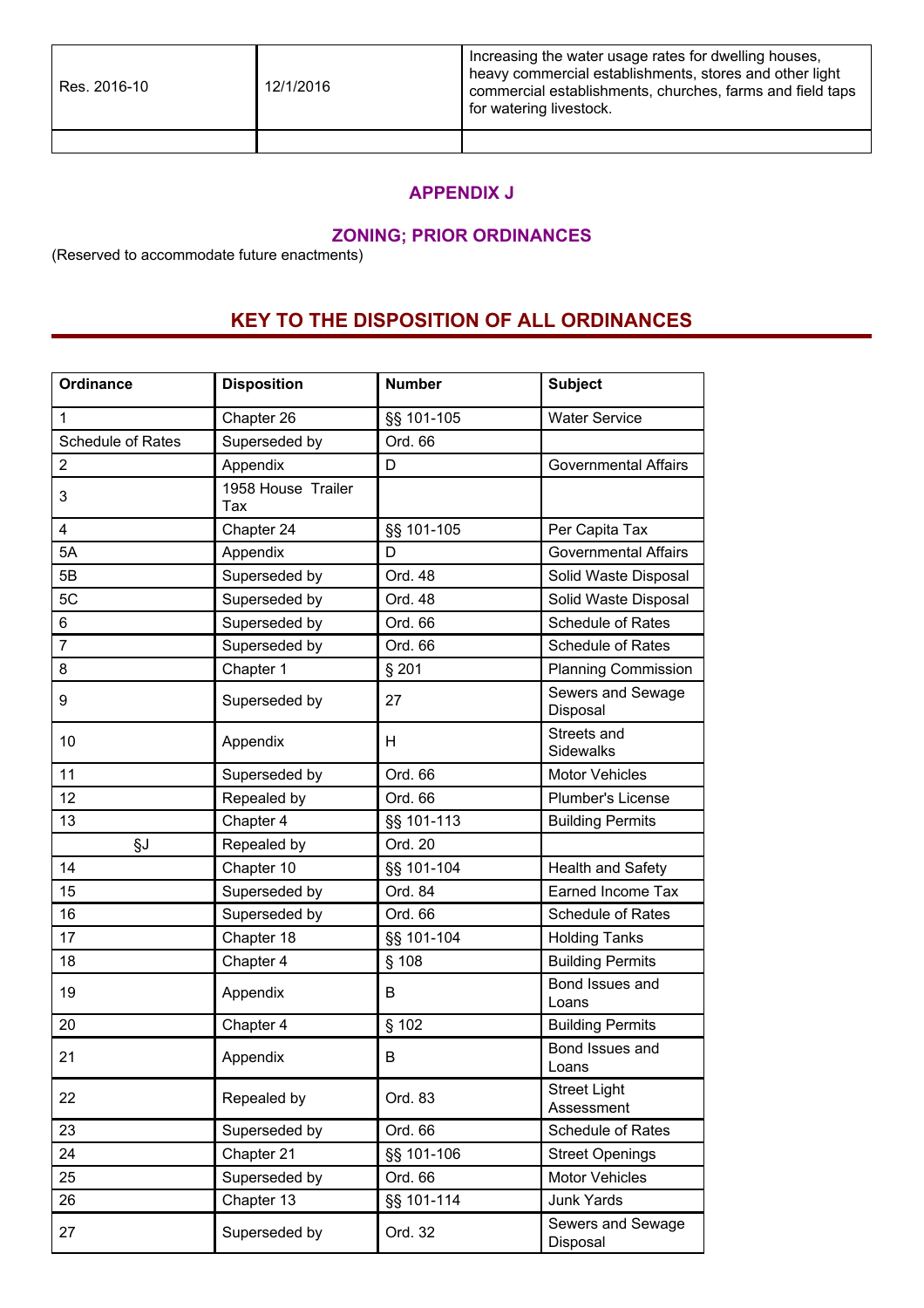| 28                                                    | Superseded by             | Ord. 66                    | <b>Motor Vehicles</b>                        |
|-------------------------------------------------------|---------------------------|----------------------------|----------------------------------------------|
| 29                                                    | Superseded by             | Ord. 66                    | Schedule of Rates                            |
| 30                                                    | Repealed by               | Ord. 83                    | <b>Street Light</b><br>Assessment            |
| 31                                                    | Superseded by             | Ord. 66                    | <b>Motor Vehicles</b>                        |
| 32                                                    | Chapter 18                | §§ 201-207                 | Sewers and Sewage<br>Disposal                |
| 33                                                    | Superseded by             | Ord. 66                    | Schedule of Rates                            |
| 34                                                    | Superseded by             | Ord. 84                    | Income Tax                                   |
| 35                                                    | Appendix                  | H                          | <b>Streets and Sidewalks</b>                 |
| 36                                                    | Chapter 4                 | $§$ 102                    | <b>Building Permits</b>                      |
| 37                                                    | Repealed by               | Ord. 46                    | Floodplains                                  |
| 38                                                    | Repealed by               | Ord. 83                    | <b>Street Light</b><br>Assessment            |
| 39                                                    | Superseded by             | Ord. 41                    | Property Transfer Tax                        |
| 40                                                    | Superseded by             | Ord. 66                    | <b>Motor Vehicles</b>                        |
| 41                                                    | Chapter 24                | §§ 301-319                 | <b>Realty Transfer Tax</b>                   |
| 42                                                    | Superseded by             | Ord. 66                    | <b>Motor Vehicles</b>                        |
| 43                                                    | Superseded by             | Ord. 54                    | <b>Board of Supervisors</b><br>Compensation  |
| 44                                                    | Appendix                  | H                          | <b>Streets and Sidewalks</b>                 |
| 45                                                    | Superseded by             | Ord. 66                    | <b>Schedule of Rates</b>                     |
| 46                                                    | Superseded by             | Ord. 78                    | Floodplains                                  |
| 47                                                    | Superseded by             | Ord. 66                    | Schedule of Rates                            |
| 48                                                    | Chapter 20                | §§ 101-128                 | Solid Waste                                  |
| 49                                                    | Chapter 16                | §§ 101-112                 | Parks and Recreation                         |
| 49A                                                   | Superseded by             | Ord. 66                    | <b>Motor Vehicles</b>                        |
| 50                                                    | Chapter 2                 | §§ 101-103                 | Animals                                      |
| 51                                                    | Chapter 4                 | §§ 201-206                 | <b>Buildings</b>                             |
| 52                                                    | Superseded by             | Ord. 66                    | <b>Motor Vehicles</b>                        |
| 53                                                    | Superseded by             | Ord. 84                    | Taxation, Special                            |
| 54                                                    | Chapter 1                 | §§ 101-103                 | <b>Board of Supervisors</b><br>Compensation  |
| 55                                                    | Appendix                  | D                          | <b>Governmental Affairs</b>                  |
| 56                                                    | Superseded by             | Ord. 66                    | <b>Motor Vehicles</b>                        |
| 57                                                    | Superseded by             | Ord. 66                    | <b>Motor Vehicles</b>                        |
| 58                                                    | Superseded by             | Ord. 66                    | <b>Motor Vehicles</b>                        |
| 59                                                    | Superseded by             | Ord. 66                    | <b>Motor Vehicles</b>                        |
| 60                                                    | Superseded by             | Ord. 66                    | <b>Motor Vehicles</b>                        |
| 61                                                    | Superseded by             | Ord. 66                    | <b>Motor Vehicles</b>                        |
| 62                                                    | Superseded by             | Ord. 66                    | <b>Motor Vehicles</b>                        |
| 63                                                    | Chapter 5                 | §§ 101-105                 | Office of Code<br>Enforcement                |
| 64                                                    | §Ι                        | Chapter 4<br>Superseded by | § 102 Ord. 78Building<br>Permits Floodplains |
| 65                                                    | Chapter 1                 | §§ 501-509                 | Fire Insurance<br>Proceeds                   |
| 66                                                    | <b>Adopting Ordinance</b> |                            |                                              |
| 8, §§ 102, 201-212,<br>303, 401, 403, 404,<br>501-504 | Superseded by             | Ord. 78                    | Floodplains                                  |
| 24, § 201, 206, 208                                   | Superseded by             | Ord. 84                    | Earned Income Tax                            |
| 66B                                                   | Appendix                  | B                          | Bond Issues and<br>Loans                     |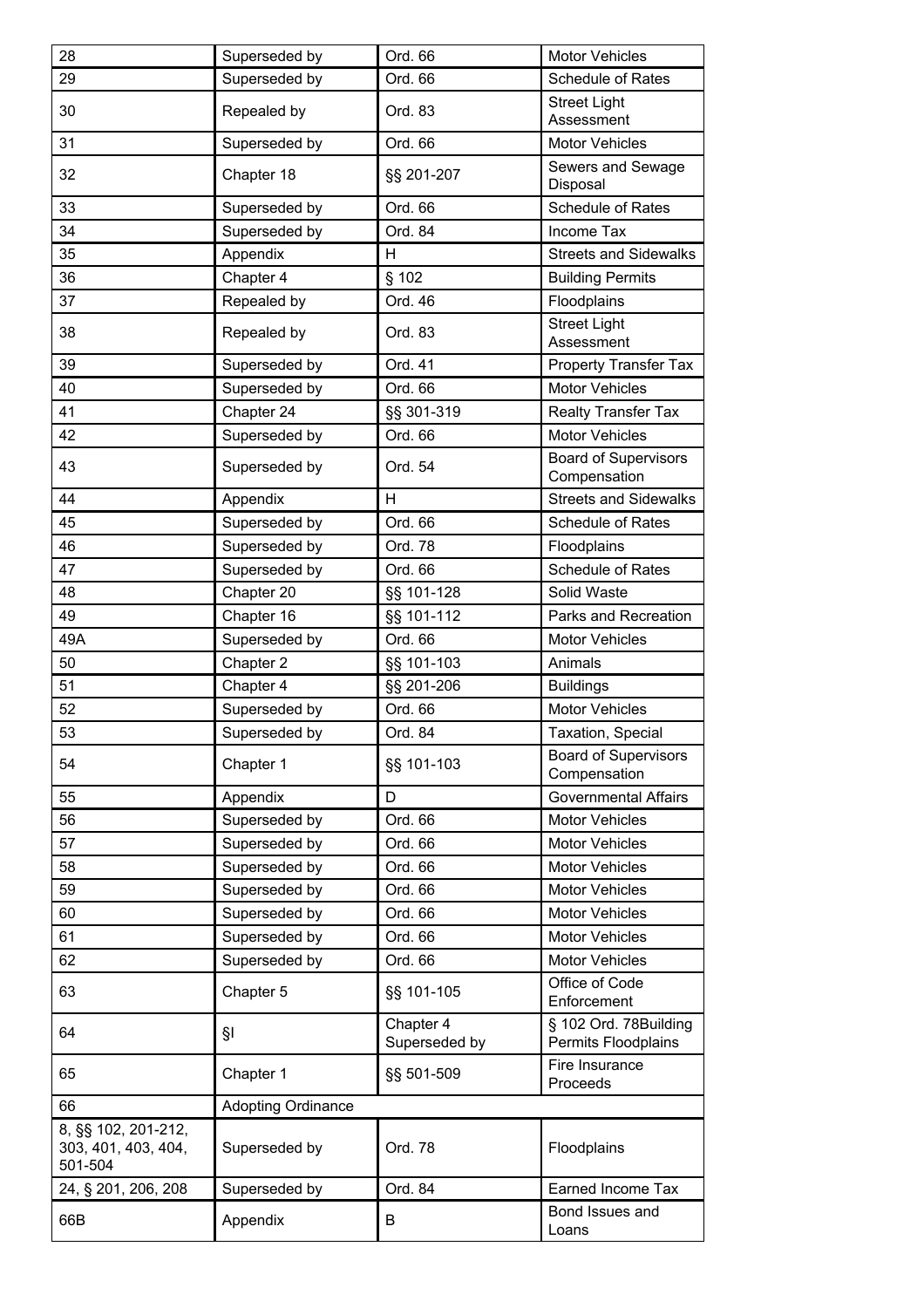| 67 | Chapter 15 | § 201              | Motor Vehicles and<br>Traffic                          |
|----|------------|--------------------|--------------------------------------------------------|
| 68 | Chapter 15 | § 201              | Motor Vehicles and<br>Traffic                          |
| 69 | Chapter 1  | §§ 211-215         | Penns Valley<br><b>Regional Planning</b><br>Commission |
| 70 | Chapter 5  | §§ 201-206         | <b>Uniform Construction</b><br>Code                    |
| 71 | Chapter 1  | §§ 101, 103        | <b>Board of Supervisors</b><br>Compensation            |
| 72 | Appendix   | B                  | Bond Issues and<br>Loans                               |
| 73 | Appendix   | B                  | Bond Issues and<br>Loans                               |
| 74 | Chapter 18 | §§ 301-306         | <b>Public Sewers</b>                                   |
| 75 | Appendix   | B                  | Bond Issues and<br>Loans                               |
| 76 | Chapter 24 | §§ 401-405         | Penn Township Tax<br>Collector                         |
| 77 | Chapter 24 | §§ 321-323         | <b>Realty Transfer Tax</b>                             |
| 78 | Chapter 8  | §§ 101-802         | Floodplains                                            |
| 79 | Chapter 2  | § 102              | <b>Barking Dogs</b>                                    |
| 80 | Chapter 24 | § 103              | Per Capital Tax                                        |
| 81 | Chapter 15 | § 207              | Motor Vehicles and<br>Traffic                          |
| 82 | Chapter 15 | §402               | Motor Vehicles and<br>Traffic                          |
| 83 | Repeals    | Ord. 22, 30 and 38 | <b>Street Light</b><br>Assessment                      |
| 84 | Chapter 24 | §§ 201-208         | Earned Income and<br><b>Net Profits Tax</b>            |
| 85 | Appendix   | D                  | <b>Governmental Affairs</b>                            |
| 86 | Appendix   | D                  | Governmental Affairs                                   |
| 87 | Appendix   | D                  | <b>Governmental Affairs</b>                            |
| 88 | Chapter 24 | §§ 501-516         | <b>Local Services Tax</b>                              |
|    |            |                    |                                                        |

# **KEY TO SIGNIFICANT RESOLUTIONS**

| <b>Resolution</b> | <b>Disposition</b> | <b>Number</b> | <b>Subject</b>               |
|-------------------|--------------------|---------------|------------------------------|
|                   | Appendix           | н             | <b>Streets and Sidewalks</b> |
| 2                 | Appendix           | D             | <b>Governmental Affairs</b>  |
| 3                 | Appendix           | D             | <b>Governmental Affairs</b>  |
| 4                 | Appendix           | D             | <b>Governmental Affairs</b>  |
| 5                 | Appendix           | н             | <b>Streets and Sidewalks</b> |
| 6                 | Tax Rate           | 1985          |                              |
|                   | Appendix           | D             | <b>Governmental Affairs</b>  |
| 8                 | Tax Rate           | 1986          |                              |
| 9                 | Appendix           | D             | <b>Governmental Affairs</b>  |
| <b>9A</b>         | Appendix           | D             | <b>Governmental Affairs</b>  |
| 10                | Tax Rate           | 1987          |                              |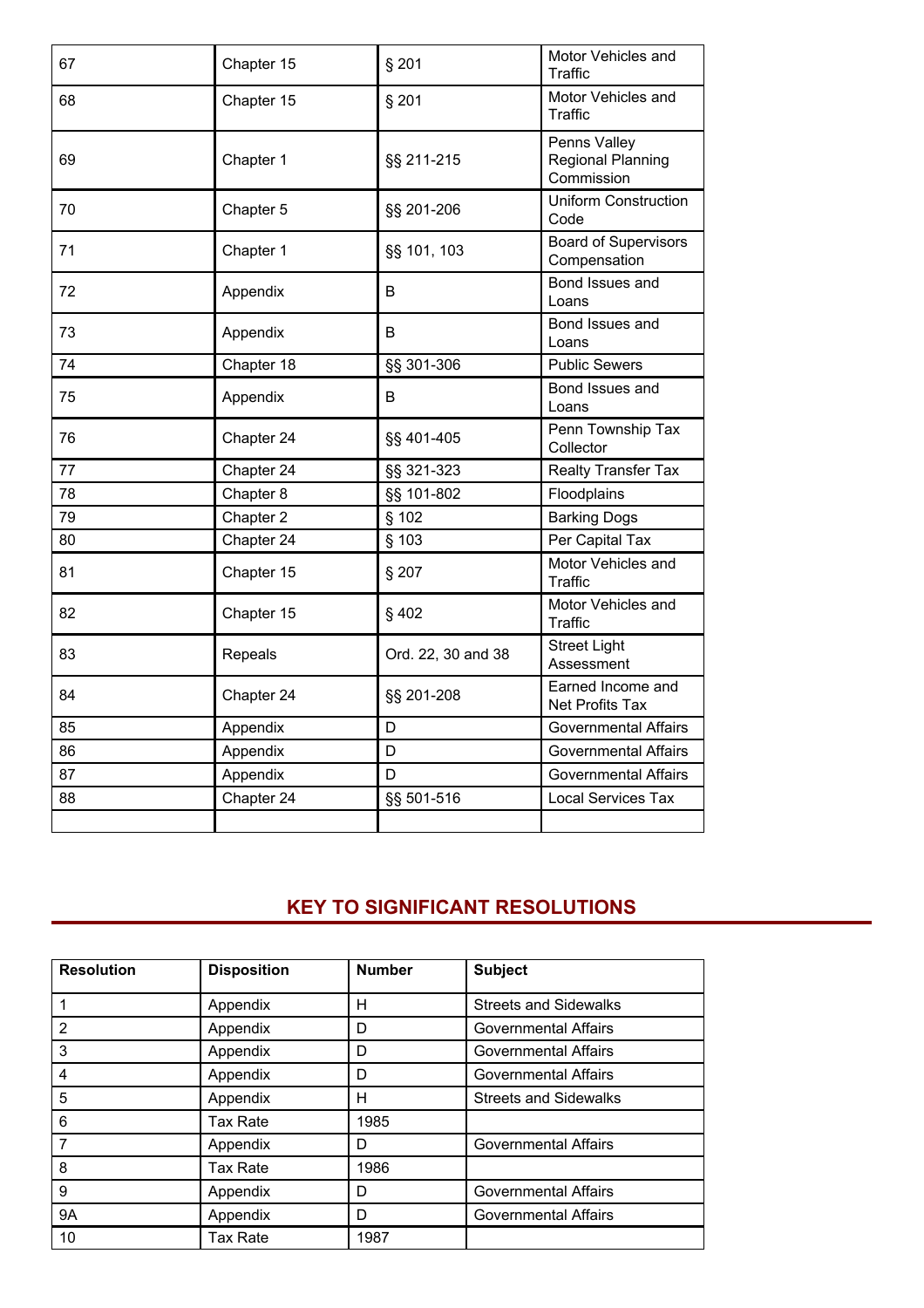| 11         | Appendix        | D       | <b>Governmental Affairs</b>  |
|------------|-----------------|---------|------------------------------|
| 12         | Appendix        | D       | <b>Governmental Affairs</b>  |
| 13         | <b>Tax Rate</b> | 1988    |                              |
| 14         | Appendix        | D       | <b>Governmental Affairs</b>  |
| 15         | Appendix        | D       | Governmental Affairs         |
| 16         | Appendix        | D       | <b>Governmental Affairs</b>  |
| 17         | Appendix        | D       | Governmental Affairs         |
| 18         | <b>Tax Rate</b> | 1989    |                              |
| 18.1       | Appendix        | D       | Governmental Affairs         |
| <b>18A</b> | Appendix        | D       | <b>Governmental Affairs</b>  |
| 19         | Appendix        | E       | Plan Approval                |
| 20         | Appendix        | E       | Plan Approval                |
| 21         | Appendix        | E       | Plan Approval                |
| 22         | Appendix        | B       | Bond Issues and Loans        |
| 23         | <b>Tax Rate</b> | 1990    |                              |
| 24         | Appendix        | D       | <b>Governmental Affairs</b>  |
| 25         | Appendix        | E       | Plan Approval                |
| 26         | Appendix        | D       | <b>Governmental Affairs</b>  |
| 27         | Appendix        | D       | <b>Governmental Affairs</b>  |
| 28         | Appendix        | D       | <b>Governmental Affairs</b>  |
| 29         | Appendix        | н       | <b>Streets and Sidewalks</b> |
| 30         | Appendix        | D       | Governmental Affairs         |
| 31         | Appendix        | D       | Governmental Affairs         |
| 32         | Appendix        | D       | Governmental Affairs         |
| 33         | Appendix        | D       | <b>Governmental Affairs</b>  |
| 34         | <b>Tax Rate</b> | 1991    |                              |
| 35         | Appendix        | D       | <b>Governmental Affairs</b>  |
| 36         | Appendix        | D       | Governmental Affairs         |
| 37         | Appendix        | D       | <b>Governmental Affairs</b>  |
| 38         | Appendix        | D       | Governmental Affairs         |
| 39         | <b>Tax Rate</b> | 1992    |                              |
| 40         | Appendix        | D       | <b>Governmental Affairs</b>  |
| 41         | Appendix        | D       | <b>Governmental Affairs</b>  |
| 42         | Appendix        | D       | <b>Governmental Affairs</b>  |
| 43         | Appendix        | D       | <b>Governmental Affairs</b>  |
| 44         | Appendix        | D       | -Governmental Affairs        |
| 45         | Appendix        | D       | <b>Governmental Affairs</b>  |
| 45A        | Appendix        | D       | <b>Governmental Affairs</b>  |
| 46         | Real Estate Tax | 1993    |                              |
| 47         | Appendix        | D       | <b>Governmental Affairs</b>  |
| 48         | <b>Tax Rate</b> | 1994    |                              |
| $94-1$     | Appendix        | D       | <b>Governmental Affairs</b>  |
| $94 - 2$   | Appendix        | D       | <b>Governmental Affairs</b>  |
| 94-3       | Appendix        | D       | <b>Governmental Affairs</b>  |
| $94 - 4$   | Appendix        | D       | Governmental Affairs         |
| 94-5       | Real Estate Tax | 1995    |                              |
| $95 - 1$   | Appendix        | D       | <b>Governmental Affairs</b>  |
| $95 - 2$   | Appendix        | D       | <b>Governmental Affairs</b>  |
| $95-3$     | Superseded by   | Ord. 66 | Per Capita Tax               |
| $95 - 4$   | Appendix        | D       | <b>Governmental Affairs</b>  |
| $95 - 5$   | Appendix        | E       | Plan Approval                |
| $95 - 6$   | Appendix        | D       | <b>Governmental Affairs</b>  |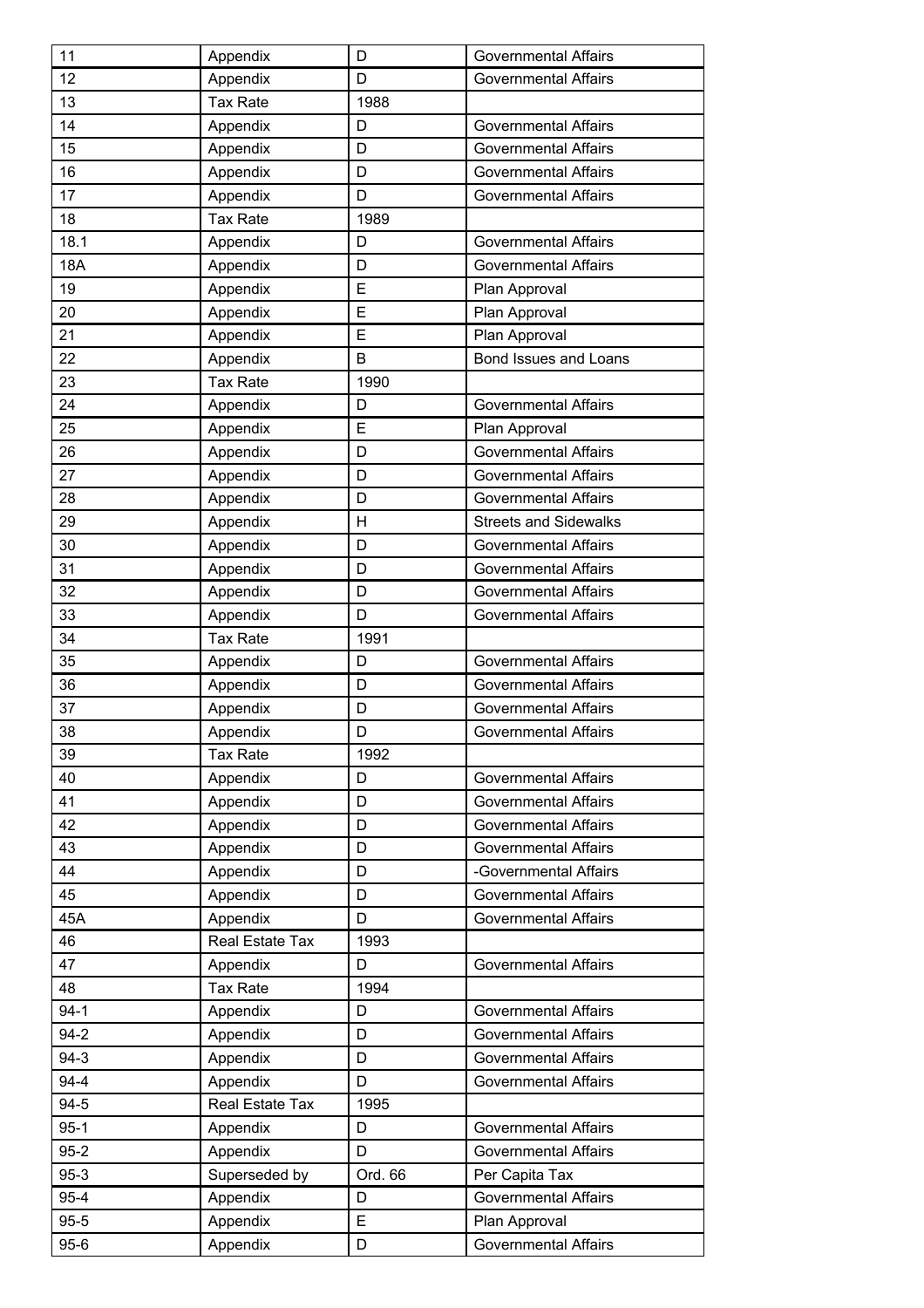| 95-6A    | <b>Tax Rate</b> | 1996      |                                      |
|----------|-----------------|-----------|--------------------------------------|
| $96-1$   | Appendix        | D         | <b>Governmental Affairs</b>          |
| 96-2A    | Appendix        | D         | <b>Governmental Affairs</b>          |
| 96-2B    | Appendix        | D         | <b>Governmental Affairs</b>          |
| 96-2C    | Appendix        | D         | <b>Governmental Affairs</b>          |
| 96-3     | Appendix        | D         | <b>Governmental Affairs</b>          |
| 96-4     | Appendix        | D         | <b>Governmental Affairs</b>          |
| $96 - 5$ | Appendix        | D         | <b>Governmental Affairs</b>          |
| 96-6     | Superseded by   | Ord. 66   | Fee Resolution                       |
| $96 - 7$ | Chapter 1       | §§301-310 | <b>Administration and Government</b> |
| $96 - 8$ | Appendix        | D         | <b>Governmental Affairs</b>          |
| 96-9     | <b>Tax Rate</b> | 1997      |                                      |
| $97-1$   | Appendix        | D         | <b>Governmental Affairs</b>          |
| $97 - 2$ | Appendix        | D         | <b>Governmental Affairs</b>          |
| $97-3$   | Appendix        | E         | Plan Approval                        |
| $97 - 4$ | Appendix        | D         | Governmental Affairs                 |
| $97 - 5$ | <b>Budget</b>   | 1998      |                                      |
| $97-6$   | <b>Tax Rate</b> | 1998      |                                      |
| $98-1$   | Appendix        | D         | <b>Governmental Affairs</b>          |
| $98-2$   | Appendix        | D         | <b>Governmental Affairs</b>          |
| 98-3     | Appendix        | D         | <b>Governmental Affairs</b>          |
| 98-4     | Appendix        | E         | Plan Approval                        |
| 98-5     | Appendix        | D         | <b>Governmental Affairs</b>          |
| 98-6     | Appendix        | E         | Plan Approval                        |
| $98 - 7$ | <b>Tax Rate</b> | 1999      |                                      |
| $99-1$   | Appendix        | D         | <b>Governmental Affairs</b>          |
| 99-2     | Appendix        | D         | <b>Governmental Affairs</b>          |
| 99-3     | Appendix        | D         | <b>Governmental Affairs</b>          |
| 99-4     | Appendix        | D         | <b>Governmental Affairs</b>          |
| 99-5     | Appendix        | D         | <b>Governmental Affairs</b>          |
| $99-6$   | <b>Tax Rate</b> | 2000      |                                      |
| $00-1$   | Appendix        | D         | <b>Governmental Affairs</b>          |
| $00 - 2$ | Appendix        | D         | <b>Governmental Affairs</b>          |
| $00-3$   | Appendix        | H         | <b>Streets and Sidewalks</b>         |
| $00 - 4$ | Appendix        | E         | Plan Approval                        |
| $00 - 5$ | <b>Budget</b>   | 2001      |                                      |
| $00 - 6$ | <b>Tax Rate</b> | 2001      |                                      |
| $01 - 1$ | Chapter 1       | §§401-406 | Administration and Government        |
| $01 - 2$ | Appendix        | D         | <b>Governmental Affairs</b>          |
| $01-3$   | Appendix        | B         | Bond Issues and Loans                |
| $01 - 4$ | Appendix        | D         | <b>Governmental Affairs</b>          |
| $01 - 5$ | Appendix        | D         | <b>Governmental Affairs</b>          |
| $01 - 6$ | Appendix        | D         | <b>Governmental Affairs</b>          |
| $01 - 7$ | Appendix        | E         | Plan Approval                        |
| $01 - 8$ | <b>Tax Rate</b> | 2002      |                                      |
| $02 - 1$ | Appendix        | D         | Governmental Affairs                 |
| $02-2$   | Appendix        | D         | <b>Governmental Affairs</b>          |
| $02 - 3$ | Appendix        | D         | <b>Governmental Affairs</b>          |
| $02 - 4$ | Appendix        | D         | <b>Governmental Affairs</b>          |
| $02 - 5$ | Appendix        | D         | <b>Governmental Affairs</b>          |
| $02 - 6$ | Appendix        | E         | Plan Approval                        |
| $02 - 7$ | Appendix        | E         | Plan Approval                        |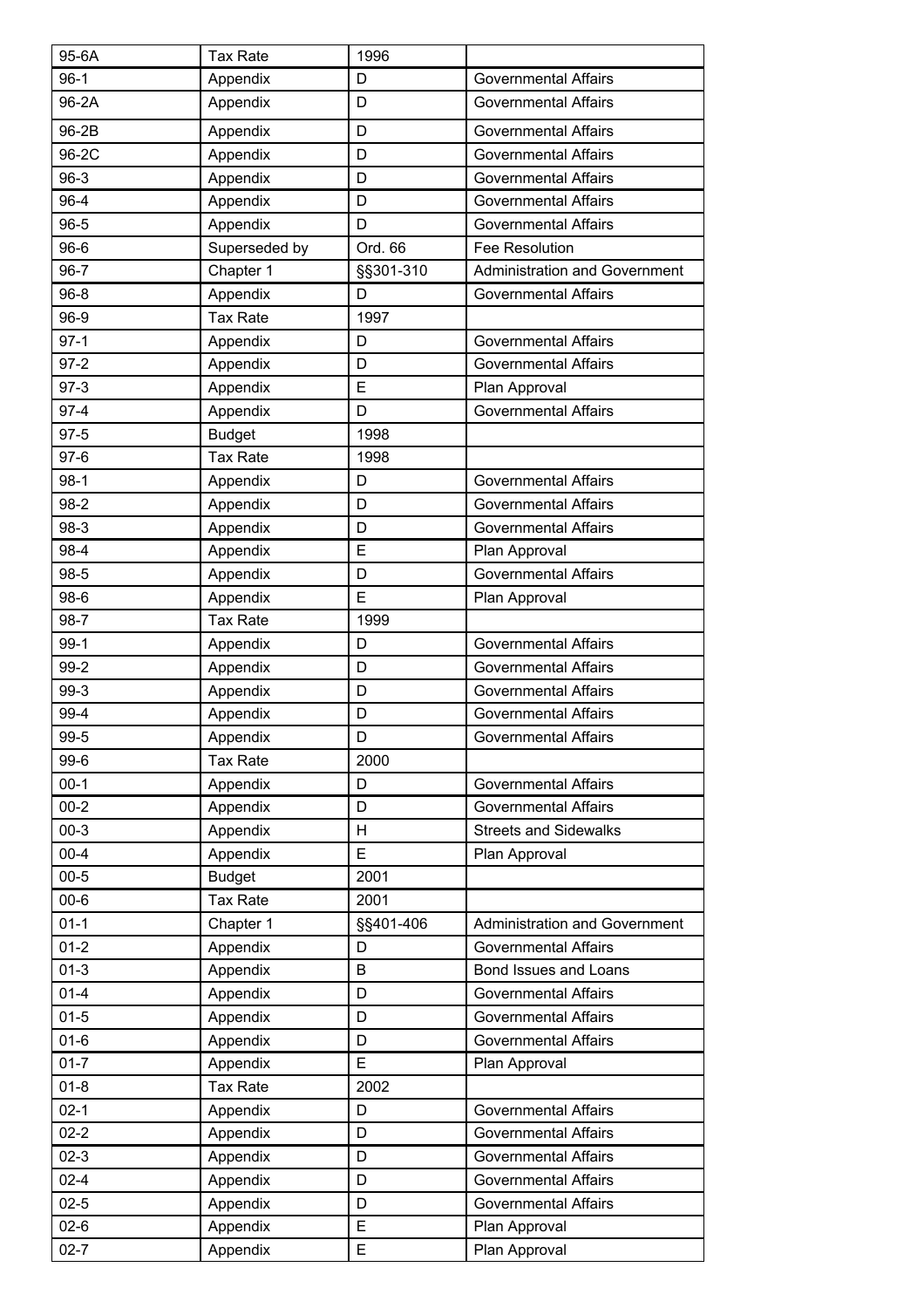| 9/5/2002 | Fee Schedule    |            |                                      |
|----------|-----------------|------------|--------------------------------------|
| 2002-08  | Appendix        | D          | <b>Governmental Affairs</b>          |
| 2002-09  | <b>Tax Rate</b> | 2003       |                                      |
| 2003-01  | Fee Schedule    |            |                                      |
|          | Appendix        | D          | <b>Governmental Affairs</b>          |
| 2003-02  | Appendix        | D          | <b>Governmental Affairs</b>          |
| 2003-03  | Appendix        | D          | <b>Governmental Affairs</b>          |
| 2003-04  | Appendix        | D          | <b>Governmental Affairs</b>          |
| 2003-05  | Appendix        | D          | <b>Governmental Affairs</b>          |
| 2003-06  | Appendix        | Н          | <b>Streets and Sidewalks</b>         |
| 2003-07  | Appendix        | G          | <b>Sewers</b>                        |
| 2003-08  | <b>Tax Rate</b> | 2004       |                                      |
| 2003-09  | Appendix        | D          | <b>Governmental Affairs</b>          |
| 2003-10  | Appendix        | G          | Sewers                               |
| 2003-11  | Appendix        | D          | <b>Governmental Affairs</b>          |
| 2004-01  | Appendix        | D          | <b>Governmental Affairs</b>          |
| 2004-02  | Fee Schedule    |            |                                      |
|          | Appendix        | D          | <b>Governmental Affairs</b>          |
| 2004-03  | Appendix        | D          | Governmental Affairs                 |
| 2004-04  | Appendix        | D          | <b>Governmental Affairs</b>          |
| 2004-05  | Appendix        | D          | Governmental Affairs                 |
| 2004-06  | Fee Schedule    |            |                                      |
| 2004-07  | Appendix        | H          | <b>Streets and Sidewalks</b>         |
| 2004-08  | Appendix        | D          | <b>Governmental Affairs</b>          |
| 2004-09  | Appendix        | D          | <b>Governmental Affairs</b>          |
| 2004-10  | Appendix        | D          | Governmental Affairs                 |
| 2004-11  | Appendix        | G          | Sewers                               |
| 2004-12  | Appendix        | D          | <b>Governmental Affairs</b>          |
| 2004-13  | Chapter 5       | §§ 301-304 | <b>Assessment Permit</b>             |
| 2004-14  | Tax Rate        | 2005       |                                      |
| 2004-15A | Appendix        | D          | <b>Governmental Affairs</b>          |
| 2004-15B | Appendix        | D          | <b>Governmental Affairs</b>          |
| 2004-15C | Appendix        | D          | <b>Governmental Affairs</b>          |
| 2004-15D | Appendix        | D          | <b>Governmental Affairs</b>          |
| 2005-01  | Fee Schedule    |            |                                      |
|          | Appendix        | D          | <b>Governmental Affairs</b>          |
| 2005-02  | Appendix        | D          | <b>Governmental Affairs</b>          |
| 2005-03  | Appendix        | G          | <b>Sewers</b>                        |
| 2005-04  | Appendix        | D          | <b>Governmental Affairs</b>          |
| 2005-05  | Chapter 18      | §§ 311-316 | <b>Public Sewers</b>                 |
| 2005-06  | Appendix        | D          | <b>Governmental Affairs</b>          |
| 2005-07  | Chapter 1       | §404       | <b>Administration and Government</b> |
| 2005-08  | Appendix        | D          | <b>Governmental Affairs</b>          |
| 2005-09  | Appendix        | E          | Plan Approval                        |
| 2005-10  | Appendix        | G          | Sewers                               |
| 2005-11  | Appendix        | D          | <b>Governmental Affairs</b>          |
| 2005-12  | Appendix        | G          | <b>Sewers</b>                        |
| 2005-13  | <b>Tax Rate</b> | 2006       |                                      |
| 2006-01  | Appendix        | D          | <b>Governmental Affairs</b>          |
| 2006-02  | Appendix        | D          | <b>Governmental Affairs</b>          |
| 2006-03  | Appendix        | D          | <b>Governmental Affairs</b>          |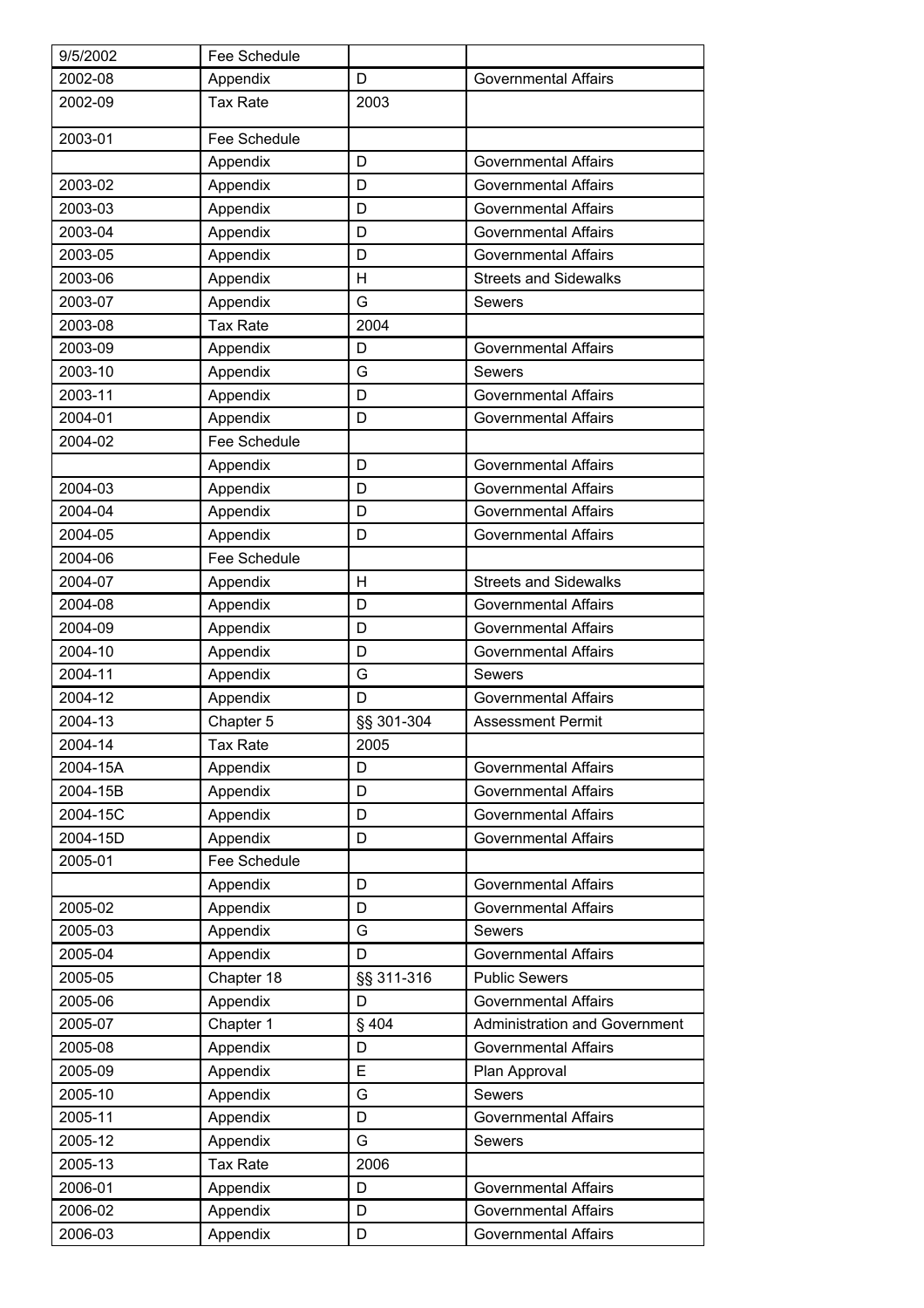| 2006-04 | Appendix        | D          | Governmental Affairs                       |
|---------|-----------------|------------|--------------------------------------------|
| 2006-05 | Appendix        | D          | <b>Governmental Affairs</b>                |
| 2006-06 | Appendix        | D          | <b>Governmental Affairs</b>                |
| 2006-07 | Appendix        | D          | <b>Governmental Affairs</b>                |
| 2006-08 | Appendix        | D          | Governmental Affairs                       |
| 2006-09 | Appendix        | D          | <b>Governmental Affairs</b>                |
| 2006-10 | Appendix        | D          | Governmental Affairs                       |
| 2006-11 | Fee Schedule    |            |                                            |
|         | Appendix        | D          | <b>Governmental Affairs</b>                |
| 2006-12 | Appendix        | D          | <b>Governmental Affairs</b>                |
| 2006-13 | Appendix        | D          | <b>Governmental Affairs</b>                |
| 2006-14 | Appendix        | D          | <b>Governmental Affairs</b>                |
| 2006-15 | Appendix        | D          | <b>Governmental Affairs</b>                |
| 2006-16 | Appendix        | D          | <b>Governmental Affairs</b>                |
| 2006-17 | Appendix        | D          | Governmental Affairs                       |
| 2006-18 | <b>Tax Rate</b> | 2007       |                                            |
| 2007-01 | Appendix        | G          | Sewers                                     |
| 2007-02 | Fee Schedule    |            |                                            |
|         | Appendix        | D          | <b>Governmental Affairs</b>                |
| 2007-03 | Chapter 1       | §403       | <b>Administration and Government</b>       |
| 2007-04 | Appendix        | G          | Sewers                                     |
| 2007-05 | Appendix        | D          | <b>Governmental Affairs</b>                |
| 2007-06 | Appendix        | D          | <b>Governmental Affairs</b>                |
| 2007-07 | Appendix        | D          | <b>Governmental Affairs</b>                |
| 2007-08 | Appendix        | G          | <b>Sewers</b>                              |
| 2007-09 | <b>Tax Rate</b> | 2008       |                                            |
| 2007-10 | Fee Schedule    |            |                                            |
| 2008-01 | Fee Schedule    |            |                                            |
|         | Appendix        | D          | <b>Governmental Affairs</b>                |
| 2008-02 | Fee Schedule    |            |                                            |
| 2008-03 | Appendix        | D          | <b>Governmental Affairs</b>                |
| 2008-04 | Chapter 1       | §§ 601-605 | Right-to-Know Policy for Public<br>Records |
| 2008-05 | <b>Tax Rate</b> | 2009       |                                            |
| 2009-01 | Fee Schedule    |            |                                            |
|         | Appendix        | D          | <b>Governmental Affairs</b>                |
| 2009-02 | Appendix        | D          | <b>Governmental Affairs</b>                |
| 2009-03 | Appendix        | D          | <b>Governmental Affairs</b>                |
| 2009-04 | Appendix        | D          | <b>Governmental Affairs</b>                |
| 2009-05 | Appendix        | B          | Bond Issues and Loans                      |
| 2009-06 | Appendix        | D          | <b>Governmental Affairs</b>                |
| 2009-07 | Appendix        | B          | Bond Issues and Loans                      |
| 2009-08 | Appendix        | D          | <b>Governmental Affairs</b>                |
| 2009-09 | Appendix        | D          | <b>Governmental Affairs</b>                |
| 2009-10 | Appendix        | C          | <b>Franchises and Services</b>             |
| 2009-11 | <b>Tax Rate</b> | 2010       |                                            |
| 2010-01 | Fee Schedule    |            |                                            |
|         | Appendix        | D          | <b>Governmental Affairs</b>                |
| 2010-02 | Appendix        | A2         | <b>Agricultural Security Areas</b>         |
| 2010-03 | Appendix        | D          | <b>Governmental Affairs</b>                |
| 2010-04 | Fee Schedule    |            |                                            |
|         |                 |            |                                            |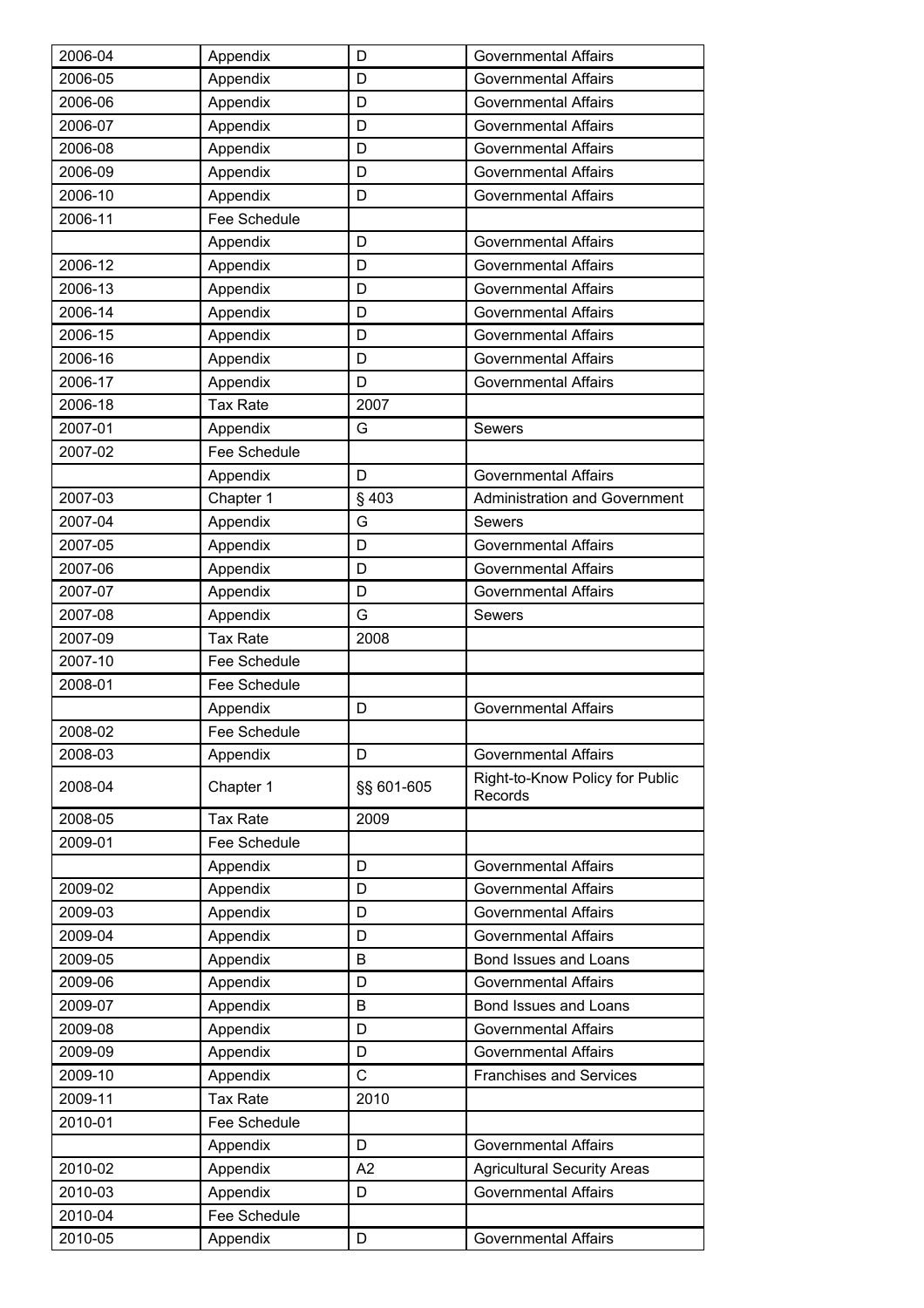| 2010-06  | <b>Tax Rate</b> | 2011  |                              |
|----------|-----------------|-------|------------------------------|
| 2011-01  | Appendix        | D     | <b>Governmental Affairs</b>  |
| 2011-02  | Fee Schedule    |       |                              |
|          | Appendix        | D     | <b>Governmental Affairs</b>  |
| 2011-03  | Appendix        | G     | Sewers                       |
| 2011-04  | <b>Tax Rate</b> | 2012  |                              |
| 2012-01  | Fee Schedule    |       |                              |
|          | Chapter 18      | § 313 | <b>Public Sewers</b>         |
| 2012-02  | Appendix        | D     | <b>Governmental Affairs</b>  |
| 2012-03  | Fee Schedule    |       |                              |
|          | Appendix        | D     | <b>Governmental Affairs</b>  |
| 2012-04  | Appendix        | D     | <b>Governmental Affairs</b>  |
| 2012-05  | Appendix        | G     | Sewers                       |
| 2012-06  | Appendix        | D     | <b>Governmental Affairs</b>  |
| 2012-07  | Appendix        | D     | <b>Governmental Affairs</b>  |
| 2012-08  | Appendix        | G     | <b>Sewers</b>                |
| 2012-09  | Appendix        | D     | <b>Governmental Affairs</b>  |
| 2012-10  | Appendix        | D     | <b>Governmental Affairs</b>  |
| 2012-11  | Appendix        | D     | <b>Governmental Affairs</b>  |
| 2012-12  | <b>Tax Rate</b> | 2013  |                              |
| 2012-13  | Chapter 18      | § 313 | <b>Public Sewers</b>         |
| 2012-14  | Appendix        | G     | <b>Sewers</b>                |
| 2013-01  | Fee Schedule    |       |                              |
|          | Appendix        | D     | <b>Governmental Affairs</b>  |
| 2013-02A | Appendix        | H     | <b>Streets and Sidewalks</b> |
| 2013-02B | Fee Schedule    |       |                              |
| 2013-03  | Appendix        | D     | <b>Governmental Affairs</b>  |
| 2013-04  | <b>Tax Rate</b> | 2014  |                              |
| 2014-01  | Fee Schedule    |       |                              |
|          | Appendix        | D     | <b>Governmental Affairs</b>  |
| 2014-02  | Appendix        | B     | Bond Issues and Loans        |
| 2014-03  | Appendix        | D     | <b>Governmental Affairs</b>  |
| 2014-04  | Appendix        | D     | <b>Governmental Affairs</b>  |
| 2014-05  | Appendix        | D     | <b>Governmental Affairs</b>  |
| 2014-06  | Fee Schedule    |       |                              |
| 2014-07  | Chapter 18      | § 313 | <b>Public Sewers</b>         |
| 2014-08  | <b>Tax Rate</b> | 2015  |                              |
| 2015-01  | Fee Schedule    |       |                              |
|          | Appendix        | D     | <b>Governmental Affairs</b>  |
| 2015-02  | Appendix        | G     | Sewers                       |
| 2015-03  | Appendix        | D     | <b>Governmental Affairs</b>  |
| 2015-04  | <b>Tax Rate</b> | 2016  |                              |
| 2016-01  | Appendix        | D     | <b>Governmental Affairs</b>  |
| 2016-02  | Appendix        | D     | <b>Governmental Affairs</b>  |
| 2016-03  | Appendix        | D     | <b>Governmental Affairs</b>  |
| 2016-04  | Appendix        | D     | <b>Governmental Affairs</b>  |
| 2016-05  | Appendix        | G     | Sewers                       |
| 2016-08  | Appendix        | G     | <b>Sewers</b>                |
| 2016-09  | Appendix        | D     | <b>Governmental Affairs</b>  |
| 2016-10  | Appendix        | I     | Water                        |
| 2016-12  | Appendix        | D     | <b>Governmental Affairs</b>  |